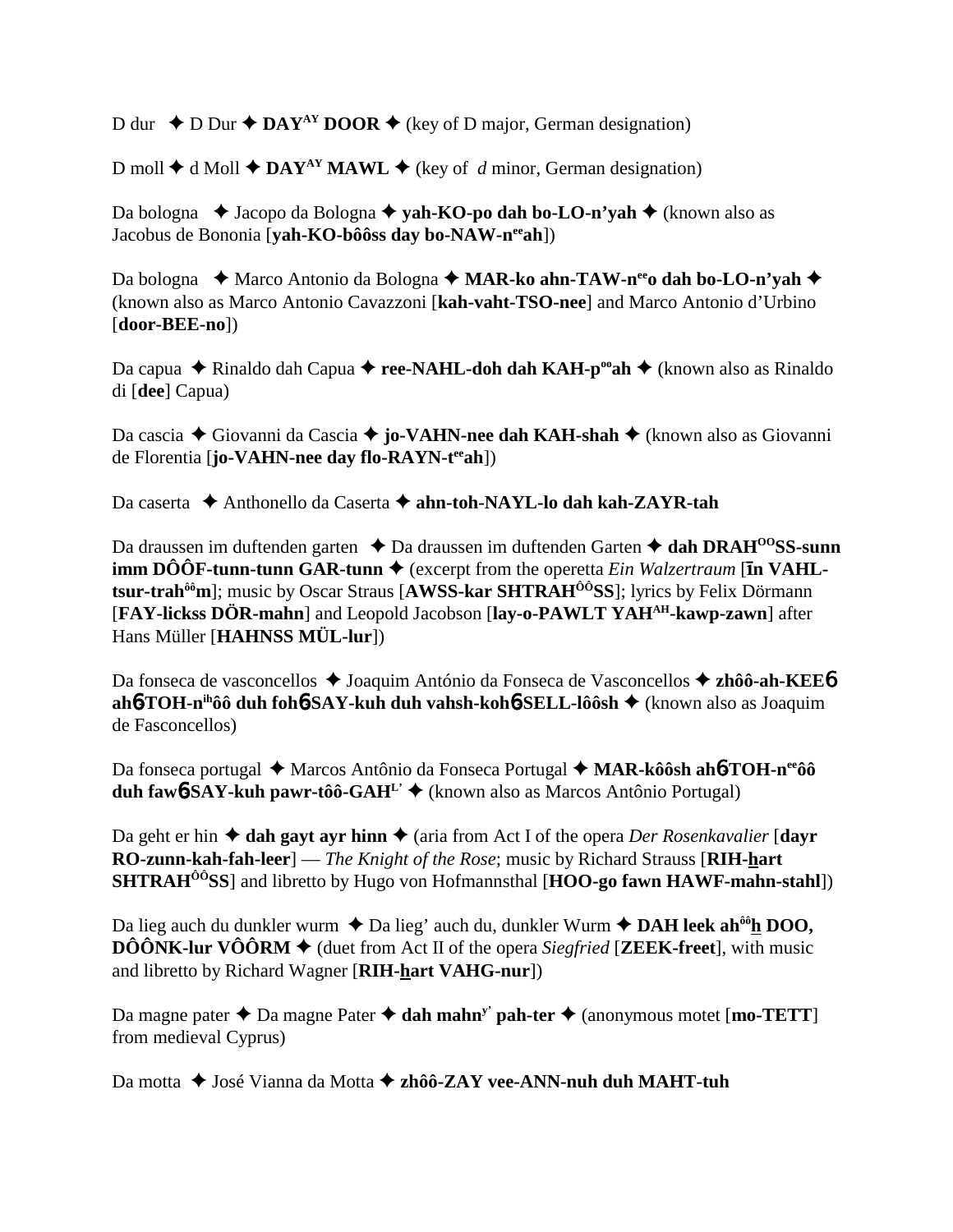Da nola Giovanni Domenico da Nola **jo-VAHN-nee doh-MAY-nee-ko dah NO-lah**

Da orvieto **→** Ugolina da Orvieto → **oo-go-LEE-nah dah ohr-v<sup>ee</sup>AY-toh →** (known also as Ugolino di Francesco Urbevetano [**oo-go-LEE-no dee frahn-CHAY-sko oor-bay-vay-TAHno**])

Da oz **→** Ram Da-Oz **→ RAHM DAH-AWTSS** 

Da padova **→** Bartolino da Padova → **bar-toh-LEE-no dah PAH-doh-vah** 

Da padua **→** Marchetto da Padua → mar-KAYT-toh dah PAH-d<sup>oo</sup>ah → (known also as Marchettus de Padua [**mar-KAYT-tôôss day PAH-dôôuh**], Marcus de Padua [**MAR-kôôss day PAH-d<sup>ôô</sup>uh**], and Marcus Paduanus [pah-d<sup>ôô</sup>AH-nôôss])

Da palestrina ◆ Giovanni Pierluigi da Palestrina ◆ jo-VAHN-nee p<sup>ee</sup>ayr-l<sup>oo</sup>EE-jee dah pah**lay-STREE-nah**

Da paolo grua ◆ Francesco da Paolo Grua ◆ frahn-CHAY-sko dah PAH<sup>O</sup>-lo GROO-ah ◆ (known also as Francesco da Paula [**PAHOO-lah**] Grua and Franz Paul Grua [**FRAHNTSS PAHÔÔL GROO-ah**])

Da paula grua ◆ Francesco da Paula Grua ◆ frahn-CHAY-sko dah PAH<sup>00</sup>-lah GROO-ah ◆ (known also as Francesco da Paolo [**PAHO-lo**] Grua and Franz Paul Grua [**FRAHNTSS PAHÔÔL GROO-ah**])

Da perugia ◆ Matteo da Perugia ◆ maht-TAY-o dah pay-ROO-jah

Da ponte Lorenzo da Ponte **lo-RAYN-tso dah POHN-tay**

Da quel sembiante appresi  $\triangleleft$  dah k<sup>oo</sup>ayl saym-b<sup>ee</sup>AHN-tay ahp-PRAY-zee  $\triangleleft$  (From that face I learned) **→** (poem by Pietro Metastasio [p<sup>ee</sup>AY-tro may-tah-STAH-z<sup>ee</sup>o] set to music by Franz Schubert [**FRAHNTSS SHOO-bert**])

Da salo Gasparo da Salò **gah-SPAH-ro dah sah-LO**

Da schlagt die abschiedsstunde ◆ Da schlägt die Abschiedsstunde ◆ dah shlaykt dee AHPsheetss-shtôôn-tuh ◆ (aria from the opera *Der Schauspieldirektor* [dayr SHAH<sup>ôô</sup>-shpeel-tih**reck-tawr**] — *The Play Director;* a one-act comedy, with music by Wolfgang Amadeus Mozart [**VAWLF-gahng ah-mah-DAY-ôôss MO-tsart**] and libretto by Gottlieb Stephanie [**GAWTleep SHTEH-fah-nee**])

Da silva Francisco Manuel da Silva **frah**6**-SEESS-kôô mah-nôôELL duh SEEL-vuh**

Da silva **→** Oscar da Silva **→ AWSH-kur duh SEEL-vuh**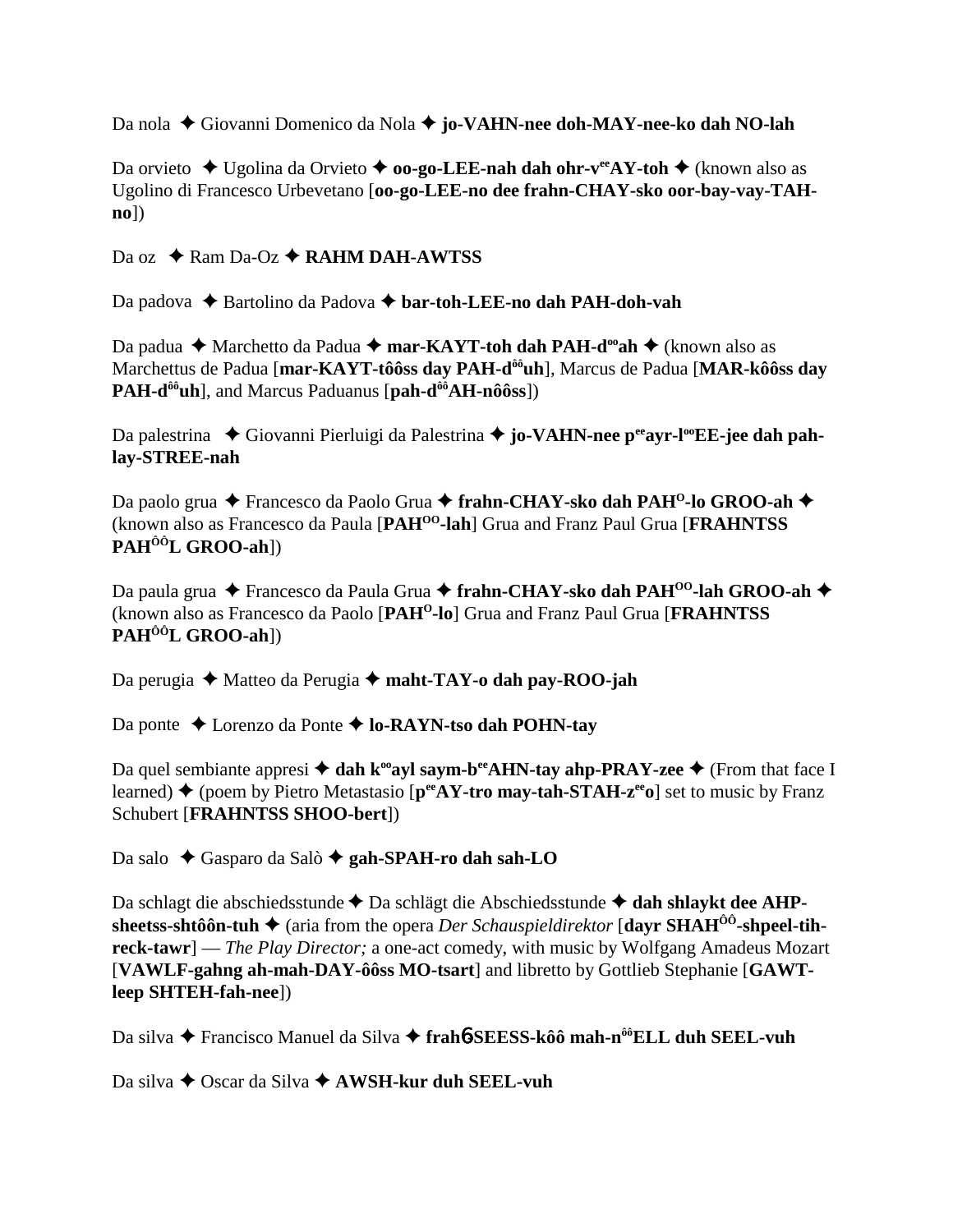Da silva leite **◆** Antonio da Silva Leite ◆ ah**6**-TOH-n<sup>ih</sup>ôô duh SEEL-vuh LAY-tuh ◆ (known also as Antonio Joaquim [**zhôô-uh-KEE**6] da Silva Leite)

Da unten im tale  $\triangle$  Da unten im Tale  $\triangle$  dah ÔÔN-tunn imm TAH-luh  $\triangle$  (composition by Johannes Brahms [**yo-HAHN-nuss {BRAHMZ} BRAHAHMSS**])

Da vittoria ◆ Tommaso Luigi da Vittoria ◆ tohm-MAH-zo l<sup>oo</sup>EE-jee dah veet-TOH-r<sup>ee</sup>ah ◆ (known also as Tomás Luis de Victoria [toh-MAHSS l<sup>oo</sup>EESS day veek-TOH-r<sup>ee</sup>ah])

Dabasi ◆ László Dabasi ◆ LAH<sup>AH</sup>SS-loh<sup>oh</sup> DAH-bah-shee

Dabh **←** Halim El-Dabh ← hah-LEEM ell-DAHB ← (known also as Halim Abdul Messieh El-Dabh [**hah-LEEM AHB-dull muss-SEE-uh ell-DAHB**])

Daccone **→** Frank A. D'Accone → FRANGK A. dahk-KO-nee → (known also as Frank Anthony [**ANN-thuh-nee**] D'Accone)

Dachs **→** Joseph Dachs **→ YOH<sup>OH</sup>-zeff DAHKSS** 

Dacre **↓ Harry Dacre ◆ HA<sup>R</sup>-ree DAY-kur** 

Dadelsen **→** Georg von Dadelsen ◆ GAY-awrk fawn DAH-dull-sunn

Dael **↓** Lucy van Dael **✦ LÜ-see funn DAHL** 

Daellenbach Charles Daellenbach **CHAH-rullz DELL-lunn-bahk**

Daffner Hugo Daffner **HOO-go DAHF-nur**

Dahl **←** Ingolf Dahl ← **IHNG-gawlf DAHL** 

Dahl **→** Viking Dahl **→ VEE-kihng DAHL** 

Dahms **→ Walter Dahms → VAHL-tur DAHMSS** 

Dahn **←** Felix Dahn ← FAY-lickss DAHN

Dahranyi ◆ Jelly d'Arányi ◆ **YELL-yee dah-RAH<sup>AH</sup>N-yee** ◆ (known also as Jelly Eva Arányi de Hunyadvar [**YELL-yee EH-vah ah-RAHAHN-yee deh HÔÔN-yahd-var**])

Dai campi dai prati ◆ Dai campi, dai prati ◆ dah<sup>ee</sup> KAHM-pee, dah<sup>ee</sup> PRAH-tee ◆ (aria from the opera *Mefistofele* [**may-fee-STOH-fay-lay**], music and libretto by Arrigo Boito [**ar-REE-go bo-EE-toh**])

Dai keong ◆ Lee, Dai-Keong ◆ LEE<sup>EE</sup>, DAH<sup>AH</sup>EE-K<sup>EH</sup>AHNG ◆ (known also as Dai-Keong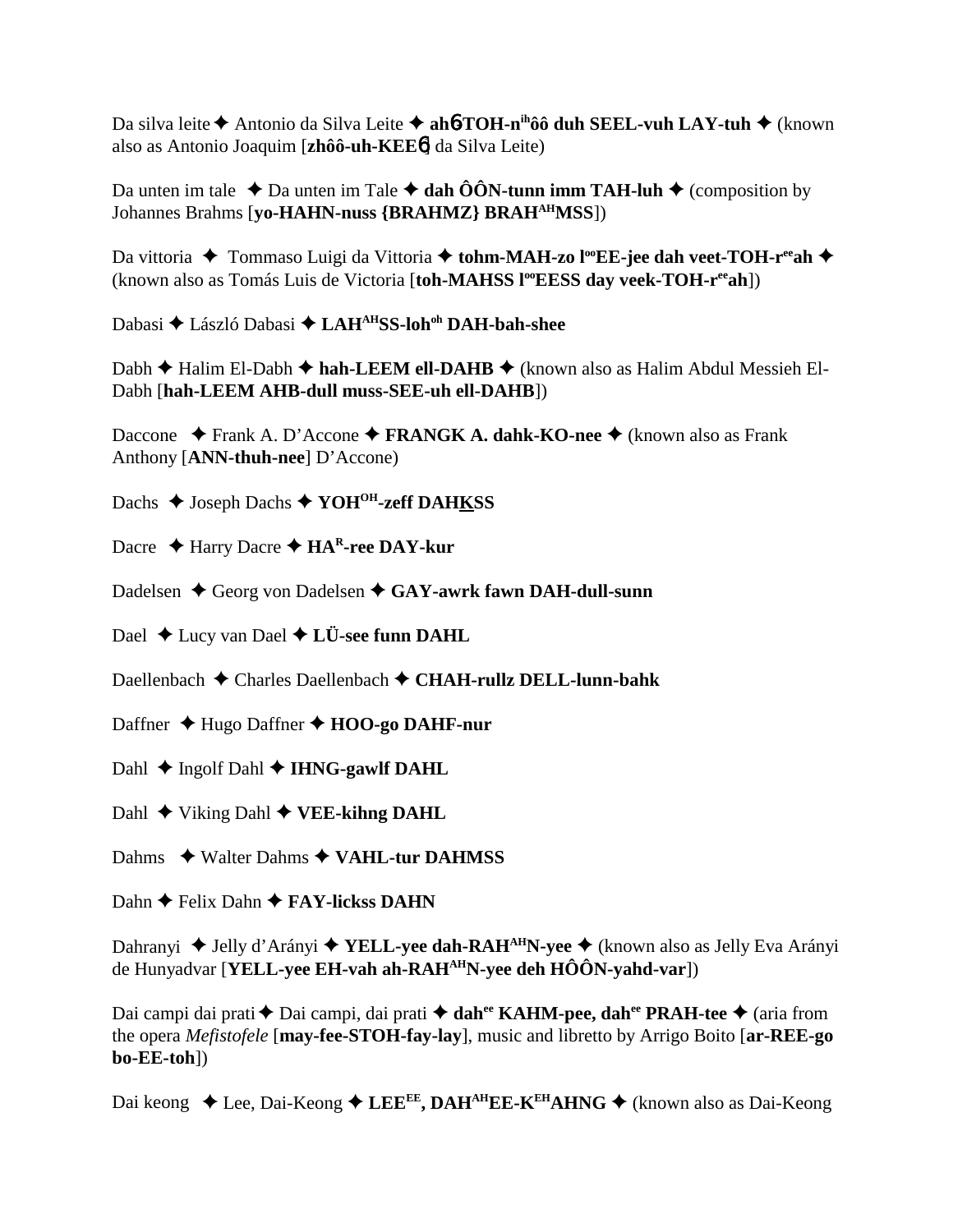Lee)

Daile cenar  $\triangle$  Dáile cenar  $\triangle$  **DAH<sup>EE</sup>-lay thay-NAR**  $\triangle$  (a medieval song of the Jews who were expelled from Spain in 1492 and who settled in Morocco)

Dal farra ◆ Ricardo dal Farra ◆ ree-KAR-doh dahl FAR-rah

Dal monte  $\blacklozenge$  Toti dal Monte  $\blacklozenge$  **TOH-tee dahl MOHN-tay** 

Dalayrac ◆ Nicolas Dalayrac ◆ nee-kaw-lah dah-lay-rahk ◆ (known also as Nicolas-Marie [**nee-ko-lah-mah-ree**] Dalayrac)

Dalberg ◆ Johann Friedrich Hugo Dalberg ◆ YO-hahn FREET-rihh HOO-go DAHL-pehrk

Dalbergati capacelli ◆ Pirro d'Albergati Capacelli ◆ PEER-ro dahl-bayr-GAH-tee kah-pah-**CHAYL-lee** known also as Pirro Albergati [**ahl-bayr-GAH-tee**] Capacelli and Pirro, Conte d'Albergati Capacelli [**PEER-ro, KOHN-tay dahl-bayr-GAH-tee kah-pah-CHAYL-lee**])

Dalbert Eugène d'Albert **ö-zhenn dahl-ber**

Dalberto **←** Michel Dalberto ← **MEE-kayl dahl-BAYR-toh** 

Dalcroze Émile Jaques Dalcroze **ay-meel zhack dahl-krawz**

Dalcroze Émile Jaques-Dalcroze **ay-meel zhack-dahl-krawz**

Dalembert Jean-le-Rond d'Alembert **zhah**6**-luh-raw**6 **dah-lah**6**-behr**

Dalessandro Raffaele d'Alessandro **rahf-fah-AY-lay dah-layss-SAHN-dro**

Dalhaus ◆ Carl Dalhaus ◆ KARL DAHL-hah<sup>ôô</sup>ss

Dalheim **→** Marie Olénine d'Alheim → mah-REE-uh aw-lay-neen DAHL-h**īm** → (known also as Marie Alexeievna [**ah-ly ick-SAYEE-eff-nuh**] Olénine d'Alheim)

Dalheim **←** Pierre D'Alheim ← peehr dah-lemm

Dalis **→** Irene Dalis **→ T-REEN DA-luss** 

Dall abaco ◆ Evaristo Felice dall'Abaco ◆ ay-vah-REE-stoh fay-LEE-chay dahl-lah-BAH**ko**

Dall abaco ◆ Joseph Marie Clément dall'Abaco ◆ YO-zeff mah-REE KLAY-mennt dahl**lah-BAH-ko**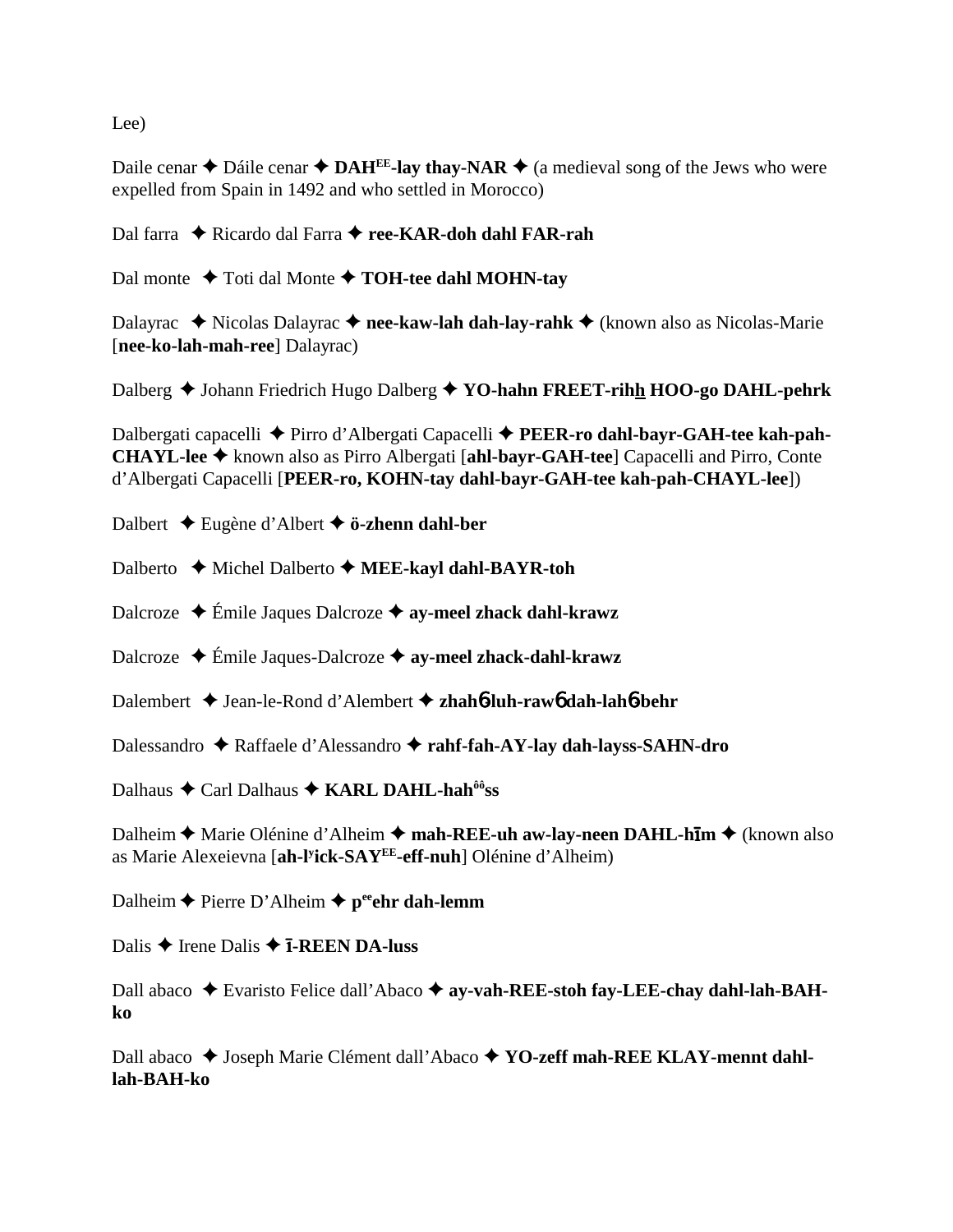Dalla guerra amorosa ◆ Dalla guerra amorosa ◆ DAHL-lah g<sup>oo</sup>AYR-rah ah-mo-RO-zah ◆ (cantata [**kunn-TAH-tuh**] by George Frideric Handel [**JAW-urj FRIH-duh-rick HANN-d'l**])

Dalla rizza Gilda dalla Rizza **JEEL-dah DAHL-lah REET-tsah**

Dalla sua pace ◆ DAHL-lah SOO-ah PAH-chay ◆ (aria featuring Don Ottavio [dohn oht-**TAH-v<sup>ee</sup>o**] in the opera *Don Giovanni* [dohn jo-VAHN-nee]; music by Wolfgang Amadeus Mozart [**VAWLF-gahng ah-mah-DAY-ôôss MO-tsart**] and libretto by Lorenzo da Ponte [**lo-RAYN-tso dah POHN-tay**])

Dalla viola Francesco dalla Viola **frahn-CHAY-sko DAHL-lah veeO-lah**

Dallapiccola Luigi Dallapiccola **l ooEE-jee dahl-lah-PEEK-ko-lah**

Dallapozza ◆ Adolf Dallapozza ◆ AH<sup>AH</sup>-dawlf dahl-lah-POHT-tsah

Dalle stanze ove lucia  $\blacklozenge$  Dalle stanze ove Lucia  $\blacklozenge$  DAHL-lay STAHN-tsay O-vay loo-CHEEah  $\triangle$  (aria with chorus from the opera *Lucia di Lammermoor* [loo-CHEE-ah dee LAHM-mer**môô**<sup>uh</sup>**r**] — *Lucy of Lammermoor* [**LOO-see of LAMM-mur-môô**<sup>uh</sup>**r**]; music by Gaetano Donizetti [gah<sup>ay</sup>-TAH-no doh-nee-TSAYT-tee]; libretto by Salvadore Cammarano [sahl-vah-**DOH-ray kahm-mah-RAH-no**] based on the novel *The Bride of Lammermoor* by Sir Walter Scott [**WAWL-tur SKAHT**])

Dallesandro Raffaele d'Allesandro **rahf-fah-AY-lay dahl-lay-SAHN-dro**

Dalletra  $\triangle$  Se dall'etra  $\triangle$  say dahl-LAY-trah  $\triangle$  (If Phoebus sends rays down from the sky)  $\triangle$ (Italian translation of a German poem of uncertain authorship, set to music by Franz Schubert [**FRAHNTSS SHOO-bert**])

Dalletra nel boschetto **→** Se dall'etra (nel boschetto) → say dahl-LAY-trah (NAYL bo-**SKAYT-toh)**  $\blacklozenge$  (If Phoebus sends rays down from the sky (in the wood))  $\blacklozenge$  (Italian translation of a German poem of uncertain authorship, set to music by Franz Schubert [**FRAHNTSS SHOO-bert**])

Dalley  $\triangle$  John Dalley  $\triangle$  **JAHN DA<sup>L</sup>-lih** 

Dallinfame banchetto io minvolai tu del mio carlo ai seno carlo vive  $\triangle$  Dall'infame banchetto io m'involai; Tu del mio Carlo ai seno; Carlo vive **dahl-leen-FAH-may bahn-KAYT-toh eeo meen-vo-LAH<sup>EE</sup>; too dayl MEE-o KAR-lo ah<sup>ee</sup> SAY-no; KAR-lo VEE-vay**  $\triangleq$  **(excerpt from** the opera *I masnadieri* [**ee mah-snah-deeAY-ree**] — *The Bandits*; music by Giuseppe Verdi [**joo-ZAYP-pay VAYR-dee**]; libretto by Andrea Maffei [**ahn-DRAY-ah mahf-FAYEE**] after Friedrich von Schiller [**FREET-rihh fawn SHILL-lur**])

Dallorrido divulsa **↓** Ma dall'orrido divulsa **↓ mah dahl-lor-REE-doh dee-VOOL-sah ◆** (aria from the opera *Un ballo in maschera* [**oon BAHL-lo een MAH-skay-rah**] — *A Masked*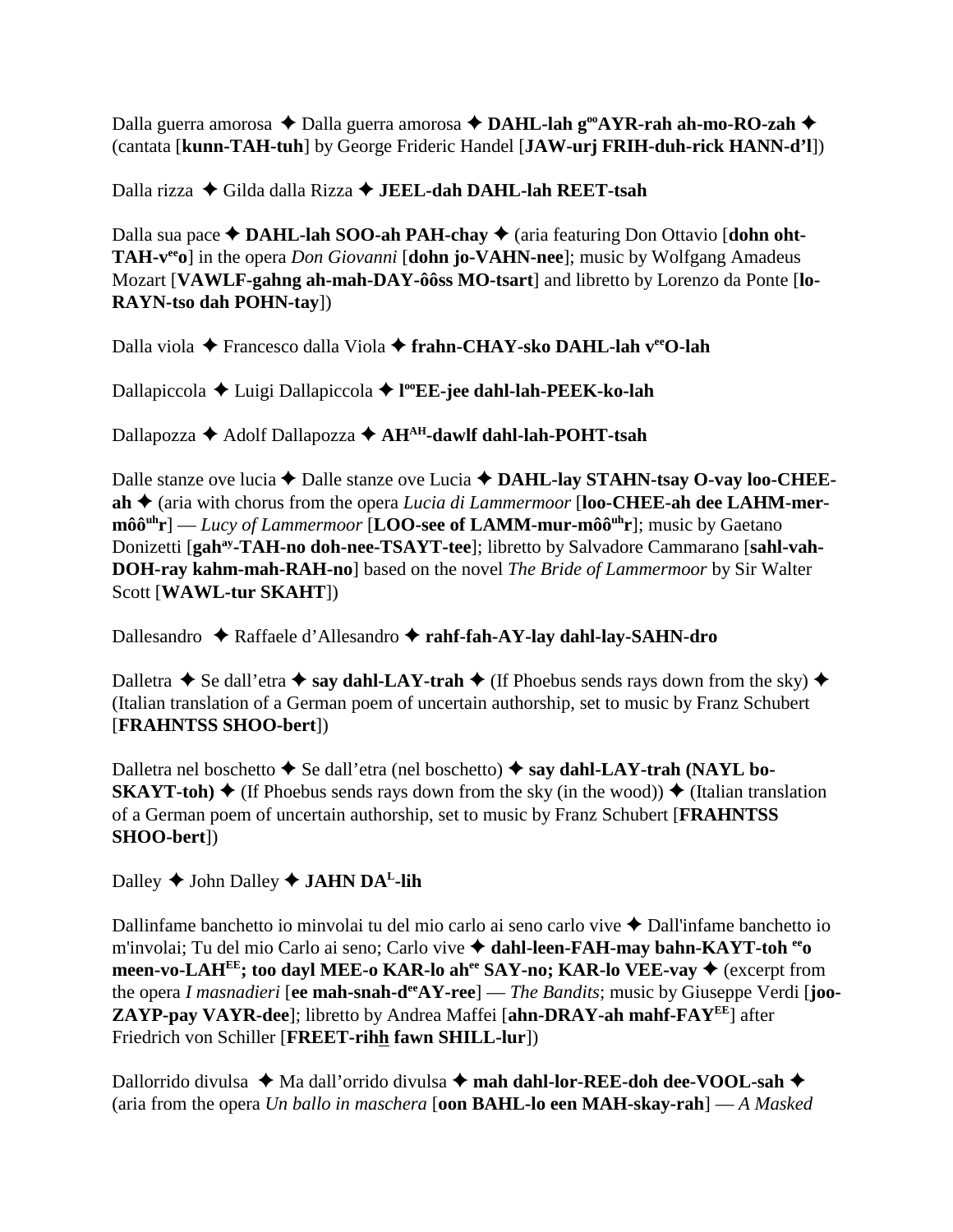*Ball*; music by Giuseppe Verdi [**joo-ZAYP-pay VAYR-dee**]; libretto by Antonio Somma [**ahn-TAW-neeo SOHM-mah**] after Eugène Scribe [**ö-zhenn skreeb**])

Dalmeida Fernando d'Almeida **fehr-NAH**6**-dôô dahl-MAY-duh**

Dalmores Charles Dalmorès **sharl dahl-maw-reh**

Dalton Hugo D'Alton **h'YOO-go DAWL-tunn**

Dalvimare  $\triangle$  Pierre Dalvimare  $\triangle$  p<sup>ee</sup> chr dahl-vee-mar  $\triangle$  (known also as Martin-Pierre Dalvimare [**mar-teh**6**-peeehr dahl-vee-mar**])

Daly ◆ Tyne Daly **◆ TĪN DAY-lee** 

Dam **→** José van Dam **→ zho-zay vunn DAHM** 

Damase Jean-Michel Damase **zhah**6**-mee-shell dah-mahz**

Damazy  $\triangle$  Pan Damazy  $\triangle$  **PAHN dah-MAH-zih**  $\triangle$  (Sir Damazy, a French servant in the manor of Miecznik [**meeEHCH-neek**], the King's Swordbearer, in the opera Straszny Dwór **[STRAHSH-nih d'VÔÔR**] — *The Haunted Manor*; music by Stanisław Moniuszko [stah- $N^{\text{Y}}$ **EESS-wahf mah-n<sup>ee</sup>ÔÔSH-kaw**] and libretto by Jan Chęciński [**JAHN <u>h</u>eh6-TSEE6-skee**]

Dambois ◆ Maurice Dambois ◆ mo-reess dah6-bwah

Dambrosio ◆ Alfredo d'Ambrosio ◆ a**hl-FRAY-doh dahm-BRO-z<sup>ee</sup>o** 

Damcke ◆ Berthold Damcke **◆ BEHR-tawlt DAHM-kuh** 

Dame aveugle  $\triangle$  La dame aveugle  $\triangle$  lah dahm ah-vö-gl'  $\triangle$  (excerpt from *Le bal masqué* [luh **bahl mah-skay**] — *The Masked Ball* — a secular cantata [**kunn-TAH-tuh**] by Francis Poulenc [**frah**6**-seess pôô-lah**6**k**])

Dame centenaire  $\triangle$  A une dame centenaire  $\triangle$  ah **ün dahm sah<sup>6</sup>-t'nehr**  $\triangle$  (poem by Voltaire [**vawl-tehr**] set to music by Jacques Chailley [**zhack shahee-yee**])

Dame de geneve  $\triangle$  A une dame de Genève  $\triangle$  ah **ün dahm duh zheh-nevv**  $\triangle$  (poem by Voltaire [**vawl-tehr**] set to music by Jacques Chailley [**zhack shahee-yee**])

Dame noble et sage  $\triangle$  Une dame noble et sage  $\triangle$  **ün dahm naw-bl' ay sahzh**  $\triangle$  (excerpt from the opera *Les Huguenots* [**{(The) h'YOO-guh-nahtss} leh zü-guh-no**]; music by Giacomo Meyerbeer [**JAH-ko-mo M**-**-ur-bayr**]; libretto by Eugène Scribe [**ö-zhenn skreeb**] and Émile Deschamps [**ay-meel day-shah**6])

Dame paraz  $\triangleleft$  DAH-may pah-RAHTH  $\triangleleft$  (a medieval wedding song of the Jews who were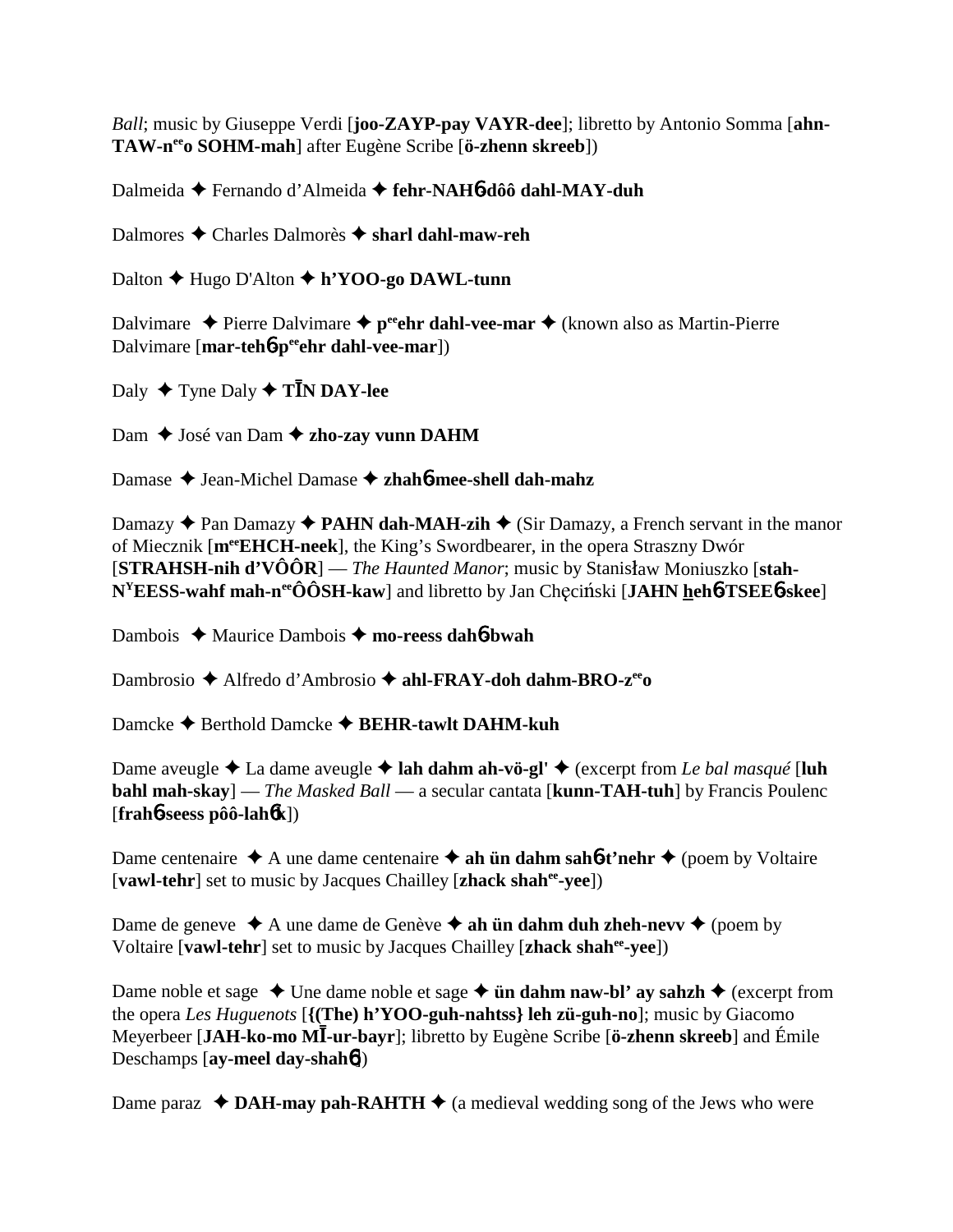expelled from Spain in 1492 and who settled in Bulgaria)

Damer me repentoie  $\blacklozenge$  Se d'amer me repentoie  $\blacklozenge$  suh dah-may m'reh-pah**6**-t'wah  $\blacklozenge$  (14thcentury composition by Guillaume de Machaut [**ghee-yohm duh mah-sho**])

Damerini ◆ Adelmo Damerini ◆ ah-DAYL-mo dah-may-REE-nee

Dameron **→** Tadd Dameron → TADD DA-muh-rohn → (known also as Tadley Ewing Dameron [**TADD-lee YOO-wihng DA-muh-rohn**])

Damico Nicholas D'Amico **NIH-kuh-luss duh-MEE-ko**

Dammi i colori recondita armonia Dammi i colori ... Recondita armonia **DAHM-mee ee ko-LO-ree ... ray-kohn-DEE-tah ar-maw-NEE-ah ♦** (excerpt from the opera *Tosca* [TOHskah]; music by Giacomo Puccini [JAH-ko-mo poo-CHEE-nee]; libretto by Luigi Illica [l<sup>oo</sup>EE**jee eel-LEE-kah**] and Giuseppe Giacosa [**joo-ZAYP-pay jah-KO-zah**] after Henri Murger [**ah**6**-ree mür-zhay**])

Dammi quel ferro qual cor tradisti norma deh norma scolpati  $\triangle$  Dammi quel ferro ... Qual cor tradisti ... Norma! deh Norma! scolpati! ◆ DAHM-mee k<sup>oo</sup>ayl FAYR-ro ... k<sup>oo</sup>ahl KOHR trah-**DEE-stee ... NOHR-mah! deh NOHR-mah! skohl-PAH-tee! ♦** (trio with choir, finale from Act II of the opera *Norma* [**{NAWR-muh} NOHR-mah**]; music by Vincenzo Bellini [**veen-CHAYN-tso bayl-LEE-nee**] and libretto by Felice Romani [**fay-LEE-chay ro-MAH-nee**])

Damnation de faust  $\triangle$  La damnation de Faust  $\triangle$  **lah dahm-nah-s<sup>ee</sup>aw6 duh fah<sup>ôô</sup>st**  $\triangle$  (The Damnation of Faust  $[FAH^{00}ST]$   $\blacklozenge$  (an opera, with music by Hector Berlioz [eck-tawr behrl<sup>ee</sup>awz]; libretto by Berlioz and Almire Gandonnière [**ahl-meer gah6-dawn-n<sup>ee</sup>ehr**] after Gérard de Nerval [**zhay-rahr duh nehr-vahl**] and Johann Wolfgang von Goethe [**YO-hahn VAWLFgahng fawn GÖ-tuh**])

Damone **→** Vic Damone **→ VICK dah-MOHN** 

Damor sullali rosee  $\triangle$  D'amor sull'ali rosee  $\triangle$  dah-MOHR sool-LAH-lee ro-ZAY  $\triangle$  (aria from the opera *Il trovatore* [**eel tro-vah-TOH-ray**] — *The Troubadour*; music by Giuseppe Verdi [**joo-ZAYP-pay VAYR-dee**]; libretto by Salvadore Cammarano [**sahl-vah-DOH-ray** kahm-mah-RAH-no] and Leone Emanuele Bardare [lay-O-nay ay-mah-n<sup>oo</sup>AY-lay bar-DAH**ray**] after Antonio García Gutiérrez [ahn-TOH-n<sup>ee</sup>o gar-THEE-ah goo-t<sup>ee</sup>AYR-rehth])

Damoreau **→** Laure Cinti-Damoreau → lohr seen-tee-dah-maw-ro

Damour lardente flamme **←** D'amour l'ardente flamme **← dah-môôr lar-dah6t flahm** ← (The bright flame of love) ♦ (aria featuring Marguerite [**mar-gö-reet**] in the opera *La damnation de Faust* [lah dahm-nah-s<sup>ee</sup>aw<sub>0</sub> duh fah<sup>ôô</sup>st] — *The Damnation of Faust* [**FAH**<sup>ôô</sup>ST]; music by Hector Berlioz [eck-tawr behr-l<sup>ee</sup>awz]; libretto by Berlioz and Almire Gandonnière [ahl-meer **gah<sup>6</sup>-dawn-n<sup>ee</sup>ehr**] after Gérard de Nerval [zhay-rahr duh nehr-vahl] and Johann Wolfgang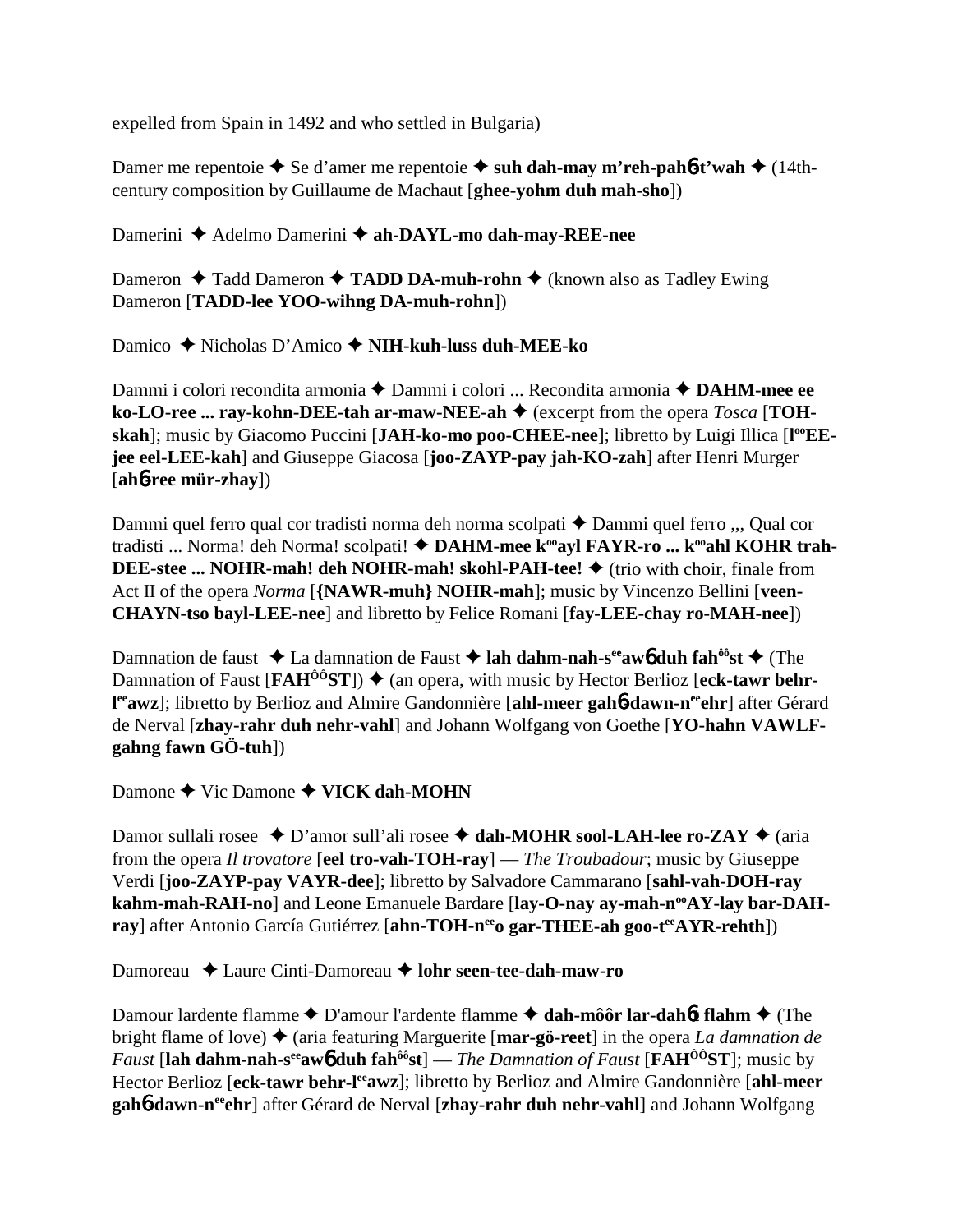von Goethe [**YO-hahn VAWLF-gahng fawn GÖ-tuh**])

Damrosch **←** Frank Damrosch ← {FRANGK DAMM-rawsh} FRAHNGK DAHM-rawsh ← (known also as Frank Heino Damrosch [FRAHNGK HI-no DAHM-rawsh])

Damrosch ◆ Leopold Damrosch ◆ {LEE-uh-pohld DAMM-rawsh} LAY-o-pawlt DAHM**rawsh**

Damrosch Walter Damrosch **{WAWL-tur DAMM-rawsh} VAHL-tur DAHM-rawsh** (known also as Walter Johannes Damrosch [**VAHL-tur yo-HAHN-nuss DAHM-rawsh**])

Damunt de tu nomes les flors **↑ dah-MOON day TOO NAW-mayss less FLAWRSS** ◆ (Above You, Naught but Flowers)  $\triangle$  (an excerpt from the suite *Combat del somni* [**kawm**-**BAHT dell SAWM-nee**] — *Dream Conflict* — with music by Federico Mompou [**feh-theh-REE-ko mawm-PO<sup>00</sup>**] and lyrics by José Janés [ho-SAY hah-NAYSS])

Dan **↓** Ikuma Dan **→ ee-koo-mah dahn** 

Danbe Jules Danbé **zhül dah**6**-bay**

Danca  $\triangle$  **DAHN-thah**  $\triangle$  (Dance)

Danchenko  $\blacklozenge$  Vladimir Nemirovich-Danchenko  $\blacklozenge$  vlah-D<sup>Y</sup>EE-mihr n<sup>y</sup>ee-mih-RAW-vihch-**DAHN-chenn-kuh**  $\triangleq$  *(Nemirovich* is also spelled *Nemirovitch* and *Nemerovich*)

Danckert Werner Danckert **VEHR-nur DAHNG-kert**

Danckerts **→** Ghiselin Danckerts → GHEE-zuh-linn DANG-kertss

Dancla Arnaud Phillipe Dancla **ar-no fee-leep dah**6**-klah**

Dancla Charles Dancla **sharl dah**6**-klah** (known also as Charles Jean Baptiste [**zhah**6 **bah-teest**] Dancla )

Dancla ◆ Léopold Dancla ◆ lay-aw-pawl dah6-klah ◆ (known also as Jean Pierre [zhah6 **peeehr**] Léopold Dancla)

Danco Suzanne Danco **sü-zahn dah**6**-ko**

Dandara ◆ Liviu Dandara ◆ LEE-veeoo dahn-DAH-rah

Dandelot **←** Georges Dandelot ← **zhawrzh dah6-duh-lo** ← (known also as George Édouard Dandelot [**zhawrzh ay-dôôar dah**6**-duh-lo**])

Dandini ◆ dahn-DEE-nee ◆ (character in the opera *La cenerentola* [lah chay-nay-RAYN-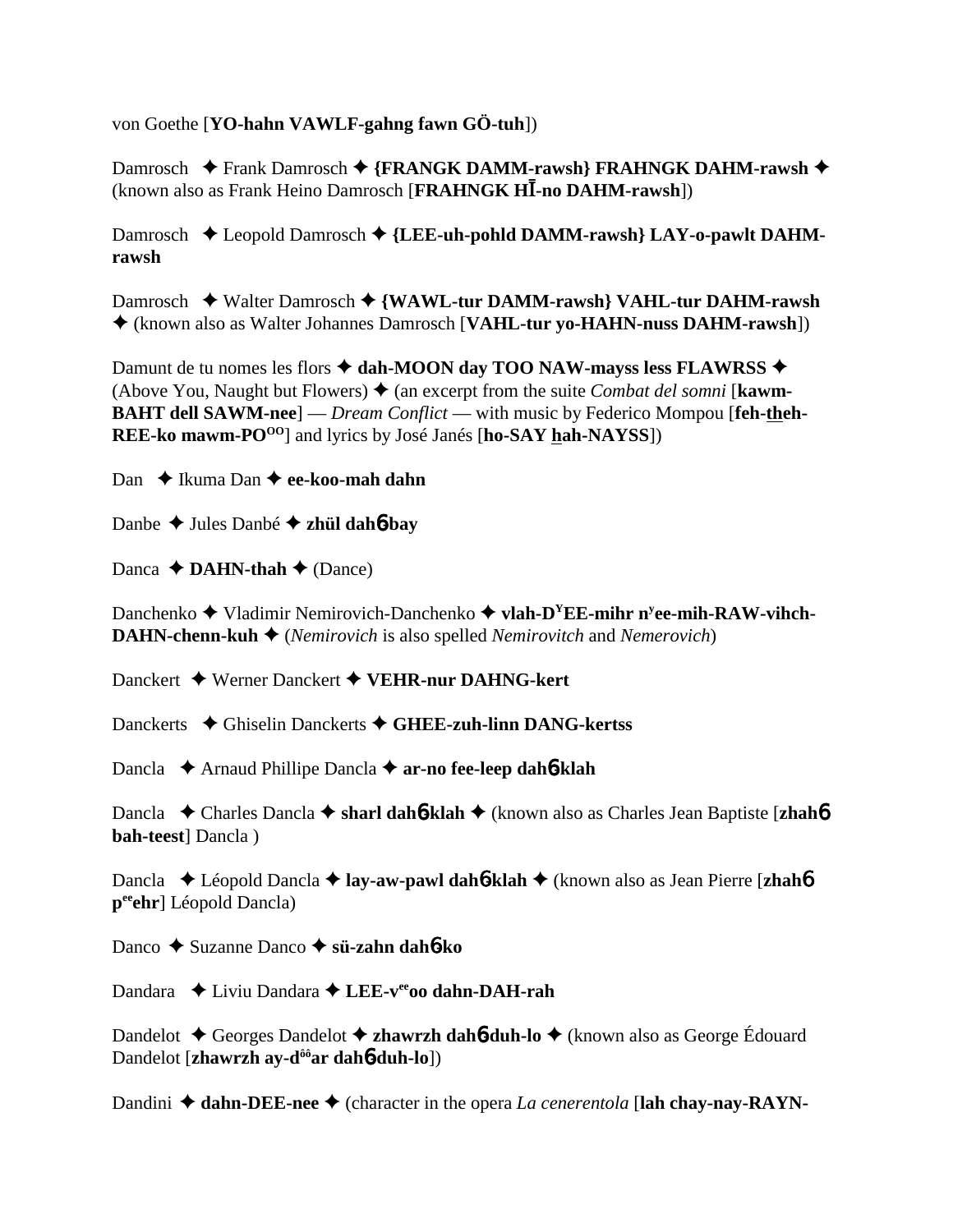**toh-lah**] — *Cinderella*; music by Gioachino Rossini [**j**<sup>oh</sup>**ah-KEE-no rohss-SEE-nee**]; libretto by Jacopo Ferretti [**YAH-ko-po fayr-RAYT-tee**] after Perrault [**pehr-ro**])

Dandrade Francesco d'Andrade **frah**6**-SEHSH-kôô dah**6**-DRAH-duh**

Dandrieu Jean François Dandrieu **zhah**6 **frah**6**-swah dah**6**-dreeö**

Daneau Nicolas Daneau **nee-ko-lah dah-no**

Dangeli Andrea d'Angeli **ahn-DRAY-ah dahn-JAY-lee**

Dangelo Louis d'Angelo **LOO-uss DANN-juh-lo**

Danglebert Jean-Henri d'Anglebert **zhah**6 **ah**6**-ree dah**6**-gl'-behr**

Dangus  $\triangle$  Douglas d'Angus  $\triangle$  **DUGG-luss DANG-guss**  $\triangle$  (character in the melodrama *La donna del lago* [**lah DOHN-nah dayl LAH-go**] — *The Lady of the Lake*; music by Gioachino Rossini [**j ohah-KEE-no rohss-SEE-nee**]; text by Andrea Leone Tottola [**ahn-DRAY-ah lay-Onay toht-TOH-lah**] after Sir Walter Scott [**WAWL-tur SKAHT**])

Danhauser **→** Adolphe-Léopold Danhauser → ah-dawlf-lay-aw-pawl DAHN-hah<sup>ôô</sup>-zur

Danican ◆ Jean Danican ◆ zhah**6** dah-nee-kah6 ◆ (known also as Jean Danican Philidor [fee**lee-dawr**])

Danican **←** Michel Danican ← mee-shell dah-nee-kah**6** 

Danican philidor ◆ Anne Danican Philidor ◆ ahn dah-nee-kah6 fee-lee-dawr

Danican philidor François-André Danican Philidor **frah**6**-swah ah**6**-dray dah-nee-kah**6 **fee-lee-dawr**

Danican philidor **→** Jacques Danican Philidor **→ zhack dah-nee-kah6 fee-lee-dawr** ◆ (known also as Jacques Danican Philidor (le cadet) [**luh kah-deh**])

Danican philidor ◆ Jean Danican Philidor ◆ zhah**6** dah-nee-kah6 fee-lee-dawr ◆ (known also as Jean Danican)

Danican philidor **→** Pierre Danican Philidor ◆ p<sup>ee</sup>ehr dah-nee-kah6 fee-lee-dawr

Daniecki **→** John Daniecki → **JAHN da-n<sup>ih</sup>EH-kee** 

Daniel **→** Minna Daniel **→ MINN-nuh DA-n<sup>ih</sup>ull** 

Daniel ◆ Salvador Daniel ◆ sahl-vah-dawr dah-n<sup>ee</sup>ell ◆ (known also as Salvador-Daniel)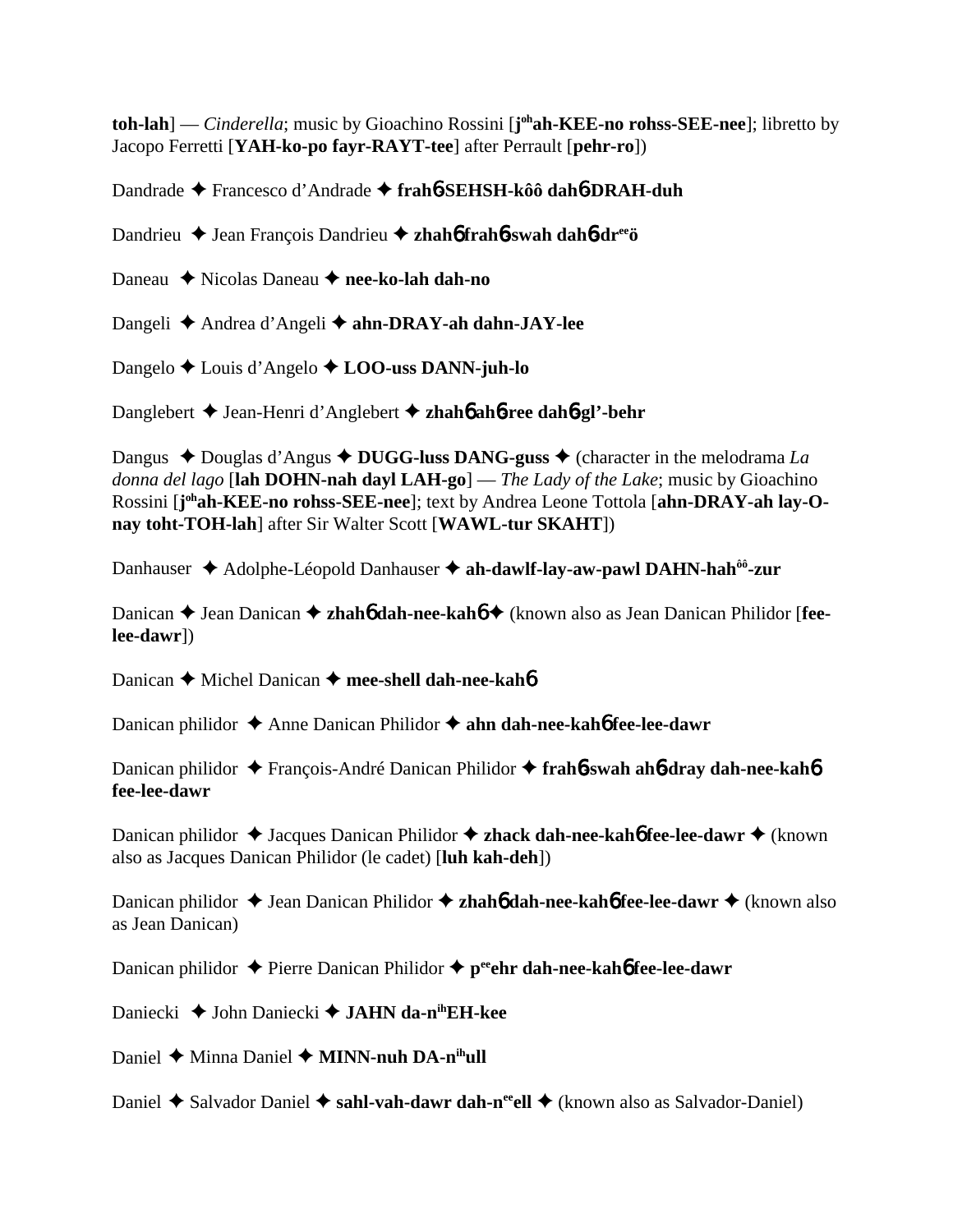Danieli **→** Lucia Danieli → **loo-CHEE-ah dah-n<sup>ee</sup>AY-lee** 

Daniello **→ dah-n<sup>ih</sup>AYL-lo →** (character in the opera *Jonny spielt auf* [**YAWN-nee SHPEELT AH<sup>ÔÔ</sup>F**] — *Jonny* [JAHN-nee] *Starts Playing*; libretto and music by Ernst Kr̃enek [EHRNST] **kr SHEH-neck**])

Danielou **←** Alain Daniélou ← ah-leh**6** dah-n<sup>ee</sup>ay-lôô

Danielou Jean Daniélou **zhah**6 **dah-neeay-lôô**

Danilo  $\blacklozenge$  **dah-NEE-lo**  $\blacklozenge$  (character in the operetta *Die lustige Witwe* [dee LÔO-stih-guh **VITT-vuh**] — *The Merry Widow*; music by Franz Lehár [**FRAHNZ** leh-HAH<sup>AH</sup>R]; libretto by Victor Léon [veek-tawr lay-awb] and Leo Stein [LAY-o SHTIN] after Henri Meilhac [ahb-ree **meh-yack**])

Danjou Jean-Louis-Félix Danjou **zhah**6**-lôôee-fay-leekss dah**6**-zhôô**

Dank sei dir herr  $\triangle$  Dank sei dir, Herr  $\triangle$  **DAHNK zī DEER, HEHR**  $\triangle$  (sacred composition by George Frideric Handel [**JAW-urj FRIH-duh-rick HANN-d'l**], based on an anonymous text)

Dank sei dir herr  $\triangle$  Dank sei dir, Herr  $\triangle$  **DAHNK zī DEER, HEHR**  $\triangle$  (sacred composition by Georg Friedrich Händel [**GAY-awrk FREET-rihh HENN-tull — (German pronunciation)**] — based on an anonymous text)

Dankevich Konstantin Dankevich **kahn-stahn-TYEEN dahn-KAY-vihch**

Danksagung an den bach **→** Danksagung an den Bach **→ DAHNK-zah-gôông ahn dayn BAHK**]  $\blacklozenge$  (Thanks to the Brook)  $\blacklozenge$  (poem by Wilhelm Müller [VILL-hellm MÜL-lur] set to music by Franz Schubert [**FRAHNTSS SHOO-bert**] in the song cycle *Die schöne Müllerin* [**dee SHÖ-nuh MÜL-luh-rinn**] —*The Miller's Lovely Daughter*)

Danne jouant de lespinette **→** D'Anne jouant de l'espinette **→ dahn zhôô-ah6** duh less-pee-nett (excerpt from the orchestral song cycle *Shéhérazade* [**shay-hay-rah-zahd**] by Maurice Ravel [**mo-reess rah-vell**])

Danne qui lui jecta de la neige ◆ D'Anne qui lui jecta de la neige **◆ dahn kee l<sup>ü</sup>ee zheck-tah duh lah nehzh** (excerpt from the orchestral song cycle *Shéhérazade* [**shay-hay-rah-zahd**] by Maurice Ravel [**mo-reess rah-vell**])

Dannreuther  $\triangle$  Edward Dannreuther  $\triangle$  {EDD-wurd DANN-roo-thur} EDD-vart DAHN-roy**tur** (known also as Edward George [**GAY-awrk**] Dannreuther)

Dannreuther ♦ Gustav Dannreuther ♦ GUSS-tuvv DANN-roo-thur

Dannunzio Gabriele d'Annunzio **gahb-reeAY-lay dahn-NOON-tseeo**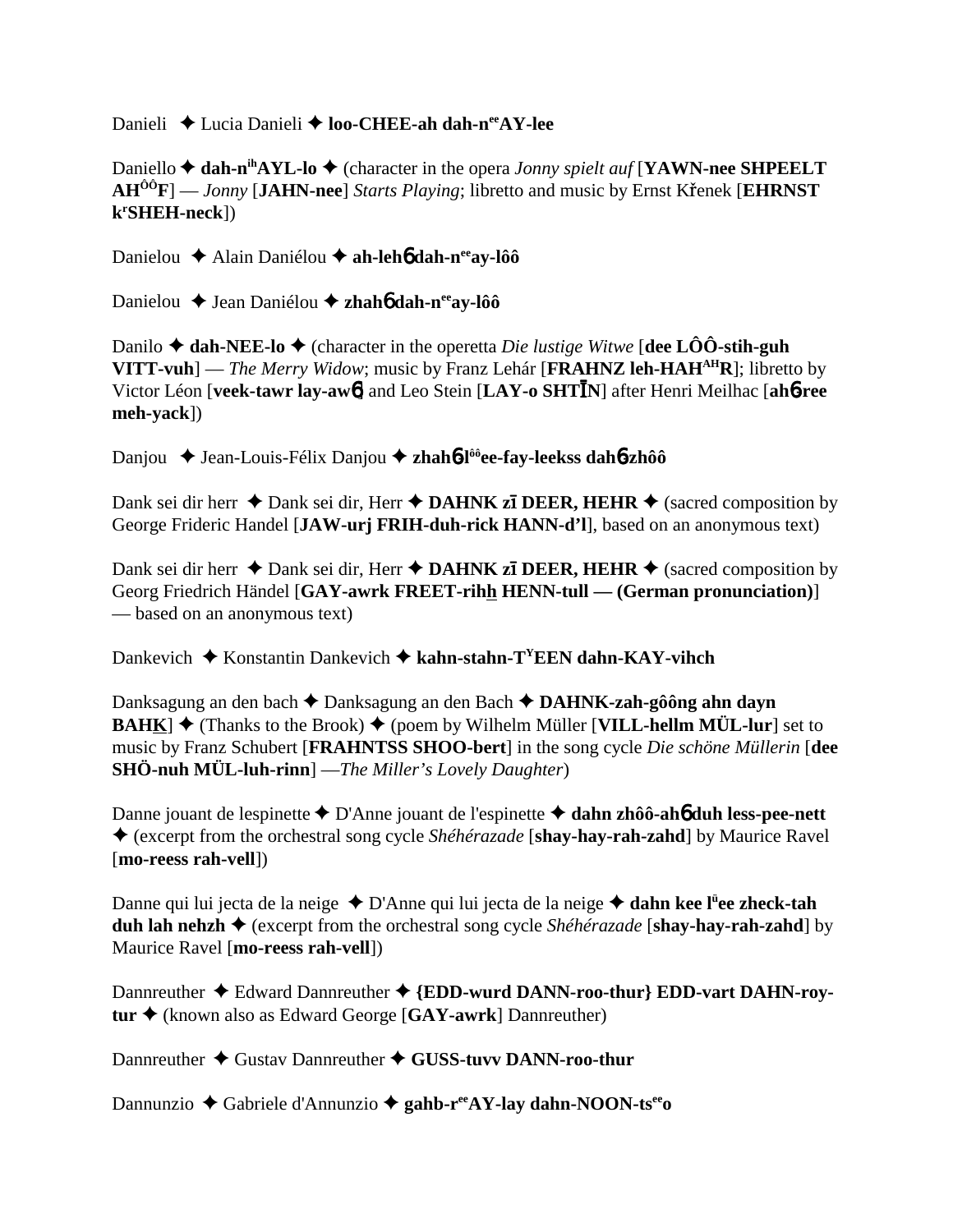## Danon **←** Oskar Danon ← **AWSS-kar DAH-nawn**

Dans le mouvement dune sarabande cest a dire avec une elegance grave et lente meme un peu vieux portrait souvenir du louvre etc ◆ Dans le mouvement d'une "Sarabande," c'est-à-dire avec une élégance grâve et lente, même un peu vieux portrait, souvenir du Louvre, etc.  **dah**6 **luh môô-v'mah**6 **dün "sah-rah-bah**6**d," sess-tah-deer ah-veck ün ay-lay-gah**6**ss grahv ay lah**6**t, memm üb pö v<sup>ee</sup> pawr-treh, sôô-v'neer dü lôô-vr',** etc.  $\triangleleft$  (In the movement of a "sarabande") [**SEH-ruh-band**]," that is to say, with an elegance solemn and slow, a sort of old portrait, souvenir of the Louvre  $[LOO-vr']$ , etc.)  $\blacklozenge$  (excerpt from *Images*  $[ee\text{-mahzh}]$  *1894* by Claude Debussy [**klohd deh-büss-see**])

Dans mon coeur ha irimiru  $\triangle$  Dans mon coeur; Ha! Irimiru  $\triangle$  dah**6** maw6 kör; ah! ee-ree**mee-rü**  $\triangle$  (The Ride to the Abyss)  $\triangle$  (excerpt from the opera *La damnation de Faust* [lah **dahm-nah-seeaw**6 **duh fahôôst**] — *The Damnation of Faust* [**FAHÔÔST**]; music by Hector Berlioz [eck-tawr behr-l<sup>ee</sup>awz]; libretto by Berlioz and Almire Gandonnière [ahl-meer gah**6**dawn-n<sup>ee</sup>chr] after Gérard de Nerval [zhay-rahr duh nehr-vahl] and Johann Wolfgang von Goethe [**YO-hahn VAWLF-gahng fawn GÖ-tuh**])

Dans un bois solitaire  $\triangle$  dah**6-zü<sub>0</sub>** bwah saw-lee-tehr  $\triangle$  (In a Lonely Wood)  $\triangle$  (poem by Antoine Houdart de la Motte [**ah**6**-twahn ôô-dar duh lah mawt**] set to music by Wolfgang Amadeus Mozart [**VAWLF-gahng ah-mah-DAY-ôôss MO-tsart**])

Dans un parfum de roses blanches **→ dah6-zü6 par-fü6 duh rawz blah6sh** ◆ (poem by Charles van Lerberghe [**SHAR-luh vunn LEHR-ber-guh**] set to music by Gabriel Fauré [**gah-breeell fo-ray**])

Danse dabroz  $\triangle$  Danse d'Abroz  $\triangle$  dah**6**ss dah-bro  $\triangle$  (anonymous composition from medieval Cyprus)

Danse de la follerie  $\triangleleft$  dah**6ss duh lah fawl-l'ree**  $\triangleleft$  (excerpt from *Par monts et par vaux* [par **maw<sub>6</sub>** ay par vo]  $\triangle$  (compositions by Michel Leclerc [mee-shell luh-klehr])

Danse espagnole  $\triangleleft$  dah6ss ess-pah-n'yawl  $\triangleleft$  (Spanish Dance)  $\triangleleft$  (excerpt from the lyric drama *La vida breve* [**lah VEE-thah BRAY-vay**] — *The brief life*; music by Manuel de Falla [**mahnooELL day {FAH-yah} FAH-l'yah**] and libretto by C. Fernández Shaw [**(**C.**) fehr-NAHN-dehth SHAW**])

Danse languide ◆ dah6**ss lah6-gheed** ◆ (composition by Alexander Scriabin [uh-l<sup>y</sup>ick-SAHN-d'r **skree-AH-binn**])

Danse polovtsienne  $\triangle$  dah**6**ss paw-lawf-ts<sup>ee</sup>enn  $\triangle$  (excerpt from the opera *Le Prince Igor* [luh **preh**6**ss ee-gawr**] — *Prince Igor* [**(Prince) EE-gawr**]; music by Alexander Borodin [**uh-ly ick-SAHN-d'r buh-rah-DYEEN**]; libretto by Borodin after Vladimir Stasov [**vlah-DYEE-mihr STAHsuff**])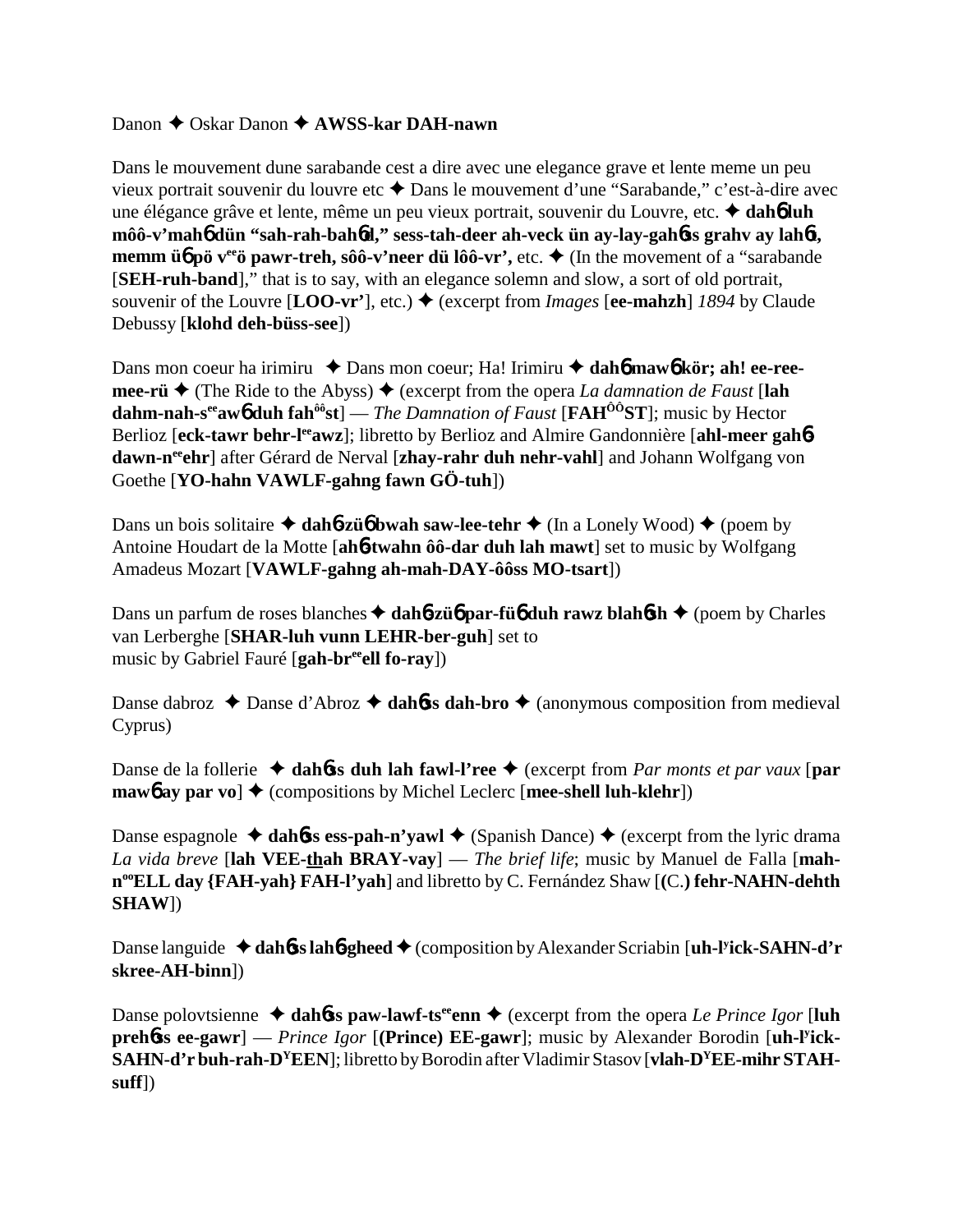Danse royale  $\rightarrow$  dahbs r'wah-yahl  $\rightarrow$  (anonymous 13th-century composition from the *Chansonnier du Roy* [**shah**6**-sawn-neeay dü r'wah**])

Danses anciennes de hongrie et de transylvanie ◆ Danses anciennes de Hongrie et de Transylvanie ◆ dah6**ss ah6**-s<sup>ee</sup>enn duh aw6-gree ay duh trah6-seel-vah-nee ◆ (Ancient Dances From Hungary and Transylvania)  $\triangle$  (anonymous music from the 17th century)

Danses populaires  $\triangleleft$  dah**6**ss paw-pü-lehr  $\triangleleft$  (suite by Gaspar Sanz [gahss-PAR SAHNTH])

Danseuse  $\triangleleft$  dah**6**-söz  $\triangleleft$  (Dancer)  $\triangleleft$  (composition from the song cycle *Mirages* [mee-rahzh] by Gabriel Fauré [gah-br<sup>ee</sup>ell fo-ray])

Dansons la gigue  $\triangleleft$  dah**6**-saw<sub>6</sub> lah zheeg  $\triangleleft$  (poem by Paul Verlaine [pohl vehr-lenn] set to music by John Alden Carpenter [**JAHN AWL-dunn KAR-punn-tur**])

Dante sonata  $\rightarrow$  "Dante" sonata  $\rightarrow$  "DAHN-tay" so-NAH-tah  $\rightarrow$  (composition by Franz Liszt) [**FRAHNZ LISST**])

Dantoni **→** Antonio d'Antoni → ahn-TAW-n<sup>ee</sup>o dahn-TOH-nee

Danza ◆ DAHN-thah ◆ (excerpt from *Suite castellana* [s<sup>ü</sup>eet kahss-tay-l'YAH-nah] by Federico Moreno Torroba [**fay-thay-REE-ko mo-RAY-no tawr-RO-vah**])

Danza danza fanciulla **←** Danza, danza fanciulla ← DAHN-tsah, DAHN-tsah fahn-CHOOL-lah (song thought to be by Francesco Durante [**frahn-CHAY-sko doo-RAHN-tay**])

Danza de las hachas **→ DAHN-thah day lahss AH-chahss** → (excerpt from *Fantasia para un gentilhombre* [**fahn-tah-SEE-ah PAH-rah oon hayn-teel-AWM-bray**] by Joaquín Rodrigo [**hoah-KEEN rohd-REE-go**])

Danza espanola ◆ Danza española ◆ DAHN-thah ayss-pah-n'YO-lah ◆ (general title given to numbered compositions by Enrique Granados [**ayn-REE-kay grah-NAH-thawss**])

Danza mora **→ DAHN-thah MO-rah →** (composition by Francisco Tárrega [frahn-THEESS-ko **TAR-ray-gah**])

Danza pastorale  $\triangleleft$  **DAHN-tsah pahss-toh-RAH-lay**  $\triangleleft$  (Country Dance)  $\triangleleft$  (an allegro number in *La primavera* [**lah pree-mah-VAY-rah**] — *Spring* — from *Le quattro stagioni* [**lay k<sup>°</sup>AHT-tro stah-JO-nee**] — *The Four Seasons* — by Antonio Vivaldi [**ahn-TAW-n<sup>ee</sup>o vee-VAHL-dee**])

Danza tedesca  $\triangle$  Alla danza tedesca  $\triangle$  AHL-lah DAHN-tsah tay-DAYSS-skah  $\triangle$  (composition from *Quartet No. 13 for 2 Violins, Viola and Cello in B Flat Major* by Johann Sebastian Bach [**YO**hahn {suh-BASS-tihunn BAHK} zay-BAH-stihahn BAHK])

Danza triste **→ DAHN-thah TREESS-tay →** (composition by Enrique Granados [ayn-REE-kay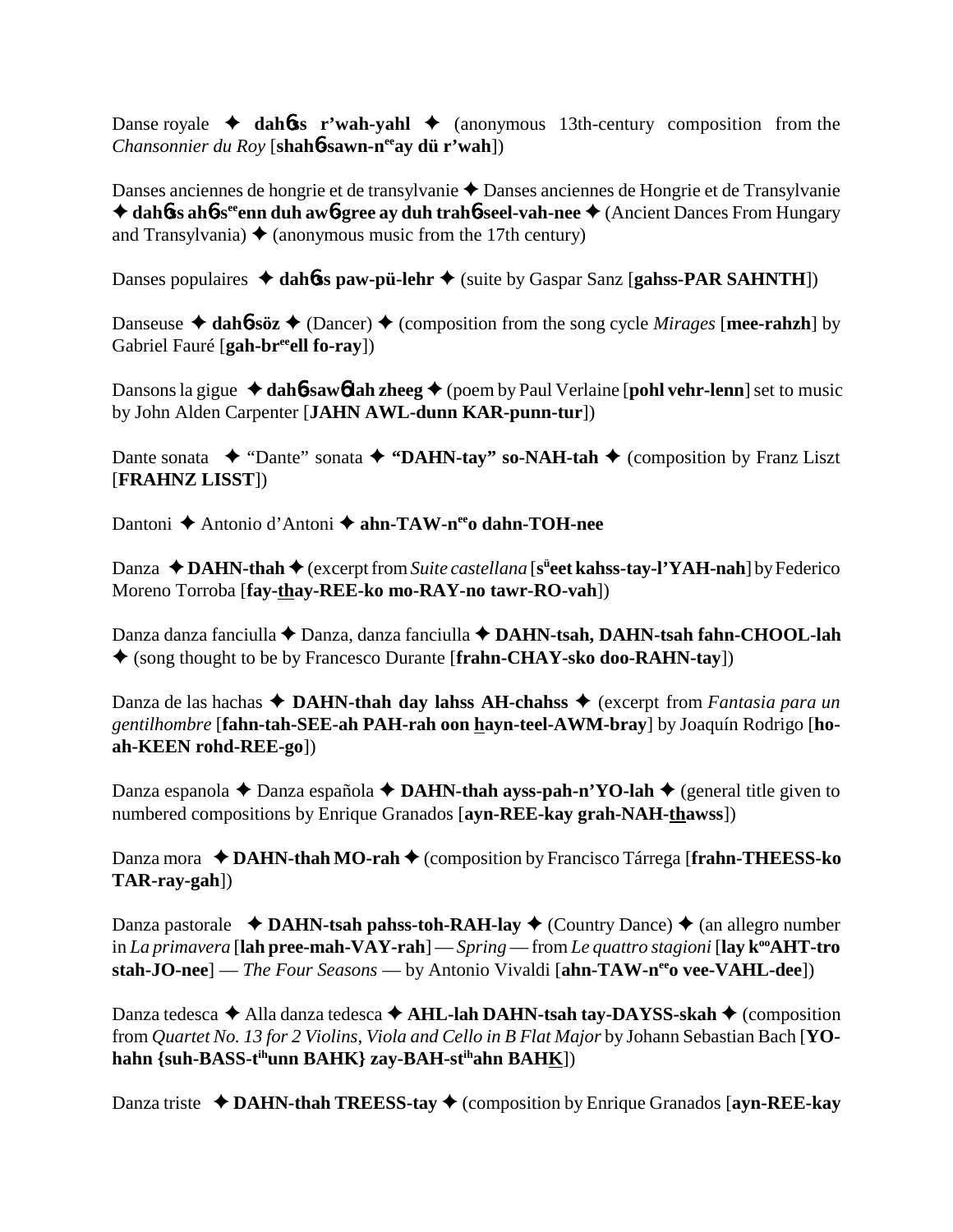## **grah-NAH-thawss**])

Danzi **←** D'anzi **← DAHN-tsee** 

Danzi Franz Danzi **FRAHNTSS DAHN-tsee** (known also as Franz Ignaz [**IGG-nahtss**] Danzi)

Danzig **→** In Danzig **→ inn DAHN-tsihh +** (poem by Joseph von Eichendorff [**YOH<sup>OH</sup>-zeff fawn I-hunn-tawrf**] set to music by Hans Pfitzner [HAHNSS p'FITTSS-nur])

Dapertutto **↓** Le capitaine Dapertutto **↓ luh kah-pee-tenn dah-pehr-tüt-toh ↓** (a magician) ◆ (character in the opera *Les contes d'Hoffmann* [**leh kaw**6**t dawf-mahn**] — *The Tales of Hoffmann*; music by Jacques Offenbach [**ZHACK AWF-funn-bahk**]; libretto by Jules Barbier [**zhül bar-beeay**] and Michel Carré [**mee-shell kar-ray**])

Dapheneo  $\blacklozenge$  **dah-feh-nay-o**  $\blacklozenge$  (composition by Erik Satie [ay-reek sah-tee])

Daphne  $\triangle$  Daphné  $\triangle$  dahf-nay  $\triangle$  (character in *Le malade imaginaire* [luh mah-lahd ee-mah**zhee-nehr**] — *The Hypochondriac* — a play by Jean-Baptiste Molière [**zhah**6**-bah-teest mawl**<sup>re</sup>ehr], with music by Marc-Antoine Charpentier [mark-ah6-twahn shar-pah6-t<sup>ee</sup>ay]) ◆ (an anonymous 16th-century English song)

Daquin Louis-Claude Daquin **l ôô-ee-klohd dah-keh**6

Dara Enzo Dara **AYN-tso DAH-rah**

Dara la notte il sol lume alla terra  $\bigoplus$  Darà la notte il sol lume alla terra **↑ dah-RAH lah NOHT-tay** eel sohl LOO-may AHL-lah TAYR-rah ◆ (stanza from *Lagrime d'amante al sepolcro dell'amata* [**lah-GREE-may dah-MAHN-tay ahl say-POHL-kro dayl-lah-MAH-tah**] — tribute to a deceased singer by Scipione Agnelli [shee-p<sup>ee</sup>O-nay ah-n'YAYL-lee] set to music by Claudio Monteverdi [**KLAHOO-deeo mohn-tay-VAYR-dee**])

Daranyi ◆ Jelly d'Arányi ◆ **YELL-yee dah-RAH<sup>AH</sup>N-yee** ◆ (known also as Jelly Eva Arányi de Hunyadvar [**YELL-yee EH-vah ah-RAHAHN-yee deh HÔÔN-yahd-var**])

Darchambeau Iwan d'Archambeau **ee-wahn dar-shah**6**-bo**

Darclee **→** Hariclea Darclée → hah-REE-kl<sup>ee</sup>ah DAR-klay

Darcy Robert Darcy **ro-behr dar-see**

Darem la mano ◆ Là ci darem la mano ◆ **lah chee dah-RAYM lah MAH-no** ◆ (duet from the opera *Don Giovanni* [**dohn jo-VAHN-nee**]; music by Wolfgang Amadeus Mozart [**VAWLF-gahng ah-mah-DAY-ôôss MO-tsart**] and libretto by Lorenzo da Ponte [**lo-RAYN-tso dah POHN-tay**])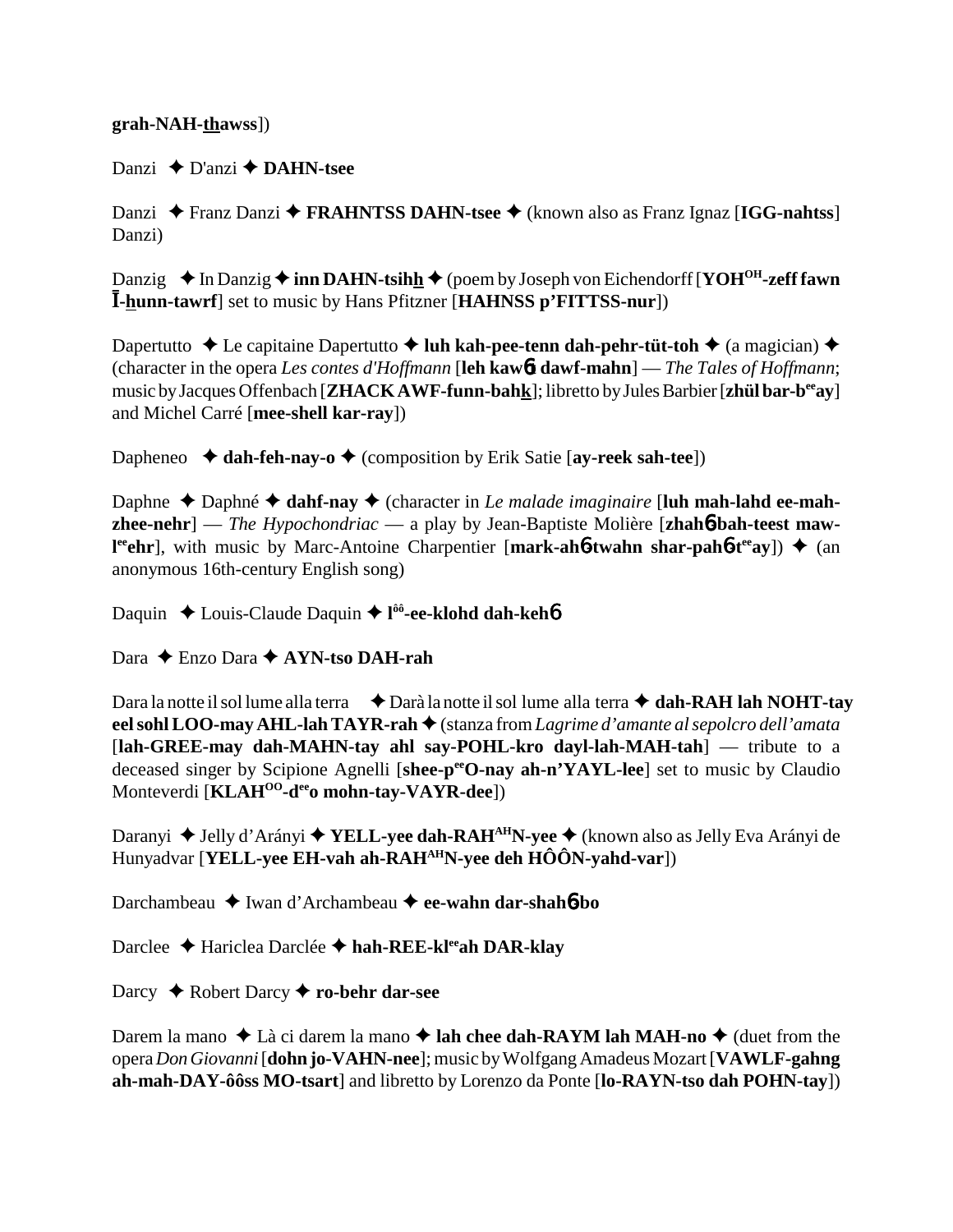Darewski Hermann E. Darewski **HUR-munn E. duh-ROO-skee**

Darezzo ◆ Guido d'Arezzo ◆ g<sup>oo</sup>EE-doh dah-RAYT-tso ◆ (known also as Guido Aretinus [ah-**RAY-tih-nôôss**])

Dargomizhsky Alexander Dargomizhsky (*see* Alexander Dargomyzhsky)

Dargomizhsky Alexander Dargomïzhsky (*see* Alexander Dargomyzhsky)

Dargomyzhsky Alexander Dargomyzhsky **uh-ly ick-SAHN-d'r dur-gah-MIHZH-kee** (known also as Alexander Sergeievich [**sehr-GAYEE-eh-vihch**] Dargomyzhsky)

Darienzo **→** Nicola d'Arienzo → nee-KO-lah dah-r<sup>ee</sup>AYN-tso

Darin **← Bobby Darin ← BAHB-bee DA-runn** 

Darke ◆ Harold Darke ◆ **HA-rulld DARK** ◆ (known also as Harold Edwin [**EDD-wunn**] Darke)

Darke Valerie Darke **VA-luh-ree DARK**

Darkor André d'Arkor **ah**6**-dray dar-kôôr**

Darlow Denys Darlow **DEH-nuss DAR-lo**

Darneiro ◆ Ferreira Veiga d'Arneiro ◆ f'RAY-ruh VAY-guh dar-NAY-rôô ◆ (known also as José Augusto [zhôô-ZAY ah<sup>oo</sup>-GÔÔSH-tôô] Ferreira Veiga d'Arneiro)

Darras Vincent Darras **veh**6**-sah**6 **dah-rah**

Darre Jeanne-Marie Darré **zhahn-mah-ree dar-ray**

Dartegna Francesco Ellero D'Artegna **frahn-CHAY-sko ayl-LAY-ro dar-TAY-n'yah**

Darthulas grabesgesang **→** Darthulas Grabesgesang → dar-TOO-lahss GRAH-buss-guh-zahng  $\triangle$  (Dirge for Darthula [dar-TOO-luh])  $\triangle$  (poem from *Ossian* [AWSS-s<sup>ih</sup>ahn] set to music by Johannes Brahms [**yo-HAHN-nuss {BRAHMZ} BRAHAHMSS**])

Darvas ◆ Gábor Darvas ◆ GAH<sup>AH</sup>-bohr DAR-vahsh ◆ (known also as Gábor Darvos [DAR**vohsh**])

Darvos ◆ Gábor Darvos ◆ GAH<sup>AH</sup>-bohr DAR-vohsh ◆ (known also as Gábor Darvas [DAR**vahsh**])

Darzins ◆ Emils Dārzinš ◆ eh-MILSS DAH<sup>AH</sup>R-zinnsh ◆ (in Latvia, this Latvian National would be known as Emīls Dārziņš [eh-MEELSS DAH<sup>AH</sup>R-zihosh])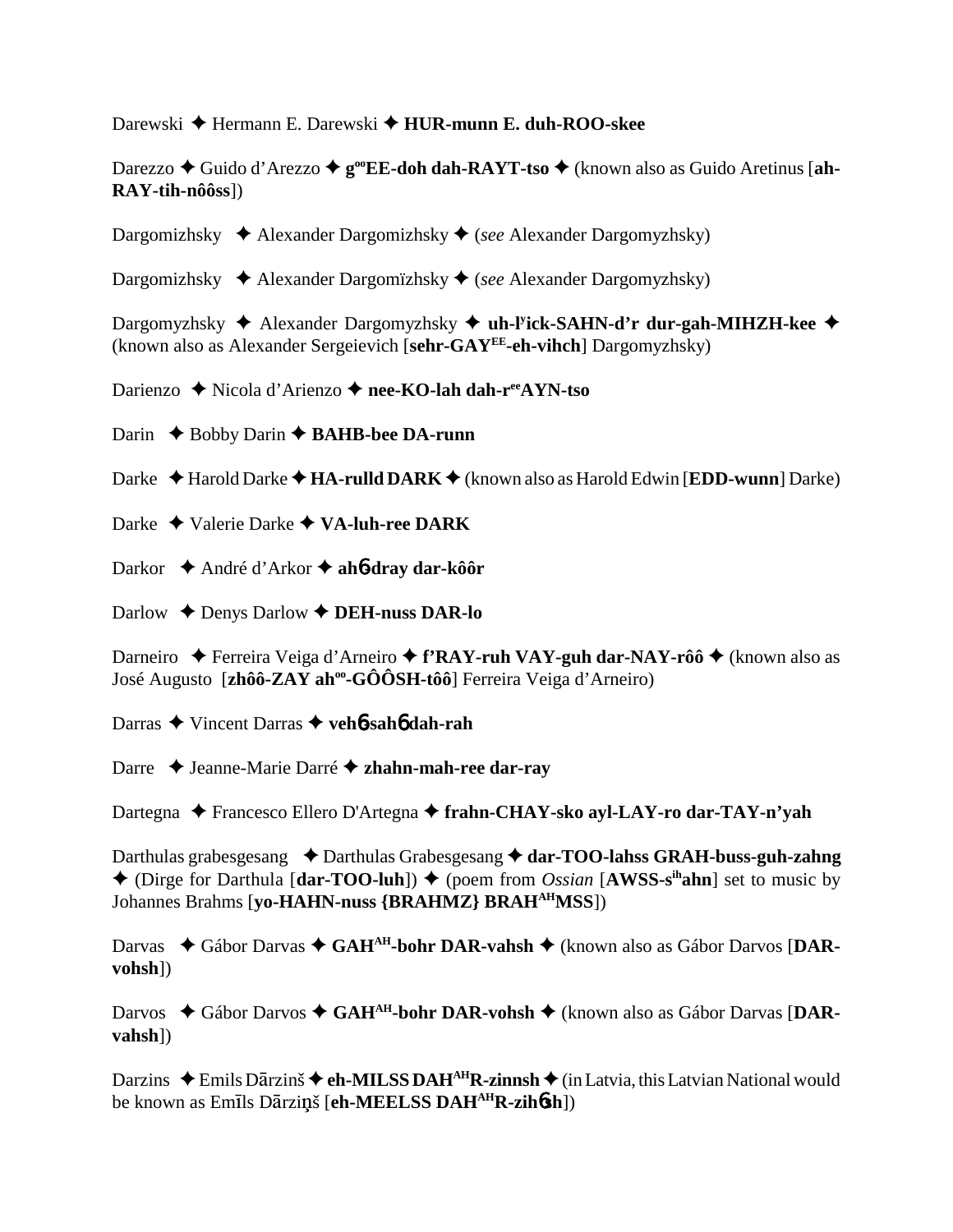Das bild der rose  $\triangle$  Das Bild der Rose  $\triangle$  dahss BILLT dayr RO-zuh  $\triangle$  (composition by Johann  $\mathbf{F}$ riedrich Reichardt [**YO-hahn FREET-rih<u>h</u> RĪ-<u>h</u>art**])

Das bucklichte mannlein  $\triangle$  Das bucklichte Männlein  $\triangle$  dahss  $\angle B\angle OK$ -lihh-tuh MENN-l**i**n  $\triangle$  (The Little Hunchback) ♦ (poem from *Des Knaben Wunderhorn* [dess k'NAH<sup>AH</sup>-bunn VÔÔN-tur**hawrn**] — *the Youth's Magic Horn* — set to music by Alexander von Zemlinsky [**ah-leck-SAHNtur fawn TSEMM-linn-skee**])

Das dorfchen  $\rightarrow$  Das Dörfchen  $\rightarrow$  dahss DÖRF-hunn  $\rightarrow$  (The Little Village)  $\rightarrow$  (poem by Gottfried August Bürger [**GAWT-freet AHÔÔ-gôôst BÜR-gur**] set to music by Franz Schubert [**FRAHNTSS SHOO-bert**])

Das fischermadchen ◆ Das Fischermädchen ◆ dahss FIH-shur-mett-hunn ◆ (The Fisher Maiden) ◆ (poem by Heinrich Heine [HIN-rihh HI-nuh] set to music by Franz Schubert [FRAHNTSS] **SHOO-bert**], an excerpt from his *Schwanengesang* [SHVAH<sup>AH</sup>nunn-guh-zahng] — *Swan Song*)

Das ganze nicht das einzelne **↓**Das Ganze, nicht das einzelne **→ dahss GAHN-tsuh, nihht dahss IN-tsull-nuh →** (The Whole, Not Singly) ◆ (poem by Friedrich Rückert [FREET-rihh RU-kert] set to music by Paul Hindemith [**PAHÔÔL HINN-tuh-mitt**])

Das geheimnis ◆ Das Geheimnis ◆ **dahss guh-HĪM-niss** ◆ (The Secret) ◆ (poem by Friedrich von Schiller [**FREET-rihh fawn SHILL-lur**] set to music by Franz Schubert [**FRAHNTSS SHOObert**])

Das gluck  $\blacklozenge$  Das Glück  $\blacklozenge$  dahss GLÜK  $\blacklozenge$  (vocal duet by Robert Schumann [ROH<sup>OH</sup>-bert **SHOO-mahn**])

Das grosse lalula ◆ Das grosse Lalula ◆ dahss GROHSS-suh LAH-loo-lah ◆ (excerpt from *Galgenliederen* [**GAHL-ghenn-lee-duh-runn**] by Henri Zagwijn [**HENN-ree ZAHK-wayn**])

Das hassliche entlein  $\triangle$  Das hässliche Entlein  $\triangle$  dahss HESS-lih-huh ENNT-l**In**  $\triangle$  (The Ugly Duckling) ♦ (song adapted from Hans Christian Andersen [**HANNSS KRIH-st<sup>ih</sup>ahn AHN-tursunn**] by Johanness Brahms [**yo-HAHN-nuss {BRAHMZ} BRAHAHMSS**])

Das heimliche leid ◆ Das heimliche Leid ◆ dahss H**IM-lih-huh LIT** ◆ (The Secret Harm) ◆ (poem by Ernst Koch [**EHRNST KAWK**] set to music by Ludwig Spohr [**LOOT-vihh SHPOHR**] — also known as Louis Spohr [**l ôôee spawr**])

Das hemmed ◆ Das Hemmed ◆ dahss HEMM-mutt ◆ (excerpt from *Galgenliederen* [GAHL**ghenn-lee-duh-runn**] by Henri Zagwijn [**HENN-ree ZAHK-wayn**])

Das irdische leben  $\triangle$  Das irdische Leben  $\triangle$  dahss EER-dih-shuh LAY-bunn  $\triangle$  (Earthly Life)  $\triangle$ (poem from *Des Knaben Wunderhorn* [**dess k'NAHAH-bunn VÔÔN-tur-hawrn**] — *The Youth's Magic Horn* — set to music by Gustav Mahler  $[G\hat{O}\hat{O}$ -stahf MAH<sup>AH</sup>-lur<sup>]</sup>)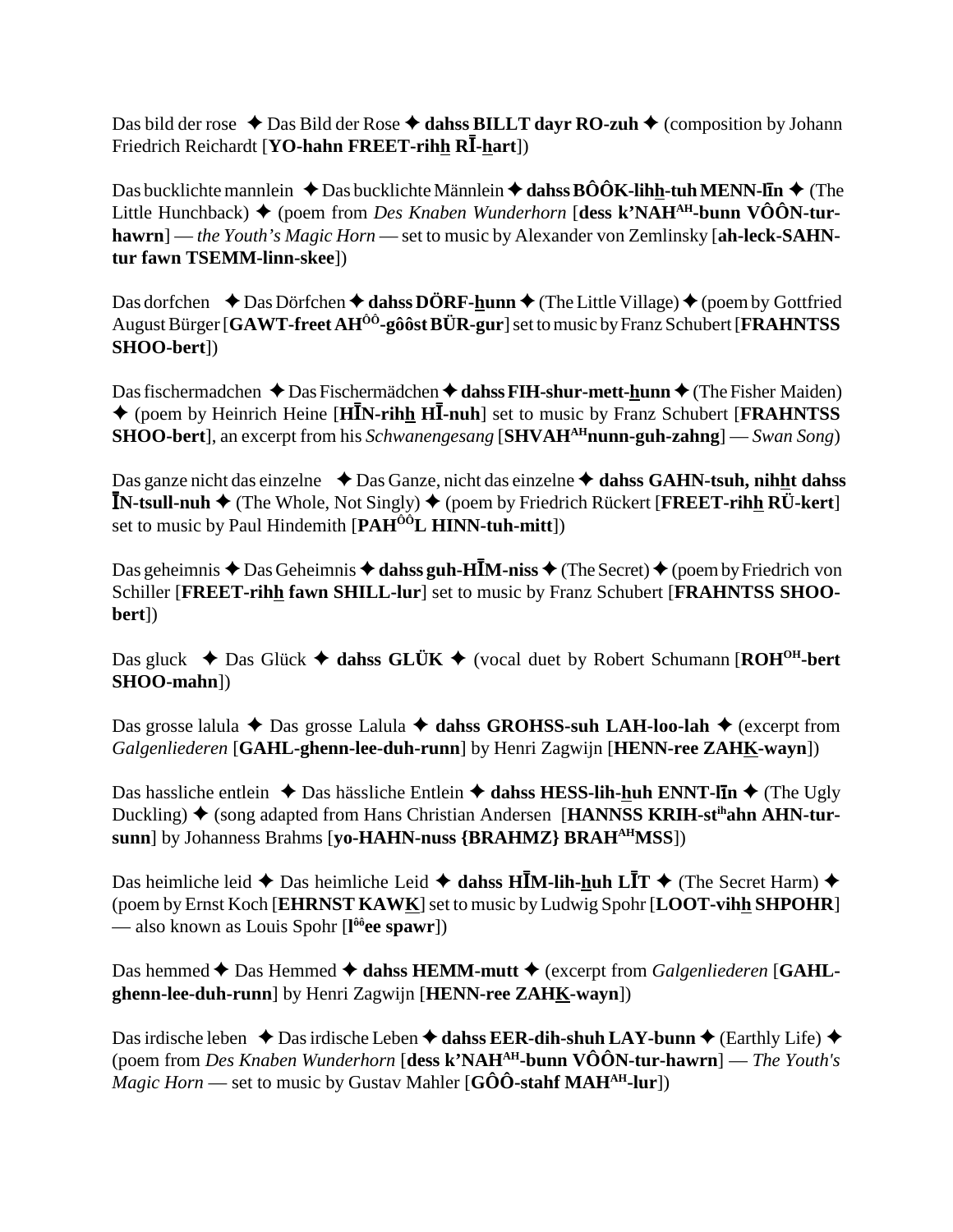Das ist die liebe der matrosen **←** Das ist die Liebe der Matrosen **← dahss isst dee LEE-buh dayr mah-TRO-zunn ♦** (number by Werner Richard Heymann [**VEHR-nur RIH-<u>h</u>art HĪ-mahn**] and Robert Gilbert [**ro-behr zheel-behr**] from the film *Bomben auf Monte Carlo* [**BAWM-punn ahôôff MOHN-tay KAR-lo**])

Das ist ein floten und geigen  $\rightarrow$  Das ist ein Flöten und Geigen  $\rightarrow$  dahss isst **in FLÖ-tunn ôônt GIgunn ♦** (Flutes and Fiddles Are Playing) ♦ (poem by Heinrich Heine [HIN-rihh HI-nuh] set to music by Robert Schumann [ROH<sup>OH</sup>-bert SHOO-mahn])

Das karussell **→** Das Karussell → dahss kah-rôôss-SELL → (poem by Rainer Maria Rilke [RAH<sup>IH</sup>**nur mah-REE-ah RILL-kuh**], an adaptation of which was set to music as *the Merry-Go-Round at Night* by Cary John Franklin [**KAUH-ree JAHN FRANGK-lunn**])

Das kinderspiel ◆ Das Kinderspiel ◆ dahss KINN-tur-shpeel ◆ (Children's Games) ◆ (poem by C. A. Overbeck [**(**C. A.**) O-fur-peck**] set to music by Wolfgang Amadeus Mozart [**VAWLF-gahng ah-mah-DAY-ôôss MO-tsart**])

Das klagende lied  $\triangle$  Das klagende Lied  $\triangle$  dahss KLAH-gunn-tuh leet  $\triangle$  (Song of Lamentation) (song by Gustav Mahler [**GÔÔ-stahf MAHAH-lur**])

Das kleine konzert ◆ Das kleine Konzert ◆ dahss KL**Ī-nuh KAWN-tsert ◆** (a baroque [buh-**ROHK**] orchestra)

Das land des lachelns  $\rightarrow$  Das Land des Lächelns  $\rightarrow$  dahss LAHNT dess LEH-hullnss  $\rightarrow$  (The Land of Smiles) (an operetta, with music by Franz Lehár [**FRAHNZ leh-HAHAHR**]; lyrics by Victor Léon [**veek-tawr lay-aw**6], Ludwig Herzer [**LOOT-vihh HEHR-tsur**], and Fritz Löhner [**FRITTSS LÖ-nur**])

Das lebewohl ◆ Das Lebewohl ◆ dahss LAY-buh-vohl ◆ (excerpt from *Les adieux* [lay-zah**deeö**] by Ludwig van Beethoven [**LOOT-vihh funn BAYAY-toh-funn**])

Das leipziger bach collegium ◆ Das Leipziger Bach-Collegium ◆ dahss LIP-tsih-gur BAHK **kawl-LAY-ghihôôm**

Das lied der trennung  $\triangle$  Das Lied der Trennung  $\triangle$  dahss LEET dayr TRENN-nôông  $\triangle$  (song by Wolfgang Amadeus Mozart [**VAWLF-gahng ah-mah-DAY-ôôss MO-tsart**])

Das lied im grunen  $\triangle$  Das Lied im Grünen  $\triangle$  dahss LEET imm GRÜ-nunn  $\triangle$  (Song Amid the Green) ◆ (poem by Friedrich Reil [FREET-rihh RIL] set to music by Franz Schubert [FRAHNTSS **SHOO-bert**])

Das lied vom branntweinhandler ◆ Das Lied vom Branntweinhändler ◆ dahss LEET fawm **BRAHNT-vIn-hennt-lur**  $\triangleq$  (song from the musical production *Happy End*, with music by Kurt Weill [KÔÔRT VĪL]; text by Dorothy Lane [DAW-ruh-thee LAYN] (Elisabeth Hauptmann [ay-**LEE-zah-bett HAHÔÔPT-mahn**]) and Bertolt Brecht [**BEHR-tawlt BREHHT**])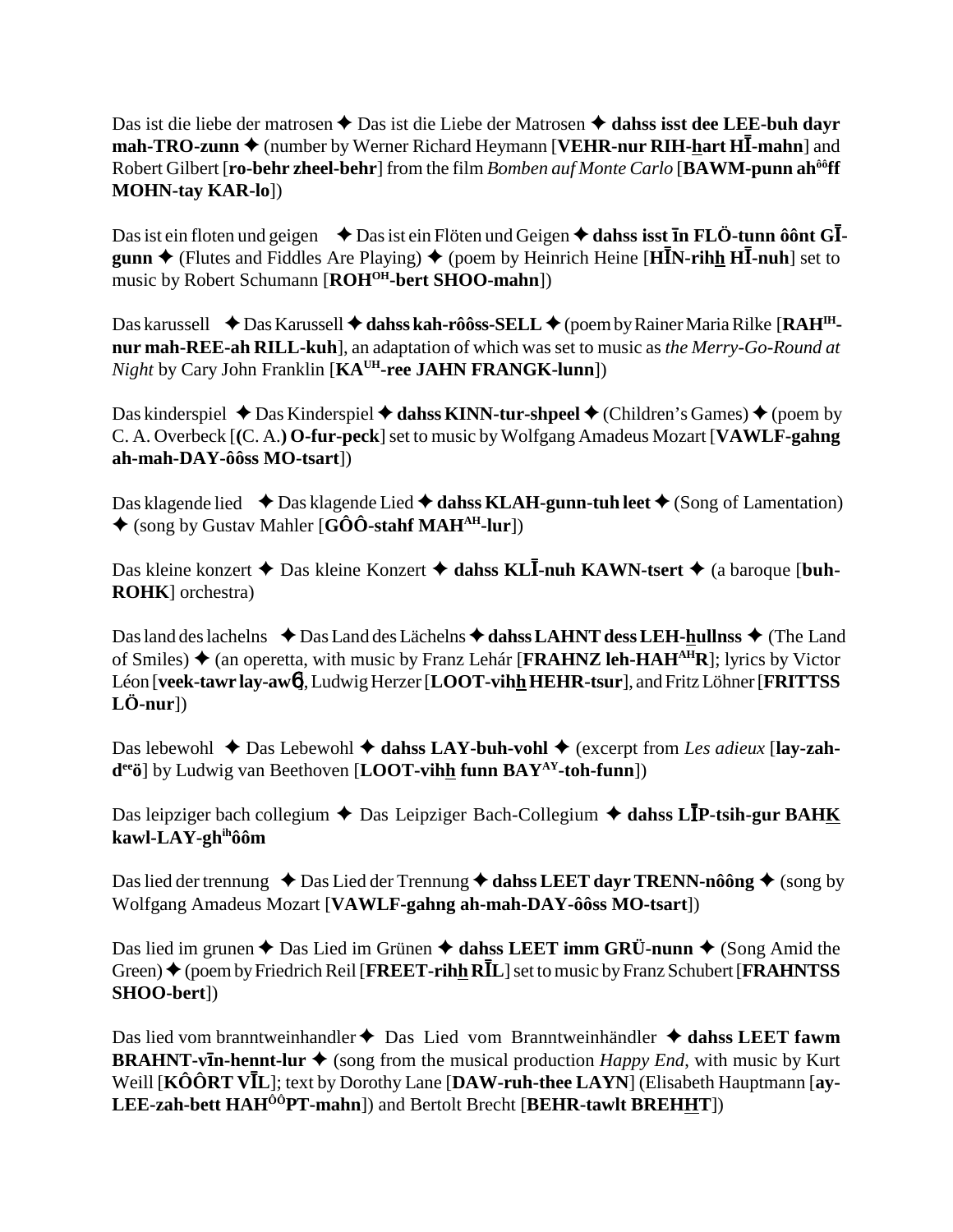# Das lied vom surabaya johnny ◆ Das Lied vom Surabaya-Johnny ◆ dahss LEET fawm soo-rah-**BAH-yah-YOHN-nee**  $\triangleq$  **(music by Kurt Weill [KOORT VIL] and words by Bertolt Brecht** [**BEHR-tawlt BREHHT**])

Das lied von der erde **↓**Das Lied von der Erde **↓ dahss LEET fawn dayr EHR-tuh ◆** (The Song of the Earth)  $\blacklozenge$  (symphonic song cycle by Gustav Mahler [G $\hat{O}\hat{O}$ -stahf MAH<sup>AH</sup>-lur])

Das madchen **→** Das Mädchen **→ dahss METT-hunn** → (The Maiden) → (Serbian poem translated to German by Siegfried Kapper [**ZEEK-freet KAHP-pur**] and set to music by Johannes Brahms [**yo-HAHN-nuss {BRAHMZ} BRAHAHMSS**])

Das madchen spricht  $\blacklozenge$  Das Mädchen spricht  $\blacklozenge$  dahss METT-hunn SHPRIHHT  $\blacklozenge$  (The Maiden Speaks)  $\triangle$  (poem by Otto Friedrich Gruppe [AWT-toh FREET-rihh GRÔÔP-puh] set to music by Johannes Brahms [**yo-HAHN-nuss {BRAHMZ} BRAHAHMSS**])

Das madchen und der tod **↓**Das Mädchen und der Tod **→ dahss METT-hunn ôônt dayr TOHT** (composition by Johannes Brahms [**yo-HAHN-nuss {BRAHMZ} BRAHAHMSS**])

Das nachtlager von granada ◆ Das Nachtlager von Granada **◆ dahss NAHKT-lah-gur fawn grah-NAH-dah**  $\blacklozenge$  (The Night Encampment of Granada)  $\blacklozenge$  (an opera, with music by Conradin Kreutzer [**KAWN-rah-dinn KROYT-tsur**]; libretto by Karl Braun [**KARL BRAHÔÔN**] after Johann Friedrich Kind [**YO-hahn FREET-rihh KINNT**])

Das plappermaul schwatzlieschen **→** Das Plappermaul (Schwatzlieschen) **→ dahss PLAHP-purmah<sup>ôô</sup>l (sh'VAHTSS-lee-shunn) ♦ (The Chatterbox) ♦ (children's song by Johanness Brahms [yo-HAHN-nuss {BRAHMZ} BRAHAHMSS**])

Das rheingold  $\triangle$  Das Rheingold  $\triangle$  dahss R**I**N-gawlt  $\triangle$  (an opera, with music and libretto by Richard Wagner [**RIH-hart VAHG-nur**])

Das rheinlegendchen ◆ Das Rheinlegendchen ◆ dahss R**IN-leh-gunnt-hunn** ◆ (The Rhine Legend) (poem from *Des Knaben Wunderhorn* [**dess k'NAHAH-bunn VÔÔN-tur-hawrn**] — *The Youth's Magic Horn* — set to music by Gustav Mahler [GÔÔ-stahf MAH<sup>AH</sup>-lur])

Das rosenband  $\triangle$  Das Rosenband  $\triangle$  dahss RO-zunn-pahnt  $\triangle$  (The Rosy Ribbon)  $\triangle$  (poem by Friedrich Gottlieb Klopstock [**FREET-rihh GAWT-leep KLAWP-stawk**] set to music by Richard Strauss [**RIH-hart SHTRAHÔÔSS**])

Das schone kind  $\triangle$  Das schöne Kind  $\triangle$  dahss SHÖ-nuh KINNT  $\triangle$  (The Beautiful Child)  $\triangle$ (anonymous composition)

Das streicherensemble der schola cantorum basiliensis  $\bigstar$  Das Streicherensemble der Schola Cantorum Basiliensis ◆ d<mark>ahss SHTRĪ-<u>h</u>ur-ah6-sah6-bl' dayr SKO-lah kahn-TOH-rôôm bah-zee-l<sup>ih</sup>ENN-</mark> **siss** (The String Ensemble of the Basel [**BAH-z'l**] **SKO-lah kahn-TOH-rôôm**)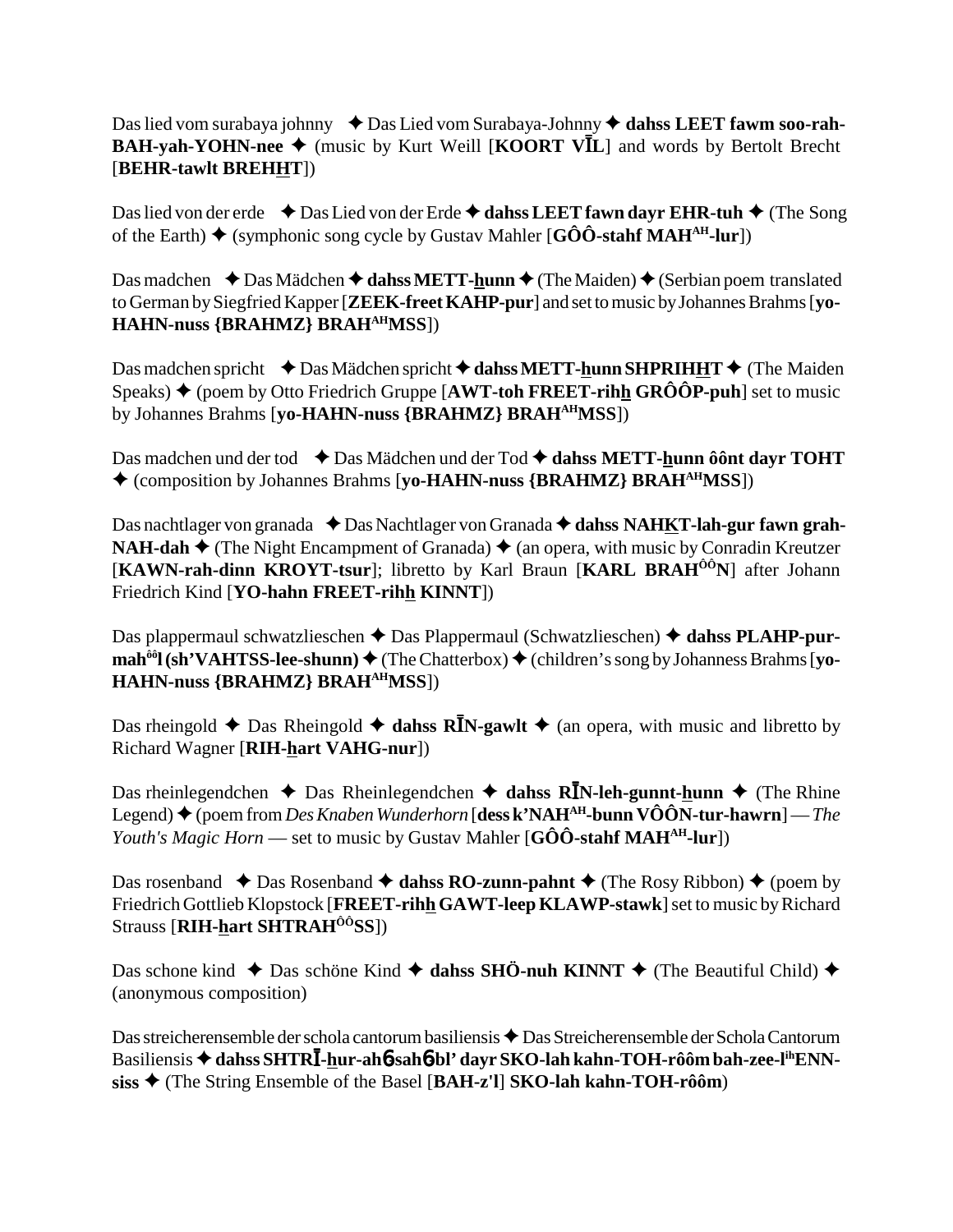Das susse lied verhallt  $\triangle$  Das süsse Lied verhallt  $\triangle$  dahss ZÜSS-suh LEET fehr-HAHLT  $\triangle$ (duet from the opera *Lohengrin* [**LOHOH-unn-grinn**], music and libretto by Richard Wagner [**RIHhart VAHG-nur**])

Das traumbild  $\triangle$  Das Traumbild  $\triangle$  dahss TRAH<sup>ôô</sup>M-pillt  $\triangle$  (The Vision)  $\triangle$  (poem by Ludwig Heinrich Christoph Hölty [LOOT-vihh HIN-rihh KRIH-stawf HÖL-tü] set to music by Wolfgang Amadeus Mozart [**VAWLF-gahng ah-mah-DAY-ôôss MO-tsart**])

Das trinklied vom jammer der erde ◆ Das Trinklied vom Jammer der Erde ◆ dahss TRINK-leet **fawm YAHM-mur dayr EHR-tuh**  $\blacklozenge$  (The Drinking Song of Earth's Sorrow)  $\blacklozenge$  (excerpt from *Das Lied von der Erde* [**dahss LEET fawn dayr EHR-tuh**] *— The Song of the Earth* — a symphonic song cycle by Gustav Mahler [**GÔÔ-stahf MAHAH-lur**])

Das veilchen ◆ Das Veilchen ◆ **dahss FĪL-<u>h</u>unn** ◆ (The Violet) ◆ (poem by Johann Wolfgang von Goethe [**YO-hahn VAWLF-gahng fawn GÖ-tuh**] set to music by Wolfgang Amadeus Mozart [**VAWLF-gahng ah-mah-DAY-ôôss MO-tsart**])

Das verlassene magdlein ◆ Das verlassene Mägdlein ◆ dahss fehr-LAHSS-suh-nuh MEHKT-l**ī**n  $\triangle$  (The Forsaken Maidservant)  $\triangle$  (poem by Eduard Mörike [AY-d<sup>oo</sup>art MÖ-rih-kuh] set to music by Hugo Wolf [**HOO-go VAWLF**])

Das wandern  $\triangle$  Das Wandern  $\triangle$  dahss VAHN-turn  $\triangle$  (Roaming)  $\triangle$  (poem by Wilhelm Müller [**VILL-hellm MÜL-lur**] set to music by Franz Schubert [**FRAHNTSS SHOO-bert**] in the song cycle *Die schöne Müllerin* [**dee SHÖ-nuh MÜL-luh-rinn**] — *The Miller's Lovely Daughter*)

Das war sehr gut  $\triangleleft$  **DAHSS var zehr GOOT**  $\triangleq$  (I am very glad)  $\triangleleft$  (duet from Act III of the opera *Arabella* [**ah-rah-BELL-lah**], with music by Richard Strauss [**RIH-hart SHTRAHÔÔSS**] and libretto by Hugo von Hofmannsthal [**HOO-go fawn HAWF-mahn-stahl**])

Das wetter ruhrt mit strahl und blitzen **↓** Das Wetter rührt mit Strahl und Blitzen **→ dahss VETTtur RÜRT mitt SHTRAHL ôônt BLITT-tsunn**  $\blacklozenge$  (With Torrents and Lightning the Weather Strikes) ◆ (sacred composition for the ninth Sunday after Trinity by Georg Philipp Telemann [GAY**awrk FEE-lipp TAY-luh-mahn**])

Das wiedersehen  $\triangle$  Das Wiedersehen  $\triangle$  dahss VEE-dur-zay-unn  $\triangle$  (excerpt from *Les adieux* [**lay-zah-deeö**] by Ludwig van Beethoven [**LOOT-vihh funn BAYAY-toh-funn**])

Das wirtshaus  $\triangle$  Das Wirtshaus  $\triangle$  dahss VIHRTSS-hah<sup>ôô</sup>ss  $\triangle$  (The Inn)  $\triangle$  (poem by Wilhelm Müller [**VILL-hellm MÜL-lur**] set to music by Franz Schubert [**FRAHNTSS SHOO-bert**] in the song cycle *Winterreise* [**VINN-tur-r-zuh**] — *The Winter's Journey*)

Das wohltemperierte klavier i **→** Das wohltemperierte Klavier I *I* dahss vohl-temm-puh-REER**tuh klah-FEER I**—*The Well-tempered Klavier, Book I* ♦ (compositions by Johann Sebastian Bach [**YO-hahn {suh-BASS-tihunn BAHK} zay-BAH-stihahn BAHK**])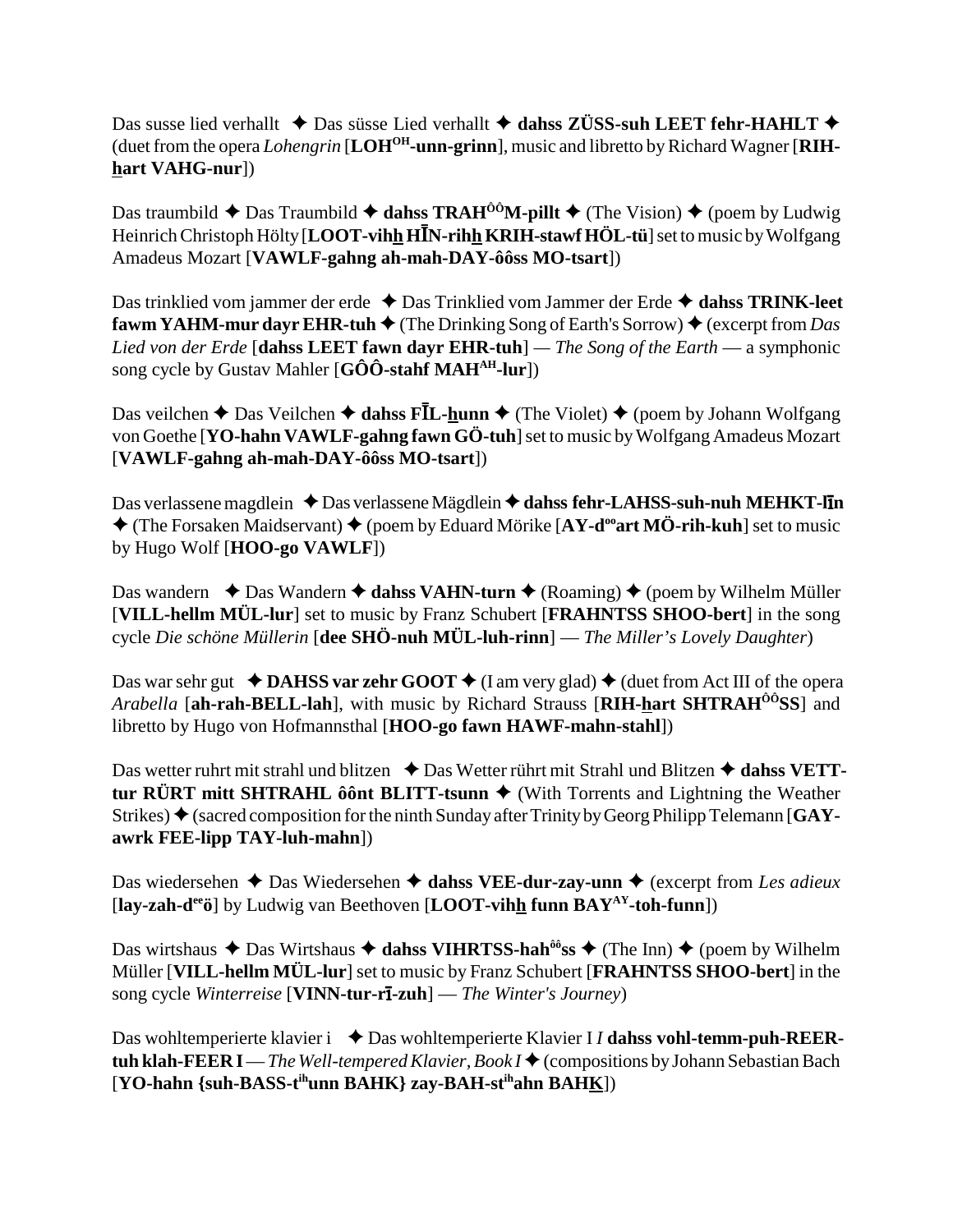Das wohltemperierte klavier ii ◆ Das wohltemperierte Klavier II *I* dahss vohl-temm-puh-REER**tuh klah-FEER II** — *The Well-tempered Klavier, Book II*  $\blacklozenge$  (compositions by Johann Sebastian Bach [**YO-hahn** {suh-BASS-t<sup>ih</sup>unn BAHK} zay-BAH-st<sup>ih</sup>ahn BAHK])

Das wunder der heliane  $\triangle$  Das wunder der Heliane  $\triangle$  dahss VÔÔN-tur dayr hay-lee-AH-nuh  $\triangle$ (an opera, with music by Erich Wolfgang Korngold [**{EH-rick WÔÔLF-gang KAWRN-gohld} AY-rihh VAWLF-gahng KAWRN-gawlt**]; libretto by Hans Müller [**HAHNSS MÜL-lur**] after Hans Kaltneker [**HAHNSS KAHLT-neh-kur**])

Daser ◆Ludwig Daser ◆LOOT-vihh DAH-zur ◆ (known also as Ludwig Dasser [DAHSS-sur] and Ludwig Dasserus [**DAHSS-suh-rôôss**])

Dashow **→** James Dashow **→ JAYMZ DA-sho** → (known also as James Hilyer [**HILL-yur**] Dashow)

Dass der mein vater nicht ist **↓** Dass der mein Vater nicht ist **→ dahss dayr mīn FAH-tur nihht isst ♦** (aria from Act II of the opera *Siegfried* [**ZEEK-freet**], with music and libretto by Richard Wagner [**RIH-hart VAHG-nur**])

Dasser ◆ Ludwig Dasser ◆ LOOT-vihh DAHSS-sur ◆ (known also as Ludwig Daser [DAH-zur] and Ludwig Dasserus [**DAHSS-suh-rôôss**])

Dasserus ◆ Ludwig Dasserus ◆ LOOT-vihh DAHSS-suh-rôôss ◆ (known also as Ludwig Daser [**DAH-zur**] and Ludwig Dasser [**DAHSS-sur**])

Dastorga **→** Emanuele d'Astorga → ay-mah-n<sup>oo</sup>AY-lay dah-STOHR-gah → (known also as Emanuele Gioacchino Cesare Rincón [**j**<sup>oh</sup>ahk-KEE-no chay-ZAH-ray reen-KOHN] d'Astorga)

Datemi pace  $\triangleleft$  **DAH-tay-mee PAH-chay**  $\triangleleft$  (Give Me Peace)  $\triangleleft$  (madrigal [**MADD-rih-gull**] by Giaches de Wert [**ZHAHSH deh VEHRT**] and lyric by Francesco Petrarca [**frahn-CHAY-sko pay-TRAR-kah**])

Daublaine et callinet Daublaine et Callinet **doh-blenn ay kah-lee-neh**

Daucha Wolfgang Daucha **VAWLF-gahng DAHÔÔ-kah**

Daugareil **←** Roland Daugareil ← raw-lah**6** doh-gah-reh<sup>y'</sup>

Daugherty ◆ Michael Daugherty ◆ M**I-kull DOH-ur-tee** 

Daulby ◆ John Edward Maryon-d'Aulby ◆ JAHN EDD-wurd MEHR-yawn-DAWL-bee ◆ (known also as Edward Maryon)

Daumer **→** Georg Friedrich Daumer ◆ GAY-awrk FREET-rihh DAH<sup>00</sup>-mur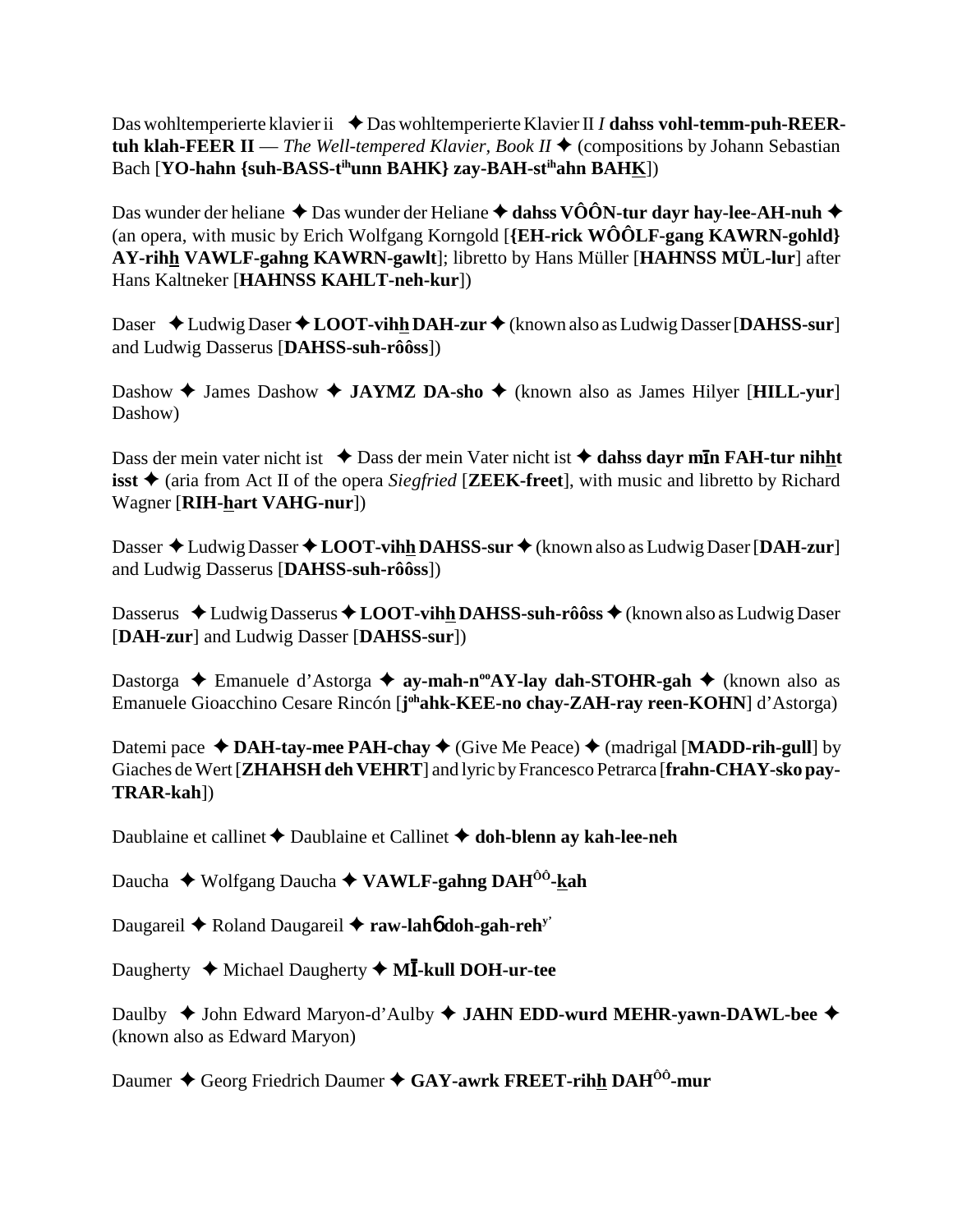Daumer Hafis von Daumer **HAH-fiss fawn DAHÔÔ-mur**

Dauney ◆ William Dauney ◆ WILL-l<sup>ih</sup>umm DAW-nee

Dauphin  $\triangle$  Le dauphin  $\triangle$  luh doh-feh**ó**  $\triangle$  (The Dolphin)  $\triangle$  (excerpt from *Le bestiaire (ou le cortege d'Orphée*) [luh bess-t<sup>ee</sup>ehr (ôô luh kawr-tehzh dawr-fay)] — *The Bestiary* [BESS-chee**eh-ree**] *(or The Procession of Orpheus* [**AWR-fee-uss**]) — six songs for voice by Francis Poulenc [**frah**6**-seess pôô-lah**6**k**])

Dauphin **↓** Léopold Dauphin **→ lay-aw-pawl doh-feh**<sup>6</sup>

Dauprat Louis-François Dauprat **l ôôee-frah**6**-swah doh-prah**

Dauriac ◆ Lionel Dauriac ◆ lee-aw-nell doh-r<sup>ee</sup>ahk ◆ (known also as Lionel-Alexandre [lee-aw**nell-ah-leck-sah**6**-dr'**] Dauriac)

Daussoigne mehul ◆ Louis-Joseph Daussoigne-Méhul ◆ l<sup>ôô</sup>ee-zho-zeff dohss-swah-n<sup>y'</sup>-may-ül

Dauvergne Antoine Dauvergne **ah**6**-twahn doh-vehr-ny'**

Davaux **→** Jean-Baptiste Davaux **→ zhah6-bah-teest dah-vo** 

Davey  $\triangle$  Shaun Davey  $\triangle$  SHO<sup>UH</sup>N DAY-vee

Davia ◆ Federico Davia ◆ fay-day-REE-ko DAH-v<sup>ee</sup>ah

Davico Vincenzo Davico **veen-CHAYN-tso dah-VEE-ko**

David ◆ Félicien David ◆ fay-lee-s<sup>ee</sup> ah**6** dah-veed ◆ (known also as Félicien-César [fay-lee**seeah**6**-say-zar**] David)

David ◆ Ferdinand David ◆ FEHR-tee-nahnt DAH<sup>AH</sup>-fitt

David Giacomo David **JAH-ko-mo DAH-veed**

David Giovanni David **jo-VAHN-nee DAH-veed**

David **→** Gyula Dávid ◆ **JÔÔ-lah DAH**<sup>AH</sup>-vidd

David  $\blacklozenge$  Hal David  $\blacklozenge$  HA<sup>L</sup> DAY-vudd

David  $\blacklozenge$  Hans T. David  $\blacklozenge$  {HANNZ T. DAY-vudd} HAHNSS (T.) DAH<sup>AH</sup>-fitt  $\blacklozenge$  (known also as Hans Theodor [**TAY-o-dohoh r**] David)

David ◆ Johann Nepomuk David ◆ YO-hahn NAY-po-môôk DAH<sup>AH</sup>-fitt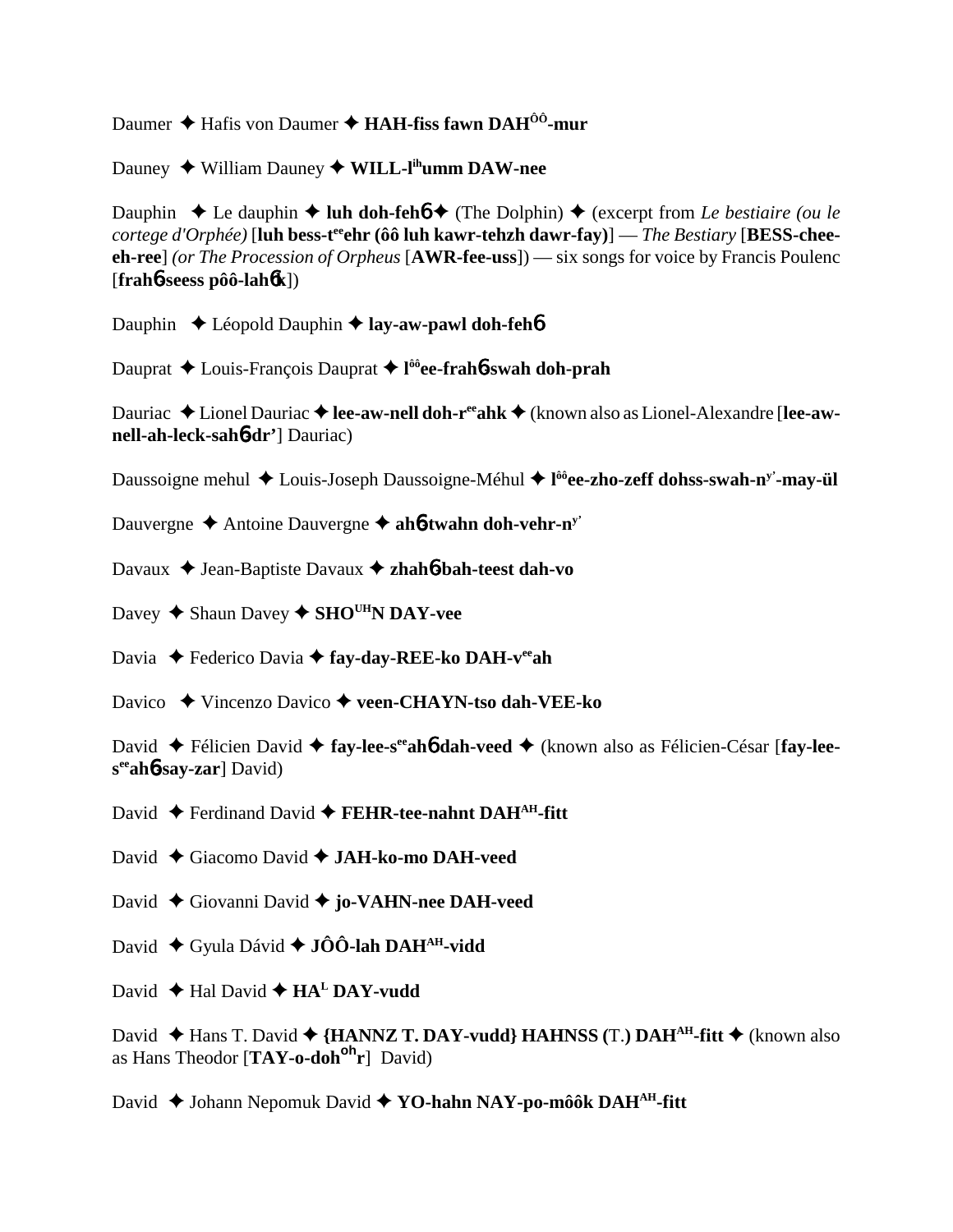- David **→** José David **→ zhaw-zay dah-veed**
- David ♦ Karl Heinrich David ♦ KARL HĪN-rihh DAH<sup>AH</sup>-fitt
- David Léon David **lay-aw**6 **dah-veed**
- David ◆ Samuel David **◆ sah-mü-ell dah-veed**
- David ◆ Thomas Christian David ◆ TOH-mahss KRIH-st<sup>ih</sup>ahn DAH<sup>AH</sup>-fitt
- Davidenko Alexander Davidenko **uh-ly ick-SAHN-d'r duh-vih-DENN-kuh**
- Davidoff **→** Judith Davidoff ◆ **JOO-duth DAY-vuh-dawf**
- Davidov **←** Carl Davidov ← **KARL dah-VEE-dawf**
- Davidov **→** Stepan Ivanovich Davidov → st<sup>y</sup>ih-PAHN ee-VAH-nuh-vihch dah-VEE-duff
- Davidovich  $\blacklozenge$  Bella Davidovich  $\blacklozenge$  {BELL-luh duh-VIH-duh-vihch} BELL-luh dah-vih-DAW**vihch**
- Davidovici ◆ Robert Davidovici ◆ RAH-burt day-vuh-duh-VEE-chee
- Davidovsky ◆ Mario Davidovsky ◆ MAH-r<sup>ee</sup>o dah-vee-THAWV-skee
- Davie ◆ Cedric Thorpe Davie ◆ **SEDD-rick THAWRP DAY-vih**
- Davies **→** Arthur Davies **→ AR-thur DAY-viss**
- Davies **→** Ben Grey Davies ◆ **BENN GRAY DAY-viss** ◆ (known also as Benjamin [**BENN-juhmunn**] Grey Davies)
- Davies **←** David Ffrangcon-Davies **← DAY-vudd FRANG-kunn-DAY-viss ←** (known also as David Thomas Ffrangkon-Davies [**DAY-vudd TAH-muss FRANG-kunn DAY-viss**])
- Davies Dennis Russell Davies **DENN-nuss RUSS-sull DAY-veez**
- Davies Fanny Davies **FANN-nee DAY-viss**
- Davies **→** Gareth Rhys-Davies → GA-ruhth h'REESS-DAY-viss
- Davies **→** Hugh Davies → h'YOO DAY-viss → (known also as Hugh Seymour [SEE-moh<sup>uh</sup>r] Davies)
- Davies ◆ Maldwyn Davies ◆ MAWLD-winn DAY-viss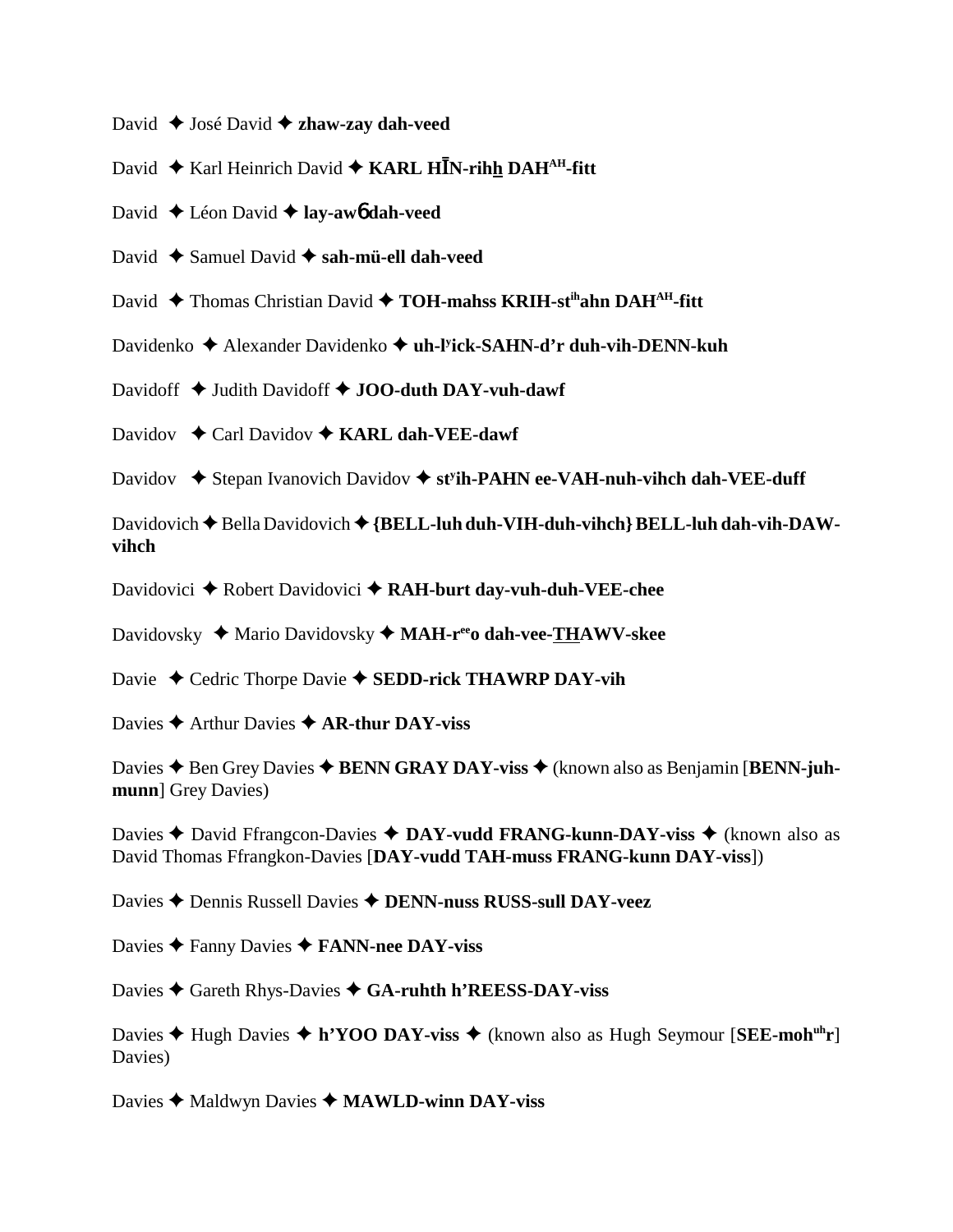Davies  $\triangle$  Meredith Davies  $\triangle$  **MEH-ruh-duth DAY-viss**  $\triangle$  (known also as Albert [A<sup>L</sup>-burt] Meredith Davies)

Davies **← Paul Davies ← PAWL DAY-viss** 

Davies Philippa Davies **FIH-luh-puh DAY-viss**

Davies ◆ Ryland Davies ◆ **RĪ-lunnd DAY-viss** 

Davies ◆ Simon Davies ◆ S**Ī-munn DAY-viss** 

Davies **◆** Sir John Davies ◆ (Sir) JAHN DAY-viss

Davies **→** Sir Peter Maxwell Davies ◆ (Sir) PEE-tur MACKSS-well DAY-viss

Davies  $\triangle$  Sir Walford Davies  $\triangle$  (Sir) WAWL-furd DAY-viss  $\triangle$  (known also as Sir Henry [**HENN-ree**] Walford Davies)

Davies Timothy Davies **TIH-muh-thee DAY-viss**

Davies **↑ Tudor Davies ↑ TOO-dur DAY-viss** 

Davies  $\triangleleft$  W. H. Davies  $\triangleleft$  W. H. DAY-viss

Davis  $\triangleq$  Ivan Davis  $\triangleq$  **I**-vunn DAY-viss

Davis  $\blacklozenge$  Sir Colin Davis  $\blacklozenge$  (Sir) KAH-linn DAY-viss  $\blacklozenge$  (known also as Sir Colin Rex [RECKSS] Davis)

Davossa  **←** Giuseppe d'Avossa ← **joo-ZAYP-pay dah-VOHSS-sah** 

Dayas ◆ William Humphreys Dayas ◆ WILL-l<sup>ih</sup>umm HUMM-freez DAH-yahss

Dayenu  $\triangleleft$  dah-YAY-noo  $\triangleleft$  *(Enough* — a Passover song)

De ahna ◆ Heinrich Karl Herman de Ahna ◆ H**ĪN-rih<u>h</u> KARL HEHR-mahn duh AH-nah** 

De ahna ◆ Heinrich Karl Hermann de Ahna ◆ H**ĪN-rih<u>h</u> KARL HEHR-mahn duh AH-nah** 

De alba ◆ Alonso de Alba **→ ah-LOHN-so day AHL-bah** 

De albeniz **→** Mateo Antonio Pérez de Albéniz → mah-TAY-o ahn-TOH-n<sup>ee</sup>o PAY-rehth day **ahl-VAY-neeth**

De almeida **→** Antônio de Almeida → {ann-TOH-n<sup>ih</sup>o day ahl-MEE-duh} ah**6**-TOH-n<sup>ih</sup>ôô duh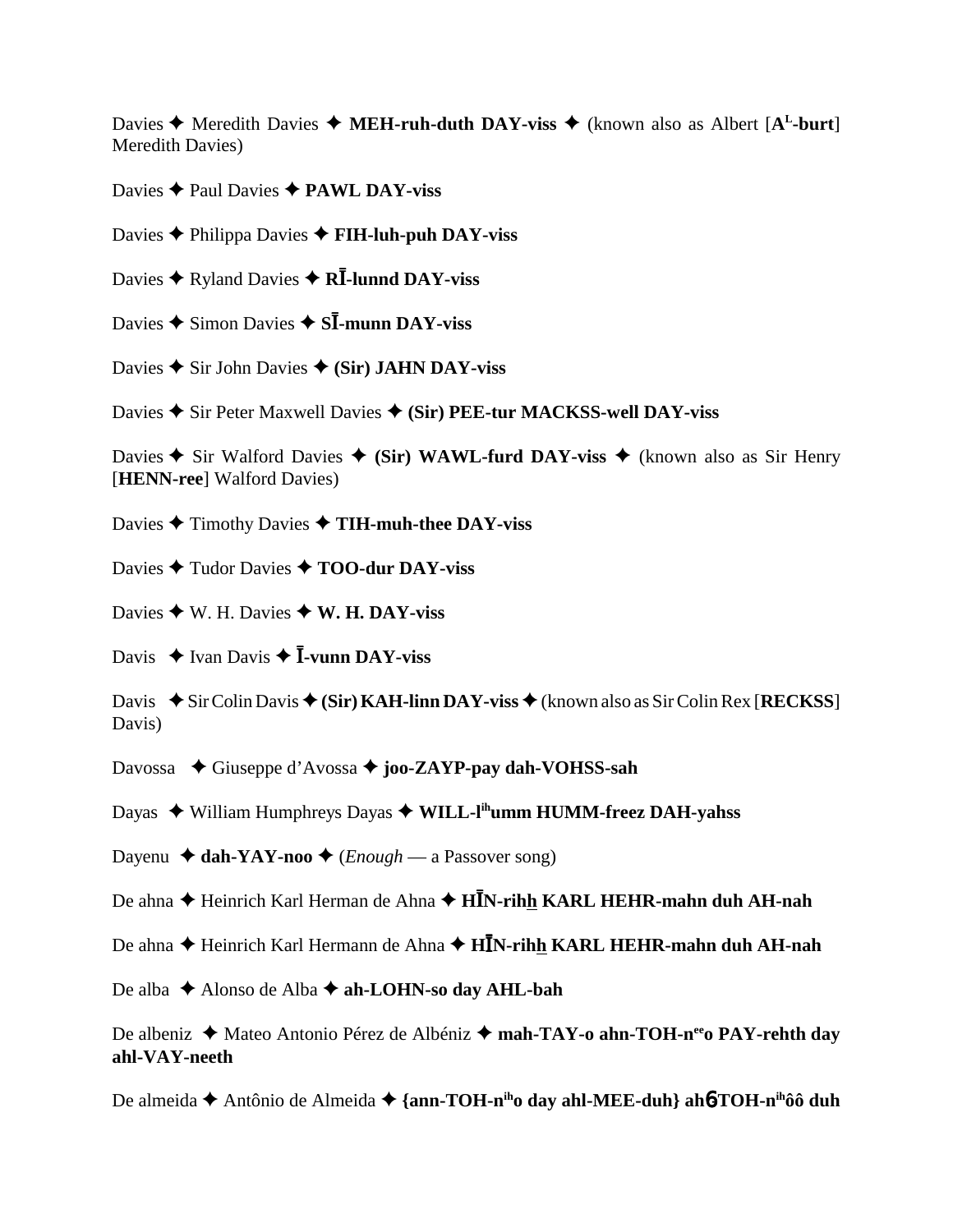## **ahl-MAY-duh ♦** (known also as Antônio Jacques de Almeida [**{ann-TOH-n<sup>ih</sup>ôô ZHACK day ahl-MEE-duh} ah**6**-TOH-nihôô ZHAH-kuss duh ahl-MAY-duh**])

De amicis **→** Anna Lucia de Amicis → **AHN-nah loo-CHEE-ah day ah-MEE-cheess** 

De anchieta **↓** Juan de Anchieta **✦ h<sup>oo</sup>AHN day ahn-ch<sup>ee</sup>AY-tah** 

De andrade Mario de Andrade **MAH-rihôô jah**6**-DRADJ**

De angelis Nazzareno de Angelis **naht-tsah-RAY-no day ahn-JAY-leess**

De antiquiis venetus  $\triangle$  Andreas de Antiquiis Venetus  $\triangle$  ahn-DRAY-ahss day ahn-TEE-k<sup> $\hat{\theta}$ oiss</sup> **VEH-neh-tôôss**

De araujo ◆ Francisco Correa de Araujo ◆ frahn-THEESS-ko kawr-RAY-ah day ah-r<sup>ah</sup>OO-ho (known also as Francisco Araujo, Francisco Arauxo [**ah-rahOOK-so**], and Francisco Correa de Arauxo)

De araujo ◆ João Gomes de Araújo ◆ zh<sup>ôô</sup>AH6ôô GAW-meess jah-r<sup>ah</sup>ÔÔ-zhôô

De arauxo **← Francisco Correa de Arauxo ← frahn-THEESS-ko kawr-RAY-ah day ah-r<sup>ah</sup>OOKso** (known also as Francisco Arauxo, Francisco Araujo [**ah-rahOO-ho**], and Francisco Correa de Araujo)

De arriaga ◆ Juan Crisóstomo Jacobo Antonio de Arriaga ◆ h<sup>oo</sup>AHN kree-SAWSS-toh-mo yah-**KO-vo ahn-TOH-n<sup>ee</sup>o day ar-r<sup>ee</sup>AH-gah →** (known also as Juan Crisóstomo Arriaga, Juan Crisóstomo Arriaga y Balzola [**ee bahl-THO-lah**], and Juan Crisóstomo Jacobo Antonio de Arriaga y Balzola)

De azevedo ◆ Luis Heitor Correa de Azevedo ◆ l<sup>oo</sup>**EEZ ay-TAWR ko-HAY-ah jah-zeh-VAYdôô**

De azkue ◆ Resurrección María de Azkué ◆ ray-soor-reck-th<sup>ee</sup>AWN mah-REE-ah day ahth**kooAY** (known also as Resurrección María de Azkué Aberasturi [**ah-vay-rahss-TOO-ree**])

De azkue aberasturi ◆ Resurrección María de Azkué Aberasturi ◆ ray-soor-reck-th<sup>ee</sup>AWN mah-**REE-ah day ahth-k<sup>oo</sup>AY ah-vay-rahss-TOO-ree ♦**(known also as Resurrección María de Azkué)

De bacilly  $\blacklozenge$  Bénigne de Bacilly  $\blacklozenge$  **bay-nee-n<sup>y'</sup> duh bah-see-yee** 

De bagge rosorna  $\rightarrow$  De bägge rosorna  $\rightarrow$  deh BEGG-guh rôô-SÔÔR-nah  $\rightarrow$  (The Two Roses) (poem by F. M. Franzén [**(**F. M.**) FRAHN-seeuhn**] set to music by Jean Sibelius [**zhah**6 **sih-BAYl ihôôss**])

De baif ◆ Jean-Antoine de Baïf ◆ zhah**6-nah6-twahn duh bah<sup>ee</sup>f**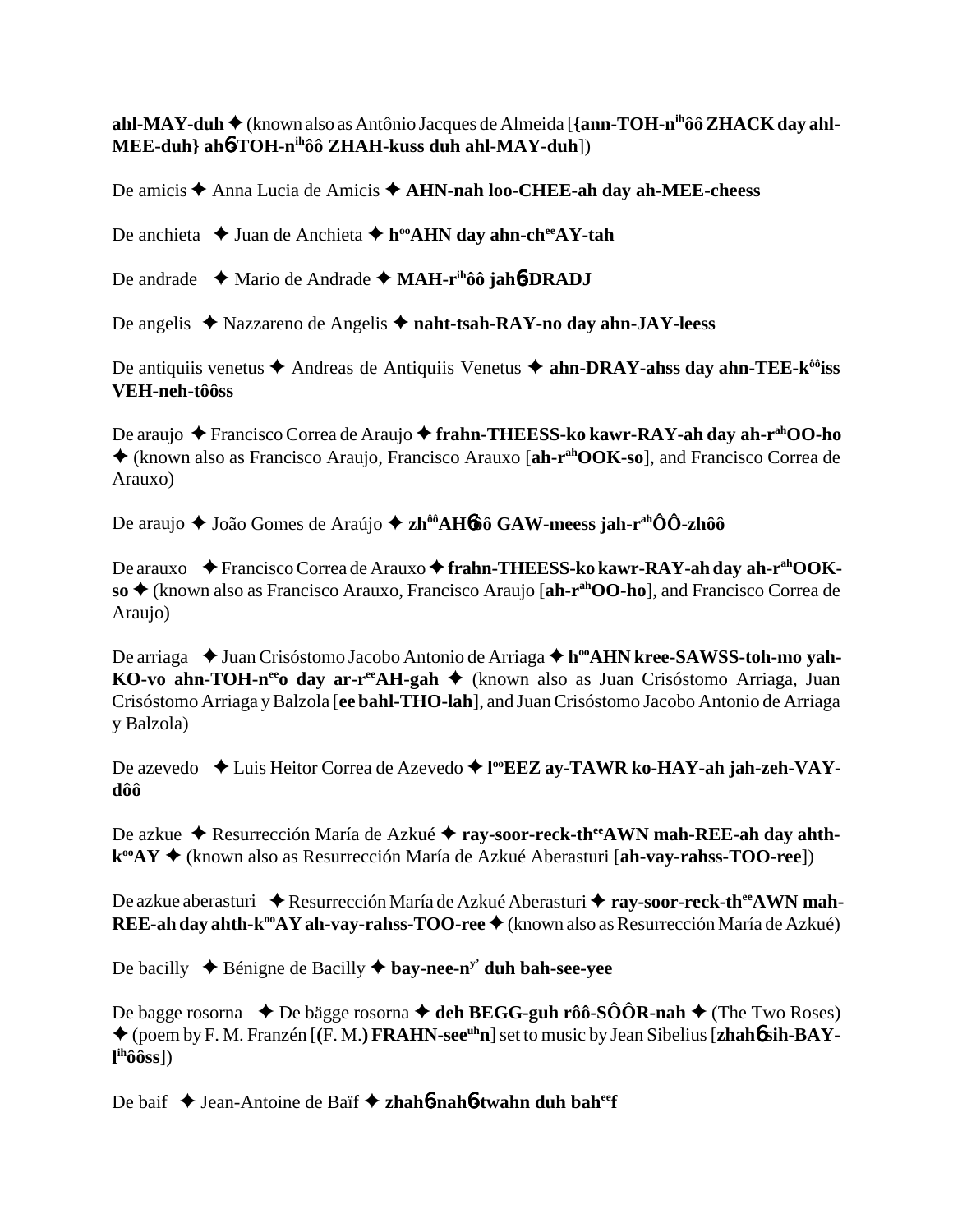De Bardi Giovanni de' Bardi **jo-VAHN-nee day BAR-dee**

De barra **→** Séamas De Barra **→ SHAY-muss dee BAR-rah** 

De bartolomeo ◆ Antonio de Bartolomeo ◆ ahn-TAW-n<sup>ee</sup>o day bar-toh-lo-MAY-o ◆ (known also as Antonio Squarcialupi [ahn-TAW-n<sup>ee</sup>o sk<sup>oo</sup>ar-chah-LOO-pee], Antonio degli Organi [ahn-TAW-n<sup>ee</sup> DAY-l'vee ohr-GAH-nee], and Antonio del Bessa [ahn-TAW-n<sup>ee</sup>o dayl BAYSS-sah])

De beaumarchais ◆ Pierre-Augustin Caron de Beaumarchais ◆ p<sup>ee</sup>ehr-o-güss-teh**6** kah-raw6 duh **bo-mar-sheh**

De berchem  $\triangle$  Jachet de Berchem  $\triangle$  **zhah-keh deh BEHR-kemm**  $\triangle$  (the first name is also spelled Jaquet [**zhah-keh**] and Jacquet [**zhah-keh**], and the surname is also spelled Berghem [**BEHRkemm**]; "de" may or may not be used between the two names)

De berghem  $\triangle$  Jachet de Berghem  $\triangle$  zhah-keh deh BEHR-kemm  $\triangle$  (the first name is also spelled Jaquet[**zhah-keh**] and Jacquet [**zhah-keh**], and the surname is also spelled Berchem [**behr-kemm**]; "de" may or may not be used between the two names)

De beriot ◆ Charles de Bériot ◆ sharl deh bay-r<sup>ee</sup>o ◆ (known also as Charles-Auguste [sharl-aw**güst**] de Bériot)

De beriot Charles-Wilfride de Bériot **sharl-veel-freed duh bay-reeo**

De bertrand **→** Antoine de Bertrand → ah**6-twahn duh behr-trah6** 

De bethune **→** Conon de Bèthune → kaw-naw6 duh beh-tün

De bilhon  $\blacklozenge$  Jhan de Bilhon  $\blacklozenge$  **zhahó deh bee-yawó**  $\blacklozenge$  (the first name is also spelled Jean [**zhahó**], Jan [**YAHN**], Jehan [**zhehah**6], and Joannes [**yo-ahn-ness**], and the last name is also spelled Billhon [**bee-yaw**6] and Billon [**bee-yaw**6]; du [**dü**] may also substitute for de [**deh**])

De billhon  $\triangle$  (*see* Jhan de Bilhon)

De billon  $\triangle$  (*see* Jhan de Bilhon)

De binch  $\blacklozenge$  Gilles de Binchois)

De binche  $\triangle$  Gilles de Binche  $\triangle$  (*see* Gilles de Binchois)

De binchois  $\triangle$  Gilles de Binchois  $\triangle$  **zheel deh beh6-shwah**  $\triangle$  (known also as Gilles Binch [**beh**6**sh**], Gilles Binche [**beh**6**sh**], Gilles Binchois [**beh**6**-shwah**], Gilles de Binch [**deh beh**6**sh**], and Gilles de Binche [**deh beh**6**sh**])

De blainville Charles-Henri de Blainville **sharl-ah**6**-ree duh bleh**6**-veel**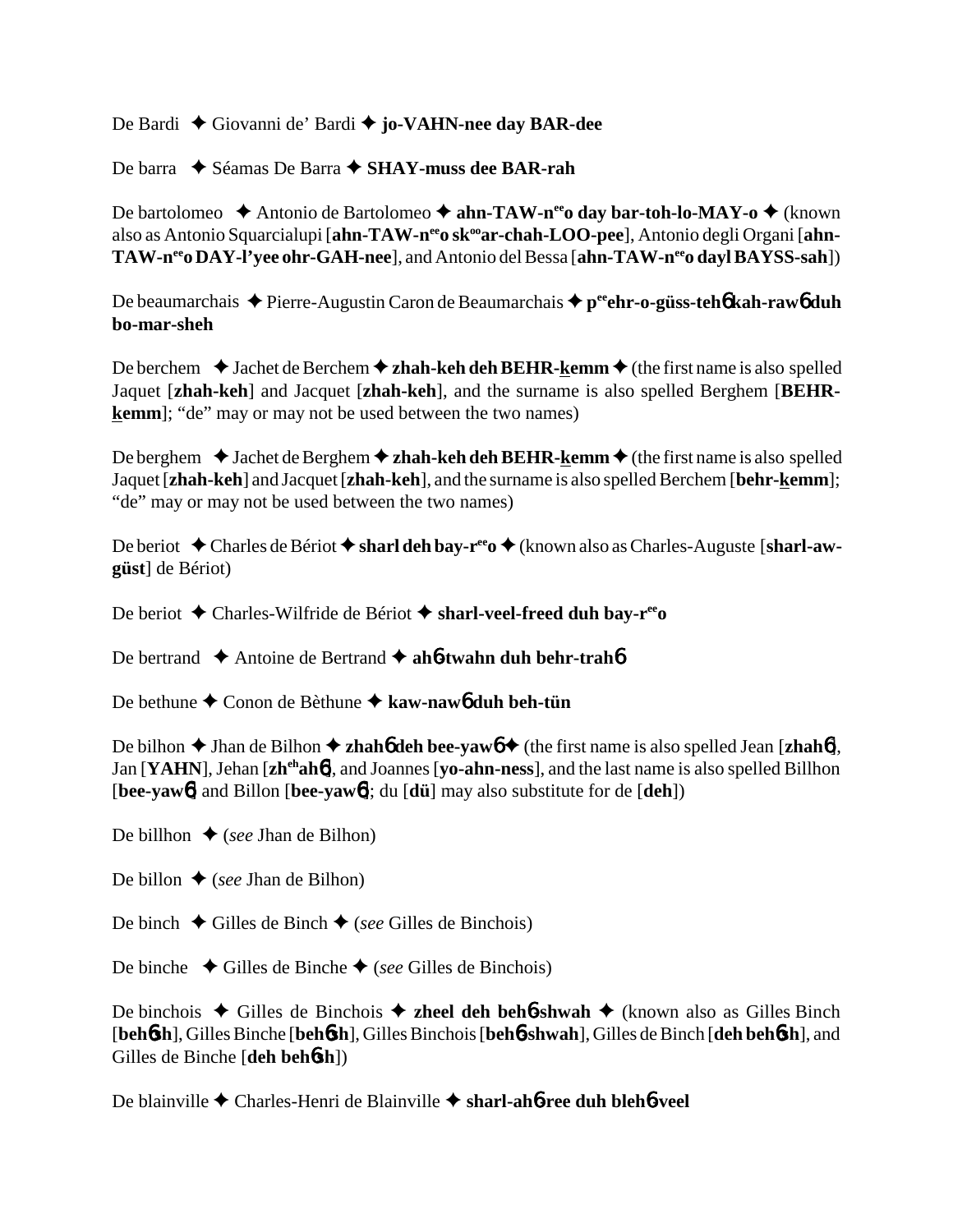De blaja ◆ Jaufre Rudel de Blaja ◆ zho-fr' rü-dell duh blah-yah ◆ (known also as Jaufre Rudel (the first name is known also as Jofre [**zhaw-fr'**], the second as Rudelh [**rü-dell**], and the last as Blaye [**blahy'**])

De blamont ◆ François Collin de Blamont ◆ frah**6**-swah kawl-leh**6** duh blah-maw6 ◆ (known also as François Colin [**kaw-leh**6] de Blamont)

De blanck **→** Hubert de Blanck → HÜ-behrt deh BLAHNGK

De blaye  $\blacklozenge$  Jaufre Rudel de Blaye  $\blacklozenge$  **zho-fr' rü-dell duh blah<sup>y'</sup>**  $\blacklozenge$  (known also as Jaufre Rudel  $\blacklozenge$ (the first name is represented also as Jofre [**zhaw-fr'**], the second as Rudelh [**rü-dell**], and the last as Blaja [**blah-yah**])

De boeck Auguste de Boeck **aw-zhüst deh bôôk**

De boismortier ◆ Joseph Bodin de Boismortier ◆ zho-zeff baw-deh6 duh bwah-mawr-t<sup>ee</sup>ay

De bondeville ◆ Emmanuel de Bondeville ◆ **emm-mah-n<sup>ü</sup>ell duh baw6-duh-veel ◆** (known also as Emmanuel Pièrre Georges de Bondeville [**emm-mah-nü ell peeehr zhawrzh duh baw**6**-duh-veel**])

De bonilla **→** Alfonso de Bonilla **→ ahl-FAWN-so day bo-NEE-l'yah** 

De bononia ◆ Jacobus de Bononia ◆ **yah-KO-bôôss day bo-NAW-n<sup>ee</sup>ah ◆** (known also as Jacopo da Bologna [**yah-KO-po dah bo-LO-n'yah**])

De borneilh **→** Guiraut de Borneilh **→ ghee-ro duh bawr-nav** 

De bourguignon ◆ Francis de Bourguignon ◆ frah**6**-seess duh bôôr-ghee-n'vaw6

De bournonville Jacques de Bournonville **zhack duh bôôr-naw**6**-veel**

De bournonville ◆ Jean de Bournonville ◆ zhah**6** duh bôôr-naw6-veel

De bournonville Valentin de Bournonville **vah-lah**6**-teh**6 **duh bôôr-naw**6**-veel**

De brant ◆ Jodocus de Brant ◆ YO-doh-kôôss duh BRAHNT ◆ (known also as Jobst vom Brandt [**YAWPST fawm BRAHNT**])

De breville **→** Pierre-Onfroy de Bréville **→ p<sup>ee</sup>ehr-aw6-fr'wah duh bray-veel** → (known also as Pierre Bréville)

De briou ◆ Nicolas-Antoine Bergiron de Briou ◆ nee-kaw-lah-ah**6**-twahn behr-zhee-raw6 duh **breeôô**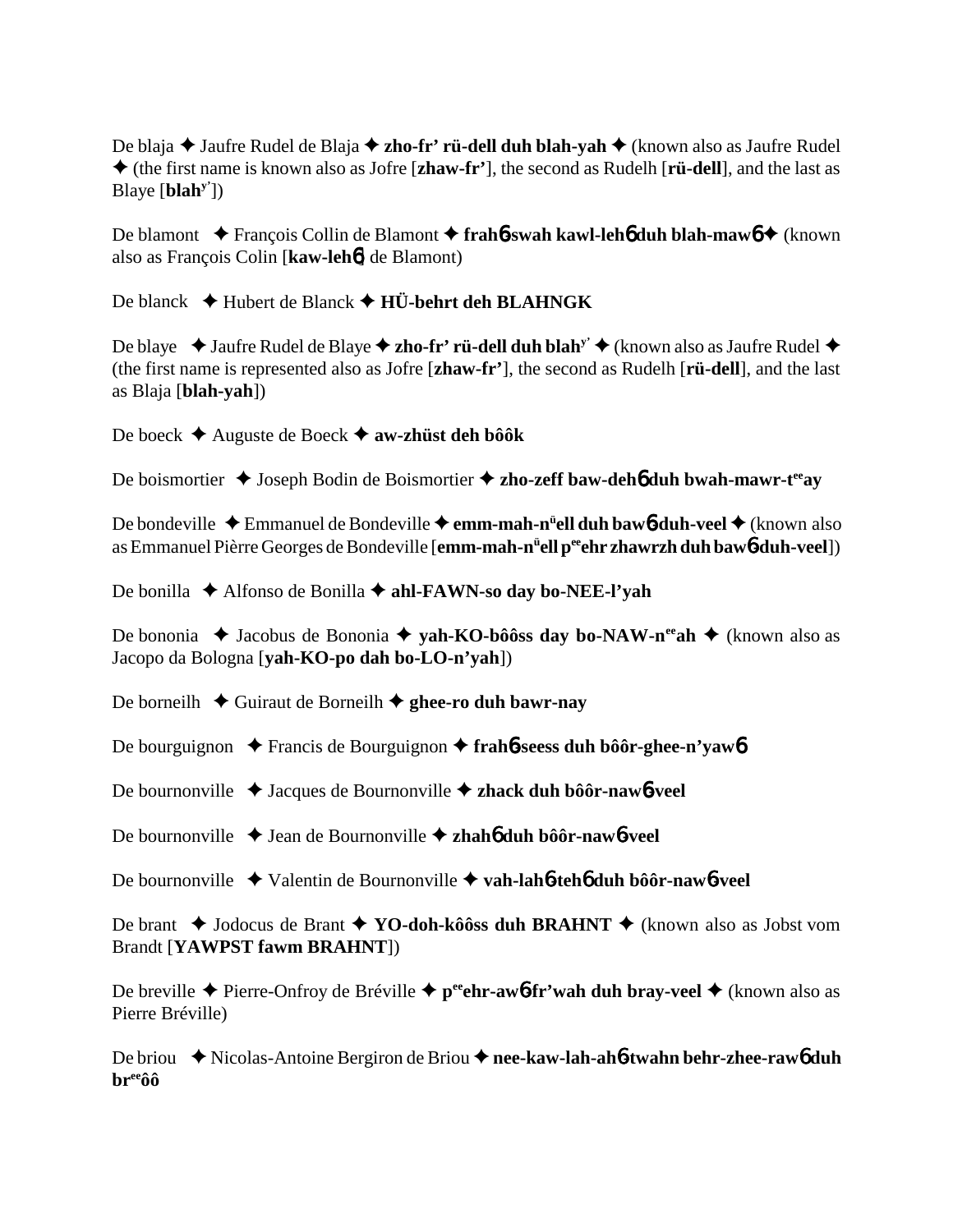De bromhead ◆ Jerome De Bromhead ◆ JEH-rohm dee BRAHM-hedd

De brossard ◆ Sébastien de Brossard ◆ say-bahss-t<sup>ee</sup>ah**6** duh brawss-sar

De brosses **→** Charles de Brosses → sharl duh brawss

De bruges ◆ Arnold de Bruges ◆ ar-NOHL deh brüzh ◆ (known also as Arnold von Bruck [ar-**NOHLT vunn BRÜK**], Arnold von Brouck [**ar-NOHLT vunn BRÔÔK**], and Arnoldo Flamengo [**ar-NOHL-doh flah-MAYN-go**])

De burgos ◆ Rafael Frühbeck de Burgos ◆ RAH-fah-ell FRÜ-beck duh BÔÔR-gawss

De busne ◆ Antoine de Busne ◆ ah**6-twahn duh bün** ◆ (known also as Antoine Busnois [ah**6twahn bün-wah**])

De cabecon  $\triangle$  Antonio de Cabeçon  $\triangle$  **ahn-TOH-n<sup>ee</sup>o day kah-vay-SAWN**  $\triangle$  known also as Antonio de Cabezon [**kah-vay-THAWN**])

De cabezon  $\triangle$  Antonio de Cabezón  $\triangle$  **ahn-TOH-n<sup>ee</sup>o day kah-vay-THAWN**  $\triangle$  known also as Antonio de Cabeçon [**kah-vay-SAWN**])

De caix dhervelois ◆ Louis de Caix d'Hervelois ◆ l<sup>ôô</sup>ee duh keh dehr-vuh-l'wah

De calzabigi **→** Ranieri de Calzabigi → rah-n<sup>ee</sup>AY-ree day kahl-tsah-BEE-jee

De calzabigi **→** Raniero de' Calzabigi → rah-n<sup>ee</sup>AY-ro day kahl-tsah-BEE-jee

De candia ◆ Giovanni Matteo Mario, Cavaliere de Candia ◆ jo-VAHN-nee maht-TAY-o MAH**reeo, kah-vah-leeAY-ray day KAHN-deeah**

De carvalho Eleazar de Carvalho **eh-lee-uh-ZAR jee kar-VAH-l'yôô**

De castro ◆ Jean de Castro ◆ zhah**6** deh kahss-tro ◆ (known also as Juan de Castro [h<sup>oo</sup>AHN **day KAHSS-tro**])

De castrone **→** Blanche Marchesi de Castrone → blah6sh mar-KAY-zee day kah-STRO-nay → (known also as Blanche Marchesi)

De castrone ◆ Mathilde Marchesi de Castrone ◆ mah-TILL-duh mar-KAY-zee day kah-STRO**nay**

De castrone ◆ Salvatore Marchesi de Castrone ◆ sahl-vah-TOH-ray mar-KAY-zee day kah-**STRO-nay**

De ce que foul pense  $\triangleleft$  duh s'k'fôôl pah**o**ss  $\triangleleft$  (composition by Pierre des Molins [p<sup>ee</sup>ehr duh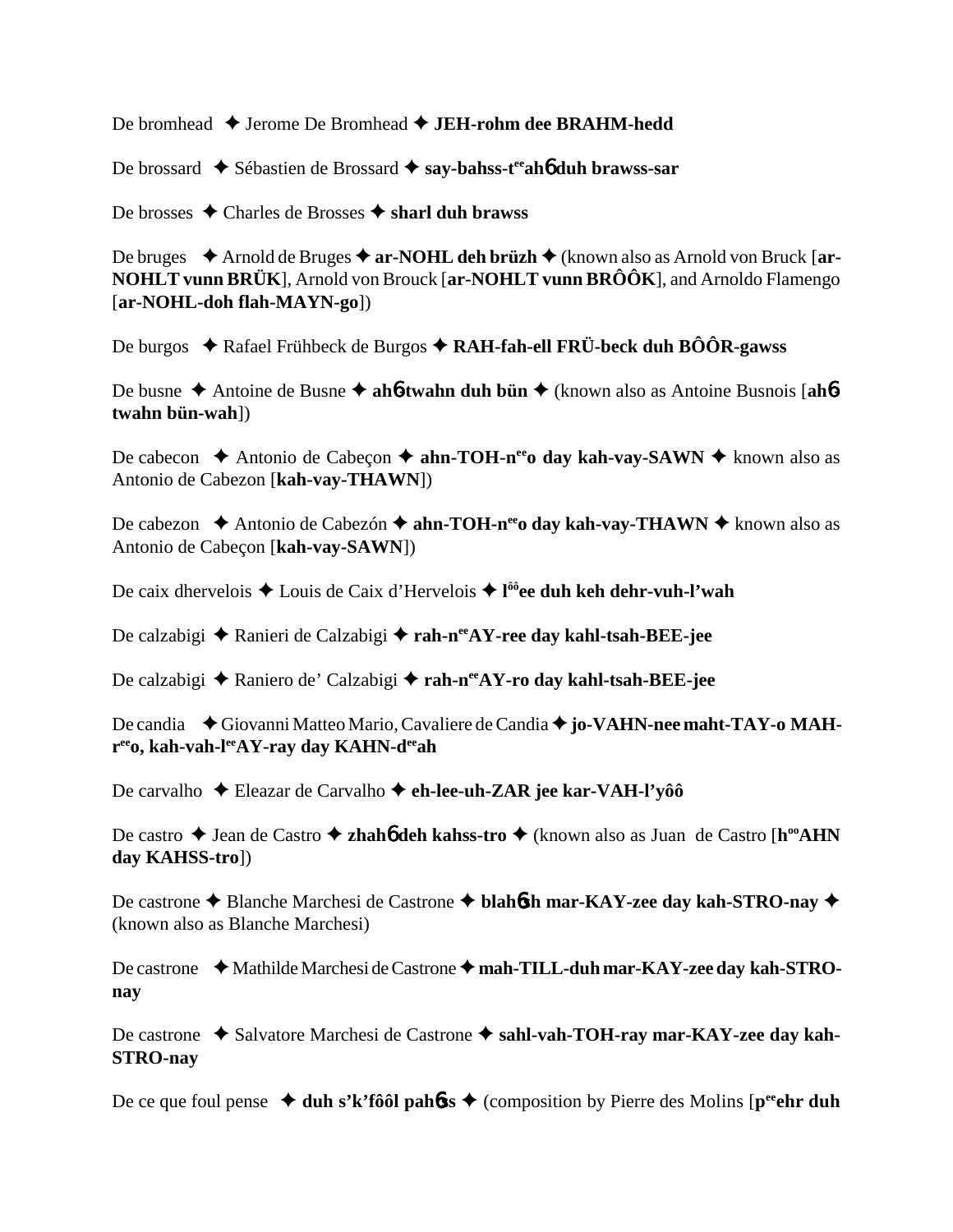#### **maw-leh**6])

### De celles ◆ Dom François Bedos de Celles ◆ daw6 frah6-swah beh-daw duh sell

De cet affreux combat pleurez pleurez mes yeux ◆ De cet affreux combat ... Pleurez! pleurez mes yeux! **→ duh seh-tahf-frö kaw6-bah ... plö-ray! plö-ray meh-z'yö! → (aria featuring Chimène** [**shee-menn**] in the opera *Le Cid* [**luh seed**]; music by Jules Massenet [**zhül {mahss-s'nay} mahsss'neh**]; libretto by Adolphe d'Ennery [**ah-dawlf denn-n'ree**], Édouard Blau [**ay-dôôar blo**], and Louis Gallet [l<sup>ôô</sup>ee gahl-leh] after Pierre Corneille [p<sup>ee</sup>ehr kawr-neh<sup>y'</sup>])

De chambonnieres **←** Champion de Chambonnières ← shah**6**-p<sup>ee</sup>aw**6** duh shah**6**-bawn-n<sup>ee</sup>ehr ← (known also as Jacques [**zhack**] Champion Chambonnières)

De chatelet Jean de Châtelet **zhah**6 **duh shah-t'leh** (known also as Jean Guyot [**zhah**6 **güyo**] and Johannes Castileti [**yo-HAHN-nuss kah-stee-LAY-tee**])

De chirico **→** Giorgio de Chirico → **JOHR-jo day KEE-ree-ko** 

De cisneros Eleanora de Cisneros **eh-luh-NAW-rah day seess-NAY-rawss**

De cluny **↓** Odo de Cluny **✦ aw-doh duh klü-nee** 

De colobrano **← Michele Carafa de Colobrano ← mee-KAY-lay kah-RAH-fah day ko-lo-BRAHno** (known also as Michele Carafa, Michele Enrico-Francesco-Vincenzo-Aloisio-Paolo Carafa de Colobrano [mee-KAY-lay ayn-REE-ko-frahn-CHAY-sko-veen-CHAYN-tso-ah-LOY-z<sup>ee</sup>o-PAH<sup>O</sup>-lo kah-RAH-fah day ko-lo-BRAH-nol, and Michele Enrico-Francesco-Vincenzo-Aloisio-Paolo Carafa)

De coppet **→** Edward J. de Coppet **→ EDD-wurd J. dee KAHP-putt** 

De corato **→** Luigi De Corato → l<sup>oo</sup>EE-jee day ko-RAH-toh

De cordoba  **◆ Sebastián de Córdoba ◆ say-vahss-t<sup>ee</sup>AHN day KAWR-doh-vah** 

De cormier **←** Robert de Cormier ← ro-behr duh kawr-meeay

De coster  $\triangle$  C. De Coster  $\triangle$  (C.) duh kawss-tay

De coussemaker ◆ Edmond de Coussemaker ◆ edd-mawb duh kôôss-suh-mah-ker ◆ (known also as Charles-Edmond-Henri de Coussemaker [**shar-ledd-maw**6**-ah**6**-ree duh kôôss-suh-mahker**])

De croes Henri-Jacques de Croes **ah**6**-ree-zhack deh krohss**

De croissy ◆ Madame de Croissy ◆ **mah-dahm duh kr'wahss-see** ◆ (Mother Superior of Carmel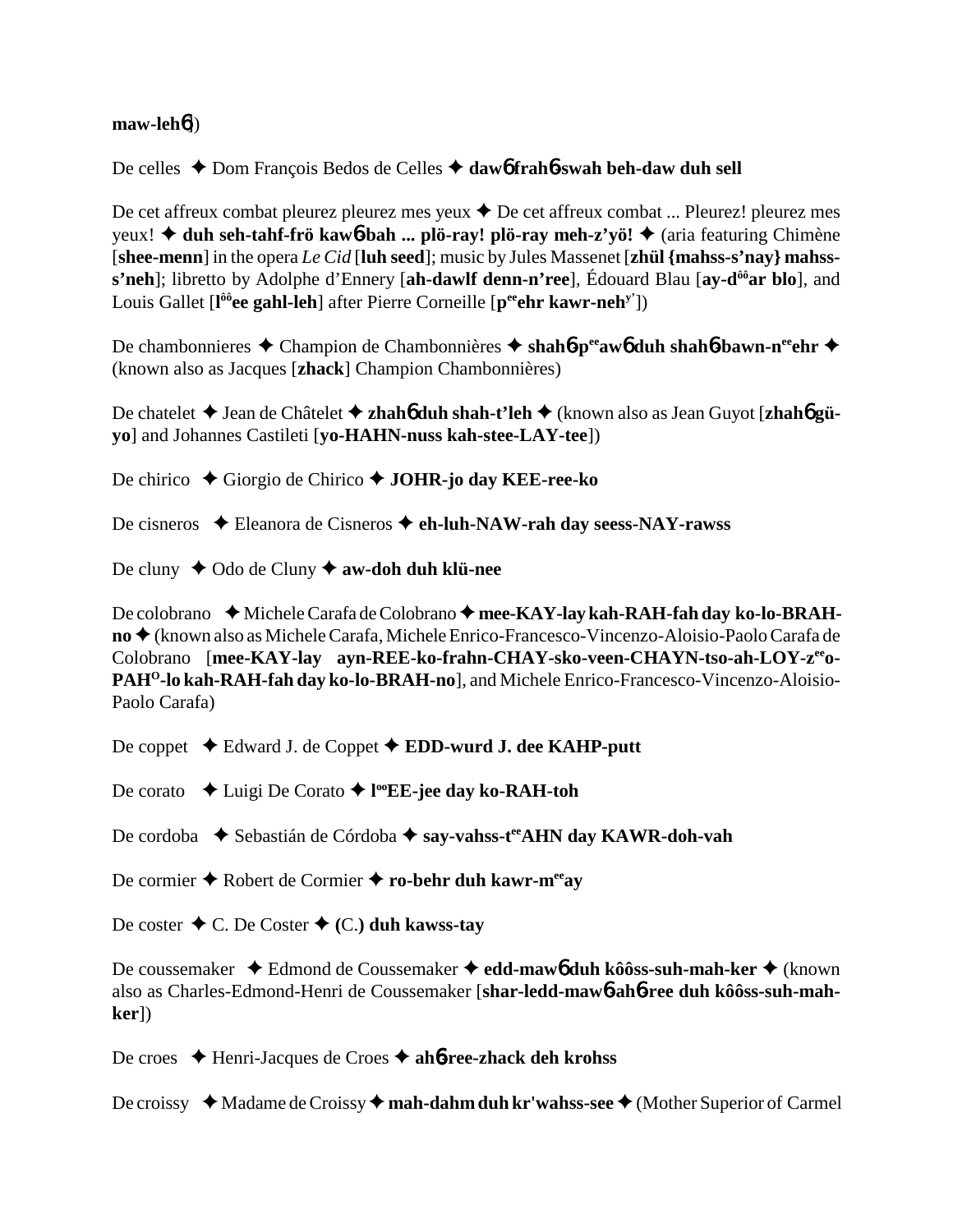$\textbf{[kar-mell]}$ )  $\blacklozenge$  (character in the opera *Dialogues des Carmélites*  $\textbf{[d}^{\text{ee}}\textbf{ah-lawg}\textbf{ day}\textbf{ kar-may-leet]}$  — *Dialogues of the Carmelites* [**KAR-muh-ltss**]; music by Francis Poulenc [**frah**6**-seess pôô-lah**6**k**]; libretto by Poulenc after Georges Bernanos [**zhawrzh behr-nah-nawss**])

De curtis  $\blacklozenge$  B. G. de Curtis  $\blacklozenge$  (B. G.) day **KOOR-teess** 

De curtis **→** Ernesto de Curtis → ayr-NAY-stoh day KOOR-teess

De curzon  $\blacklozenge$  Henri de Curzon  $\blacklozenge$  ah**6**-ree duh kür-zaw $\blacklozenge$  (known also as Emmanuel-Henri-Parent de Curzon **emm-mah-nü-ell ah**6**-ree-pah-rah**6 **duh kür-zaw**6])

De dia ◆ Beatriz de Dia ◆ **bay-ah-treess duh dee-ah** 

De dia ◆ Contessa de Dia ◆ kohn-TAYSS-ah day DEE-ah

De escobedo ◆ Bartolomé de Escobedo ◆ bar-toh-lo-MAY day ayss-ko-VAY-tho

De falla ◆ Manuel de Falla ◆ **mah-n<sup>oo</sup>ELL day {FAH-yah} FAH-l'yah** ◆ (known also as Manuel Maria de Falla y Matheu [mah-n<sup>oo</sup>ELL mah-REE-ah day {FAH-yah} FAH-l'yah ee mah-**TAYOO**])

De feghe **→** Willem de Feghe ◆ **WILL-lumm duh FAY-guh ◆** (known also as Willem de Fesch [**duh FEHSH**], Willem Defesch [**duh-FEHSH**], Willem du Feche [**dü FEHSH**], and Willem de Veg [**duh VAYG**])

De fesch ◆ Willem de Fesch ◆ WILL-lumm duh FEHSH ◆ (known also as Willem Defesch [**duh-FEHSH**], Willem du Feche [**dü FEHSH**], Willem de Feghe [**duh FAY-guh**], and Willem de Veg [**duh VAYG**])

De festenburg ◆ Stefania Lobaczewska Gérard de Festenburg ◆ steh-FAH-n<sup>ee</sup>ah lo-bah-CHEFF**skah zhay-rar deh FESS-tunn-pôôrk** (known also as Stefania Lobaczewska)

De fevin **→** Antoine de Févin → ah**6-twahn duh fay-veh6** 

De florentia ◆ Andreas de Florentia ◆ ahn-DRAY-ahss day flo-RAYN-t<sup>ee</sup>ah

De florentia ◆ Giovanni de Florentia [**jo-VAHN-nee day flo-RAYN-t<sup>ee</sup>ah**]) ◆ (known also as Giovanni da Cascia [**jo-VAHN-nee dah KAH-shah**])

De florentia ◆ Johannes de Florentia ◆ yo-HAHN-nuss day flo-RAYN-t<sup>ee</sup>ah

De fontenailles  $\triangleleft$  de Fontenailles  $\triangleleft$  duh faw**6-tuh-neh**<sup>y</sup>

De france **→** Marie de France **→ mah-ree duh frah<sup>6</sup>ss**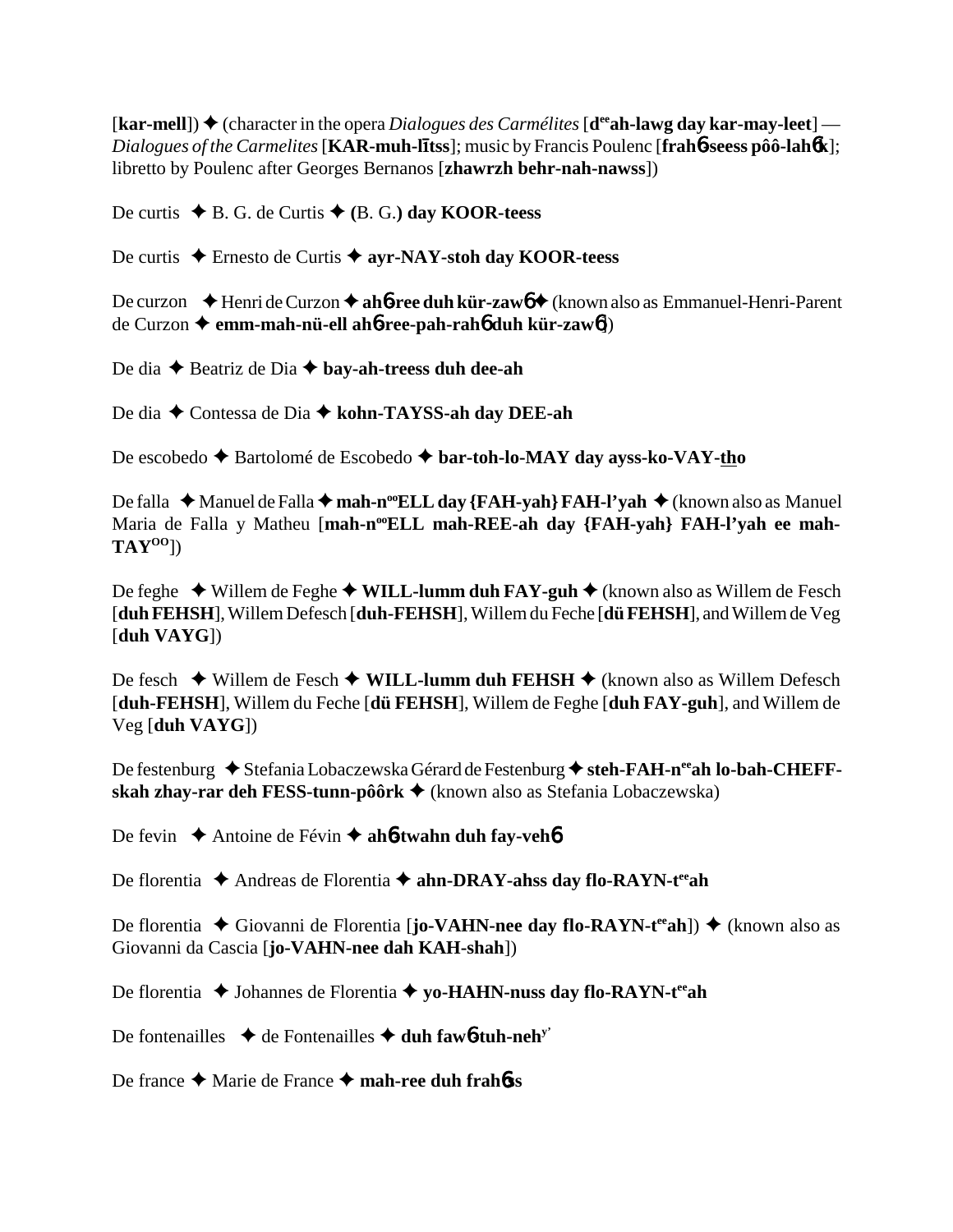De franco **◆** Buddy de Franco ◆ **BUDD-dee duh FRANG-ko** ◆ (known also as Boniface Ferdinand Leonardo de Franco [**BAH-nih-fuss FUR-d'nannd leh-NAR-doh duh FRANG-ko**])

De freising  $\triangle$  Aribon de Freising  $\triangle$  ah-ree-baw<sub>0</sub> deh freh-sihng  $\triangle$  (known also as Aribon, Aribo Scholasticus [**ah-REE-bo sko-LAHSS-tih-küss**], Aribon de Liège [**ah-ree-baw6** deh l<sup>ee</sup>ayzh], and Aribon d'Orléans [**dawr-lay-ah**6])

De freitas **←** Frederico de Freitas ← freh-deh-REE-kôô duh FRAY-tush ← (known also as Frederico Guedes de Freitas Branco [**freh-deh-REE-kôô GHEH-dehsh duh FRAY-tush BRA**6 **kôô**])

De freitas branco ◆ Frederico Guedes de Freitas Branco ◆ freh-deh-REE-kôô GHEH-dehsh duh **FRAY-tush BRA**6**-kôô** (known also as Frederico de Freitas)

De freitas branco ◆ Luís de Freitas Branco ◆ l<sup>oo</sup>**EEZH duh FRAY-tush BRA6-kôô** 

De froment ◆ Louis de Froment ◆ l<sup>ôô</sup>ee duh fraw-mahó ◆ (known also as Louis Georges François [**zhawrzh frah**6**-swah**] de Froment)

De frumerie ◆ Gunnar de Frumerie ◆ G**ÜN-nar duh frü-m'ree** ◆ (known also as Per Gunnar Fredrik de Frumerie [**PAR GÜN-nar FRAYUHD-rick duh frü-m'ree**])

De fuenllana ◆ Miguel de Fuenllana ◆ mee-GHELL day fwayn-l'YAH-nah

De gogorza  $\triangle$  Emilio de Gogorza **→ eh-MEE-l<sup>ih</sup>o duh go-GAW-zah →** (known also as Emilio Edoardo [**eh-d<sup>oh</sup>AR-doh**] de Gogorza)

De grassi Alex de Grassi **A-lickss duh GRASS-see**

De greef  $\blacklozenge$  Arthur de Greef  $\blacklozenge$  ar-TÜR duh GRAY<sup>AY</sup>F

De griend ◆ Koos van de Griend ◆ KOH<sup>OH</sup>SS funn duh KREENT

De grignon **→** Juan Lamote de Grignon → h<sup>oo</sup>AHN lah-MO-tay day gree-n'YAWN

De grignon y ribas ◆ Ricardo Lamote de Grignon y Ribas ◆ ree-KAR-doh lah-MO-tay day gree- $\mathbf{n'YAWN}$  ee REE-bahss  $\blacklozenge$  (the first name has also been spelled Ricard [**ree-KARD**])

De grigny Nicolas de Grigny **nee-kaw-lah duh gree-n'yee**

De groot **↓** Cor de Groot **◆ KAWR duh <u>K</u>ROH<sup>OH</sup>T** 

De groote **→** Steven De Groote ◆ STEE-vunn duh GROOT

De guide ◆ Richard de Guide ◆ ree-shar deh gh<sup>ü</sup>eed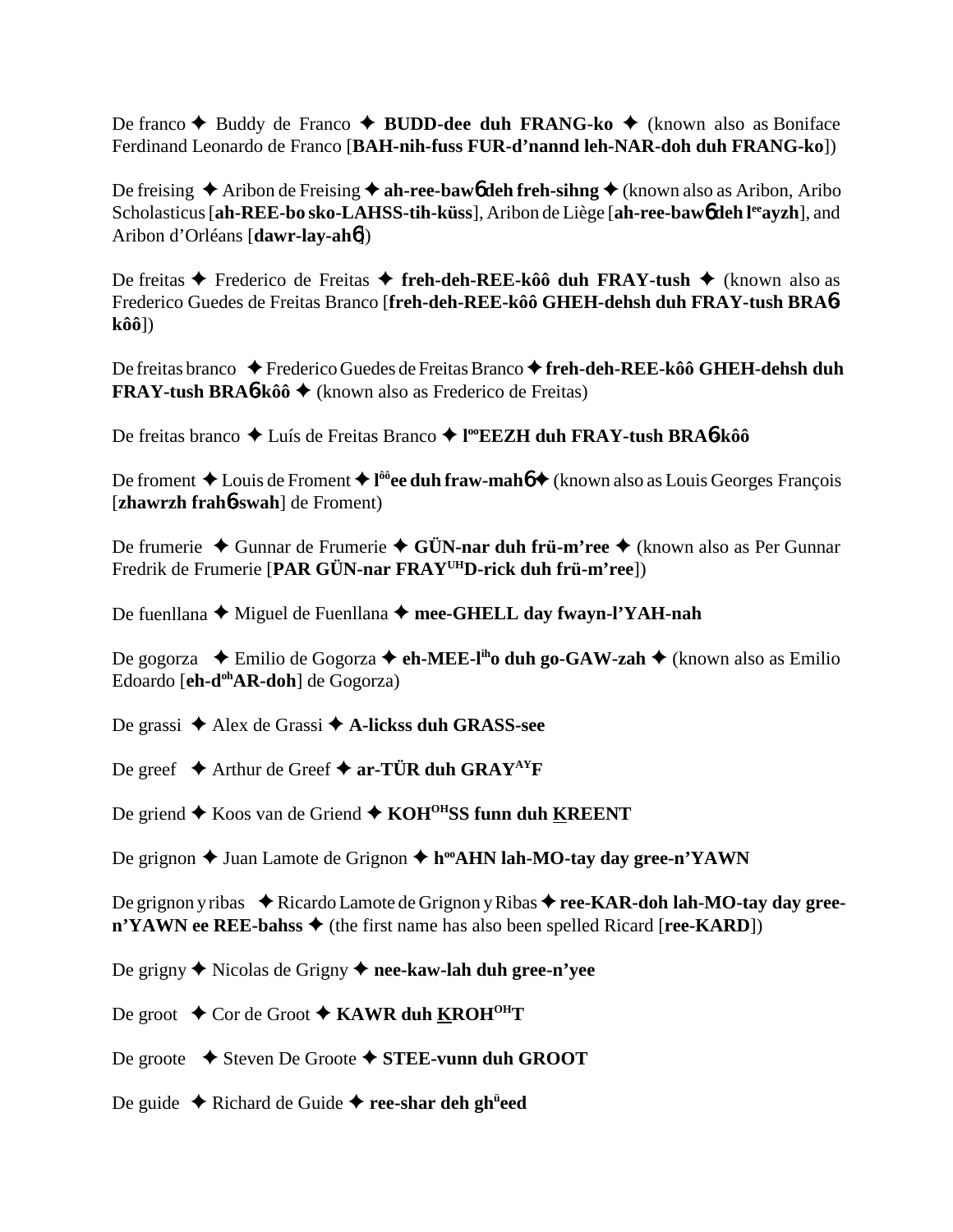De hartog Eduard de Hartog **AY-dü art duh HAR-tawk**

De henestrosa ◆ Luis Venegas de Henestrosa ◆ l<sup>oo</sup>**EESS vay-NAY-gahss day ay-nayss-TRO-sah** 

De heredia ◆ Sebastian Aguilera de Heredia ◆ say-BAHSS-t<sup>ee</sup>ahn ah-ghee-LAY-rah day ay-**RAY-theeah**

De hita **←** Antonio Rodríguez de Hita ← ahn-TOH-n<sup>ee</sup>o rohd-REE-ghehth day EE-tah

De hodemont **↓** Léonard de Hodemont **↓ lay-aw-nar duh o-duh-maw6 ◆** (known also as Léonard Collet [**kaw-leh**] de Hodemont)

De hunyadvar ◆ Jelly Eva Arányi de Hunyadvar ◆ **YELL-yee EH-vah ah-RAH<sup>AH</sup>N-yee deh HÔÔN-yahd-var ♦** (known also as Jelly d'Arányi [dah-RAH<sup>AH</sup>N-yee])

De insula Francus de Insula **frah**6**-küss duh eh**6**-sü-lah**

De iradier  $\blacklozenge$  Sebastián de Iradier  $\blacklozenge$  say-bahss-t<sup>ee</sup>AHN day ee-rah-there EHR  $\blacklozenge$  (the last name is also spelled Yradier [**ee-rah-th<sup>ee</sup>EHR**])

De iriarte  $\triangle$  Tomás de Iriarte  $\triangle$  toh-MAHSS day ee-r<sup>ee</sup>AR-tay  $\triangle$  (the last name is also spelled Yriarte [**ee-r<sup>ee</sup>AR-tay**])

De joncieres Victorin de Joncières **veek-taw-reh**6 **duh zhaw**6**-seeehr**

De jong ◆ Conrad de Jong ◆ KAHN-radd duh JAWNG ◆ (known also as Conrad John [JAHN] de Jong)

De jong ◆ Marinus de Jong ◆ mah-REE-nüss deh YAWNG

De jouy **←** Étienne de Jouy ← ay-t<sup>ee</sup>enn duh zhôô<sup>ee</sup>

De jumilhac ◆ Dom Pierre-Benoît de Jumilhac ◆ daw6 peehr-beh-n'wah duh zhü-mee-lahk

De kerle Jacobus de Kerle **yah-KO-büss duh KEHR-luh**

De klerk **→** Albert de Klerk → AHL-bert duh KLEHRK

De koning ◆ Kees-Jan de Koning ◆ KAY<sup>AY</sup>SS-YAHN duh KO-nihng

De kontski  $\triangle$  Antoine de Kontski  $\triangle$  ah**6**-twahn deh KAWNT-skee  $\triangle$  (the given name of this Polish National is a French version of the Polish Antoni [**ahn-TOH-nee**])

De kontski ◆ Appolinaire de Kontski ◆ ahp-paw-lee-nehr duh kawnt-skee [French pronunciation of the name of this Polish-born French musician)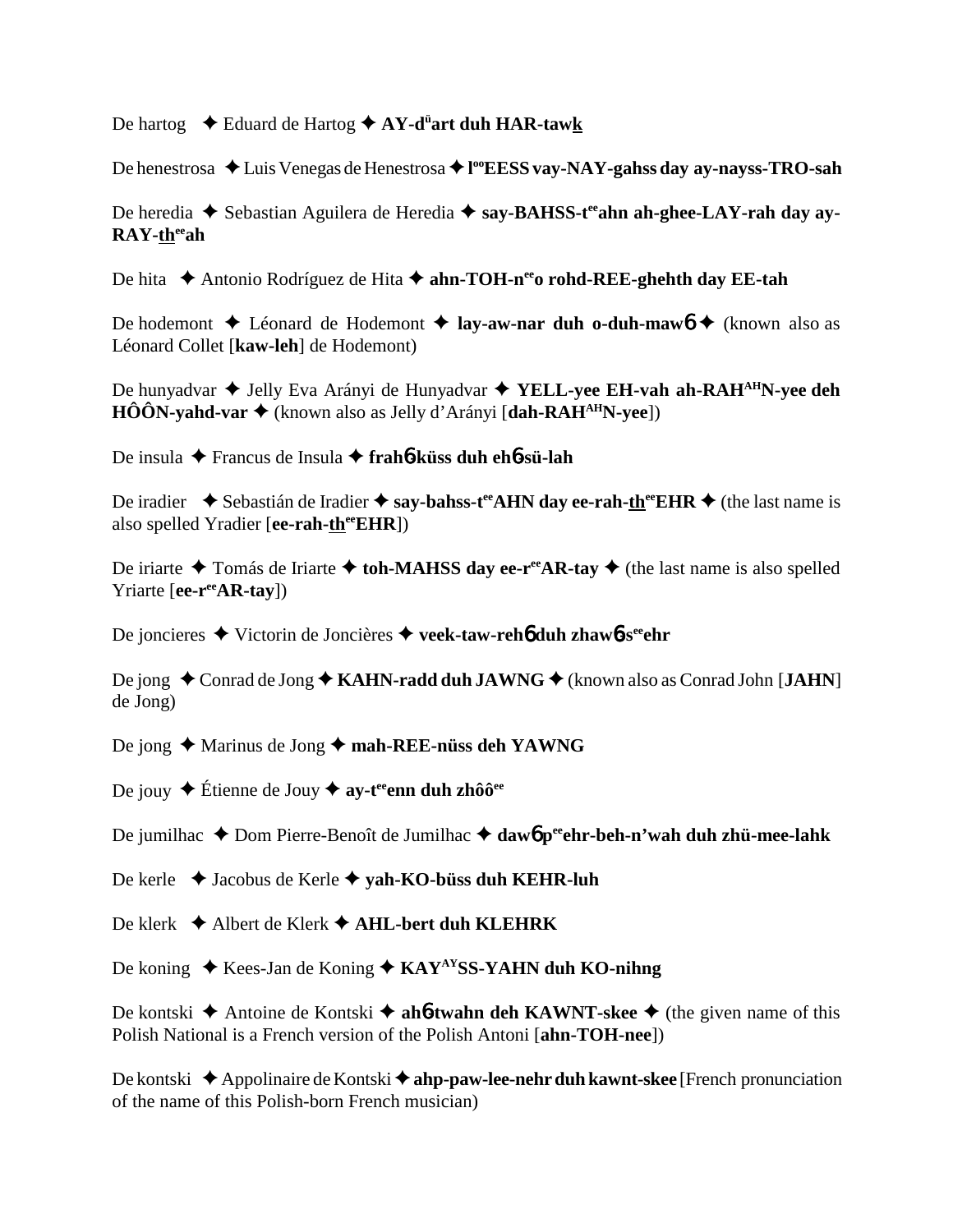De kontski ◆ Charles de Kontski ◆ sharl duh kawnt-skee ◆ (French pronunciation of the name of this Polish-born French musician)

De koonig ◆ Willem De Koonig ◆ WILL-lumm duh KO-nigg ◆ (a Dutch-American painter whose name was used as the title of an orchestral composition in the *Quadri* [ $\mathbf{k}^{\infty}$ **AHD-ree**] collection by Jack Fortner [JACK FAWRT-nur])  $\blacklozenge$  (the last name is also spelled Kooning [KO-nihng])

De koven ◆ Reginald de Koven ◆ REH-juh-nulld duh KO-vunn ◆ (known also as Henry Louis Reginald de Koven [**HENN-ree LOO-uss REH-juh-nulld duh KO-vunn**])

De kruyf **→** Ton de Kruyf ◆ **TAWN duh KRÜ<sup>R</sup>F** 

De la borde Jean Benjamin de la Borde **zhah**6 **beh**6**-zhah-meh**6 **duh lah bawrd**

De la bruchollerie Monique de la Bruchollerie **maw-neek duh lah brü-shawl-l'ree**

De la cadena ◆ Candelario Huízar García de la Cadena ◆ kahn-day-lah-r<sup>ee</sup>o <sup>OO</sup>EE-sar gar-SEE-ah **day lah kah-THAY-nah** (known also as Candelario Huízar)

De la calle ◆ Alicia de Larrocha y de la Calle ◆ ah-LEE-th<sup>ee</sup>ah day lahr-RO-chah ee day lah **KAHL-l'yay**  $\triangleleft$  (known also as Alicia de Larrocha)

De la doue ◆ Thomas Bertin de la Doué ◆ taw-mah behr-teh**6** duh lah d<sup>ôô</sup>ay

De la fage  $\triangle$  Adrien de la Fage  $\triangle$  ah-dr<sup>ee</sup>ah**6** duh lah fahzh  $\triangle$  (known also as Juste-Adrien-Lenoir de la Fage [**zhüst-ah-dreeah**6**-luh-n'wahr duh lah fahzh**])

De la fuente Luis Herrera de la Fuente **l ooEESS ayr-RAY-rah day lah fooAYN-tay**

De la guerre ◆ Élisabeth Jacquet de la Guerre ◆ a**y-lee-zah-bett zhah-keh duh lah ghehr** 

De la guerre **→** Michel de la Guerre **→ mee-shell duh lah ghehr** 

De la hale  $\triangle$  Adam de la Hale  $\triangle$  A**H-dahm day lah HAH-lay**  $\triangle$  (known also as Adam de la Halle [**HAHL-lay**], Adan [**AH-dahn**] de la Halle, and Adan de la Hale)

De la halle ◆ Adam de la Halle ◆ **AH-dahm day lah HAHL-lay** ◆ (known also as Adam de la Hale [**HAH-lay**], Adan [**AH-dahn**] de la Halle, and Adan de la Hale)

De la hele **→** George de la Hèle **→ zhawrzh duh lah ayl** 

De la lande ◆ Michel-Richard de la Lande ◆ mee-shell-ree-shar duh lah lah6d ◆ (known also as Michel-Richard Delalande [**duh-lah-lah**6**d**] and Michel-Richard Lalande [**lah-lah**6**d**])

De la laurencie Lionel de la Laurencie **lee-aw-nell duh lah lo-rah**6**-see**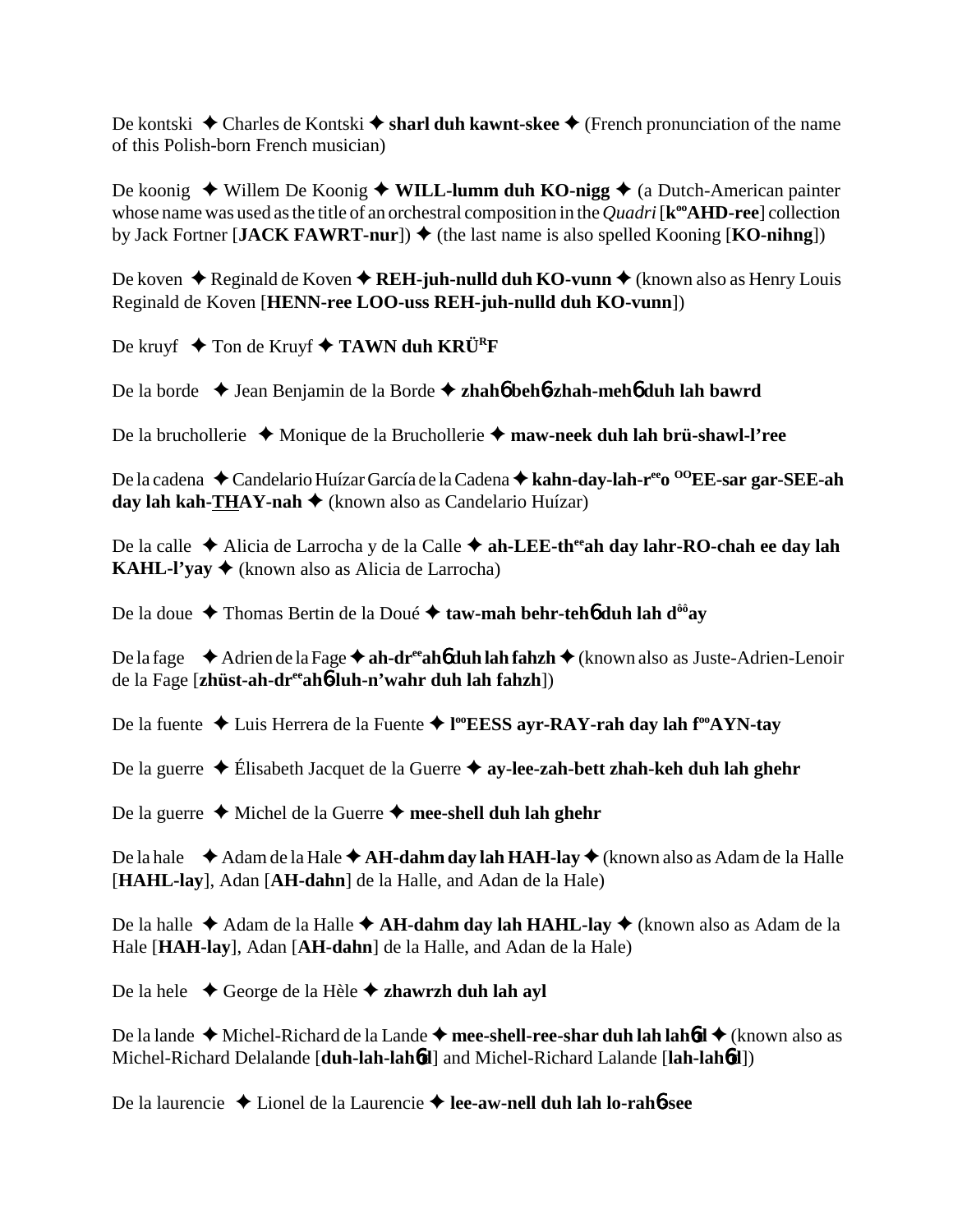De la mare ◆ Walter de la Mare ◆ WAWL-tur deh luh MEH<sup>UH</sup>R

De la marre  $\triangleleft$  Jacques-Michel-Hurel de la Marre  $\triangleleft$  **zhack-mee-shell-ü-rell duh lah mar**  $\triangleleft$  (the last name is also spelled Lamare [**lah-mar**])

De la martinez ◆ Odaline de la Martinez ◆ {**O-duh-lunn duh lah mar-TEE-nezz**} **o-dah-LEEnay day lah mar-tee-NESS**

De la pena Eugène-Émile Diaz de la Peña **ö-zhenn-ay-meel DEE-ahth day lah PAY-n'yah** (known also as Eugène Diaz [**ö-zhenn DEE-ahth**])

De la presle ◆ Jacques de la Presle ◆ zhack duh lah prell

De la rue ◆ Pierre de la Rue ◆ p<sup>ee</sup>ehr deh lah rü

De la salette Joubert de la Salette **zhôô-behr duh lah sah-lett**

De la tombelle  $\triangle$  Fernand de la Tombelle  $\triangle$  fehr-nah**6** duh lah taw**6**-bell  $\triangle$  (known also as Antoine Louis Joseph Gueyrand Fernand Fouant de la Tombelle [ah**6-twahn l<sup>ôô</sup>ee zho-zeff ghavrah**6 **fehr-nah**6 **fôô-ah**6 **duh lah taw**6**-bell**])

De la tour ◆ J. P. Contamine de la Tour ◆ (J. P.) kaw**6-tah-meen duh lah tôôr** 

De la vega **→** Aurelio de la Vega → {aw-REE-l<sup>ee</sup>o duh lah VAY-gah} ah<sup>oo</sup>-RAY-l<sup>ee</sup>o day lay **VAY-gah**

De la vina ◆ Facundo de la Viña ◆ **fah-KOON-doh day lah VEE-n'yah ◆** (known also as Facundo de la Viña Manteola [**fah-KOON-doh day lah VEE-n'yah mahn-tay-O-lah**])

De la vina manteola Facundo de la Viña Manteola **fah-KOON-doh day lah VEE-n'yah mahn-tay-O-lah ♦** (known also as Facundo de la Viña)

De lacerda Francisco de Lacerda **frah**6**-SEESH-kôô duh luh-SEHR-duh** (known also as Francisco Inácio da Silveira de Sousa Pereira Forjaz de Lacerda [**frah**6**-SEESH-kôô ih-NAH-sihôô duh sill-VAY-ruh duh SO-zuh p'RAY-ruh fôôr-ZHAHZ duh luh-SEHR-duh**])

De lagoanere ◆ Oscar de Lagoanère ◆ awss-kar duh lah-gaw-ah-nehr

De lajarte **→** Théodore-Édouard Dufaure de Lajarte → tay-aw-dawr-ay-d<sup>ôô</sup>ar dü-fohr duh lah**zhart** (known also as Théodore Lajarte [**tay-aw-dawr lah-zhart**])

De lamare  $\triangle$  Jacques-Michel-Hurel de Lamare **→ zhack-mee-shell-ü-rell duh lah-mar** ◆ (the last name is also spelled la Marre [**lah mar**])

De lamarter **→** Eric de Lamarter **→ EH-rick duh LA-mur-tur**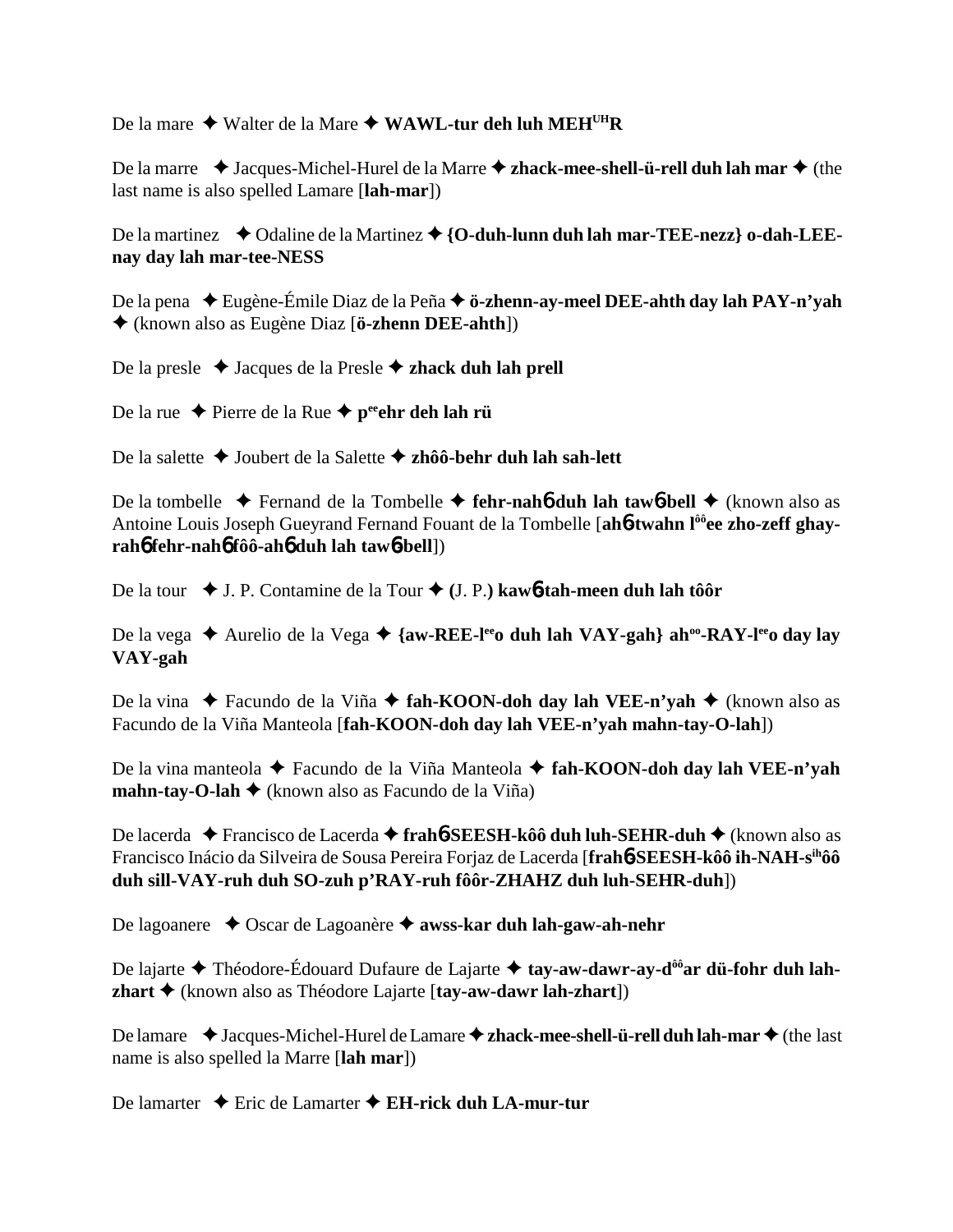De lancie ◆ John de Lancie ◆ **JAHN duh LANN-see** ◆ (known also as John Sherwood [**SHURwôôd**] de Lancie)

De langa ◆ Francisco Soto de Langa ◆ frahn-THEESS-ko SO-toh day LAHN-gah

De lange ◆ Danïel de Lange ◆ DA-n<sup>ih</sup>ell duh LANG-uh

- De lange ◆ Michiel ten Houte de Lange ◆ mee-HEEL tenn HAH<sup>00</sup>-tuh duh LANG-uh
- De lange ◆ Samuel de Lange ◆ SA-m<sup>ü</sup>ell duh LANG-uh
- De lantins **→** Arnold de Lantins → **ar-nawlt deh lah<sup>6-teh6</sup>**
- De lantins **→** Hugo de Lantins → **ü-go deh lah<sup>6-tehb</sup>**
- De laporte Joseph de Laporte **zho-zeff duh lah-pawrt**
- De lara ◆ Isidore de Lara ◆ I**H-zih-dawr duh LAH-ruh**

De lara ◆ Manuel Manrique de Lara ◆ mah-n<sup>oo</sup>ELL mahn-REE-kay day LAH-rah ◆ (known also as Manuel Manrique de Lara y Berry [**ee BEHR-ree**])

De lara y berry **→** Manuel Manrique de Lara y Berry → mah-n<sup>ôô</sup>ELL mahn-REE-kay day LAH**rah ee BEHR-ree ♦** (known also as Manuel Manrique de Lara)

De larrocha **→** Alicia de Larrocha → ah-LEE-th<sup>ee</sup>ah day lar-RO-chah → (known also as Alicia de Larrocha y de la Calle [**ee day lah KAH-l'yay**])

De lart splendeur immortelle **↓De l'art splendeur immortelle ◆ duh lar splah6-dör eem-mawr-tell**  (excerpt from the opera *Benvenuto Cellini* [**bayn-vay-NOO-toh chayl-LEE-nee**]; music by Hector Berlioz [eck-tawr behr-l<sup>ee</sup>awz]; libretto by L. De Wailly [(L.) duh vah<sup>ee</sup>-yee] and A. Barbier  $[(A.)$  bar-b<sup>ee</sup>ay])

De las infantas ◆ Fernando de las Infantas ◆ fehr-NAHN-doh day lahss een-FAHN-tahss

De laserna **→** Blas de Laserna → BLAHSS day lah-SEHR-nah

De lassus Ferdinand de Lassus **fehr-dee-nah**6 **duh lahss-sü**

De lassus  $\triangle$  Orlande de Lassus  $\triangle$  **awr-lah6d duh lahss-sü**  $\triangle$  (French spelling and pronunciation) (another French spelling and pronunciation = Roland De Lattre [**raw-lah**6 **duh laht-tr'**], a third French spelling and pronunciation = Orlando de Lassus  $[awr-lahb-doh duh lahss-sii]$   $\blacklozenge$  (Italian = Orlando di Lasso [ohr-LAHN-doh dee LAHSS-so]) ♦ (Latin = Orlandus Lassus [ohr-LAHN**dôôss LAHSS-sôôss**])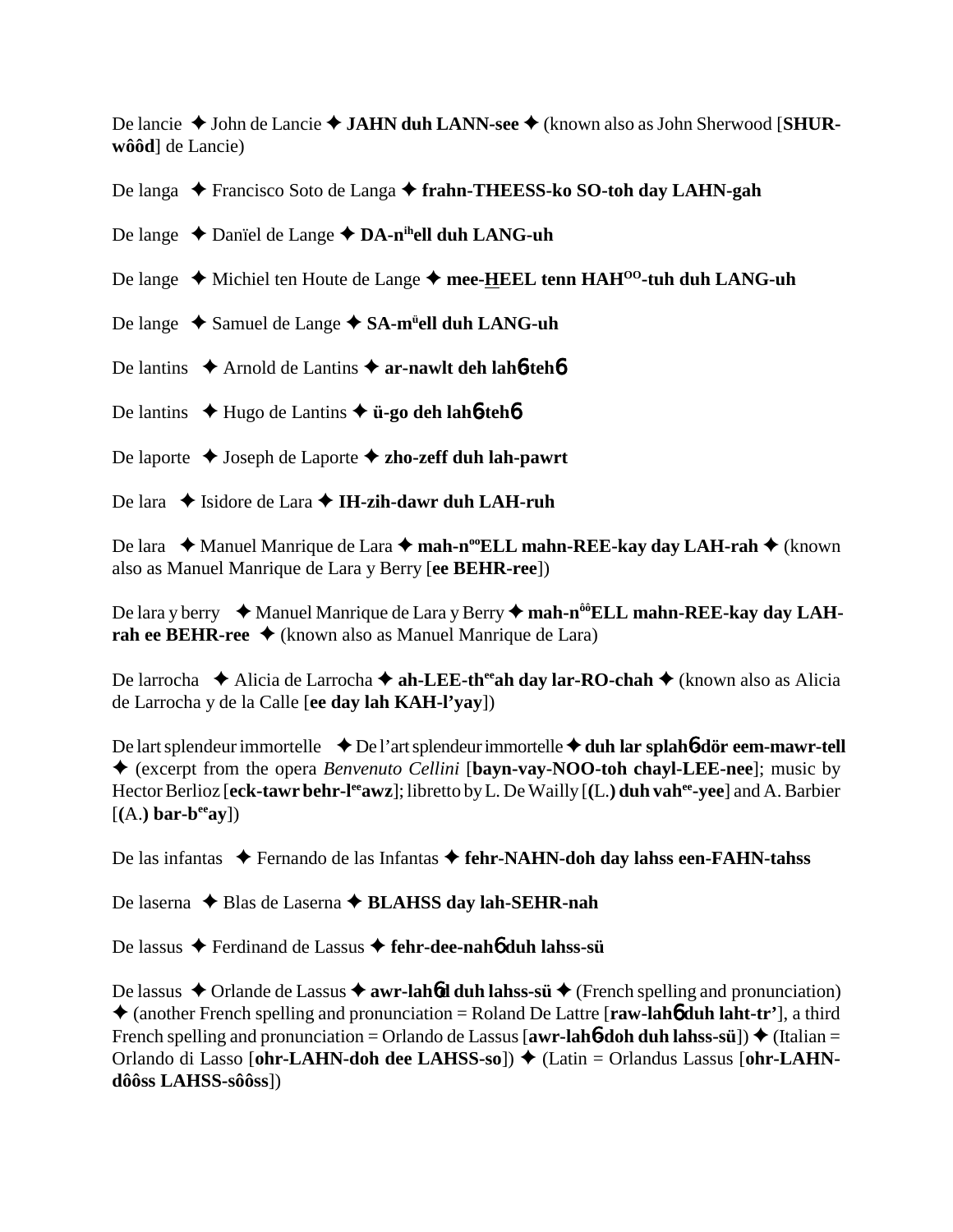De lassus Rudolphe de Lassus **rü-dawlf duh lahss-sü**

De lattre  $\triangle$  Roland De Lattre  $\triangle$  **raw-lah<sup>6</sup> duh laht-tr'**  $\triangle$  (French spelling and pronunciation)  $\triangle$ (another French spelling and pronunciation = Orlande de Lassus [**awr-lah**6**d duh lahss-sü**], a third French spelling and pronunciation = Orlando de Lassus  $[awr-lahb-doh duh lahss-sii]$   $\blacklozenge$  (Italian = Orlando di Lasso [**ohr-lahn-doh dee LAHSS-so**]) (Latin = Orlandus Lassus [**ohr-LAHN-dôôss LAHSS-sôôss**])

De ledesma ◆ Mariano Rodrígues de Ledesma ◆ mah-r<sup>ee</sup>AH-no rohd-REE-gayss day lay-**THAYSS-mah**

De leeuw  $\triangle$  Reinbert de Leeuw  $\triangle$  RAYN-bert duh LAY<sup>AY</sup>ôô

De leeuw  $\triangle$  Ton de Leeuw  $\triangle$  **TAWN duh LAY<sup>AY</sup>ôô** 

De leone **→** Francesco de Leone → frahn-CHESS-ko duh lee-OHN → (known also as Francesco Bartolomeo de Leone [**frahn-CHAY-sko bar-toh-lo-MAY-o day lee-OH-nay**])

De leva **→** De Leva **→ day LAY-vah** 

De liege **★** Aribon de Liège **★ ah-ree-baw6 deh l<sup>ee</sup>ayzh**] **◆** (known also as Aribon, Aribo Scholasticus [**ah-REE-bo sko-LAHSS-tih-küss**], Aribon de Freising [**freh-sihng**], and Aribon d'Orléans [**dawr-lay-ah**6])

De liege ◆ Jacques de Liège ◆ **zhack deh l<sup>ee</sup>ayzh ◆** (known also as Iacobus Leodiensis [<sup>ih</sup>**ah-KObôôss lay-o-dihAYN-siss**])

De lima siqueira ◆ José de Lima Siqueira ◆ zhôô-ZAY jee LEE-muh see-KAY-ruh

De lima viana ◆ Frutuoso de Lima Viana ◆ froo-too-O-zôô jee LEE-muh vee-A-nah ◆ (known also as Fructuoso Vianna [**froo-too-O-zôô vee-ANN-nuh**])

De lirou ◆ Jean François Espic, Chevalier de Lirou ◆ zhah**6** frah**6**-swah ess-peek, shuh-vah-l<sup>ee</sup>ay **duh lee-rôô**

De lisle ◆ Claude-Joseph Rouget de l'Isle ◆ klohd-zho-zeff rôô-zheh duh leel ◆ (l'Isle is also spelled Lisle [**leel**]

De lisle adam ◆ Villiers de l'Isle-Adam ◆ vee-l<sup>ee</sup>ay duh leel-ah-dah**6** 

De lorenzi fabris ◆ Ausonio de Lorenzi-Fabris ◆ ah<sup>oo</sup>-ZAW-n<sup>ee</sup>o day lo-RAYN-tsee-FAH-breess

De lorenzo **→** Leonardo de Lorenzo → {leh-NAR-doh duh luh-RENN-zo} lay-o-NAR-doh day **lo-RAYN-tso**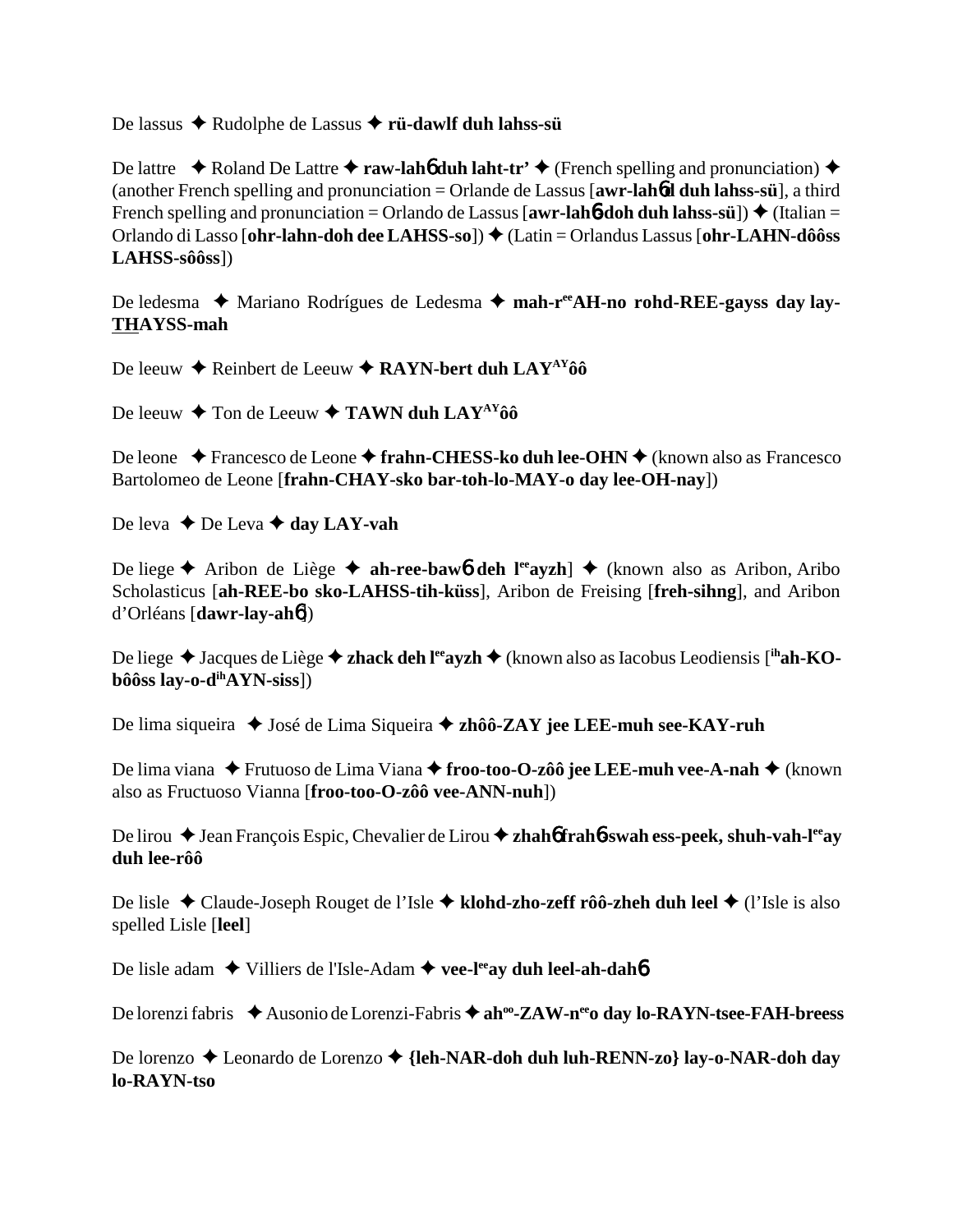De los angeles Victoria de los Angeles **veek-TOH-reeah day lawss ahn-HAY-layss**

De los rios Waldo de los Rios **WAHL-doh day lawss REE-awss**

De luca ◆ Giuseppe de Luca ◆ **joo-ZAYP-pay day LOO-kah** 

De lucia **←** Fernando de Lucia ← fayr-NAHN-doh day loo-CHEE-ah

De machaut  $\triangle$  Guillaume de Machaut  $\triangle$  ghee-yohm duh mah-sho  $\triangle$  (the last name is also spelled Machault [**mah-sho**], Machau [**mah-sho**], and Mauchault [**mo-sho**]; the name is Latinized as Guillelmus de Mascaudio [**gôôeel-LELL-môôss day mahss-KAHOO-diho**])

De macque ◆ Giovanni de Macque ◆ jo-VA**HN-nee deh mack** ◆ (known also as Jean [**zhah**6] de Macque)

De majo ◆ Gian Francesco de Majo ◆ **JAHN frahn-CHAY-sko day MAH-yo ◆** (known also as Gian Francesco Majo)

De majo ◆ Giuseppe de Majo ◆ **joo-ZAYP-pay day MAH-yo** 

De malaret **→** Joseph Canteloube de Malaret **→ zho-zeff kahó-t'lôôb duh mah-lah-reh →** (known also as Joseph Canteloube, Marie-Joseph [**mah-ree-zho-zeff**] Canteloube, and Marie-Joseph Canteloube de Malaret)

De maleingreau ◆ Paul de Maleingreau ◆ **pohl deh mah-leh6-gro** ◆ (known also as Paul Eugène [**ö-zhayn**] de Maleingreau; the last name is also spelled Malengreau [**mah-leh**6**-gro**])

De malte **→** Nicolò de Malte → nee-kaw-lo duh mahlt → (known also as Nicolò [nee-kaw-lo] and Nicolò Isouard [**nee-kaw-lo ee-sòòar**])

De man **→** Annelie de Man → ahn-nuh-LEE deh MAHN

De manchicourt **←** Pierre de Manchicourt ← p<sup>ee</sup>ehr duh mah**6**-shee-kôôr

De marez oyens **→** Tera de Marez Oyens → TEH-rah duh mah-RESS o-YENNSS

De marliave **↓** Joseph de Marliave **→ zho-zeff duh mar-l<sup>ee</sup>ahv** 

De mascaudio ◆ Guillelmus de Mascaudio ◆ gôô<sup>ee</sup>l-LELL-môôss day mahss-KAH<sup>OO</sup>-d<sup>ih</sup>o ◆ (known also as Guillaume de Machaut [**ghee-yohm duh mah-sho**]  $\blacklozenge$  (the last name is also spelled Machault [**mah-sho**], Machau [**mah-sho**], and Mauchault [**mo-sho**])

De maurice Pierre, Baron de Maurice **peeehr, bah-raw**6 **duh mo-reess**

De meester ◆ Louis de Meester ◆ l<sup>ôô</sup>ee deh MAY<sup>AY</sup>-stur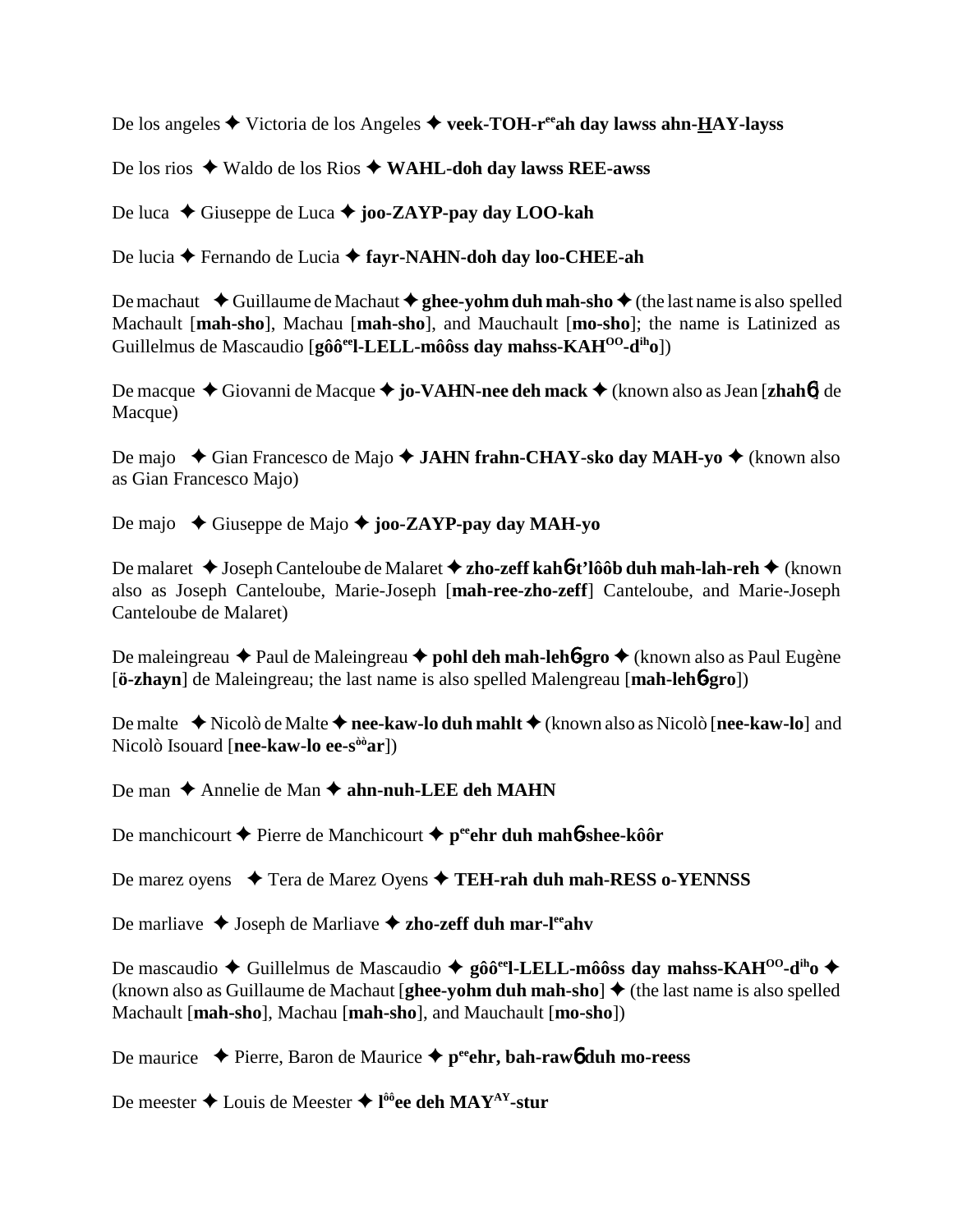De melo pimenta ◆ Emanuel Dimas de Melo Pimenta ◆ ee-mah-n<sup>ôô</sup>ELL JEE-muss jee MEH-lôô **pee-MAY**6**-tuh**

De menasce ◆ Jacques de Menasce ◆ {ZHACK duh muh-NASH} zhack duh muh-nahss

De menil ◆ Félicien de Ménil ◆ fay-lee-s<sup>ee</sup>ah**6** duh may-neel

De mey ◆ Guy de Mey ◆ gh<sup>ü</sup>ee duh may

De meyer ◆ Leopold de Meyer ◆ LAY-o-pawlt duh MĪ-ur ◆ (known also as Leopold von Meyer [LAY-o-pawlt fawn MI-ur])

De mezeray ◆ Louis de Mézeray ◆ l<sup>ôô</sup>ee duh may-z'ray ◆ (known also as Louis-Charles-Lazare-Costard de Mézeray [**l ôôee-sharl-lah-zar-kawss-tar duh may-z'ray**])

De miei bollenti spiriti  $\triangle$  De' miei bollenti spiriti  $\triangle$  day m<sup>ee</sup>AY<sup>EE</sup> bohl-LAYN-tee SPEE-ree-tee (aria from the opera *La traviata* [**lah trah-veeAH-tah**] — *The Worldly Woman*; music by Giuseppe Verdi [**joo-ZAYP-pay VAYR-dee**]; libretto by Francesco Maria Piave [**frahn-CHAY-sko mah-REE-ah peeAH-vay**] after Alexandre Dumas [**ah-leck-sah**6**-dr' dü-mah**])

De mol  $\triangle$  Pierre de Mol  $\triangle$  p<sup>ee</sup>ehr deh mawl

De monasterio ◆ Jesús de Monasterio ◆ <u>h</u>ay-SOOSS day mo-nahss-TAY-r<sup>ee</sup>o

De mondejar ◆ Alonso de Mondéjar ◆ ah-LAWN-so day mawn-DAY-har

De mondonville Jean-Joseph Cassanéa de Mondonville **zhah**6**-zho-zeff kahss-sah-nay-ah duh maw**6**-daw**6**-veel**

De monfred  $\triangle$  Avenir de Monfred  $\triangle$  ah-v'neer duh mawb-freh

De monte ◆ Philippe de Monte ◆ fee-leep deh mawn-teh ◆ (known also as Filippo di Monte [fee-**LEEP-po dee MOHN-tay**] and Philippus de Monte [**fih-LEEP-pôôss day MOHN-tay**])

De monteclair ◆ Michel Pignolet de Montéclair ◆ mee-shell pee-n'yaw-leh duh maw6-tay-klehr

De moortel ◆ Arie van de Moortel ◆ ah-REE vunn deh MOH<sup>OH</sup>R-tull

De morales Cristóbal de Morales **kreess-TOH-vahl day mo-RAH-layss**

De morogues **→** Marie Bigot de Morogues → mah-ree bee-go duh maw-rawg → (known also as Marie Bigot)

De morphy ◆ Guillermo, Conde de Morphy ◆ ghee-l'YEHR-mo, KAWN-day day MAWR-fee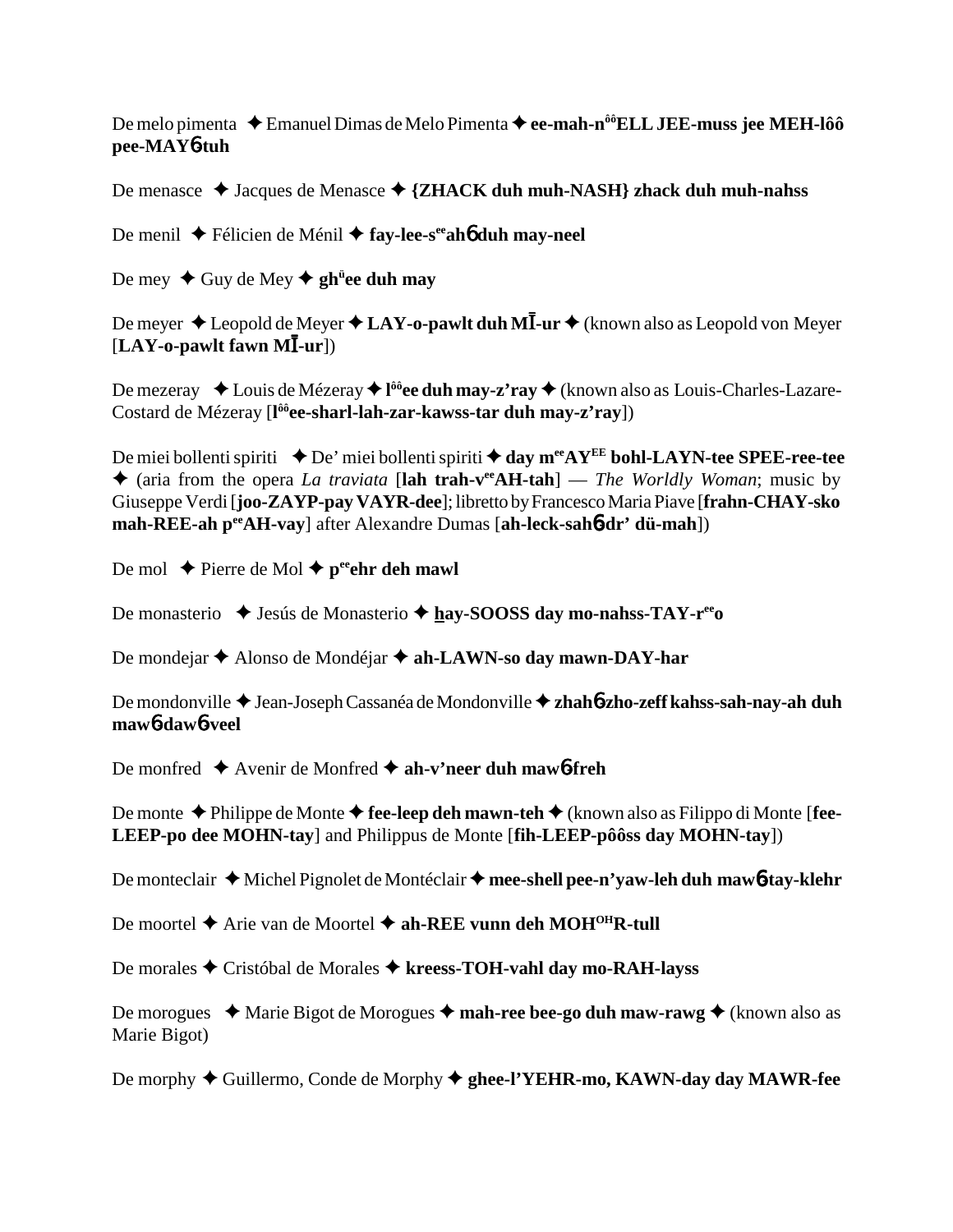De mudarra ◆ Alonso de Mudarra ◆ ah-LAWN-so day moo-THAR-rah

De muris ◆ Johannes de Muris ◆ zhaw-ahn-ness duh mür

De muro ◆ Bernardo de Muro ◆ **BAYR-nahr-doh day MOO-ro** 

De narvaez Luis de Narváez **l ooEESS day nar-VAH-ehth**

De nazare  $\triangle$  Ernesto Júlio de Nazaré **← ehr-NEHSH-tôô ZHÔÔ-l<sup>ih</sup>ôô jee nah-zuh-RAY ←** (known also as Ernesto Nazareth [**nah-zuh-RAY**] and Ernesto Júlio de Nazareth)

De nazareth  $\blacklozenge$  Ernesto Júlio de Nazareth  $\blacklozenge$  ehr-NEHSH-tôô ZHÔÔ-l<sup>ih</sup>ôô jee nah-zuh-RAY  $\blacklozenge$ (known also as Ernesto Nazareth and Ernesto Júlio de Nazaré [**nah-zuh-RAY**])

De nieuwenhove ◆ Armand Marie Ghislain Limnander de Nieuwenhove ◆ a**r-mah6 mah-ree gheeleh**6 **leem-nah**6**-dehr deh neeôô-weh**6**-ho-vuh**

De nijs **→** Adinda de Nijs **→ ah-DINN-dah duh NAYSS** 

De nivelle ◆ Jean de Nivelle ◆ zhah**6** duh nee-vell ◆ (song by Jacques Mangeant [zhack mah6**zhah**6])

De nobel ◆ Felix de Nobel ◆ **FAY-lickss duh NO-buhl** 

De oliveira **◆** Jocy de Oliveira ◆ **ZHAH-see zhah-lee-VAY-ruh** 

De oliveira machado ◆ Augusto de Oliveira Machado ◆ ah<sup>oo</sup>-GÔÔSH-tôô duh o-lee-VAY-ruh **muh-SHAH-dôô ♦** (known also as Augusto Machado)

De orishas  $\triangle$  De Orishas  $\triangle$  day o-REE-shahss  $\triangle$  (suite of three compositions by Tanya Leon [**TAHN-yah lay-AWN**])

De orto ◆ Marbrianus de Orto ◆ mar-br<sup>ee</sup>ah-nü duh awr-toh

De pablo ◆ Luis de Pablo ◆ l<sup>oo</sup>EESS day PAHV-lo ◆ (known also as Luis Alfonso de Pablo Costales [**l ooEESS ahl-FAWN-so day PAHV-lo kawss-TAH-layss**])

De pablo costales ◆ Luis Alfonso de Pablo Costales [l<sup>oo</sup>**EESS ahl-FAWN-so day PAHV-lo kawss-TAH-layss ♦** (known also as Luis de Pablo)

De pachmann **→** Vladimir de Pachmann → vlah-D<sup>Y</sup>EE-mihr deh PAH<u>K</u>-mahn

De padilla ◆ Lola Artôt de Padilla ◆ LO-lah ar-toh day pah-THEE-l'yah

De padua **←** Marchettus de Padua ← mar-KAYT-tôôss day PAH-d<sup>ôô</sup>uh ← (known also as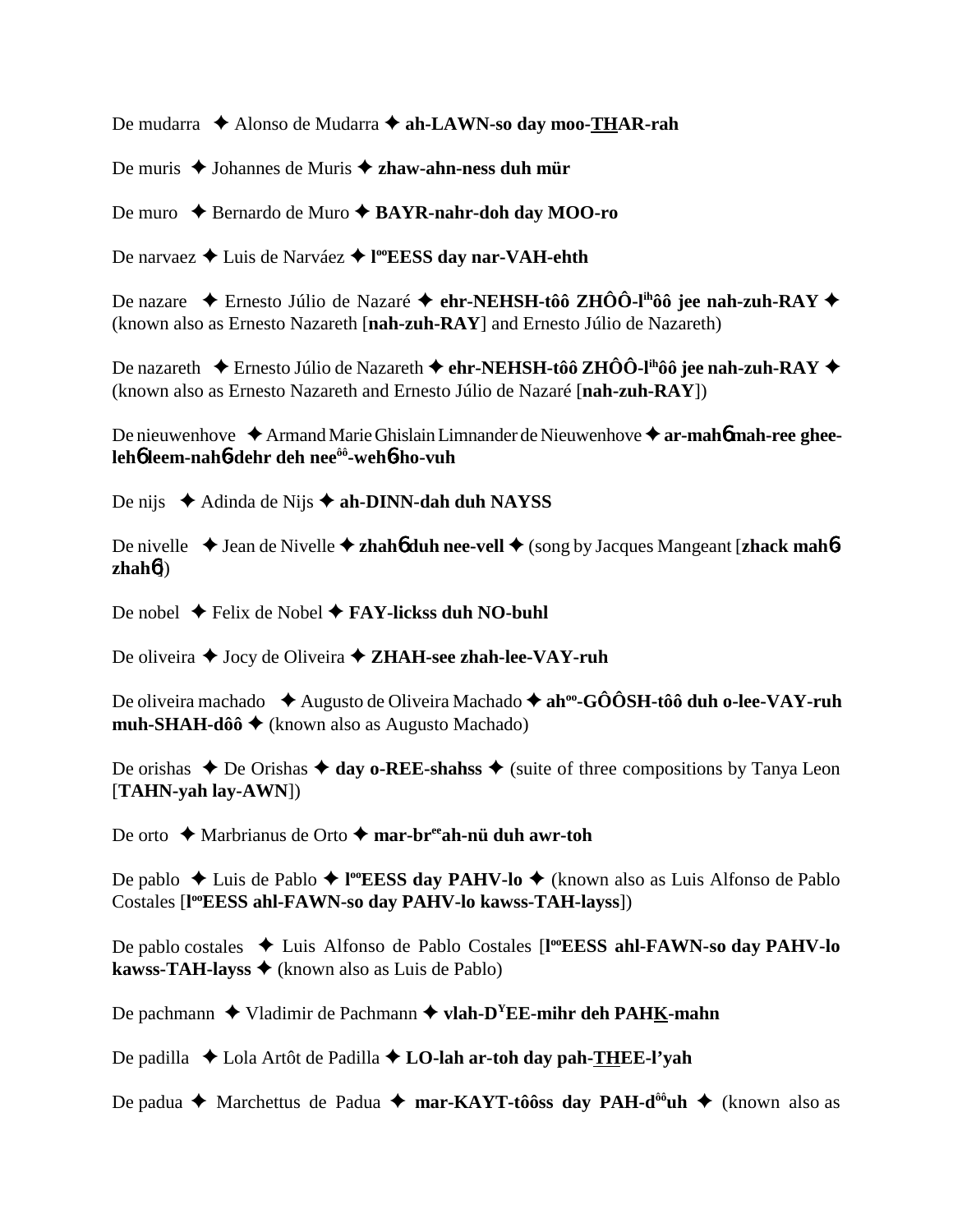Marchetto da Padua [mar-KAYT-toh dah PAH-d<sup>oo</sup>ah], Marcus de Padua [MAR-kôôss day PAH**d<sup>ôô</sup>uh**], and Marcus Paduanus [MAR-kôôss pah-d<sup>ôô</sup>AH-nôôss])

De padua chavez ◆ Carlos Antonio de Padua Chávez ◆ KAR-lawss ahn-TOH-n<sup>ee</sup>o day PAHth<sup>∞</sup>ah CHAH-vess ◆ (known also as Carlos Chávez, Carlos Chávez y Ramírez [ee rah-MEE-ress], and Carlos Antonio de Padua Chávez y Ramírez)

De padua chavez y ramirez ◆ Carlos Antonio de Padua Chávez y Ramírez ◆ KAR-lawss ahn-**TOH-n<sup>ee</sup>o day PAH-th<sup>oo</sup>ah CHAH-vess ee rah-MEE-ress ♦ (known also as Carlos Chávez, Carlos** Chávez y Ramírez, and Carlos Antonio [**ahn-TOH-n<sup>ee</sup>o**] de Padua Chávez)

De palau **→** Juan Borras de Palau ◆ h<sup>oo</sup>AHN bawr-RAHSS day pah-LAH<sup>00</sup>

De palma **←** Piero de Palma ← p<sup>ee</sup>AY-ro day PAHL-mah

De pareia ◆ Bartolomé Ramos de Pareia ◆ b**ar-toh-lo-MAY RAH-mawss day pah-RAY<sup>EE</sup>ah** 

De paur ◆ Leonard de Paur ◆ LEH-nurd duh PAWR

De paus ◆ Jachet de Paus ◆ zhah-keh deh pohss ◆ (known also as Jacques Buus [zhack BÜ<sup>Ü</sup>SS], Jachet de Buus [**zhah-keh deh BÜÜSS**], Jachet van Paus [**zhah-keh vunn pohss**], and Jacobus Bohusius [**yah-KO-büss bo-HÜ-sihüss**])

De pavia ◆ Afranio de Pavia **→ ah-FRAH-n<sup>ee</sup>o day PAH-v<sup>ee</sup>ah** 

De paz  **←** Edgardo del Valle de Paz ← edd-GAR-doh dell VAH-l'yay day PAHTH

De peyer ◆ Gervase de Peyer ◆ jur-VAYSS duh PĪ-ur ◆ (known also as Gervase Alan [A-lunn] de Peyer)

De polignac ◆ Armande de Polignac ◆ ar-mah**6** duh paw-lee-n'yahk

De pourtales ◆ Guy de Pourtalès ◆ gh<sup>ü</sup>ee duh pôôr-tah-less ◆ (known also as Guido James de Pourtalès [**ghü ee-doh zhahm duh pôôr-tah-less**])

De profundis clamavi / De profundis clamavi / **day praw-FOON-diss klah-MAH-vih** / (second movement in *Symphonie Nr. 3 'Liturgique'* [**seh**6**-faw-nee naw**6**-br' tr'wah 'lee-tür-zheek**] (Symphony No. 3 'Liturgical') by Arthur Honegger  $[\ar\text{-}\text{tür aw-negg-gur}]\blacklozenge$  (same title used by various other composers)

De profundis clamavi ad te domine  $\rightarrow$  De profundis clamavi ad te Domine  $\rightarrow$  day praw-FOON-diss **klah-MAH-vih ahd tay DAW-mih-neh**  $\triangle$  (Out of the depths I have cried unto thee)  $\triangle$  (psalm set to music by Jan Pieterszoon Sweelinck [**YAHN PEE-turss-zoh<sup>oh</sup>n SWAY<sup>AY</sup>-lihngk**])

De profundis  $\triangleq$  day praw-FOON-diss  $\triangleq$  (sacred music, title used by various composers)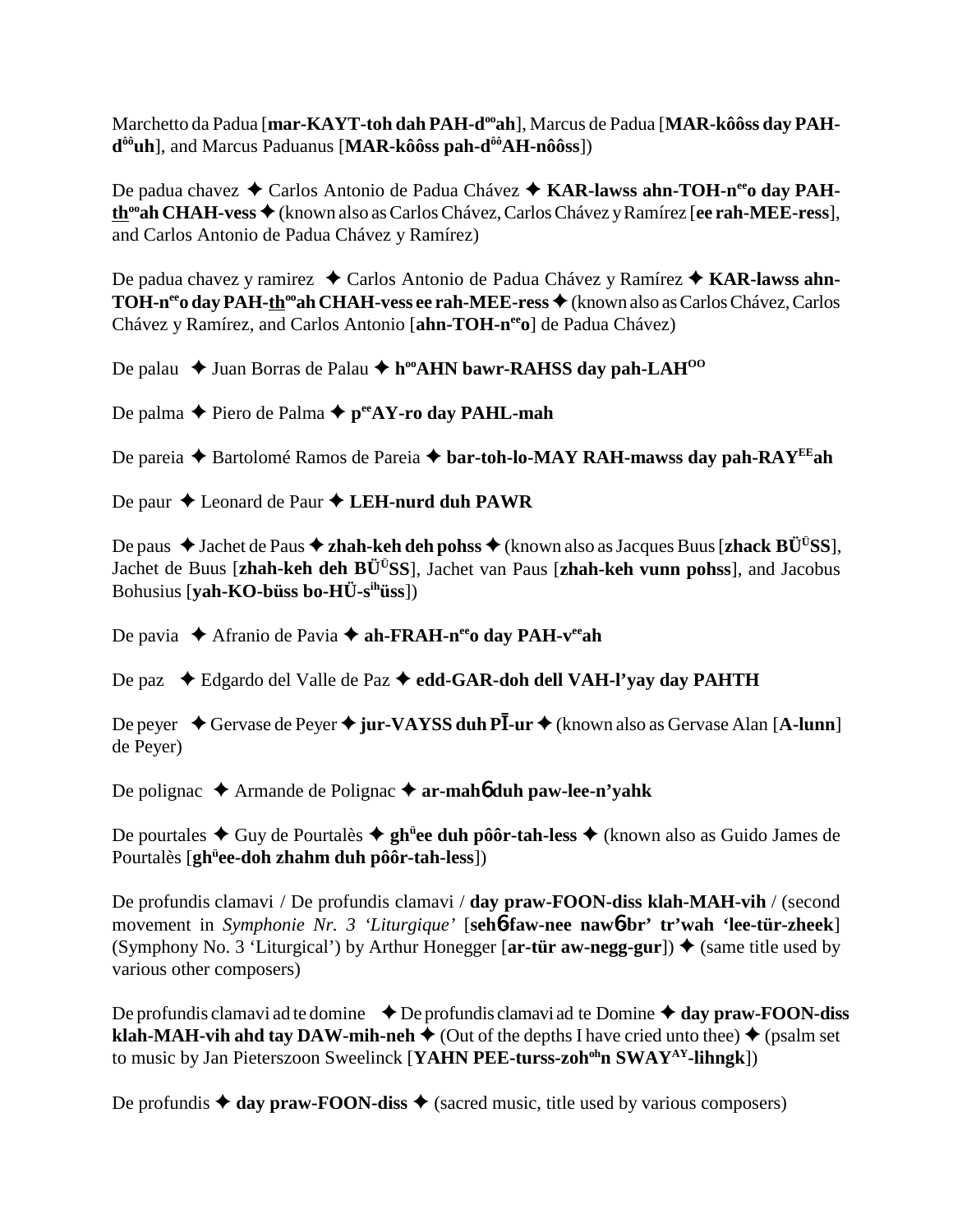De prony  $\triangle$  Gaspard-Claire-François-Marie-Riche, Baron de Prony  $\triangle$  gahss-par-klehr-frahbswah-mah-ree-reesh, bah-rawo duh praw-nee])

De quincy  $\triangle$  Antoine-Chrysostome Quatremère de Quincy  $\triangle$  ah**6-twahn-kree-sawss-tawm kah**truh-mehr duh keh6-see

De ramon y rivera → Isabel Aretz de Ramón y Rivera → ee-sah-BELL ah-RETTSS day rah-**MAWN** ee ree-VAY-rah  $\triangle$  (known also as Isabel Aretz)

De reede  $\triangle$  Rien de Reede  $\triangle$  REEN duh RAY<sup>AY</sup>-duh

- De regt  $\triangle$  Hendrik de Regt  $\triangle$  HENN-drick duh REHKT
- De rensis ◆ Raffaello De Rensis ◆ rahf-fah-AYL-lo day RAYN-seess
- De reszke → Edouard de Reszke → EH-d<sup>ôô</sup>art deh REHSH-keh

De reszke → Jean de Reszke → zhah**ó deh REHSH-keh** → (known also as Jan Mieczisław de Reszke [YAHN merech-CHEESS-wahf deh REHSH-keh])

- De reszke → Josephine de Reszke → vôô-seh-FEE-neh deh REHSH-keh
- De reyghere ◆ Greta de Reyghere ◆  $KRAY$ -tah duh RAY-keh-ruh

De ridder  $\triangle$  Anton de Ridder  $\triangle$  ahn-TOHN duh RIDD-dur

- De rijke  $\blacklozenge$  Helenus de Rijke  $\blacklozenge$  hay-LAY-nüss duh RAY-kuh
- De rivaflecha  $\triangle$  Martín de Rivaflecha  $\triangle$  mar-TEEN day ree-vah-FLAY-chah
- De rogatis  $\triangle$  Pascual de Rogatis  $\triangle$  pahss-k<sup>oo</sup>AHL day ro-GAH-teess
- De ronsard  $\triangle$  Pierre de Ronsard  $\triangle$  p<sup>ee</sup>ehr duh rawb-sar
- De roos ◆ Robert de Roos ◆ RO-bert duh ROH<sup>OH</sup>SS
- De rore ◆ Cipriano de Rore ◆ see-pr<sup>ee</sup>AH-no deh RAW-ruh

De rossello ◆ Manuel Blancafort de Rosselló ◆ mah-n<sup>oo</sup>ELL blahn-kah-FAWRT day rawss-seh- $\mathbf{P} \times \mathbf{O}$  (known also as Manuel Blancafort)

- De rozel  $\triangleq$  Michel Lasserre de Rozel  $\triangleq$  mee-shell lahss-sehr duh raw-zell
- De ruiter ♦ Albert de Ruiter ♦  $A<sup>L</sup>$ -burt dee R $\overline{I}$ -tur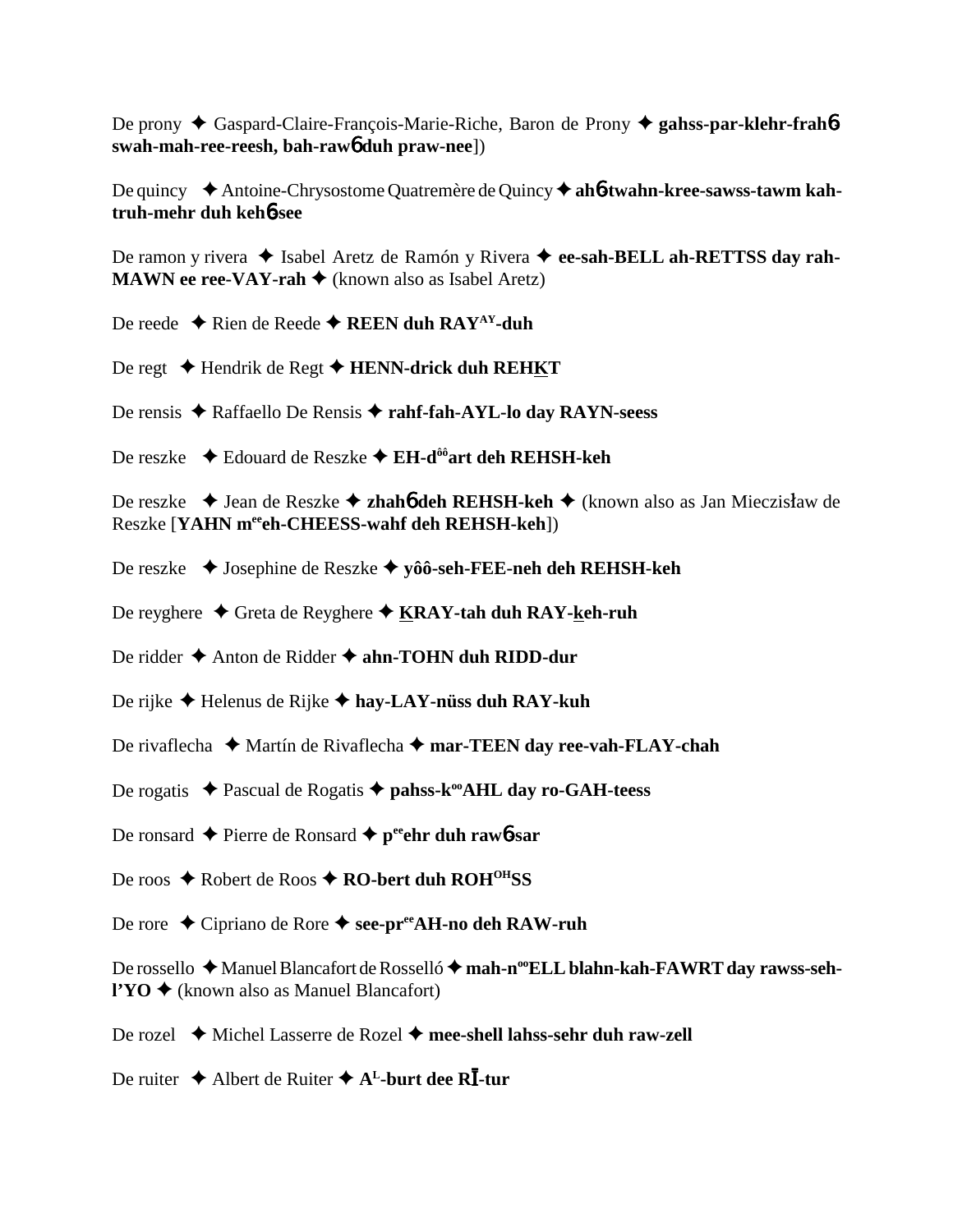De ruiter **→** Wim de Ruiter ◆ WIMM duh RAY-tur

De rungs **→** Linda de Rungs **→ LINN-duh duh RÔÔNGZ** 

De ryche  $\triangle$  Antonius de Ryche  $\triangle$  ahn-TOH-n<sup>ih</sup>üss deh RIHSH  $\triangle$  (the first name is also represented as Antoine [**ah**6**-TWAHN**] and the last name as Divitis [**DEE-vee-teess**] and le Riche [**leh RAY-keh**])

De saavedra ◆ Angel P. De Saavedra ◆ ahn-HELL (P.) day sah-VAY-drah

De sabata **→** Victor de Sabata **→ VEEK-tohr day sah-BAH-tah** → (known also as Vittorio de Sabata [**veet-TOH-r<sup>ee</sup>o day sah-BAH-tah**])

De saint foix ◆ Georges, Comte de Saint-Foix ◆ zhawrzh, kaw6**t duh seh6-fwah** ◆ (known also as Marie-Olivier-Georges du Parc Poulain, Comte de Saint-Foix [**mah-ree-aw-lee-veeay-zhawrzh dü park pôô-leh**6**, kaw**6**t duh seh**6**-fwah**])

De saint victor ◆ Marie Alexis Castillon de Saint-Victor ◆ mah-ree ah-leck-see kahss-tee-yaw**6 duh seh<sup>6</sup>-veek-tawr ◆** (known also as Alexis Castillon)

De saix  $\triangle$  Guillot de Saix  $\triangle$  ghee-yo duh seh

De sala ◆ Pietro Pompeo de Sala ◆ p<sup>ee</sup>AY-tro pohm-PAY-o day SAH-lah ◆ (known also as Pietro Pompeo Sales [**SAH-layss**])

De sales baillot ◆ Pierre-Marie-François de Sales Baillot ◆ p<sup>ee</sup>ehr-mah-ree-frah6-swah duh sahl **beh-yo ♦** (known also as Pierre Baillot)

De salinas ◆ Francisco de Salinas ◆ frahn-THEESS-ko day sah-LEE-nahss

De san jose ◆ Federico Olmeda de San José ◆ fay-thay-REE-ko AWL-may-thah day sahn ho-**SAY**

De sancto johanne ◆ Matheus de Sancto Johanne ◆ mah-tay-ôôss duh sah**6ngk-toh zhaw-ahn** 

De sayve ◆ Lambert de Sayve ◆ LAHM-behrt deh SAYV

De schloezer **→** Boris de Schloezer **→ bah-REESS deh SHLO-zur** 

De schwanengesang ◆ De "Schwanengesang" ◆ duh SHVAH<sup>AH</sup>-nunn-guh-zahng ◆ (From *Swan Song*) ◆ (songs by Franz Schubert [**FRAHNTSS SHOO-bert**])

De segurola ◆ Andrés de Segurola ◆ ahn-DRAYSS day say-goo-RO-lah

De seixas ◆ Carlos de Seixas ◆ KAH-lôôsh duh SAY-shush ◆ (known also as José Antonio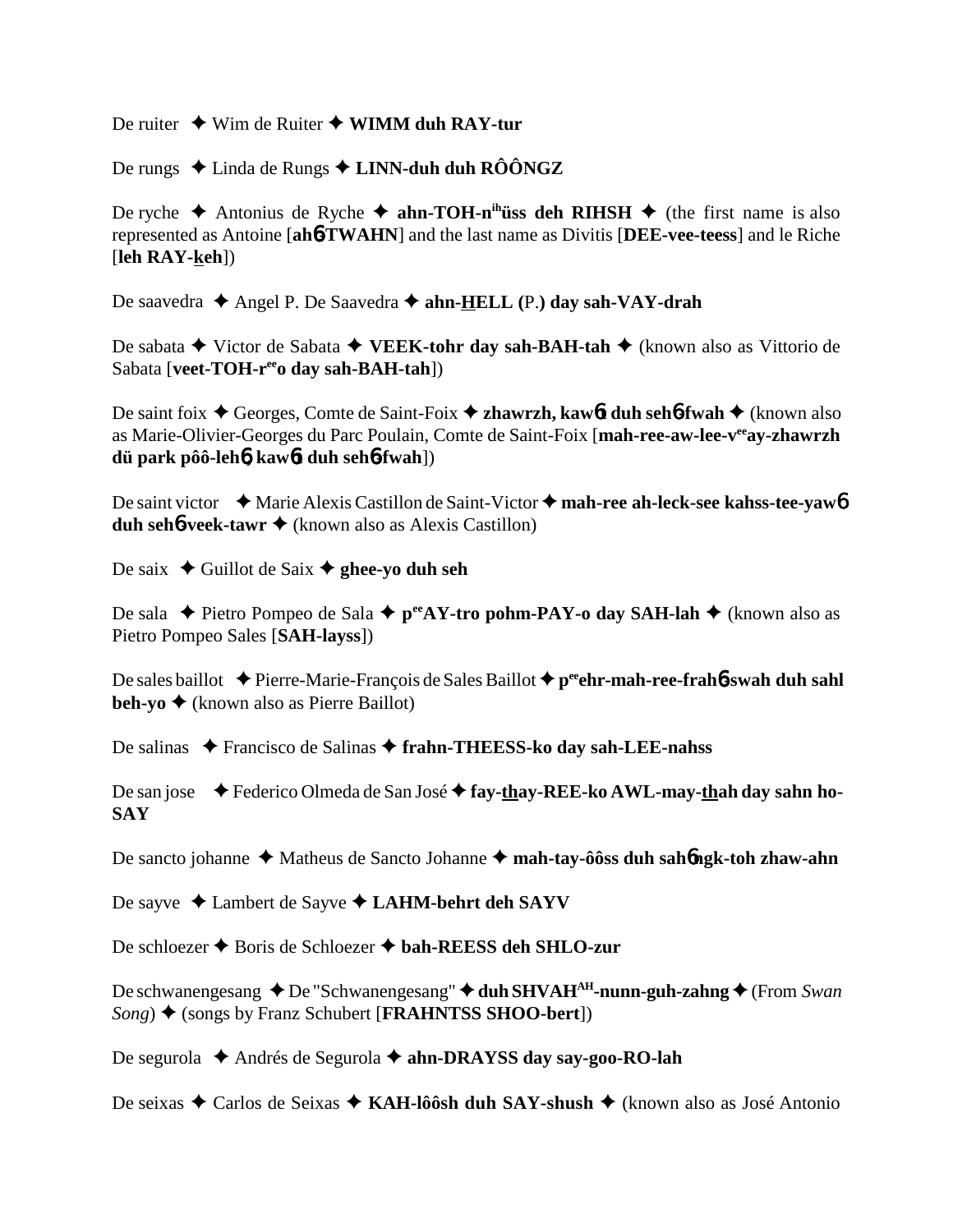[**zhôô-ZAY ah**6**-TOH-nihôô**] Carlos de Seixas)

De sermisy ◆ Claude de Sermisy ◆ **klohd duh sehr-mee-see** ◆ (known also as Claudin [**klo-deh**<sup>6</sup>] Sermisy)

De serres ◆ Louis de Serres ◆ l<sup>ôô</sup>ee duh ser ◆ (known also as Louis Arnal [ar-nahl] de Serres)

De severac ◆ Déodat de Séverac ◆ day-aw-dah duh say-v'rahk ◆ (known also as Marie-Joseph-Alexandre Déodat de Séverac [**mah-ree-zho-zeff-ah-leck-sah**6**-dr' day-aw-dah duh say-v'rahk**])

De sordi ◆ Josef de Sordi ◆ zhaw-zeff duh sawr-dee

De soto ◆ Julián Orbón de Soto ◆ hoo-l<sup>ee</sup>AHN awr-VAWN day SO-toh ◆ (known also as Julián Orbón)

De sousa carvalho ◆ João de Sousa Carvalho ◆ zh<sup>ôô</sup>AH6ôô duh SO-zuh kar-VAH-l'yôô

De st victor **→** Adam de St. Victor → ah-dah6 duh seh6 veek-tawr

De stainlein ◆ Comte Louis Charles Georges Corneille de Stainlein ◆ kaw6**t** l<sup>ôô</sup>ee sharl zhawrzh **kawr-nehy' duh steh**6**-leh**6

De stoutz Edmond de Stoutz **EDD-mawnt duh SHTOOTSS**

De susato **→** Johannes de Susato ◆ yo-HAHN-nuss duh zoo-ZAH-toh

De swert **→** Jules de Swert ◆ **zhül deh swehrt ◆** (known also as Jules Deswert [**zhül dess-wehrt**])

De thurner Frédéric Eugène de Thurner **fray-day-reek ö-zhenn duh tür-nay**

De torrente **◆ DAY tohr-RAYN-tay ◆** (section of the *Dixit Dominus* [DEEK-sitt DAW-mih**nôôss**] by George Frideric Handel [**JAW-urj FRIH-duh-rick HANN-d'l**])

De torres **→** De Torres **→ day TOHR-rayss** 

De toulmon ◆ Auguste Bottée de Toulmon **← o-güst bawt-tay duh tôôl-maw6** 

De treville Yvonne de Tréville **ee-vawn duh tray-veel**

De turnhout ◆ Gérard de Turnhout ◆ KAY-rart deh TÜR-nah<sup>ôô</sup>t ◆ (known also as Gérard van [**vunn**] Turnhout)

De tva systrarna **↓** De två systrarna **→ deh TVAW SÜSS-trar-nuh ◆** (The Two Sisters)

De uriarte  **E**ustaquio de Uriarte **✦ ay<sup>oo</sup>ss-TAH-k<sup>ee</sup>o day oo-r<sup>ee</sup>AR-tay**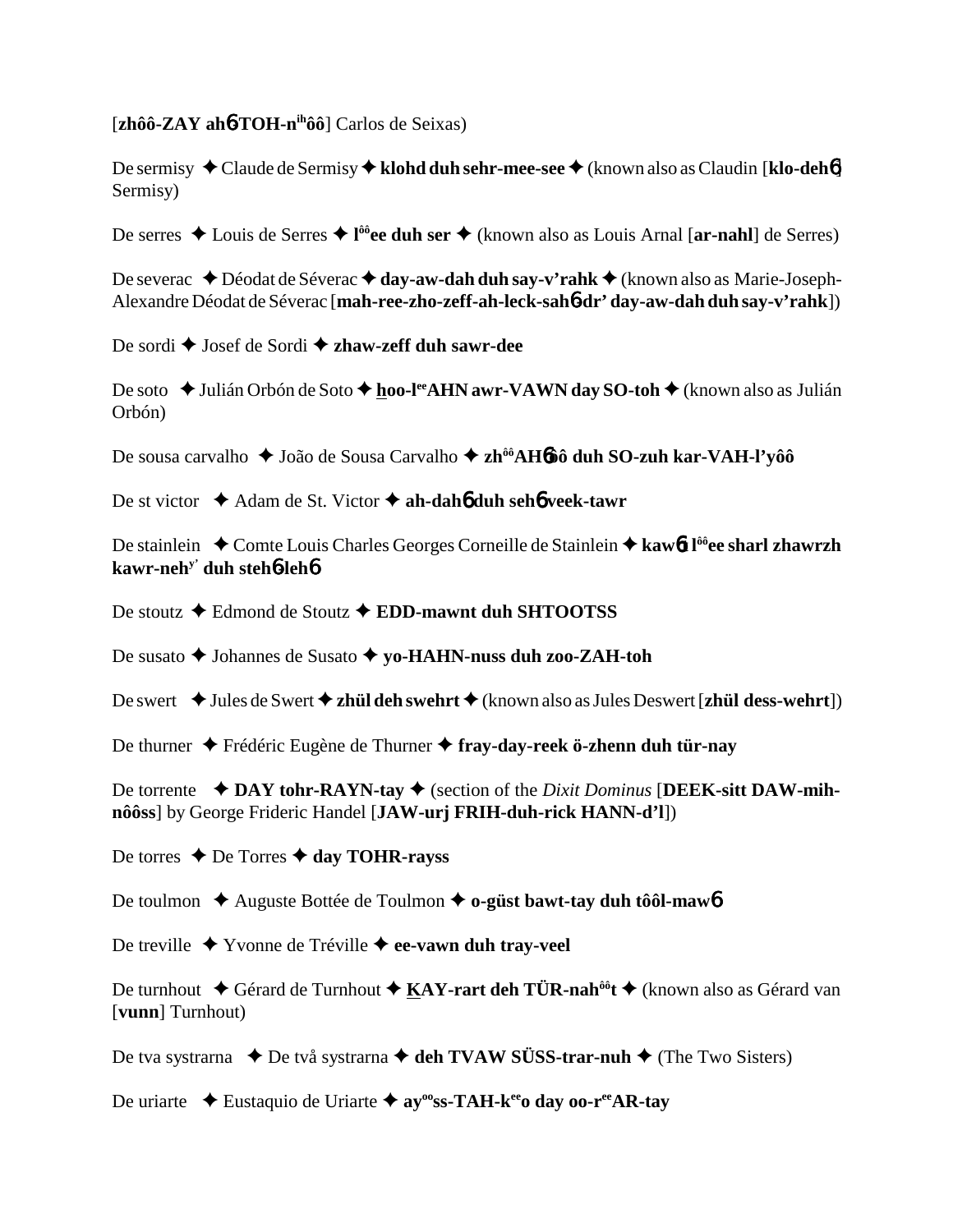De urreda ◆ Johannes de Urreda ◆ yo-HAHN-nuss deh ür-RAY-dah

De valladolid ◆ Adolphe de Valladolid ◆ A**H-dawlf day vah-l'yah-tho-LEED** ◆ (character in the opera *Les brigands* [**leh bree-gah**6] — *The Brigands* [**BRIH-gunndz**]; music by Jacques Offenbach [**ZHACK AWF-funn-bahk**]; libretto by Henri Meilhac [**ah**6**-ree meh-yack**] and Ludovic Halévy [**lü-daw-veek ah-lay-vee**])

De valois **→** Elisabeth de Valois **→ eh-lee-zah-bett duh vah-l'wah** → (Elizabeth of Valois) → (character in the opera *Don Carlos* [**dohn KAR-lohss**]; music by Giuseppe Verdi [**joo-ZAYP-pay VAYR-dee**]; libretto by François Méry [**frah**6**-swah may-ree**] and Camille Du Locle [**{kah-meel dü law-kl'} kah-meey' dü law-kl'**] after Friedrich von Schiller [**FREET-rihh fawn SHILL-lur**])

De vasconcellos ◆ Joaquim de Vasconcellos ◆ zhôô-uh-KEE6 duh vahsh-koh6-SELL-lôôsh ◆ (known also as Joaquim António da Fonseca de Vasconcellos [**zhôô-uh-KEE**6 **ah**6**-TOH-nihôô duh foh**6**-SAY-kuh duh vahsh-koh**6**-SELL-lôôsh**])

De vasconcelos ◆ Jorge Croner de Vasconcelos ◆ **ZHAWRZH KRAH-ner duh vahsh-koh6 SEH-lôôsh**

De veg ◆ Willem de Veg ◆ **WILL-lumm duh VAYG** ◆ (known also as Willem de Fesch [**FEHSH**], Willem Defesch [**duh-FEHSH**], Willem du Feche [**dü FEHSH**], and Willem de Feghe [**duh FAY-guh**])

De vega **→** Lope de Vega **→ LO-pay day VAY-gah** 

De ventadorn **→** Bernart de Ventadorn **→ bur-nar duh vah<sup>6</sup>-tah-dawrn** 

- De vento **→** Ivo de Vento **→ EE-vo day VAYN-toh**
- De vere Clémentine Duchene de Vere **klay-m'n-teen dü-shenn duh vehr**
- De verneuil  $\triangle$  Raoul de Verneuil  $\triangle$  rah<sup>ôô</sup>l duh ver-nö<sup>y'</sup>
- De viau **←** Théophile de Viau **← tay-aw-feel duh v<sup>ee</sup>o**

De victoria ◆ Tomás Luis de Victoria ◆ toh-MAHSS l<sup>oo</sup>EESS day veek-TOH-r<sup>ee</sup>ah ◆ (Italianized to Tommaso Luigi da Vittoria [tohm-MAH-zo l<sup>oo</sup>EE-jee dah veet-TOH-r<sup>ee</sup>ah])

De vilback **→** Renaud de Vilback **→ ruh-no duh veel-bahk** → (known also as Alfonse Charles Renaud de Vilback [**ahl-faw**6**ss sharl ruh-no duh veel-bahk**])

- De visee Robert de Visée **ro-behr duh vee-zay**
- De vito **→** Gioconda de Vito → **jo-KOHN-dah day VEE-toh**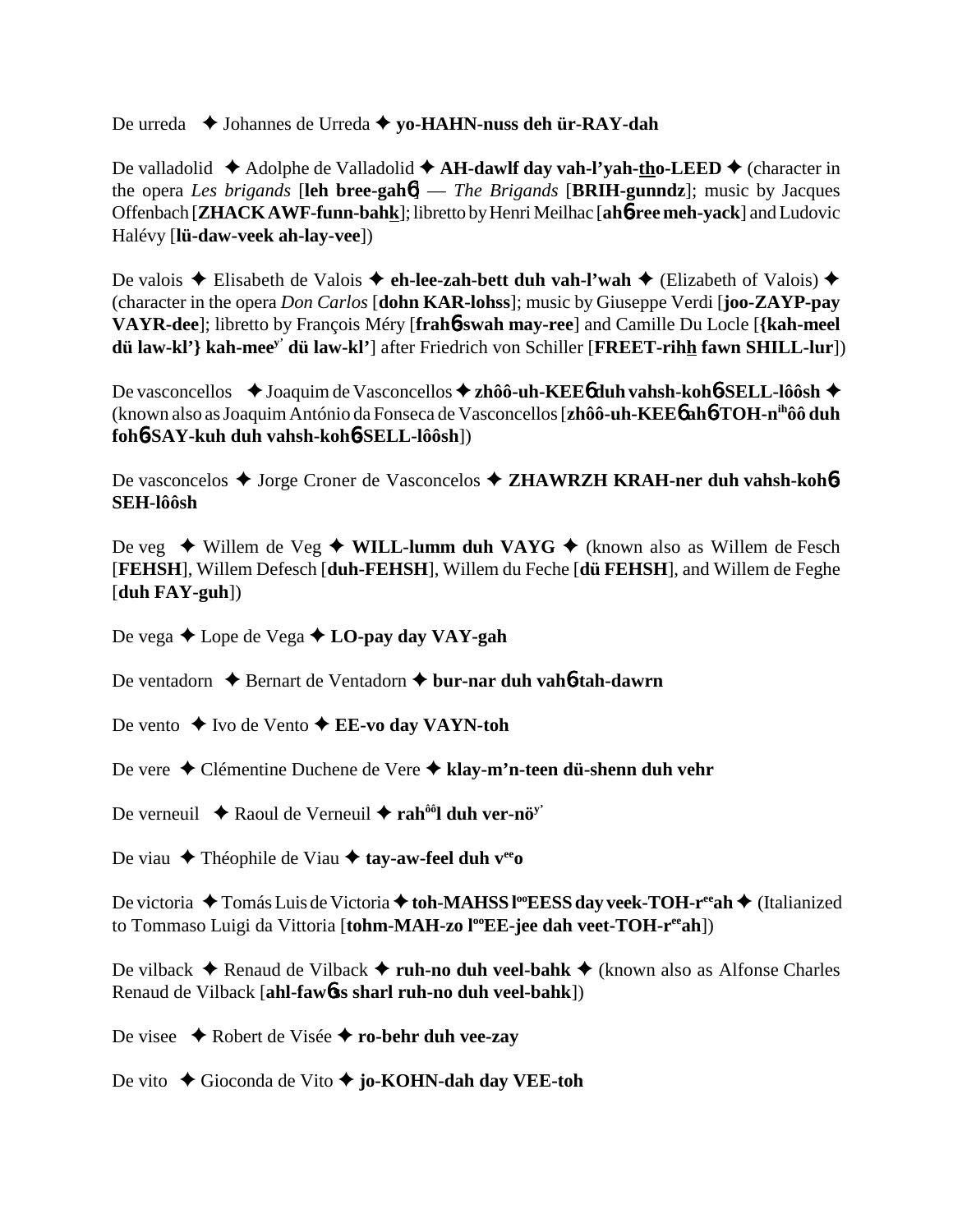De vitre  $\triangle$  Jacques Colebault de Vitré  $\triangle$  zhack kaw-luh-bo duh vee-tray  $\triangle$  (known also as Jachet di Mantua [zhah-keh dee mahô-tüah])

De vitry  $\triangle$  Philippe de Vitry  $\triangle$  fee-leep duh vee-tree  $\triangle$  (known also as Philippus de Vitriaco [fin-LEE-pôôss day vih-trih-AH-kôô)

De vocht  $\triangle$  Lodewijk de Vocht  $\triangle$  LO-duh-wayk deh VAWKT

De waart  $\triangle$  Edo de Waart  $\triangle$  AY-doh duh WAH<sup>AH</sup>RT

De waart  $\triangle$  Hendrikus Aloysius Petrus de Waart  $\triangle$  henn-DREE-küss ah-LO-s<sup>ih</sup>uss PEH-trüss duh WAH<sup>AH</sup>RT

De wailly  $\triangle$  Paul de Wailly  $\triangle$  pohl duh vah<sup>ee</sup>-vee  $\triangle$  (known also as Louis Auguste Paul Warnier de Wailly [l<sup>ôô</sup>ee o-güst pohl var-n<sup>ee</sup>ay duh vah<sup>ee</sup>-yee])

De wert  $\triangle$  Giaches de Wert  $\triangle$  ZHAHSH deh VEHRT  $\triangle$  (known also as Jaches [ZHAHSH] de Wert and Jakob van Wert [YAH-kawp vunn VEHRT])

De wesembeek ◆ Léon-Philippe-Marie Burbure de Wesembeek ◆ lay-aw6-fee-leep-mah-ree bürbür deh WAY-zumm-bay<sup>ay</sup>k

De wit  $\triangle$  Paul de Wit  $\triangle$  PAH<sup> $00$ </sup>L duh WITT

De wit  $\triangle$  Paula de Wit  $\triangle$  PAH<sup>ôô</sup>-lah duh WITT

De wyzewa  $\bullet$  Théodore de Wyzewa  $\bullet$  tay-aw-dawr duh vih-zuh-vah  $\bullet$  (French version of the Polish name Teodor de Wyzewski [TEH-aw-dawr deh vih-ZEFF-skee])

De wyzewski  $\blacklozenge$  Teodor de Wyzewski  $\blacklozenge$  TEH-aw-dawr deh vih-ZEFF-skee

De yradier  $\triangle$  Sebastián de Yradier  $\triangle$  say-bahss-t<sup>ee</sup> AHN day ee-rah-th<sup>ee</sup> EHR  $\triangle$  (the last name is also spelled Iradier [ee-rah- $th^{\text{ee}}EHR$ ])

De yriarte  $\bullet$  Tomás de Yriarte  $\bullet$  toh-MAHSS day ee-r<sup>ee</sup> AHR-tay  $\bullet$  (the last name is also spelled Iriarte [ee-r<sup>ee</sup>AHR-tay])

De zaides  $\triangle$  Nicolas De Zaides  $\triangle$  NEE-kaw-lahss deh zeh-DEH  $\triangle$  (the last name is also spelled Dezede [deh-zeh-DEH] and Deziades [deh-zeh-DEH]; Deziades is probably an erroneous spelling of Dezaides [deh-zeh-DEH])

De zamacois  $\triangle$  Niceto de Zamacois  $\triangle$  nee-THAY-toh day thah-mah-KO-eess

De zarate  $\triangle$  Eliodoro Ortíz de Zarate  $\triangle$  ay-l<sup>ee</sup>o-THOH-ro awr-TEESS day sah-RAH-tay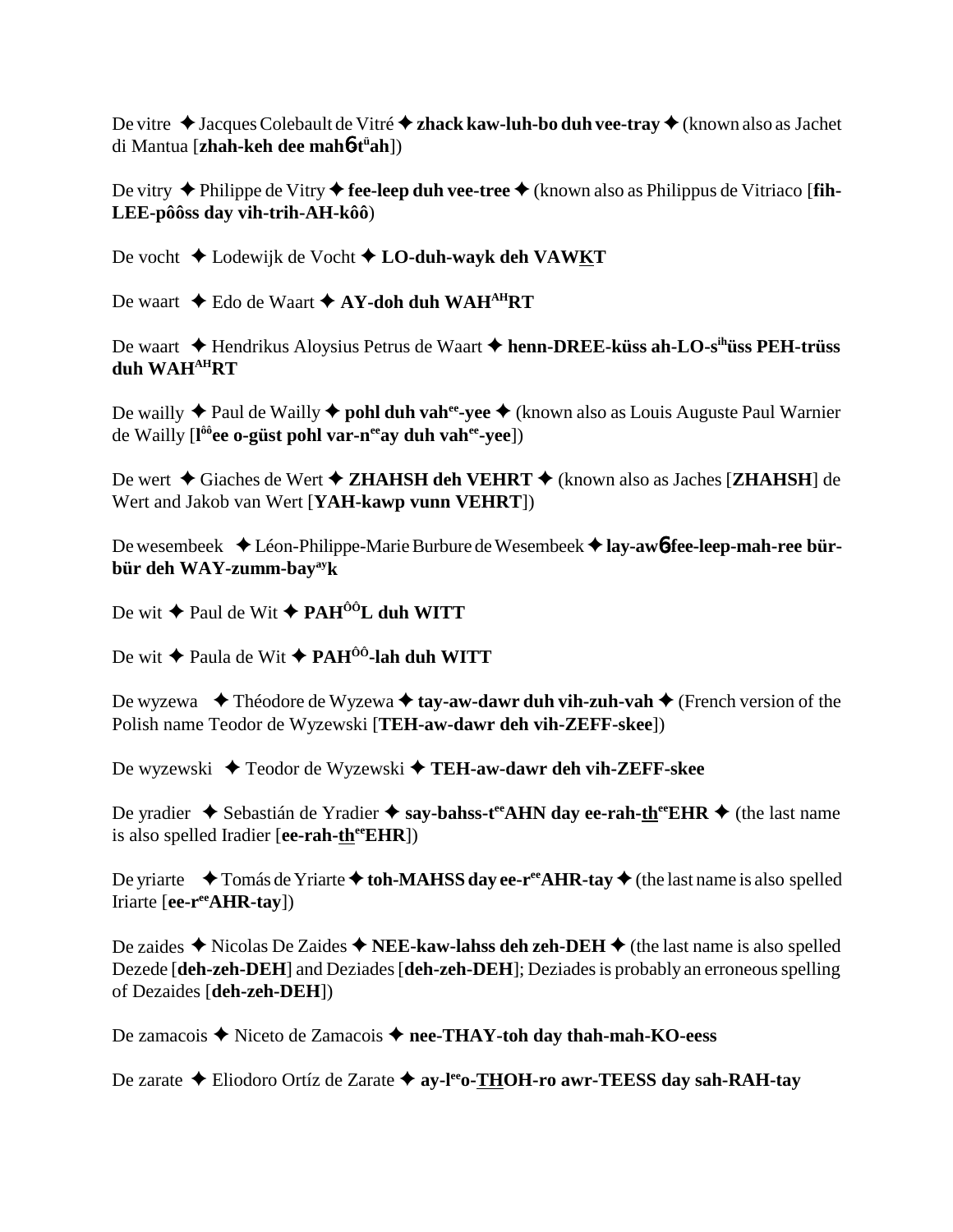De zeeuw  $\rightarrow$  Ger de Zeeuw  $\rightarrow$  **KEHR duh ZAY**<sup>AY</sup>**ôô** 

Deak **←** Csaba Deák ← CHAH-bah deh-AH<sup>AH</sup>K

Deale Edgar Deale **EDD-gur DEEL**

Deam  $\rightarrow$  Donna Deam  $\rightarrow$  **DAHN-nuh DEEM** 

Dearnley ◆ Christopher Dearnley ◆ **KRISS-tuh-fur DURN-lih** 

Debain Alexandre-François Debain **ah-leck-sah**6**-dr'-frah**6**-swah duh-beh**6

Deboli **→** La Principessa d'Eboli → lah preen-chee-PAYSS-sah DAY-bo-lee → (The Princess of Eboli  $[AY-bo-lee]$   $\blacklozenge$  (character in the opera Don Carlo  $[dbhn$  KAR-lo<sup> $]$ </sup>; music by Giuseppe Verdi [**joo-ZAYP-pay VAYR-dee**]; libretto by François Méry [**frah**6**-swah may-ree**] and Camille Du Locle [**{kah-meel dü law-kl'} kah-meey' dü law-kl'**] after Friedrich von Schiller [**FREET-rihh fawn SHILL-lur**])

Debussy ◆ Claude Debussy ◆ klohd deh-büss-see ◆ (known also as Achille-Claude Debussy [ah**sheel-klohd deh-büss-see**])

Decadt **→ Jan Decadt → YAHN deh-KAHT** 

Decaux **→** Abel Decaux **→ ah-bell duh-ko** 

Dechenne **←** Danièle Dechenne ← dah-n<sup>ee</sup>ell duh-shenn

Dechevrens **→** Antoine Dechevrens → ah**6-twahn duh-shuh-vrah6** 

Decide  $\triangle$  Décidé  $\triangle$  day-see-day  $\triangle$  (excerpt from the *Concert pour violon, piano et quatuor a cordes* [**kaw**6**-sehr pôôr veeaw-law**6**, peeah-no ay kôôah-tü awr ah kawrd**] — *Concerto for Violin, Piano and String Quartet* — by Ernest Chausson [**ehr-nesst shohss-saw**6])

Decker Franz-Paul Decker **FRAHNTSS-PAHÔÔL DEH-kur**

Decormier ◆ Robert DeCormier ◆ ro-behr duh-kawr-m<sup>ee</sup>ay

Decoust **→** Michel Decoust → mee-shell duh-kôô

Decreus Camille Decreus **{kah-meel duh-krö} kah-meey' duh-krö**

Decroos **→** Jean Decroos → zhah**6** duh-KROH<sup>OH</sup>SS

Decsenyi **→** János Decsényi → YAH<sup>AH</sup>-nawsh deh-CHAYN-yee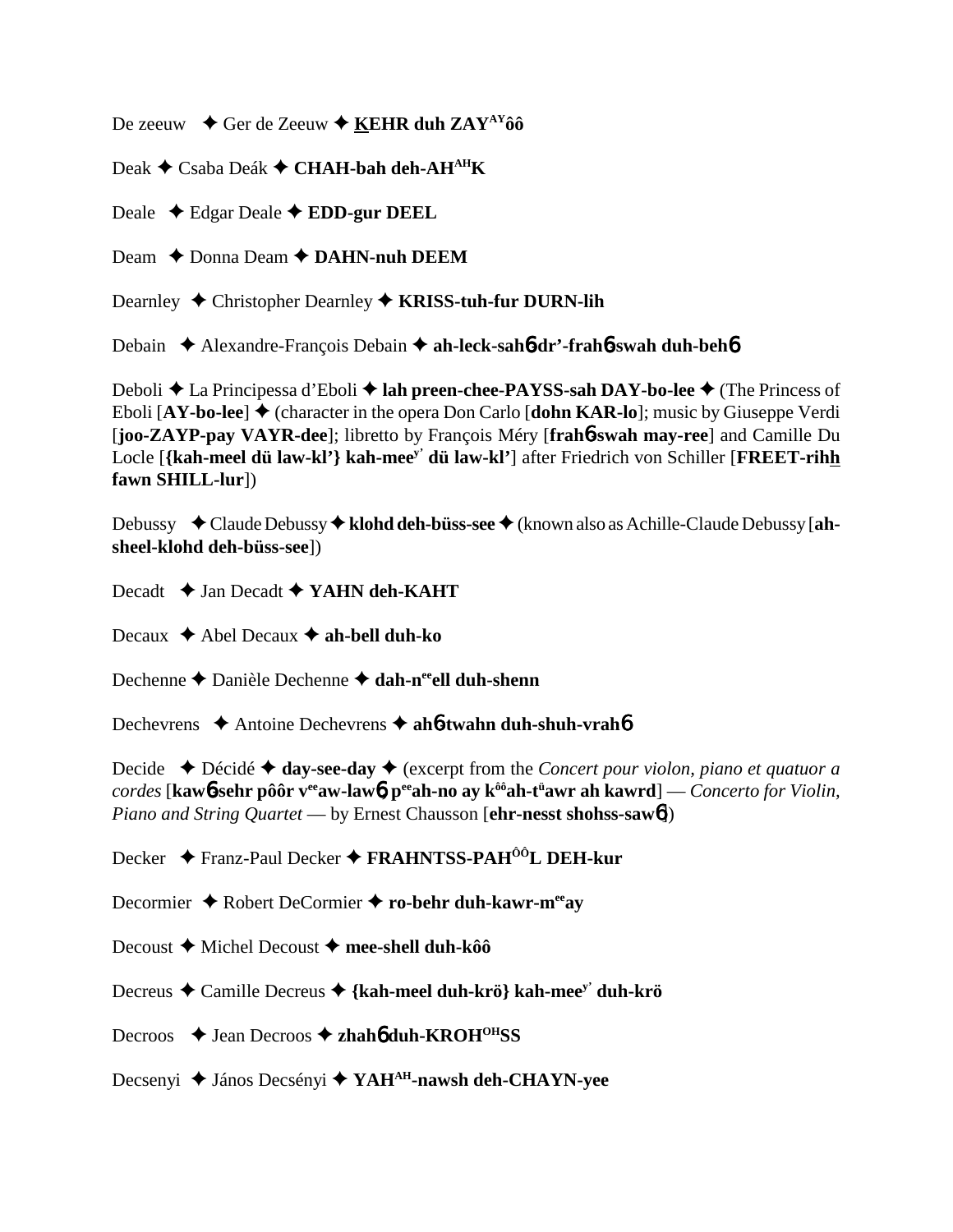Decsey  $\triangle$  Ernst Decsey  $\triangle$  EHRNST DECK-zī  $\triangle$  (known also as Ernst Heinrich Franz [HINrihh FRAHNTSS] Decsey)

Dede  $\triangle$  DEE-dee  $\triangle$  (character in the opera A Quiet Place; libretto and music by Leonard Bernstein [LEH-nurd BURN-stin] and Stephen Wadsworth [STEE-vunn WAHDZ-wurth])

Dedicatoria  $\triangleleft$  day-dee-kah-TOH-r<sup>ee</sup>ah  $\triangleleft$  (Dedication)

Dedler  $\triangle$  Rochus Dedler  $\triangle$  RAW-hôôss DETT-lur

Deduc sion  $\triangle$  Deduc, Sion  $\triangle$  duh-dük, see-aw  $\triangle$  (Zion, let your tears run)  $\triangle$  (excerpt from the 13th-century manuscript *Carmina Burana* [kar-MEE-nah boo-RAH-nah] set to music)

Deering  $\triangle$  Richard Deering  $\triangle$  RIH-churd DIH-rihng  $\triangle$  (known also as Richard Dehring [DEH $rihng$ ])

Defabritiis ◆ Oliviero DeFabritiis ◆ o-lee-vee AY-ro day-fah-BREE-tee ess ◆ (known also as Oliviero Carlo [KAR-lo] DeFabritiis)

Defauw  $\blacklozenge$  Désiré Defauw  $\blacklozenge$  day-zee-ray duh-FO

Defense of corinth  $\triangle$  The Defense of Corinth  $\triangle$  (The Defense of) KAW-rinnth  $\triangle$  (composition by Elliott Carter [ELL-lee-utt KAR-tur])

Defesch ◆ Willem Defesch ◆ WILL-lumm duh-FEHSH ◆ (known also as Willem de Fesch [duh FEHSH], Willem du Feche [dü FEHSH], Willem de Feghe [duh FAY-guh], and Willem de Veg  $[duh$  VAYG $]$ )

Deffes ← Pierre-Louis Deffés ← peehr-l<sup>ôô</sup>ee duff-fay

Defosse  $\blacklozenge$  M. H. Defosse  $\blacklozenge$  (M. H.) duh-fawss

Defossez ♦ René Defossez ♦ ruh-nay duh-fawss-say

Degaetani  $\triangle$  Jan DeGaetani  $\triangle$  JANN duh-gah<sup>ay</sup>-TAH-nee

Degelin  $\triangle$  Bernadette Degelin  $\triangle$  ber-nah-dett deh-zheh-leh $\phi$ 

Degen  $\triangle$  Helmut Degen  $\triangle$  HELL-moot DAY-gunn

Degeyter  $\triangle$  Pierre Degeyter  $\triangle$  p<sup>ee</sup>ehr duh-ghi-ter

Deggio e posso crederlo  $\triangle$  E deggio ... E posso crederlo  $\triangle$  ay DAYD-jo ... ay POHSS-so kray-**DAYR-lo**  $\triangle$  (trio from the opera *Il trovatore* [eel tro-vah-TOH-ray] — *The Troubadour*; music by Giuseppe Verdi [joo-ZAYP-pay VAYR-dee]; libretto by Salvadore Cammarano [sahl-vah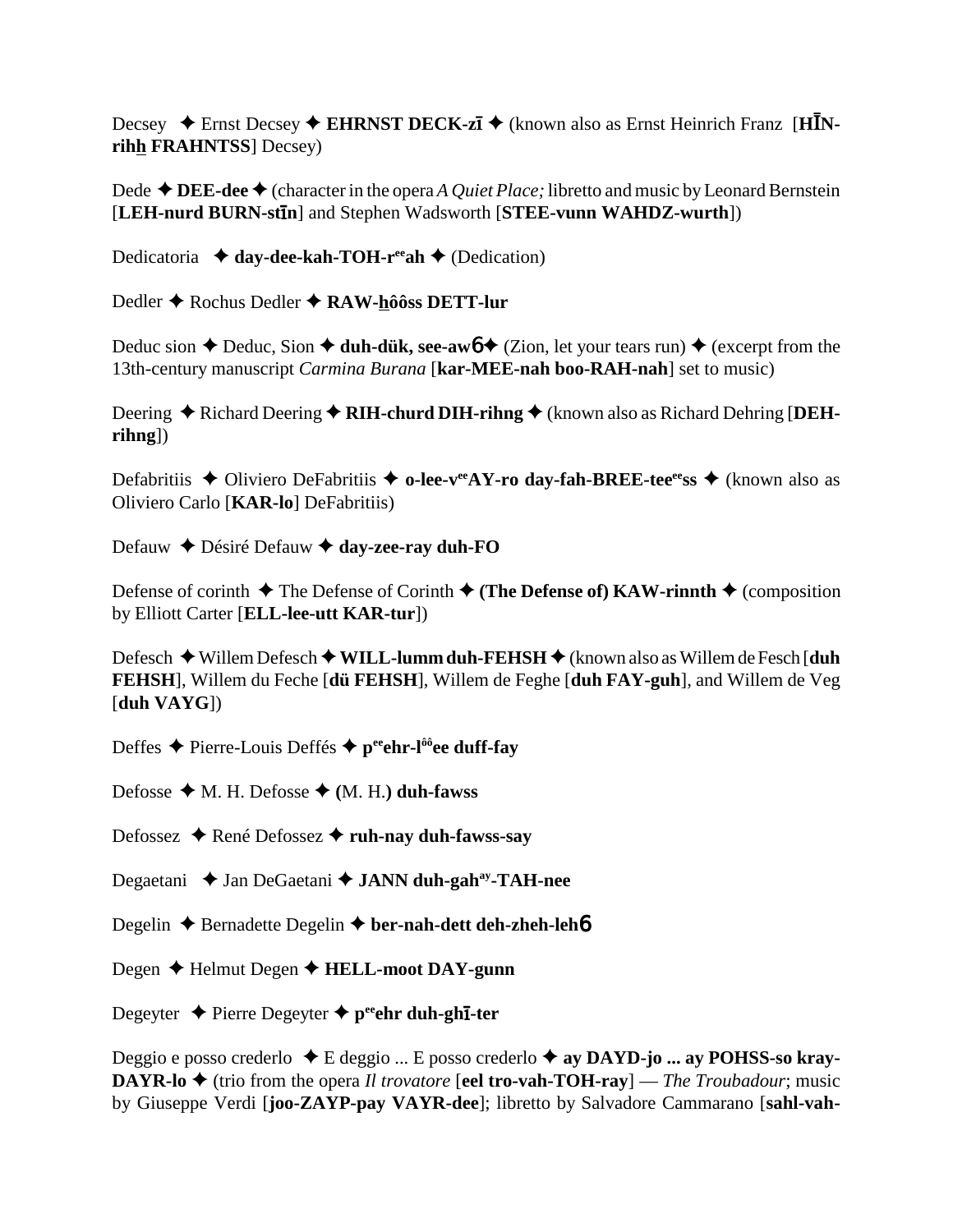DOH-ray kahm-mah-RAH-no] and Leone Emanuele Bardare [lay-O-nay ay-mah-n<sup>oo</sup>AY-lay bar-**DAH-ray**] after Antonio García Gutiérrez [ahn-TOH-n<sup>ee</sup>o gar-THEE-ah goo-t<sup>ee</sup>AYR-rehth])

Deglise  $\triangleleft$  d'église  $\triangleleft$  day-gleez

Degner ◆ Erich Wolf Degner ◆ AY-rihh VAWLF DECK-nur

Degrada Francesco Degrada **frahn-CHAY-sko day-GRAH-dah**

Degtiarev **→** Stepan Degtiarev → st<sup>y</sup>eh-PAHN deck-t<sup>ee</sup>ah-RAWF → (known also as Stepan Anikievich [**ah-ny ih-kihAY-vihch**] Degtiarev)

Deh bella e cara ◆ Deh! bella e cara ◆ DAY! BAYL-lah ay KAH-rah ◆ (Ah, My Beauty, My Dear One) ♦ (madrigal [MADD-rih-gull] by Claudio Monteverdi [KLAH<sup>00</sup>-d<sup>ee</sup>o mohn-tay-**VAYR-dee**])

Deh per questo istante solo **→** Deh, per questo istante solo ◆ DAY, pehr k<sup>oo</sup>AY-stoh ee-STAHN**tay SO-lo**  $\blacklozenge$  (Pray, just for a moment)  $\blacklozenge$  (aria from the opera *La clemenza di Tito* [lah klay-**MAYN-tsah dee TEE-toh**] — *The Clemency of Titus*; music by Wolfgang Amadeus Mozart [**VAWLF-gahng ah-mah-DAY-ôôss MO-tsart**]; libretto by Caterino Mazzolà [**kah-tay-REE-no maht-tso-LAH**] after Metastasio [**may-tah-STAH-z<sup>ee</sup>o**])

Deh pietoso oh addolorata **↓** Deh, pietoso, oh Addolorata ♦ day, p<sup>ee</sup>ay-TOH-zoh, o ahd-doh-lo-**RAH-tah ♦** (O Lady of Sorrows) ♦ (poem by Wolfgang von Goethe [VAWLF-gahng fawn GÖ**tuh**] translated to Italian by Luigi Balestri [**l ooEE-jee bah-LAY-stree**] and set to music by Giuseppe Verdi [**joo-ZAYP-pay VAYR-dee**])

Deh placatevi con me  $\triangle$  Deh! placatevi con me  $\triangle$  **DAY! plah-kah-TAY-vee kohn MAY**  $\triangle$ (excerpt from the opera *Orfeo ed Euridice* [**ohr-FAY-o ayd ayoo-ree-DEE-chay**]; music by Christoph Willibald von Gluck [**KRIH-stawf VILL-lee-bahlt fawn GLÔÔK**] and libretto by Ranieri de' Calzabigi [rah-n<sup>ee</sup>AY-ree day kahl-tsah-BEE-jee])

Deh se piacer  $\triangle$  Deh, se piacer  $\triangle$  day, say p<sup>ee</sup>AH-chayr  $\triangle$  (aria from the opera *La clemenza di Tito* [**lah klay-MAYN-tsah dee TEE-toh**] — *The Clemency of Titus*; music by Wolfgang Amadeus Mozart [**VAWLF-gahng ah-mah-DAY-ôôss MO-tsart**]; libretto by Caterino Mazzolà [**kah-tay-REE-no maht-tso-LAH**] after Metastasio [**may-tah-STAH-zeeo**])

Deh tu massisti amore ◆ Deh! tu m'assisti, amore ◆ DAY! too mahss-SEESS-tee, ah-MO-ray  $\triangle$  (For pity's sake, love, come to my aid)  $\triangle$  (aria from the opera *Il Signor Bruschino, ossia Il figlio per azzado* [**eel see-n'YOHR broo-SKEE-no, OHSS-s<sup>ee</sup>ah eel FEE-l<sup>ee</sup>o payr aht-TSAH-doh**] — *Mr. Bruschino, or Son by Accident*; music by Gioachino Rossini [**j ohah-KEE-no rohss-SEE-nee**]; libretto by Giuseppe Maria Foppa [**joo-ZAYP-pay mah-REE-ah FOHP-pah**] after Alissan de Chazet [**ah-liss-sah**6 **duh shah-zeh**] and E. -T. Maurice Ourry [**(**E.-T.**) mo-reess ôôr-ree**])

Deh vieni alla finestra  $\triangleq$  day v<sup>ee</sup>AY-nee AHL-lah fee-NAY-strah  $\triangleq$  (aria from the opera *Don*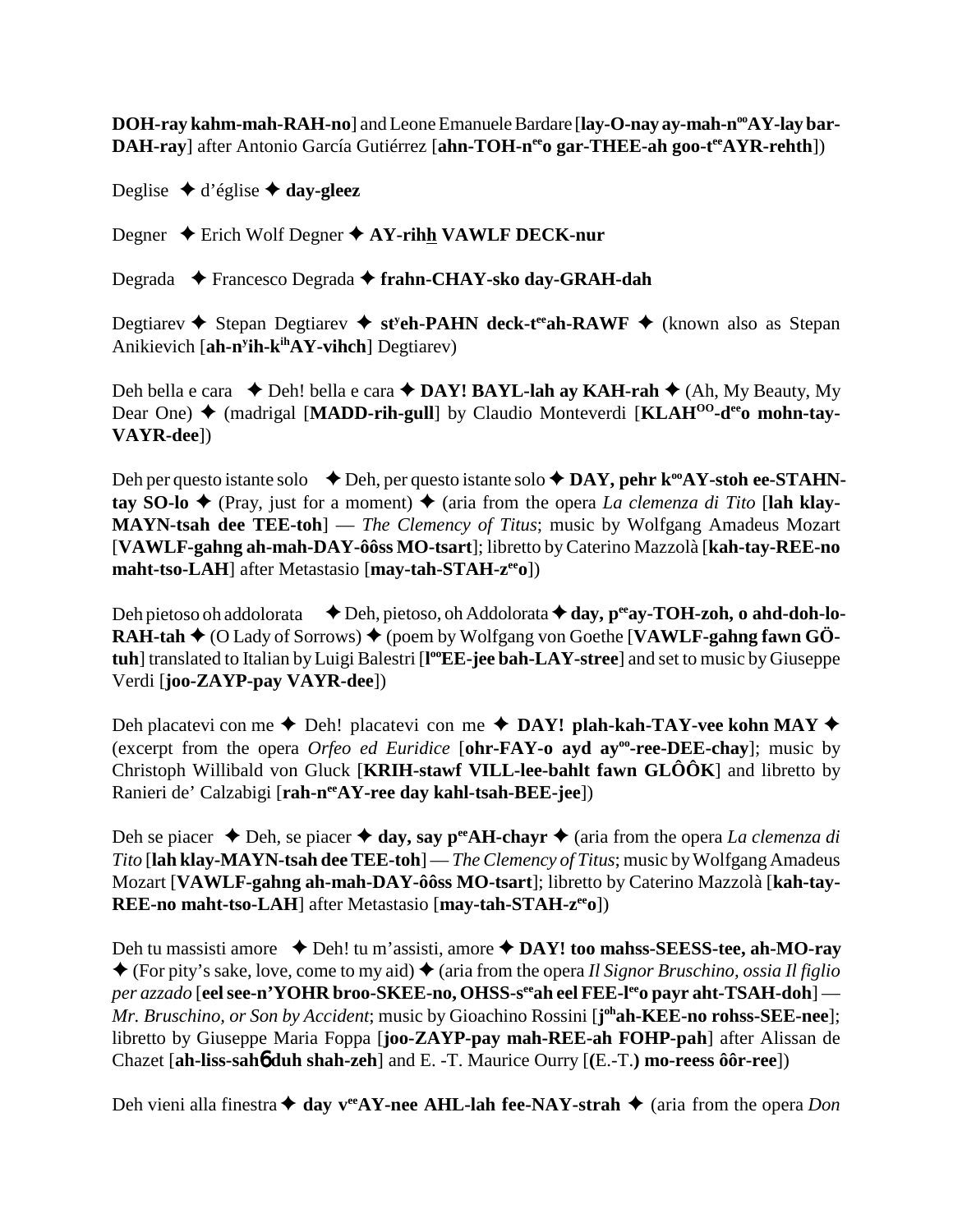*Giovanni* [**dohn jo-VAHN-nee**]; music by Wolfgang Amadeus Mozart [**VAWLF-gahng ah-mah-DAY-ôôss MO-tsart**] and libretto by Lorenzo da Ponte [**lo-RAYN-tso dah POHN-tay**])

Deh vieni non tardar  $\triangleq$  day v<sup>ee</sup>AY-nee nohn tar-DAR  $\triangleq$  (arrangement for woodwinds and string bass by Johann Nepomuk Wendt [**YO-hahn NAY-po-môôk VENNT**] of an excerpt from the opera *Le nozze di Figaro* [**lay NOHT-tsay dee FEE-gah-ro**] — *The Marriage of Figaro*; music by Wolfgang Amadeus Mozart [**VAWLF-gahng ah-mah-DAY-ôôss MO-tsart**]; libretto by Lorenzo da Ponte [lo-RAYN-tso dah POHN-tay] after Pierre-Augustin Caron de Beaumarchais [p<sup>ee</sup>ehr-o**güss-teh**6 **kah-raw**6 **duh bo-mar-sheh**])

Deh vieni non tardar  $\triangle$  Deh vieni, non tardar  $\triangle$  day  $v^{ee}AY$ -nee, nohn tar-DAR  $\triangle$  (excerpt from the opera *Le nozze di Figaro* [**lay NOHT-tsay dee FEE-gah-ro**] — *The Marriage of Figaro;* music by Wolfgang Amadeus Mozart [**VAWLF-gahng ah-mah-DAY-ôôss MO-tsart**]; libretto by Lorenzo da Ponte [**lo-RAYN-tso dah POHN-tay**] after Pierre-Augustin Caron de Beaumarchais [**peeehr-ogüss-teh**6 **kah-raw**6 **duh bo-mar-sheh**])

Dehmel **→** Richard Dehmel **→ RIH-hart DAY-mull** 

Dehn **→** Siegfried Dehn ◆ **ZEEK-freet DAYN** ◆ (known also as Siegfried Wilhelm [**VILL-hellm**] Dehn)

Dei fiori ◆ Mario Dei Fiori ◆ MAH-r<sup>ee</sup>o DAY<sup>EE</sup> f<sup>ee</sup>O-ree

Dei frearlause menn  $\triangleq da^{ih} \text{ FREH}^{AH} \text{R-l}a^{ev}$ -suh MENN  $\triangleq$  (*The Outlaws*, a medieval Norwegian song)

Dei tuo figli ◆ DAY<sup>EE</sup> TOO-o FEE-l'yee ◆ (aria featuring Medea [**may-DAY-ah**] in Act I of the opera *Medea*; music by Luigi Cherubini [l<sup>oo</sup>EE-jee kay-roo-BEE-nee] and libretto by François Benoît Hoffmann [**frah6**-swah beh-n'wah hawf-mahn])  $\triangle$  (*Medea* is the Italian version of the opera known in French as *Médée* [**may-day**])

**Deilich ◆ Philipp Deilich ◆ FEE-lipp DĪ-lihh ◆** (known also as Philipp Dulichius [DOO-lih $h^{ih}\hat{o}$ **6ss**, Philipp Dulich [**DOO-lihh**], and Philipp Deulich [**DOY-lihh**]  $\blacklozenge$  (the given name is also spelled Philippus [**fee-LEEP-pôôss**])

Dein blaues auge halt so still ◆ Dein blaues Auge hält so still ◆ **dn** BLAH<sup>ôô</sup>-uss AH<sup>ôô</sup>-guh **HELLT zo SHTILL**  $\blacklozenge$  (poem by Klaus Groth [**KLAH<sup>** $\hat{O}$ **ÔSS GROHT**] set to music by Johannes</sup> Brahms [**yo-HAHN-nuss {BRAHMZ} BRAHAHMSS**])

Dein herzlein mild ◆ Dein Herzlein mild ◆ D**ĪN HEHRTSS-līn millt** ◆ (Your Gentle Heart) ◆ (poem by Paul Heyse [PAH<sup>ÔÔ</sup>L HI-zuh] set to music by Johannes Brahms [yo-HAHN-nuss **{BRAHMZ} BRAHAHMSS**])

Dein ist mein ganzes herz ◆ Dein ist mein ganzes Herz ◆ D**ĪN isst mīn GAHN-tsess HEHRTSS**  $\triangle$  (Thine Is My Heart Alone)  $\triangle$  (excerpt from the operetta *Das Land des Lächelns* [**dahss LAHNT**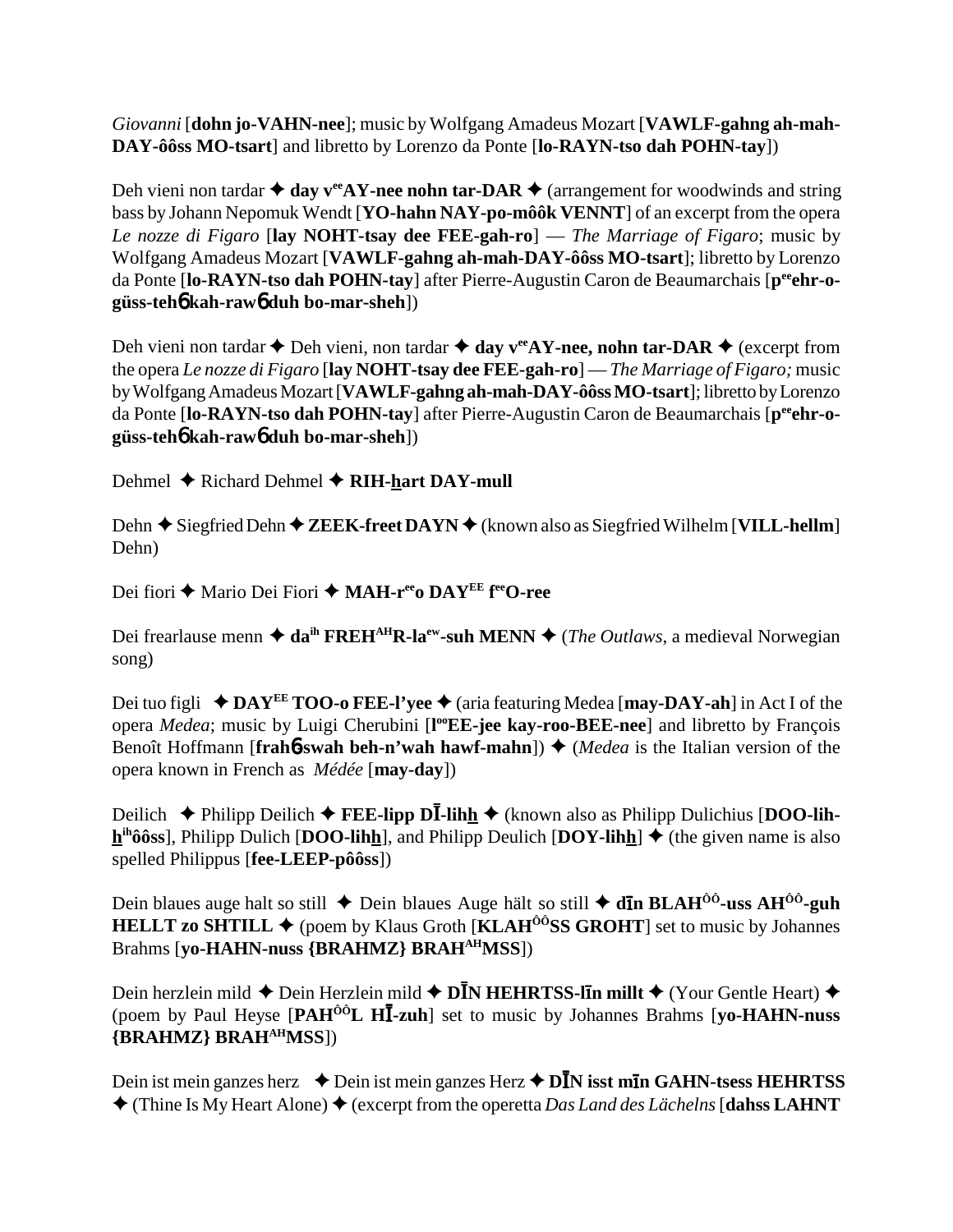dess LEH-hullnss] — The Land of Smiles; music by Franz Lehár [FRAHNZ leh-HAH<sup>AH</sup>R]; lyrics by Victor Léon [veek-tawr lay-awo], Ludwig Herzer [LOOT-vihh HEHR-tsur], and Fritz Löhner [FRITTSS LÖ-nur])

Deine zeugnisse sind wunderbarlich  $\triangle$  Deine Zeugnisse sind wunderbarlich  $\triangle$  dI-nuh TSOYG-nisssuh zinnt VÔÔN-tur-par-lihh  $\blacklozenge$  (motet [mo-TETT] by Heinrich Schütz [HIN-rihh SHÜTSS])

Deis **←** Carl Deis ← **KARL DISS** 

Deis  $\triangle$  Lila Deis  $\triangle$  L**I**-luh D**ISS** 

Deiters  $\triangle$  Hermann Deiters  $\triangle$  HEHR-mahn DI-turss  $\triangle$  (known also as Hermann Clemens Otto Deiters [HEHR-mahn KLAY-mennss AWT-toh DI-turss])

Dejdler  $\triangle$  Rochus Dejdler  $\triangle$  RAW-hôôss D $\overline{D}$ -lur

Dejoncker  $\triangleleft$  Theodore Dejoncker  $\triangleleft$  TAY-aw-dawr deh-YAWNG-kur

Dejong  $\triangle$  Constance DeJong  $\triangle$  KAHNT-stunntss duh-ZHAWNG

Del bessa  $\triangle$  Antonio del Bessa  $\triangle$  ahn-TAW-n<sup>ee</sup> dayl BAYSS-sah  $\triangle$  (known also as Antonio Squarcialupi [ahn-TAW-n<sup>ee</sup>o sk<sup>oo</sup>ar-chah-LOO-pee], Antonio degli Organi [ahn-TAW-n<sup>ee</sup>o DAYl'yee ohr-GAH-nee], and Antonio de Bartolomeo [ahn-TAW-n<sup>ee</sup>o day bar-toh-lo-MAY-o])

Del cabello mas sutil  $\triangle$  Del cabello más sutil  $\triangle$  dell kah-VEH-l'yo MAHSS soo-TEEL  $\triangle$  (Of That Softest Hair)  $\triangle$  (anonymous song arranged by Fernando J. Obradors [fehr-NAHN-doh (J.) o-**VRAH-thawrss**])

Del campo  $\triangle$  Conrado del Campo  $\triangle$  kawn-RAH-tho dell KAHM-po  $\triangle$  (known also as Conrado del Campo y Zabaleta [kawn-RAH-tho dell KAHM-po ee thah-vah-LAY-tah])

Del cavalieri  $\triangle$  Emilio del Cavalieri  $\triangle$  ay-MEE-l<sup>ee</sup> dayl kah-vah-l<sup>ee</sup>AY-ree

Del monaco  $\triangle$  Mario del Monaco  $\triangle$  MAH-r<sup>ee</sup> dayl mo-NAH-ko

Del po ◆ Anna Maria Strada del Pò [AHN-nah mah-REE-ah STRAH-dah dayl PO ◆ (known also as Anna Maria Strada)

Del puente  $\triangle$  Giuseppe Del Puente  $\triangle$  joo-ZAYP-pay dayl p<sup>oo</sup>AYN-tay

Del tredici  $\triangle$  David del Tredici  $\triangle$  DAY-vudd dell truh-DIH-chee  $\triangle$  (known also as David Walter [WAWL-tur] del Tredici)

Del valle de paz ◆ Edgardo del Valle de Paz ◆ edd-GAR-doh dell VAH-l'yay day PAHTH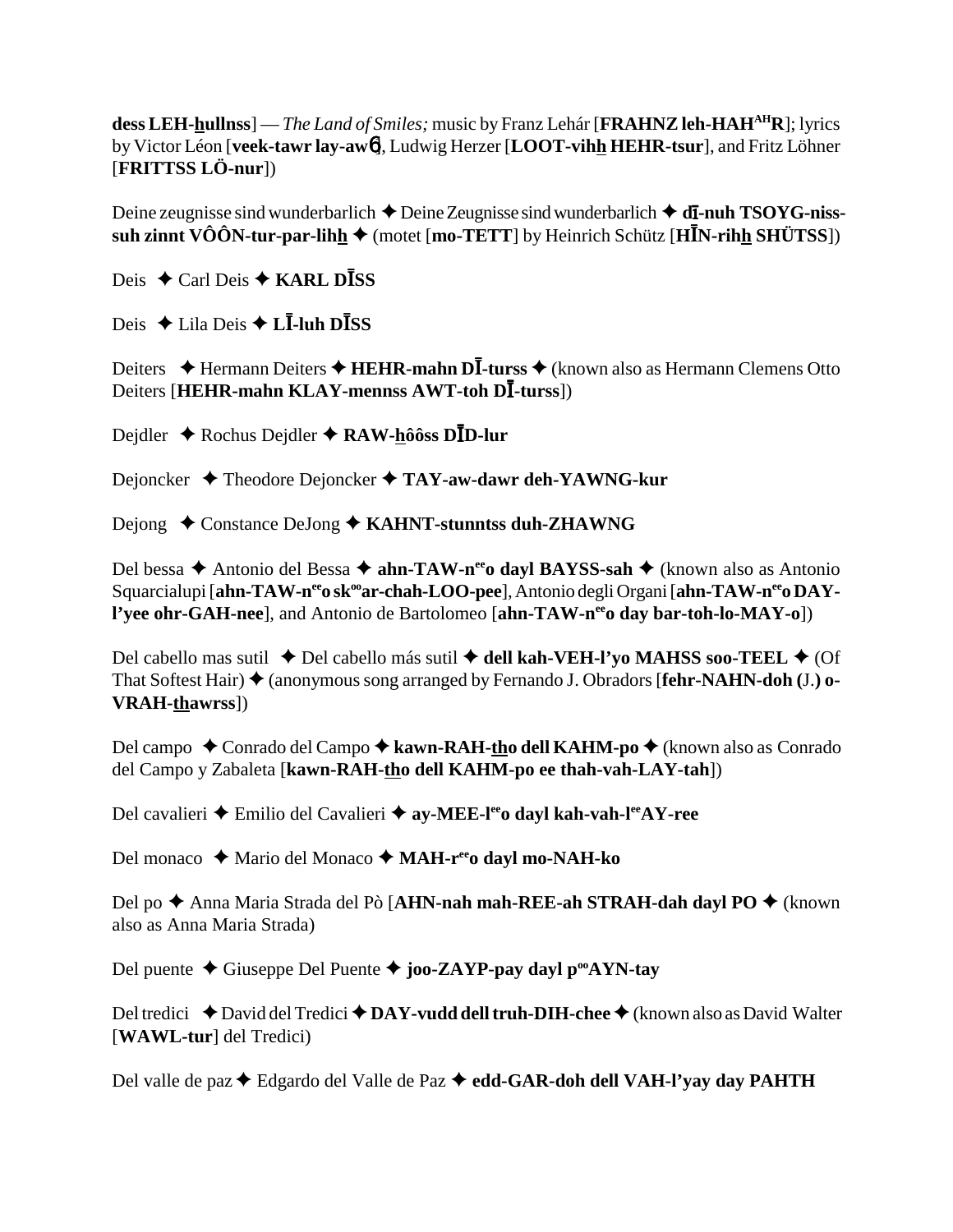Del vescovo → Pierre del Vescovo → p<sup>ee</sup>ehr dell vess-kaw-vo

Del villar ◆ Rogelio del Villar ◆ ro-HAY-l<sup>ee</sup>o dell vee-l'YAR

Dela  $\triangle$  Maurice Dela  $\triangle$  mo-reess duh-lah

Delaborde  $\triangle$  Elie Delaborde  $\triangle$  eh-lee duh-lah-bawrd

Delacote  $\triangleleft$  Jacques Delacôte  $\triangleleft$  zhack duh-lah-koht

Delacqua  $\triangleq$  day-LAH-k<sup>oo</sup>ah  $\triangleq$  (character in the operetta *Eine Nacht in Venedig* [I-nuh NAHKT] **inn fay-NAY-dihh**] — A Night in Venice; music by Johann Strauss II [**YO-hahn SHTRAH<sup>00</sup>SS** II]; libretto by Camillo Walzel [kah-MEEL-lo VAHL-tsull] and Richard Genée [RIH-hart zhuh- $\bf{nav}$ ]

Delage  $\rightarrow$  Maurice Delage  $\rightarrow$  mo-reess duh-lahzh  $\rightarrow$  (known also as Maurice Charles [sharl] Delage)

Delaissado  $\triangle$  La Delaïssádo  $\triangle$  lah deh-lah<sup>ee</sup>ss-sah-doh  $\triangle$  (The Forsaken Shepherdess)  $\triangle$  (excerpt from *Chants d'Auvergne* [shah**ó doh-vehrn**<sup>y'</sup>] — *(Songs of the Auvergne* [o-vehrn<sup>y'</sup>], French folk songs collected by Joseph Canteloube [zho-zeff kaho-t'lôôb])

Delalande  $\blacklozenge$  Michel-Richard Delalande  $\blacklozenge$  mee-shell-ree-shar duh-lah-lahbd  $\blacklozenge$  (known also as Michel-Richard de la Lande [duh lah lahod] and Michel-Richard Lalande [lah-lahod])

Delamarre  $\triangle$  Louis Delamarre  $\triangle$  LOO-uss deh-luh-MAR

Delamont  $\blacklozenge$  Gordon Delamont  $\blacklozenge$  GAWR-d'n deh-luh-MAHNT  $\blacklozenge$  (known also as Gordon Arthur [AR-thur] Delamont)

Delannoy ♦ Marcel Delannoy ♦ mar-sell duh-lahn-n'wah

Delauney  $\blacklozenge$  Maurice Delauney  $\blacklozenge$  mo-reess duh-lo-nee

Delavigne  $\triangleleft$  Casimir Delavigne  $\triangleleft$  kah-zee-meer duh-lah-veen<sup>y'</sup>

Delcroix  $\triangleleft$  Léon Charles Delcroix  $\triangleleft$  lay-oho sharl dell-kr'wah

Delden  $\triangle$  Lex van Delden  $\triangle$  LECKSS funn DELL-dunn

Deldevez  $\triangle$  Édouard Deldevez  $\triangleq$  ay-d<sup>ôô</sup> ar dell-duh-vay  $\triangleq$  (known also as Edouard-Marie-Ernest Deldevez [ay-d<sup>ôô</sup>ar-mah-ree-ehr-nesst dell-duh-vay])

Delestre poirson  $\triangle$  Charles Gaspard Delestre-Poirson  $\triangle$  sharl gahss-par duh-leh-str'-pwar-saw 6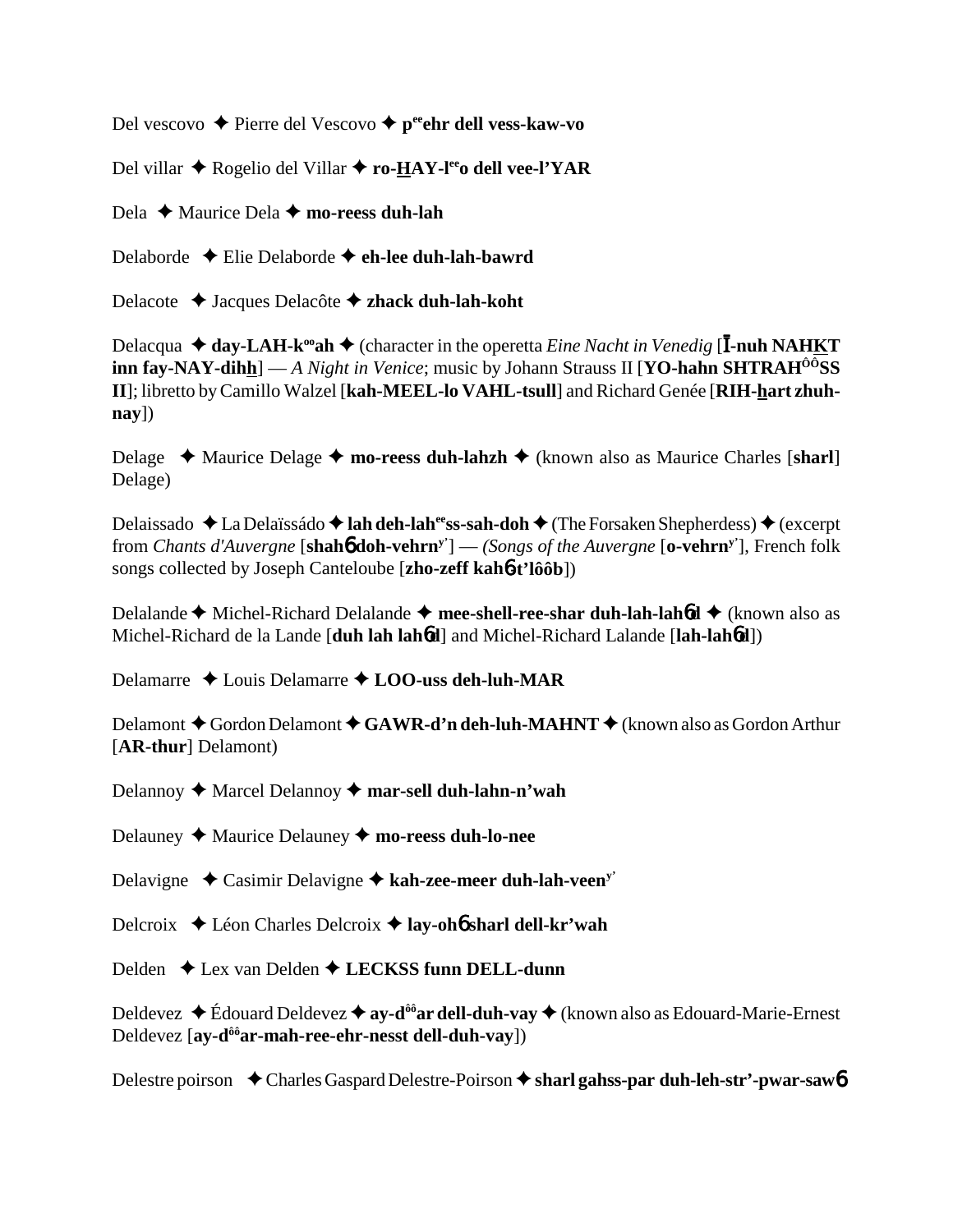Deletre **←** Bernard Deletré ← behr-nar duh-luh-tray

Delgadillo ◆ Luis Delgadillo ◆ l<sup>oo</sup>EESS dell-gah-THEE-l'yo ◆ (known also as Luis Abraham [**ah-vrah-AHM**] Delgadillo)

Delia **DEE-leeah** (character in *Il viaggio a Reims* [**eel veeAHD-jo ah reh**6**ss**] — *The Journey to Rheims* [**REEMZ**] — a stage cantata [**kunn-TAH-tuh**] with ballet [**BAL-lay**]; music by Gioachino Rossini [**j ohah-KEE-no rohss-SEE-nee**] and libretto by Luigi Balocchi [**l ooEE-jee bah-LOHK-kee**])

Delibes Léo Delibes **lay-o duh-leeb** (known also as Clément-Philibert-Léo Delibes [**klaymah**6**-fee-lee-behr-lay-o duh-leeb**])

Delio Thomas DeLio **TAH-muss duh-LEE-o**

Delius Frederick Delius **FREH-duh-rick DEE-lihuss**

Delizie contente  $\triangleleft$  day-LEE-ts<sup>ee</sup>ay kohn-TAYN-tay  $\triangleleft$  (Cheerful Pleasures)  $\triangleleft$  (song by Francesco Cavalli [**frahn-CHAY-sko kah-VAHL-lee**])

Dell orefice Giuseppe Dell'Orefice **joo-ZAYP-pay dayl-lo-ray-FEE-chay**

Della casa Lisa della Casa **LEE-zah dayl-lah KAH-zah**

Della ciaia ◆ Azzolino Bernardino della Ciaia ◆ aht-tso-LEE-no bayr-nar-DEE-no dayl-lah **CHAH-eeah**

Della corte Andrea della Corte **ahn-DRAY-ah DAY-lah KOHR-tay**

Della maria **←** Dominique della Maria **← daw-mee-neek dell-lah mah-ree-ah** ← (known also as Pierre-Antoine-Dominique della Maria [p<sup>ee</sup>ehr-ah**6-twahn-daw-mee-neek dell-lah mah-ree-ah**])

Della mia bella incognita borghese **→ DAYL-lah MEE-ah BAYL-lah een-ko-n'YEE-tah bohr-** $GAY-zay \triangleq$  (aria from the opera *Rigoletto* [ree-go-LAYT-toh]; music by Giuseppe Verdi [**joo-ZAYP-pay VAYR-dee**]; libretto by Francesco Maria Piave [**frahn-CHAY-sko mah-REE-ah peeAH-vay**] after Victor Hugo [**{VICK-tur h'YOO-go} veek-tawr ü-go**])

Della valle Pietro della Valle **peeAY-tro DAYL-lah VAHL-lay**

Dellaira ◆ Michael Dellaira ◆ M**Ī-kull dull-LAH<sup>EE</sup>-ruh** 

Delle sedie Enrico delle Sedie **ayn-REE-ko DAYL-lay SAY-deeay**

Dellinger **→** Rudolf Dellinger ◆ **ROO-dawlf DELL-lihng-ur** 

Dellinvito trascorsa e gia lora **←** Dell'invito trascorsa è già l'ora **← dayl-leen-VEE-toh trahss-**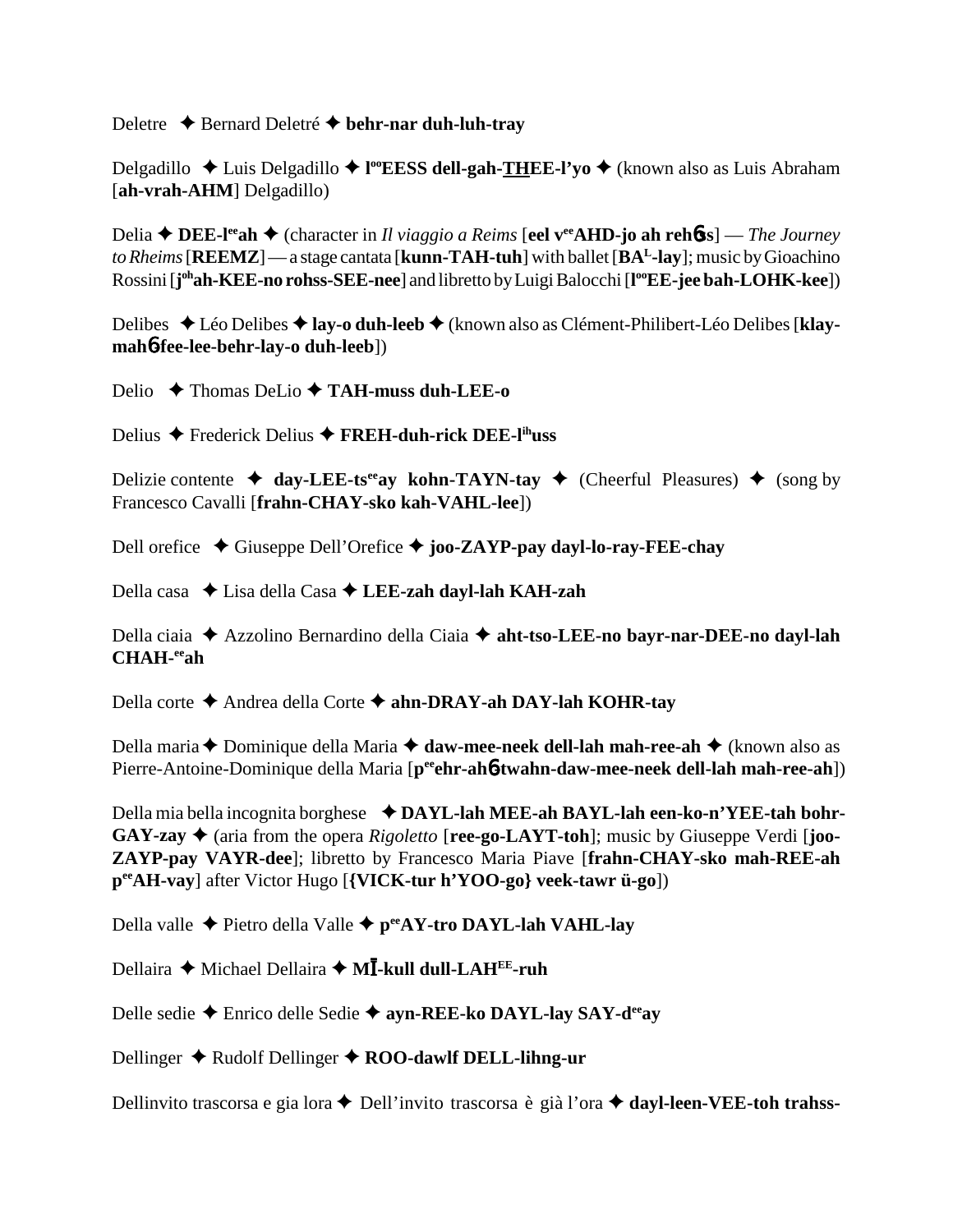KOHR-sah ay jah LO-rah  $\triangle$  (septet with chorus from the opera *La traviata* [lah trah-v<sup>ee</sup>AH-tah] — The Worldly Woman; music by Giuseppe Verdi [joo-ZAYP-pay VAYR-dee]; libretto by Francesco Maria Piave [frahn-CHAY-sko mah-REE-ah pe AH-vay] after Alexandre Dumas [ah $leck-sah6-dr' di-mah$ ])

Dello joio ◆ Norman Dello Joio ◆ NAWR-munn DELL-lo JO-<sup>ih</sup>o

Delmar ◆ Dezso Delmar ◆ {DESS-so DELL-mar} DEH-zho DELL-mar ◆ (known also as Dezsö [DEH-zhö] Delmar

Delmas  $\triangle$  Jean-François Delmas  $\triangle$  zhahó-frahó-swah dell-mah

Delmas ◆ Marc-Jean-Baptiste Delmas ◆ mark-zhah6-bah-teest dell-mah

Delna  $\triangle$  Marie Delna  $\triangle$  mah-ree dell-nah

Delogu  $\triangle$  Gaetano Delogu  $\triangle$  gah<sup>ay</sup>-TAH-no day-LO-goo

Delon  $\triangle$  Jack DeLon  $\triangle$  JACK duh-LAHN

Delune  $\triangle$  Louis Delune  $\triangle$  l<sup>ôô</sup>ee deh-lün

Delvaux  $\triangle$  Albert Delvaux  $\triangle$  ahl-ber dell-vo

Delvincourt  $\triangle$  Claude Delvincourt  $\triangle$  klohd dell-veho-kôor

Delz  $\triangle$  Christoph Delz  $\triangle$  KRIH-stawf DELLTSS

Dem gerechten muss das licht immer wieder aufgehen  $\triangle$  Dem Gerechten muss das Licht immer wieder aufgehen  $\triangleq$  daym guh-REHH-tunn môôss dahss LIHHT IMM-mur VEE-dur ah<sup>ôô</sup>f- $GAY-unn \rightarrow$  (cantata [kunn-TAH-tuh] by Johann Sebastian Bach [YO-hahn {suh-BASS-t<sup>ih</sup>unn **BAHK**} zay-BAH-st<sup>ih</sup>ahn BAHK])

Demanten pa marssnon ◆ Demanten på Marssnön ◆ deh<sup>ah</sup>-MAHN-tunn paw MARSS-snön ◆ (Diamonds on the March Snow)  $\blacklozenge$  (song by Jean Sibelius [zhaho sih-BAY-l<sup>ih</sup>ôôss])

Demantius  $\triangle$  Christoph Demantius  $\triangle$  KRIH-stawf day-MAHN-t<sup>ih</sup>ôôss  $\triangle$  (known also as Johannes [yo-HAHN-nuss] Christoph Demantius)

Demarest  $\bigstar$  Clifford Demarest  $\bigstar$  KLIFF-furd DEH-muh-resst

Demarinis  $\triangle$  Paul DeMarinis  $\triangle$  PAWL duh-mah-REE-nuss

Demark  $\triangle$  James Van Demark  $\triangle$  JAYMZ funn DAY-mark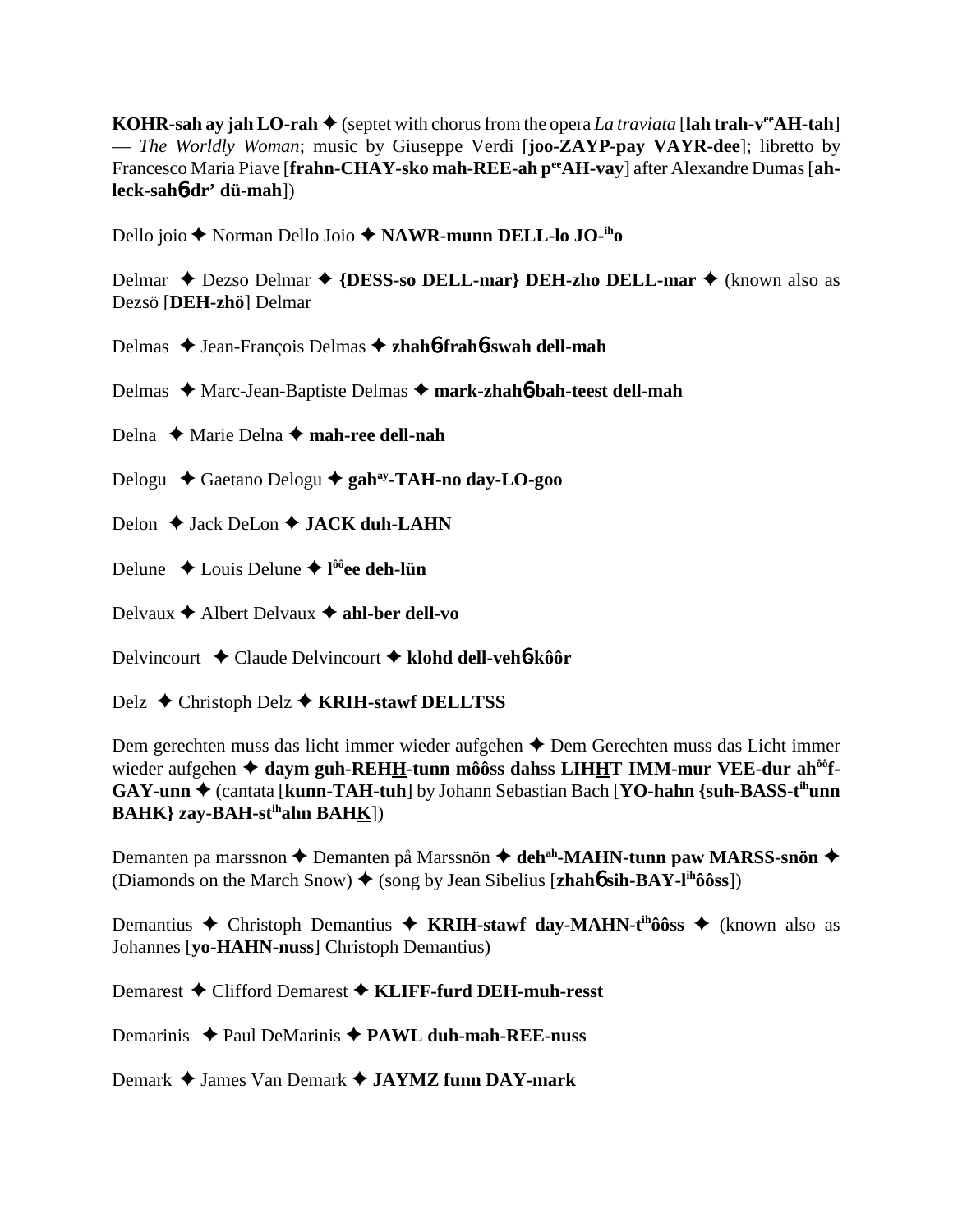Demarquez  **◆** Suzanne Demarquez ◆ s**ü-zahn duh-mar-kay** 

Demenga **→** Thomas Demenga → TAH-muss duh-MEHNG-guh

Demeny **←** Desiderius Demény ← DEH-shih-deh-r<sup>ih</sup>ôôsh DEH-may-nee

Demers ◆ Robert Lucien Demers ◆ ro-behr lü-s<sup>ee</sup>ah**6** duh-mehr

Demessieux **→** Jeanne Demessieux **→ zhahn deh-mess-s<sup>ee</sup>ö** 

Demetrius  $\triangleleft d'MEE-tree-uss \triangleleft (character\ in\ the\ opera\ A\ Mid summer\ Night's\ Dream; music\ by$ Benjamin Britten [**BENN-juh-munn BRITT-tunn**]; libretto by Britten and Peter Pears [**PEE-tur PIHUHRZ**] after William Shakespeare [**WILL-lihumm SHAYK-spihuhr**])

Demian **→** Wilhelm Demian → veel-HELLM deh-m<sup>ee</sup>AHN

Demiei bollenti spiriti  $\triangle$  De'miei bollenti spiriti  $\triangle$  day-m<sup>ee</sup>AY<sup>EE</sup> bohl-LAYN-tee SPEE-ree-tee  $\triangle$ (excerpt from the opera *La traviata* [**lah trah-veeAH-tah**] — *The Worldly Woman*; music by Giuseppe Verdi [**joo-ZAYP-pay VAYR-dee**]; libretto by Francesco Maria Piave [**frahn-CHAY-sko mah-REE-ah peeAH-vay**] after Alexandre Dumas [**ah-leck-sah**6**-dr' dü-mah**])

Demonfoux **→** Michel Demonfoux → mee-shell duh-maw<sup>6</sup>-fôô

Demougeot Marcelle Demougeot **mar-sell deh-môô-zho** (known also as Jeanne Marguerite Marcelle Decorne Demougeot [**zhahn mar-gö-reet mar-sell duh-kawrn duh-môôzho**])

Demus  $\blacklozenge$  Jörg Demus  $\blacklozenge$  **YÖRK DAY-môôss**  $\blacklozenge$  (known also as Jörg Wolfgang [**VAWLF-gahng**] Demus)

Demuth Leopold Demuth **LAY-o-pawlt DAY-môôt**

Demuth **→** Norman Demuth **→ NAWR-munn dih-m'YOOTH** 

Den forsta kyssen  $\triangle$  Den första kyssen  $\triangle$  denn FÖR-stah SHÜSS-sunn  $\triangle$  (The First Kiss)  $\triangle$ (poem by Johan Ludvig Runeberg [**YOO-hahn LÜD-vigg RÜ-neh-bary'**] set to music by Jean Sibelius [**zhah**6 **sih-BAY-lihôôss**])

Den hertog ◆ Johannes den Hertog ◆ yo-HAHN-nuss denn HEHR-tawk

Den underjordiske klippekonsert **↓ denn EWN-ur-yoor-diss-kuh KLEEP-puh koon-sa<sup>r</sup>t ◆** (The Subterranean Concert on the Cliff)

**Dencke ◆ Jeremiah Dencke ◆ jeh-ruh-MĪ-uh DEHNG-kee**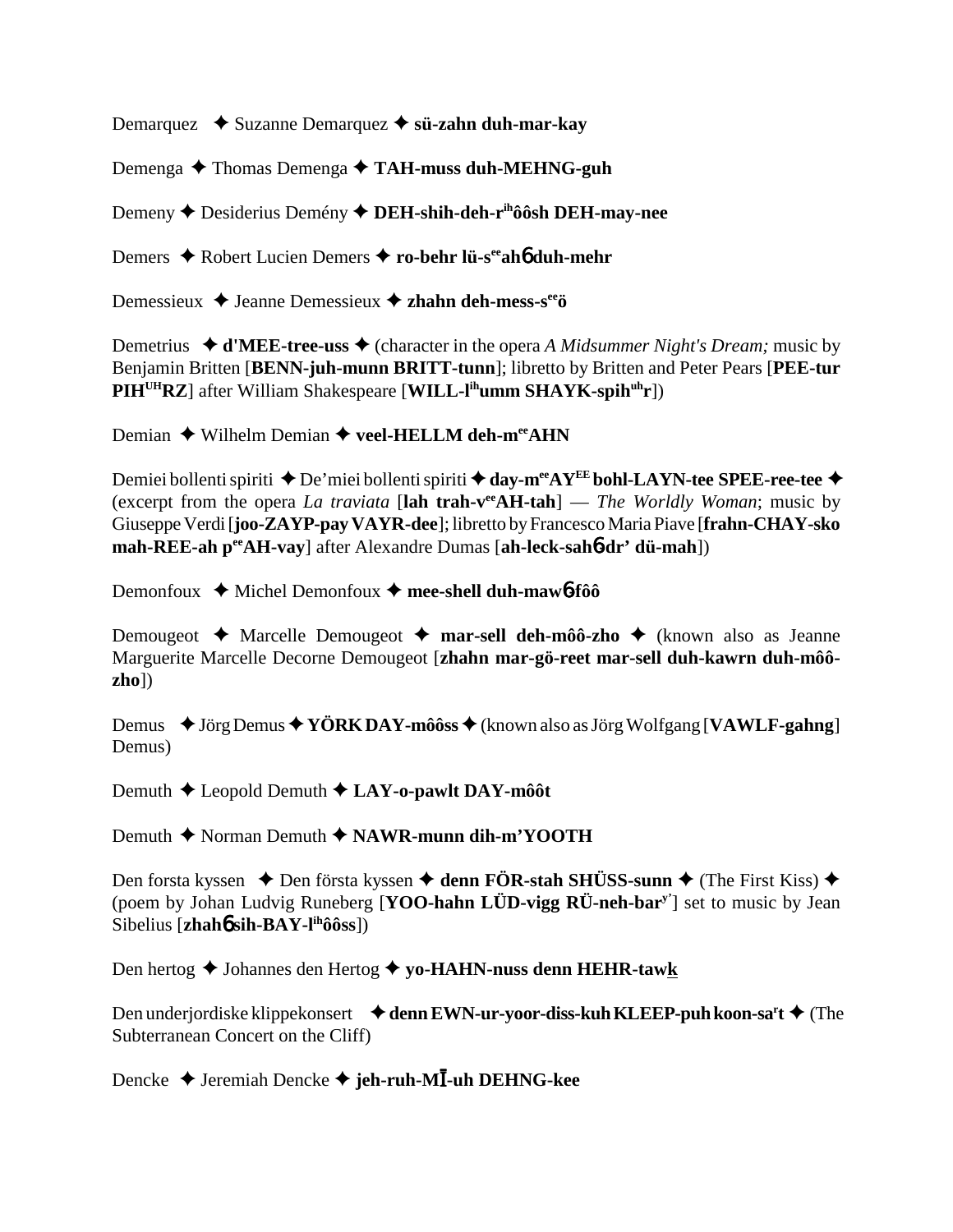Dendrino  $\triangle$  Gherase Dendrino  $\triangle$  gheh-RAH-seh denn-DREE-naw

Dene  $\triangle$  József Dene  $\triangle$  YOH<sup>OH</sup>-zheff DEH-neh

Denereaz ◆ Alexandre Denéréaz ◆ al-leck-sahó-dr' deh-nay-ray-ah

Denes  $\triangle$  Zsuzsanna Dénes  $\triangle$  ZHÔÔ-zhahn-nah DAY-nehsh

Dengremont  $\triangle$  Maurice Dengremont  $\triangle$  mo-reess daho-gruh-mawo

Denis  $\triangle$  Didier Denis  $\triangle$  dee-d<sup>ee</sup>ay duh-nee

Denisov  $\triangle$  Edison Denisov  $\triangle$  EH-d<sup>y</sup>ih-sunn deh-N<sup>Y</sup>EE-suff

Denize  $\rightarrow$  Nadine Denize  $\rightarrow$  nah-deen duh-neez

Denn alles fleisch es ist wie gras  $\triangle$  Denn alles Fleisch es ist wie Gras  $\triangle$  denn AHL-less FLISH ess **isst vee GRAHSS ♦** (For all flesh is as grass) ♦ (section of *Ein deutsches Requiem* [In DOYTshuss  $\mathbf{RAY}$ -kv<sup>ih</sup>emm] — A German Requiem [{ $\mathbf{REH}$ -k<sup>ôô</sup>ee-umm}  $\mathbf{REH}$ -k<sup>ôô</sup>ih-emm] — set to music by Johannes Brahms [yo-HAHN-nuss {BRAHMZ} BRAH<sup>AH</sup>MSS])

Denn es gehet dem menschen  $\triangle$  Denn es gehet dem Menschen  $\triangle$  denn ess GAY-utt daym MENNshunn  $\triangle$  (For man fares)  $\triangle$  (text from *Ecclesiastes* 3:19-22, set to music by Johannes Brahms [vo-**HAHN-nuss {BRAHMZ} BRAH<sup>AH</sup>MSS**])

Denn wie man sich bettet  $\triangle$  Denn wie Man sich bettet  $\triangle$  denn vee MAHN zihh BETT-tutt  $\triangle$ (excerpt from the opera Aufstieg und Fall der Stadt Mahagonny [AH<sup>00</sup>F-shteek ôont fahl davr **SHTATT mah-hah-GAWN-nee**] — The Rise and Fall of the City of Mahagonny; music by Kurt Weill  $[K\hat{O} \hat{O} R T V\bar{I}L]$  and libretto by Bertolt Brecht [BEHR-tawlt BREHHT])

Denn wir haben hie keine bleibende statt  $\triangle$  Denn wir haben hie keine bleibende Statt  $\triangle$  denn **VEER HAH-bunn hee KI-nuh BLI-punn-tuh SHTAHT**  $\blacklozenge$  (For here we have no continuing city)  $\blacklozenge$  (section of *Ein deutsches Requiem* [In DOYT-shuss RAY-kv<sup>ih</sup>emm] — A German Requiem  $[{REH-k^{\hat{o}\hat{o}}}ee-umm]$   ${REH-k^{\hat{o}\hat{o}}}$  ih-emm $]$  — set to music by Johannes Brahms [vo-HAHN-nuss] {BRAHMZ} BRAH<sup>AH</sup>MSS])

Dennee  $\triangle$  Charles Dennée  $\triangle$  CHAH-rullz dunn-NAY  $\triangle$  (known also as Charles Frederick [FREH-duh-rick] Dennée)

Dennehy ♦ Donnacha Dennehy ♦ DENN-nuh-kuh DENN-nuh-hee

Denner  $\triangle$  Jacob Denner  $\triangle$  YAH<sup>AH</sup>-kawp DENN-nur

Dennery  $\blacklozenge$  A. d'Ennery  $\blacklozenge$  (A.) denn-n'ree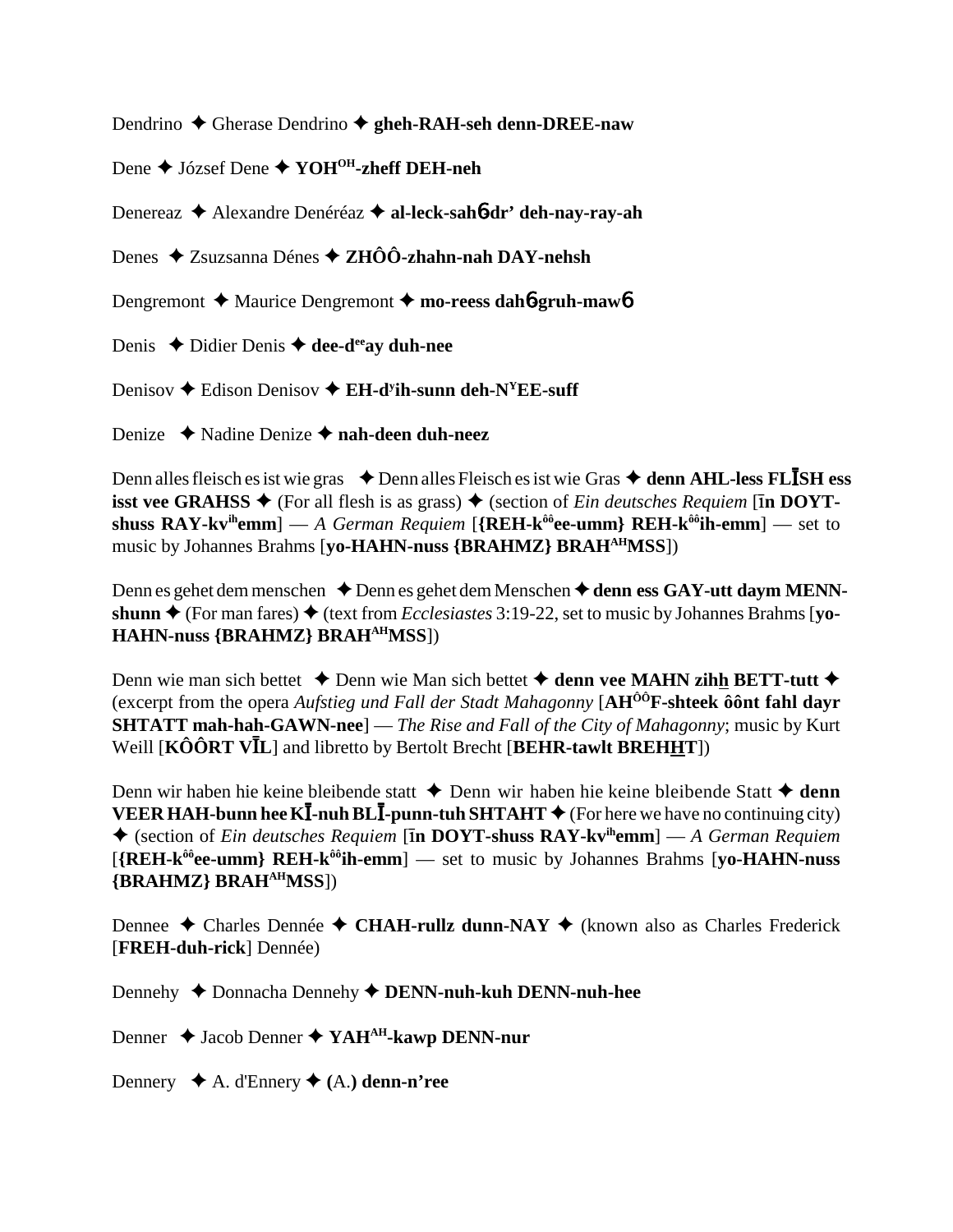Dentro de mi pecho hay  $\triangleleft$  **DAYN-tro day mee PAY-cho ah**<sup>ee</sup>  $\triangleq$  (Within my heart there are)  $\triangleq$ (excerpt from *Coplas* [**KAWP-lahss**] by Mario Castel-Nuovo Tedesco [**{MAH-reeo kahss-t'l-nôôOvo tuh-DESS-ko} MAH-r<sup>ee</sup>o kah-stayl-n<sup>oo</sup>O-vo tay-DAY-sko**])

Denza Luigi Denza **l ooEE-jee DAYN-tsah**

Denzler Robert Denzler **ROHOH-bert DENNTSS-lur**

Deo gracias ◆ DAY-o GRAH-chahss ◆ (composition by Benjamin Britten [BENN-juh-munn **BRITT-tunn**])

Deo gratias ◆ DAY-o GRAH-t<sup>ih</sup>uss ◆ (chant from *African Sanctus* [SAHNK-tôôss] by David Fanshaw [**DAY-vudd FANN-shaw**])

Deo gratias credo **→** Deo gratias — credo ◆ DAY-o GRAH-t<sup>ih</sup>uss — KRAY-doh ◆ (chant from *African Sanctus* [**SAHNK-tôôss**] by David Fanshaw [**DAY-vudd FANN-shaw**])

Deploration de la mort de johannes jehan ockeghem nimphes des bois ♦ La déploration de la mort de Johannes (Jehan) Ockeghem (Nimphes des bois) **lah day-plaw-rah-seeaw**6 **duh lah mawr duh yo-HAHN-nuss (zh<sup>eh</sup>ahb) O-keh-hemm (nehbt day bwah) ♦ (Deploration on the Death of** Johannes Ockeghem (Wood Nymphs) (compositions by Josquin Despréz [**zhawss-keh**6 **daypray**])

Deposons les armes gloire immortelle de nos aieux ◆ Déposons les armes; gloire immortelle de nos aïeux **day-paw-zaw**6 **leh-zarm; gl'war eem-mawr-tell duh naw-zaheeö** (*Soldiers' Chorus* from the opera *Faust* [**FAHÔÔST**]; music by Charles Gounod [**sharl gôô-no**]; libretto by Jules Barbier [**zhül bar-beeay**] and Michel Carré [**mee-shell kar-ray**] after Johann Wolfgang von Goethe [**YO-hahn VAWLF-gahng fawn GÖ-tuh**])

Deposuit potentes  $\triangleleft$  day-PAW-z<sup>oo</sup>itt paw-TAYN-tess  $\triangleq$  (section of the *Magnificat* [mah-n'YIH**fih-kaht**] by Johann Sebastian Bach [**YO-hahn {suh-BASS-tihunn BAHK} zay-BAH-stihahn BAHK**])

Deppe **←** Ludwig Deppe ← **LOOT-vihh DEPP-puh** 

Depraz ◆ Xavier Depraz ◆ gh'zah-v<sup>ee</sup>ay duh-prah

Depreist ◆ James DePreist ◆ JAYMZ duh-PR<sup>J</sup>SST ◆ (known also as James Anderson [ANN**dur-sunn**] DePreist)

Depuis le jour ◆ **duh-p<sup>ü</sup>ee luh zhôôr** ◆ (Since the day) ◆ (aria featuring Louise in the opera *Louise* [**l ôôeez**], libretto and music by Gustave Charpentier [**güss-tahv shar-pah**6**-teeay**])

Deputati fiamminghi **↓** day-poo-TAH-tee f<sup>ee</sup>ahm-MEENG-ghee ◆ (Flemish deputation) ◆ (characters in the opera *Don Carlo* [**dohn KAR-lo**]; music by Giuseppe Verdi [**joo-ZAYP-pay**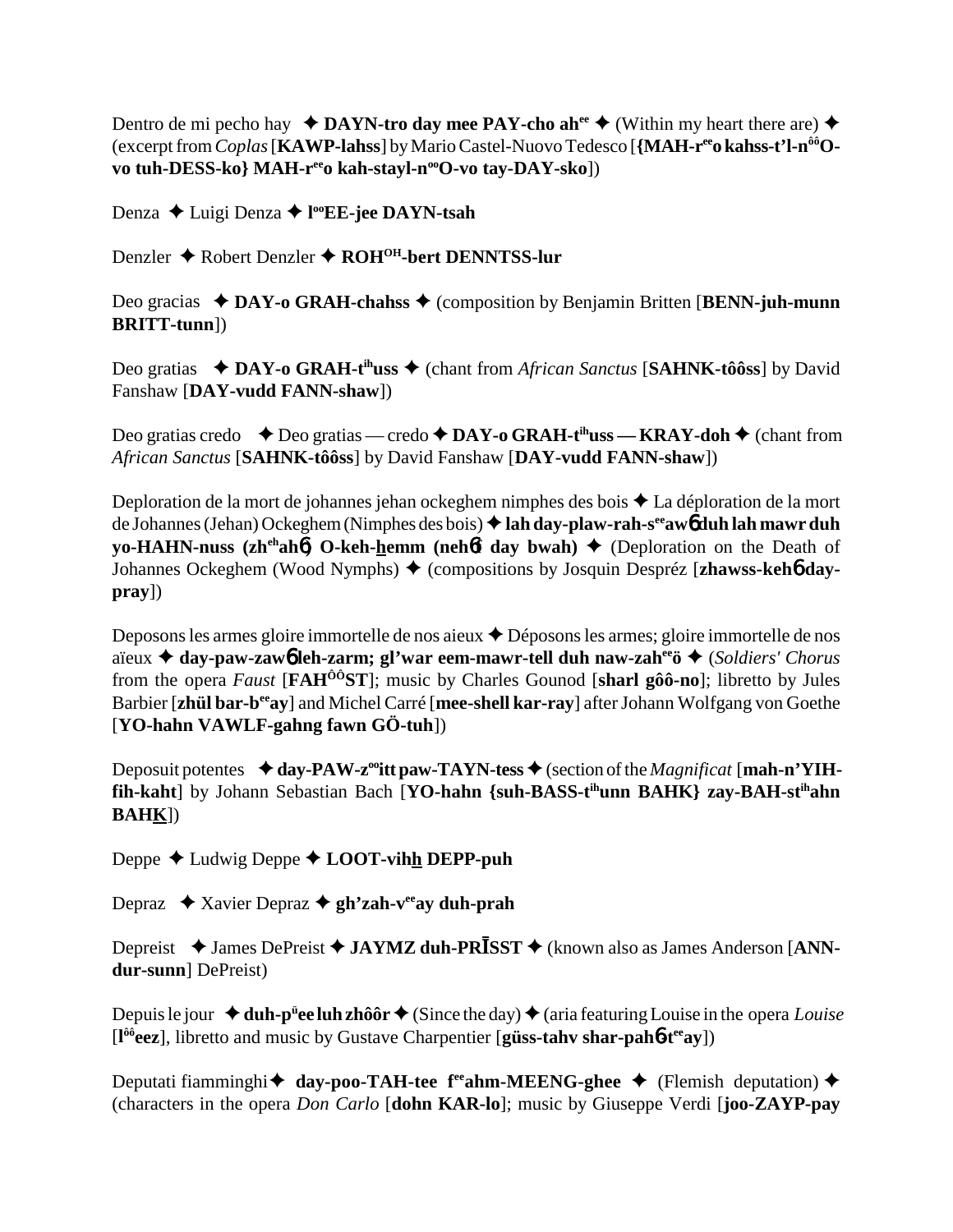**VAYR-dee**]; libretto by François Méry [**frah**6**-swah may-ree**] and Camille Du Locle [**{kah-meel dü law-kl'} kah-meey' dü law-kl'**] after Friedrich von Schiller [**FREET-rihh fawn SHILL-lur**])

Der abschied  $\blacklozenge$  Der Abschied  $\blacklozenge$  dayr AHP-sheet  $\blacklozenge$  (The Farewell)  $\blacklozenge$  (excerpt from *Das Lied von der Erde* [**dahss LEET fawn dayr EHR-tuh**]*— The Song of the Earth* — a symphonic song cycle by Gustav Mahler [**GÔÔ-stahf MAHAH-lur**])

Der alpenjager ◆ Der Alpenjäger ◆ dayr AHL-punn-yay-gur ◆ (composition by Franz Liszt [**FRAHNZ LISST**]; title used by various other composers)

Der arme jonathan **→** Der arme Jonathan **→ dayr AR-muh YO-nah-tahn →** (Poor Jonathan [JAH**nuh-thunn**])  $\triangleq$  (an operetta, with music by Carl Millöcker [**KARL MILL-lö-kur**]; libretto by Wittmann [**VITT-mahn**] and Bauer [**BAHÔÔ-ur**])

Der atlas  $\triangle$  Der Atlas  $\triangle$  dayr AHT-lahss  $\triangle$  (Atlas [ATT-luss])  $\triangle$  (poem by Heinrich Heine [HIN-rihh HI-nuh] set to music by Franz Schubert [FRAHNTSS SHOO-bert], an excerpt from Schubert's *Schwanengesang* [**SHVAHAH-nunn-guh-zahng**] — *Swan Song*)

Der augenblick **→** Der Augenblick **→ dayr AH<sup>ôô</sup>-gunn-blick →** (song by Franz Joseph Haydn [**FRAHNTSS YOHOH-zeff H**-**-d'n**])

Der baron ochs auf lerchenau **↓** Der Baron Ochs auf Lerchenau ◆ dayr bah-ROHN AWKSS ah<sup>ôô</sup>f **LEHR-huh-nah<sup>ôô</sup> ♦ (character in the opera** *Der Rosenkavalier* **[dayr RO-zunn-kah-fah-leer] —** *The Knight of the Rose*; music by Richard Strauss [**RIH-hart SHTRAHÔÔSS**] and libretto by Hugo von Hofmannsthal [**HOO-go fawn HAWF-mahn-stahl**])

Der baum im odenwald  $\triangle$  Der Baum im Odenwald  $\triangle$  dayr  $BAH^{0,0}$  imm O-dunn-vahlt  $\triangle$  (The tree in Odenwald [O-dunn-wahld]) ♦ (German folk song from *Des Knaben Wunderhorn* [dess **k'NAHAH-bunn VÔÔN-tur-hawrn**] — *The Youth's Magic Horn*)

Der deutsche ◆ Bernhard der Deutsche ◆ BEHRN-hart dayr DOYT-shuh ◆ (known also as Bernardo di Steffanino Murer [**bayr-NAR-doh dee stayf-fah-NEE-no MOO-rayr**])

Der doppelganger  $\triangle$  Der Doppelgänger  $\triangle$  dayr DAWP-puhl-ghehng-ur  $\triangle$  (The Phantom Double)  $\rightarrow$  (poem by Heinrich Heine [H**IN-rihh HI-nuh**] set to music by Franz Schubert [**FRAHNTSS SHOO-bert**], an excerpt from Schubert's *Schwanengesang* [**SHVAHAH-nunn-guhzahng**] — *Swan Song*)

Der einsame ◆ Der Einsame ◆ dayr **ĪN-zah-muh ◆** The Solitary ◆ (poem by Carl Lappe [KARL **LAHP-puh**] set to music by Franz Schubert [**FRAHNTSS SHOO-bert**])

Der einsame im herbst  $\triangle$  Der Einsame im Herbst  $\triangle$  dayr **I**N-zah-muh imm HEHRPST  $\triangle$ (Autumn Loneliness)  $\triangle$  (excerpt from *Das Lied von der Erde* [dahss LEET fawn dayr EHR-tuh] *— The Song of the Earth* — a symphonic song cycle by Gustav Mahler [**GÔÔ-stahf MAHAH-lur**])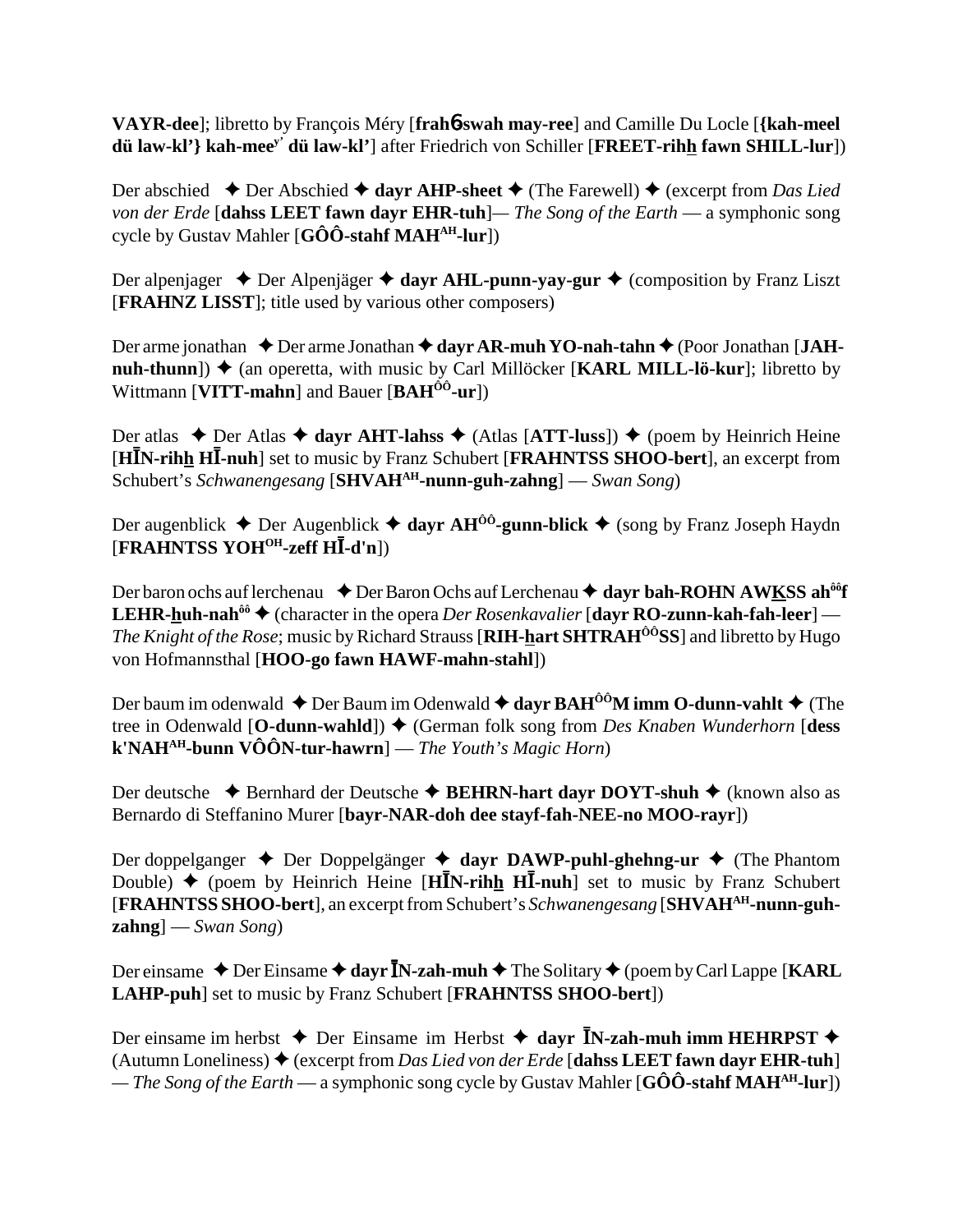Der engel ◆ Der Engel ◆ dayr EHNG-ull ◆ (The Angel) ◆ (poem by Mathilde Wesendonk [**mah-TILL-tuh VAY-zunn-tawngk**] set to music by Richard Wagner [**RIH-hart VAHG-nur**] in his *Wesendonk Lieder* [**VAY-zunn-tawngk LEE-dur**] — *Wesendonk Songs*)

Der entfernten  $\triangle$  Der Entfernten  $\triangle$  dayr ennt-FEHRN-tunn  $\triangle$  (To the Distant One)  $\triangle$  (poem by Johann Gaudene von Salis [**YO-hahn GAHÔÔ-duh-nuh fawn ZAH-liss**] set to music by Franz Schubert [**FRAHNTSS SHOO-bert**])

Der erlkonig  $\triangle$  Der Erlkönig  $\triangle$  dayr EHRL-kö-nihh  $\triangle$  (The Elf King)  $\triangle$  (composition by Franz Schubert [**FRAHNTSS SHOO-bert**])

Der erste der lieb mich gelehrt **→** Der Erste, der Lieb' mich gelehrt **→ dayr AYR-shtuh, dayr LEEP' mihh guh-LEHRT**  $\blacklozenge$  (aria from Act III of the opera *Die tote Stadt* [dee TOH-tuh **SHTAHT**] — *The Dead City*; music by Erich Wolfgang Korngold [**{EH-rick WÔÔLF-gang KAWRN-gohld} AY-rihh VAWLF-gahng KAWRN-gawlt**] and Julius Korngold [**YOO-lihôôss KAWRN-gawlt**], libretto by Paul Schott [**PAHÔÔL SHAWT**] after Georges Rodenbach [**zhawrzh RO-dunn-pahk**])

Der feind ◆ Der Feind ◆ dayr F<sup>I</sup>NT ◆ (The Enemy) ◆ (composition by Carl Loewe [KARL LÖ**vuh**])

Der fischer  $\triangle$  Der Fischer  $\triangle$  dayr FIH-shur  $\triangle$  (The Fisher)  $\triangle$  (poem by Johann Wolfgang von Goethe [**YO-hahn VAWLF-gahng fawn GÖ-tuh**] set to music by Franz Schubert [**FRAHNTSS SHOO-bert**])

Der fischerknabe **→** Der Fischerknabe **→ dayr FIH-shur-k'nah<sup>ah</sup>-buh →** (The Fisher Boy) ◆ (composition by Franz Liszt [**FRAHNZ LISST**])

Der fliegende hollander ◆ Der fliegende Holländer ◆ dayr FLEE-gunn-tuh HAWL-lenn-tur ◆ (The Flying Dutchman) ♦ (an opera, with music and libretto by Richard Wagner [RIH-hart VAHG**nur**]; libretto after Heinrich Heine [**H**IN-rihh HI-nuh])

Der fluchtling  $\triangle$  Der Flüchtling  $\triangle$  dayr FLÜHT-lihng  $\triangle$  (The Fugitive)  $\triangle$  (poem by Friedrich von Schiller [**FREET-rihh fawn SHILL-ur**] set to music by Franz Schubert [**FRAHNTSS SHOObert**])

Der fluss  $\triangle$  Der Fluss  $\triangle$  dayr FLÔÔSS  $\triangle$  (The River)  $\triangle$  (poem by Friedrich von Schlegel [**FREET-rihh fawn SHLAY-gull**] set to music by Franz Schubert [**FRAHNTSS SHOO-bert**])

Der freischutz ◆ Der Freischütz ◆ dayr FR**Ī**-shütss ◆ (The Freeshooter) ◆ (an opera, with music by Carl Maria von Weber [**KARL mah-REE-ah fawn VAY-bur**]; libretto by Friedrich Kind [**FREET-rihh KINNT**] after Johann August Apel [**YO-hahn AHÔÔ-gôôst AHAH-puhl**] and Friedrich Laun [**FREET-rihh LAH<sup>ÔÔ</sup>N**])

Der fremdenfuhrer **→** Der Fremdenführer **→ dayr FREMM-tunn-fü-rur →** (The Tourist Guide)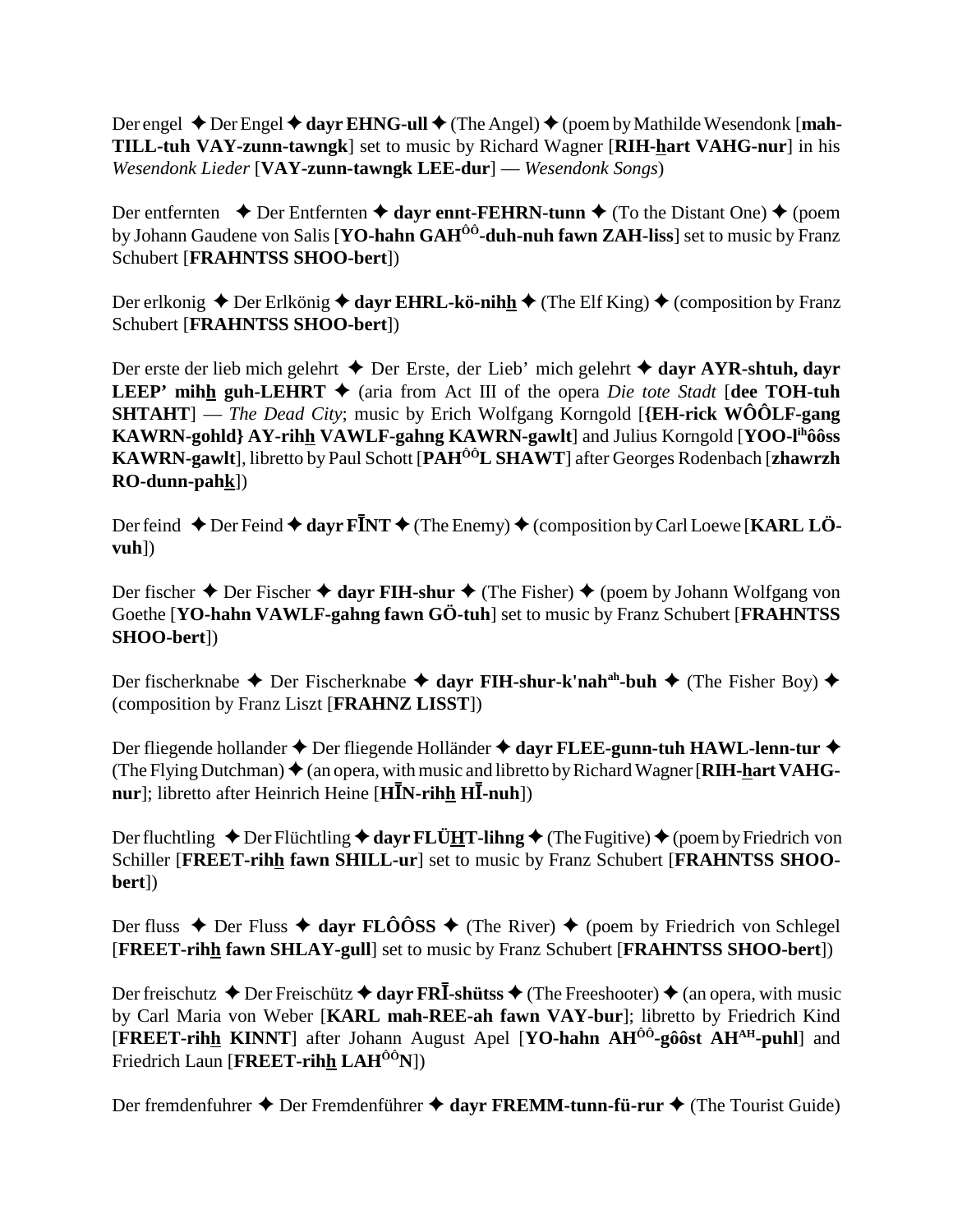(an operetta, with music by Carl Michael Ziehrer [**KARL MIH-hah-ell tSEE-rur**]; libretto by L. Krenn [**(**L.**) KRENN**] and C. Lindau [**(**C.**) LINN-tahôô**])

Der friede sei mit dir ◆ Der Friede sei mit dir ◆ dayr FREE-duh ZI mitt DEER ◆ (May Peace Be Unto You) ♦ (cantata [**kunn-TAH-tuh**] by Johann Sebastian Bach [**YO-hahn** {suh-BASS**t ihunn BAHK} zay-BAH-stihahn BAHK**])

Der fruhling  $\blacklozenge$  Der Frühling  $\blacklozenge$  dayr FRÜ-lihng  $\blacklozenge$  (Spring)  $\blacklozenge$  (song, title used by various composers)

Der gartner  $\triangle$  Der Gärtner  $\triangle$  dayr GHEHRT-nur  $\triangle$  (The Gardener)  $\triangle$  (poem by Joseph von Eichendorff [**YOH<sup>OH</sup>-zeff fawn I-hunn-tawrf**] set to music by Johannes Brahms [**yo-HAHN-nuss {BRAHMZ} BRAHAHMSS**])

Der gefangene admiral ◆ Der gefangene Admiral ◆ dayr guh-FAHNG-uh-nuh aht-mih-RAH<sup>AH</sup>L (The Captured Admiral) (composition by Karl Loewe [**KARL LÖ-vuh**])

Der geist hilft unsrer schwachheit auf  $\rightarrow$  Der Geist hilft unsrer Schwachheit auf  $\rightarrow$  dayr GHISST **HIHLFT ÔÔNS-rur SHVAHK-hīt ah<sup>ôô</sup>f ♦** (motet [mo-TETT] by Johann Sebastian Bach [YO**hahn {suh-BASS-tihunn BAHK} zay-BAH-stihahn BAHK**])

Der genugsame liebhaber ◆ Der genügsame Liebhaber ◆ dayr guh-NÜK-zah-muh LEEP-hah**bur**  $\triangle$  (The Contented Lover)  $\triangle$  (song, title used by various composers)

Der gondelfahrer ◆ Der Gondelfahrer ◆ dayr GAWN-tull-fah<sup>ah</sup>-rur ◆ (The Gondolier) ◆ (poem by Johann Mayrhofer [YO-hahn MIR-ho-fur] set to music by Franz Schubert [FRAHNTSS **SHOO-bert**])

Der Greis  $\blacklozenge$  dayr GRISS  $\blacklozenge$  (song by Franz Joseph Haydn [FRAHNTSS YOH<sup>OH</sup>-zeff HI-d'n])

Der greise kopf ◆ Der greise Kopf ◆ dayr GR**I-zuh KAWPF** ◆ (The Gray Head) ◆ (poem by Wilhelm Müller [**VILL-hellm MÜL-lur**] set to music by Franz Schubert [**FRAHNTSS SHOO-bert**] in the song cycle *Winterreise* [**VINN-tur-r-zuh**] — *The Winter's Journey*)

Der haushofmeister bei der feldmarschallin ♦ Der Haushofmeister bei der Feldmarschallin ♦ dayr **HAH<sup>ôô</sup>SS-hawf-m<b>ī**-stur b**ī** dayr FELLT-mar-shahl-linn  $\triangle$  (The field marshall's majordomo)  $\triangle$ (character in the opera *Der Rosenkavalier* [**dayr RO-zunn-kah-fah-leer**] — *The Knight of the Rose*; music by Richard Strauss [**RIH-hart SHTRAHÔÔSS**] and libretto by Hugo von Hofmannsthal [**HOO-go fawn HAWF-mahn-stahl**])

Der herr denket an uns ◆ Der Herr denket an uns ◆ dayr HEHR DEHNG-kutt ahn ôônss ◆ (cantata [**kunn-TAH-tuh**] by Johann Sebastian Bach [**YO-hahn {suh-BASS-tihunn BAHK} zay-BAH-stihahn BAHK**])

Der herr lebt **→** Der Herr lebt ◆ dayr HEHR LEPPT ◆ (The Lord Lives) ◆ (cantata [**kunn-TAH-**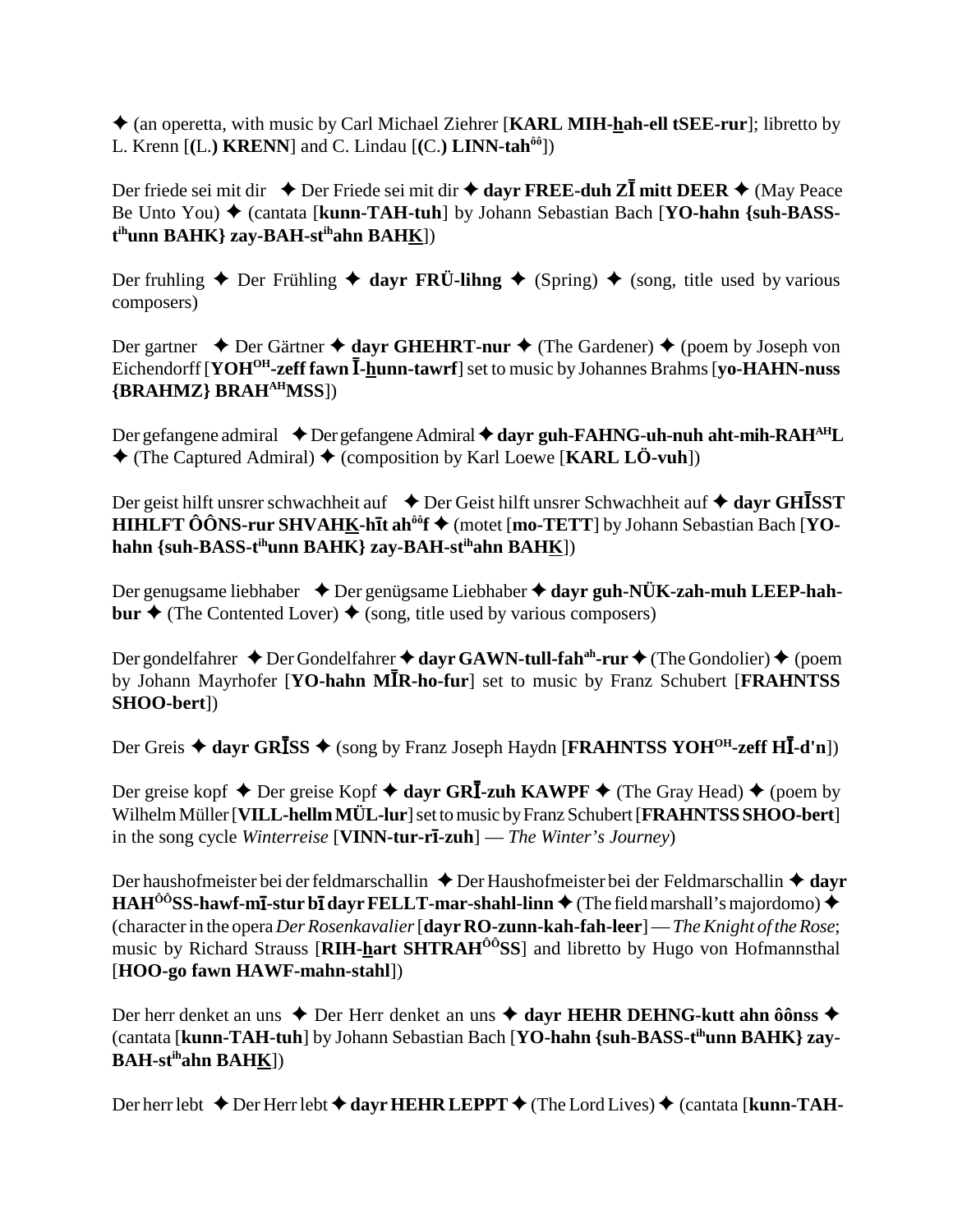**tuh**] by Carl Philip Emanuel Bach [**KARL FEE-lipp ay-MAH<sup>AH</sup>-n<sup>oo</sup>ayl BAHK**])

Der hirt  $\triangle$  Der Hirt  $\triangle$  dayr **HIHRT**  $\triangle$  (The Shepherd)  $\triangle$  (composition by Franz Liszt [**FRAHNZ LISST**])

Der hirt auf dem felsen ◆ Der Hirt auf dem Felsen ◆ dayr HIHRT ah<sup>ôô</sup>f daym FELL-zunn ◆ (song by Franz Schubert [**FRAHNTSS SHOO-bert**])

Der holle rache  $\triangle$  Der Hölle Rache  $\triangle$  dayr HÖL-luh RAH-kuh  $\triangle$  (The Queen of the Night's aria from the opera *Die Zauberflöte* [**dee tSAHÔÔ-bur-flö-tuh**] *— The Magic Flute*; music by Wolfgang Amadeus Mozart [**VAWLF-gahng ah-mah-DAY-ôôss MO-tsart**] and libretto by Emanuel Schikaneder [ay-MAH<sup>AH</sup>-n<sup>oo</sup>ayl SHEE-kah-nay-dur])

Der holle rache kocht in meinem herzen **↓** Der Hölle Rache kocht in meinem Herzen **→ dayr HÖLluh RAH-kuh kawht inn m<b>ī**-numm HEHR-tsunn  $\triangleleft$  (My heart is seething with hellish vengeance) (aria from the opera *Die Zauberflöte* [**dee TSAHÔÔ-bur flö-tuh**] — *The Magic Flute*; music by Wolfgang Amadeus Mozart [**VAWLF-gahng ah-mah-DAY-ôôss MO-tsart**] and libretto by Emanuel Schikaneder [ay-MAH<sup>AH</sup>-n<sup>oo</sup>ayl SHEE-kah-nay-dur])

Der jager ◆ Der Jäger ◆ dayr YAY-gur ◆ (The Hunter) ◆ (poem by Wilhelm Müller [VILL**hellm MÜL-lur**] set to music by Franz Schubert [**FRAHNTSS SHOO-bert**] in the song cycle *Die schöne Müllerin* [**dee SHÖ-nuh MÜL-luh-rinn**] —*The Miller's Lovely Daughter*)

Der jungling am bache **→** Der Jüngling am Bache **→ dayr YÜNG-lihng ahm BAH-kuh →** (The Youth by the Brook)  $\blacklozenge$  (poem by Friedrich von Schiller [**FREET-rihh fawn SHILL-lur**] set to music by Franz Schubert [**FRAHNTSS SHOO-bert**])

Der kaiser kommt kaiser walzer Der Kaiser kommt! (Kaiser Walzer)  **dayr KAHIH-zur KAWMT!** ( $KAH<sup>IH</sup>$ -zur VAHL-tsur)  $\blacklozenge$  (The Emperor's Ball (Emperor Waltz) by Johann Strauss II [**YO-hahn SHTRAHÔÔSS II**]; lyric added by Walter Brandin [**WAWL-tur BRANN-dunn**])

Der kleine acker ◆ Der kleine Acker ◆ dayr KL**I-nuh AH-kur ◆** (Tiny is our Hamlet) ◆ (vocal duet from *Mährische Duette* [**MAY-rih-shuh doo-ETT-tuh**] — *Moravian Duets* — by Antonín  $\text{Dvořák [AHN-taw-n<sup>y</sup>ee<sup>ee</sup>n d<sup>3</sup>VAW-<sup>r</sup>shah<sup>ah</sup>k])}$ 

Der knabe und das immlein **→** Der Knabe und das Immlein **→ dayr k'NAH<sup>AH</sup>-buh ôônt dahss IMM-lIn**  $\triangle$  (The Boy and the Bee)  $\triangle$  (poem by Eduard Mörike [AY-d<sup>oo</sup>art MÖ-rih-kuh] set to music by Hugo Wolf [**HOO-go VAWLF**])

Der kranz  $\triangle$  Der Kranz  $\triangle$  dayr KRAHNTS  $\triangle$  (The Wreath)  $\triangle$  (poem by Hans Schmidt) [**HAHNSS SHMITT**] set to music by Johannes Brahms [**yo-HAHN-nuss {BRAHMZ} BRAHAHMSS**])

Der kreuzzug  $\triangle$  Der Kreuzzug  $\triangle$  dayr KROYTSS-tsôôk  $\triangle$  (The Crusade)  $\triangle$  (poem by Karl Gottfried von Leitner [KARL GAWT-freet fawn LIT-nur] set to music by Franz Schubert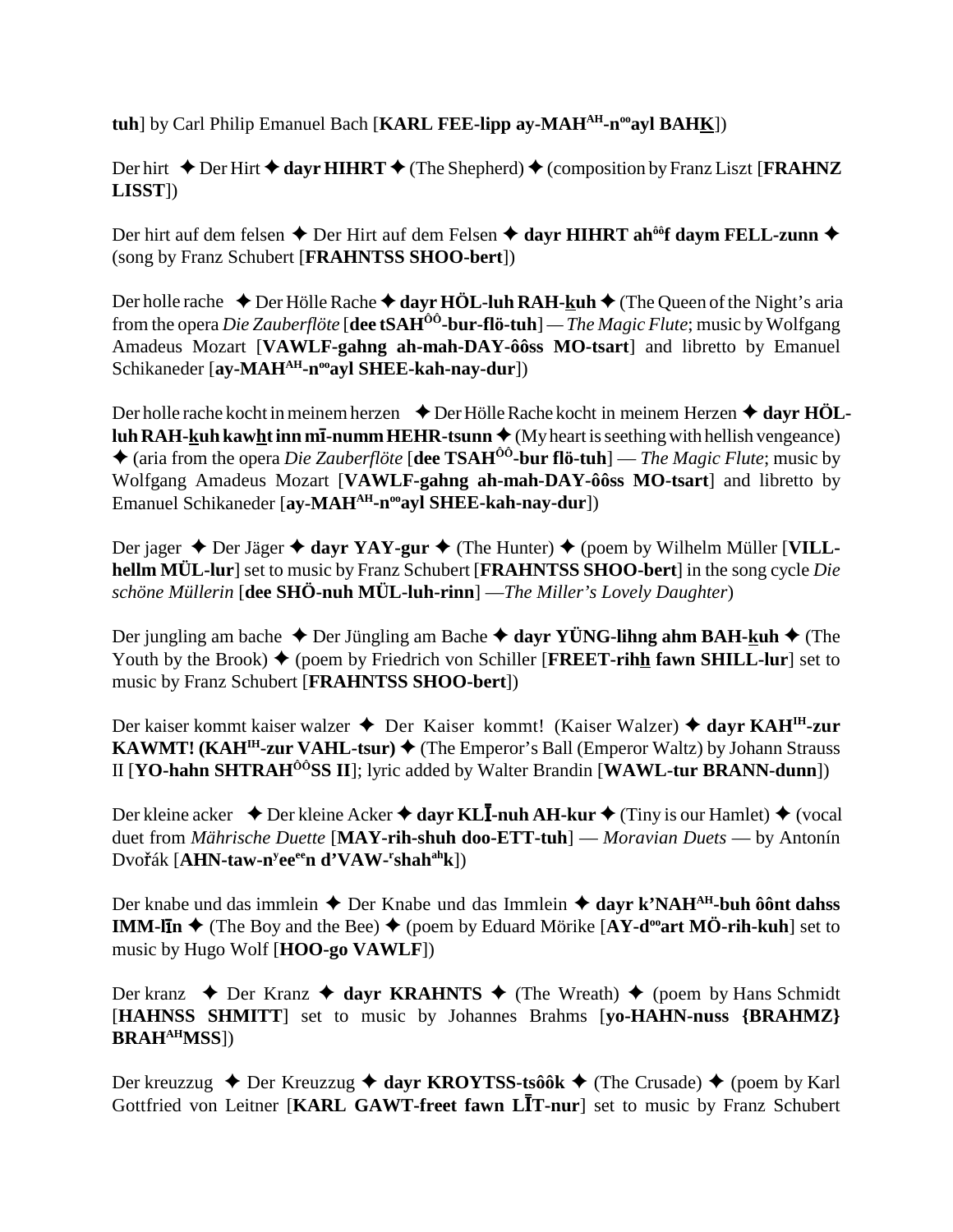## [FRAHNTSS SHOO-bert])

Der kronprinz ♦ Der Kronprinz ♦ dayr KRAWN-prinntss ♦ (The Crown Prince) ♦ (character in the opera Das Nusch-Nuschi [dahss  $N\hat{O}\hat{O}SH-N\hat{O}\hat{O}$ -shee] — The Nusch Nuschi; music by Paul Hindemith [PAH<sup> $00$ </sup>L HINN-tuh-mitt] and libretto by Franz Blei [FRAHNTSS BLII])  $\blacklozenge$  (the Nusch-Nuschi is a mythical beast, half rat and half alligator)  $\triangle$  (the opera is subtitled A Play for **Burmese Marionettes**)

Der kuninc rudolf der unverzagte  $\triangle$  Der kuninc Rudolf/Der Unverzagte  $\triangle$  dayr KOO-nihngk ROO-dawlf/dayr  $\hat{O} \hat{O} N$ -fehr-tsahk-tuh  $\blacklozenge$  (King Rudolf/The Fearless)  $\blacklozenge$  (13th-century German song)

Der kusse  $\triangle$  Der Küsse  $\triangle$  dayr KÜSS-suh  $\triangle$  (The Kiss)  $\triangle$  (poem by Christian Felix Weisse [KRIH-st<sup>ih</sup>ahn FAY-lickss VISS-suh] set to music by Ludwig van Beethoven [LOOT-vihh funn]  $BAY^{AY}$ -toh-funn])

Der leiermann ♦ Der Leiermann ♦ dayr Ll-ur-mahn ♦ (The Hurdy-gurdy Man) ♦ (poem by Wilhelm Müller [VILL-hellm MÜL-lur] set to music by Franz Schubert [FRAHNTSS SHOO-bert] in the song cycle *Winterreise* [VINN-tur-r**i-zuh**] — *The Winter's Journey*)

Der lenz  $\triangle$  Der Lenz  $\triangle$  dayr LENNTSS  $\triangle$  (Spring)  $\triangle$  (composition by Hildach [HILL-tahk])

Der lindenbaum ♦ Der Lindenbaum ♦ dayr LINN-tunn-pah<sup> $\hat{\theta}$ om ♦ (The Linden Tree) ♦ (poem</sup> by Wilhelm Müller [VILL-hellm MÜL-lur] set to music by Franz Schubert [FRAHNTSS SHOO**bert**] in the song cycle *Winterreise* [VINN-tur-r $\overline{\textbf{1}}$ -zuh] — *The Winter's Journey*)

Der manner sippe  $\triangle$  Der Männer Sippe  $\triangle$  dayr MENN-nur ZIPP-puh  $\triangle$  (All the kinsmen)  $\triangle$ (aria featuring Sieglinde [zeek-LINN-tuh] in the opera Die Walküre [dee vahl-KÜ-ruh], music and libretto by Richard Wagner [RIH-hart VAHG-nur])

Der mond ist aufgegangen  $\triangle$  Der Mond ist aufgegangen  $\triangle$  dayr MAWNT isst AH<sup>00</sup>F-guh-gahng- $\text{unn} \triangleq (\text{song by J. A. P. Schulz } [(J. A. P.) SHÔÔLTSS])$ 

Der muller und der bach  $\triangle$  Der Müller und der Bach  $\triangle$  dayr MÜL-lur ô ont dayr BAHK  $\triangle$  (The Miller and the Brook)  $\blacklozenge$  (poem by Wilhelm Müller [VILL-hellm MÜL-lur] set to music by Franz Schubert [FRAHNTSS SHOO-bert] in the song cycle Die schöne Müllerin [dee SHÖ-nuh MÜL $luh-rinn$  – The Miller's Lovely Daughter)

Der musensohn ♦ Der Musensohn ♦ dayr MOO-zunn-zohn ♦ (Son of the Muses) ♦ (poem by Johann Wolfgang von Goethe [YO-hahn VAWLF-gahng fawn GÖ-tuh] set to music by Franz Schubert [FRAHNTSS SHOO-bert])

Der neugierige  $\triangle$  Der Neugierige  $\triangle$  dayr noy-GHEE-rih-guh  $\triangle$  (The Eager Questioner)  $\triangle$ (poem by Wilhelm Müller [VILL-hellm MÜL-lur] set to music by Franz Schubert [FRAHNTSS] **SHOO-bert**] in the song cycle *Die schöne Müllerin* [dee SHÖ-nuh MÜL-luh-rinn] — *The Miller's*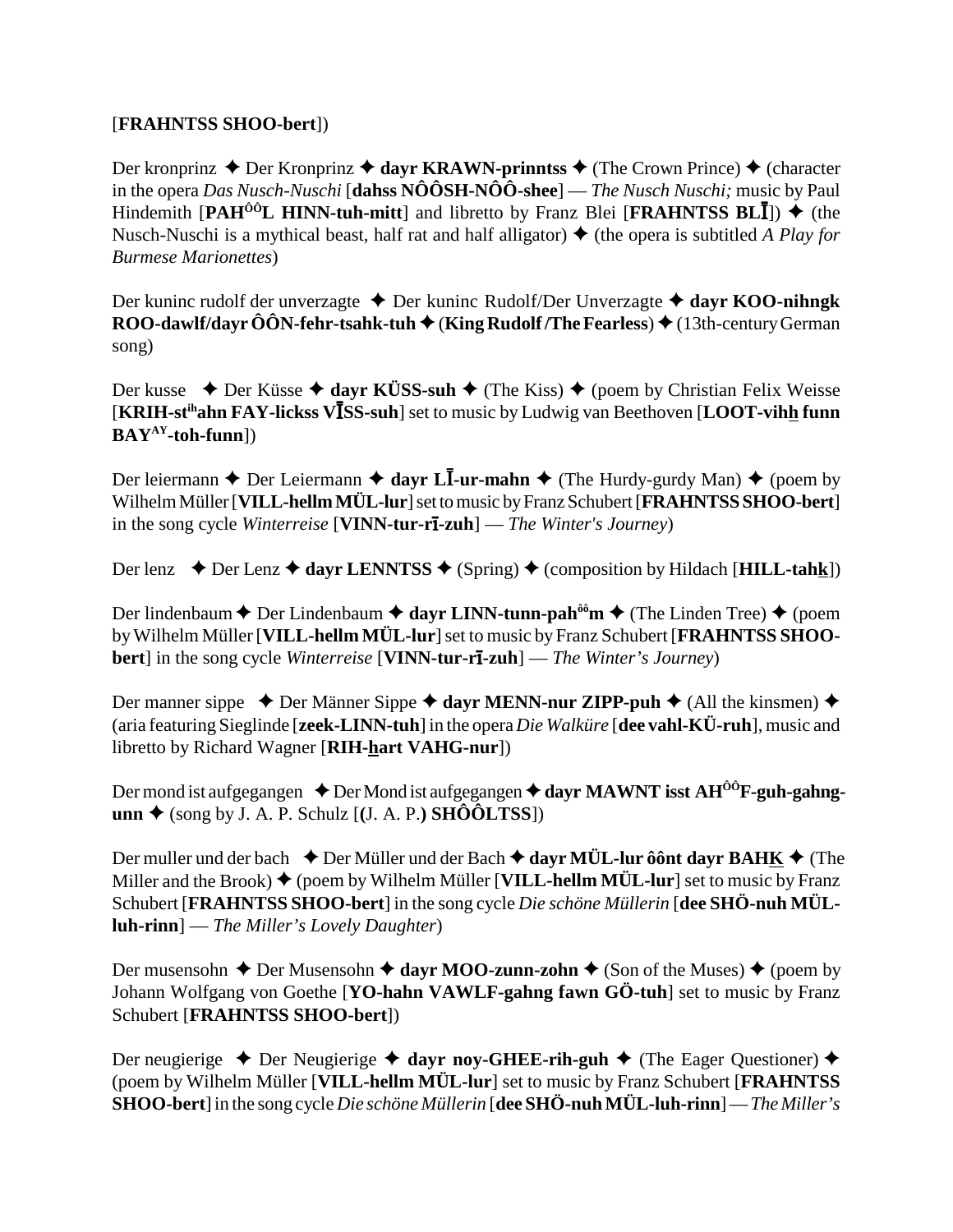Lovely Daugter)

Der nussbaum ← Der Nussbaum ← dayr NÔÔSS-bah<sup>ôô</sup>m ← (The Walnut Tree) ← (music by Robert Schumann [ROH<sup>OH</sup>-bert SHOO-mahn] from the collection *Myrthen* [MEER-tunn]; text attributed to Julius Mosen [YOO-I<sup>ih</sup>ôôss MO-zunn] and also to Heinrich Heine [H**I**N-rihh H**I**-nuh])

Der nussknacker / Der Nussknacker / dayr  $N\hat{O}\hat{O}SS$ -k'nah-kur / (The Nutcracker) / Ballet [ $BA<sup>L</sup>$ lay], with music by Peter Ilyich Tchaikovsky [p'YAW-t'r ill-YEECH {chah<sup>ih</sup>-KAWF-skee} chay-KAWF-skee]) based upon Nussknacker und Mäusekönig [NÔÔSS-k'nah-kur ôônt MOY-zuh-kö- $\min_{\mathbf{h}}$  – Nutcracker and Mouse King, a story by E. T. A. Hoffmann [HAWF-mahn])

Der obersteiger  $\triangle$  Der Obersteiger  $\triangle$  davr O-bur-sht**ī-gur**  $\triangle$  (The Master Miner)  $\triangle$  (an operetta, with music by Carl Zeller [KARL TSELL-lur]; lyrics by M. West [(M.) VESST] and L. Held [(L.)  $HELIT$ ])

Der ohe  $\triangle$  Adele Aus der Ohe  $\triangle$  ah-DAY-luh AH<sup>00</sup>SS dayr O-uh

Der rauber  $\triangle$  Der Räuber  $\triangle$  dayr ROY-bur  $\triangle$  (The Robber)  $\triangle$  (composition by Carl Loewe [LÖ $vuh$ )

Der ring ◆ Der Ring ◆ dayr RIHNG ◆ (The Ring (but not the Nibelung)) ◆ (vocal duet from Mährische Duette [MAY-rih-shuh doo-ETT-tuh] — Moravian Duets — by Antonín Dvořák  $[AHN-taw-n<sup>y</sup>ee<sup>ee</sup>n d'VAW-<sup>r</sup>shah<sup>ah</sup>k])$ 

Der ring des nibelungen  $\rightarrow$  Der Ring des Nibelungen  $\rightarrow$  dayr RIHNG dess NEE-buh-lôông-unn  $\triangle$  (The Ring of the Nibelung [NEE-buh-lôông])  $\triangle$  (a series of four operas (*Das Reingold* [dahss] RIN-gawlt], Siegfried [ZEEK-freet], Die Walküre [dee vahl-KÜ-ruh], and Götterdämmerung [GÖT-tur-temm-muh-rôông]) dealing with a golden ring with supernatural powers; music and librettos [luh-BRETT-tohz] by Richard Wagner [RIH-hart VAHG-nur])

Der ring des polykrates  $\triangle$  Der Ring des Polykrates  $\triangle$  der RIHNG dess PAWlü-krah-tuss  $\triangleq$  (an opera, with music by Erich Wolfgang h [{EH-rick WOOLF-gang KAWRNgold} AY-rihh VAWLF-gahng KAWRN-gawlt] and libretto by Korngold after H. Teweles [(H.)  $TAY$ -vuh-luss $)$ 

Der rosenkavalier  $\triangleq$  dayr RO-zunn-kah-fah-leer  $\triangleq$  (The Knight of the Rose)  $\triangleq$  (an opera, with music by Richard Strauss [RIH-hart SHTRAH<sup>00</sup>SS] and libretto by Hugo von Hofmannsthal [HOO-go fawn HAWF-mahn-stahl])

Der sanger ◆ Der Sänger ◆ dayr ZEHNG-ur ◆ (The Singer) ◆ (composition by Carl Loewe  $[KARL LÖ-vuh])$ 

Der schafer  $\triangle$  Der Schäfer  $\triangle$  dayr SHAY-fur  $\triangle$  (The Shepherd)  $\triangle$  (song by Georg Philipp Telemann [GAY-awrk FEE-lipp TAY-luh-mahn])  $\blacklozenge$  (poem by Johann Wolfgang von Goethe [YO-hahn VAWLF-gahng fawn GÖ-tuh] set to music by Hugo Wolf [HOO-go VAWLF])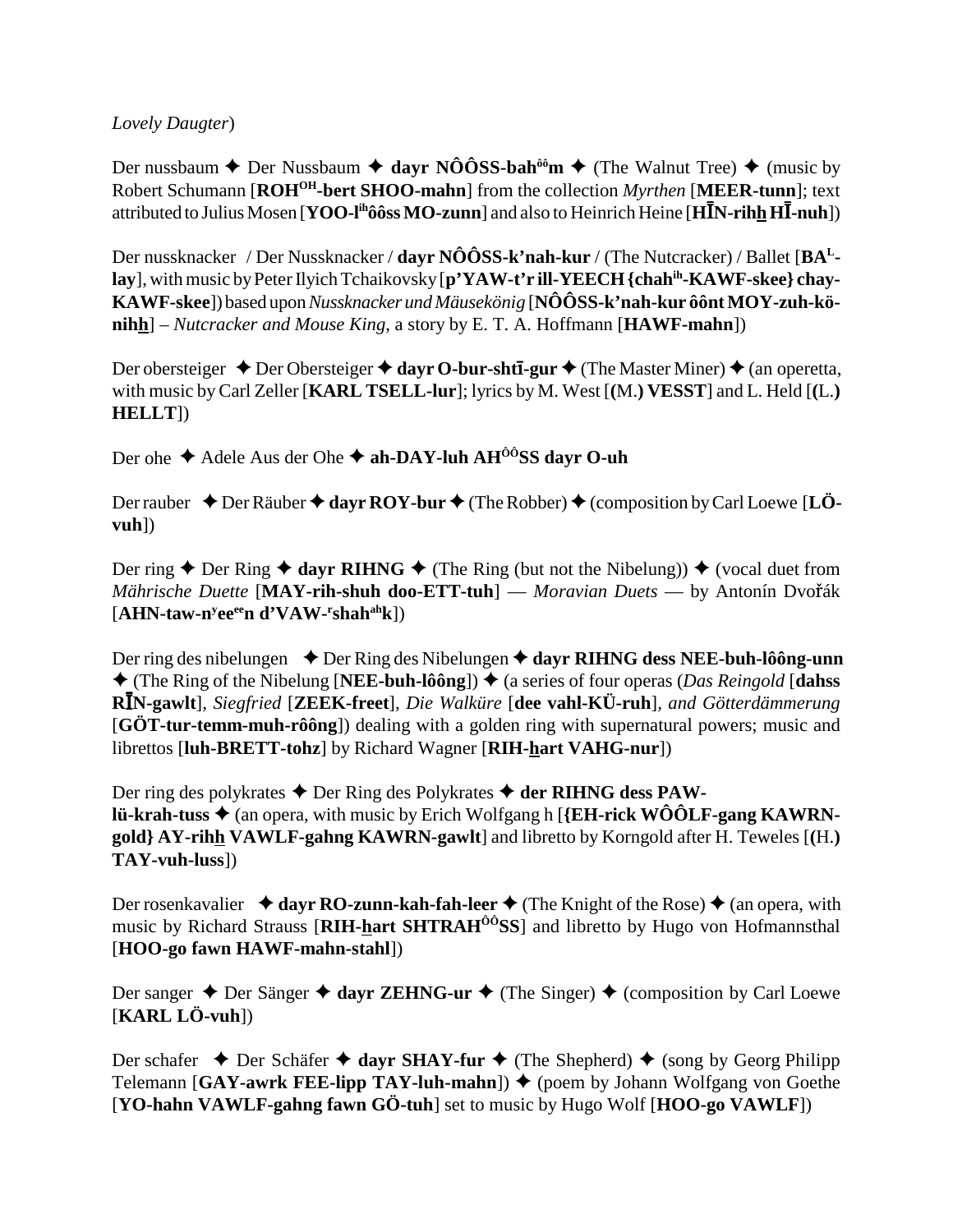Der schatzmeister **→** Der Schätzmeister **→ dayr SHETTSS-mī-stur** → (The Pawnbroker's Valuer) (an operetta, with music by Carl Michael Ziehrer [**KARL MIH-hah-ell TSEE-rur**] and lyrics by Engel [**EHNG-ull**] and Horst [**HAWRST**])

Der schauspieldirektor **→** Der Schauspieldirektor → dayr SHAH<sup>ÔÔ</sup>-shpeel-tih-reck-tawr → (The Play Director)  $\triangle$  (a one-act comedy, with music by Wolfgang Amadeus Mozart [**VAWLF-gahng**] **ah-mah-DAY-ôôss MO-tsart**] and libretto by Gottlieb Stephanie [**GAWT-leep SHTEH-fah-nee**])

Der schildwache nachtlied ◆ Der Schildwache Nachtlied ◆ dayr SHILLT-vah-kuh NAHKT-leet (The Sentinel's Nightsong) (poem from *Des Knaben Wunderhorn* [**dess k'NAHAH-bunn VÔÔN-tur-hawrn**] — *The Youth's Magic Horn* — set to music by Gustav Mahler [**GÔÔ-stahf**  $MAH<sup>AH</sup>$ -lur])

Der schmied  $\triangle$  Der Schmied  $\triangle$  dayr SHMEET  $\triangle$  (The Blacksmith)  $\triangle$  (poem by Ludwig Uhland [**LOOT-vihh OO-lahnt**] set to music by Johannes Brahms [**yo-HAHN-nuss {BRAHMZ} BRAHAHMSS**])

Der schulmeister  $\triangle$  Der Schulmeister  $\triangle$  dayr SHÔÔL-m**I**-stur  $\triangle$  (The Schoolmaster)  $\triangle$  (cantata [**kunn-TAH-tuh**] by Georg Philipp Telemann [**GAY-awrk FEE-lipp TAY-luh-mahn**])

Der silbersee  $\triangle$  Der Silbersee  $\triangle$  dayr ZILL-pur-zay  $\triangle$  (The Silver Lake)  $\triangle$  (compositions by Kurt  $W$ eill [**KÔÔRT VĪL**])

Der singende traum  $\rightarrow$  Der singende Traum  $\rightarrow$  dayr ZIHNG-unn-tuh TRAH<sup>ôô</sup>M  $\rightarrow$  (The Singing Dream)  $\triangle$  (an operetta, with music by Richard Tauber [**RIH-hart TAH<sup>** $\hat{0}$ **°-bur**] and lyrics by</sup> Marischka [mah-RIHSH-kah] and Feiner [FI-nur]

Der song von mandelay  $\blacklozenge$  Der Song von Mandelay  $\blacklozenge$  dayr ZAWNG fawn MAHN-duh-lah<sup>ee</sup>  $\blacklozenge$ (*The Song of Mandelay* [**mann-duh-LAY**] — American spelling and pronunciation *Mandalay*)  $\triangle$ (song from the musical production *Happy End*, with music by Kurt Weill [KÔÔRT VIL] and text by Dorothy Lane [**DAW-ruh-thee LAYN**] (Elisabeth Hauptmann [**ay-LEE-zah-bett HAHÔÔPTmahn**]) and Bertolt Brecht [**BEHR-tawlt BREHHT**])

Der spielmann  $\triangle$  Der Spielmann  $\triangle$  dayr SHPEEL-mahn  $\triangle$  (The Minstrel)  $\triangle$  (song by Gustav Mahler [**GÔÔ-stahf MAHAH-lur**])

Der spielmann und seine geige **→ dayr SHPEEL-mahn ôônt ZĪ-nuh GĪ-guh ◆** (The Minstrel and His Fiddle)  $\blacklozenge$  (poem by Hoppe [HAWP-puh] set to music by Ludwig Spohr [LOOT-vihh **SHPOHR**] — known also as Louis Spohr [**l ôôee spawr**])

Der sturmische morgen **→** Der stürmische Morgen **→ dayr SHTÜR-mih-shuh MAWR-gunn** → (The Stormy Morning)  $\blacklozenge$  (poem by Wilhelm Müller [**VILL-hellm MÜL-lur**] set to music by Franz Schubert [**FRAHNTSS SHOO-bert**] in the song cycle *Winterreise* [**VINN-tur-r-zuh**] — *the Winter's Journey*)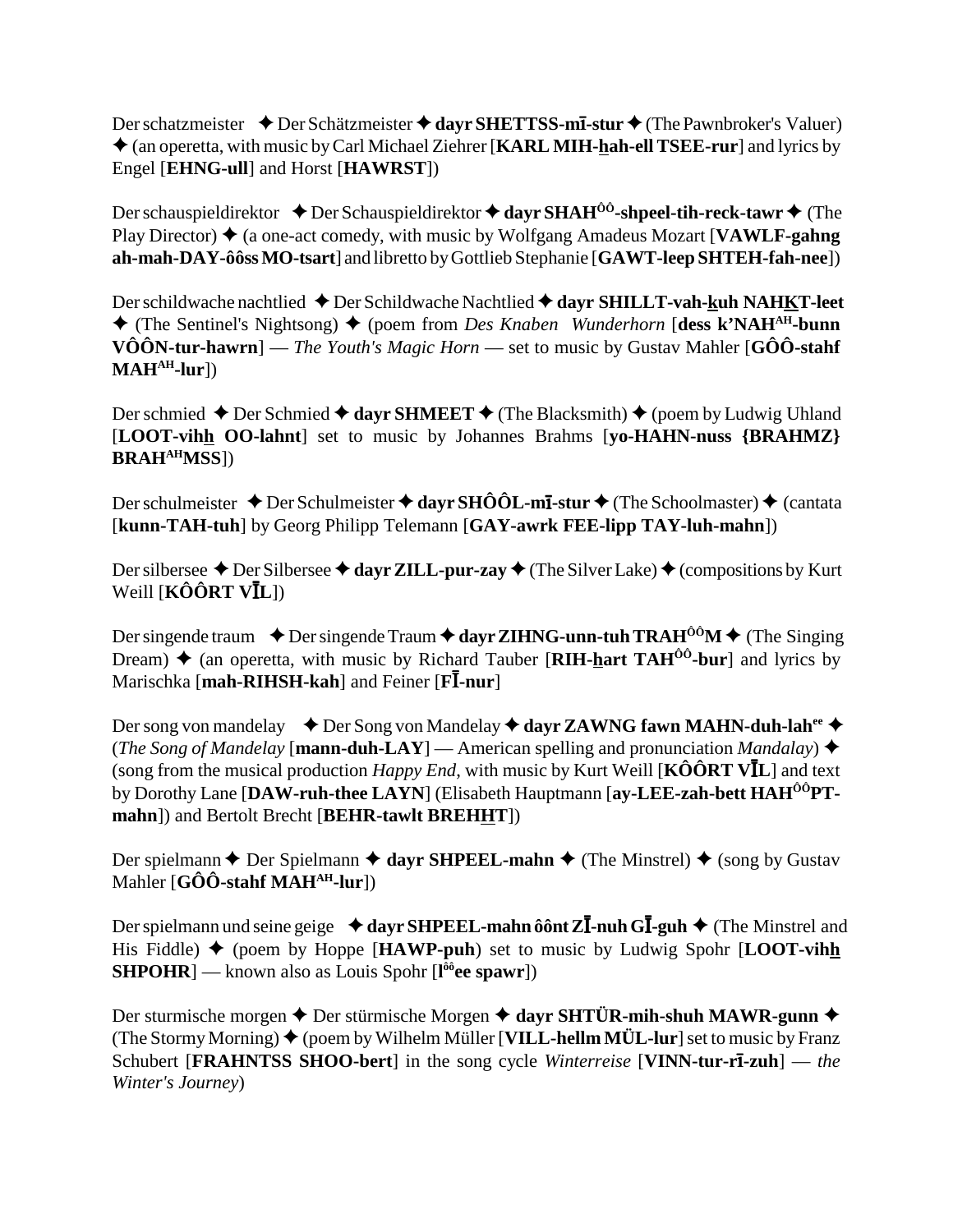Der tamboursgsell  $\triangle$  Der Tamboursg'sell  $\triangle$  davr TAHM-bôôrss-g'zell  $\triangle$  (The Drummer Boy)  $\triangle$ (poem from Des Knaben Wunderhorn [dess k'NAH<sup>AH</sup>-bunn  $\widehat{VOON}$ -tur-hawrn] — The Youth's *Magic Horn* — set to music by Gustav Mahler [G $\hat{O}\hat{O}$ -stahf MAH<sup>AH</sup>-lur])

Der tannenbaum ◆ Der Tannenbaum ◆ dayr TAHN-nunn-pah<sup>ôô</sup>m ◆ (The Fir Tree) ◆ (poem by Georg Scheurlin [GAY-awrk SHOYR-linn] set to music by Richard Wagner [RIH-hart VAHG $nur$ )

Der tanz in der dorfschenke  $\triangleq$  Der Tanz in der Dorfschenke  $\triangleq$  dayr TAHNTSS in dayr DAWRFshehng-kuh  $\blacklozenge$  (The Dance in the Village Inn)  $\blacklozenge$  (Mephisto [muh-FISS-toh] Waltz No. 1 by Franz **Liszt [FRAHNZ LISST])** 

Der tapfere soldat  $\rightarrow$  Der tapfere Soldat  $\rightarrow$  dayr TAHP-fuh-ruh zawl-TAH<sup>AH</sup>T  $\rightarrow$  (The Chocolate Soldier)  $\triangle$  (an operetta, with music by Oscar Straus [AW-skar SHTRAH<sup> $\hat{o}$ o<sup>3</sup>SS]; lyrics by Bernauer</sup> [BEHR-nah<sup>ôô</sup>-ur] and Jacobson [YAH<sup>AH</sup>-kawp-zawn])

Der tod ◆ Der Tod ◆ davr TOHT ◆ (Death) ◆ (poem by Matthias Claudius [maht-TEE-ahss  $KLAH^{00}$ - $d^{ih}\hat{o}\hat{o}ss$  set to music by Paul Hindemith [ $PAH^{00}L$  HINN-tuh-mitt])

Der tod das ist die kuhle nacht  $\triangle$  Der Tod, das ist die kühle Nacht  $\triangle$  dayr TOHT, dahss ist dee  $\overrightarrow{KU}$ -luh NAHKT  $\blacklozenge$  (Death, That Is the Cool Night)  $\blacklozenge$  (song by Johannes Brahms [yo-HAHN-nuss] {BRAHMZ} BRAH<sup>AH</sup>MSS])

Der tod des andrej  $\triangle$  Der Tod des Andrej  $\triangle$  dayr TOHT dess AHN-dray<sup>ay</sup>  $\triangle$  (The Death of Andre [AHN-dray])  $\blacklozenge$  (excerpt from *Taras Bulba* [TAH-russ BÔÔL-buh], an orchestral rhapsody by Leoš Janáček [LEH-awsh vah-NAH<sup>AH</sup>-check])

Der tod des ostap  $\rightarrow$  Der Tod des Ostap  $\rightarrow$  dayr TOHT des AWSS-tahp  $\rightarrow$  (The Death of [AWSS-tahp])  $\blacklozenge$  (excerpt from *Taras Bulba* [TAH-russ BOOL-buh], an orchestral rhapsody by Leoš Janáček [LEH-awsh yah-NAH<sup>AH</sup>-check])

Der tod und das madchen  $\rightarrow$  Der Tod und das Mädchen  $\rightarrow$  dayr TOHT ô ont dahs METT-hunn  $\triangle$  (Death and the Maiden)  $\triangle$  (poem by Matthias Claudius [maht-TEE-uss KLAH<sup>00</sup>-d<sup>ih</sup>ôôss] set to music by Franz Schubert [FRAHNTSS SHOO-bert])

Der trost ♦ Der Trost ♦ dayr TROHST ♦ (Consolation) ♦ (excerpt from Mährische Duette [MAY-rih-shuh doo-ETT-tuh] — Moravian Duets — by Antonín Dvořák [AHN-taw-n<sup>y</sup>ee<sup>ee</sup>n]  $d'VAW-rshah<sup>ah</sup>k$ ])

Der trunkene im fruhling  $\triangle$  Der Trunkene im Frühling  $\triangle$  dayr TRÔÔNG-kuh-nuh imm FRÜlihng  $\blacklozenge$  (Wine in Spring)  $\blacklozenge$  (excerpt from Das Lied von der Erde [dahss LEET fawn dayr EHR**tuh**] — *The Song of the Earth* — a symphonic song cycle by Gustav Mahler [G $\hat{O}\hat{O}$ -stahf MAH<sup>AH</sup>- $|ur|$ 

Der uberlaufer  $\triangle$  Der Überläufer  $\triangle$  dayr Ü-bur-loy-fur  $\triangle$  The Defector  $\triangle$  (poem from Des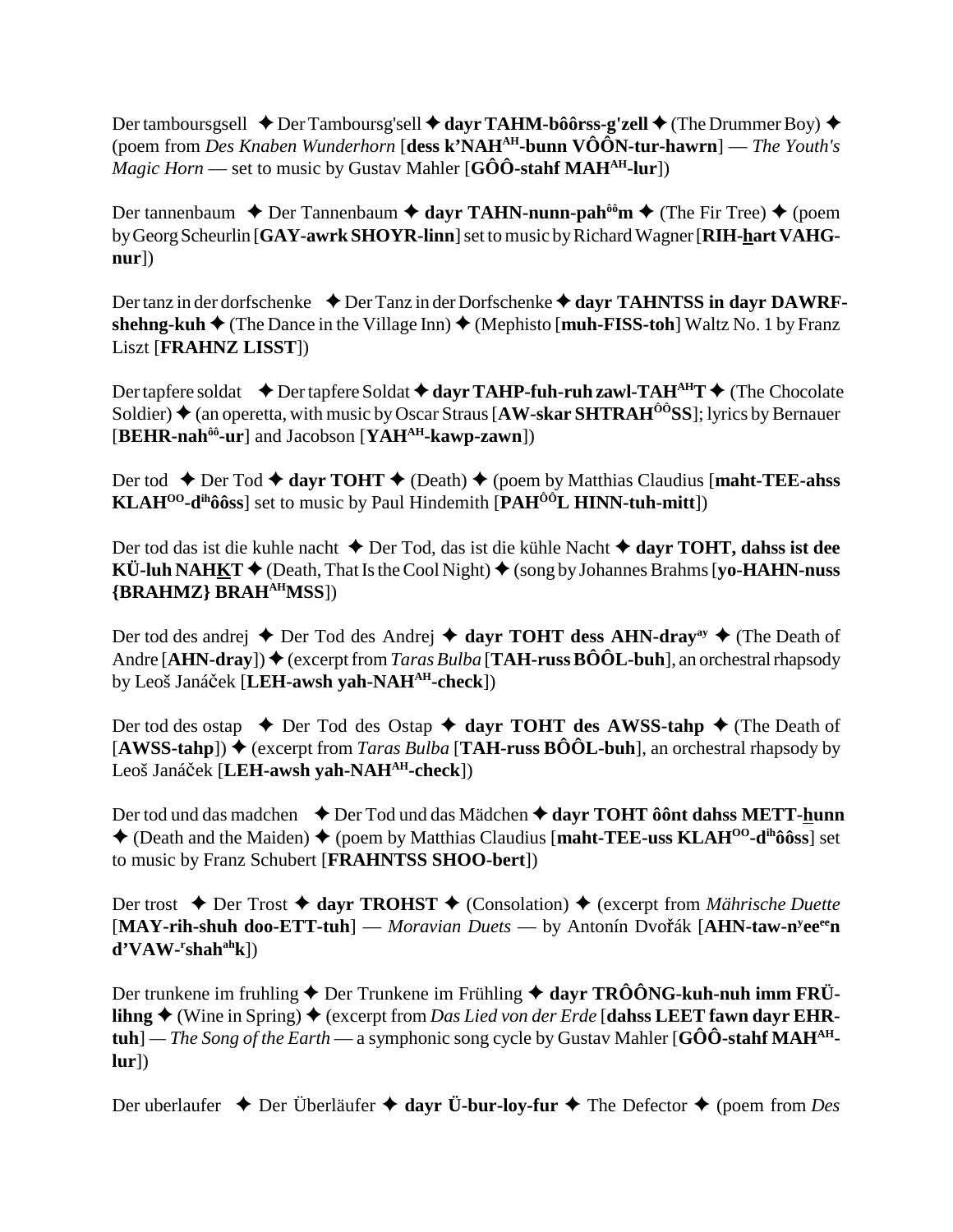Knaben Wunderhorn [dess k'NAH<sup>AH</sup>-bunn VÔÔN-tur-hawrn — The Youth's Magic Horn — set to music by Johannes Brahms [yo-HAHN-nuss {BRAHMZ} BRAH<sup>AH</sup>MSS])

Der ungenannten ◆ Der Ungenannten ◆ dayr ÔÔN-guh-nahn-tunn ◆ (song by Ignaz Lachner  $[IGG\text{-nahtss LAHK-nur}])$ 

Der vogelfanger bin ich ja  $\triangle$  Der Vogelfänger bin ich ja  $\triangle$  dayr FO-gull-fehng-ur binn ihh YAH  $\triangle$  (aria featuring Papageno [pah-pah-GAY-no] in the opera *Die Zauberflöte* [dee tSAH<sup>00</sup>-bur-flötuh] — The Magic Flute; music by Wolfgang Amadeus Mozart [VAWLF-gahng ah-mah-DAYôôss MO-tsart] and libretto by Emanuel Schikaneder [ay-MAH<sup>AH</sup>-n<sup>oo</sup>ayl SHEE-kah-nay-dur])

Der vogelhandler  $\triangle$  Der Vogelhändler  $\triangle$  dayr FO-gull-hennt-lur  $\triangle$  (The Bird Merchant)  $\triangle$  an operetta, with music by Karl Zeller [KARL TSELL-lur]; libretto by Moritz West [MO-rittss VESST] and Ludvig Held [LOOT-vihh HELLT] after Varin [vah-reho] and Biéville [b<sup>ee</sup>ay-veel])

Der wanderer  $\triangle$  Der Wanderer  $\triangle$  dayr VAHN-tuh-rur  $\triangle$  (The Wanderer)  $\triangle$  (poem by Schmidt von Lübeck [SHMITT fawn LÜ-beck] set to music by Franz Schubert [FRAHNTSS SHOO-bert])

Der wanderer an den mond  $\triangle$  Der Wanderer an den Mond  $\triangle$  davr VAHN-tuh-rur ahn davn **MAWNT**  $\blacklozenge$  (The Traveller Addresses the Moon)  $\blacklozenge$  (poem by Johann Gabriel Seidl [YO-hahn **GAHP-r<sup>ee</sup>ayl ZI-t'l** set to music by Franz Schubert [**FRAHNTSS SHOO-bert**])

Der wegweiser  $\triangle$  Der Wegweiser  $\triangle$  dayr VECK-vI-zur  $\triangle$  (The Signpost)  $\triangle$  (poem by Wilhelm Müller [VILL-hellm MÜL-lur] set to music by Franz Schubert [FRAHNTSS SHOO-bert] in the song cycle Winterreise [VINN-tur-rī-zuh] — The Winter's Journey)

Der wildschutz ◆ Der Wildschütz oder Die Stimme der Natur ◆ davr VILLT-shütss O-dur dee **SHTIMM-muh dayr nah-TOOR**  $\triangleq$  (The Poacher, or The Voice of Nature)  $\triangleq$  (an opera, with music by Albert Lortzing [AHL-pert LAWRT-tsihng] and libretto by Lortzing after August von Kotzebue  $[AH^{00}$ -gôôst fawn KAWT-tsuh-bü])

Der winterabend  $\triangle$  Der Winterabend  $\triangle$  dayr VINN-tur-ah-bunnt  $\triangle$  (The Winter Evening)  $\triangle$ (song by Franz Schubert [FRAHNTSS SHOO-bert])

Der zar lasst sich photographieren  $\rightarrow$  Der Zar lässt sich photographieren  $\rightarrow$  dayr TSAR LESST **zihh fo-toh-grah-FEE-runn**  $\triangle$  (The Tsar Has His Photograph Taken)  $\triangle$  (an opera, with music by Kurt Weill [ $\angle K\hat{O} \hat{O} R T V \angle L$ ] and libretto by Georg Kaiser [GAY-awrk KAH<sup>EE</sup>-zur])

Der zauber liegt nur ganz allein  $\rightarrow$  Der Zauber liegt nur ganz allein  $\rightarrow$  dayr TSAH<sup>00</sup>-bur LEEKT noor GAHNTSS ahl-L $\overline{I}N \triangleq$  (excerpt from *Pfälzer Wein* [p'FELL-tsur V $\overline{I}N$ ] by Triebel [TREE- $\text{buhl}$ 

Der zauberer  $\rightarrow$  Der Zauberer  $\rightarrow$  dayr TSAH<sup>ôô</sup>-buh-rur  $\rightarrow$  (The Magician)  $\rightarrow$  (poem by Christian Felix Weisse [KRIH-st<sup>ih</sup>ahn FAY-lickss V**ISS-suh**] set to music by Wolfgang Amadeus Mozart [VAWLF-gahng ah-mah-DAY-ôôss MO-tsart])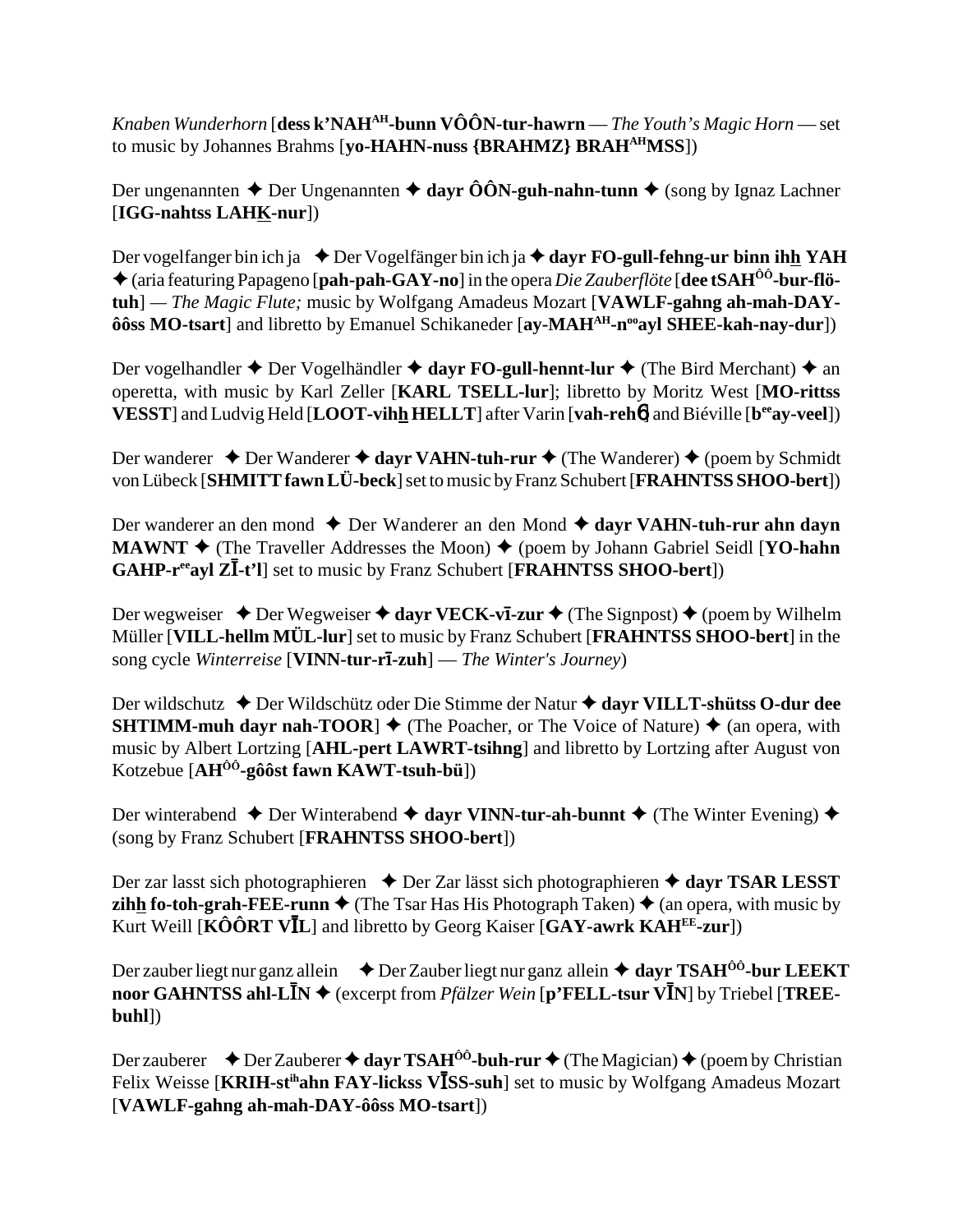Der zigeunerbaron  $\triangle$  Der Zigeunerbaron  $\triangle$  dayr tsee-GOY-nur-pah-rohn  $\triangle$  (The Gypsy Baron)  $\triangle$  (an operetta, with music by Johann Strauss II [YO-hahn SHTRAH<sup> $00$ </sup>SS II]; libretto by Ignaz Schnitzer [IGG-nahtss SHNITT-tsur] after Mor Jókai [MOHR YOH<sup>OH</sup>-kah<sup>ih</sup>])

Dere  $\triangle$  Jean Déré  $\triangle$  zhahó day-ray

Dering  $\triangle$  Richard Dering  $\triangle$  RIH-churd DEH-rihng  $\triangle$  (known also as Richard Deering [DIH<sup>UH</sup> $rihng$ ])

Derivis Henri Étienne Dérivis ♦ ahó-ree ay-t<sup>ee</sup>enn day-ree-vee

Derivis ◆ Prosper Dérivis ◆ prawss-pay dav-ree-vee

Derlanger ♦ Baron François Rodolphe d'Erlanger ♦ bah-raw frah 6-swah raw-dawlf dehr-lah 6zhay

Derlanger ◆ Baron Frédéric d'Erlanger ◆ {BEH-runn FREH-duh-rick DEHR-lahng-gur} bahrawó fray-day-reek dehr-lahó-zhay

Dermanjik  $\triangle$  Aman dermanjik  $\triangle$  ah-MAHN dehr-mah 6-ZHICK  $\triangle$  (a medieval song with Turkish words sung by the Jews who were expelled from Spain in 1492 and who settled in Bulgaria)

Dermota  $\triangle$  Anton Dermota  $\triangle$  AHN-toh<sup>oh</sup>n dehr-MO-tah

Dernesch  $\blacklozenge$  Helga Dernesch  $\blacklozenge$  HELL-gah DEHR-nehsh

Derossi  $\triangle$  Salamon de'Rossi  $\triangle$  SAH-lah-mohn day-ROHSS-see  $\triangle$  (the first name is also spelled Salomone [sah-lo-MO-nay], Salamone [sah-lah-MO-nay], and Shlomo [SHLO-mo])

Dervaux  $\rightarrow$  Pierre Dervaux  $\rightarrow$  p<sup>ee</sup> chr dur-vo

Des antonius von padua fischpredigt  $\triangle$  Des Antonius von Padua Fischpredigt  $\triangle$  dess ahn-TOH $n^{ih}\hat{o}\hat{o}$ ss fawn PAH-d<sup> $\hat{o}\hat{o}$ </sup>ah FIHSH-pray-dickt  $\blacklozenge$  (St. Anthony of Padua's [PAH-juh-wuzz] Sermon to the Fishes — in Italian, the commune is known as *Padova* [PAH-doh-vah]  $\triangle$  (poem from *Des* Knaben Wunderhorn [dess k'NAH<sup>AH</sup>-bunn VÔÔN-tur-hawrn] — The Youth's Magic Horn — set to music by Gustav Mahler  $[G\hat{O}\hat{O}$ -stahf MAH<sup>AH</sup>-lur])

Des baches wiegenlied  $\triangle$  Des Baches Wiegenlied  $\triangle$  dess BAH-kuss VEE-gunn-leet  $\triangle$  (The Brook's Lullaby)  $\blacklozenge$  (poem by Wilhelm Müller [VILL-hellm MÜL-lur] set to music by Franz Schubert [FRAHNTSS SHOO-bert] in the song cycle Die schöne Müllerin [dee SHÖ-nuh MÜL- $\text{luh-rinn}$  – The Miller's Lovely Daughter)

Des dur  $\triangle$  Des Dur  $\triangle$  DESS DOOR  $\triangle$  (key of D flat major, German designation)

Des grieux  $\triangle$  Des Grieux  $\triangle$  day gr<sup>ee</sup>  $\triangle$  (character in the opera *Manon Lescaut* [mah-nawb less-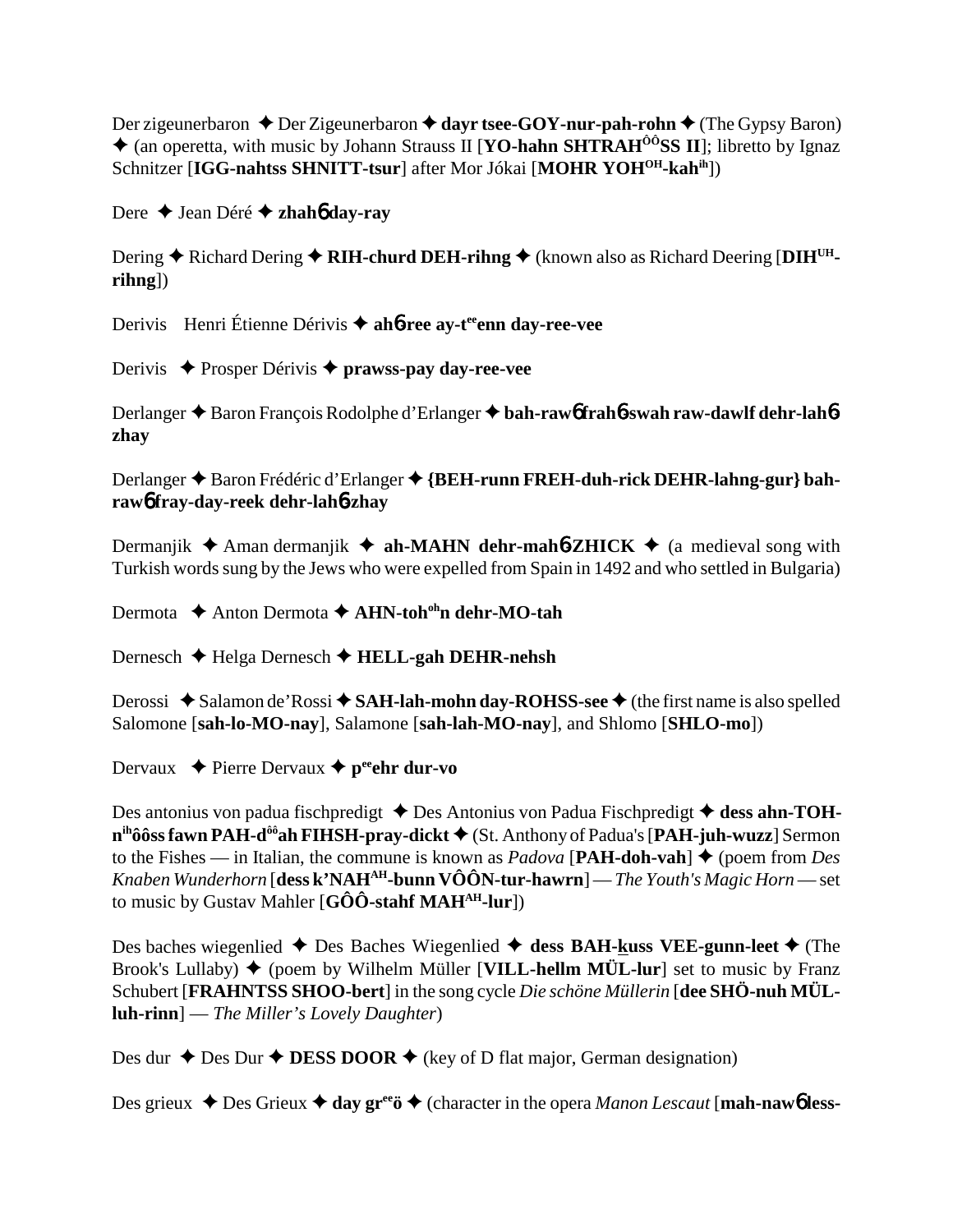**ko**]; music by Giacomo Puccini [**JAH-ko-mo poo-CHEE-nee**]; libretto by Domenico Oliva [**doh-MAY-nee-ko o-LEE-vah**] and Luigi Illica [l<sup>oo</sup>EE-jee eel-LEE-kah] after Antoine-François Prévost [**ah**6**-twahn-frah**6**-swah pray-vo**]; additional contributions to the libretto by Marco Praga [**MAR-ko PRAH-gah**], Ruggero Leoncavallo [**rood-JAY-ro lay-ohn-kah-VAHL-lo**], Giulio Ricordi [**JOO**l<sup>ee</sup>o ree-KOHR-dee], and Puccini)

Des grieux o manon  $\triangle$  Ah! Des Grieux! - O Manon  $\triangle$  ah! day gr<sup>ee</sup>ö! - o mah-naw $\phi \triangleq$  (duet from the opera *Manon* [**mah-naw**6]; music by Jules Massenet [**zhül {mahss-s'nay} mahss-s'neh**]; libretto by Henri Meilhac [**ah**6**-ree meh-yack**] and Philippe Gille [**fee-leep zheel**] after Antoine-François Prévost [**ah**6**-twahn-frah**6**-swah pray-vo**])

Des imagistes  $\triangleleft$  day-zee-mah-zheest  $\triangleleft$  (five poems set to music by William Kraft [WILL-l<sup>ih</sup>umm **KRAFFT**])

Des knaben wunderhorn ◆ Des Knaben Wunderhorn ◆ dess k'NAH<sup>AH</sup>-bunn VÔÔN-tur-hawrn  $\triangle$  (The Youth's Magic Horn)  $\triangle$  (poems from German country folk edited and published in the early 19th century by Achim von Arnim [**AHAH-kimm fawn AR-nimm**] and Clemens Brentano [**KLAYmennss brenn-TAH**<sup>AH</sup>-no])  $\blacklozenge$  (some of the poems from the collection were set to music by various composers)

Des liebsten schwur ◆ Des Liebsten Schwur ◆ dess LEEP-shtunn SHVOOR ◆ (The Lover's Vow) ♦ (Bohemian poem translated to German by Josef Wenzig [**YOH<sup>OH</sup>-zeff VENN-tsihh**] and set to music by Johanness Brahms [**yo-HAHN-nuss {BRAHMZ} BRAHAHMSS**])

Des marais ◆ Paul des Marais ◆ **PAWL day muh-RAY** ◆ (known also as Paul Emile [**eh-MEEL**] Des Marais)

Des molins  $\triangle$  Pierre des Molins  $\triangle$  p<sup>ee</sup>ehr duh maw-leh**6** 

Des moll  $\triangleq$  des Moll  $\triangleq$  **DESS MAWL**  $\triangleq$  (key of *d* flat minor, German designation)

Des morgens  $\triangle$  Des Morgens  $\triangle$  dess MAWR-gunnss  $\triangle$  (In the Morning)  $\triangle$  (poem by Friedrich Hölderlin [FREET-rihh HÖL-tur-linn] set to music by Paul Hindemith [PAH<sup>ÔÔ</sup>L HINN-tuh**mitt**])

Des mullers blumen  $\triangle$  Des Müllers Blumen  $\triangle$  dess MÜL-lurss BLOO-munn  $\triangle$  (The Miller's Flowers)  $\blacklozenge$  (poem by Wilhelm Müller [**VILL-hellm MÜL-lur**] set to music by Franz Schubert [**FRAHNTSS SHOO-bert**] in the song cycle *Die schöne Müllerin* [**dee SHÖ-nuh MÜL-luh-rinn**] — *The Miller's Lovely Daughter*)

Des pas sur la neige  $\triangleleft$  day pah sür lah nehzh  $\triangleleft$  (Footprints in the Snow)  $\triangleleft$  (composition by Claude Debussy [**klohd deh-büss-see**] published in Book 1 of *Préludes* [**pray-lüd**])

Des pres  $\triangle$  Josquin des Prés  $\triangle$  **zhawss-kehô day pray**  $\triangle$  (the last name is also represented as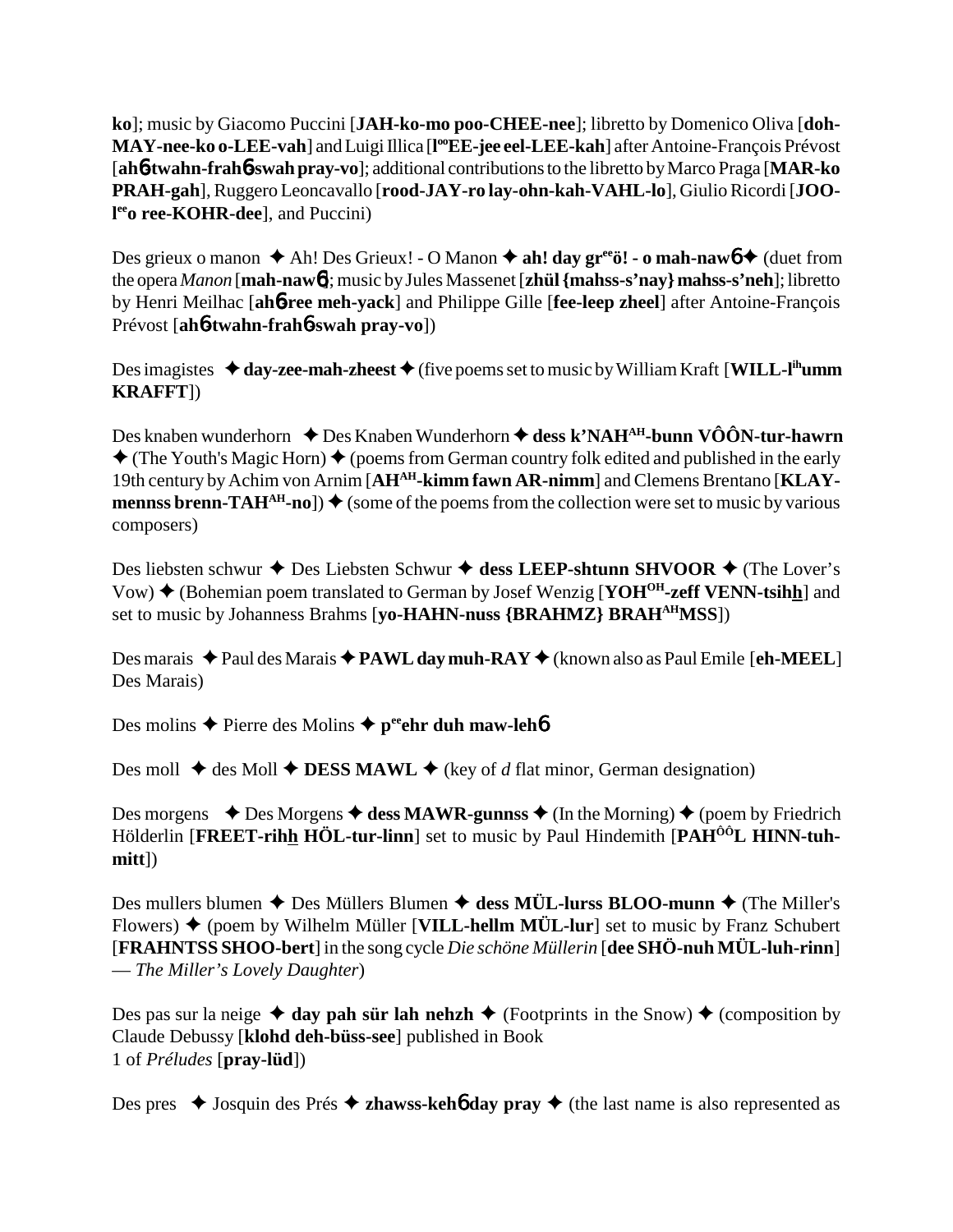Després [**day-pray**], Des Préz [**day pray**], and Despréz [**day-pray**])

Des prez  $\triangleleft$  Josquin des Préz  $\triangleleft$  **zhawss-kehô day pray**  $\triangleleft$  (the last name is also represented as Despréz [**day-pray**], Des Prés [**day pray**], and Després [**day-pray**])

Desarzens **→** Victor Desarzens → veek-tawr duh-sar-zah**6** 

Descant recorder **♦ DESS-kahnt (recorder) ♦ (soprano recorder)** 

Descendi in hortum nucum  $\triangleleft$  day-SHAYN-dih inn HOHR-tôôm NÔÔ-kôôm  $\triangleleft$  (motet [mo-**TETT**] by Giovanni da Palestrina [**jo-VAHN-nee dah pah-lay-STREE-nah**])

Deschamps **←** Émile Deschamps **← ay-meel duh-shah** 

Deschamps **←** Eustache Deschamps ← **öss-tahsh duh-shah**6

Deschamps jehin Blanche Deschamps-Jehin **blah**6**sh duh-shah**6**-zh'eh**6 (known also as Marie-Blanche [**mah-ree-blah**6**sh**] Deschamps-Jehin)

Desde que te conoci ◆ Desde que te conocí ◆ DAYSS-day kay tay ko-no-SEE ◆ (The Moment We Met) ◆ (traditional Argentinian poem set to music by Carlos Guastavino [**KAR-lawss g<sup>oo</sup>ahsstah-VEE-no**])

Desdemona  $\triangleleft$  dayss-day-MO-nah  $\triangleleft$  (character in the opera *Otello* [o-TAYL-lo]; music by Giuseppe Verdi [**joo-ZAYP-pay VAYR-dee**]; libretto by Arrigo Boito [**ar-REE-go bo-EE-toh**] after William Shakespeare [**WILL-lihumm SHAYK-spihuhr**])

Desderi Ettore Desderi **ayt-TOH-ray day-zDAY-ree**

Desejo ◆ duh-ZAY-zhôô ◆ (Desire) ◆ (song by Heitor Villa-Lobos [ay-TAWR VEEL-luh-LO**bôôsh**])

Desenganemonos ya ◆ Desengañemonos ya ◆ day-sayn-gah-n'yay-MO-nawss yah ◆ (song by Joaquín Nin [**ho-ah-KEEN NEEN**])

Deserto sulla terra **→ day-ZAYR-toh SOOL-lah TAYR-rah →** (trio from the opera *Il trovatore* [**eel tro-vah-TOH-ray**] — *The Troubadour*; music by Giuseppe Verdi [**joo-ZAYP-pay VAYRdee**]; libretto by Salvadore Cammarano [**sahl-vah-DOH-ray kahm-mah-RAH-no**] and Leone Emanuele Bardare [lay-O-nay ay-mah-n<sup>oo</sup>AY-lay bar-DAH-ray] after Antonio García Gutiérrez [ahn-TOH-n<sup>ee</sup>o gar-THEE-ah goo-teeAYR-rehth]

Desforges **→** Pierre Louis Hus-Désforges → p<sup>ee</sup>ehr l<sup>ôô</sup>ee ü-day-fawrzh

Deshevov **→** Vladimir Deshevov → vlah-D<sup>Y</sup>EE-mihr deh-SHUH-vuff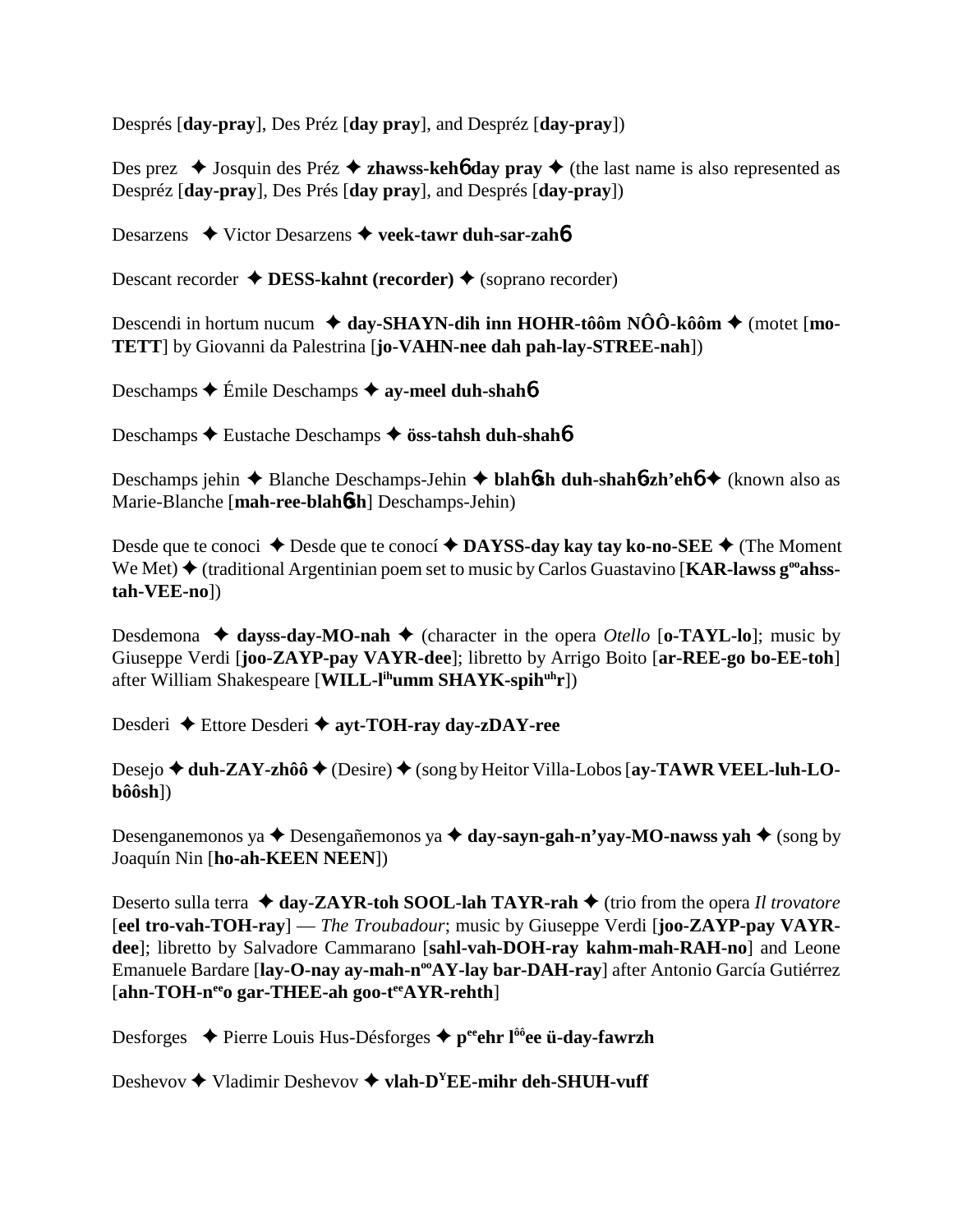Deslandres **→** Adolphe-Édouard-Marie Deslandres → ah-dawlf-ay-d<sup>ôô</sup>ar-mah-ree duh-lah6-dr'

Desmarets Henri Desmarets **ah**6**-ree deh-mah-reh**

Desmoutiers  $\triangle$  Gisèle Desmoutiers  $\triangle$  zhee-zell deh-môô-t<sup>ee</sup>ay

Desnoues **←** Brigitte Desnoues ← bree-zheet deh-nôô

Desormiere ◆ Roger Desormière ◆ raw-zhay deh-zawr-m<sup>ee</sup>ehr

Despalj Pavle Dešpalj **PAHV-leh DEHSH-pahl**

Despina  $\triangle$  day-SPEE-nah  $\triangle$  (character in the opera *Così fan tutte* [**ko-ZEE fahn TOOT-tay**] — *All Women Do the Same*; music by Wolfgang Amadeus Mozart [**VAWLF-gahng ah-mah-DAY-ôôss MO-tsart**] and libretto by Lorenzo da Ponte [**lo-RAYN-tso dah POHN-tay**])

Despinio  $\triangleq$  dess-PEE-n<sup>ee</sup>  $\triangleq$  (character in the opera  $\check{R}$ *ecké Pašije* [<sup>R</sup>SHETTSS-keh<sup>eh</sup> PAH-shih**yeh**]— *The Greek Passion;* music by Bohuslav Martinů [BO-hôô-slahf MAR-t<sup>y</sup>ih-noo<sup>oo</sup>] and **C**<br>libretto by Martinů after Nikos Kazantzakis [**NEE-kawss kah-zahnt-ZĪ-kiss**])

Despres **→** Josquin Després → **zhawss-keh<sup>6</sup> day-pray** → (the last name is also represented as Des Prés [**day pray**], Des Préz [**day pray**], and Despréz [**day-pray**])

Desprez **→** Josquin Despréz **→ zhawss-keh<sup>6</sup> day-pray** → (the last name is also represented as Des Prés [**day pray**], Des Préz [**day pray**], and Després [**day-pray**])

Desrochers **→** Isabelle Desrochers **→ ee-zah-bell day-raw-shav** 

- Desroches Gérard Desroches **zhay-rar deh-rawsh**
- Dessau ◆ Bernhard Dessau ◆ BEHRN-hart DESS-sah<sup>ôô</sup>
- Dessau **← Paul Dessau ← PAH<sup>ÔÔ</sup>L DESS-sah<sup>ôô</sup>**
- Dessauer **→** Josef Dessauer **→ YO-seff DESS-sah<sup>ôô</sup>-ur**
- Dessi ◆ Daniela Dessí **◆ dah-n<sup>ee</sup>AY-lah dayss-SEE**
- Dessoff **→** Margarethe Dessoff → mar-gah-RAY-tuh DESS-sawf

Dessoff **→** Otto Dessoff **→ AWT-toh DESS-sawf** → (known also as Felix [**FAY-lickss**] Otto Dessoff)

Dessus  $\leftrightarrow$  **dess-sü**  $\leftrightarrow$  (soprano)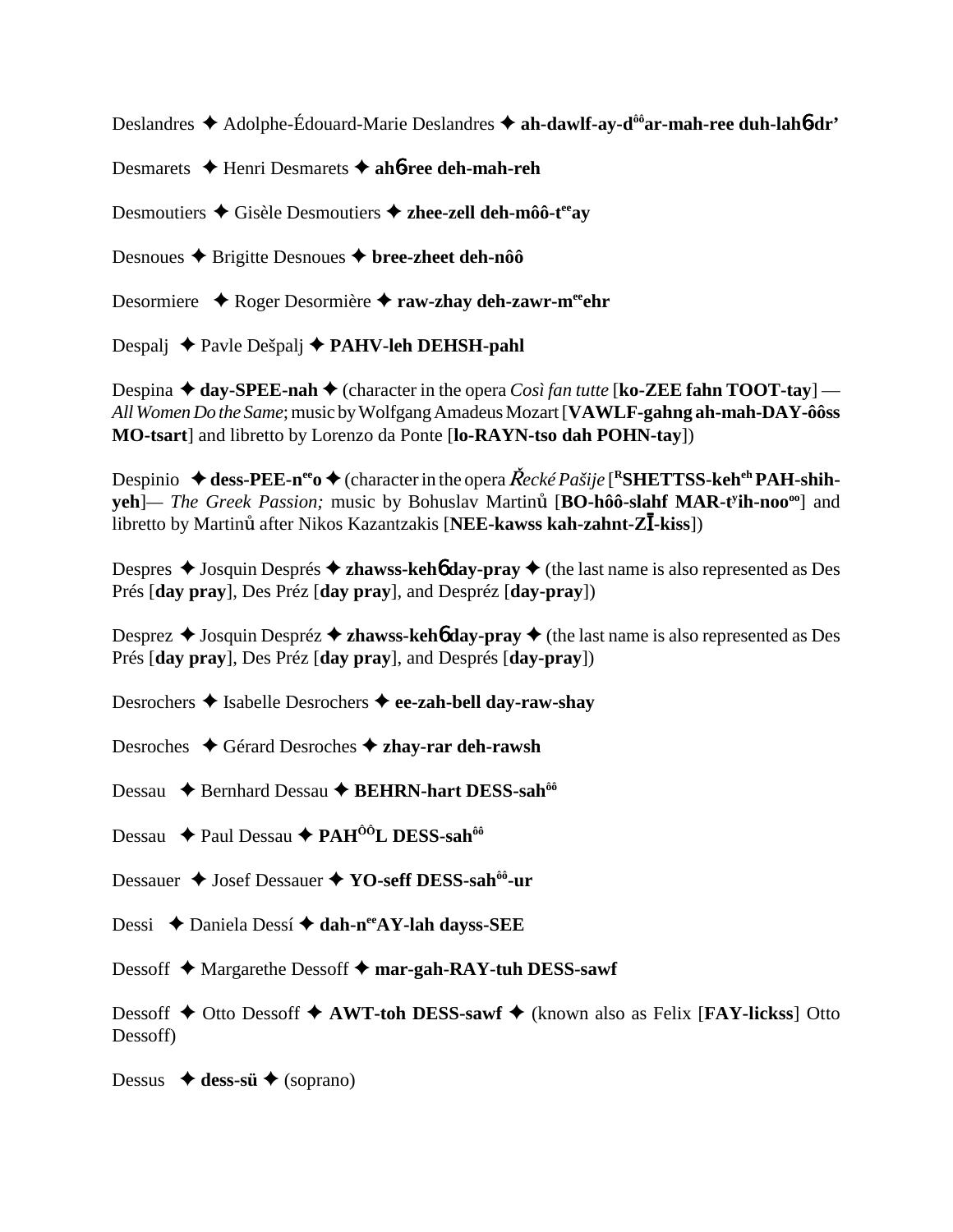Dessus de viole  $\triangleq$  dess-sü duh v<sup>ee</sup>awl  $\triangleq$  (tenor viol)

Dessus le marche darras  $\triangle$  Dessus le marché d'Arras  $\triangle$  dess-sü luh mar-shay dar-rah  $\triangle$  (In the Market at Arras) ♦ (composition by Orlando de Lassus [**awr-lah6-doh duh lahss-sü**])

Destinn **←** Emmy Destinn ← **EMM-mee DESS-tinn** 

Destouches André-Cardinal Destouches **ah**6**-dray-kar-dee-nahl deh-tôôsh**

Destouches **◆ Franz von Destouches ◆ FRAHNTSS fawn deh-tôôsh ◆** (known also as Franz Seraph von Destouches [**FRAHNTSS SAY-rahf fawn deh-tôôsh**])

Destranges Louis Destranges **l ôôee deh-trah**6**zh** (known also as Louis Augustin Étienne Rouillé [**o-güss-teh**6**-nay-teeenn rôôee-ay**] Destranges)

Destro dall empia dite  $\triangle$  Destro dall' empia dite  $\triangle$  **DAY-stro dahl AYM-p<sup>ee</sup>ah DEE-tay**  $\triangle$ (composition by George Frideric Handel [**JAW-urj FRIH-duh-rick HANN-d'l**])

Destrube Marc Destrubé **mark deh-trü-bay**

Deswert **→** Jules Deswert **→ zhül dess-wehrt →** (known also as Jules de Swert [**zhül duh swehrt**])

Desylva **→** B. G. DeSylva **→ B. G. duh-SILL-vuh** 

Detesta la cativa sorte in amore **→ day-TAY-stah lah kah-TEE-vah SOR-tay een ah-MO-ray** (vocal duet by Giacomo Carissimi [**JAH-ko-mo kah-REESS-see-mee**])

Dethier **→** Édouard Déthier **→ eh-d<sup>ôô</sup>ar deh-t<sup>ee</sup>ay** 

Dethier ◆ Gaston-Marie Déthier ◆ gahss-toh**6-mah-ree deh-t<sup>ee</sup>ay** 

Detoni **←** Dubravko Detoni ← doo-BRAHV-kaw deh-TAW-nee

Deulich  $\blacklozenge$  Philipp Deulich  $\blacklozenge$  **FEE-lipp DOY-lihh**  $\blacklozenge$  (known also as Philipp Dulichius [**FEE-lipp**  $\overline{DOO-}$ **lih-hetaôoss**], Philipp Dulich [**FEE-lipp DOO-lihh**], and Philipp Deilich [**FEE-lipp D]**-lihh)] (the given name is also spelled Philippus [**fih-LEEP-pôôss**])

Deus ego amo te  $\triangle$  O Deus, ego amo te  $\triangle$  O DEH-ôôss, EH-gaw UH-mo TAY  $\triangle$  (motet [mo-**TETT**] by Ned Rorem [**NEDD RAW-rumn**])

Deus in adiutorium domine ad adiuvandum **→** Deus in adiutorium/Domine ad adiuvandum ◆ **DEHôôss inn ah-d<sup>ih</sup>oo-TOH-r<sup>ih</sup>ôôm/DAW-mih-neh udd ah-d<sup>ih</sup>oo-VAHN-dôôm ♦ (sacred music, title** used by various composers)

Deus in adjutorium domine ad adjuvandum  $\triangle$  Deus in adjutorium — Domine ad adjuvandum  $\triangle$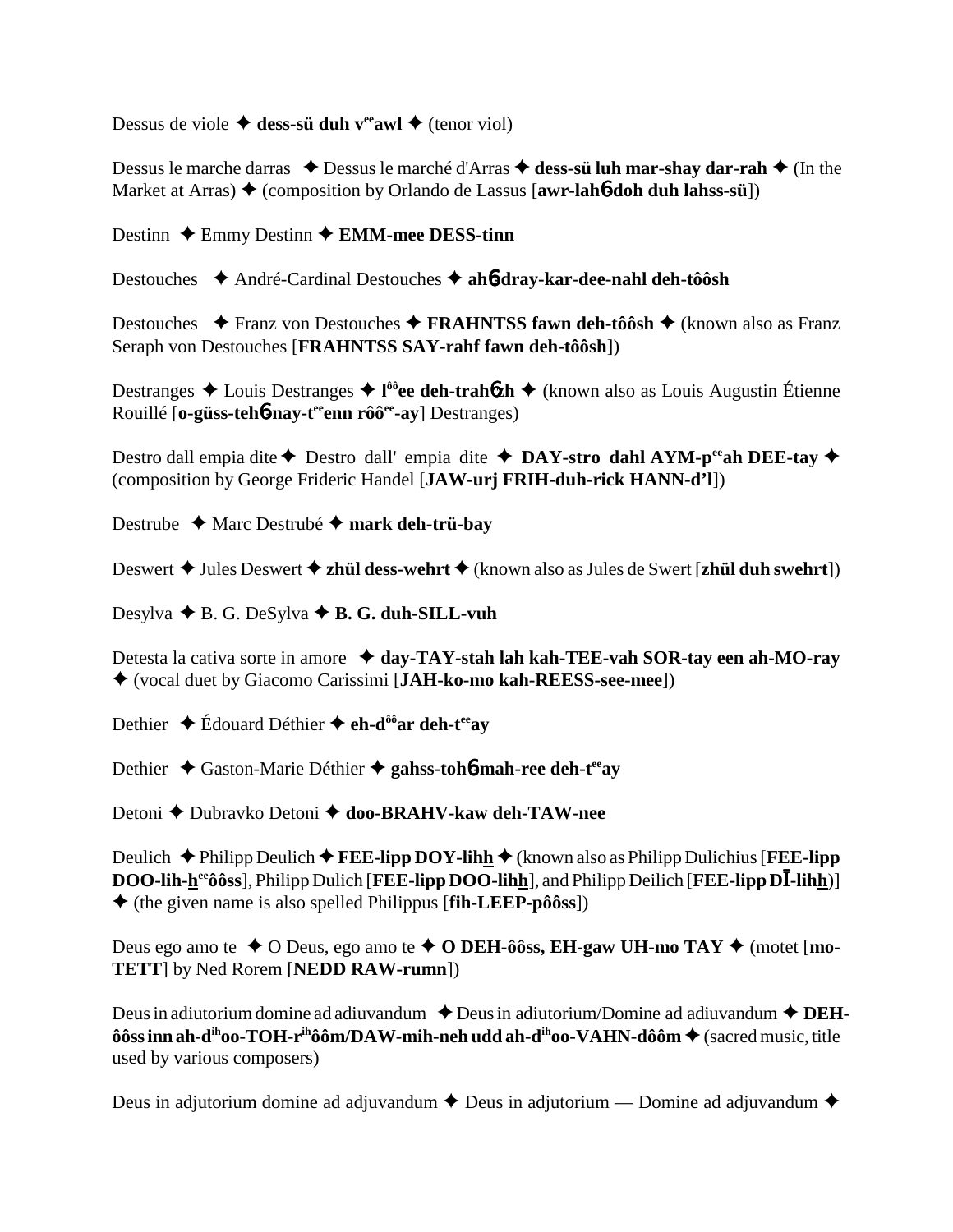**DEH-ôôss inn ah-dihoo-TOH-rihôôm — DAW-mih-neh udd ah-dihoo-VAHN-dôôm** (composition from *Vespri di S. Giovanni Battista* [**VAY-spree dee SAHN-toh jo-VAHN-nee baht-TEE-stah** — *Vespers of St. John the Baptist* — by Claudio Monteverdi [**KLAH<sup>OO</sup>-d<sup>ee</sup>o mohn-tay-VAYR-dee**])

Deus noster refugium **◆** Deus Noster Refugium **◆ DEH-ôôss NO-ster reh-FÔÔ-jôôm ◆** (motet [**mo-TETT**] by Hans Leo Hassler [**HAHNSS LAY-o HAHSS-lur**])

Deus qui mundum crimine iacentem **→ DEH-ôôss k<sup>oo</sup>ee MOON-dôôm KREE-mih-nay** <sup>ee</sup>ah-**CHAYN-temm ♦** (hymn by Claudio Monteverdi [**KLAH<sup>00</sup>-d<sup>ee</sup>o mohn-tay-VAYR-dee**])

Deutekom ◆ Cristina Deutekom ◆ kriss-TEE-nah DÖ-tuh-kawm

Deuter **◆ Florian Deuter ◆ FLAW-r<sup>ih</sup>unn DOY-tur** 

Deutsch **←** Diana Deutsch ← **dī-A-nuh DOYTSH** 

Deutsch **←** Helmut Deutsch ← HELL-moot DOYTSH

Deutsch **→** Max Deutsch ◆ **MAHKSS DOYTSH** 

Deutsch **→** Otto Erich Deutsch **→ AWT-toh AY-rihh DOYTSH** 

Deutsche motette **→** Deutsche Motette ◆ DOYT-shuh mo-TETT-tuh ◆ (*German Motet* [mo-**TETT**] by Richard Strauss [**RIH-hart SHTRAHÔÔSS**)

Deutsche volkslieder **↓** Deutsche Volkslieder **◆ DOYT-shuh FAWLKS-lee-dur ◆** (German Folk Songs)  $\blacklozenge$  (collection edited by G. Scherer  $[(G.)$  **SHAY-rur**])

Deutsches kunstlertheater **↓** Deutsches Künstlertheater **◆ DOYT-shuss KÜNST-lur-tay-ah-tur** 

Deutsches requiem  $\triangle$  Ein deutsches Requiem  $\triangle$  **In DOYT-shuss RAY-kv<sup>ih</sup>emm**  $\triangle$  (A German Requiem [**{REH-k<sup>ôô</sup>ee-umm} REH-k<sup>ôô</sup>ih-emm**]) ♦ (composition by Johannes Brahms [**yo-HAHNnuss {BRAHMZ} BRAHAHMSS**])

Deux danseuses  $\triangle$  A deux danseuses  $\triangle$  ah dö dah**6**-söz  $\triangle$  (poem by Voltaire [**vawl-tehr**] set to music by Jacques Chailley [**zhack shahee-yee**])

Deux grenadiers  $\triangle$  Les deux grenadiers  $\triangle$  leh dö greh-nah-d<sup>ee</sup>ay  $\triangle$  (The Two Grenadiers [greh**nuh-DIHRZ**]) ♦ (poem by Heinrich Heine [**HIN-rihh HI-nuh**] set to music by Richard Wagner [**RIH-hart VAHG-nur**])

Deux poemes de louis aragon ◆ Deux poemes de Louis Aragon ◆ dö paw-emm duh l<sup>ôô</sup>ee ah-rah**gaw<sub>0</sub> ← (Two Poems by Louis Aragon)**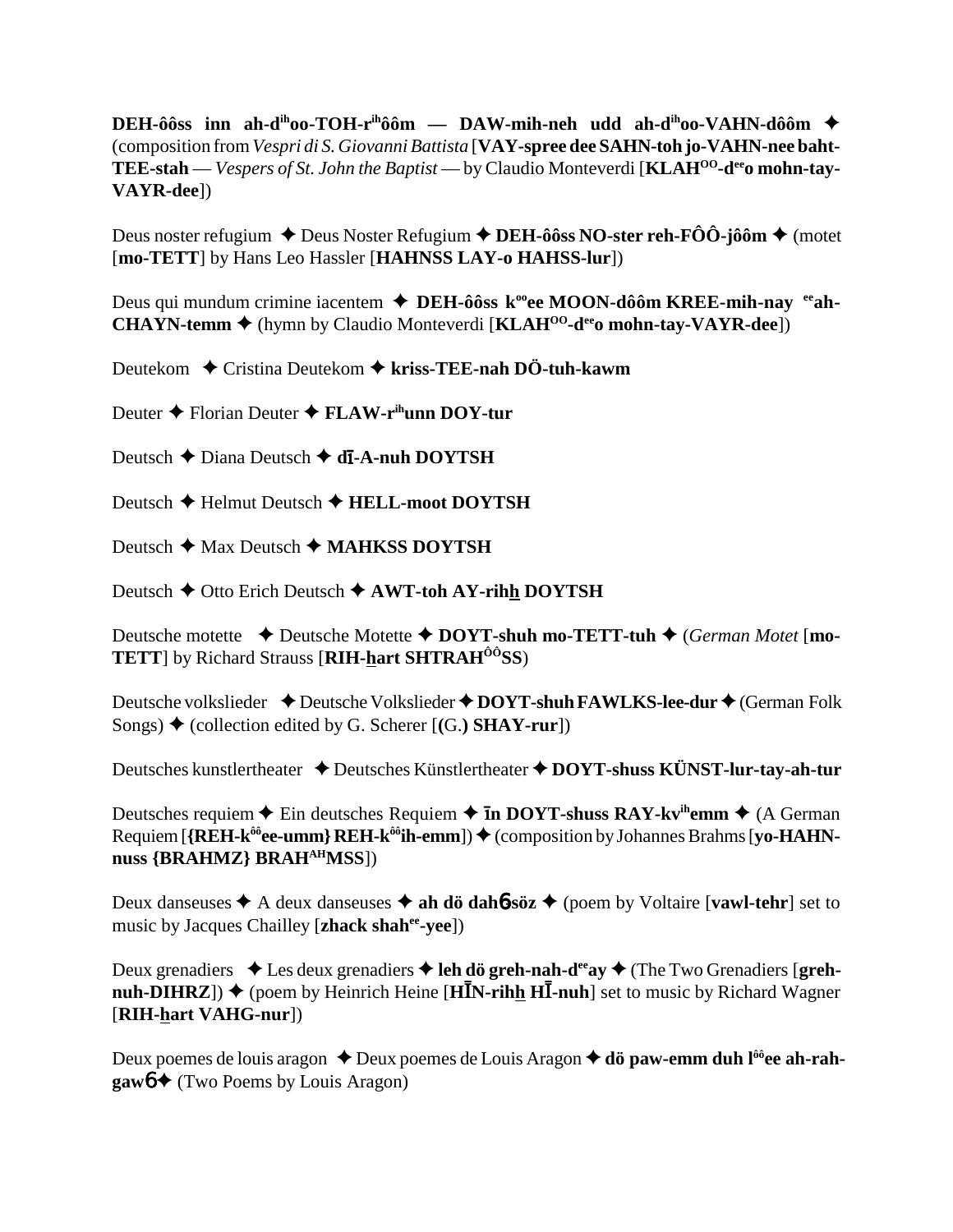Deux poemes sur la mort  $\triangle$  Deux poèmes sur la mort  $\triangle$  **dö paw-emm sür lah mawr**  $\triangle$  (Two Poems About Death) **◆** (poems by Maurice Carême [**mo-reess kah-remm**] set to music by Jacques Chailley [**zhack shahee-yee**])

Deux themes varies et douze menuets **→** Deux thèmes variés et douze menuets **→ dö temm vahr**<sup>ee</sup>ay ay dôôz muh-n<sup>ü</sup>eh ◆ (compositions by Fernando Sor [fehr-NAHN-doh SAWR])

Deuxieme commissaire ← Deuxième commissaire ← dö-z<sup>ee</sup>emm kawm-meess-sehr (Second commissioner)  $\triangle$  (character in the opera *Dialogues des Carmélites* [**d<sup>ee</sup>ah-lawg day kar-may-leet**] — *Dialogues of the Carmelites* [**KAR-muh-ltss**]; music by Francis Poulenc [**frah**6**-seess pôô-lah**6**k**] and libretto by Poulenc after Georges Bernanos [**zhawrzh behr-nah-nawss**])

Deuxieme grande sonate **←** Deuxième grande sonate **← dö-z<sup>ee</sup>emm grahbd saw-naht** ← (Second Grand Sonata)  $\triangle$  (composition by Fernando Sor [**fehr-NAHN-doh SAWR**])

Deuxieme sonate pour piano ◆ Deuxième sonate pour piano ◆ **dö-z<sup>ee</sup>emm saw-naht pôôr p<sup>ee</sup>ah-** $\bf{no}$   $\leftrightarrow$  (Second Sonata for Piano)  $\leftrightarrow$  (composition by Pierre Boulez [ $\bf{p}^{\rm{ee}}$ **ehr bôô-lezz**])

Deval **→** Jacques Déval **→ zhack day-vahl** 

Devant la maison  $\triangle$  duh-vah**6** lah meh-zawb  $\triangle$  (Before the House)  $\triangle$  (aria from the opera *La damnation de Faust* [**lah dahm-nah-seeaw**6 **duh fahôôst**] — *The Damnation of Faust* [**FAHÔÔST**]; music by Hector Berlioz [eck-tawr behr-l<sup>ee</sup>awz]; libretto by Berlioz and Almire Gandonnière [ahlmeer gah**6-dawn-n<sup>ee</sup>ehr**] after Gérard de Nerval [zhay-rahr duh nehr-vahl] and Johann Wolfgang von Goethe [**YO-hahn VAWLF-gahng fawn GÖ-tuh**])

Devcic ◆ Natko Devčić ◆ NAHT-kaw DEVV-chihch

Devendra **→** Anand Devendra ◆ AH-nahnd duh-VENN-druh

Devereux  $\triangle$  Roberto Devereux  $\triangle$  **raw-behr-toh deh-v'rö**  $\triangle$  (an opera, with music by Gaetano Donizetti [gah<sup>ay</sup>-TAH-no doh-nee-TSAYT-tee]; libretto by Salvadore Cammarano [sahl-vah-**DOH-ray kahm-mah-RAH-no**] after François Ancelot [**frah**6**-swah ah**6**-s'lo**])

Devienne François Devienne **frah**6**-swah duh-veeenn**

Devos Louis Devos **l ôôee duh-vawss**

Devoto ◆ Mark deVoto ◆ MARK duh-VO-toh ◆ (known also as Mark Bernard [BUR-nurd] DeVoto)

Devreese Frédéric Devreese **freh-deh-reek deh-VRAYAY-zuh**

Devreese **→** Godefroid Devreese → gawd-fr'wah deh-VRAY<sup>AY</sup>-zuh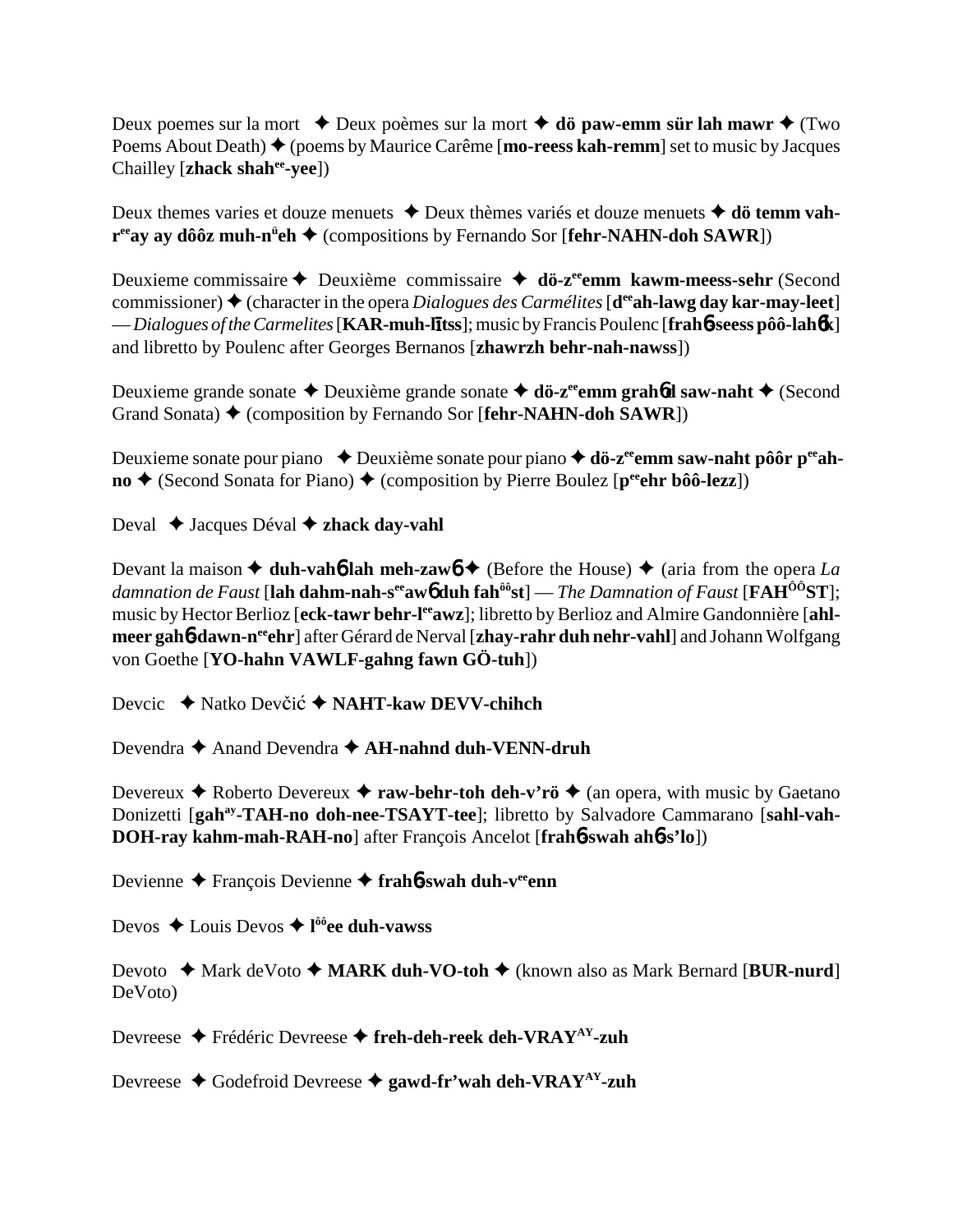Devrient ◆ Eduard Devrient ◆ e**h-d<sup>ü</sup>ar duh-vr<sup>ee</sup>ahó ◆** (known also as Eduard Philipp [**fee-leep**] Devrient)

Devrient Wilhelmine Schröder-Devrient **vill-hell-MEE-nuh SHRÖ-dur-duh-vreeah**6

Devries **→** Herman Devries → **HUR-munn duh-VREEZ** 

Devroye Théodore-Joseph Devroye **tay-o-dawr-zho-zeff deh-vr'wah**

Deyo Felix Deyo **FEE-lickss DAY-yo**

Deyo **→** Ruth Lynda Deyo ◆ **ROOTH LINN-duh DAY-yo** 

Dezede  $\triangle$  Nicolas Dezède  $\triangle$  **NEE-kaw-lahss deh-zeh-DEH**  $\triangle$  (The last name is also spelled Deziades [**deh-zeh-DEH**] — probably an erroneous spelling of Dezaides [**deh-zeh-DEH**] — and De Zaides [**deh zeh-DEH**]. These pronunciations are Slovenian because Dezède may have been of Slovenian origin. His activity was mostly in France, but he was not of French origin.)

Deziades  $\triangle$  Nicolas Deziades  $\triangle$  **NEE-kaw-lahss deh-zeh-DEH**  $\triangle$  (the last name is probably an erroneous spelling of Dezaides  $[deh$ -zeh-DEH $]$ )  $\blacklozenge$  (The last name is also spelled De Zaides  $[deh]$ **zeh-DEH**] and Dezede [**deh-zeh-DEH**]. These pronunciations are Slovenian because the composer may have been of Slovenian origin. His activity was mostly in France, but he was not of French origin.)

Dhaene Rafaël D'Haene **rah-fah-ell dah-nuh**

Dharcourt Eugène d'Harcourt **ö-zhenn dar-kôôr**

Dharcourt **→** Marguerite d'Harcourt → mar-gö-reet dar-kôôr

Dhardelot ◆ Guy d'Hardelot ◆ gh<sup>ü</sup>ee dar-duh-lo ◆ (known also as Mrs. W. I. Rhodes [W. I. **ROHDZ**])

Dhervelois ◆ Louis de Caix d'Hervelois ◆ l<sup>ôô</sup>-ee duh keh dehr-vuh-l'wah

Dhia  $\blacklozenge$  **DEE-yah**  $\blacklozenge$  (character in the opera *Iris* [{**I-russ**} **EE-reess**]; music by Pietro Mascagni [**peeAY-tro mah-SKAH-n'yee**] and libretto by Luigi Illica [**l ooEE-jee eel-LEE-kah**])

Dhoedt Henri-Georges D'Hoedt **ah**6**-ree-zhawr-zheh doot**

Dhont  $\triangle$  Piet Dhont  $\triangle$  **PEET DAWNT** 

Dhu  $\rightarrow$  Rodrigo di Dhu  $\rightarrow$  **rohd-REE-go dee DOO**  $\rightarrow$  (character in the melodrama *La donna del* lago [l**ah DOHN-nah dayl LAH-go**] — *The Lady of the Lake*; music by Gioachino Rossini [j<sup>oh</sup>**ah-KEE-no rohss-SEE-nee**]; libretto by Andrea Leone Tottola [**ahn-DRAY-ah lay-O-nay toht-TOH-**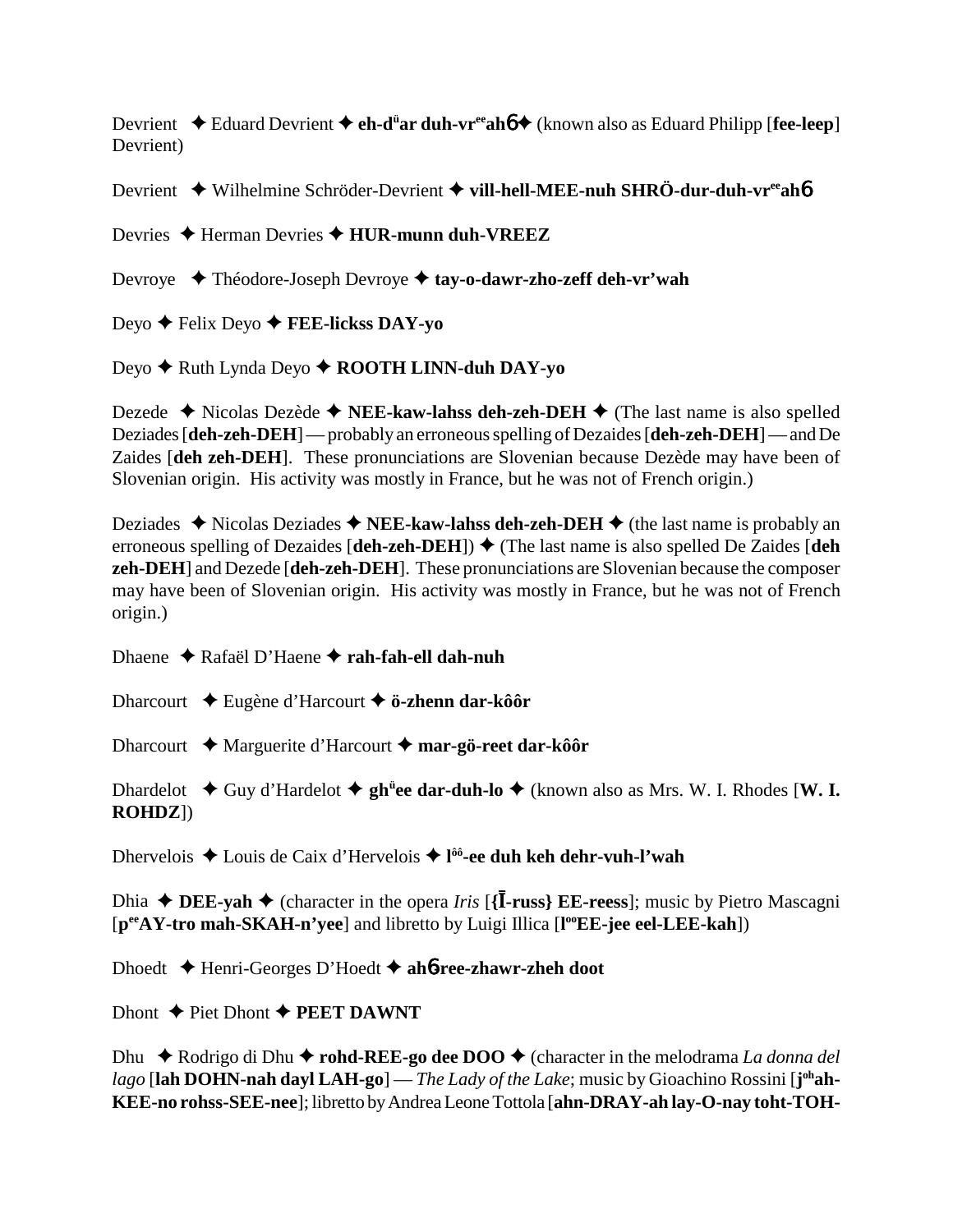**lah**] after Sir Walter Scott [**WAWL-tur SKAHT**])

Di bonaventura  $\triangle$  Anthony di Bonaventura  $\triangle$  ANN-thuh-nee dee baw-nuh-venn-t'YÔÔ-ruh

Di bonaventura **→** Mario di Bonaventura **→ MA-r<sup>ee</sup>o dee baw-nuh-venn-t'YÔÔ-ruh** 

Di calatrava ◆ Il Marchese di Calatrava ◆ eel mar-KAY-zay dee kah-lah-TRAH-vah ◆ (The Marquis of Calatrava)  $\blacklozenge$  (character in the opera *La forza del destino* [lah FOHR-tsah dayl day-**STEE-no**] — *The Force of Destiny;* music by Giuseppe Verdi [**joo-ZAYP-pay VAYR-dee**]; libretto by Francesco Maria Piave [frahn-CHAY-sko mah-REE-ah per AH-vay] after Angel P. De Saavedra [**ahn-HELL (**P.**) day sah-VAY-drah**])

Di calzabigi ◆ Simone Francesco Maria di Calzabigi ◆ see-MO-nay frahn-CHAY-sko mah-**REE-ah dee kahl-tsah-BEE-jee ♦** (known also as Ranieri de Calzabigi [rah-n<sup>ee</sup>AY-ree day kahl**tsah-BEE-jee**] and Raniero de' Calzabigi [**rah-neeAY-ro day kahl-tsah-BEE-jee**])

Di cannaregio **→** Andrea di Cannaregio **→ ahn-DRAY-ah dee kahn-nah-RAY-jo →** (known also as Andrea Gabrieli [**ahn-DRAY-ah gahb-reeAY-lee**])

Di capua ◆ Eduardo di Capua ◆ ay-d<sup>oo</sup>AR-doh dee KAH-p<sup>oo</sup>ah

Di capua ◆ Rinaldo di Capua ◆ **ree-NAHL-doh dee KAH-p<sup>oo</sup>ah ◆** (known also as Rinaldo da [**dah**] Capua)

Di ceprano  $\blacklozenge$  Il Conte di Ceprano  $\blacklozenge$  eel KOHN-tay dee chay-PRAH-no  $\blacklozenge$  (The Count of Ceprano  $[char\text{-}PRAH\text{-}no]$   $\blacklozenge$  (character in the opera *Rigoletto*  $[rec\text{-}go\text{-}LAYT\text{-}toh]$ ; music by Giuseppe Verdi [**joo-ZAYP-pay VAYR-dee**]; libretto by Francesco Maria Piave [**frahn-CHAY-sko mah-REE-ah peeAH-vay**] after Victor Hugo [**{VICK-tur h'YOO-go} veek-tawr ü-go**])

Di ceprano **→** La Contessa di Ceprano → lah kohn-TAYSS-sah dee chay-PRAH-no → (The Countess of Ceprano  $[chay-PRAH-no]$ )  $\blacklozenge$  (character in the opera *Rigoletto*  $[ree-go-LAYT-toh]$ ; music by Giuseppe Verdi [**joo-ZAYP-pay VAYR-dee**]; libretto by Francesco Maria Piave [**frahn-**CHAY-sko mah-REE-ah peeAH-vay] after Victor Hugo [{VICK-tur h'YOO-go} veek-tawr ü**go**])

Di credico ◆ Oslavio Di Credico ◆ o-SLAH-v<sup>ee</sup>o dee KRAY-dee-ko

Di dhu ◆ Rodrigo di Dhu ◆ **rohd-REE-go dee DOO** ◆ (character in the melodrama *La donna del* lago [l**ah DOHN-nah dayl LAH-go**] — *The Lady of the Lake*; music by Gioachino Rossini [j<sup>oh</sup>**ah-KEE-no rohss-SEE-nee**]; libretto by Andrea Leone Tottola [**ahn-DRAY-ah lay-O-nay toht-TOHlah**] after Sir Walter Scott [**WAWL-tur SKAHT**])

Di domenica Robert di Domenica **RAH-burt dee daw-MEH-nih-kuh**

Di due figli abietta zingara **→** Di due figli ... Abietta zingara → dee DOO-ay FEE-l'yee ... ah-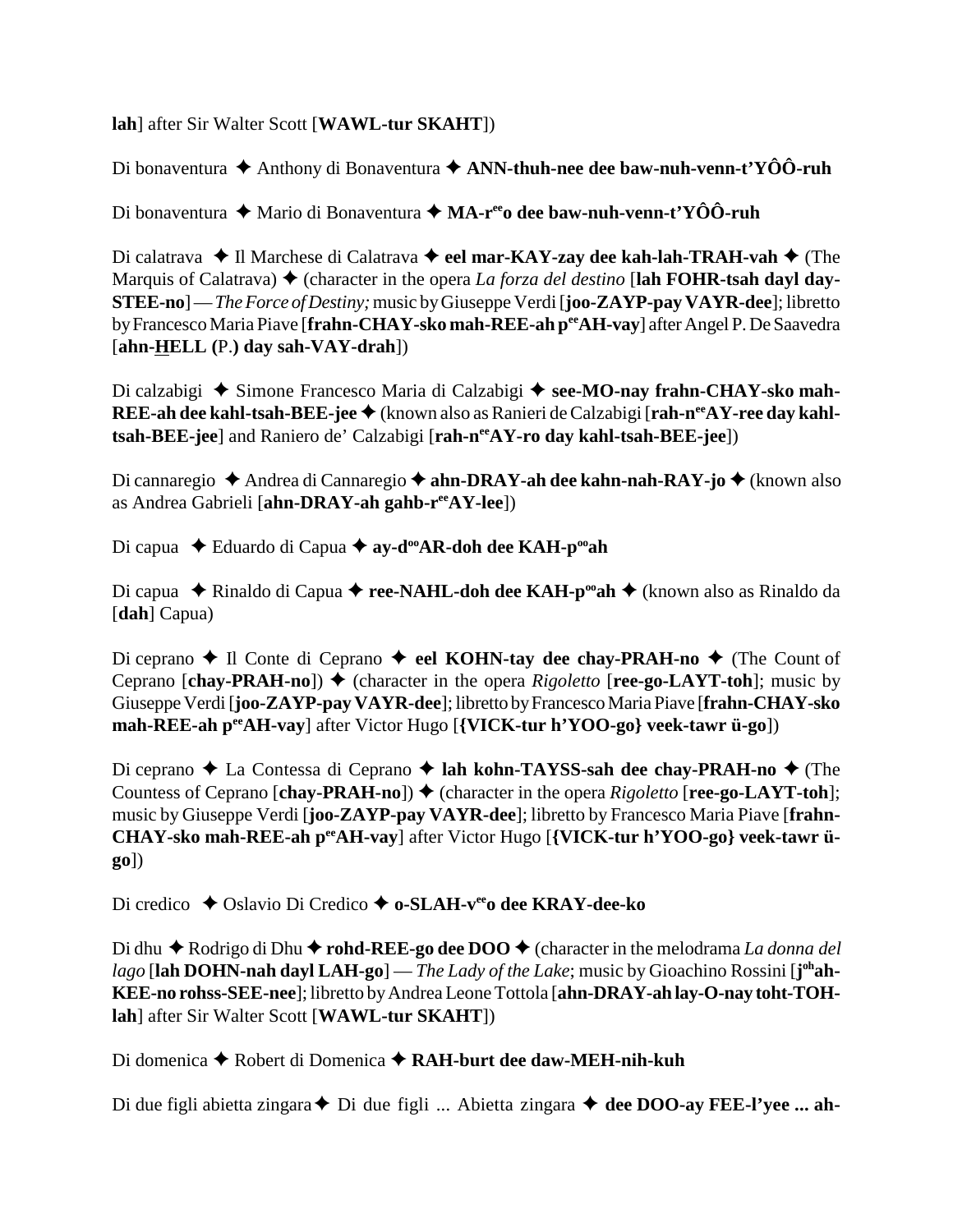**b**<sup>ee</sup>**AYT-tah tseen-GAH-rah ♦** (aria with chorus from the opera *Il trovatore* [eel **tro-vah-TOHray**] — *The Troubadour*; music by Giuseppe Verdi [**joo-ZAYP-pay VAYR-dee**]; libretto by Salvadore Cammarano [**sahl-vah-DOH-ray kahm-mah-RAH-no**] and Leone Emanuele Bardare [lay-O-nay ay-mah-n<sup>oo</sup>AY-lay bar-DAH-ray] after Antonio García Gutiérrez [ahn-TOH-n<sup>ee</sup>o gar-**THEE-ah goo-teeAYR-rehth**]

Di folleville ◆ Contessa di Folleville ◆ kohn-TAYSS-sah dee fawl-veel ◆ (character in *Il viaggio a Reims* [**eel veeAHD-jo ah reh**6**ss**] — *The Journey to Rheims* [**REEMZ**] — a stage cantata [**kunn-TAH-tuh**] with ballet [**BAL-lay**]; music by Gioachino Rossini [**j ohah-KEE-no rohss-SEE-nee**] and libretto by Luigi Balocchi [**l ooEE-jee bah-LOHK-kee**])

Di francesco urbevetano ◆ Ugolino di Francesco Urbevetano ◆ **oo-go-LEE-no dee frahn-CHAY**sko oor-bay-vay-TAH-no ♦ (known also as Ugolina da Orvieto [oo-go-LEE-nah dah ohr-v<sup>ee</sup>AY**toh**])

Di geloso amor sprezzato  $\triangleleft$  dee jay-LO-zo ah-MOR sprayt-TSAH-toh  $\triangleleft$  (trio from the opera *Il trovatore* [**eel tro-vah-TOH-ray**] — *The Troubadour*; music by Giuseppe Verdi [**joo-ZAYP-pay VAYR-dee**]; libretto by Salvadore Cammarano [**sahl-vah-DOH-ray kahm-mah-RAH-no**] and Leone Emanuele Bardare [lay-O-nay ay-mah-n<sup>oo</sup>AY-lay bar-DAH-ray] after Antonio García Gutiérrez [ahn-TOH-n<sup>ee</sup>o gar-THEE-ah goo-t<sup>ee</sup>AYR-rehth]

Di giacomo Di Giacomo **dee JAH-ko-mo**

Di giuseppe Enrico di Giuseppe **enn-REE-ko dee joo-SEPP-pee**

Di lara ◆ Conte di Lara ◆ **KOHN-tay dee LAH-rah** 

Di lasso ◆ Orlando di Lasso ◆ or-LAHN-doh dee LAHSS-so ◆ (Italian spelling and pronunciation) (French = Roland De Lattre [**raw-lah**6 **duh laht-tr'**], also Orlande de Lassus [**awrlah6d duh lahss-sü**], also Orlando de Lassus [**awr-lah6-doh duh lahss-sü**]) ◆ (Latin = Orlandus Lassus [**ohr-LAHN-dôôss LAHSS-sôôss**])

Di libenskof ◆ Conte di Libenskof ◆ **KOHN-tay dee lee-BAYN-skohf** ◆ (character in *Il viaggio a Reims* [**eel veeAHD-jo ah reh**6**ss**] — *The Journey to Rheims* [**REEMZ**] — a stage cantata [**kunn-TAH-tuh**] with ballet [**BAL-lay**]; music by Gioachino Rossini [**j ohah-KEE-no rohss-SEE-nee**] and libretto by Luigi Balocchi [**l ooEE-jee bah-LOHK-kee**])

Di madride noi siam mattadori ◆ Di Madride noi siam mattadori ◆ dee mah-DREE-day no<sup>ee</sup>  $s^{ee}$ **AHM maht-tah-DOH-ree**  $\blacklozenge$  (We are matadors from Madrid)  $\blacklozenge$  (excerpt from Act II of the opera *La traviata* [**lah trah-veeAH-tah**] — *The Worldly Woman*; music by Giuseppe Verdi [**joo-ZAYP-pay VAYR-dee**]; libretto by Francesco Maria Piave [**frahn-CHAY-sko mah-REE-ah peeAH-vay**] after Alexandre Dumas [**ah-leck-sah**6**-dr' dü-mah**])

Di mantua ◆ Jachet di Mantua ◆ zhah-keh dee mah6-t<sup>ü</sup>ah ◆ (known also as Jacques Colebault de Vitré [**zhack kaw-luh-bo duh vee-tray**])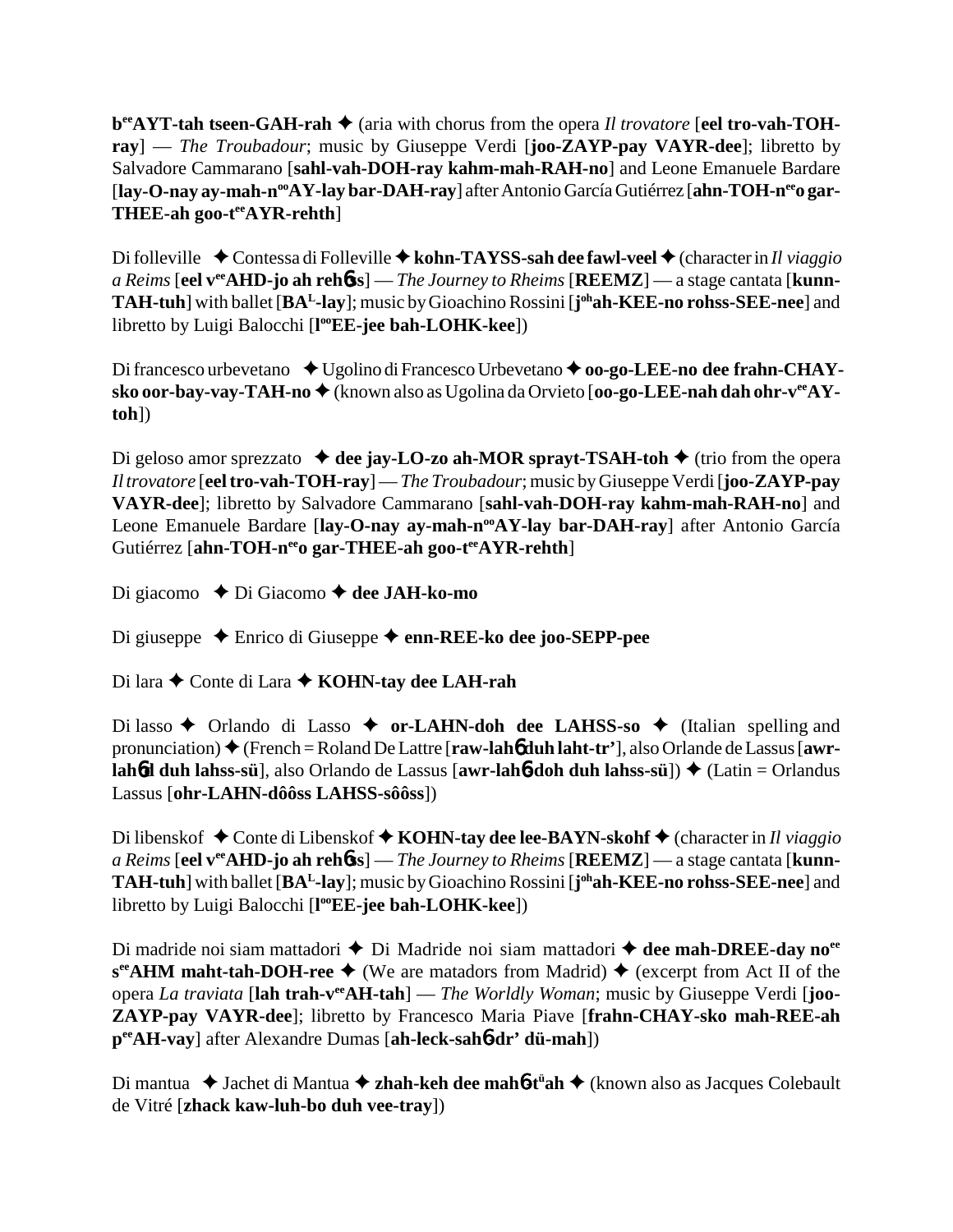Di modrone ◆ Count Luchino Visconti di Modrone ◆ (Count) loo-KEE-no vee-SKOHN-tee dee **mo-DRO-nay**  $\triangle$  (known also as Count Luchino Visconti)

Di monte  $\triangle$  Filippo di Monte  $\triangle$  fee-LEEP-po dee MOHN-tay  $\triangle$  (known also as Philippe de Monte [**fee-leep deh maw**6**-teh**] and Philippus de Monte [**fih-LEEP-pôôss day MOHN-tay**])

Di monterone **→** Il Conte di Monterone **→ eel KOHN-tay dee mohn-tay-RO-nay →** (The Count of Monterone) (character in the opera *Rigoletto* [**ree-go-LAYT-toh**]; music by Giuseppe Verdi [**joo-ZAYP-pay VAYR-dee**]; libretto by Francesco Maria Piave [**frahn-CHAY-sko mah-REE-ah peeAH-vay**] after Victor Hugo [**{VICK-tur h'YOO-go} veek-tawr ü-go**])

Di murska ◆ Ilma di Murska ◆ **EEL-mah dee MOO-skah** 

Di nicolaio **→** Amantio di Nicolaio → **ah-MAHN-t<sup>ee</sup>o dee nee-ko-LAH<sup>EE</sup>-o →** (character in the opera *Gianni Schicchi* [**JAHN-nee SKEEK-kee**]; music by Giacomo Puccini [**JAH-ko-mo poo-CHEE-nee**] and libretto by Giovacchino Forzano [**jo-vahk-KEE-no fohr-TSAH-no**])

Di nissa ◆ Bernadette Manca di Nissa ◆ bayr-nah-DAYT-tay MAHN-kah dee NEESS-sah

Di provenza il mar il suol  $\triangle$  Di provenza il mar, il suol  $\triangle$  dee pro-VAYN-tsah eel MAR, eel  $\mathbf{s}^{\infty}$ **OHL**  $\blacklozenge$  ((Who erased) the sea and soil of Provence (from your heart?))  $\blacklozenge$  (aria featuring Germont [**zhehr-maw**6] in the opera *La traviata* [**lah trah-veeAH-tah**] — *The Worldly Woman*; music by Giuseppe Verdi [**joo-ZAYP-pay VAYR-dee**]; libretto by Francesco Maria Piave [**frahn-CHAY-sko mah-REE-ah peeAH-vay**] after Alexandre Dumas [**ah-leck-sah**6**-dr' dü-mah**])

Di quai soavi lagrime  $\triangleleft$  dee k<sup>oo</sup>ah<sup>ee</sup> so-AH-vee LAH-gree-may  $\triangleleft$  (aria from the opera *Poliuto* [**po-leeOO-toh**]; music by Gaetano Donizetti [**gahay-TAH-no doh-nee-TSAYT-tee**]; libretto by Salvadore Cammarano [sahl-vah-DOH-ray kah-mah-RAH-no] after Pierre Corneille [p<sup>ee</sup>ehr kawr**nehy'**])

Di quella pira  $\triangleleft$  dee k<sup>oo</sup>AYL-lah PEE-rah  $\triangleleft$  (The HORRID FLAMES of that pyre)  $\triangleq$  (aria from the opera *Il trovatore* [**eel tro-vah-TOH-ray**] — *The Troubadour*; music by Giuseppe Verdi [**joo-ZAYP-pay VAYR-dee**]; libretto by Salvadore Cammarano [**sahl-vah-DOH-ray kahm-mah-RAH-no**] and Leone Emanuele Bardare [lay-O-nay ay-mah-n<sup>oo</sup>AY-lay bar-DAH-ray] after Antonio García Gutiérrez [ahn-TOH-n<sup>ee</sup>o gar-THEE-ah goo-t<sup>ee</sup>AYR-rehth])

Di rigori armato il seno  $\triangle$  dee ree-GO-ree ar-MAH-toh eel SAY-no  $\triangle$  (aria from the opera *Der Rosenkavalier* [**dayr RO-zunn-kah-fah-leer**] — *The Knight of the Rose*; music by Richard Strauss [**RIH-hart SHTRAHÔÔSS**] and libretto by Hugo von Hofmannsthal [**HOO-go fawn HAWF-mahnstahl**])

Di rohan **→** Maria di Rohan → mah-REE-ah dee RO-ahn

Di se ben rammentomi / Un dì, se ben rammentomi / **oon DEE, say bayn rahm-mayn-TOH-mee** / (One Day, if I Rememher Rightly) / (excerpt from Act III of the opera *Rigoletto* [**ree-go-LAYT-**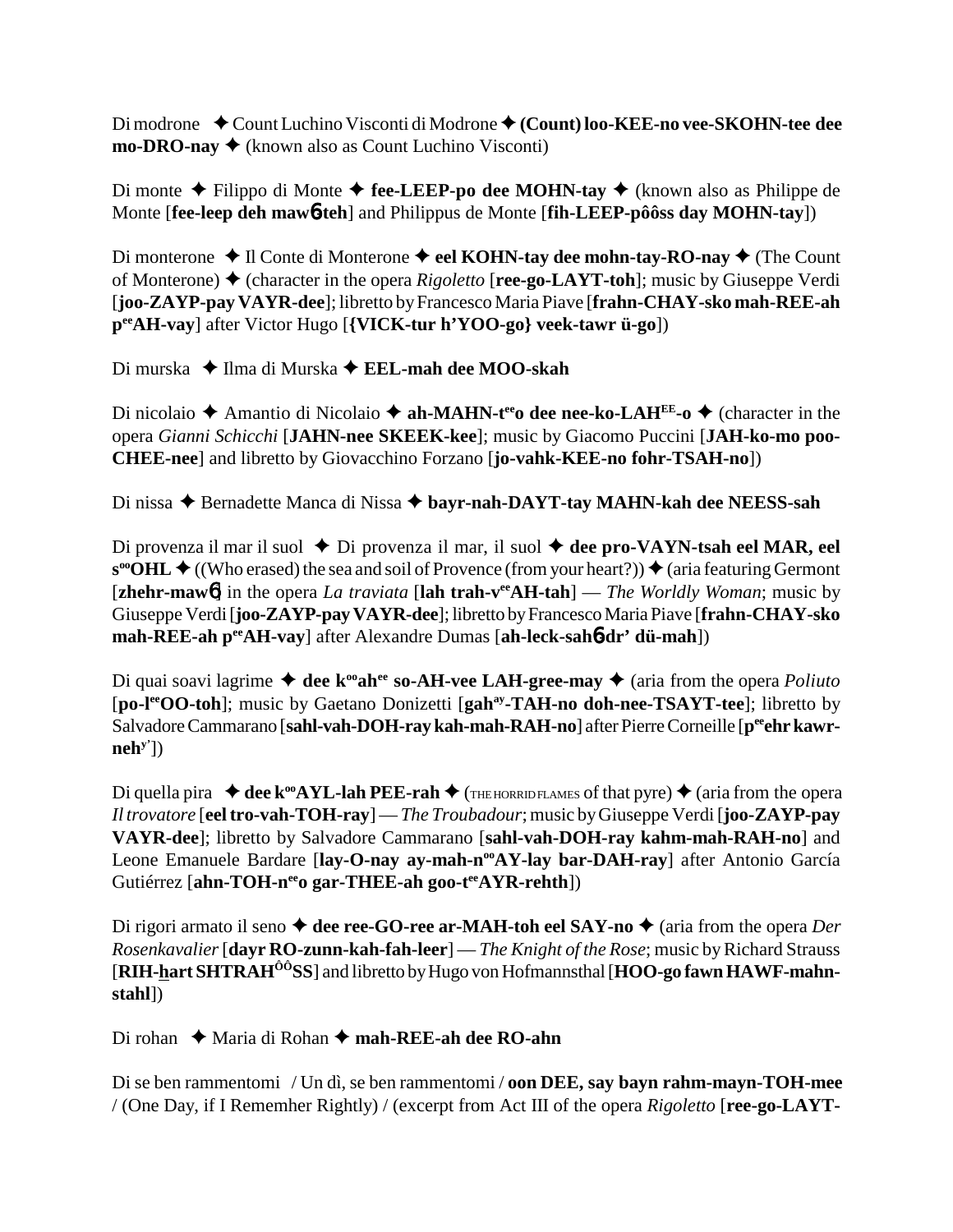**toh**]; music by Giuseppe Verdi [**joo-ZAYP-pay VAYR-dee**]; libretto by Francesco Maria Piave [frahn-CHAY-sko mah-REE-ah peeAH-vay] after Victor Hugo [{VICK-tur h'YOO-go} veek**tawr ü-go**])

Di si felice innesto  $\blacklozenge$  Di sì felice innesto  $\blacklozenge$  dee SEE fay-LEE-chay een-NAY-stoh  $\blacklozenge$  (Let us keep the eternal memory)  $\blacklozenge$  (finale from Act II in the opera *Il barbiere di Siviglia* [**eel bar-b<sup>ee</sup>AY-ray dee see-VEE-leeah**] — *The Barber of Seville* [**suh-VILL**]; music by Gioachino Rossini [**j ohah-KEE-no rohss-SEE-nee**]; libretto by Cesare Sterbini [**chay-ZAH-ray stayr-BEE-nee**] after Pierre-Augustin Caron de Beaumarchais [p<sup>ee</sup>ehr-o-güss-teh**6** kah-raw6 duh bo-mar-sheh] and Giuseppe Petrosellini [**joo-ZAYP-pay pay-tro-zayl-LEE-nee**])

Di signa **→** Betto di Signa ◆ BAYT-toh dee SEE-n'yah ◆ (character in the opera *Gianni Schicchi*) [**JAHN-nee SKEEK-kee**]; music by Giacomo [**JAH-ko-mo poo-CHEE-nee**] and libretto by Giovacchino Forzano [**jo-vahk-KEE-no fohr-TSAH-no**])

Di stasio **→** Anna di Stasio → **AHN-nah dee STAH-z<sup>ee</sup>O** 

Di stefano ◆ Giuseppe di Stefano ◆ joo-ZAYP-pay dee STAY-fah-no

Di steffanino murer ◆ Bernardo di Steffanino Murer ◆ bayr-NAR-doh dee stayf-fah-NEE-no **MOO-rayr** (known also as Bernhard der Deutsche [**BEHRN-hart dayr DOYT-shuh**])

Di tale amor  $\triangle$  dee TAH-lay ah-MOHR  $\triangle$  (Such love as this)  $\triangle$  (aria featuring Leonora [lay-o-**NO-rah**] in the opera *Il trovatore* [**eel tro-vah-TOH-ray**] — *The Troubadour*; music by Giuseppe Verdi [**joo-ZAYP-pay VAYR-dee**]; libretto by Salvadore Cammarano [**sahl-vah-DOH-ray kahm**mah-RAH-no<sup>]</sup> and Leone Emanuele Bardare [lay-O-nay ay-mah-n<sup>oo</sup>AY-lay bar-DAH-ray] after Antonio García Gutiérrez [ahn-TOH-n<sup>ee</sup>o gar-THEE-ah goo-t<sup>ee</sup>AYR-rehth])

Di tanti palpiti  $\blacklozenge$  dee TAHN-tee PAHL-pee-tee  $\blacklozenge$  (excerpt from the opera *Tancredi* [tahn-KRAY-dee] by Gioachino Rossini [johah-KEE-no rohss-SEE-nee]; libretto by Gaetano Rossi [**gahay-TAH-no ROHSS-see**] after Voltaire [**vawl-tehr**])

Di trombonok  $\triangle$  Barone di Trombonok  $\triangle$  **bah-RO-nay dee TROHM-bo-nohk**  $\triangle$  (character in *Il viaggio a Reims* [**eel v<sup>ee</sup>AHD-jo ah reh6ss**] — *The Journey to Rheims* [**REEMZ**] — a stage cantata [**kunn-TAH-tuh**] with ballet [**BAL-lay**]; music by Gioachino Rossini [**j ohah-KEE-no rohss-**SEE-nee] and libretto by Luigi Balocchi [l<sup>oo</sup>EE-jee bah-LOHK-kee])

Di tu se fedele  $\triangle$  dee too say fay-DAY-lay  $\triangle$  (excerpt from the opera *Un ballo in maschera* [oon **BAHL-lo een MAH-skay-rah**] — *A Masked Ball*; music by Giuseppe Verdi [**joo-ZAYP-pay** VAYR-dee]; libretto by Antonio Somma [ahn-TAW-n<sup>ee</sup>o SOHM-mah] after Eugène Scribe [ö**zhenn skreeb**])

Di tu se fedele  $\triangle$  Di' tu se fedele  $\triangle$  dee too say fay-DAY-lay  $\triangle$  (excerpt from the opera *Un ballo in maschera* [**oon BAHL-lo een MAH-skay-rah**] — *A Masked Ball;* music by Giuseppe Verdi [**joo-ZAYP-pay VAYR-dee**]; libretto by Antonio Somma [**ahn-TAW-neeo SOHM-mah**] after Eugène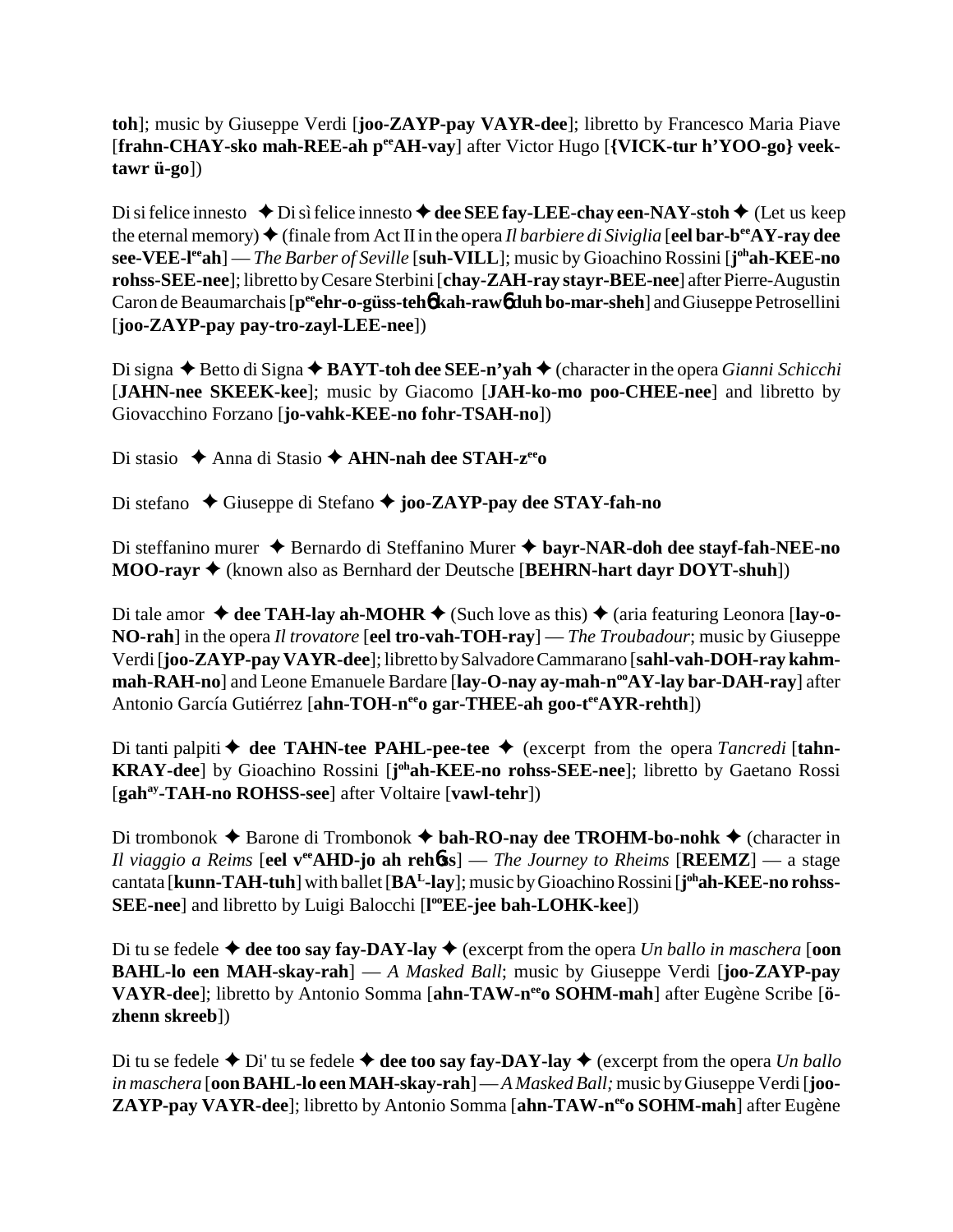Scribe [**ö-zhenn skreeb**])

Di valois ◆ Elisabetta di Valois ◆ ay-lee-zah-BAYT-tah dee vah-l'wah ◆ (Elizabeth of Valois  $[\text{vah-}!\text{'wah}]$   $\blacklozenge$  (character in the opera *Don Carlo*  $[\text{dohn}$  KAR-lo]; music by Giuseppe Verdi  $[\text{joo-}]$ **ZAYP-pay VAYR-dee**]; libretto by François Méry [**frah**6**-swah may-ree**] and Camille Du Locle [**{kah-meel dü law-kl'} kah-meey' dü law-kl'**] after Friedrich von Schiller [**FREET-rihh fawn SHILL-lur**])

Di vargas  $\triangle$  Don Carlo di Vargas  $\triangle$  dohn KAR-lo dee VAR-gahss  $\triangle$  (character in the opera *La forza del destino* [**lah FOHR-tsah dayl day-STEE-no**] — *The Force of Destiny;* music by Giuseppe Verdi [**joo-ZAYP-pay VAYR-dee**]; libretto by Francesco Maria Piave [**frahn-CHAY-sko mah-REE-ah peeAH-vay**] after Angel P. De Saavedra [**ahn-HELL (**P.**) day sah-VAY-drah**])

Dia **→** Beatriz de Dia **→** bay-ah-treess duh dee-ah

Dia Contessa de Dia  **kohn-TAYSS-sah day DEE-ah**

Dia que me quieras  $\triangle$  El día que me quieras  $\triangle$  ell DEE-ah kay may kee-AY-rahss  $\triangle$ (composition by C. Gardel [**(**C.**) gar-DELL**] and A. Le Pera [**(**A.**) lay PAY-rah**])

Diabelli **←** Anton Diabelli ← AHN-tohn deeah-BAYL-lee

Diables  $\triangle$  Les petits diables  $\triangle$  leh puh-tee d<sup>ee</sup>AH-bl'  $\triangle$  (The little devils)  $\triangle$  (characters in the opera *L'amour des trois oranges* [**lah-môôr day tr'wah aw-rah**6**zh**] *— The Love for Three Oranges;* music by Serge Prokofiev [**sehr-GAY prah-KAW-fiheff**]; libretto by Prokofiev after Carlo Gozzi [**KAR-lo GOHT-tsee**])

Diabolus **dihUH-baw-lôôss** (character in *Ordo virtutum* [**OHR-doh veer-TOO-tôôm**], a musical drama by Hildegard von Bingen [**HILL-tuh-gart fawn BIHNG-unn**])

 $\Delta$ Diack **→** John Michael Diack **→ JAHN MI-kull DI-uck** 

Diaghilev  $\blacklozenge$  Sergei Diaghilev  $\blacklozenge$  sehr-GAY<sup>EE</sup> d<sup>ih</sup>ah-ghih-L<sup>Y</sup>AWF  $\blacklozenge$  (known also as Sergei Pavlovich [**PAHV-luh-vihch**] Diaghilev)

Dialogo amor se cosi dolce **↓** Dialogo: "Amor, se cosi dolce" **→ d<sup>ee</sup>ah-LO-go: "ah-MOHR, say KO-zee DOHL-chay"** ♦ (composition by Cipriano de Rore [**see-pr<sup>ee</sup>AH-no deh RAW-ruh**])

Dialogo di ninfa e pastore **↓ d<sup>ee</sup>ah-LO-go dee NEEN-fah ay pah-STO-ray ◆** (Dialogue Between Nymph and Shepherd)  $\blacklozenge$  (duet by Claudio Monteverdi [**KLAH<sup>00</sup>-d<sup>ee</sup>o mohn-tay-VAYR-dee**])

Dialogo secondo ◆ d<sup>ee</sup>ah-LO-go say-KOHN-doh ◆ (sacred composition by Adriano Banchieri [**ah-dreeAH-no bahn-keeAY-ree**]

Dialogues des carmelites  $\triangle$  Dialogues des Carmélites  $\triangle$  d<sup>ee</sup>ah-lawg day kar-may-leet  $\triangle$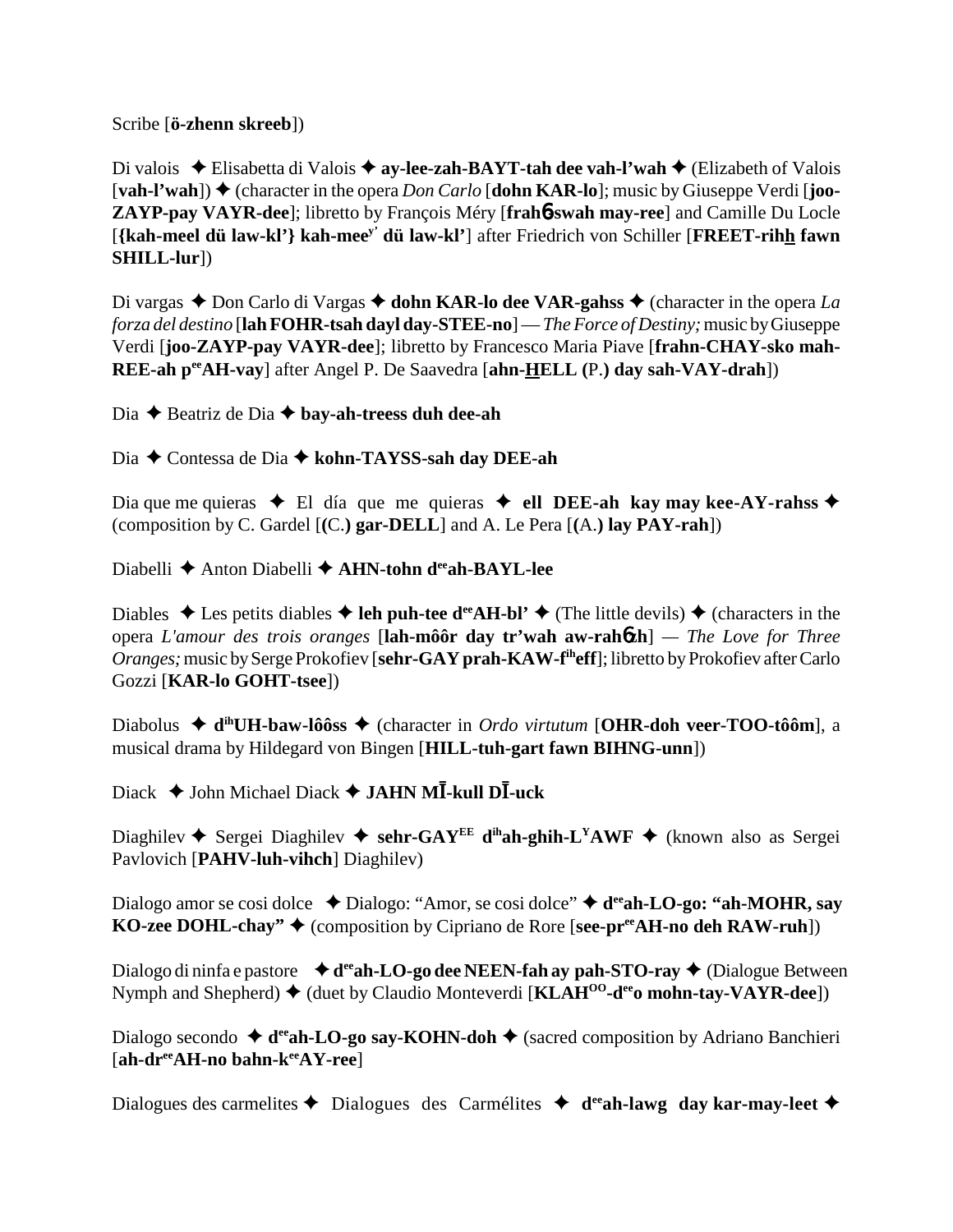(Dialogues of the Carmelites [KAR-muh-litss])  $\triangle$  (an opera, with music by Francis Poulenc [frahbseess pôô-lahók]; libretto by Poulenc after Georges Bernanos [zhawrzh behr-nah-nawss])

Dialogus in loco antiphonae y angelus gabriel descendit  $\triangle$  Dialogus in loco antiphonae V: Angelus Gabriel descendit ◆ d<sup>ih</sup>UH-law-gôôss inn LAW-ko ahn-tih-FO-nay V: AHN-jeh-lôôss GAHB- $\mathbf{r}^{\text{ih}}$ ell day-SHAYN-ditt  $\blacklozenge$  (antiphon [ANN-tuh-funn] by Claudio Monteverdi [KLAH<sup>00</sup>-d<sup>ee</sup>o] mohn-tay-VAYR-dee])

Dialogus inter magdalenam et jesum  $\rightarrow$  Dialogus inter Magdalenam et Jesum  $\rightarrow$  d<sup>ee</sup>UH-law-gôôss EEN-ter mahg-duh-LAY-numm ett YAY-zôôm  $\triangle$  (Dialogue Between Magdalene and Jesus)  $\triangle$ (motet by Marc Antoine Charpentier [mark aho-twahn shar-paho-tee ay])

Dianda  $\blacklozenge$  Hilda Dianda  $\blacklozenge$  EEL-dah dee-AHN-dah

Diane  $\triangleleft$  dee-ahn  $\triangleleft$  (Diane)  $\triangleleft$  (character in the opera *Iphigénie en Tauride* [ee-fee-zhay-nee ah**6** toh-reed]; music by Christoph Willibald von Gluck [KRIH-stawf VILL-lee-bahlt fawn  $GL\hat{O} \hat{O} K$ ]; libretto by Nicolas-François Guillard [nee-ko-lah-fraho-swah ghee-yar], based on Euripides [yôô-RIH-puh-deez])

Dianin  $\blacklozenge$  Sergei Dianin  $\blacklozenge$  sehr-GAY<sup>EE</sup> d<sup>ih</sup>AH-n<sup>y</sup>inn

Dianov  $\triangle$  Anton Dianov  $\triangle$  ahn-TAWN d<sup>ee</sup> AH-nuff

Diaphenia  $\blacklozenge$  d**i**-uh-FEE-n<sup>ih</sup>uh  $\blacklozenge$  (Greek pronunciation th<sup>ih</sup>ah-FEE-n<sup>ih</sup>ah  $\blacklozenge$  (poem by Henry Constable [HENN-ree KAHN-stah-b'l] set to music by W. Denis Browne [W. DEH-nuss **BROWN**I)

Dias  $\triangle$  Harry vas Dias  $\triangle$  HA<sup>R</sup>-ree vahss DEE-uss

Diaz → Eugène Diaz → ö-zhenn DEE-ahth → (known also as Eugène-Émile Diaz de la Peña [özhenn-av-meel DEE-ahth day lah PAY-n'yah])

Diaz  $\triangle$  Justino Díaz  $\triangle$  hooss-TEE-no DEE-ahss

Diaz  $\triangle$  Rafaelo Diaz  $\triangle$  rah-fah-EH-lo DEE-uzz

Dic christi veritas  $\rightarrow$  Dic, Christi veritas  $\rightarrow$  DICK, KREE-stih VAY-rih-tahss  $\rightarrow$  (Tell Us, Truth of Christ)  $\triangle$  (sacred music, title used by various composers)

Dich selige frau  $\triangle$  Dich selige Frau  $\triangle$  dihh ZAY-lih-guh FRAH<sup>00</sup>  $\triangle$  (Beloved woman)  $\triangle$ (passage featuring Siegmund [ZEEK-môônt] and Sieglinde [zeek-LINN-tuh] in the opera Die *Walküre* [dee vahl-KÜ-ruh], music and libretto by Richard Wagner [RIH-hart VAHG-nur])

Dich teure halle  $\triangle$  Dich, teure Halle  $\triangle$  dihh, TOY-ruh HAHL-luh  $\triangle$  (aria featuring Elisabeth [ay-LEE-zah-bett] in the opera Tannhäuser [TAHN-hoy-zur], music and libretto by Richard Wagner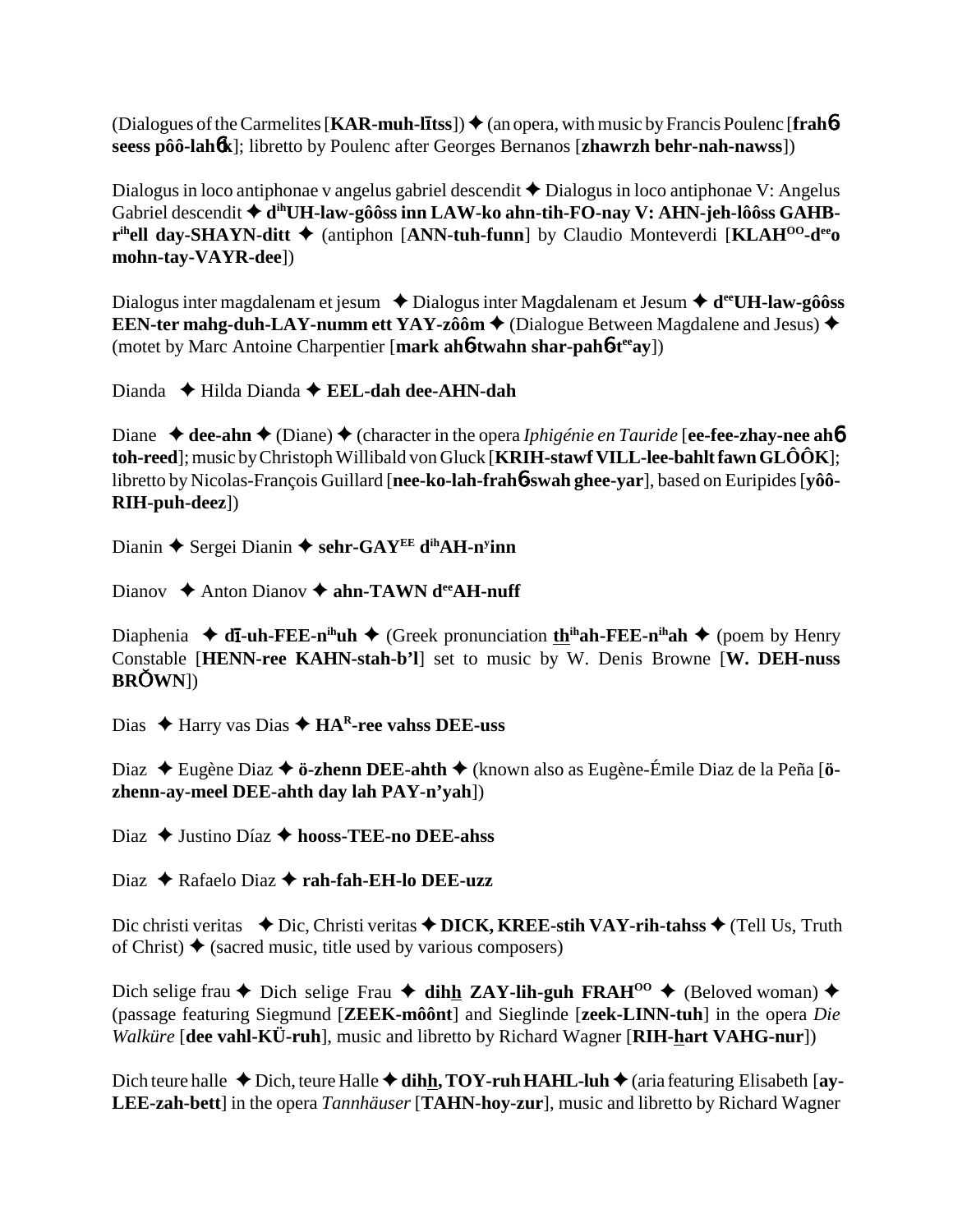## [RIH-hart VAHG-nur])

Dich teure halle gruss ich wieder  $\blacklozenge$  Dich, teure Halle, grüss ich wieder  $\blacklozenge$  dihh, TOY-ruh HAHLluh, GRÜSS ihh VEE-dur  $\triangle$  (aria featuring Elisabeth [ay-LEE-zah-bett] in the opera Tannhäuser [TAHN-hoy-zur], music and libretto by Richard Wagner [RIH-hart VAHG-nur])

Dichiarazione canzonetta  $\triangleleft$  La dichiarazione (canzonetta)  $\triangleleft$  lah dee-k<sup>ee</sup>ah-rah-ts<sup>ee</sup>O-nay (kahn- $\mathbf{t}$ so-NAYT-tah)  $\blacklozenge$  (song by Gioachino Rossini [ $\mathbf{j}^{\text{oh}}$ ah-KEE-no rohss-SEE-nee])

Dichter  $\triangleleft$  DIHH-tur  $\triangleleft$  (Poet)  $\triangleleft$  (character in the opera *Das Nusch-Nuschi* [dahss NO $\hat{O}$ SH- $N\hat{O}\hat{O}$ -shee] — *The Nusch Nuschi*; music by Paul Hindemith [PAH<sup> $\hat{O}\hat{O}$ **L HINN-tuh-mitt**] and libretto</sup> by Franz Blei [FRAHNTSS BLI])  $\blacklozenge$  (the Nusch-Nuschi is a mythical beast, half rat and half alligator)  $\blacklozenge$  (the opera is subtitled A Play for Burmese Marionettes)

Dichter  $\triangleleft$  Misha Dichter  $\triangleleft$  MIH-shuh DICK-tur

Diciedue  $\triangle$  Richard Diciedue  $\triangle$  RIH-churd dih-SEE-d'yoo

Dick  $\blacklozenge$  Marcel Dick  $\blacklozenge$  mar-SELL DICK

Diddley  $\triangle$  Bo Diddley  $\triangle$  BO DID-d'lee

Diderot  $\triangle$  Denis Diderot  $\triangle$  deh-nee dee-d'ro

Dido and aeneas  $\triangleleft$  DEE-doh (and) ih-NEE-uss  $\triangleleft$  (an opera, with music by Henry Purcell [HENN-ree PUR-s'l] and libretto by Nahum Tate [NAH $^{00}$ M TAYT])

Didur  $\triangle$  Adamo Didur  $\triangle$  ah-DAH-mo DEE-dôôr

Didymus  $\triangleleft$  Chalcenterus Didymus  $\triangleleft$  kahl-KENN-duh-russ THEE-thih-môôss

Die abwesenheit  $\triangle$  Die Abwesenheit  $\triangle$  dee ahp-VAY-zunn-hīt  $\triangle$  (excerpt from Les adieux [lay- $\mathbf{zah-d}^{\text{ee}}$ ö] by Ludwig van Beethoven [LOOT-vihh funn BAY<sup>AY</sup>-toh-funn])

Die agyptische helena  $\triangle$  Die Ägyptische Helena  $\triangle$  dee eh-GÜP-tih-shuh HAY<sup>AY</sup>-lay-nah  $\triangle$  (The Egyptian Helen)  $\triangleq$  (an opera, with music by Richard Strauss [RIH-hart SHTRAH<sup>00</sup>SS] and libretto by Hugo von Hofmannsthal [HOO-go fawn HAWF-mahn-stahl])

Die alte  $\triangle$  Die Alte  $\triangle$  dee AHL-tuh  $\triangle$  (The Old Woman)  $\triangle$  (poem by Klamer Eberhard Karl Schmidt [KLAH-mur AY-bur-hart KARL SHMITT] set to music by Wolfgang Amadeus Mozart  $[VAWLF-gahng ah-mah-DAY-ôôss MO-tsart]$ 

Die alte mutter  $\triangle$  Die alte Mutter  $\triangle$  dee AHL-tuh MÔÔT-tur  $\triangle$  (The Old Mother)  $\triangle$  (song by Charles Ives  $[CHAH\text{-}rullz \overline{I} VZ]$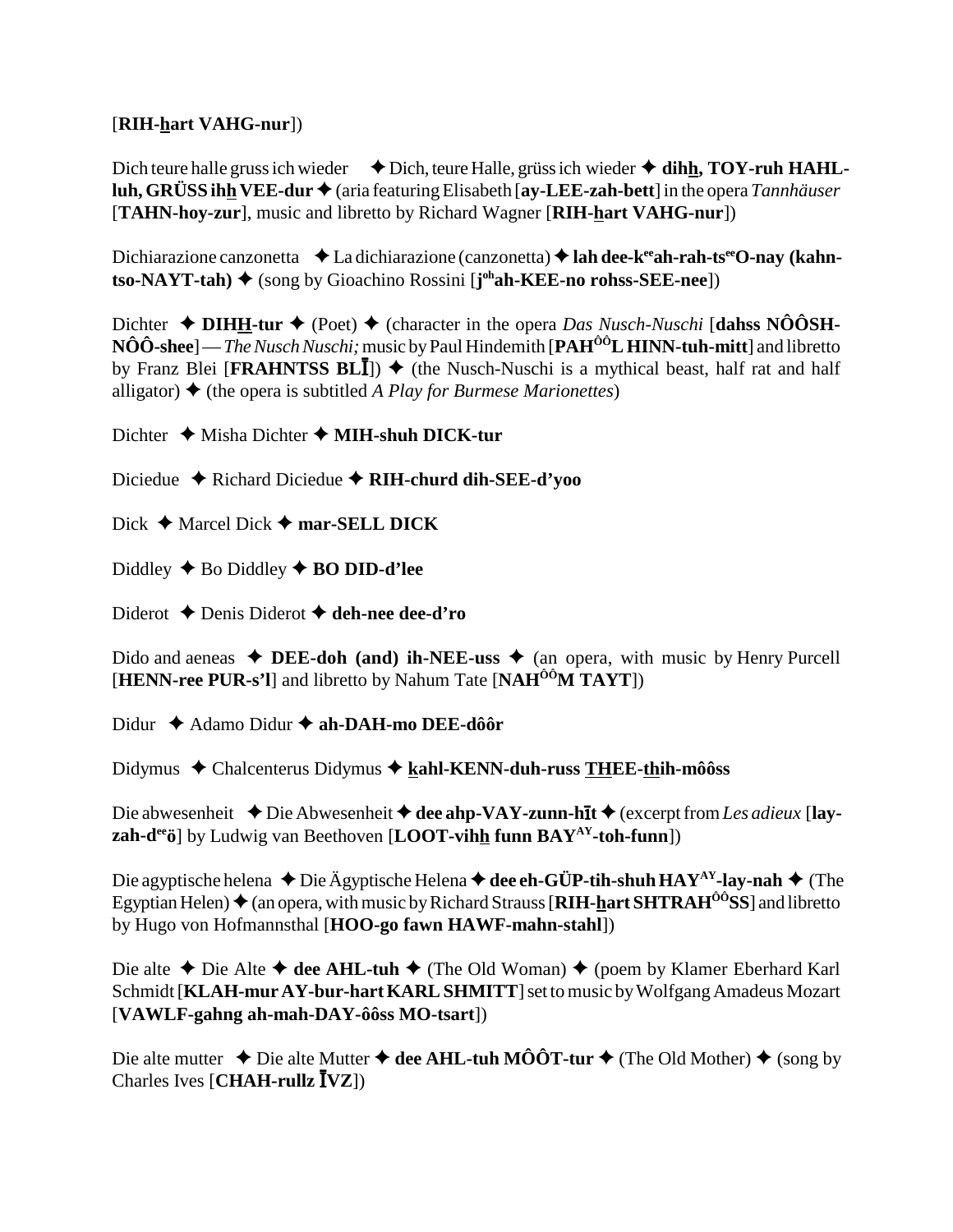Die alten bosen lieder **↓** Die alten, bösen Lieder **→ dee AHL-tunn BÖ-zunn LEE-dur ◆** (The Bad Old Songs) ◆ (poem by Heinrich Heine [HIN-rihh HI-nuh] set to music by Robert Schumann [**ROHOH-bert SHOO-mahn**])

Die bekehrte ◆ Die Bekehrte ◆ dee buh-KEHR-tuh ◆ (The Repentant Lass) ◆ (poem by Johann Wolfgang von Goethe [**YO-hahn VAWLF-gahng fawn GÖ-tuh**] set to music by Franz Schubert [**FRAHNTSS SHOO-bert**])

Die berge sind spitz  $\triangle$  Die Berge sind spitz  $\triangle$  dee BEHR-guh zinnt SHPITTSS  $\triangle$  (song from *Vier Lieder aus dem Jungbrunnen* [**FEER LEE-dur ahôôss daym YÔÔNG-brôôn-nunn**] — *Four Songs From 'The Well of Youth'*)  $\blacklozenge$  (compositions by Johannes Brahms [yo-HAHN-nuss] **{BRAHMZ} BRAHAHMSS**])

Die bescheidene ◆ Die bescheidene ◆ dee buh-SHI-duh-nuh ◆ (The Modest Lassie) ◆ (excerpt from *Mährische Duette* [MAY-rih-shuh doo-ETT-tuh] — *Moravian Duets* — by Antonín Dvořák [AHN-taw-n<sup>y</sup>ee<sup>ee</sup>n d'VAW-<sup>r</sup>shah<sup>ah</sup>k])

Die bose farbe  $\triangle$  Die böse Farbe  $\triangle$  dee BÖ-zuh FAR-puh  $\triangle$  (The Hateful Color)  $\triangle$  (poem by Wilhelm Müller [**VILL-hellm MÜL-lur**] set to music by Franz Schubert [**FRAHNTSS SHOO-bert**] in the song cycle *Die schöne Müllerin* [**dee SHÖ-nuh MÜL-luh-rinn**] — *The Miller's Lovely Daughter*)

Die csardas furstin ◆ Die Csárdás Fürstin ◆ dee CHAH<sup>AH</sup>R-dah<sup>ah</sup>sh FÜR-stinn ◆ (The Gypsy Princess) ◆ (an operetta, with music by Emmerich Kálmán [**EMM-meh-rihh KAH<sup>AH</sup>L-mah<sup>ah</sup>n**]; lyrics by Stein [SHT**I**N] and Jenbach [YENN-bahk])

Die drei von der tankstelle ◆ Die drei von der Tankstelle ◆ **dee DRĪ fawn dayr TAHNK-shtell-** $\text{luh} \triangleq (\text{German film})$ 

Die drei wunsche ◆ Die drei Wünsche ◆ dee DR**I** VÜN-shuh ◆ (The Three Wishes) ◆ (an operetta, with music by Carl Michael Ziehrer [**KARL MIH-hah-ell TSEE-rur**]; lyrics by L. Krenn  $[(L.)$  **KRENN**] and C. Lindau  $[(C.)$  **LINN-dah**<sup> $\hat{\omega}$ <sup>0</sup>)</sup>

Die dreigroschenoper ◆ Die Dreigroschenoper ◆ dee DRI-graw-shunn-o-pur ◆ (The Threepenny Opera) ♦ (a play, with music by Kurt Weill **[KÔÔRT VĪL**]; book by Bertolt Brecht [**BEHR-tawlt**] **BREHHT** from the translation by Elisabeth Hauptmann [ay-LEE-zah-bett HAH<sup>ÔÔ</sup>PT-mahn] of the libretto by John Gay [**JAHN GAY**] from the original 1728 version of *The Beggar's Opera*])

Die einsiedelei **→** Die Einsiedelei → dee **In-ZEE-duh-lI** → (The Hideaway) → (poem by Johann Gaudene von Salis [**YO-hahn GAHÔÔ-duh-nuh fawn ZAH-liss**] set to music by Franz Schubert [**FRAHNTSS SHOO-bert**])

Die entfuhrung aus dem serail ◆ Die Entführung aus dem Serail ◆ dee ennt-FÜ-rôông ah<sup>ôô</sup>ss **daym zay-RAH<sup>IH</sup>L**  $\blacklozenge$  (The Abduction from the Harem)  $\blacklozenge$  an opera, with music by Wolfgang Amadeus Mozart [**VAWLF-gahng ah-mah-DAY-ôôss MO-tsart**]; libretto by Johann Gottlieb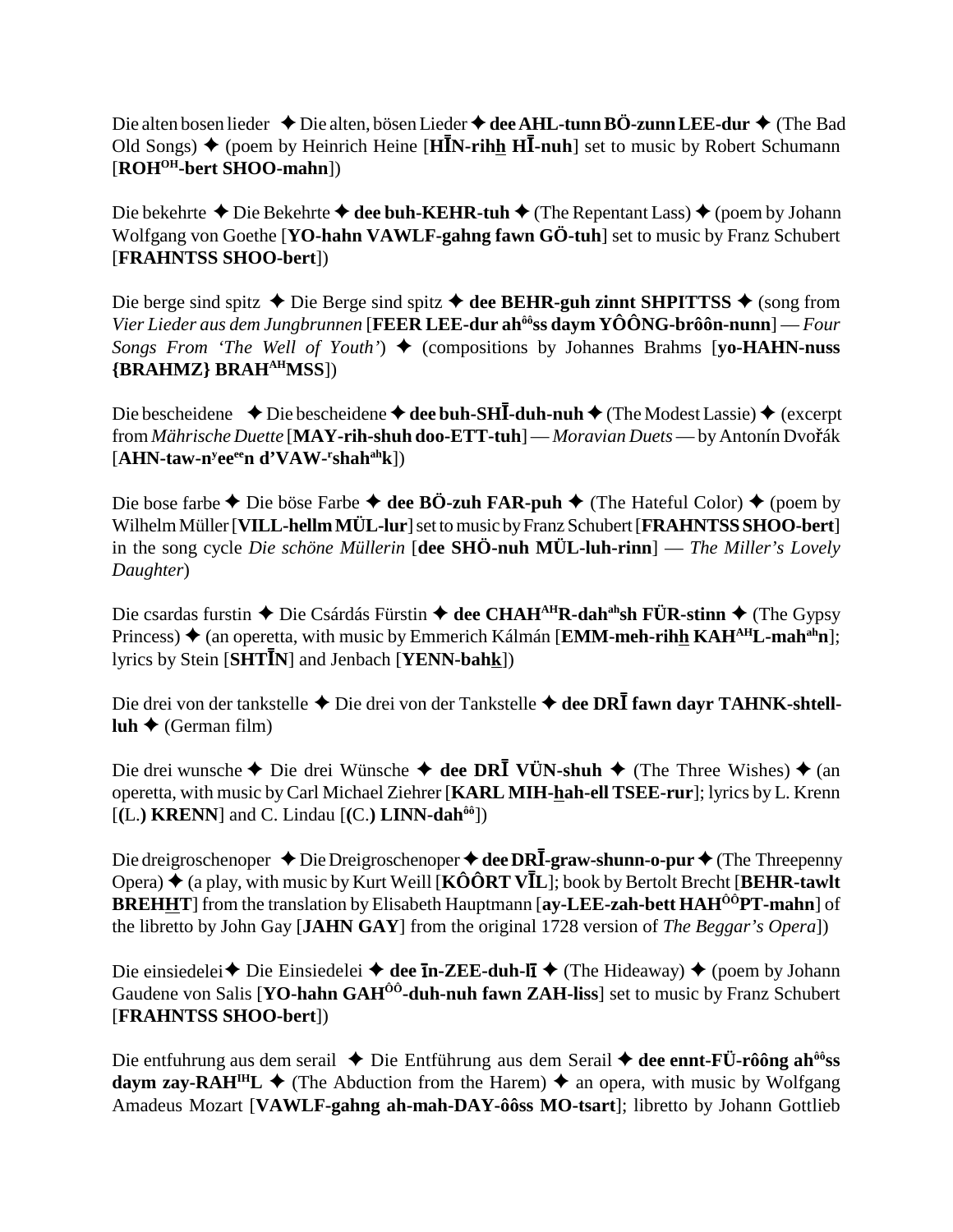Stephanie [**YO-hahn GAWT-leep SHTEH-fah-nee**] after Christoph Friedrich Bretzner [**KRIHstawf FREET-rihh BRETTSS-nur**])

Die erwartung  $\triangle$  Die Erwartung  $\triangle$  dee ehr-VAR-tôông  $\triangle$  (Anticipation)  $\triangle$  (poem by Friedrich von Schiller [**FREET-rihh fawn SHILL-lur**] set to music by Franz Schubert [**FRAHNTSS SHOObert**])

Die fahrt ins blaue **↓** Die Fahrt ins Blaue **→ dee FART innss BLAH<sup>ôô</sup>-uh ◆** (Mystery Excursion) ◆ composition by Johann Strauss II [**YO-hahn SHTRAH<sup>ôô</sup>SS II**], lyric added by Walter Brandin [**WAWL-tur BRANN-dunn**])

Die feldmarschallin  $\triangle$  Die Feldmarschallin  $\triangle$  dee FELLT-mar-shahl-linn  $\triangle$  (character in the opera *Der Rosenkavalier* [**dayr RO-zunn-kah-fah-leer**] — *The Knight of the Rose*; music by Richard Strauss [**RIH-hart SHTRAHÔÔSS**] and libretto by Hugo von Hofmannsthal [**HOO-go fawn HAWF-mahn-stahl**])

Die feldmarschallin furstin werdenberg ◆ Die Feldmarschallin Fürstin Werdenberg ◆ dee FELLT**mar-shahl-linn FÜR-stinn VEHR-tunn-pehrk ♦** (character in the opera *Der Rosenkavalier* [dayr **RO-zunn-kah-fah-leer**] — *The Knight of the Rose*; music by Richard Strauss [**RIH-hart SHTRAHÔÔSS**] and libretto by Hugo von Hofmannsthal [**HOO-go fawn HAWF-mahn-stahl**])

Die ferkelchen **→** Die Ferkelchen **→ dee FEHR-kull-hunn →** (The Little Pigs) → children's song by Johanness Brahms [**yo-HAHN-nuss {BRAHMZ} BRAHAHMSS**])

Die fischerstochter  $\triangle$  Die Fischerstochter  $\triangle$  dee FIH-shurss-taw<u>h</u>-tur  $\triangle$  (The Fisherman's Daughter) (composition by Franz Liszt [**FRAHNZ LISST**])

Die fledermaus  $\triangle$  Die Fledermaus  $\triangle$  dee FLAY-dur-mah<sup>ôô</sup>ss  $\triangle$  (The Bat)  $\triangle$  (an operetta, with music by Johann Strauss II [**YO-hahn SHTRAH<sup>ÔÔ</sup>SS II**]; libretto by Carl Haffner [**KARL HAHFnur**] and Richard Genée [**RIH-hart zhuh-nay**] after Henri Meilhac [**ah**6**-ree meh-yack**] and Ludovic Halévy [**lü-daw-veek ah-lay-vee**])

Die forelle  $\blacklozenge$  Die Forelle  $\blacklozenge$  dee fo-RELL-luh  $\blacklozenge$  (The Trout)  $\blacklozenge$  (poem by Christian Friedrich Daniel Schubart [KRIH-st<sup>ih</sup>ahn FREET-rihh DAH-n<sup>ih</sup>ayl SHOO-bart] set to music by Franz Schubert [**FRAHNTSS SHOO-bert**])

Die frau ohne schatten **→** Die Frau ohne Schatten **→ dee FRAH<sup>ÔÔ</sup> O-nuh SHAHT-tunn →** (The Woman Without a Shadow)  $\triangleq$  (an opera, with music by Richard Strauss [RIH-hart SHTRAH<sup>00</sup>SS] and libretto by Hugo von Hofmannsthal [**HOO-go fawn HAWF-mahn-stahl**])

Die fursten verfolgen mich ohn ursach **→** Die Fürsten verfolgen mich ohn Ursach **→ dee FÜR-stunn fehr-FAWL-gunn mihh ohn ÔÔR-zahk ♦** (motet [mo-TETT] by Heinrich Schütz [HĪN-rihh **SHÜTSS**])

Die gebusche **→** Die Gebüsche **→ dee guh-BÜ-shuh →** (The Thicket) ◆ (poem by Matthäus von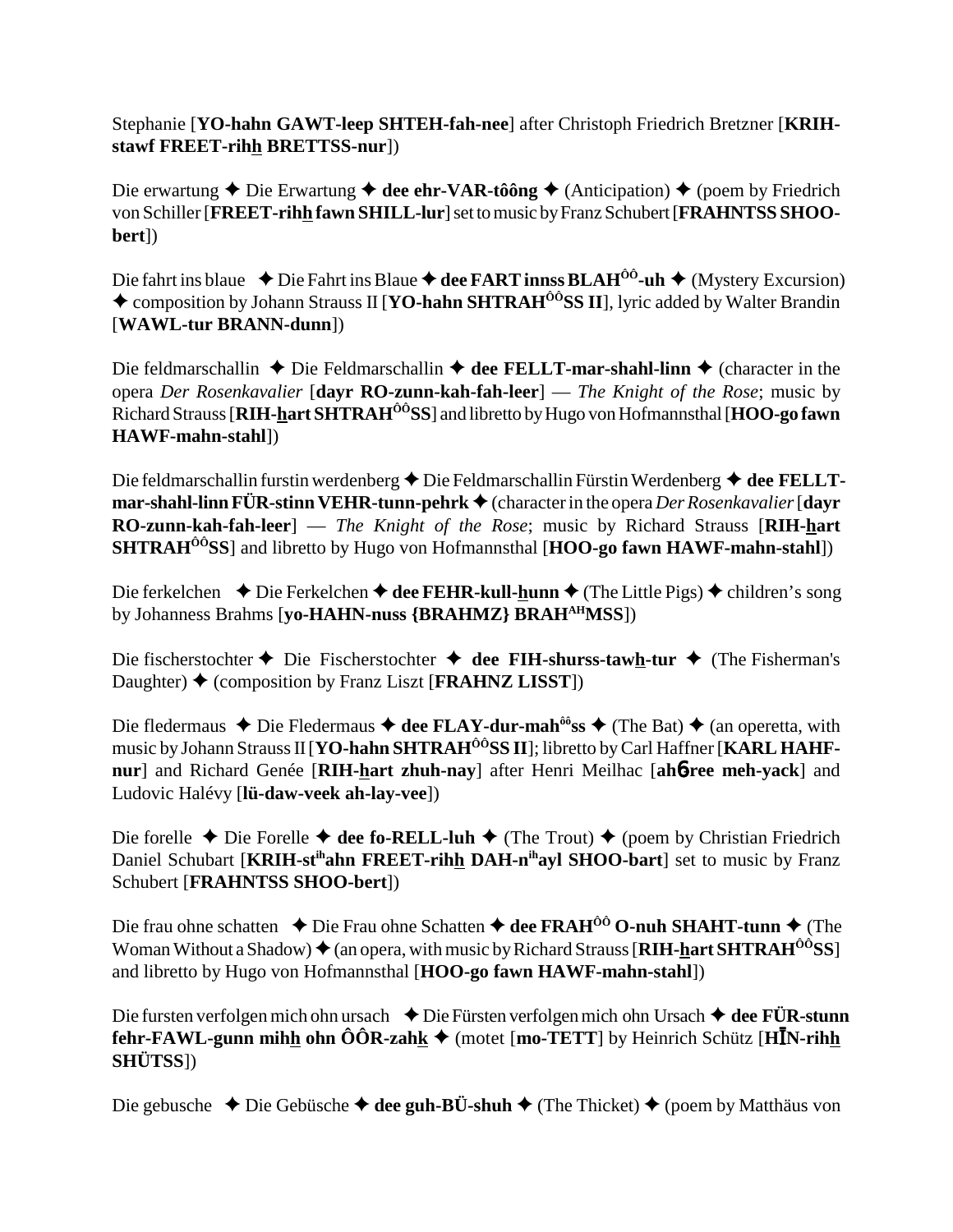Collin [maht-TAY-ôôss fawn KAWL-linn] set to music by Franz Schubert [FRAHNTSS SHOObert])

Die gefangene  $\triangle$  Die Gefangene  $\triangle$  dee guh-FAHNG-uh-nuh  $\triangle$  (The Captured Maiden)  $\triangle$ (excerpt from *Mährische Duette* [MAY-rih-shuh doo-ETT-tuh] — Moravian Duets — by Antonín Dvořák [AHN-taw-n<sup>y</sup>ee<sup>ee</sup>n d'VAW-'shah<sup>ah</sup>k])

Die gotterdammerung  $\blacklozenge$  Die Götterdämmerung  $\blacklozenge$  dee GÖT-tur-temm-muh-rôông  $\blacklozenge$  (Twilight of the Gods)  $\triangle$  (an opera, with music and libretto by Richard Wagner [RIH-hart VAHG-nur]; libretto after Siegfrieds Tod [ZEEK-freetss TOHT] — Siegfried's Death)

Die harmonie in der ehe  $\bullet$  Die Harmonie in der Ehe  $\bullet$  dee har-mo-NEE inn davr AY-uh  $\bullet$ (song by Franz Joseph Haydn [FRAHNTSS YOH<sup>OH</sup>-zeff HI-d'n])

Die heiligen drei konige aus morgenland  $\blacklozenge$  Die heiligen drei Könige aus Morgenland  $\blacklozenge$  dee HI-lihgunn DR $\overline{I}$  KÖ-nih-guh ah<sup> $\hat{\theta}$ os MAWR-gunn-lahnt  $\blacklozenge$  (The Three Holy Kings From the Orient)</sup>  $\triangle$  (composition for orchestra and soprano voice by Richard Strauss [RIH-hart SHTRAH<sup> $\hat{o}$ o<sup>3</sup>SS])</sup>

Die ihr des unermesslichen weltalls schopfer ehrt  $\bigstar$  Die ihr des unermesslichen Weltalls Schöpfer ehrt **♦ dee eer dess oo-nehr-MESS-lih- hunn VELL-tahlss SHÖP-fur ayrt ♦ (cantata [kunn-TAH**tuh] by Wolfgang Amadeus Mozart [VAWLF-gahng ah-mah-DAY-ôôss MO-tsart])

Die ihr einem neuen grade  $\triangle$  Die ihr einem neuen Grade  $\triangle$  dee eer I-numm NOY-unn GRAH- $\text{duh} \triangleq$  (excerpt from the cantata [kunn-TAH-tuh] *Dir, Seele des Weltalls* [DEER, ZAY-luh dess VELL-tahlss] by Wolfgang Amadeus Mozart [VAWLF-gahng ah-mah-DAY-ôôss MO-tsart])

Die jagd  $\triangle$  Die Jagd  $\triangle$  dee YAH<sup>AH</sup>KT  $\triangle$  (The Hunt)  $\triangle$  (Concerto by Johann Friedrich Fasch [YOhahn FREET-rihh FAHSH])

Die jahreszeiten ♦ Die Jahreszeiten ♦ dee YAH<sup>AH</sup>-russ-tsI-tunn ♦ (The Seasons) ♦ (an oratorio for three solo voices with chorus and orchestra; music by Franz Joseph Haydn [FRAHNTSS] YOH<sup>OH</sup>-zeff HI-d'n] and libretto by Gottfried van Swieten [GAWT-freet funn SVEE-tunn])

Die jugend  $\triangle$  Die Jugend  $\triangle$  dee YOO-gunnt  $\triangle$  (The Youth)  $\triangle$  (song by Georg Philipp Telemann [GAY-awrk FEE-lipp TAY-luh-mahn])

Die junge nonne ◆ Die junge Nonne ◆ dee YÔÔNG-uh NAWN-nuh ◆ (The Young Nun) ◆ (poem by J. Craigher [(J.) KRAH<sup>IH</sup>-gur] set to music by Franz Schubert [FRAHNTSS SHOObert])

Die kathrin  $\triangle$  Die Kathrin  $\triangle$  dee KAH-trinn  $\triangle$  (an opera, with music by Erich Wolfgang Korngold [{EH-rick WOOLF-gang KAWRN-gohld} AY-rihh VAWLF-gahng KAWRN-gawlt] and libretto by E. Decsey  $[(E.)$  **DECK-see**])

Die kleine spinnerin  $\triangle$  Die kleine Spinnerin  $\triangle$  dee KL**I**-nuh SHPINN-nuh-rinn  $\triangle$  (A Young Girl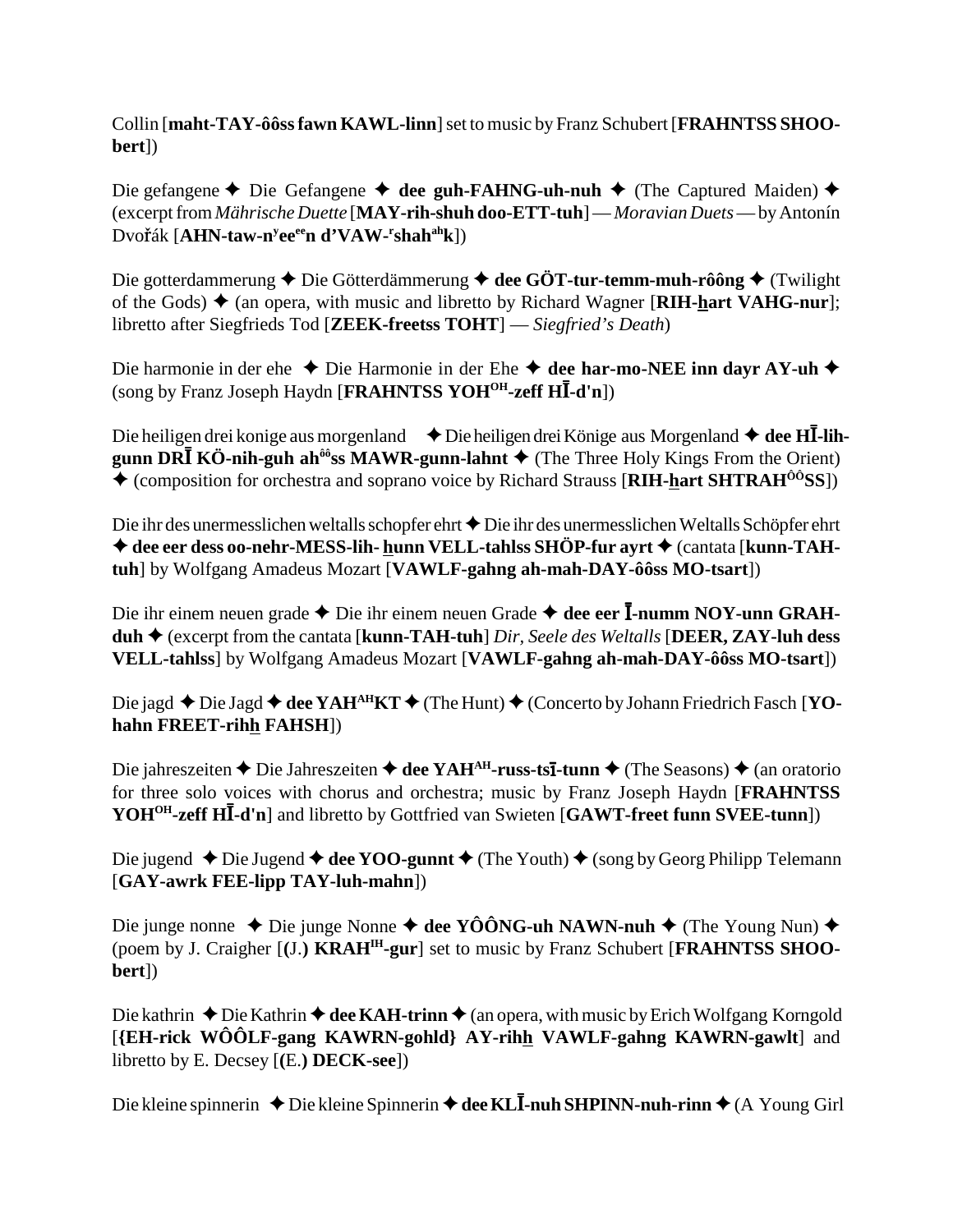Spinning)  $\triangle$  (anonymous poem set to music by Wolfgang Amadeus Mozart [**VAWLF-gahng ahmah-DAY-ôôss MO-tsart**])

Die krahe ◆ Die Krähe ◆ dee KRAY-uh ◆ (The Crow) ◆ (poem by Wilhelm Müller [VILL-hellm **MÜL-lur**] set to music by Franz Schubert [**FRAHNTSS SHOO-bert**] in the song cycle *Winterreise* [**VINN-tur-r-zuh**] — *The Winter's Journey*)

Die kunst der fuge ◆ Die Kunst der Fuge ◆ dee KÔÔNST dayr FOO-guh ◆ (The Art of the Fugue) ♦ (composition by Johann Sebastian Bach [**YO-hahn {suh-BASS-t<sup>ih</sup>unn BAHK} zay-BAH-stihahn BAHK**])

Die landschaft des exils ◆ Die Landschaft des Exils ◆ dee LAHNT-shahft dess AYK-sillss ◆ (The **Landscape of Exile) ♦ (song by Hanns Eisler [HAHNSS <sup>1</sup>SS-lur**])

Die letzte elegie ◆ Die letzte Elegie ◆ dee LETTSS-tuh ay-lay-GHEE ◆ (The Last Elegy [EH**luh-jee**]) ♦ (song by Hanns Eisler [**HAHNSS ISS-lur**])

Die letzte rose ◆ Die letzte Rose ◆ dee LETTSS-tuh RO-zuh ◆ (The Last Rose) ◆ Etude VI by Heinrich Wilhelm Ernst [**HĪN-rih<u>h</u> VILL-hellm EHRNST**])

Die liebe farbe  $\triangle$  Die liebe Farbe  $\triangle$  dee LEE-buh FAR-puh  $\triangle$  (The Favorite Color)  $\triangle$  (poem by Wilhelm Müller [**VILL-hellm MÜL-lur**] set to music by Franz Schubert [**FRAHNTSS SHOObert**] in the song cycle *Die schöne Müllerin* [**dee SHÖ-nuh MÜL-luh-rinn**] — *The Miller's Lovely Daughter*)

Die liebe hat gelogen ◆ Die Liebe hat gelogen ◆ dee LEE-buh HAHT guh-LO-gunn ◆ (Love Has Told Lies)  $\blacklozenge$  (poem by August Graf von Platen-Hallermünde  $[AH^{00}q\hat{o}$  GRAHF fawn **PLAHAH-tunn-HAHL-lur-mün-tuh**] set to music by Franz Schubert [**FRAHNTSS SHOO-bert**])

Die lore am tore  $\triangle$  Die Lore am Tore  $\triangle$  dee LO-ruh ahm TOH-ruh  $\triangle$  (German student song)

Die loreley  $\triangle$  Die Loreley  $\triangle$  dee LO-ruh-l**i**  $\triangle$  (The Loreley)  $\triangle$  (composition by Franz Liszt [**FRAHNZ LISST**])

Die lustige witwe  $\triangle$  Die lustige Witwe  $\triangle$  dee LÔÔ-stih-guh VITT-vuh  $\triangle$  (The Merry Widow) ◆ (an operetta, with music by Franz Lehár [**FRAHNZ leh-HAH<sup>AH</sup>R**]; libretto by Victor Léon [**veek-** $\tan x$  **tawr lay-aw6**] and Leo Stein [LAY-o SHTIN] after Henri Meilhac [ah6-ree meh-yack])

Die lustigen weiber von windsor  $\blacklozenge$  Die lustigen Weiber von Windsor  $\blacklozenge$  **dee LÔÔ-stih-gunn VĪbur fawn VINNT-zur**  $\blacklozenge$  (The Merry Wives of Windsor)  $\blacklozenge$  (an opera, with music by Otto Nicolai [**AWT-toh NEE-ko-lahee**]; libretto by Salomon Hermann Mosenthal [**ZAHAH-lo-mawn HEHRmahn MO-zunn-tahl**] after William Shakespeare [WILL-l<sup>ih</sup>umm SHAYK-spih<sup>uh</sup>r])

Die mainacht **→** Die Mainacht **→ dee MAH<sup>IH</sup>-nahkt** → (The May Night) → (song by Johannes Brahms [**yo-HAHN-nuss {BRAHMZ} BRAHAHMSS**])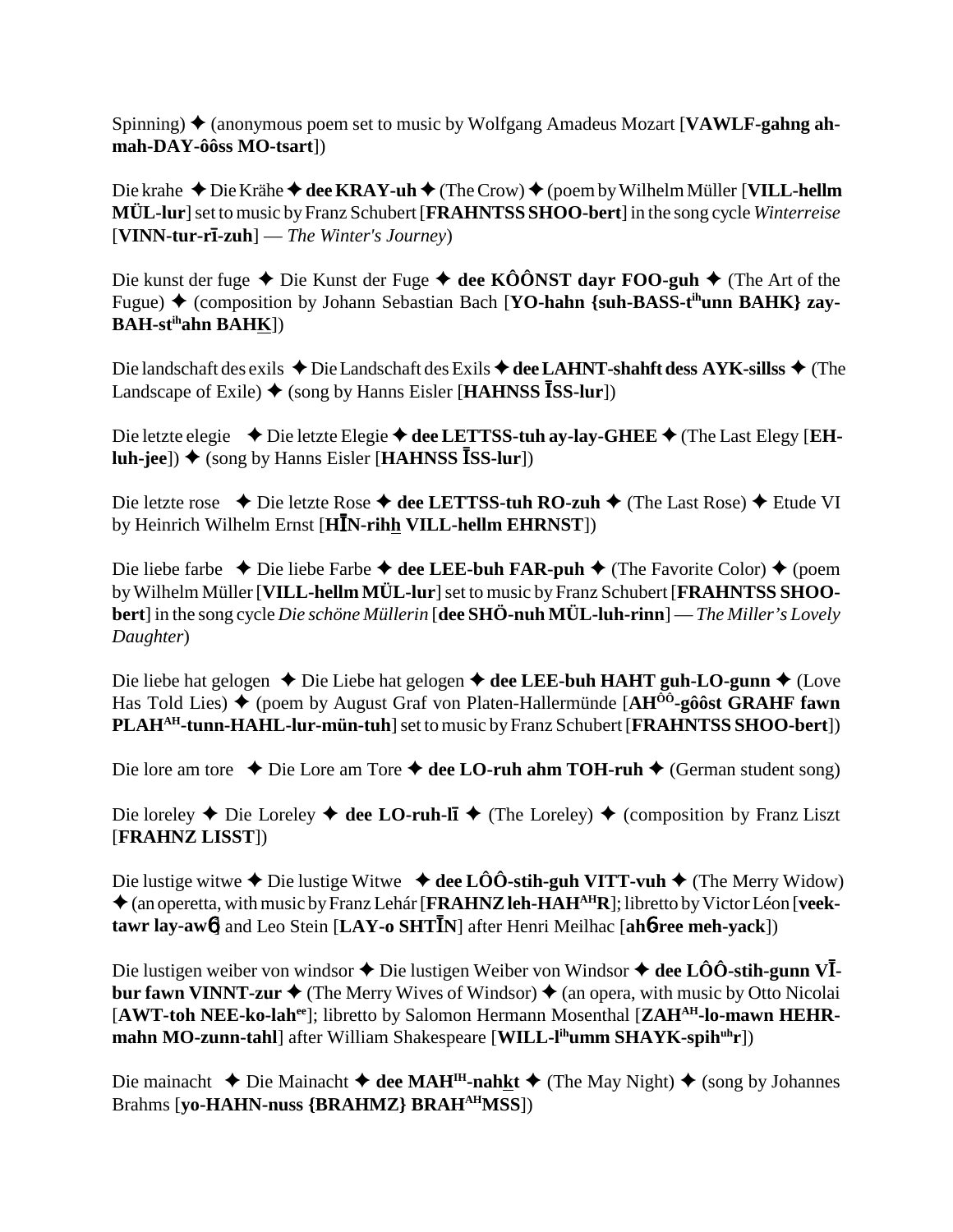Die maske des bosen  $\triangle$  Die Maske des Bösen  $\triangle$  dee MAHSS-kuh dess BÖ-zunn  $\triangle$  (The Mask of Evil)  $\blacklozenge$  (song by Hanns Eisler [HAHNSS ISS-lur])

Die maurerfreude  $\rightarrow$  Die Maurerfreude  $\rightarrow$  dee MAH<sup> $\hat{0}$ 0-rur-froy-duh  $\rightarrow$  (cantata [kunn-TAH-tuh]</sup> by Wolfgang Amadeus Mozart [VAWLF-gahng ah-mah-DAY-ôôss MO-tsart])

Die meistersinger von nurnberg  $\rightarrow$  Die Meistersinger von Nürnberg  $\rightarrow$  dee MI-stur-zihng-ur fawn  $N\ddot{\textbf{U}}\textbf{RN-}\textbf{pehrk}$   $\blacklozenge$  (The Mastersingers of Nuremberg)  $\blacklozenge$  (an opera, with music and libretto by Richard Wagner [RIH-hart VAHG-nur])

Die moritat von mackie messer  $\triangle$  Die Moritat von Mackie Messer  $\triangle$  dee MO-ree-taht fawn MAHkee MESS-sur  $\triangle$  (The Street Ballad of Mack the Knife)  $\triangle$  (excerpt from *Die Dreigroschenoper* [dee DRI-graw-shunn-o-pur] — The Threepenny Opera; music by Kurt Weill [KÔÔRT VIL]; book by Bertolt Brecht [BEHR-tawlt BREHHT] from the translation by Elisabeth Hauptmann [ay-**LEE-zah-bett HAH<sup>** $\hat{O}^{\hat{O}}$ **PT-mahn**] of the libretto by John Gay [JAHN GAY] from the original 1728</sup> version of *The Beggar's Opera*])

Die mutter erde  $\triangle$  Die Mutter Erde  $\triangle$  dee MÔÔT-tur EHR-tuh  $\triangle$  (song by Franz Schubert [FRAHNTSS SHOO-bert])

Die nacht  $\blacklozenge$  Die Nacht  $\blacklozenge$  dee NAHKT  $\blacklozenge$  (The Night)  $\blacklozenge$  (poem by Friedrich Wilhelm Krummacher(?) [FREET-rihh VILL-hellm KRÔÔM-mah-kur] (?) set to music by Franz Schubert  $[FRAHNTSS SHOO-bert]$   $\blacklozenge$  (poem by Hermann von Gilm [HEHR-mahn fawn GHIHLM] from Letzte Blätter [LETTSS-tuh BLETT-tur] set to music by Richard Strauss [RIH-hart  $SHTRAN^{\hat{0}\hat{0}}SS$ ])

Die nachtigall  $\triangle$  Die Nachtigall  $\triangle$  dee NAHK-tee-gahl  $\triangle$  (The Nightingale)  $\triangle$  (poem by Theodor Storm  $[TAY - o \cdot \text{dob}^{\text{oh}} r \text{ SHTAWRM}]$  set to music by Alban Berg  $[AHL$ -pahn BEHRK])  $\blacklozenge$  (poem by Johann Karl Unger [YO-hahn KARL ÔÔNG-ur] set to music by Franz Schubert [FRAHNTSS] SHOO-bert])

Die nachtliche heerschau ◆ Die nächtliche Heerschau ◆ dee NEHHT-lih-huh HAYR-shah<sup>ôô</sup> ◆ (Nocturnal Military Review)  $\blacklozenge$  (composition by Carl Loewe [KARL LÖ-vuh])

Die nebensonnen ◆ Die Nebensonnen ◆ dee NAY-bunn-zawn-nunn ◆ (The Mock Suns) ◆ (poem by Wilhelm Müller [VILL-hellm MÜL-lur] set to music by Franz Schubert [FRAHNTSS] **SHOO-bert**] in the song cycle *Winterreise* [VINN-tur-r**ī-zuh**] — *The Winter's Journey*)

Die pilger sinds begluckt darf nun dich o heimat ich schauen  $\triangle$  Die Pilger sind's ... Beglückt darf nun dich, o Heimat, ich schauen  $\triangleq$  dee PILL-gur ZINNTSS ... buh-GLÜKT darf noon DIHH, o HImaht, ihh SHAH<sup> $\hat{O}^0$ </sup>-unn  $\blacklozenge$  (*Pilgrim's Chorus* from the opera *Tannhäuser* [TAHN-hoy-zur], with music and libretto by Richard Wagner [RIH-hart VAHG-nur])

Die post  $\blacklozenge$  Die Post  $\blacklozenge$  dee PAWST  $\blacklozenge$  (The Post)  $\blacklozenge$  (poem by Wilhelm Müller [VILL-hellm MÜL-lur] set to music by Franz Schubert [FRAHNTSS SHOO-bert] in the song cycle Winterreise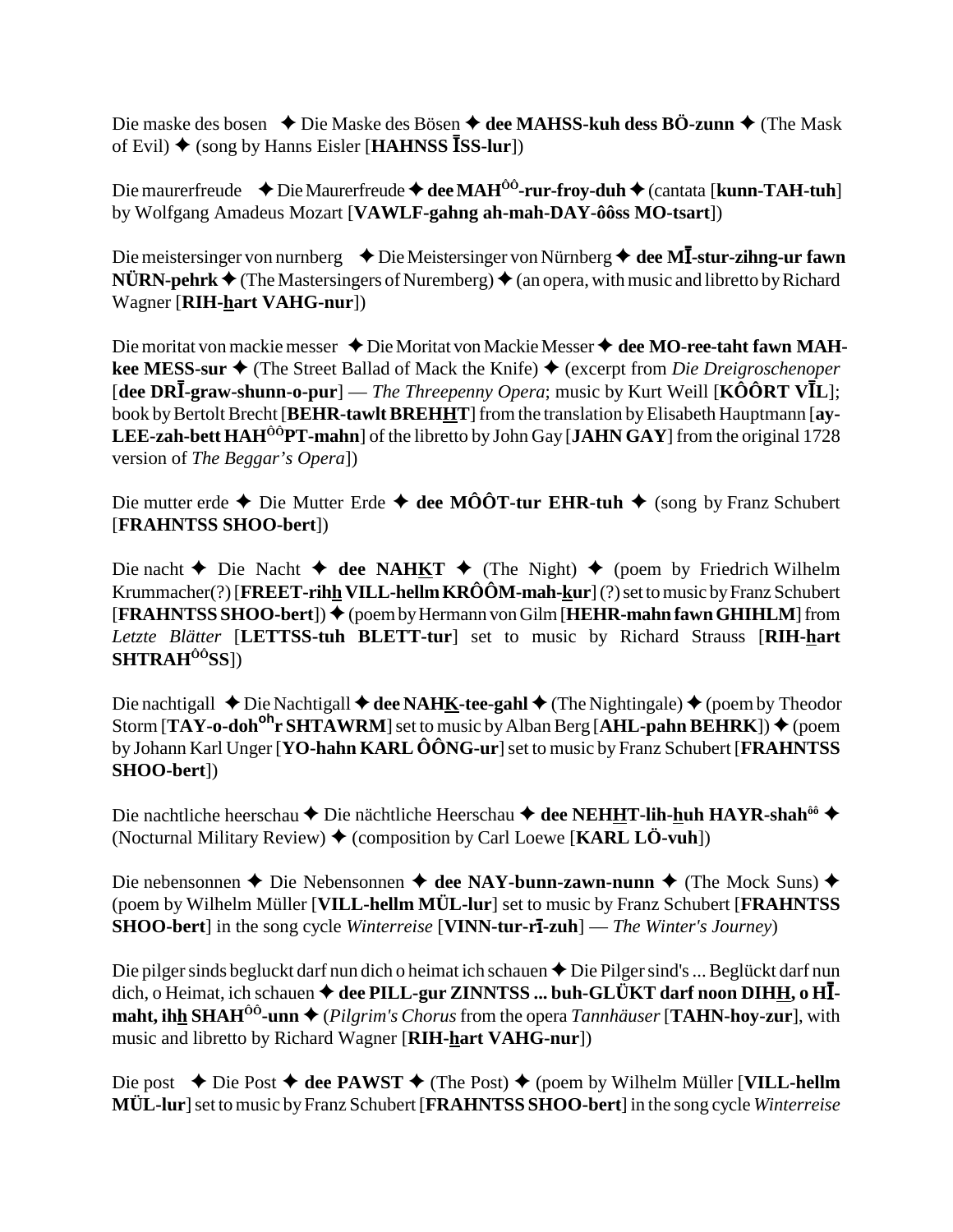## [**VINN-tur-r-zuh**] — *The Winter's Journey*)

Die regentropf polka ◆ Die Regentropf-Polka **→ dee RAY-gunn-trawpf-PAWL-kah<sup>ah</sup> ◆** (The Raindrop-Polka) (a vocal arrangement of the original *Neue Pizzicato-Polka* [**NOY-uh pitt-tsih-KAH-toh-PAWL-kahah**] — *New Pizzicato-Polka*; music by Johann Strauss II [**YO-hahn SHTRAHÔÔSS II**]; lyric to produce *The Raindrop-Polka* added by Miriam Frances [**MIH-ree-umm FRANN-suss**])

Die rose ◆ Die Rose ◆ dee RO-zuh ◆ (The Rose) ◆ (poem by Friedrich von Schlegel [**FREETrihh fawn SHLAY-gull**] set to music by Franz Schubert [**FRAHNTSS SHOO-bert**])

Die rose die lilie die taube die sonne ◆ Die Rose, die Lilie, die Taube, die Sonne ◆ dee RO-zuh, **dee LEE-lee, dee TAH<sup>ôô</sup>-buh, dee ZAWN-nuh →** (The Rose, the Lily, the Dove, the Sun) → (poem by Heinrich Heine [HIN-rihh HI-nuh] set to music by Robert Schumann [ROH<sup>OH</sup>-bert **SHOO-mahn**])

Die schatzbarkeit der weiten erden **→** Die Schätzbarkeit der weiten Erden **→ dee SHETTSS-parkit dayr VI-tunn EHR-tunn ◆** (Let what the wide world values) ◆ (aria from the cantata [**kunn-TAH-tuh**] *Ich bin in mir Vergnügt* [**ihh binn inn MEER fehr-gh'NÜKT**] by Johann Sebastian Bach [**YO-hahn** {suh-BASS-t<sup>ih</sup>unn BAHK} zay-BAH-st<sup>ih</sup>ahn BAHK])

Die schone magelone  $\triangle$  Die schöne Magelone  $\triangle$  dee SHÖ-nuh mah-guh-LO-nuh  $\triangle$  (The Beautiful Magelone)  $\blacklozenge$  (series of poems by Johann Ludwig Tieck [**YO-hahn LOOT-vihh TEEK**] set to music in a song cycle by Johannes Brahms [**yo-HAHN-nuss {BRAHMZ} BRAH**<sup>AH</sup>MSS])

Die schone mullerin  $\triangle$  Die schöne Müllerin  $\triangle$  dee SHÖ-nuh MÜL-luh-rinn  $\triangle$  (The Miller's Beautiful Daughter) ♦ (song cycle by Franz Schubert [**FRAHNTSS SHOO-bert**] based upon poems by Wilhelm Müller [**VILL-hellm MÜL-lur**])

Die schopfung  $\rightarrow$  Die Schöpfung  $\rightarrow$  dee SHÖP-fôông  $\rightarrow$  (The Creation)  $\rightarrow$  (an oratorio by Franz Joseph Haydn [**FRAHNTSS YOHOH-zeff H**-**-d'n**])

Die schuldigkeit des ersten gebots **→** Die Schuldigkeit des ersten Gebots **→ dee SHÔÔL-tick-kīt dess AYR-shtunn guh-BOHTSS**  $\blacklozenge$  (The Obligation to Keep the First Commandment)  $\blacklozenge$  (sacred play, with music by Wolfgang Amadeus Mozart [**VAWLF-gahng ah-mah-DAY-ôôss MO-tsart**]; words by Jacobus Antonius Wimmer [**yah-KO-büss ahn-TOH-nihôôss VIMM-mur**])

Die sieben siegel **→** Die sieben Siegel **→ dee ZEE-bunn ZEE-gull →** (The Seven Seals) ◆ (poem by Friedrich Rückert [**FREET-rihh RÜ-kert**] set to music by Richard Strauss [**RIH-hart SHTRAHÔÔSS**])

Die sieben todsunden ◆ Die Sieben Todsünden ◆ dee ZEE-bunn TOHT-zün-tunn ◆ (The Seven Deadly Sins) ♦ (a ballet [BA<sup>L</sup>-lay], with music by Kurt Weill [KÔÔRT VĪL] and scenes by Bertolt Brecht [**BEHR-tawlt BREHHT**])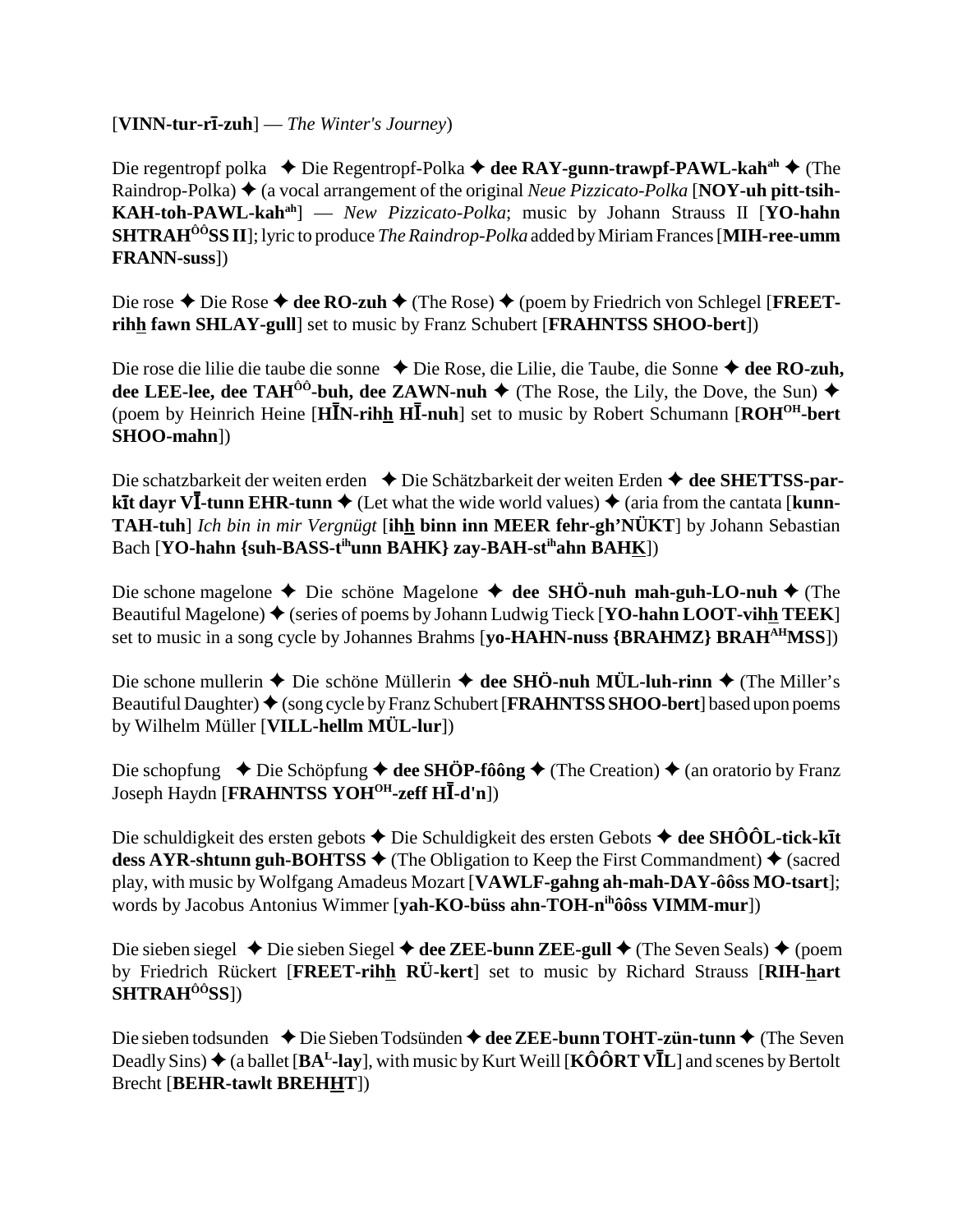Die so leidig los dir beschied ◆ Die so leidig Los dir beschied ◆ dee zo L**I-dih<u>h</u> lohss dihr buh-SHEET**  $\triangle$  (trio from Act 1 of the opera *Die Walküre* [dee vahl-KÜ-ruh], music and libretto by Richard Wagner [**RIH-hart VAHG-nur**])

Die solokonzerte Die Solokonzerte **dee ZO-lo-kawn-tsehr-tuh** (*The Solo Concertos* by Johann Sebastian Bach [**YO-hahn {suh-BASS-tihunn BAHK} zay-BAH-stihahn BAHK**])

Die sonne sinkt **→** Die Sonne sinkt **→ dee ZAWN-nuh zihngkt →** (The Sun Goes Down) ◆ (poem by Friedrich Nietzsche [**FREET-rihh NEETSS-shuh**] set to music by Paul Hindemith [**PAHÔÔL HINN-tuh-mitt**])

Die sprode ◆ Die Spröde ◆ **dee SHPRÖ-duh ◆** (The Tease) ◆ (poem by Johann Wolfgang von Goethe [**YO-hahn VAWLF-gahng fawn GÖ-tuh**] set to music by Hugo Wolf [**HOO-go VAWLF**])

Die stadt  $\blacklozenge$  Die Stadt  $\blacklozenge$  dee SHTAHT  $\blacklozenge$  (The Town)  $\blacklozenge$  (poem by Heinrich Heine [HIN-rihh HI**nuh**] set to music by Franz Schubert [**FRAHNTSS SHOO-bert**] in his *Schwanengesang* [**SHVAHAH-nunn-guh-zahng**] — *Swan Song*)

Die stadt ist nach den engeln genannt **↓** Die Stadt ist nach den Engeln genannt **→ dee SHTAHT isst nahk dayn EHNG-ulln guh-NAHNT**  $\blacklozenge$  (The city is named after the angels)  $\blacklozenge$  (song by Hanns Eisler [**HAHNSS ISS-lur**])

Die sterne ◆ Die Sterne ◆ dee SHTEHR-nuh ◆ (The Stars) ◆ (poem by Karl Gottfried von Leitner [KARL GAWT-freet fawn LIT-nur] set to music by Franz Schubert [FRAHNTSS **SHOO-bert**])

Die stille ◆ Die Stille ◆ dee SHTILL-luh ◆ (Silence) ◆ (poem by Joseph von Eichendorff [**YOH<sup>OH</sup>-zeff fawn <sup>1</sup>-hunn-tawrf**] set to music by Robert Schumann [ROH<sup>OH</sup>-bert SHOO-mahn] in the song cycle *Liederkreis* [**LEE-dur-krss**])

Die stimm ◆ Die Stimm! ◆ dee SHTIMM! ◆ (aria from the opera Der Rosenkavalier [dayr RO**zunn-kah-fah-leer**] — *The Knight of the Rose*; music by Richard Strauss [**RIH-hart SHTRAHÔÔSS**] and libretto by Hugo von Hofmannsthal [**HOO-go fawn HAWF-mahn-stahl**])

Die tanzerin fanny elssler Die Tänzerin Fanny Elssler **dee TENN-tsuh-rinn FAHN-nee ELSS-lur**  $\triangleleft$  ( The Dancer Fanny Elssler)  $\triangleleft$  (composition by Johann Strauss [**YO-hahn**] **SHTRAHÔÔSS**])

Die taube auf dem ahorn ◆ Die Taube auf dem Ahorn ◆ dee TAH<sup>ôô</sup>-buh ah<sup>ôô</sup>f daym AH<sup>AH</sup>**hawrn ♦** (There Flew a Dove) ♦ (vocal duet from *Mährische Duette* [MAY-rih-shuh doo-ETT**tuh**] — *Moravian Duets* — by Antonín Dvořák [**AHN-taw-n<sup>y</sup>ee<sup>ee</sup>n d'VAW-<sup>r</sup>shah<sup>ah</sup>k**])

Die taubenpost  $\triangle$  Die Taubenpost  $\triangle$  dee TAH<sup>ôô</sup>-bunn-pawst  $\triangle$  (The Pigeon Post)  $\triangle$  (poem by Johann Gabriel Seidl [**YO-hahn GAHP-r<sup>ee</sup>ayl ZI-t'l**] set to music by Franz Schubert [**FRAHNTSS**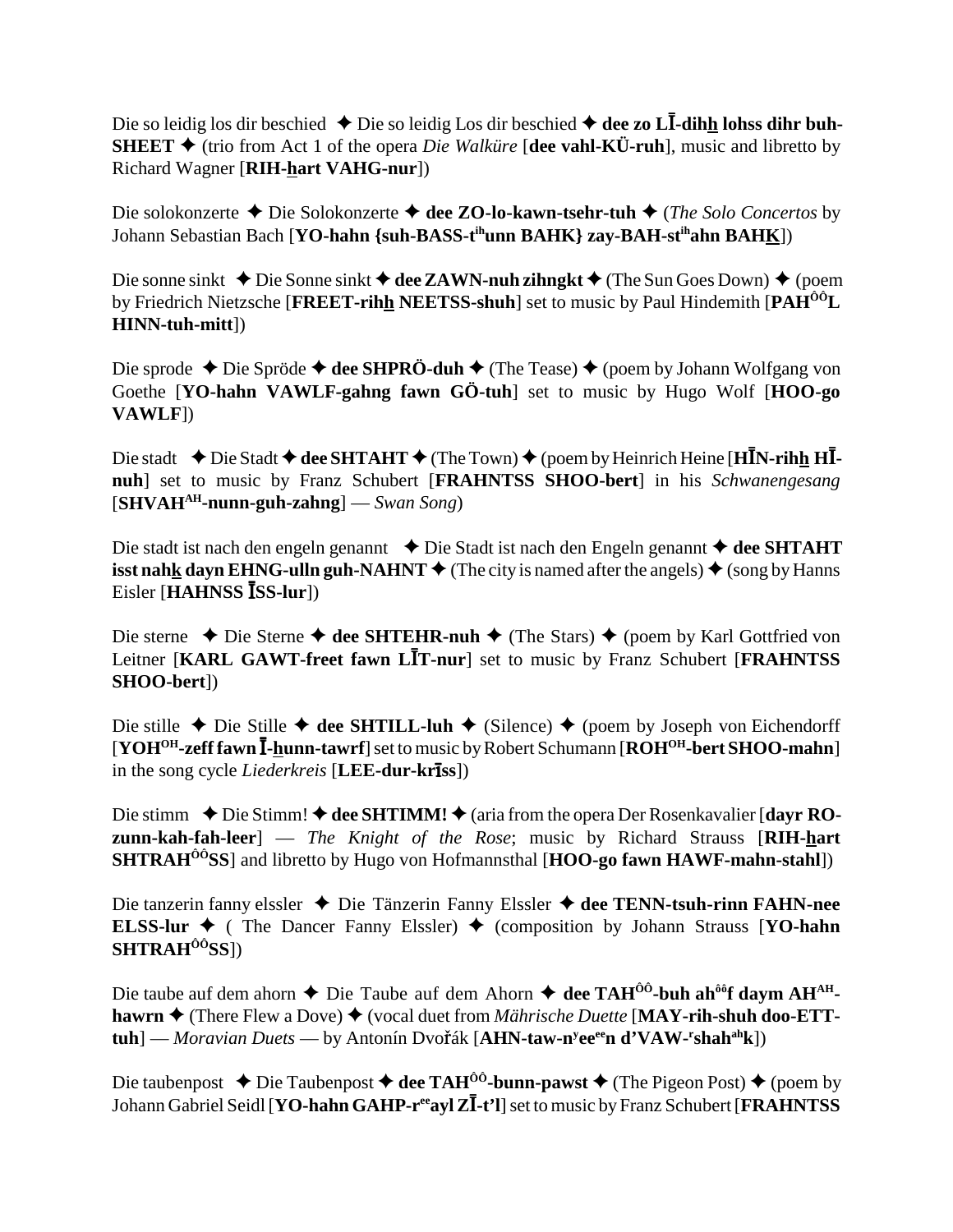**SHOO-bert**] in his *Schwanengesang* [**SHVAH<sup>AH</sup>-nunn-guh-zahng**] — *Swan Song*)

Die tote stadt  $\triangle$  Die tote Stadt  $\triangle$  dee TOH-tuh SHTAHT  $\triangle$  (The Dead City)  $\triangle$  (an opera, with music by Erich Wolfgang Korngold [**{EH-rick WÔÔLF-gang KAWRN-gohld} ay-rihh VAWLFgahng KAWRN-gawlt**] and Julius Korngold [**YOO-lihôôss KAWRN-gawlt**]; libretto by Paul Schott [**PAHÔÔL SHAWT**] after Georges Rodenbach [**zhawrzh RO-dunn-pahk**])

Die uhr ◆ Die Uhr ◆ dee OOR ◆ (The Clock) ◆ (composition by Carl Loewe [**KARL LÖ-vuh**])

Die vatergruft  $\triangle$  Die Vätergruft  $\triangle$  dee FAY-tur-grôôft  $\triangle$  (The Ancestral Tomb)  $\triangle$  (poem by Ludwig Uhland [**LOOT-vihh OO-lahnt**] set to music by Franz Liszt [**FRAHNZ LISST**])

Die verfallene muhle  $\triangle$  Die verfallene Mühle  $\triangle$  dee fehr-FAHL-luh-nuh MÜ-luh  $\triangle$  (The Dilapidated Mill) (composition by Carl Loewe [**KARL LÖ-vuh**])

Die verschweigung ◆ Die Verschweigung ◆ dee fehr-SHV**I**-gôông ◆ (Silence) ◆ (poem by Christian Felix Weisse [**KRIH-st<sup>ih</sup>ahn FAY-lickss VISS-suh**] set to music by Wolfgang Amadeus Mozart [**VAWLF-gahng ah-mah-DAY-ôôss MO-tsart**])

Die vogel ◆ Die Vögel ◆ dee FÖ-gull ◆ (The Birds) ◆ (poem by Friedrich von Schlegel [**FREETrihh fawn SHLAY-gull**] set to music by Franz Schubert [**FRAHNTSS SHOO-bert**])

Die walkure  $\triangle$  Die Walküre  $\triangle$  dee vahl-KÜ-ruh  $\triangle$  (an opera, with music and libretto by Richard Wagner [**RIH-hart VAHG-nur**])

Die warnung **←** Die Warnung **← dee VAHR-nôông ←** (The Warning) ← (song by Franz Joseph Haydn [**FRAHNTSS YOHOH-zeff H**-**-d'n**])

Die wetterfahne ◆ Die Wetterfahne ◆ dee VETT-tur-fah<sup>ah</sup>-nuh ◆ (The Weather Vane) ◆ (poem by Wilhelm Müller [**VILL-hellm MÜL-lur**] set to music by Franz Schubert [**FRAHNTSS SHOObert**] in the song cycle *Winterreise* [**VINN-tur-r-zuh**] — *The Winter's Journey*)

Die zauberflote ◆ Die Zauberflöte ◆ dee TSAH<sup>ôô</sup>-bur-flö-tuh ◆ (The Magic Flute) ◆ (an opera, with music by Wolfgang Amadeus Mozart [**VAWLF-gahng ah-mah-DAY-ôôss MO-tsart**] and libretto by Emanuel Schikaneder [ay-MAH<sup>AH</sup>-n<sup>oo</sup>ayl SHEE-kah-nay-dur])

Die zufriedenheit  $\triangle$  Die Zufriedenheit  $\triangle$  dee tsoo-FREE-dunn-h**it**  $\triangle$  (Contentment)  $\triangle$  (poem by Christian Felix Weisse [**KRIH-st<sup>ee</sup>ahn FAY-lickss VISS-suh**] set to music by Wolfgang Amadeus Mozart [**VAWLF-gahng ah-mah-DAY-ôôss MO-tsart**])

Diebold ◆ Robert Diebold ◆ RAH-burt DI-bohld

Diedrich **←** Michael Diedrich ← **MIH-hah-ell DEE-trihh** 

Diego leon  $\triangle$  Diego León  $\triangle$  dee-AY-go lay-AWN  $\triangle$  (a romantic medieval song of the Jews who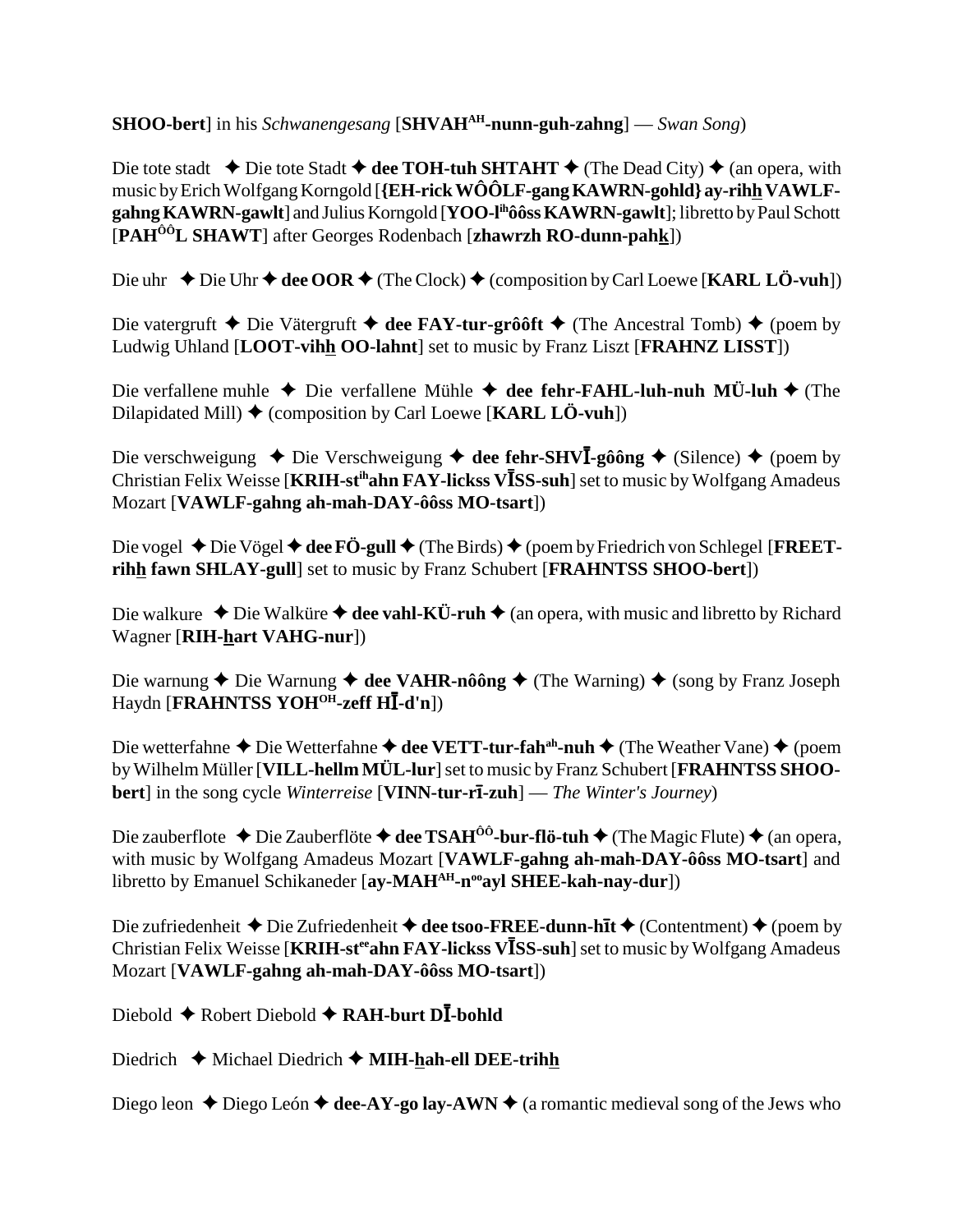were expelled from Spain in 1492 and who settled in Morocco)

# Dieguito  $\blacklozenge$  d<sup>ee</sup>ay-GHEE-toh

Diemer  $\triangle$  Emma Lou Diemer  $\triangle$  EMM-muh LOO DEE-mur

Diemer  $\triangle$  Louis Diémer  $\triangleq$  l<sup>ôô</sup>ee d<sup>ee</sup> ay-may  $\triangleq$  (known also as Louis-Joseph Diémer [l<sup>ôô</sup>ee-zho-zeff]  $d^{ee}$ av-mav])

Dienel  $\blacklozenge$  Otto Dienel  $\blacklozenge$  AWT-toh DEE-null

Diener des zatwai  $\triangleleft$ DEE-nur dess TSAHT-vah<sup>ee</sup>  $\triangleleft$  (Zatwai's servant)  $\triangleleft$  (character in the opera *Das Nusch-Nuschi* [dahss  $N\hat{O} \hat{O} S H - N\hat{O} \hat{O}$ -shee] — *The Nusch Nuschi*; music by Paul Hindemith  $[PAH^{00}L HINN-tuh-mitt]$  and libretto by Franz Blei [FRAHNTSS BLI])  $\blacklozenge$  (the Nusch-Nuschi is a mythical beast, half rat and half alligator)  $\blacklozenge$  (the opera is subtitled A Play for Burmese Marionettes)

Diepenbrock  $\triangle$  Alphons Diepenbrock  $\triangle$  ahl-FAWNSS DEE-penn-brawk  $\triangle$  (known also as Alphons Johannes Maria [vo-HAHN-nuss mah-REE-ah] Diepenbrock)

Dieren  $\triangle$  Bernard van Dieren  $\triangle$  behr-NART funn DEE-renn

Dies bildnis ist bezaubernd schon  $\triangle$  Dies Bildnis ist bezaubernd schön  $\triangle$  deess BILLT-niss isst **buh-TSAH<sup>** $\hat{0}$ **<sup>0</sup>-behrnt shön**  $\blacklozenge$  (aria featuring Tamino [tah-MEE-no] in the opera *Die Zauberflöte*</sup> [dee TSAH<sup> $00$ </sup>-bur-flö-tuh] — *The Magic Flute*; music by Wolfgang Amadeus Mozart [VAWLFgahng ah-mah-DAY-ôôss MO-tsart] and libretto by Emanuel Schikaneder [ay-MAH<sup>AH</sup>-n<sup>oo</sup>ay] SHEE-kah-nay-dur])

Dies irae  $\triangle$  DIH-ayss EE-ray  $\triangle$  (section of the Latin requiem [{REH-k<sup>ôô</sup>ee-umm} REH-k<sup>ôô</sup>ihemm] set to music by various composers)

Dies natalis  $\triangleleft$  DIH-ayss nah-TAH-liss  $\triangleleft$  (cantata [kunn-TAH-tuh] by Gerald Finzi [JEH-rulld] **FINN-zee**])

Dies nox et omnia  $\triangle$  Dies, nox et omnia  $\triangle$  DIH-ayss, NOHKSS ett OHM-n<sup>ih</sup>ah  $\triangle$  (Day, night and everything)  $\triangle$  (excerpt from *Cour d'amours* [kôô**r dah-môôr**] — *The Court of Love* — a group of poems from the 13th-century manuscript *Carmina Burana* [kar-MEE-nah boo-RAH-nah] set to music by Carl Orff [KARL AWRF])

Diese stadt hat mich belehrt  $\triangle$  Diese Stadt hat mich belehrt  $\triangle$  dee-zuh SHTAHT hat mihh buh-**LAYRT**  $\blacklozenge$  (The village of Hollywood was planned)  $\blacklozenge$  (song by Hanns Eisler [**HAHNSS** ISS-lur])

Dieser anstand so manierlich  $\triangle$  Dieser Anstand, so manierlich  $\triangle$  DEE-zur AHN-shtannt, zo mah-**NEER-lihh**  $\triangleq$  (excerpt from the operetta *Die Fledermaus* [dee FLAY-dur-mah<sup> $\hat{\omega}$ </sup>ss] —*The Bat*; music by Johann Strauss II [YO-hahn SHTRAH<sup>ÔÔ</sup>SS II]; libretto by Carl Haffner [KARL HAHF-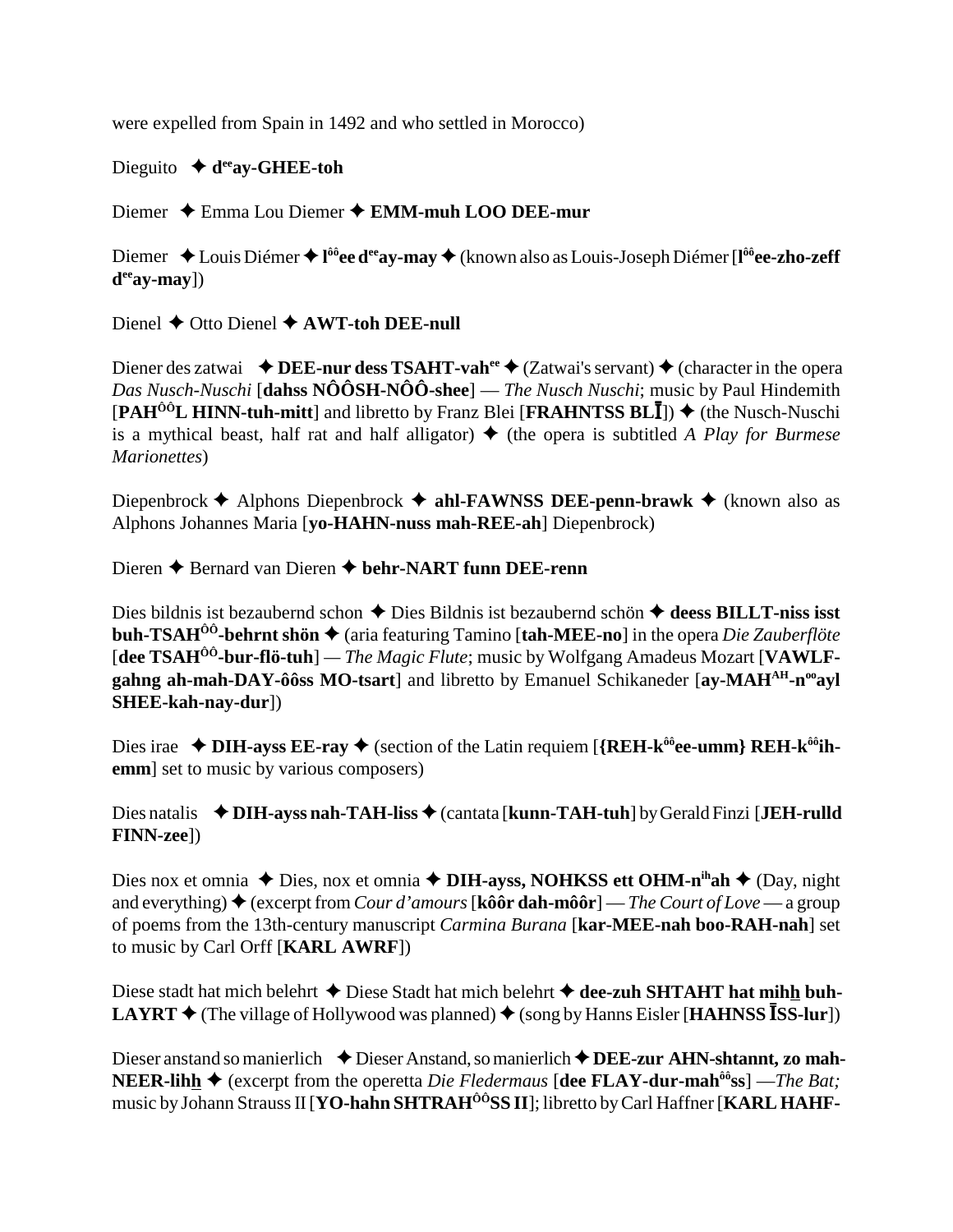nur] and Richard Genée [RIH-hart zhuh-nay] after Henri Meilhac [ah6-ree meh-yack] and Ludovic Halévy [lü-daw-veek ah-lay-vee])

Dieskau ◆ Dietrich Fischer-Dieskau ◆ DEE-trihh FIH-shur-DEESS-kah<sup>ôô</sup>

Diesselhorst  $\triangle$  Jan Diesselhorst  $\triangle$  YAHN DEESS-sull-hawrst

Diet  $\triangle$  Edmond-Marie Diet  $\triangle$  edd-maw 6-mah-ree d<sup>ee</sup>ch

Dieterich  $\triangle$  Sixtus Dieterich  $\triangle$  ZICKSS-tôôss DEE-tuh-rihh  $\triangle$  (known also as Sixtus Dietrich  $[**DEE-trithh**$ ])

Diether  $\triangleleft$  Jack Diether  $\triangleleft$  JACK DEE-thur

Dietrich  $\triangle$  Albert Dietrich  $\triangle$  AHL-pert DEET-rihh  $\triangle$  (known also as Albert Hermann [HEHRmahn] Dietrich])

Dietrich  $\blacklozenge$  Sixtus Dietrich  $\blacklozenge$  ZICKSS-tôôss DEE-trihh  $\blacklozenge$  (known also as Sixtus Dieterich [ZICKSS-tôôss DEE-tuh-rihh])

Dietsch  $\triangle$  Louis Dietsch  $\triangle$  1<sup>66</sup>ee DEETSH  $\triangle$  (known also as Pierre-Louis-Philippe Dietsch  $[p^{ee}ehr-l^{00}ee-free-leep DEETSH])$ 

Dietz  $\triangle$  Howard Dietz  $\triangle$  HOW-urd DEETZ

Dietz  $\bigstar$  Max Dietz  $\bigstar$  MAHKSS DEETSS

Dieu de grace  $\triangle$  Dieu de grâce  $\triangle$  d<sup>ee</sup> duh grahss  $\triangle$  (excerpt from the opera *Risurrezione* [ree**zoor-ray-ts<sup>ee</sup>O-nay**] — *Resurrection*; music by Franco Alfano [**FRAHN-ko ahl-FAH-no**]; libretto by C. Hanau [(C.) hah-NAH<sup>00</sup>] after Lev Nikolayevich Tolstoy [L<sup>Y</sup>EFF n<sup>y</sup>ee-kah-LAH-yeh-vihch  $tahl-STAW^{EE}$ ])

Dieu que de bijoux ah je ris de me voir  $\triangle$  O Dieu! que de bijoux! ... Ah! je ris de me voir  $\triangleq$  o d<sup>ee</sup>ö! kuh duh bee-zhôô! ... ah! zhuh ree duh muh vwar ♦ (Oh, heavens! So many jewels ... Ah! It makes me laugh to see myself)  $\triangle$  (aria featuring Marguerite [mar-gö-reet] in the opera Faust [FAH<sup> $00$ </sup>ST]; music by Charles Gounod [sharl gôo-no]; libretto by Jules Barbier [zhul bar-b<sup>ee</sup>ay] and Michel Carré [mee-shell kar-ray] after Johann Wolfgang von Goethe [YO-hahn VAWLFgahng fawn  $G\ddot{\mathrm{O}}$ -tuh])

Dieu quil la fait bon regarder  $\rightarrow$  Dieu! qu'il la fait bon regarder  $\rightarrow$  d<sup>ee</sup>ö! keel lah feh baw6 ruh-garday  $\triangle$  (Lord, how fair you have made this good and gracious lady)  $\triangle$  (song from *Trois chansons* de Charles d'Orléans [tr'wah shahb-sawb duh sharl dawr-lay-ahb] by Claude Debussy [klohd] deh-büss-seel)

Dieupart ← Charles François Dieupart ← sharl frahb-swah d<sup>ee</sup>ö-par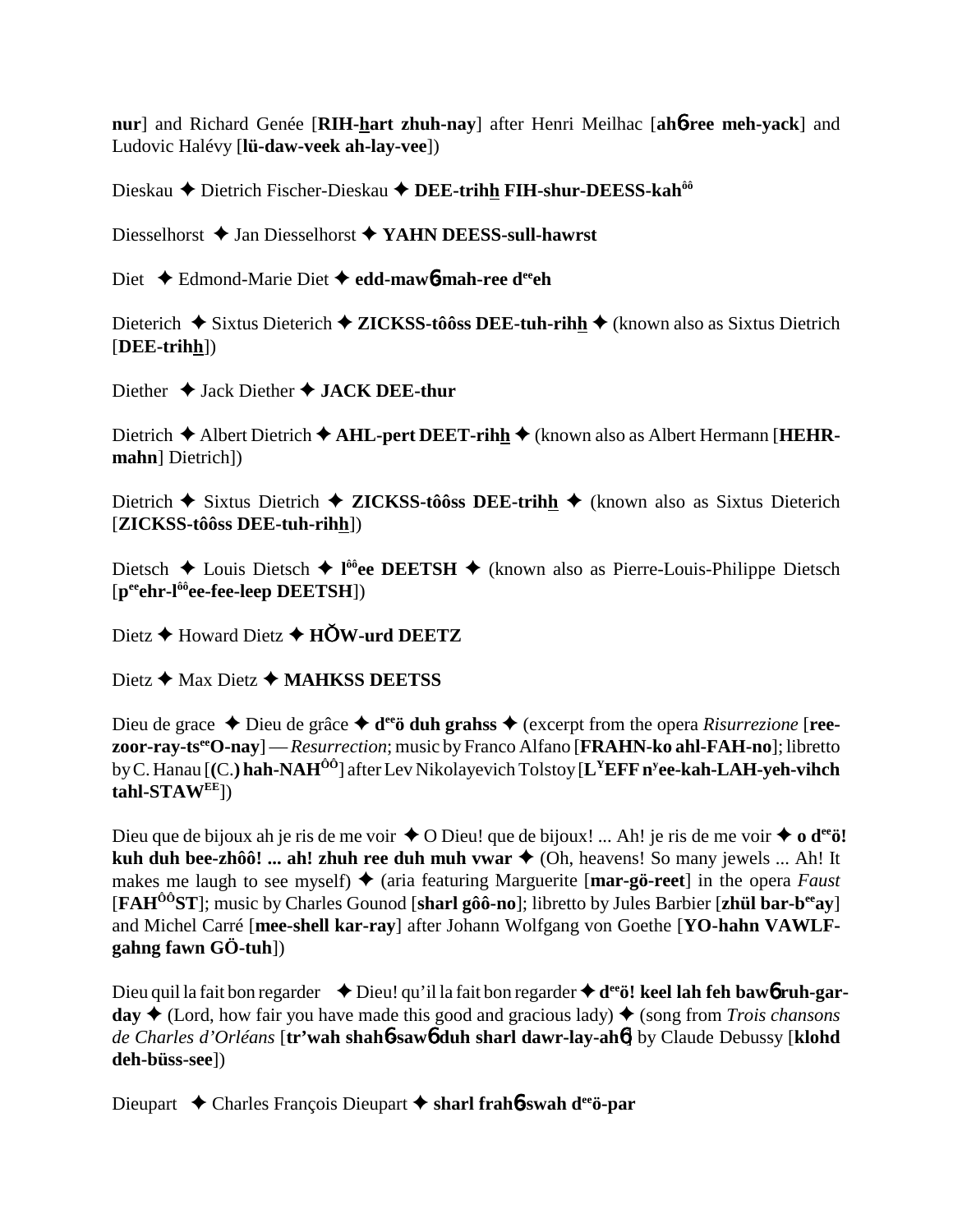Dieux dans lombre des cavernes **→** Les dieux dans l'ombre des cavernes **→ leh d<sup>ee</sup>ö dah6 law6-br' day kah-vehrn**  $\blacklozenge$  (The gods in the shadow of the caves)  $\blacklozenge$  (composition by Albert Roussel [ahl-ber **rôôss-sell**])

Diffring ♦ Anton Diffring ♦ **AHN-toh<sup>oh</sup>n DIFF-rihng** 

Dijk **→ Jan van Dijk → YAHN funn DAYK** 

Dijkstra Lowell Dijkstra **LO-wull DAYK-strah**

Dilectus meus descendit  $\blacklozenge$  dee-LAYK-tôôss MEH-ôôss day-SHAYN-ditt  $\blacklozenge$  (motet [mo-TETT] by Giovanni da Palestrina [**jo-VAHN-nee dah pah-lay-STREE-nah**])

Dilectus meus mihi ◆ dee-LAYK-tôôss MEH-ôôss MIH-hee ◆ (motet [mo-TETT] by Giovanni da Palestrina [**jo-VAHN-nee dah pah-lay-STREE-nah**])

Diligam te domini  $\rightarrow$  Diligam te Domini  $\rightarrow$  **DEE-lih-gahm tay DAW-mih-nee**  $\rightarrow$  (composition by Jan Pieterszoon Sweelinck [YAHN PEE-turss-zoh<sup>oh</sup>n SWAY<sup>AY</sup>-lihngk])

Dilkes **→** Neville Dilkes ◆ **NEH-v'l DILLKSS** 

Diller Angela Diller **ANN-juh-luh DILL-lur**

Dillon Fanny Charles Dillon **FANN-nee CHAH-rullz DILL-lunn**

Dillon Henri Dillon **ah**6**-ree dee-yaw**6

Dima **←** Gheorge Dima ← GHEH-awrj DEE-mah

Dimas **→** Blas Galindo Dimas → **BLAHSS gah-LEEN-doh DEE-mahss** → (known also as Blas Galindo)

Dimas de melo pimenta Emanuel Dimas de Melo Pimenta **ee-mah-noo-ELL JEE-muss jee MEH-lôô pee-MAY**6**-tuh**

Dime que si  $\triangle$  Dime que sí  $\triangle$  **DEE-may kay SEE**  $\triangle$  (Tell Me Yes)  $\triangle$  (waltz song by Alfonso Espriú [**ahl-FAWN-so ayss-preeOO**] Jr. and Alfonso Esparza Oteo [**ahl-FAWN-so ayss-PAR-sah o-TAY-o**])

Dimitrov  $\triangle$  Stefan Dimitrov  $\triangle$  ST<sup>Y</sup>EH-funn d<sup>y</sup>ee-MEE-truff

Dimitrova Ghena Dimitrova **GAY-nuh dee-mee-TRAH-vah**

Dimmenso giubilo **→** Per te d'immenso giubilo ◆ payr tay **deem-MAYN-so JOO-bee-lo ◆** (*The Guests' Chorus* from Act 2 in the opera *Lucia di Lammermoor* [**loo-CHEE-ah dee LAHM-mer-**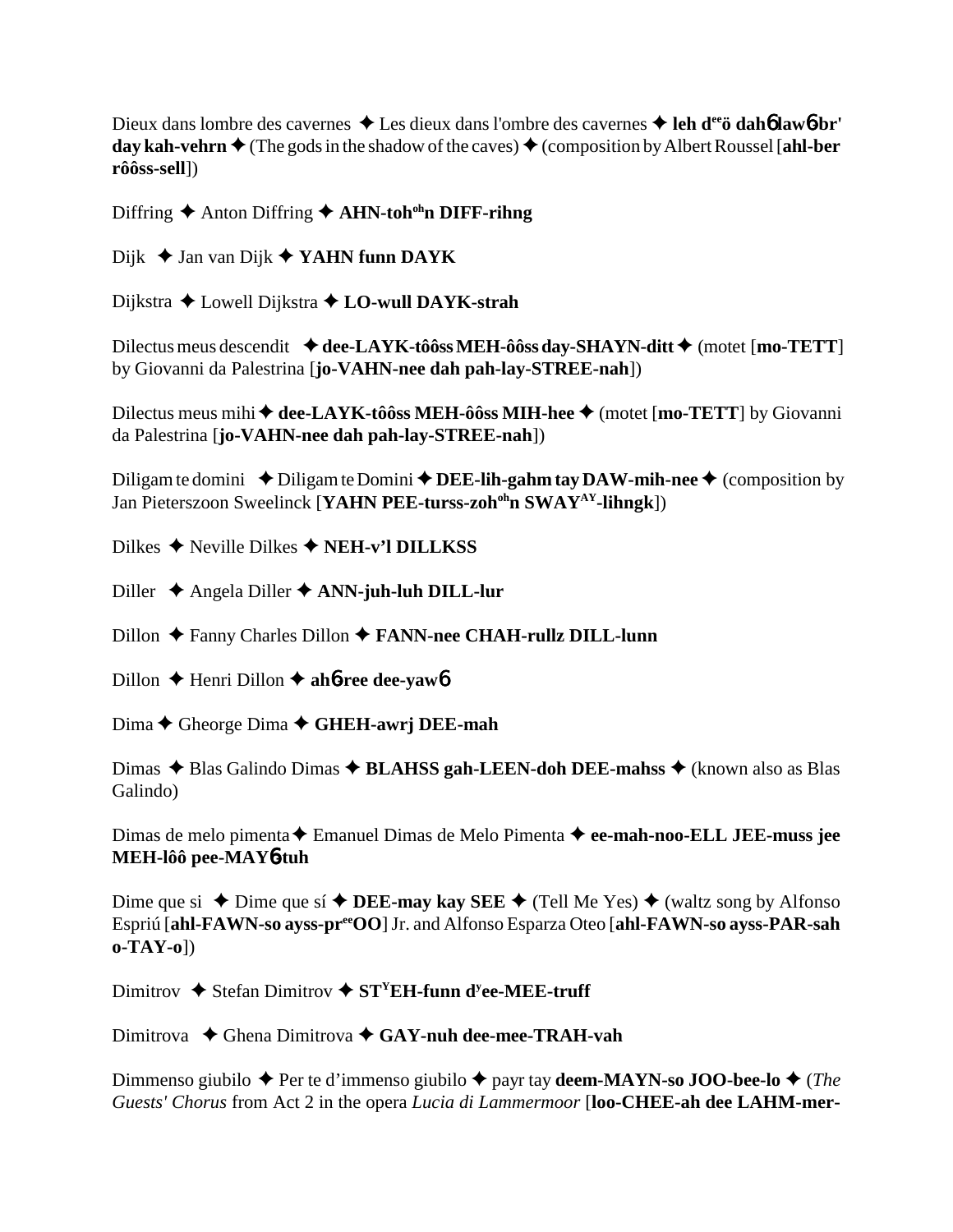**môôuhr**] — *Lucy of Lammermoor* [**LOO-see of LAMM-mur-môôuhr**]; music by Gaetano Donizetti [**gahay-TAH-no doh-nee-TSAYT-tee**]; libretto by Salvadore Cammarano [**sahl-vah-DOH-ray kahm-mah-RAH-no**] based on the novel *The Bride of Lammermoor* by Sir Walter Scott [**WAWLtur SKAHT**])

Dimmenso giubilos innalzi un grido**→** D'immenso giubilo's innalzi un grido → deem-MAYN-so **JOO-bee-lo-zeen-NAHL-tsee oon GREE-doh ♦** (*The Guests' Chorus* from Act 3 in the opera *Lucia di Lammermoor* [**loo-CHEE-ah dee LAHM-mer-môôuhr**] — *Lucy of Lammermoor* [**LOOsee of LAMM-mur-môô<sup>uh</sup>r**]; music by Gaetano Donizetti [gah<sup>ay</sup>-TAH-no doh-nee-TSAYT-tee]; libretto by Salvadore Cammarano [**sahl-vah-DOH-ray kahm-mah-RAH-no**] based on the novel *The Bride of Lammermoor* by Sir Walter Scott [**WAWL-tur SKAHT**])

Dimmi ben mio  $\triangle$  Dimmi, ben mio  $\triangle$  **DEEM-mee, bayn MEE-o**  $\triangle$  (Tell me, darling)  $\triangle$  (poem by Pietro Metastasio [p<sup>ee</sup>AY-tro may-tah-STAH-z<sup>ee</sup>o] set to music by Ludwig van Beethoven [**LOOT-vihh funn BAYAY-toh-funn**])

Dimmi ben mio hoffnung◆ Dimmi, ben mio (Hoffnung) ◆ **DEEM-mee, bayn MEE-o (HAWFnôông) →** (Tell me, darling (hope)) → (poem by Pietro Metastasio [ $p^{ee}AY$ -tro may-tah-STAH-z<sup>ee</sup>o] set to music by Ludwig van Beethoven [**LOOT-vihh funn BAYAY-toh-funn**])

Dimmi tu primavera  $\triangle$  **DEEM-mee too pree-mah-VAY-rah**  $\triangle$  (song by De Torres [day TOHR**rayss**] and Bixio [**BEEK-seeo**])

Dimov **↑** Bojidar Dimov **↑ bo-zee-DAR DEE-mawf** 

Dimov **→** Ivan Dimov **→ ee-VAHN DEE-mawf** 

Dimsenso giubilo (*see* Dimmenso giubilo)

Dindia **→** Sigismondo d'India → see-gheess-MOHN-doh DEEN-d<sup>ee</sup>ah

Dindy Vincent d'Indy **veh**6**-sah**6 **deh**6**-dee** (known also as Paul-Marie-Théodore-Vincent d'Indy [**pohl-mah-ree-tay-aw-dawr-veh**6**-sah**6 **deh**6**-dee**])

Dinerstein ◆ Norman Dinerstein ◆ NAWR-munn DĪ-nur-stīn ◆ (known also as Norman Myron [**M**-**-runn**] Dinerstein)

Dinicu ◆ Grigoraș Dinicu ◆ gree-gaw-RAHSH dee-NEE-koo

Dinorah  $\triangleleft$  dee-naw-rah  $\triangleleft$  (an opera, with music by Giacomo Meyerbeer [JAH-ko-mo MI-ur**bayr**]; libretto by Jules Barbier [**zhül bar-beeay**] and Michel Carré [**mee-shell kar-ray**] after Carré)

Dintino ◆ Luciana d'Intino ◆ loo-CHAH-nah deen-TEE-no

Dintino ◆ Luciano d'Intino ◆ **loo-CHAH-no deen-TEE-no**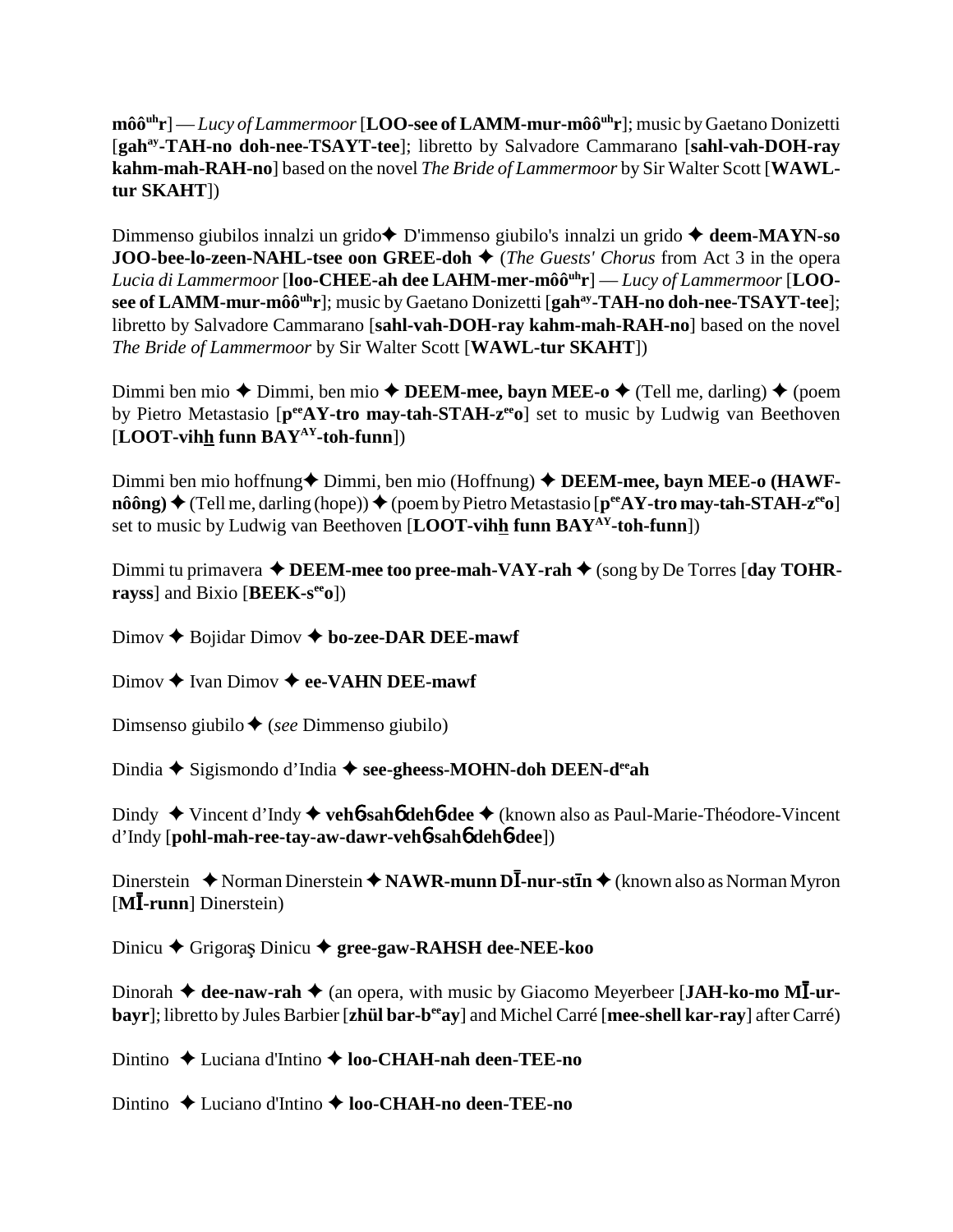Dio che mi vedi sul suo capo aggravi un dio  $\triangle$  Dio, che mi vedi; Sul suo capo aggravi un Dio  $\triangle$ **DEE-o, kay mee VAY-dee; sool SOO-o KAH-po ahg-GRAH-vee oon DEE-o ♦** (duet from the opera *Anna Bolena* [**AH-nah bo-LAY-nah**] — *Anne Bolyn* [**bo-LINN**]; music by Gaetano Donizetti [gah<sup>ay</sup>-TAH-no doh-nee-TSAYT-tee] and libretto by Felice Romani [fay-LEE-chay ro-MAH**nee**])

Dio che nell alma  $\triangle$  Dio, che nell' alma  $\triangle$  **DEE-o, kay NAYL AHL-mah**  $\triangle$  (excerpt from the opera *Don Carlos* [**dohn KAR-lohss**]; music by Giuseppe Verdi [**joo-ZAYP-pay VAYR-dee**]; libretto by François Méry [**frah**6**-swah may-ree**] and Camille Du Locle [**{kah-meel dü law-kl'} kahmeey' dü law-kl'**] after Friedrich von Schiller [**FREET-rihh fawn SHILL-lur**]

Dio crudel  $\blacklozenge$  Oh Dio! Crudel!  $\blacklozenge$  **o DEE-o! kroo-DAYL!**  $\blacklozenge$  (Oh, God! How cruelly!  $\blacklozenge$  (aria from the opera *Tancredi* [tahn-KRAY-dee]; music by Gioachino Rossini [j<sup>oh</sup>ah-KEE-no rohss-SEE**nee**]; libretto by Gaetano Rossi [**gah<sup>ay</sup>-TAH-no ROHSS-see**] after Voltaire [**vawl-tehr**])

Dippel **→** Andreas Dippel ◆ {**ANN-dree-uss DIPP'l} ahn-DRAY-ahss DIPP-puhl ◆** (known also as Johann [**YO-hahn**] Andreas Dippel)

Dir dir jehova will ich singen **→** Dir, dir, Jehova, will ich singen ◆ DEER, DEER, yay-HO-vah, **vill ihh ZIHNG-unn ♦** (composition by Johann Sebastian Bach [**yo-HAHN** {suh-BASS-t<sup>ih</sup>unn **BAHK} zay-BAH-stihahn BAHK**])

Dir seele des weltalls **↓** Dir, Seele des Weltalls ♦ **DEER, ZAY-luh dess VELL-tahlss ♦** (cantata [**kunn-TAH-tuh**] by Wolfgang Amadeus Mozart [**VAWLF-gahng ah-mah-DAY-ôôss MO-tsart**])

Dir tone lob  $\triangle$  Dir töne Lob  $\triangle$  deer TÖ-nuh LOHP  $\triangle$  (aria from Act I of the opera *Tannhäuser* [**TAHN-hoy-zur**]; music and libretto by Richard Wagner [**RIH-hart VAHG-nur**])

Dirge to fidele  $\triangle$  Dirge to Fidele  $\triangle$  (**Dirge to**) fee-DAY-lay  $\triangle$  (from Act IV of the play *Cymbeline* [**SIMM-buh-leen**] by William Shakespeare [**WILL-lihumm SHAYK-spihuhr**])

Diruta Girolamo Diruta **jee-RO-lah-mo dee-ROO-tah**

Dis dur  $\triangle$  Dis Dur  $\triangle$  **DISS DOOR**  $\triangle$  (key of D sharp major, German designation)

Dis moll  $\blacklozenge$  dis Moll  $\blacklozenge$  **DISS MAWL**  $\blacklozenge$  (key of *d* sharp minor, German designation)

Discepolo E. S. Discépolo **(**E. S.**) deess-SAY-po-lo**

Disciplina **→ dee-shee-PLEE-nah** → (character in *Ordo virtutum* [OHR-doh veer-TOO-tôôm], a musical drama by Hildegard von Bingen [**HILL-tuh-gart fawn BIHNG-unn**])

Discretio ◆ deess-KRAY-t<sup>ih</sup>o ◆ (character in *Ordo virtutum* [OHR-doh veer-TOO-tôôm], a musical drama by Hildegard von Bingen [**HILL-tuh-gart fawn BIHNG-unn**])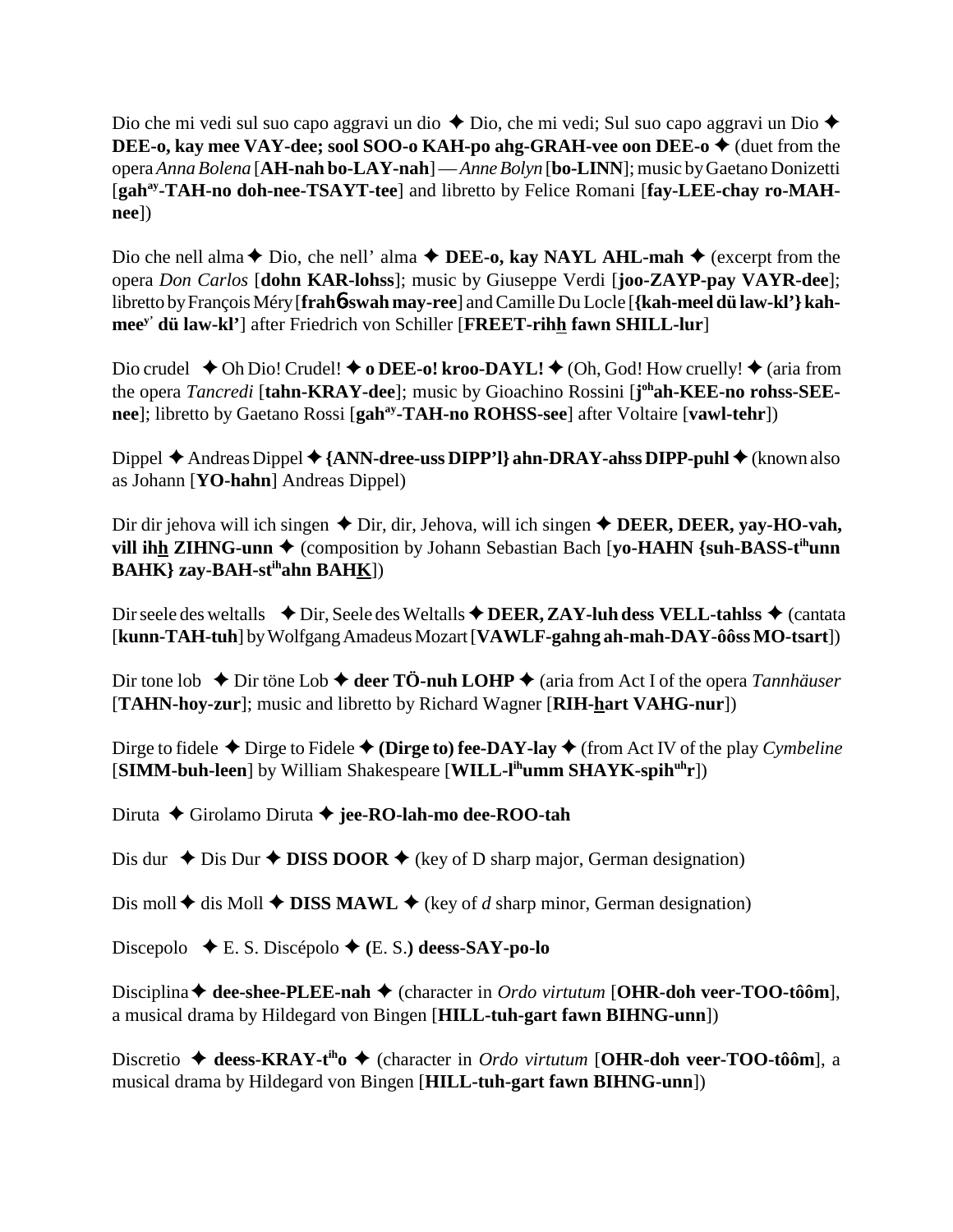Dispa **→** Michel Dispa → mee-shell deess-pah

Dispietata circe  $\triangle$  Ai dispietata Circe  $\triangle$  AH<sup>IH</sup> deess-p<sup>ih</sup>ay-TAH-tah CHEER-chay  $\triangle$  (madrigal [**MADD-rih-gull**] by Johann Grabbe [**yo-HAHN GRAHB-buh**])

Distler Hugo Distler **HOO-go DISST-lur**

Dite alla giovine **→** Ah! Dite alla giovine **→ ah! DEE-tay AHL-lah JO-vee-nay →** (passage featuring Violetta [**veeo-LAYT-tah**] and Germont [**zhehr-maw**6] in the opera *La traviata* [**lah trahveeAH-tah**] — *The Worldly Woman*; music by Giuseppe Verdi [**joo-ZAYP-pay VAYR-dee**]; libretto by Francesco Maria Piave [**frahn-CHAY-sko mah-REE-ah peeAH-vay**] after Alexandre Dumas [**ah-leck-sah**6**-dr' dü-mah**])

Dite alla giovine imponete non amarlo ditegli  $\rightarrow$  Dite alla giovine ... Imponete! Non amarlo ditegli **DEE-tay AHL-lah JO-vee-nay ... eem-po-NAY-tay! nohn ah-MAR-lo dee-TAY-l'yee** (excerpt from the opera *La traviata* [**lah trah-veeAH-tah**] — *The Worldly Woman*; music by Giuseppe Verdi [**joo-ZAYP-pay VAYR-dee**]; libretto by Francesco Maria Piave [**frahn-CHAY-sko mah-REE-ah peeAH-vay**] after Alexandre Dumas [**ah-leck-sah**6**-dr' dü-mah**])

Dite almeno astri crudeli ◆ Dite almeno, astri crudeli ◆ DEE-tay ahl-MAY-no, AH-stree kroo-**DAY-lee**  $\triangle$  (Tell me at least, oh cruel stars)  $\triangle$  (aria from the cantata [**kunn-TAH-tuh**] *Su le sponde de Tebro* [**soo lay SPOHN-day day TAY-bro**] — *On the Banks of the Tiber* — by Alessandro Scarlatti [**ah-layss-SAHN-dro skar-LAHT-tee**])

Dites lui ◆ Dites-lui ◆ deet-l<sup>ü</sup>ee ◆ (excerpt from the operetta *La Grande Duchesse de Gérolstein* [**lah grah**6**-dü-shess duh GHEH-rawl-shtn**] by Jacques Offenbach [**ZHACK-AWF-funn-bahk**]; libretto by Henri Meilhac [**ah**6**-ree meh-yack**] and Ludovic Halévy [**lü-daw-veek ah-lay-vee**])

Dittersdorf **→** Karl Ditters von Dittersdorf → KARL DITT-turss fawn DITT-turss-tawrf

Dittrich **←** Michael Dittrich ← **MIH-hah-ell DITT-trihh** 

Dittrich  $\triangle$  Paul-Heinz Dittrich  $\triangle$  PAH<sup>ôô</sup>L-HĪNTSS DITT-rihh

Diva de lempire ◆ La Diva de "l'Empire" ◆ lah dee-vah duh "lah**6-peer"** ◆ (The Diva of "The Empire") ♦ (cafe-concert song by Erik Satie [**ay-reek sah-tee**])

Divertimento ♦ dee-vayr-tee-MAYN-toh ♦ (composition by Ferruccio Busoni [fayr-ROO-cho **boo-ZO-nee**]) ♦ (compositions by Wolfgang Amadeus Mozart [VAWLF-gahng ah-mah-DAY**ôôss MO-tsart**])

Divertimento le baiser de la fee **←** Divertimento (le baiser de la fée) ← dee-vayr-tee-MAYN-toh **(luh beh-zay duh lah fay) ♦ (composition by Igor Stravinsky [EE-gur strah-VINN-skee])** 

Divertissement no two  $\bullet$  Divertissement No. 2  $\bullet$  dee-vehr-teess-s'mah**6** (No. 2)  $\bullet$  (composition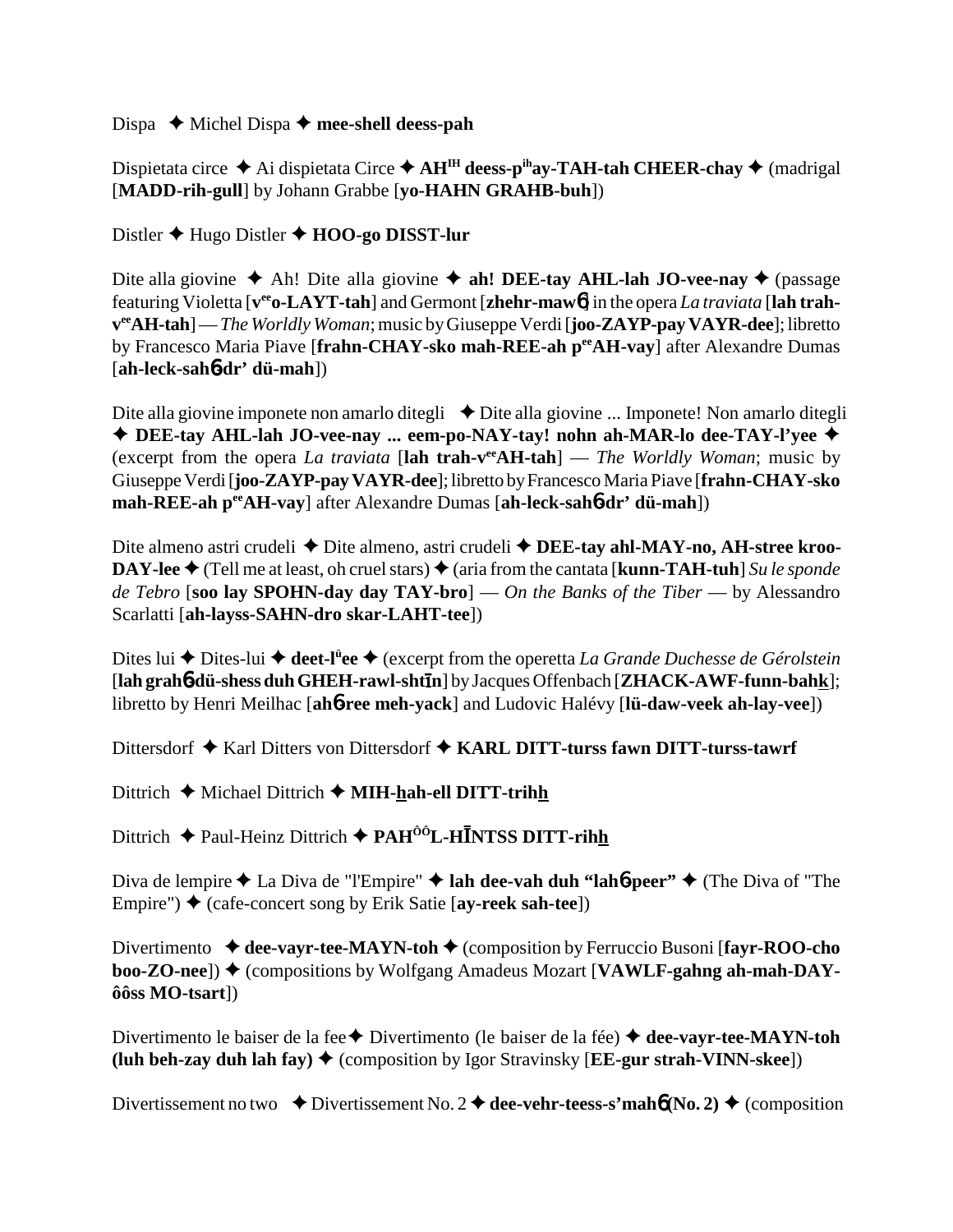by Franz Joseph Haydn [FRAHNTSS YOH<sup>OH</sup>-zeff HI-d'n])

Divitis  $\triangle$  Antonius Divitis  $\triangle$  ahn-TOH-n<sup>ih</sup>uss DEE-vee-teess  $\triangle$  (the first name is also represented as Antoine [ah6-TWAHN] and the last name as de Ryche [deh RIHSH] and le Riche [leh RAY $kuh$ ])

Divry  $\triangle$  Richard d'Ivry  $\triangle$  ree-shar dee-vree

Dixit dominus  $\triangle$  Dixit Dominus  $\triangle$  DEEK-sitt DAW-mih-nôôss  $\triangle$  (liturgical music, title used by various composers)

Dixit dominus domino meo  $\triangle$  Dixit Dominus Domino meo  $\triangle$  DEEK-sitt DAW-mih-nôôss DAWmih-no MEH-o  $\triangle$  (section of the *Dixit Dominus* [DEEK-sitt DAW-mih-nôôss] set to music by George Frideric Handel [JAW-urj FRIH-duh-rick HANN-d'l])

Dizi ◆ François-Joseph Dizi ◆ frah**6-swah-zho-zeff dee-zee** 

Djamileh  $\triangleq$  jah-mee-luh  $\triangleq$  (an opera, with music by George Bizet [zhawrzh bee-zay] and libretto by Louis Gallet [l<sup>ôô</sup>ee gahl-leh]; also a character in the opera)

Dlabacz ◆ Gottfried Johann Dlabacž ◆ GAWT-freet YO-hahn DLAH-bahsh ◆ (Germanized version of the Czechoslovakian name Bohumir Jan Dlabač [BO-hôô-mihr YAHN d'LAH-bahsh])

Dlugoszewski ♦ Lucia Dlugoszewski ♦ LOO-shuh dloo-go-SHOO-skee

Dmitriev  $\triangle$  Alexander Dmitriev  $\triangle$  uh-Fick-SAHN-d'r d'MEE-tree-eff

Dnieper  $\triangle$  On the Dnieper  $\triangle$  (On the) N<sup>Y</sup>EH-per  $\triangle$  (song by Modest Moussorgsky [mah- $D<sup>y</sup>ESST MOOSS-surk-skee$ ])

Do bemol mayor  $\triangle$  DOH bay-MAWL mah-YAWR  $\triangle$  (key of C flat major, Spanish designation)

Do bemol menor  $\triangle$  DOH bay-MAWL may-NAWR  $\triangle$  (key of c flat minor, Spanish designation)

Do bemolle maggiore  $\triangle$  do bemolle maggiore  $\triangle$  DOH bay-MOHL-lay mahd-JO-ray  $\triangle$  (key of C flat major, Italian designation)

Do bemolle minore  $\triangleleft$  do bemolle minore  $\triangleleft$  DOH bay-MOHL-lay mee-NO-ray  $\triangleleft$  (key of c flat minor, Italian designation)

Do diesis maggiore  $\triangleq$  do diesis maggiore  $\triangleq$  DOH d<sup>ee</sup>AY-zeess mahd-JO-ray  $\triangleq$  (key of C sharp major, Italian designation)

Do diesis minore  $\triangle$  do diesis minore  $\triangle$  DOH d<sup>ee</sup> AY-zeess mee-NO-ray  $\triangle$  (key of c sharp minor, Italian designation)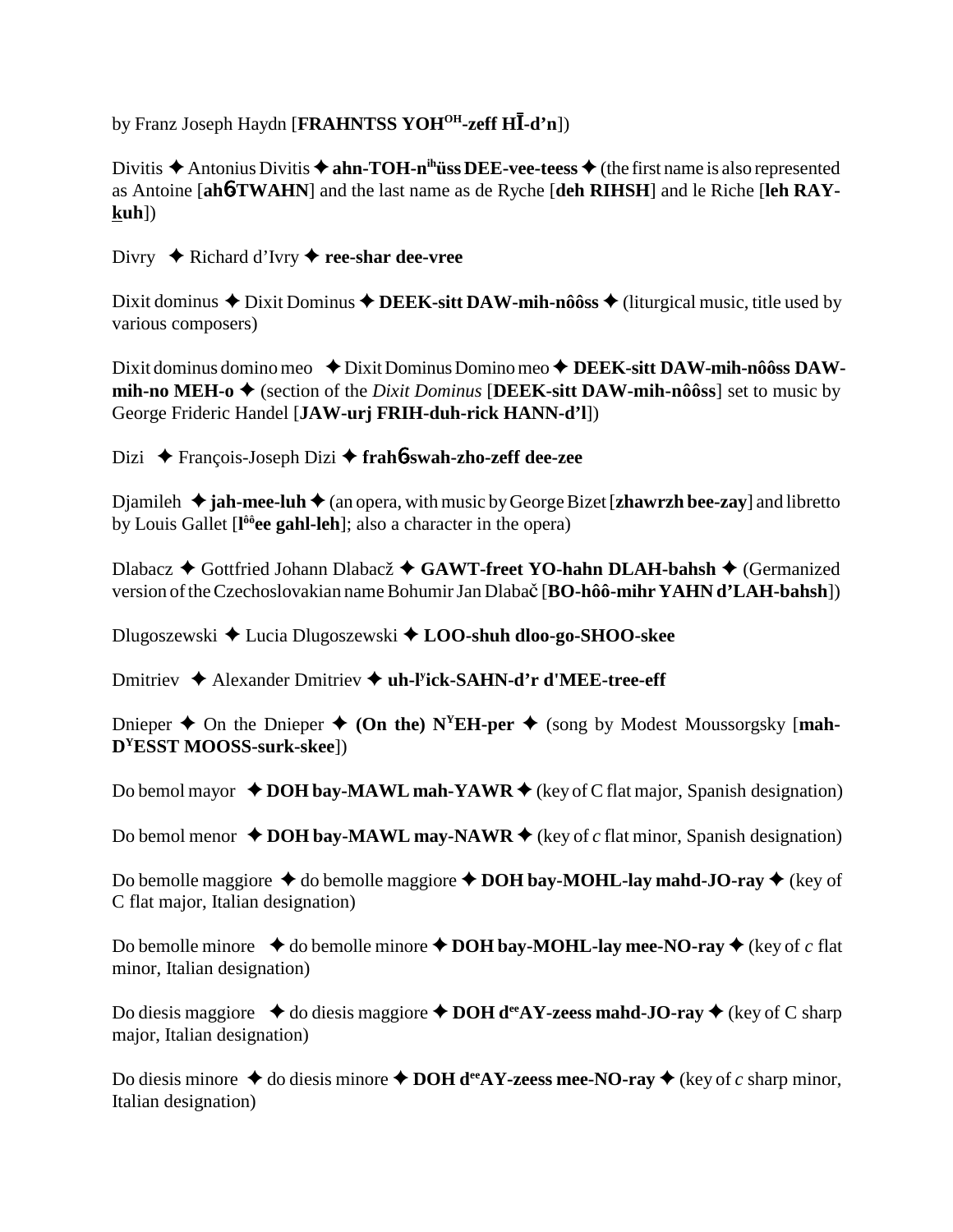Do maggiore  $\triangle$  do maggiore  $\triangle$  DOH mahd-JO-ray  $\triangle$  (key of C major, Italian designation)

Do mayor  $\rightarrow$  DOH mah-YAWR  $\rightarrow$  (key of C major, Spanish designation)

Do menor  $\triangle$  DOH may-NAWR  $\triangle$  (key of c minor, Spanish designation)

Do minore  $\triangle$  do minore  $\triangle$  DOH mee-NO-ray  $\triangle$  (key of c minor, Italian designation)

Do niemna  $\triangle$  Do Niemna  $\triangle$  DOH n<sup>ee</sup> EMM-nah  $\triangle$  (*To Niemna* — a river — formerly in Poland, now in Belorussia and Lithuania)  $\blacklozenge$  (poem by Adam Mickiewicz [AH-dahm meetss- $k^{ee}AY$ -veech] set to music by Stanisław Moniuszko [stah- $N<sup>Y</sup>EESS$ -wahf mah-n<sup>ee</sup>ÔÔSH-kaw])

Do sostenido mayor  $\triangle$  DOH sawss-tay-NEE-tho mah-YAWR  $\triangle$  (key of C sharp major, Spanish designation)

Do sostenido menor  $\triangle$  DOH sawss-tay-NEE-tho may-NAWR  $\triangle$  (key of c sharp minor, Spanish designation)

Dobber  $\triangle$  Johannes Döbber  $\triangle$  yo-HAHN-nuss DÖB-bur

Dobias ◆ Václav Dobiáš ◆ VAHTSS-lahf doh-bihAHAHSH

Dobie ◆ Elizabeth Dobie ◆ ih-LIH-zuh-buth DOH-bee

Dobing  $\triangle$  Duke Dobing  $\triangle$  d'YOOK DOH-bihng

Dobos ◆ Kálmán Dobos ◆ KAH<sup>AH</sup>L-mah<sup>ah</sup>n DOH-bawsh

Dobronic  $\triangle$  Antun Dobronic  $\triangle$  AHN-tôôn DAW-braw-nihch

Dobrowen  $\triangleq$  Issay Dobrowen  $\triangleq$  iss-SI dah-BRAW-venn  $\triangleq$  (known also as Issay Alexandrovich [uh-l'ick-SAHN-druh-vihch] Dobrowen)

Dobrowolski  $\triangle$  Andrzej Dobrowolski  $\triangle$  AHN-dray daw-braw-VAWL-skee

Dobrzynski ◆ Ignacy Feliks Dobrzyński ◆ eeg-NAH-tsih FEH-leekss daw-bur-ZIH6-skee

Dobszay ◆ László Dobszay ◆ LAH<sup>AH</sup>SS-loh<sup>oh</sup> DOHB-sī

Doch nun von tristan  $\triangle$  Doch nun von Tristan?  $\triangle$  dawk noon fawn TRIH-stahn?  $\triangle$  (duet from Act I of the opera *Tristan und Isolde* [TRIH-stahn ôont ee-ZAWL-tuh], music and libretto by Richard Wagner [RIH-hart VAHG-nur])

Doche  $\triangle$  Joseph-Denis Doche  $\triangle$  zho-zeff-deh-nee dawsh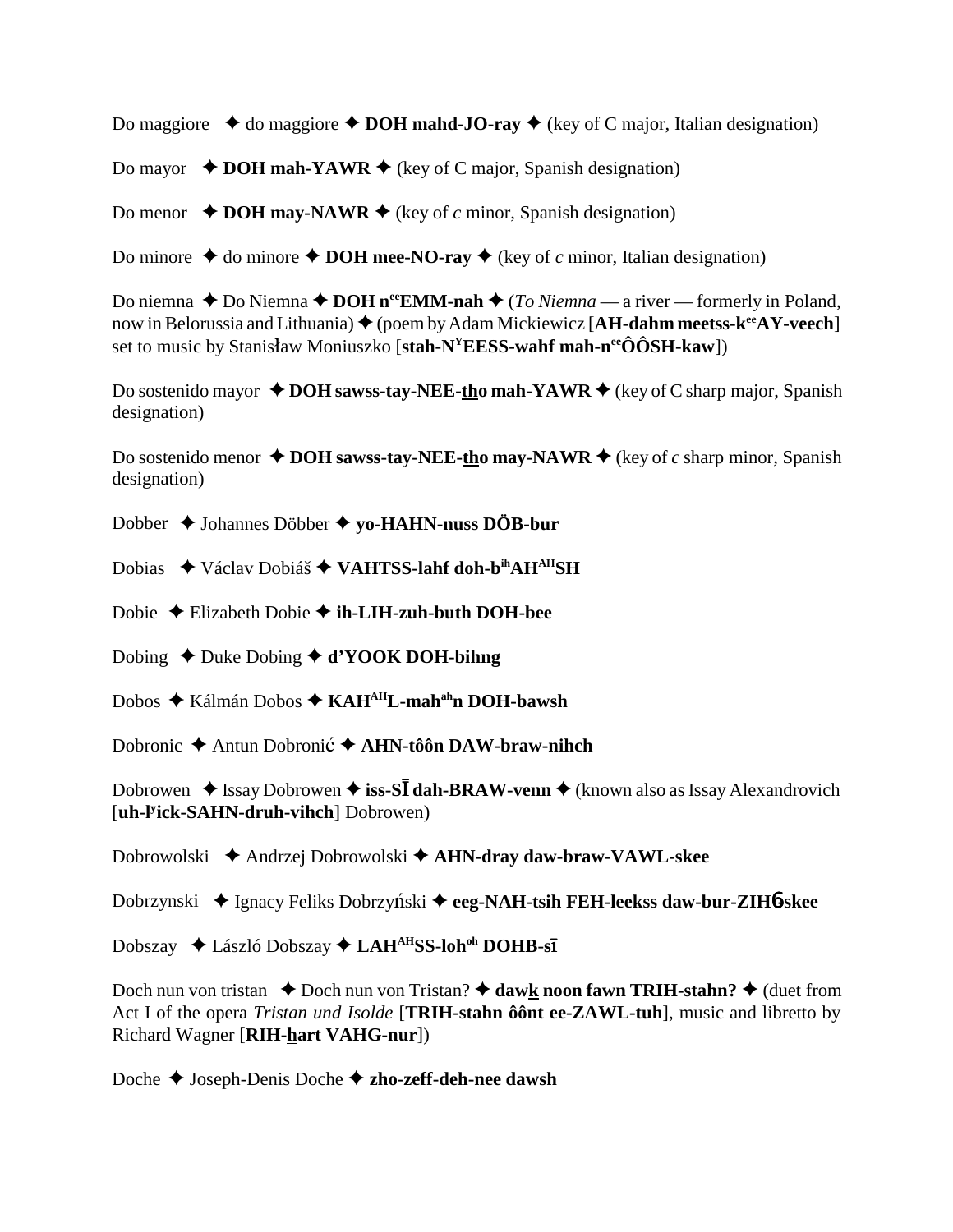Docteur miracle  $\triangleleft$  Le docteur Miracle  $\triangleleft$  luh dawk-tör mee-rah-kl'  $\triangleleft$  (Doctor Miracle)  $\triangleleft$ (character in the opera *Les contes d'Hoffmann* [**leh kaw**6**t dawf-mahn**] — *The Tales of Hoffmann;* music by Jacques Offenbach [**ZHACK AW-f'n-bahk**]; libretto by Jules Barbier [**zhül bar-beeay**] and Michel Carré [**mee-shell kar-ray**])

Doctor gradus ad parnassum  $\bullet$  Doctor Gradus ad Parnassum  $\bullet$  dawk-tawr grah-düss ahd pahr**nahss-süm ♦** (one of six piano pieces from *The Children's Corner* by Claude Debussy [**klohd dehbüss-see**])

Dodgson **→** Stephen Dodgson ◆ STEE-vunn DAHJ-s'n

Doebler **←** Curt Doebler ← **KÔÔRT DÖB-lur** 

Doel Elma van den Doel **ELL-mah funn denn DOOL**

Doenhoff  $\triangle$  Albert von Doenhoff  $\triangle$  A<sup>L</sup>-burt vawn DOHN-hawff

Doeselaar  $\triangle$  Leo van Doeselaar  $\triangle$  LAY-o funn DOO-suh-lah<sup>ah</sup>r

Doflein **←** Erich Doflein **← AY-rihh DAWF-ll<sup>1</sup>n** 

Doganiere  $\triangleleft$  daw-gah-n<sup>ee</sup>chr (Customs officer)  $\triangleleft$  (character in the opera *La bohème* [lah baw**emm**] — *Bohemian Life*; music by Giacomo Puccini [**JAH-ko-mo poo-CHEE-nee**]; libretto by Luigi Illica [**l ooEE-jee eel-LEE-kah**] and Giuseppe Giacosa [**joo-ZAYP-pay jah-KO-zah**] after Henri Murger [**ah**6**-ree mür-zhay**])

Dogni piu sacro impegno **→** D'ogni più sacro impegno ◆ DOH-n'yee p<sup>ee</sup>OO SAH-kro eem-PAY- $\mathbf{n'yo}$   $\blacklozenge$  (Then let our troth now be set free)  $\blacklozenge$  (aria from the opera *L'occasione fa il ladro* [lohk**kah-zeeO-nay fah eel LAH-dro**] — *Opportunity Makes a Thief*; music by Gioachino Rossini [**j ohah-KEE-no rohss-SEE-nee**] and libretto by Luigi Prividali [l<sup>oo</sup>EE-jee pree-vee-DAH-lee])

Dohler **◆** Theodor Döhler ◆ TAY-o-doh<sup>oh</sup>r DÖ-lur ◆ (known also as Theodor von [fawn] Döhler)

Dohnanyi **←** Christoph von Dohnányi ← KRIH-stawf fawn dohk-NAH<sup>AH</sup>N-yee

Dohnanyi **←** Ernö Dohnányi ← EHR-nö dohk-NAH<sup>AH</sup>N-yee ← (known also as Ernst von [**EHRNST fawn**] Dohnányi)

Doire **← René Doire ← ruh-nay dwahr** 

Doisy Huon D'oisy **ü-aw**6 **dwah-see**

Dokshitcher Timofei Dokshitcher **tih-mah-FAY dahk-SHITT-sher**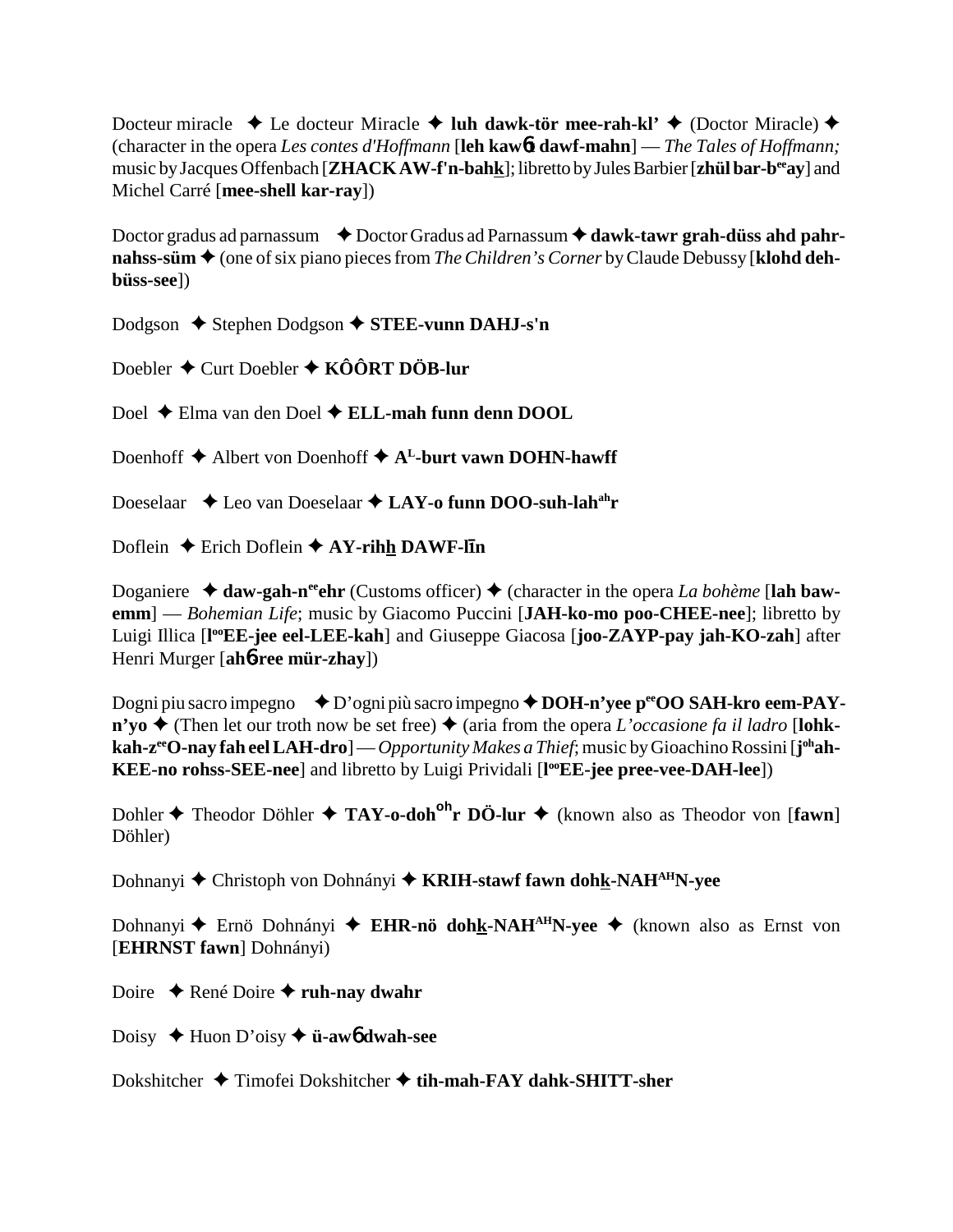Doktor ◆ Paul Doktor ◆ {PAWL DAHK-tur} PAH<sup>ôô</sup>L DAWK-tawr ◆ (known also as Paul Karl [**KARL**] Doktor)

Dolce guidami  $\triangle$  Al dolce guidami  $\triangle$  ahl DOHL-chay g<sup>oo</sup>ee-DAH-mee  $\triangle$  (aria from the opera *Anna Bolena* [**AHN-nah bo-LAY-nah**] — *Anne Bolyn* [**bo-LINN**]; music by Gaetano Donizetti [gah<sup>ay</sup>-TAH-no doh-nee-TSAYT-tee] and libretto by Felice Romani [fay-LEE-chay ro-MAH**nee**])

Dolce mani  $\triangle$  O dolce mani  $\triangle$  O DOHL-chay MAH-nee  $\triangle$  (aria from the opera *Tosca* [**TOHskah**]; music by Giacomo Puccini [**JAH-ko-mo poo-CHEE-nee**]; libretto by Luigi Illica [**l ooEE-jee eel-LEE-kah**] and Giuseppe Giacosa [**joo-ZAYP-pay jah-KO-zah**] after Henri Murger [**ah**6**-ree mür-zhay**])

Dolce spirto damore  $\triangle$  Dolce spirto d'amore  $\triangle$  **DOHL-chay SPEER-toh dah-MO-ray**  $\triangle$ (madrigal [**MADD-rih-gull**] by Johann Grabbe [**yo-HAHN GRAHB-buh**])

Dolce suono ◆Il dolce suono ◆ eel DOHL-chay s<sup>oo</sup>O-no ◆ (aria featuring Lucia [loo-CHEE-ah] in the opera *Lucia di Lammermoor* [**loo-CHEE-ah dee LAHM-mer-môôuhr**] — *Lucy of Lammermoor* [LOO-see of LAMM-mur-môô<sup>uh</sup>r]; music by Gaetano Donizetti [gah<sup>ay</sup>-TAH-no **doh-nee-TSAYT-tee**]; libretto by Salvadore Cammarano [**sahl-vah-DOH-ray kahm-mah-RAHno**] based on the novel *The Bride of Lammermoor* by Sir Walter Scott [**WAWL-tur SKAHT**])

Dolce suono spargi damaro pianto **↓ Il dolce suono ... spargi d'amaro pianto ↓ eel DOHL-chay** s<sup>oo</sup>O-no ... SPAR-jee dah-MAH-ro p<sup>ee</sup>AHN-toh ♦ (quartet from the opera *Lucia di Lammermoor* [loo-CHEE-ah dee LAHM-mer-môô<sup>uh</sup>r] — *Lucy of Lammermoor* [LOO-see of LAMM-mur**môô<sup>uh</sup>r**]; music by Gaetano Donizetti [**gah<sup>ay</sup>-TAH-no doh-nee-TSAYT-tee**]; libretto by Salvadore Cammarano [**sahl-vah-DOH-ray kahm-mah-RAH-no**] based on the novel *The Bride of Lammermoor* by Sir Walter Scott [**WAWL-tur SKAHT**])

Dolce vita mia  $\rightarrow$  O dolce vita mia  $\rightarrow$  O DOHL-chay VEE-tah MEE-ah  $\rightarrow$  (song by Adrian Willaert [**ah-drihAHN WILL-lart**])

Dolci mani  $\triangle$  O dolci mani  $\triangle$  O DOHL-chee MAH-nee  $\triangle$  (aria from the opera *Tosca* [TOH**skah**]; music by Giacomo Puccini [**JAH-ko-mo poo-CHEE-nee**]; libretto by Luigi Illica [**l ooEE-jee eel-LEE-kah**] and Giuseppe Giacosa [**joo-ZAYP-pay jah-KO-zah**] after Henri Murger [**ah**6**-ree mür-zhay**])

Dolcissimo ben mio  $\triangle$  dohl-CHEESS-see-mo bayn MEE-o  $\triangle$  (composition by Jan Pieterszoon Sweelinck [**YAHN PEE-turss-zoh<sup>oh</sup>n SWAY<sup>AY</sup>-lihngk**])

Dolcissimo sospiro ◆ dohl-CHEESS-see-mo so-SPEE-ro ◆ (vocal composition by Giulio Caccini [**JOO-leeo kah-CHEE-nee**])

Dolcissimo uscignolo **→** Dolcissimo Uscignolo **→ dohl-CHEESS-see-mo oo-shee-n'YO-lo →** (composition by Claudio Monteverdi [**KLAHOO-deeo mohn-tay-VAYR-dee**])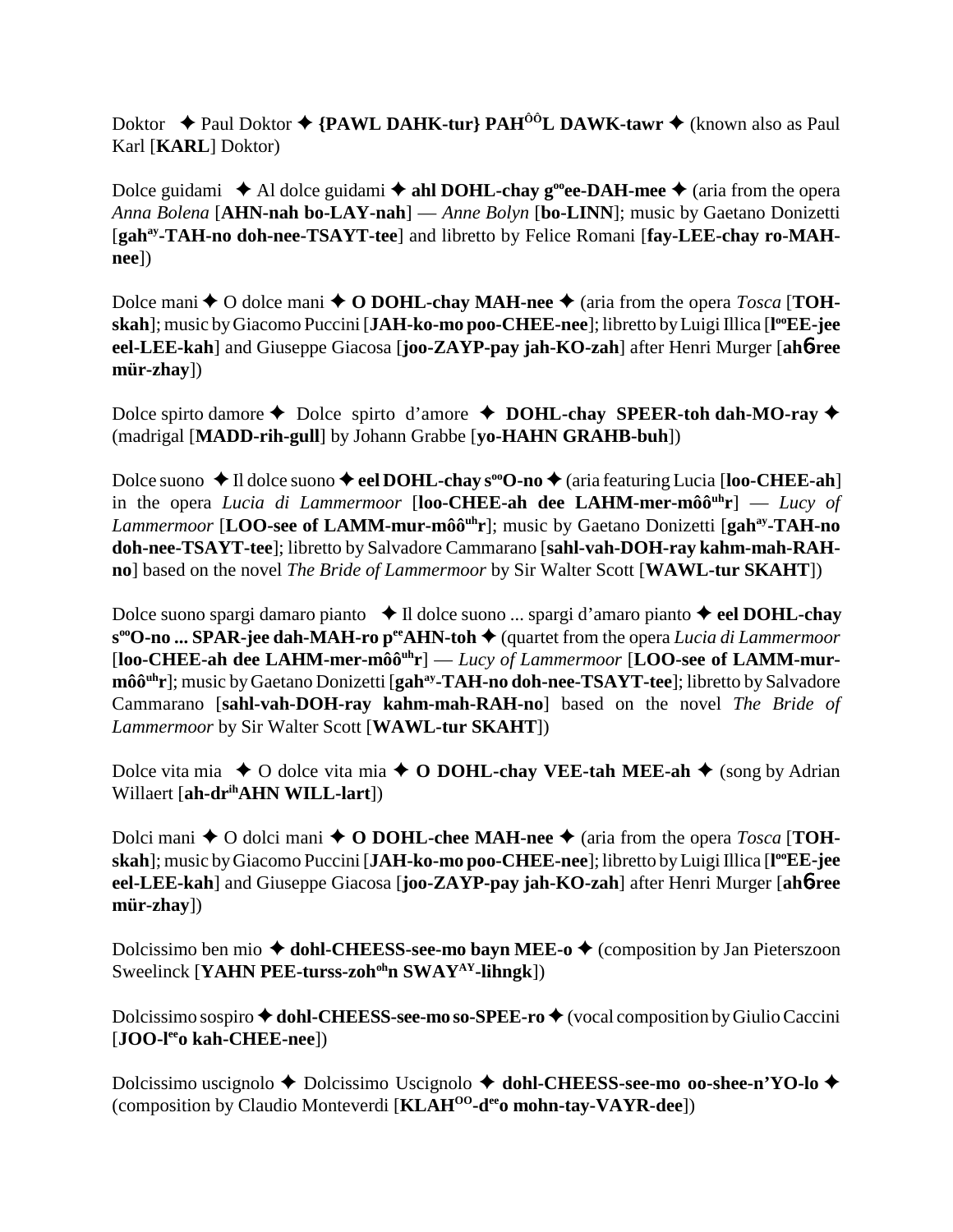Dolega kamienski ◆ Lucjan Dołęga-Kamieński ◆ LÔÔTSS-**yahn doh-WEH6-gah-kah-MEE6-** $\mathbf{s}$ **kee**  $\blacklozenge$  (known also as Lucjan Kamienski)  $\blacklozenge$  (the first name is also spelled Lucian [**LÔÔ-ts<sup>ee</sup>ahn**])

Doles ♦ Johann Friedrich Doles ♦ YO-hahn FREET-rihh DOH-luss

Dolezalek Jan Emanuel Doležálek **YAHN EH-mah-nôô-ell DOH-leh-zhahah-leck**

Dollone ◆ Max d'Ollone ◆ mahkss dawl-lawn ◆ (known also as Maximilien-Paul-Marie-Félix d'Ollone [**mahk-see-mee-leeah**6**-pohl-mah-ree-fay-leekss dawl-lawn**])

Dolly  $\triangleleft$  dawl-lee  $\triangleleft$  (suite by Gabriel Fauré [gah-br<sup>ee</sup>ell fo-ray])

Dolmetsch **→** Arnold Dolmetsch → {**AR-nulld DAWL-mettsh**} ar-nawl dawl-mettsh → (known also as Eugène [**ö-zhenn**] Arnold Dolmetsch)

Dolmetsch Carl Frederick Dolmetsch **KARL FRAY-duh-rick DAWL-mettsh**

Dolor de la prensesa **→** La dolor de la prensesa **→ lah doh-LAWR day lah prayn-SAY-sah →** (a medieval song of the Jews who were expelled from Spain in 1492 and who settled in Bulgaria)

Doloroso **doh-lo-RO-zo**

Dolukhanova Zara Dolukhanova **ZAH-rah dah-lôô-KAH-nuh-vuh**

Domange ◆ Mme. Albert Domange ◆ Madame Albert Domange ◆ mah-dahm ahl-ber daw**mah**6**zh**  (known also as Mélanie Bonis [**may-lah-nee baw-nee**])

Domaniewski ◆ Boleslaus Domaniewski ◆ baw-LESS-lah<sup>ôô</sup>ss daw-mah-n<sup>ee</sup>EFF-skee ◆ (the first name of this Polish National would normally be written as Boleslaw [**baw-LESS-wahf**] in Poland)

Domaninska ◆ Libuše Domanínská ◆ LI**H-bôô-sheh DOH-mah-n<sup>y</sup>ee<sup>ee</sup>n-skah<sup>ah</sup>** 

Domaninska ◆ Libuše Doma<mark>ň</mark>inská ◆ **LIH-bôô-sheh DOH-mah-n<sup>y</sup>inn-skah<sup>ah</sup>** 

Domanovecz ◆ Nikolaus Zmeskall, Edler von Domanovecz ◆ NIH-kaw-lah<sup>ôô</sup>sh ZMEHSH-kahl, **EDD-lehr fawn DOH-mah-naw-vettss ♦** (known also as Nikolaus Paul [PAH<sup>ÔÔ</sup>L] Zmeskall, Edler von Domanovecz)

Domansky ◆ Hanuš Domanský ◆ HAH-nôôsh DOH-mahn-skee<sup>ee</sup>

Domarkas ◆ Ionas Domarkas ◆ <sup>IH</sup>O-nahss doh-MAR-kahss

Dombrecht Paul Dombrecht **PAHÔÔL DAWM-brehht**

Domenica ◆ Robert Di Domenica ◆ RAH-burt dee daw-MEH-nih-kuh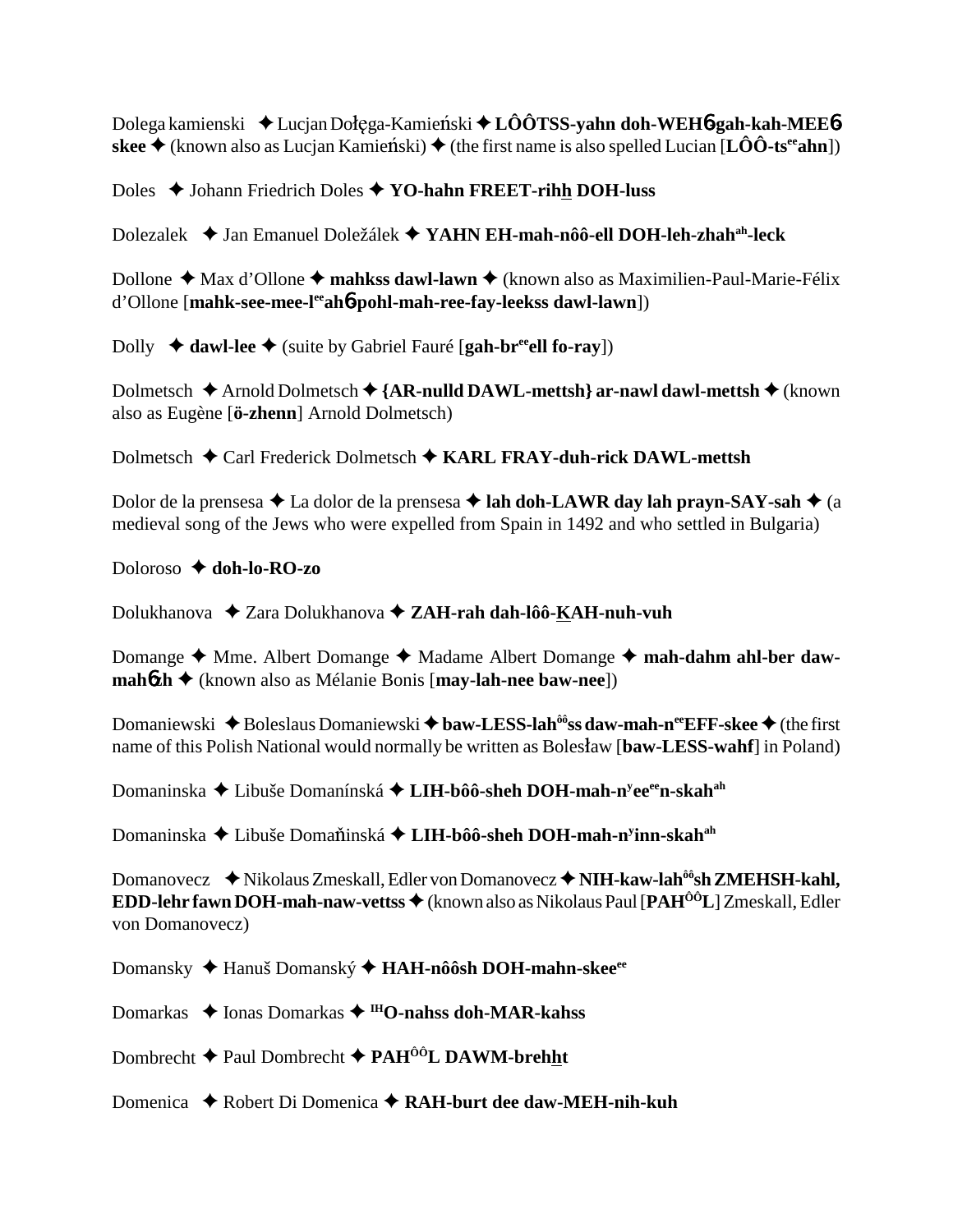Domestico di flora **←** Domestico di Flora **← doh-MAY-stee-ko dee FLO-rah** ← (Flora's servant) (character in the opera *La traviata* [**lah trah-veeAH-tah**] — *The Worldly Woman*; music by Giuseppe Verdi [**joo-ZAYP-pay VAYR-dee**]; libretto by Francesco Maria Piave [**frahn-CHAY-sko mah-REE-ah peeAH-vay**] after Alexandre Dumas [**ah-leck-sah**6**-dr' dü-mah**])

Domgraf fassbander Willi Domgraf-Fassbänder **VILL-lee DAWM-grahf FAHSS-penn-tur**

Domhardt **← Brigitte Domhardt ← bree-GHITT-tuh DAWM-hart** 

Domina nostra **↓**O Domina Nostra **→ o DAW-mih-nuh NOHSS-trah →** (composition by Henryk Górecki [**HENN-rick gôô-RETTSS-kee**] in celebration of the 600th anniversary of the Black Virgin of Jasna Gora [**YAHSS-nah GÔÔ-rah**], a sacred symbol of Polish independence — *Jasna Gora* is also spelled *Jasnogora* [**yahss-naw-GÔÔ-rah**])

Domine  $\triangle$  **DAW-mih-neh**  $\triangle$  (section of the Latin mass set to music by various composers)

Domine ad adiuvandum  $\triangleleft$  **DAW-mih-neh ahd ah-d<sup>ih</sup>oo-VAHN-dôôm**  $\triangleq$  (section of the *First Vespers of the Annunciation of the Blessed Virgin* after Giovanni Gabrieli [**jo-VAHN-nee gahbreeAY-lee**])

Domine deus  $\rightarrow$  Domine Deus  $\rightarrow$  DAW-mih-neh DEH-ôôss  $\rightarrow$  (sacred music by Francis Poulenc [**frah**6**-seess pôô-lah**6**k**])

Domine dominus noster **→** Domine Dominus Noster **→ DAW-mih-neh DAW-mih-nôôss NO-ster** (composition by Orlando de Lassus [**ohr-lah**6**-doh duh lahss-sü**])

Domine fili unigenite **→** Domine fili unigenite **→ DAW-mih-neh FEE-lee oo-nih-JEH-nih-teh →** (sacred music by Francis Poulenc [**frah**6**-seess pôô-lah**6**k**])

Domine hostias  $\triangle$  Domine Hostias  $\triangle$  DAW-mih-neh HO-stih-uss  $\triangle$  (section of the Latin requiem [**{REH-kôôee-umm} REH-kôôih-emm**] set to music by Wolfgang Amadeus Mozart [**VAWLF-gahng ah-mah-DAY-ôôss MO-tsart**])

Domine jesu  $\triangle$  Domine Jesu  $\triangle$  DAW-mih-neh YAY-zoo  $\triangle$  (section of the Latin requiem [{REH**k<sup>ôô</sup>ee-umm} REH-k<sup>ôô</sup>ih-emm**] set to music by various composers)

Domine jesu christe **→** O Domine Jesu Christe **→ O DAW-mih-neh YAY-zoo KREE-stay** ◆ (sacred music, title used by various composers)

Domine jesu hostias et preces **→** Domine Jesu ... Hostias et preces **→ DAW-mih-neh YAY-zoo ... HO-stih-uss ett PREH-chess ♦** (section of the *Messa da Requiem* [MAYSS-sah dah RAY $k^{\omega}$ ee-aym] — *Requiem* [{REH- $k^{\omega}$ <sup>e</sup>ee-umm} REH- $k^{\omega}$ <sup> $\omega$ </sup>ih-emm] *Mass* — by Giuseppe Verdi [joo-**ZAYP-pay VAYR-dee**])

Domine salvum  $\triangle$  Domine, salvum  $\triangle$  **DAW-mih-neh, SAHL-vôôm**  $\triangle$  (section of the *Messe*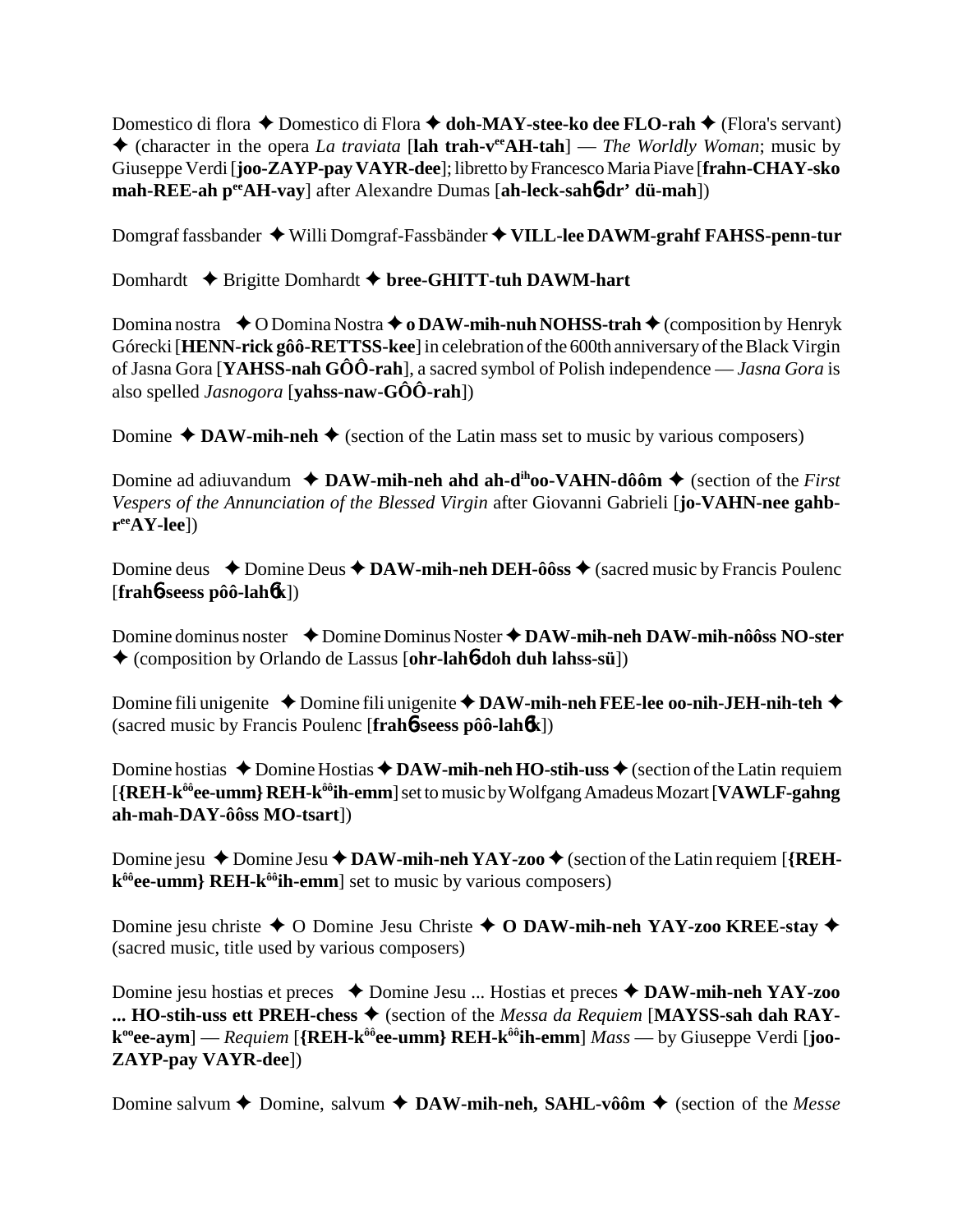solennelle [mess saw-lenn-nell] — Solemn Mass — by Hector Berlioz [eck-tawr behr-l<sup>ee</sup>awz])

Domingo ◆ Plácido Domingo ◆ PLAH-see-tho doh-MEEN-go

Domingues  $\blacklozenge$  Oralia Domingues  $\blacklozenge$  o-RAH-l<sup>ee</sup>ah doh-MEEN-gayss

Dominiceti  $\triangle$  Cesare Dominiceti  $\triangle$  chay-ZAH-ray doh-mee-nee-CHAY-tee

Dominicus messe  $\triangle$  Dominicus-Messe  $\triangle$  daw-MIH-nih-kôôss-MAYSS-seh  $\triangle$  (Latin mass set to music by Wolfgang Amadeus Mozart [VAWLF-gahng ah-mah-DAY-ôôss MO-tsart])

Domino  $\triangle$  DOH-mee-no  $\triangle$  (character in the opera Les brigands [leh bree-gaho] — The Brigands [BRIH-gunndz]; music by Jacques Offenbach [ZHACK AWF-funn-bahk]; libretto by Henri Meilhac [ah6-ree meh-vack] and Ludovic Halévy [lü-daw-veek ah-lay-vee])

Domino ← Fats Domino ← FATTS DAW-mih-no ← (known also as Antoine Domino Jr. [ann-**TWAHN DAW-mih-no (Jr.)])** 

Dominus a dextris tuis  $\triangleleft$  DAW-mih-nôôss ah DAYKSS-triss TÔÔ-iss  $\triangleleft$  (section of the *Dixit* Dominus [DEEK-sitt DAW-mih-nôôss] by George Frideric Handel [JAW-urj FRIH-duh-rick  $HANN-d'1$ 

Dominus tecum  $\triangle$  DAW-mih-nôôss TAY-kôôm  $\triangle$  versicle and response by Claudio Monteverdi  $[\mathbf{KLAH}^{OO}\text{-}\mathbf{d}^{ee}\mathbf{0}$  mohn-tav-VAYR-dee])

Dominus vobiscum benedicamus domino  $\triangle$  Dominus vobiscum — Benedicamus Domino  $\triangle$  DAWmih-nôôss vo-BEE-skôôm — beh-neh-DEE-kah-môôss DAW-mih-no  $\triangleq$  (dismissal rite by Biagio Marini [b<sup>ee</sup>AH-jo mah-REE-nee] in the First Vespers of the Annunciation of the Blessed Virgin])

Dominus vobiscum deus qui de beatae mariae ◆ Dominus vobiscum — Deus, qui de beatae Mariae ◆ DAW-mih-nôôss vo-BEE-skôôm — DEH-ôôss, k<sup>ôô</sup>ee day beh-AH-tay mah-REE-ay ◆ (opening prayers by Biagio Marini [beeAH-jo mah-REE-nee] in the First Vespers of the Annunciation of the Blessed Virgin)

Dominus vobiscum deus qui praesentem diem dominum vobiscum  $\triangle$  Dominus vobiscum — Deus qui praesentem diem — Dominus vobiscum  $\triangle$  DAW-mih-nôôss vo-BEE-skôôm — DEH-ôôss  $k^{\hat{\theta}\hat{\theta}}$ ee pray-ZAYN-temm DEE-emm — DAW-mih-nôôss vo-BEESS-kôôm  $\blacklozenge$  (composition by Claudio Monteverdi [KLAH<sup>00</sup>-d<sup>ee</sup>o mohn-tay-VAYR-dee])

Don alfonso  $\triangle$  Don Alfonso  $\triangle$  dohn ahl-FOHN-so  $\triangle$  (character in the opera *Così fan tutte* [ko-**ZEE fahn TOOT-tay**  $\sim$  All Women Do the Same; music by Wolfgang Amadeus Mozart [VAWLF-gahng ah-mah-DAY-ôôss MO-tsart] and libretto by Lorenzo da Ponte [lo-RAYN-tso] dah POHN-tay])

Don alvaro  $\triangle$  Don Alvaro  $\triangle$  dohn ahl-VAH-ro  $\triangle$  (character in *Il viaggio a Reims* [eel v<sup>ee</sup>AHD-jo]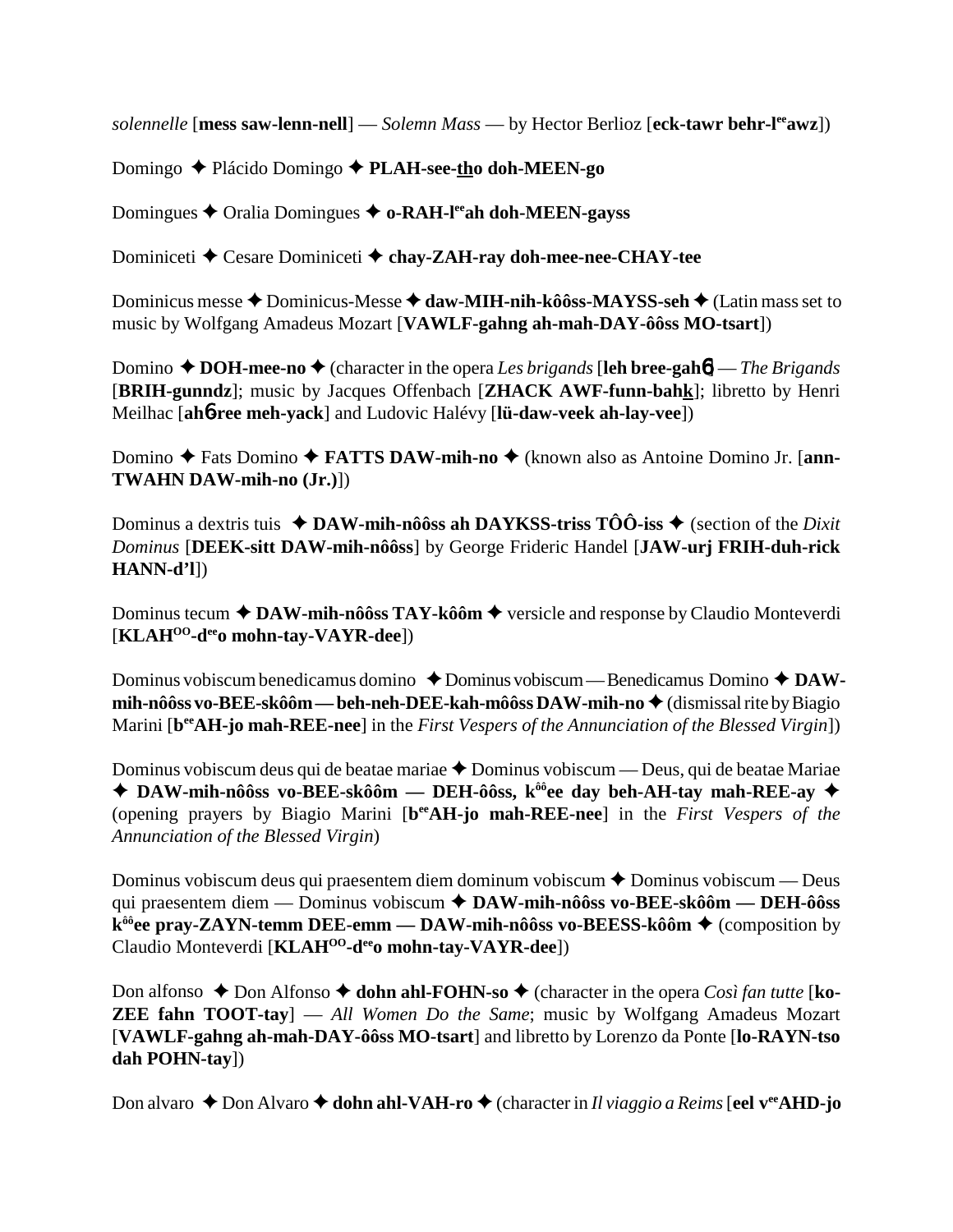**ah reh**6**ss**] — *The Journey to Rheims* [**REEMZ**] — a stage cantata [**kunn-TAH-tuh**] with ballet [BA<sup>L</sup>-lay]; music by Gioachino Rossini [j<sup>oh</sup>ah-KEE-no rohss-SEE-nee] and libretto by Luigi Balocchi [**l ooEE-jee bah-LOHK-kee**])

Don alvaro  $\triangle$  Don Alvaro  $\triangle$  **dohn ahl-VAH-ro**  $\triangle$  (character in the opera *La forza del destino* [**lah FOHR-tsah dayl day-STEE-no**] — *The Force of Destiny;* music by Giuseppe Verdi [**joo-ZAYPpay VAYR-dee**]; libretto by Francesco Maria Piave [**frahn-CHAY-sko mah-REE-ah peeAH-vay**] after Angel P. De Saavedra [**ahn-HELL (**P.**) day sah-VAY-drah**])

Don bartolo don basilio **→** Don Bartolo ... Don Basilio ... ◆ dohn bar-TOH-lo ... dohn bah-ZEE**l<sup>ee</sup>o ◆** (excerpt from the opera *Il barbiere di Siviglia* [**eel bar-b<sup>ee</sup>AY-ray dee see-VEE-l<sup>ee</sup>ah**] — *The Barber of Seville* [**suh-VILL**]*;* music by Gioachino Rossini [**j ohah-KEE-no rohss-SEE-nee**]; libretto by Cesare Sterbini [**chay-ZAH-ray stayr-BEE-nee**] after Pierre-Augustin Caron de Beaumarchais [**peeehr-o-güss-teh**6 **kah-raw**6 **duh bo-mar-sheh**] and Giuseppe Petrosellini [**joo-ZAYP-pay paytro-zayl-LEE-nee**])

Don basilio  $\triangle$  Don Basilio  $\triangle$  dohn bah-ZEE-l<sup>ee</sup>o  $\triangle$  (character in the opera *Il barbiere di Siviglia* [**eel bar-beeAY-ray dee see-VEE-leeah**] — *The Barber of Seville* [**suh-VILL**]; music by Gioachino Rossini [**j ohah-KEE-no rohss-SEE-nee**]; libretto by Cesare Sterbini [**chay-ZAH-ray stayr-BEEnee**] after Pierre-Augustin Caron de Beaumarchais [**peeehr-o-güss-teh**6 **kah-raw**6 **duh bo-mar-sheh**] and Giuseppe Petrosellini [**joo-ZAYP-pay pay-tro-zayl-LEE-nee**])

Don basilio  $\triangle$  Don Basilio  $\triangle$  **dohn bah-ZEE-l<sup>ee</sup>o**  $\triangle$  (character in the opera *Le nozze di Figaro* [**lay NOHT-tsay dee FEE-gah-ro**] — *The Marriage of Figaro*; music by Wolfgang Amadeus Mozart [**VAWLF-gahng ah-mah-DAY-ôôss MO-tsart**]; libretto by Lorenzo da Ponte [**lo-RAYN-tso dah** POHN-tay] after Pierre-Augustin Caron de Beaumarchais [peen**r-o-güss-teh6** kah-raw6 duh bo**mar-sheh**])

Don basilio  $\triangle$  Don Basilio!  $\triangle$  **dohn bah-ZEE-l<sup>ee</sup>o!**  $\triangle$  (quintet from the opera *Il barbiere di Siviglia* [**eel bar-beeAY-ray dee see-VEE-leeah**] — *The Barber of Seville* [**suh-VILL**]*;* music by Gioachino Rossini [**j ohah-KEE-no rohss-SEE-nee**]; libretto by Cesare Sterbini [**chay-ZAH-ray stayr-BEEnee**] after Pierre-Augustin Caron de Beaumarchais [ $p^{ee}$ **chr-o-güss-teh** $\phi$  **kah-raw** $\phi$  **duh bo-mar-sheh]** and Giuseppe Petrosellini [**joo-ZAYP-pay pay-tro-zayl-LEE-nee**])

Don basilio buona sera mio signore orsu signor don bartolo Don Basilio! ... Buona sera, mio signore ... Orsù, signor Don Bartolo  $\blacklozenge$  dohn bah-ZEE-l<sup>ee</sup>o! ... b<sup>oo</sup>o-nah SAY-rah, MEE-o see**n'YO-ray ... ohr-SOO, see-n'YOHR dohn bar-TOH-lo ♦** (quintet from the opera *Il barbiere di Siviglia* [eel bar-b<sup>ee</sup>AY-ray dee see-VEE-l<sup>ee</sup>ah] — *The Barber of Seville* [suh-VILL]; music by Gioachino Rossini [j<sup>oh</sup>ah-KEE-no rohss-SEE-nee]; libretto by Cesare Sterbini [chay-ZAH-ray **stayr-BEE-nee**] after Pierre-Augustin Caron de Beaumarchais [**peeehr-o-güss-teh**6 **kah-raw**6 **duh bo-mar-sheh**] and Giuseppe Petrosellini [**joo-ZAYP-pay pay-tro-zayl-LEE-nee**])

Don basilio cosa veggo ◆ Don Basilio! ... Cosa veggo! ◆ dohn bah-ZEE-l<sup>ee</sup>o! ... KO-zah VAYG- $\phi$  (excerpt from the opera *Il barbiere di Siviglia* [eel bar-b<sup>ee</sup>AY-ray dee see-VEE-l<sup>ee</sup>ah] — *The Barber of Seville* [**suh-VILL**]*;* music by Gioachino Rossini [**j ohah-KEE-no rohss-SEE-nee**]; libretto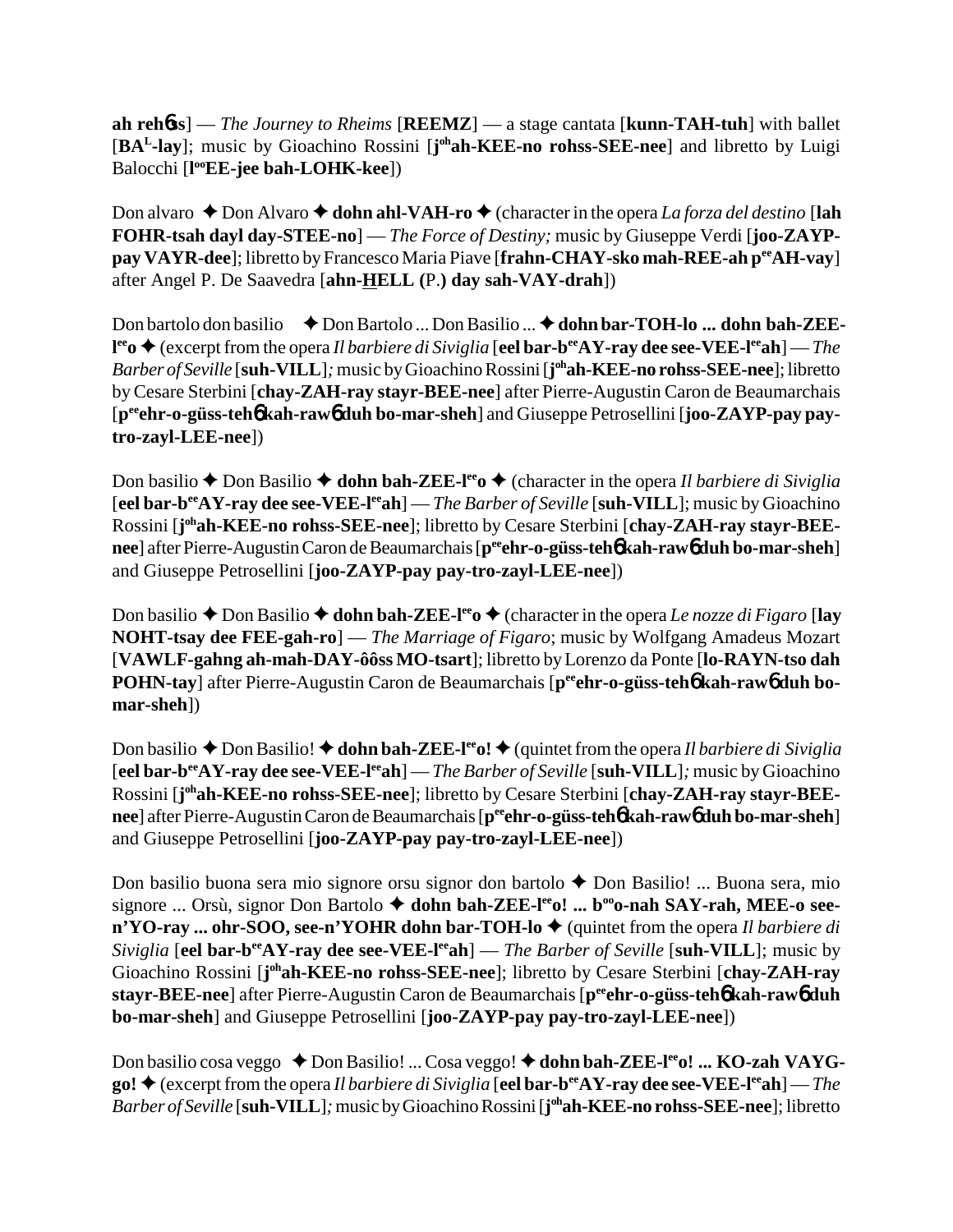by Cesare Sterbini [**chay-ZAH-ray stayr-BEE-nee**] after Pierre-Augustin Caron de Beaumarchais [**peeehr-o-güss-teh**6 **kah-raw**6 **duh bo-mar-sheh**] and Giuseppe Petrosellini [**joo-ZAYP-pay paytro-zayl-LEE-nee**])

Don carlo  $\blacklozenge$  **Don Carlo**  $\blacklozenge$  **dohn KAR-lo**  $\blacklozenge$  (an opera, with music by Giuseppe Verdi [**joo-ZAYPpay VAYR-dee**]; libretto by François Méry [**frah**6**-swah may-ree**] and Camille Du Locle [**{kahmeel dü law-kl'} kah-meey' dü law-kl'**] after Friedrich von Schiller [**FREET-rihh fawn SHILLlur**]; also a character in the opera)

Don carlo di vargas  $\bullet$  Don Carlo di Vargas  $\bullet$  dohn KAR-lo dee VAR-gahss  $\bullet$  (character in the opera *La forza del destino* [**lah FOHR-tsah dayl day-STEE-no**] — *The Force of Destiny;* music by Giuseppe Verdi [**joo-ZAYP-pay VAYR-dee**]; libretto by Francesco Maria Piave [**frahn-CHAYsko mah-REE-ah peeAH-vay**] after Angel P. De Saavedra [**ahn-HELL (**P.**) day sah-VAY-drah**])

Don carlos  $\triangle$  Don Carlos  $\triangle$  **dohn KAR-lohss**  $\triangle$  (an opera, with music by Giuseppe Verdi [**joo-ZAYP-pay VAYR-dee**]; libretto by François Méry [**frah**6**-swah may-ree**] and Camille Du Locle [**{kah-meel dü law-kl'} kah-meey' dü law-kl'**] after Friedrich von Schiller [**FREET-rihh fawn SHILL-lur**]; also a character in the opera)  $\blacklozenge$  (Note: *Don Carlos* is an opera about a Spaniard, *Carlos*. The original libretto in French was later translated to Italian. The Italian version is generally known as *Don Carlo*. The usual pronunciation in the United States, given here, combines the Italian pronunciation of *Don* with an Italianized pronunciation of *Carlo*s. The *Don Carlo* version would be pronounced **dohn KAR-lo**.)

Don curzio ◆ Don Curzio ◆ **dohn KOOR-ts<sup>ee</sup>o ◆** (character in the opera *Le nozze di Figaro* [**lay NOHT-tsay dee FEE-gah-ro**] — *The Marriage of Figaro*; music by Wolfgang Amadeus Mozart [**VAWLF-gahng ah-mah-DAY-ôôss MO-tsart**]; libretto by Lorenzo da Ponte [**lo-RAYN-tso dah POHN-tay** after Pierre-Augustin Caron de Beaumarchais [p<sup>ee</sup>ehr-o-güss-teh<sup>6</sup> kah-raw<sup>6</sup> duh bo**mar-sheh**])

Don giovanni ◆ Don Giovanni **◆ dohn jo-VAHN-nee** ◆ (an opera, with music by Wolfgang Amadeus Mozart [**VAWLF-gahng ah-mah-DAY-ôôss MO-tsart**] and libretto by Lorenzo da Ponte [**lo-RAYN-tso dah POHN-tay**])

Don jose  $\triangle$  Don José  $\triangle$  **DAWN ho-SAY**  $\triangle$  (character in the opera *Carmen* [**KAR-m'n**]; music by Georges Bizet [**zhawrzh bee-zay**]; libretto by Henri Meilhac [**ah**6**-ree meh-yack**] and Ludovic Halévy [**lü-daw-veek ah-lay-vee**])

Don luigino ◆ Don Luigino ◆ **dohn l<sup>oo</sup>ee-JEE-no ◆** (character in *Il viaggio a Reims* [**eel v<sup>ee</sup>AHDjo ah reh**6**ss**] — *The Journey to Rheims* [**REEMZ**] — a stage cantata [**kunn-TAH-tuh**] with ballet [BA<sup>L</sup>-lay]; music by Gioachino Rossini [j<sup>oh</sup>ah-KEE-no rohss-SEE-nee] and libretto by Luigi Balocchi [**l ooEE-jee bah-LOHK-kee**])

Don magnifico ◆ Don Magnifico ◆ dohn mah-n'YEE-fee-ko ◆ (Baron of Montefiascone [mohn- $\tanctan$ <sup>ee</sup>ahss-KO-nay])  $\blacklozenge$  (character in the opera *La cenerentola* [lah chay-nay-RAYN-toh-lah] — Cinderella; music by Gioachino Rossini [**j**<sup>oh</sup>ah-KEE-no rohss-SEE-nee]; libretto by Jacopo Ferretti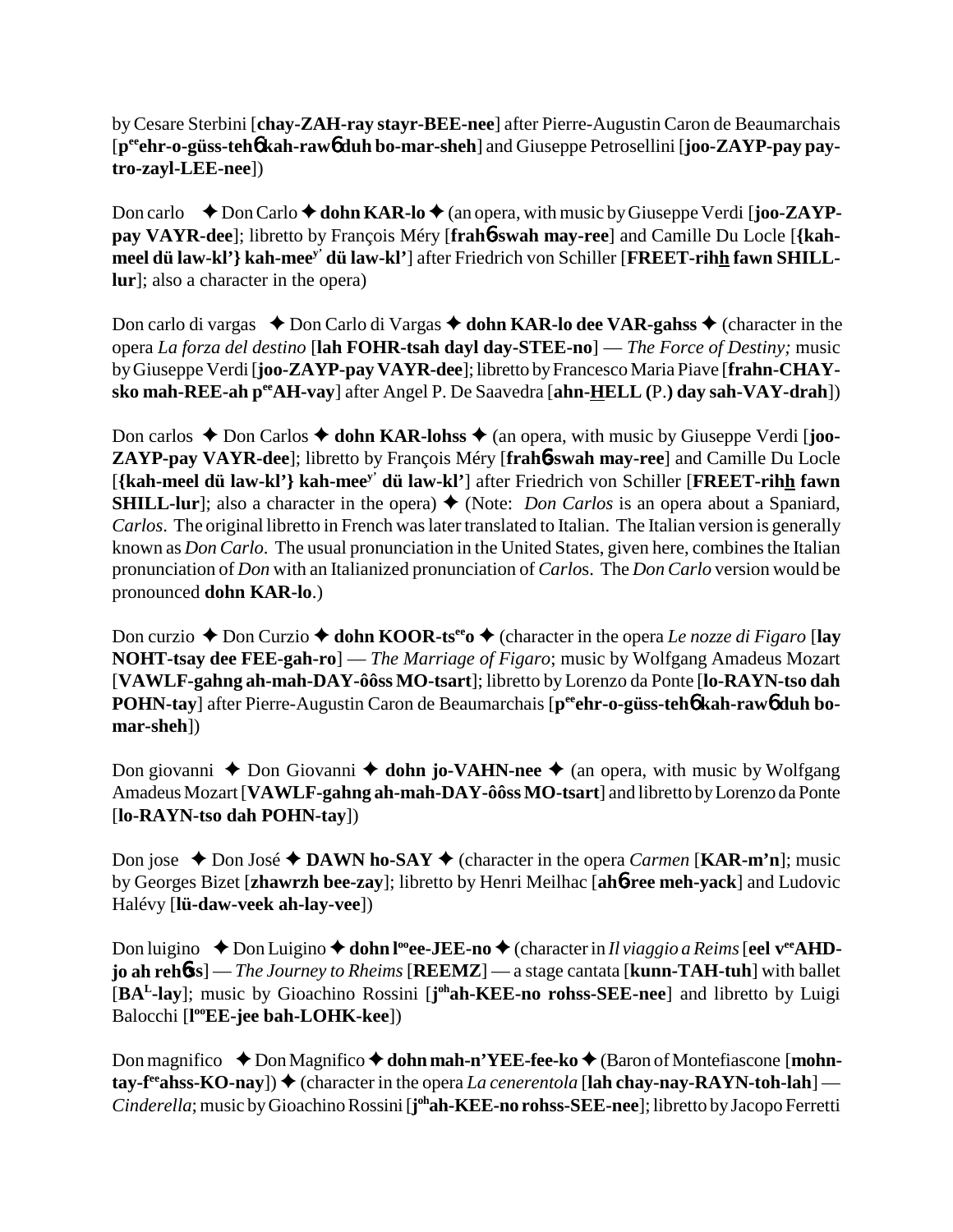# [**YAH-ko-po fayr-RAYT-tee**] after Perrault [**pehr-ro**])

Don ottavio ◆ Don Ottavio ◆ dohn oht-TAH-v<sup>ee</sup>o ◆ (character in the opera *Don Giovanni* [dohn **jo-VAHN-nee**]; music by Wolfgang Amadeus Mozart [**VAWLF-gahng ah-mah-DAY-ôôss MOtsart**] and libretto by Lorenzo da Ponte [**lo-RAYN-tso dah POHN-tay**])

Don ottavio son morta or sai chi lonore ◆ Don Ottavio, son morta — Or sai chi l'onore ◆ dohn **oht-TAH-v<sup>ee</sup>o, sohn MOHR-tah — ohr SAH<sup>EE</sup> kee lo-NO-ray ♦ (recitative [reh-suh-tuh-TEEV]** and aria from the opera *Don Giovanni* [**dohn jo-VAHN-nee**]; music by Wolfgang Amadeus Mozart [**VAWLF-gahng ah-mah-DAY-ôôss MO-tsart**] and libretto by Lorenzo da Ponte [**lo-RAYN-tso dah POHN-tay**])

Don pasquale  $\triangle$  Don Pasquale  $\triangle$  dohn pah-sk<sup>oo</sup>AH-lay  $\triangle$  (an opera, with music by Gaetano Donizetti [**gahay-TAH-no doh-nee-TSAYT-tee**]; libretto by Giovanni Ruffini [**jo-VAHN-nee roof-FEE-nee**] and Donizetti after Angelo Anelli [**ahn-JAY-lo ah-NAYL-lee**])

Don profondo **→** Don Profondo **→ dohn pro-FOHN-doh →** (character in *Il viaggio a Reims* [**eel veeAHD-jo ah reh**6**ss**] — *The Journey to Rheims* [**REEMZ**] — a stage cantata [**kunn-TAH-tuh**] with ballet [**BAL-lay**]; music by Gioachino Rossini [**j ohah-KEE-no rohss-SEE-nee**] and libretto by Luigi Balocchi [**l ooEE-jee bah-LOHK-kee**])

Don prudenzio ◆ Don Prudenzio ◆ **dohn proo-DAYN-ts<sup>ee</sup>o ◆** (character in *Il viaggio a Reims* [**eel veeAHD-jo ah reh**6**ss**] — *The Journey to Rheims* [**REEMZ**] — a stage cantata [**kunn-TAHtuh**] with ballet [**BAL-lay**]; music by Gioachino Rossini [**j ohah-KEE-no rohss-SEE-nee**] and libretto by Luigi Balocchi [**l ooEE-jee bah-LOHK-kee**])

Don quichotte  $\triangle$  Don Quichotte  $\triangle$  daw6 kee-shawt  $\triangle$  (opera by Jules Massenet [zhül {mahss**s'nay} mahss-s'neh**]; libretto by H. Cain [**(**H.**) keh**6] after J. Le Lorrain [**(**J.**) luh lawr-reh**6])

Don quichotte a dulcinee  $\triangle$  Don Quichotte a Dulcinée  $\triangle$  daw6**kee-shawt ah dül-see-nay**  $\triangle$  (three vocal compositions with orchestral accompaniment by Maurice Ravel [**mo-reess rah-vell**]; songs commissioned for a movie, but not used because his ill health prevented their timely completion)

Don ramiro **↓** Don Ramiro **◆ dohn rah-MEE-ro** 

Dona nobis pacem  $\triangle$  **DOH-nah NO-biss PAH-chemm**  $\triangle$  (section of the Latin mass set to music by various composers)

Dona rosita la soltera **↓**Doña Rosita la soltera **↓DOH-n'yah ro-SEE-tah lah sawl-TAY-rah ◆** (Doña Rosita the Spinster) (composition by Roberto Sierra [**ro-VEHR-toh see-AYR-rah**])

Donatelli Fanny Salvini-Donatelli **FAHN-nee sahl-VEE-nee-doh-nah-TAYL-lee**

Donath Helen Donath **HEH-lunn DOH-naht**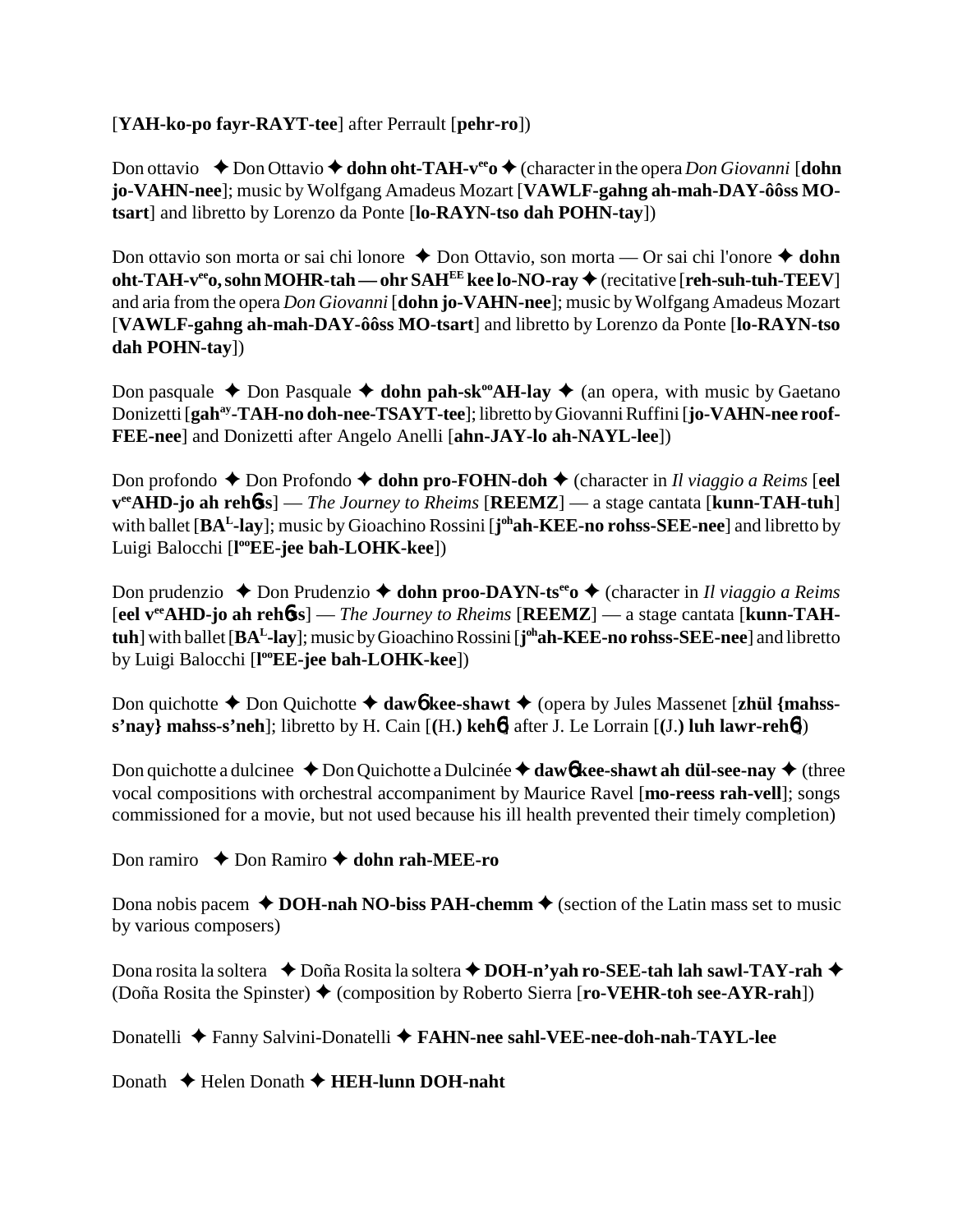Donati ◆ Baldassare Donati ◆ bahl-dahss-SAH-ray doh-NAH-tee ◆ (known also as Baldassare Donato [**bahl-dahss-SAH-ray doh-NAH-toh**])

Donati Ignazio Donati **eeg-NAH-tseeo doh-NAH-tee**

Donati Pino Donati **PEE-no doh-NAH-tee**

Donato Anthony Donato **ANN-thuh-nee doh-NAH-toh**

Donato ◆Baldassare Donato ◆ bahl-dahss-SAH-ray doh-NAH-toh ◆ (known also as Baldassare Donati [**bahl-dahss-SAH-ray doh-NAH-tee**])

Donatoni Franco Donatoni **FRAHN-ko doh-nah-TOH-nee**

Donaudy Stefano Donaudy **STAY-fah-no daw-no-dee**

Donaustrom  $\triangle$  Am Donaustrom  $\triangle$  ahm doh-NAH<sup>ÔÔ</sup>-shtrohm  $\triangle$  (song by Bohuslav Martinum [**BOhôô-slahf MAR-ty ih-noooo**])

Donc ce sera par un clair jour dete **→** Donc, ce sera par un clair jour d'été **→ daw6, s's'rah par ü6 klehr zhôôr day-tay**  $\triangle$  (So, It Will Be on a Bright Summer's Day)  $\triangle$  (poem by Paul Verlaine [**pohl**] **vehr-lenn**] set to music by Gabriel Fauré [gah-br<sup>ee</sup>ell fo-ray])

Donch **←** Karl Dönch ← KARL DÖNH

Donde lieta usci  $\rightarrow$  Donde lieta uscì  $\rightarrow$  DOHN-day l<sup>ee</sup>AY-tah ooss-CHEE  $\rightarrow$  (aria from the opera *La bohème* [**lah baw-emm**] — *Bohemian Life*; music by Giacomo Puccini [**JAH-ko-mo poo-CHEE-nee**]; libretto by Luigi Illica [**l ooEE-jee eel-LEE-kah**] and Giuseppe Giacosa [**joo-ZAYP-pay jah-KO-zah**] after Henri Murger [**ah**6**-ree mür-zhay**])

Donello  $\triangle$  **doh-NAYL-lo**  $\triangle$  (character in the opera *La fiamma* [lah f<sup>ee</sup>AHM-mah] — *The Flame*; music by Ottorino Respighi [**oht-toh-REE-no ray-SPEE-ghee**] and libretto by Claudio Guastalla [**KLAHOO-deeo gooah-STAHL-lah**])

Donfrid **←** Johannes Donfrid ← yo-HAHN-nuss DAWN-fritt

Dong paik ◆ Paik, Byung-Dong ◆ **PECK, T'YAHNG-DÔÔNG** 

Donhoff  $\blacklozenge$  Baron Gabriel Wajditsch Verbovac von Dönhoff  $\blacklozenge$  **BAH-rohn GAH-br<sup>ih</sup>ell VI-dihch VEHR-bo-vahtss vawn DÖN-hawf ♦** (known also as Gabriel Wayditch [GAY-br<sup>ee</sup>ull WAY**ditch**])

Doni ◆ Antonio Francesco Doni ◆ ahn-TAW-n<sup>ee</sup>o frahn-CHAY-sko DOH-nee ◆ (known also as Antonfrancesco Doni [**AHN-tohn-frahn-CHAY-sko DOH-nee**])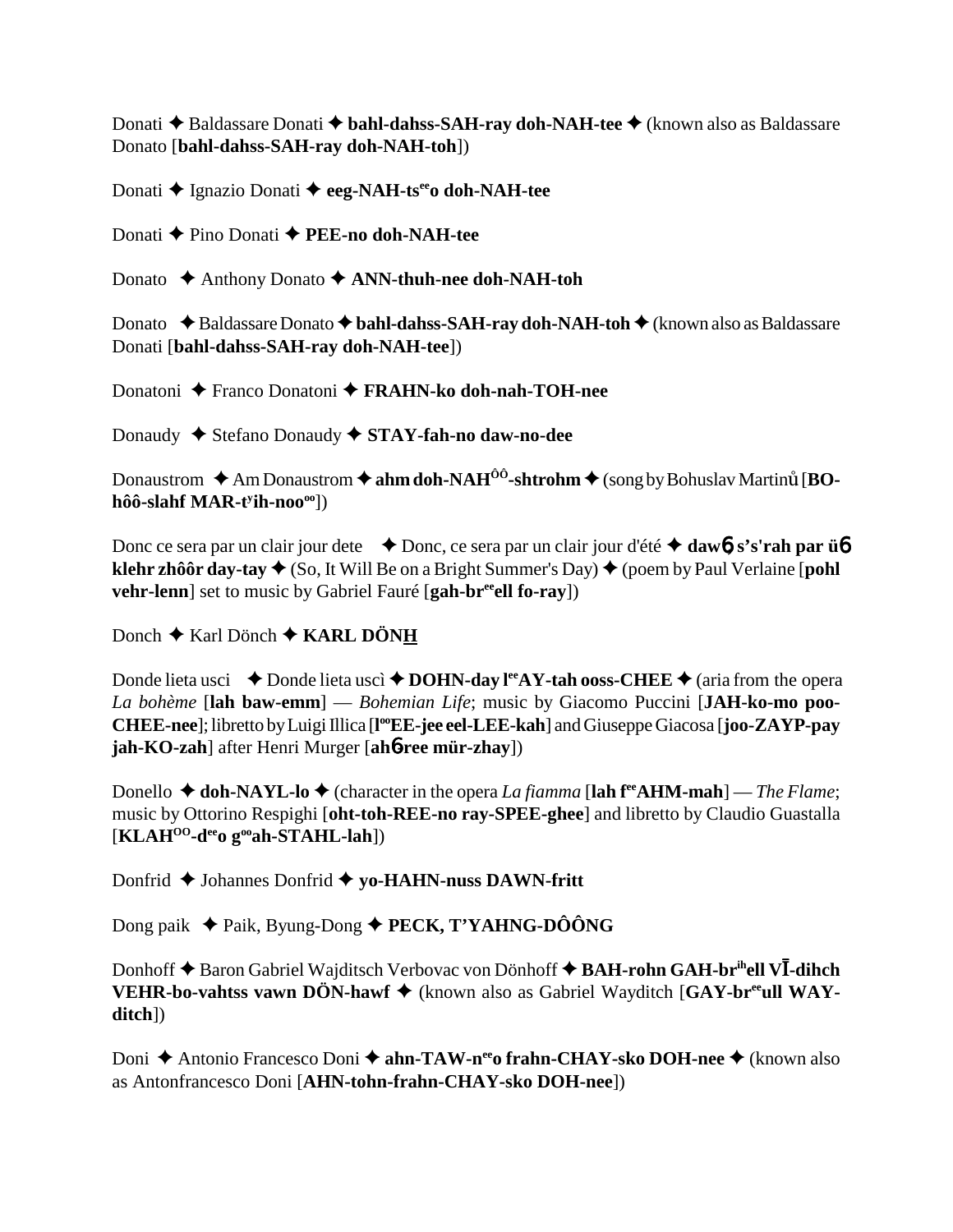Doni Giovanni Battista Doni **jo-VAHN-nee baht-TEE-stah DOH-nee**

Donizetti Alfredo Donizetti **ahl-FRAY-doh doh-nee-TSAYT-tee**

Donizetti **←** Gaetano Donizetti ← gah<sup>ay</sup>-TAH-no doh-nee-TSAYT-tee ← (known also as Domenico Gaetano Maria Donizetti [**doh-MAY-nee-ko gahay-TAH-no mah-REE-ah doh-nee-TSAYT-tee**])

Donizetti Giuseppe Donizetti **joo-ZAYP-pay doh-nee-TSAYT-tee**

Donna anna ◆ Donna Anna ◆ **DOHN-nah AHN-nah ◆** (character in the opera *Don Giovanni* [**dohn jo-VAHN-nee**]; music by Wolfgang Amadeus Mozart [**VAWLF-gahng ah-mah-DAY-ôôss MO-tsart**] and libretto by Lorenzo da Ponte [**lo-RAYN-tso dah POHN-tay**])

Donna del lago ◆ La donna del lago ◆ lah DOHN-nah dayl LAH-go ◆ (The Lady of the Lake) ◆ (an opera, with music by Gioachino Rossini [j<sup>oh</sup>ah-KEE-no rohss-SEE-nee]; libretto by Andrea Leone Tottola [**ahn-DRAY-ah lay-O-nay toht-TOH-lah**] after Sir Walter Scott [**WAWL-tur SKAHT**)

Donna e mobile ◆ La donna è mobile ◆ lah DOHN-nah ay MO-bee-lay ◆ (Woman is fickle) ◆ (aria from the opera *Rigoletto* [**ree-go-LAYT-toh**]; music by Giuseppe Verdi [**joo-ZAYP-pay VAYR-dee**]; libretto by Francesco Maria Piave [**frahn-CHAY-sko mah-REE-ah peeAH-vay**] after Victor Hugo [**{VICK-tur h'YOO-go} veek-tawr ü-go**])

Donna eleonora ◆ Donna Eleonora → **DOHN-nah ay-lay-o-NO-rah** ◆ (character in the opera *Prima la musica e poi le parole* [**PREE-mah lah MOO-zee-kah ay POY lay pah-RO-lay**] — *First the Music and Then the Words*; music by Antonio Salieri [**ahn-TAW-n<sup>ee</sup>o sah-l<sup>ee</sup>AY-ree**] and libretto by Giovanni Battista Casti [**jo-VAHN-nee baht-TEESS-tah KAH-stee**])

Donna ideale  $\triangle$  La donna ideale  $\triangle$  lah DOHN-nah ee-day-AH-lay  $\triangle$  (song by Luciano Berio [**loo-CHAH-no BAY-reeo**])

Donna laura  $\triangle$  Donna Laura  $\triangle$  **DOHN-nah LAH<sup>ôô</sup>-rah**  $\triangle$  (Donna Laura)  $\triangle$  (character in the opera *Così fan tutte* [**ko-ZEE fahn TOOT-tay**] — *All Women Do the Same*; music by Wolfgang Amadeus Mozart [**VAWLF-gahng ah-mah-DAY-ôôss MO-tsart**] and libretto by Lorenzo da Ponte [**lo-RAYN-tso dah POHN-tay**])

Donna leonora  $\bullet$  Donna Leonora  $\bullet$  **DOHN-nah lay-o-NO-rah**  $\bullet$  (character in the opera *La forza del destino* [**lah FOHR-tsah dayl day-STEE-no**] — *The Force of Destiny*; music by Giuseppe Verdi [**joo-ZAYP-pay VAYR-dee**]; libretto by Francesco Maria Piave [**frahn-CHAY-sko mah-REE-ah peeAH-vay**] after Angel P. De Saavedra [**ahn-HELL (**P.**) day sah-VAY-drah**])

Donna non vidi mai **→ DOHN-nah nohn VEE-dee MAH<sup>EE</sup> →** (aria from the opera *Manon Lescaut* [**mah-naw**6 **less-ko**]; music by Giacomo Puccini [**JAH-ko-mo poo-CHEE-nee**]; libretto by Domenico Oliva [doh-MAY-nee-ko o-LEE-vah] and Luigi Illica [l<sup>oo</sup>EE-jee eel-LEE-kah] after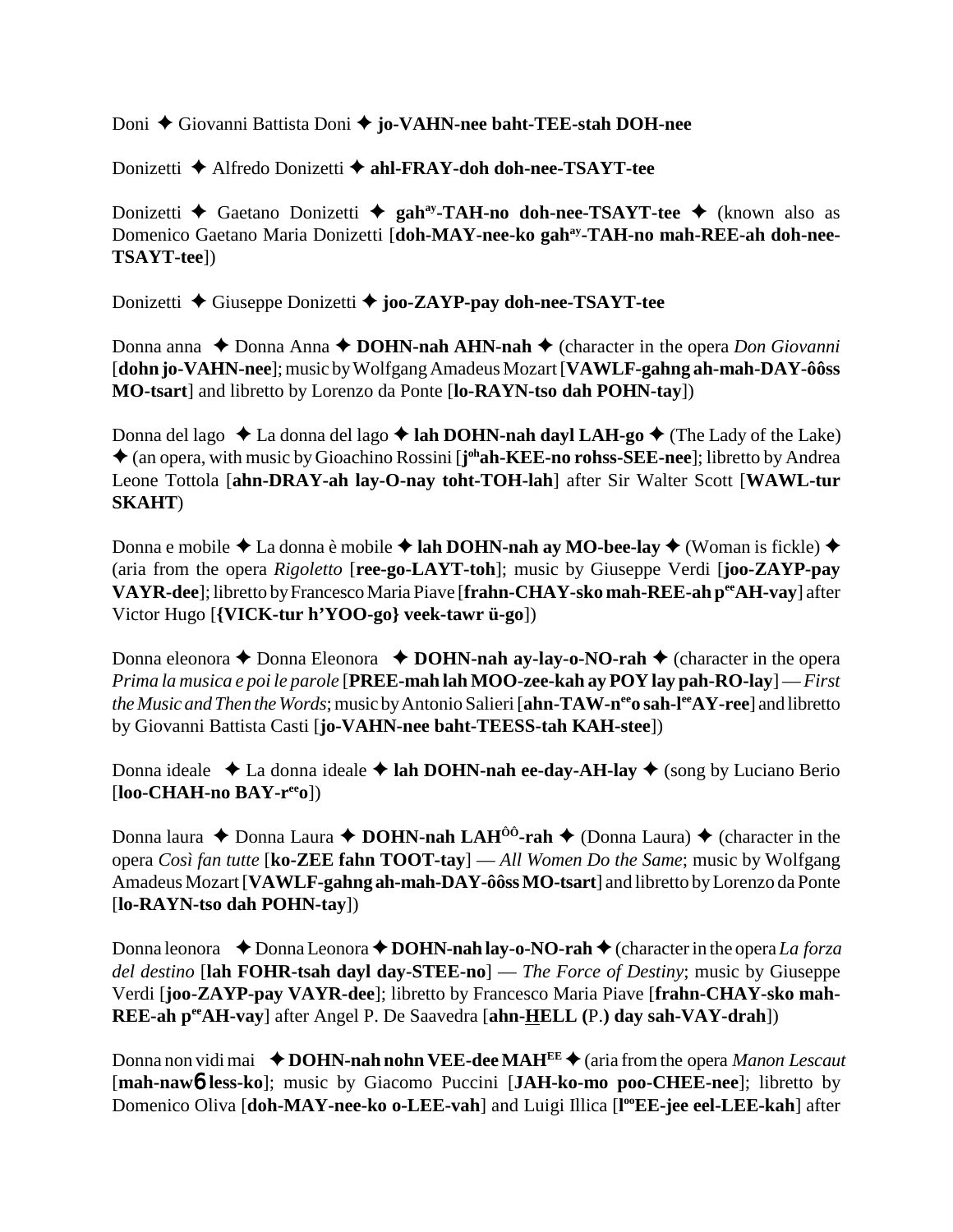Antoine-François Prévost [**ah**6**-twahn-frah**6**-swah pray-vo**]; additional contributions to the libretto by Marco Praga [**MAR-ko PRAH-gah**], Ruggero Leoncavallo [**rood-JAY-ro lay-ohn-kah-VAHLlo**], Giulio Ricordi [JOO-l<sup>ee</sup> ree-KOHR-dee], and Puccini)

Donna troppo cruda e troppo bella **→** O donna troppo cruda e troppo bella **→ o DOHN-nah TROHP-po KROO-dah ay TROHP-po BAYL-lah ♦** (madrigal [MADD-rih-gull] by Johann Grabbe [**yo-HAHN GRAHB-buh**])

Donne  $\triangle$  **DOHN-nay**  $\triangle$  (Women)  $\triangle$  (characters in the opera *La bohème* [lah baw-emm] — *Bohemian Life*; music by Giacomo Puccini [**JAH-ko-mo poo-CHEE-nee**]; libretto by Luigi Illica [**l ooEE-jee eel-LEE-kah**] and Giuseppe Giacosa [**joo-ZAYP-pay jah-KO-zah**] after Henri Murger [**ah**6**-ree mür-zhay**])

Donne  $\triangle$  John Donne  $\triangle$  JAHN DAHN

Donner ♦ Henrik Otto Donner ♦ HAYN-rick AWT-taw DAWN-nayr

Donohoe ♦ Peter Donohoe ♦ PEE-tur DUH-nuh-hoo ♦ (known also as Peter Howard [HOW**urd**] Donohoe)

Donostia ◆ José Antonio de Donostia ◆ ho-SAY ahn-TOH-n<sup>ee</sup>o day doh-NAWSS-t<sup>ee</sup>ah

Dont **↓** Jakob Dont **◆ YAH<sup>AH</sup>-kawp DAWNT** 

Door  $\triangle$  Anton Door  $\triangle$  AHN-toh<sup>oh</sup>n DOH<sup>OH</sup>R

Doorslaer Georges Van Doorslaer **ZHAWR-zheh vunn DOHOHRSS-lar**

Dopf P. Hubert Dopf **(**P.**) HOO-bert DAWPF**

Doppelganger **→** Der Doppelgänger **→ dayr DAWP-pull-ghehng-ur →** (The Phantom Double) → (poem by Heinrich Heine [HIN-rihh HI-nuh] set to music by Franz Schubert [**FRAHNTSS SHOObert**] in his *Schwanengesang* [**SHVAHAH-nunn-guh-zahng**] — Swan Song)

Dopper Cornelis Dopper **kawr-NAY-liss DAWP-pur**

Doppio movimiento **→ DOHP-p<sup>ee</sup>o mo-vee-m<sup>ee</sup>AYN-toh →** (excerpt from *Sonata No. 2 in b-Flat Minor*, the *Funeral March*, by Frédéric Chopin [**fray-day-reek shaw-peh**6])

Doppler ◆ Árpád Doppler ◆ AH<sup>AH</sup>R-pah<sup>ah</sup>t DOHP-plehr

Doppler ◆ Franz Doppler ◆ FRAHNTSS DOHP-plehr ◆ (known also as Albert Ferenc [AHL**bert FEH-renntss**] Doppler)

Doppler **◆** Károly Doppler ◆ KAH<sup>AH</sup>-raw-yee DOHP-plehr] ◆ (known also as Karl Doppler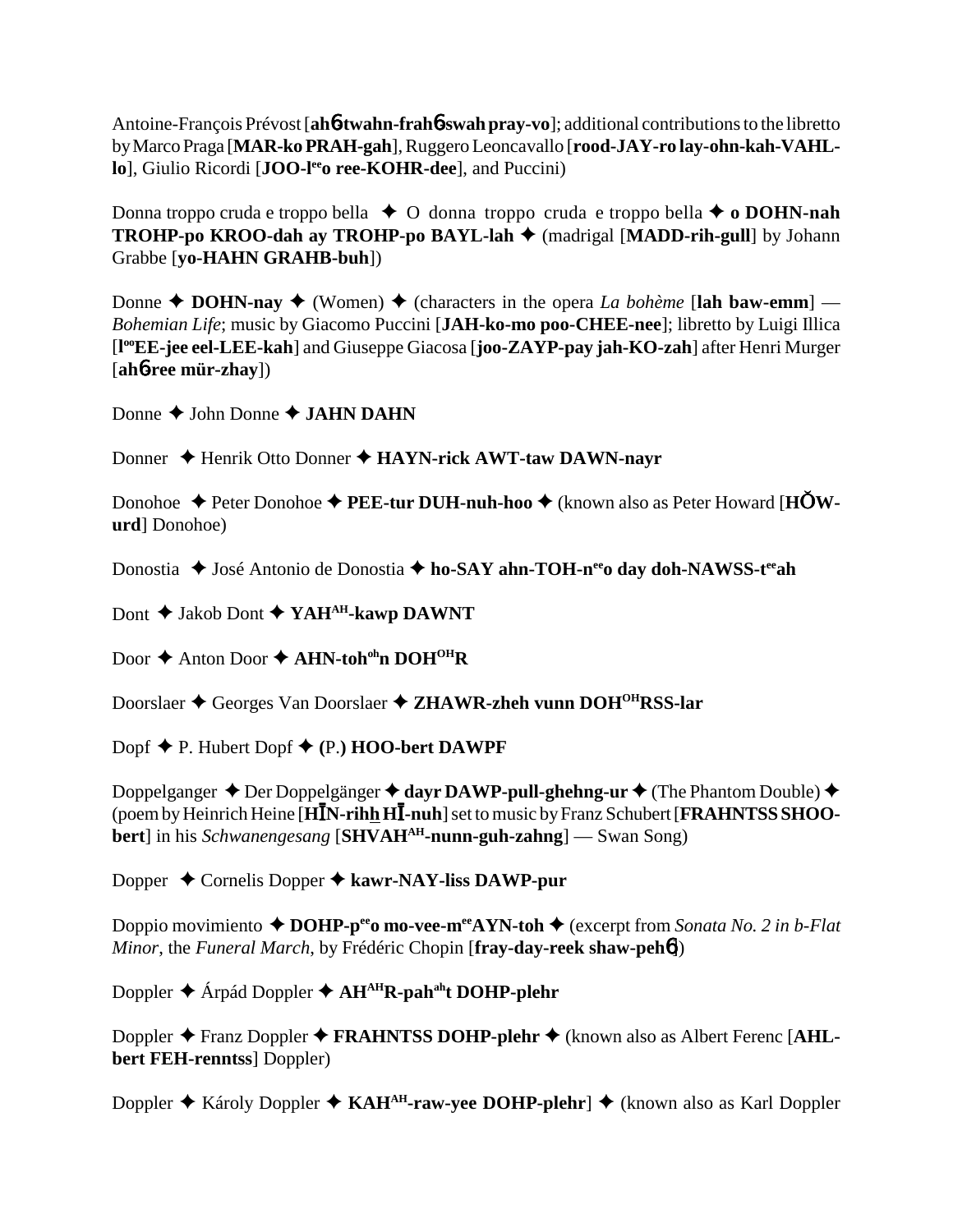## [**KARL DAWP-plur**])

Dorabella **→ doh-rah-BAYL-lah →** (character in the opera *Così fan tutte* [**ko-ZEE fahn TOOTtay**] — *All Women Do the Same*; music by Wolfgang Amadeus Mozart [**VAWLF-gahng ah-mah-DAY-ôôss MO-tsart**] and libretto by Lorenzo da Ponte [**lo-RAYN-tso dah POHN-tay**])

Dorati Antal Dorati **AHN-tahl doh-RAH-tee** (known also as Antal Doráti [**doh-RAH-tee**])

Dordonez ◆ Carlos d'Ordonez ◆ KAR-lawss dawr-doh-NEHTH ◆ (known also as Carlos d'Ordoñez [**KAR-lawss dawr-doh-n'YEHTH**])

Doreste daiace  $\bullet$  D'Oreste, d'Aiace  $\bullet$  doh-RAY-stay, dah<sup>ee</sup>-AH-chay  $\bullet$  (Within my breast I feel the torments of Orestes and of Ajax)  $\triangle$  (aria from the opera *Idomeneo, rè di Creta* [ee-doh-may-**NAY-o, RAY dee KRAY-tah**] — *Idomeneo, King of Crete*; music by Wolfgang Amadeus Mozart [**VAWLF-gahng ah-mah-DAY-ôôss MO-tsart**]; libretto by Giovanni Battista Varesco [**jo-VAHNnee baht-TEE-stah vah-RAY-sko**] after Antoine Danchet [**ah**6**-twahn dah**6**-sheh**])

Doreste dajace **↓**D'Oreste, d'Ajace **→ doh-RAY-stay, dah-YAH-chay →** (aria featuring Elettra [**ay-LAYT-trah**] in the opera *Idomeneo, rè di Creta* [**ee-doh-may-NAY-o, RAY dee KRAY-tah**] — *Idomeneo, King of Crete*; music by Wolfgang Amadeus Mozart [**VAWLF-gahng ah-mah-DAYôôss MO-tsart**]; libretto by Giovanni Battista Varesco [**jo-VAHN-nee baht-TEE-stah vah-RAYsko**] after Antoine Danchet [**ah**6**-twahn dah**6**-sheh**])

Doret **→** Gustave Doret → güss-tahv daw-reh

Dorfchen  $\triangle$  Das Dörfchen  $\triangle$  dahss DÖRF-hunn  $\triangle$  (The Little Village)  $\triangle$  (poem by Gottfried August Bürger [**GAWT-freet AHÔÔ-gôôst BÜR-gur**] set to music by Franz Schubert [**FRAHNTSS SHOO-bert**])

Dorfe  $\triangle$  Im Dorfe  $\triangle$  **imm DAWR-fuh**  $\triangle$  (In the Village)  $\triangle$  (poem by Wilhelm Müller [VILL**hellm MÜL-lur**] set to music by Franz Schubert [**FRAHNTSS SHOO-bert**] in the song cycle *Winterreise* [**VINN-tur-r-zuh**] — *The Winter's Journey*)

Dorffel **←** Alfred Dörffel ← AHL-frayt DÖRF-full

Dorfmann ◆ Ania Dorfmann **◆ AH-n<sup>ih</sup>uh DAWRF-munn** 

Dorfschwalben aus osterreich ◆ Dorfschwalben aus Österreich ◆ DAWRF-shvahl-punn ah<sup>ôô</sup>ss Ö**stur-r<del></del>h**  $\blacklozenge$  (Village Swallows From Austria)  $\blacklozenge$  (composition by Josef Strauss [**YOH<sup>OH</sup>-zeff SHTRAHÔÔSS**])

Dorian **←** Frederick Dorian ← {FREH-duh-rick DAW-r<sup>ih</sup>unn} FRAY-duh-rick DOH-r<sup>ih</sup>ahn

Dorilas ◆ **daw-ree-lah ◆** (character in *Le malade imaginaire* [**luh mah-lahd ee-mah-zhee-nehr**] — *The Hypochondriac* — a play by Jean-Baptiste Molière [**zhah6-bah-teest maw-l<sup>ee</sup>ehr**], with music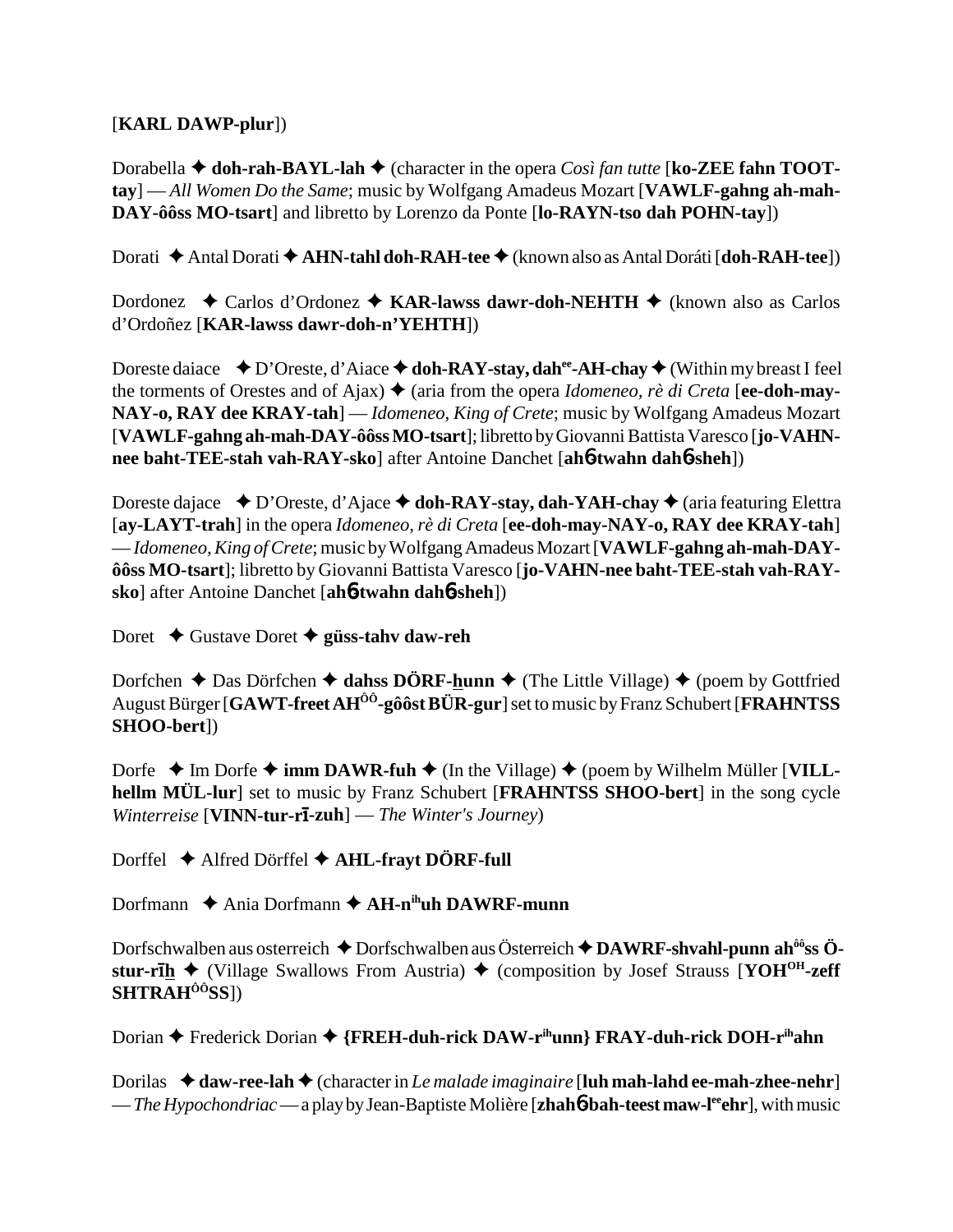by Marc-Antoine Charpentier [**mark-ah**6**-twahn shar-pah**6**-teeay**])

Dorinda  $\blacklozenge$  **doh-REEN-dah**  $\blacklozenge$  (character in the opera *Orlando* [**ohr-LAHN-doh**]; music by George Frideric Handel [**JAW-urj FRIH-duh-rick HANN-d'l**]; anonymous libretto adapted from Carlo Sigismondo Capece [**KAR-lo see-gheess-MOHN-doh kah-PAY-chay**] after Ludovico Ariosto [**loodoh-VEE-ko ah-reeO-stoh**])

Dorinda ah diro ◆ Dorinda, ah! dirò ◆ **doh-REEN-dah, ah! dee-RO** ◆ (Dorinda, Ah, Shall I Call You)  $\triangle$  (madrigal [MADD-rih-gull] by Claudio Monteverdi [KLAH<sup>00</sup>-d<sup>ee</sup>o mohn-tay-VAYR**dee**])

Doring ◆ Heinrich Döring ◆ H**IN-rihh DÖ-rihng** ◆ (known also as Carl [KARL] Heinrich Döring)

Dorleans ◆ Aribon d'Orléans ◆ ah-ree-baw6 dawr-lay-ah6 ◆ (known also as Aribon, Aribo Scholasticus [**ah-REE-bo sko-LAHSS-tih-küss**], Aribon de Liège [**ah-ree-baw6** deh l<sup>ee</sup>ayzh], and Aribon de Freising [**freh-sihng**])

Dorleans Charles D'Orléans **sharl dawr-lay-ah**6

Dorme  $\blacklozenge$  Ei dorme?  $\blacklozenge$  ay<sup>ee</sup> DOHR-may?  $\blacklozenge$  (duet from the opera *Il corsaro* [eel kohr-SAH-ro] — *The Corsair* [KAWR-sa<sup>uh</sup>r]; music by Giuseppe Verdi [**joo-ZAYP-pay VAYR-dee**]; libretto by Francesco Maria Piave [frahn-CHAY-sko mah-REE-ah peeAH-vay] after Byron [BI-runn])

Dormi dormi o pastorello **◆ Dormi**, dormi, o pastorello! ◆ DOHR-mee, DOHR-mee, o pah-stoh-**RAYL-lo!**  $\blacklozenge$  (Sleep, sleep, dear boy)  $\blacklozenge$  (Chorus and Ballet [BA<sup>L</sup>-lay], Act 3, from the opera *Adriana Lecouvreur* [**ah-dree-ah-nah luh-kôô-vray**]; music by Francesco Cilèa [**frahn-CHAY-sko chee-LAY-ah**]; libretto by Arturo Colautti [**ar-TOO-ro ko-LAHÔÔT-tee**] after Eugène Scribe [**özhenn skreeb**] and Ernest Legouvé [**ehr-nesst luh-gôô-vay**])

Dormienti ubriachi **→ dohr-m<sup>ee</sup>AYN-tee oo-br<sup>ee</sup>AH-kee →** (The Sleeping Drunkards) ◆ (Adagio  $[\mathbf{ah}\text{-}\mathbf{DAH}\text{-}\mathbf{jo}]$  number in *L'autunno*  $[\mathbf{lah}^{\text{oo}}\text{-}\mathbf{TOON}\text{-}\mathbf{no}]$  — *Autumn* $\mathbf{on}$  + (from *Le quattro stagioni*  $[\mathbf{lay}]$ k<sup>oo</sup>AHT-tro stah-JO-nee] — *The Four Seasons* — by Antonio Vivaldi [ahn-TAW-nee vee-**VAHL-dee**])

Dormiro sol  $\triangleleft$  **dohr-MEE-ro SOHL**  $\triangleleft$  King Philip's aria from the opera *Don Carlos* [**dohn KARlohss**]; music by Giuseppe Verdi [**joo-ZAYP-pay VAYR-dee**]; libretto by François Méry [**frah**6 **swah may-ree**] and Camille Du Locle [**{kah-meel dü law-kl'} kah-meey' dü law-kl'**] after Friedrich von Schiller [**FREET-rihh fawn SHILL-lur**])

Dormiro sol nel manto mio regal **↓** Dormirò sol nel manto mio regal **→ dohr-mee-RO sohl nayl MAHN-toh MEE-o RAY-gahl**  $\triangleq$  (aria from the opera *Don Carlos* [**dohn KAR-lohss**]; music by Giuseppe Verdi [**joo-ZAYP-pay VAYR-dee**]; libretto by François Méry [**frah**6**-swah may-ree**] and Camille Du Locle [**{kah-meel dü law-kl'} kah-meey' dü law-kl'**] after Friedrich von Schiller [**FREET-rihh fawn SHILL-lur**])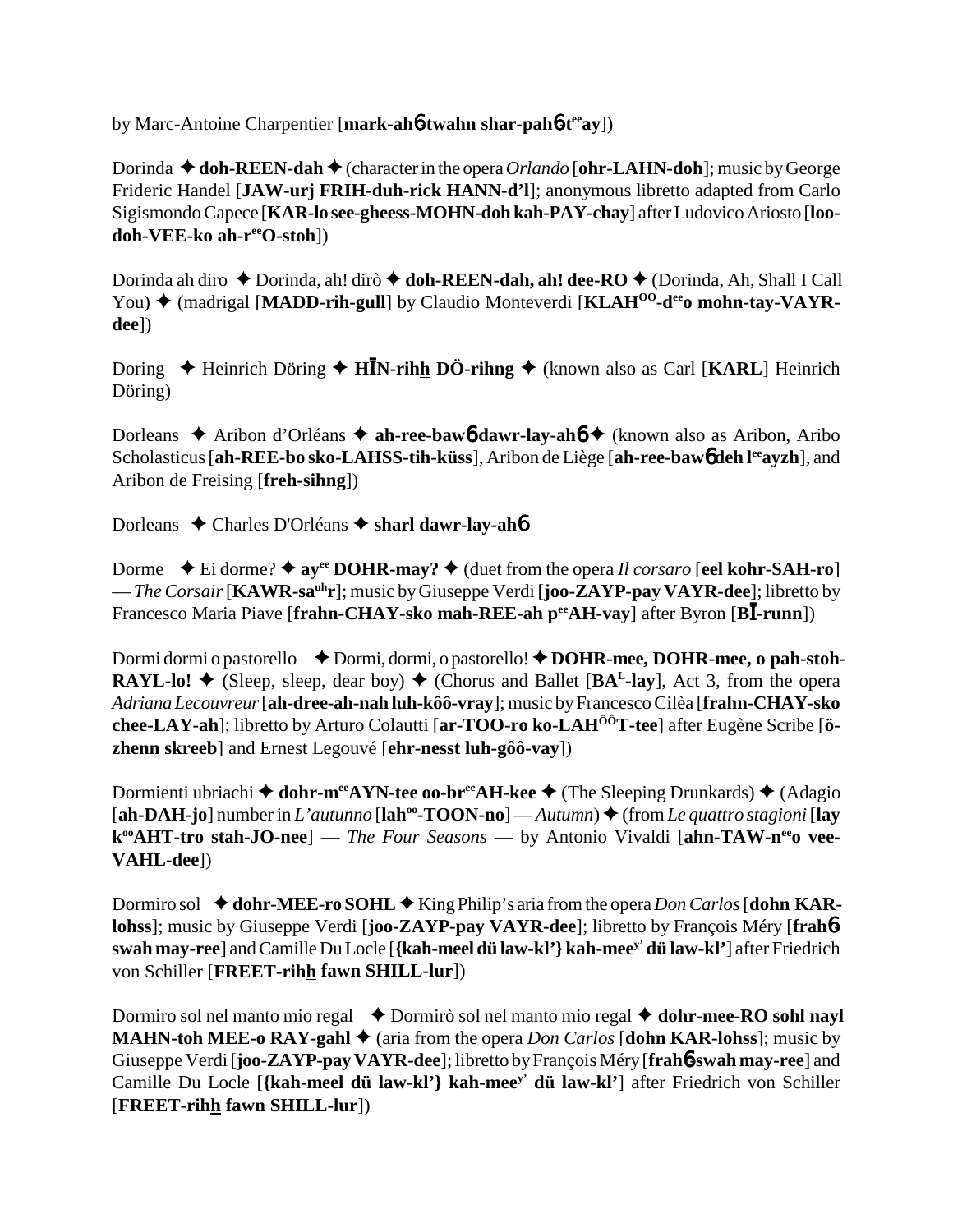Dorn ◆ Alexander Dorn ◆ ah-leck-SAHN-tur DAWRN ◆ (known also as Alexander Julius Paul Dorn [**ah-leck-SAHN-tur YOO-lihôôss PAHÔÔL DAWRN**])

Dorn ◆ Heinrich Dorn ◆ H**IN-rih<u>h</u> DAWRN** ◆ (known also as Heinrich Ludwig Egmont Dorn [HIN-rihh LOOT-vihh ECK-mawnt DAWRN])

Dornburg ◆ Rudolf Schulz-Dornburg ◆ ROO-dawlf SHÔÔLTSS-DAWRN-pôôrk

Dornez  $\triangle$  Pierre Dornez  $\triangle$  p<sup>ee</sup>ehr dawr-nay

Dornez Vincent Dornez **veh**6**-sah**6 **dawr-nay**

Dorrestein **→** Johan Dorrestein **→ YO-hahn DAWR-ruh-stayn** 

Dorsetshire **DAWR-sett-shur**

Dort in den weiden ◆ Dort in den Weiden ◆ DAWRT inn dayn VI-dunn ◆ (A House Stands Among the Willows)  $\blacklozenge$  (folk song arranged by Johannes Brahms [yo-HAHN-nuss  ${BRAHMZ}$ } **BRAHAHMSS**])

Dortigue ◆ Joseph d'Ortigue ◆ zho-zeff dawr-teeg ◆ (known also as Joseph-Louis [zho-zeff**l ôôee**] d'Ortigue)

## Dortzal **DAWRT-tsahl**

Dorumsgaard Arne Dørumsgaard **AHR-nuh DÖ-rümss-gahahr**

Dos amantes tengo la mi mama ◆ Dos amantes tengo la mí mamá ◆ dawss ah-MAHN-tayss **TAYN-go lah mee mah-MAH**  $\blacklozenge$  (I Have Two Lovers, Mother)  $\blacklozenge$  (traditional song of the Spanish Jews)

Dos miedos  $\triangle$  Los dos miedos  $\triangle$  **lawss dawss m<sup>ee</sup>AY-thawss**  $\triangle$  (The Two Fears)  $\triangle$  (poem by R. De Campoamor [**(**R.**) day kahm-po-ah-MAWR**] set to music by Joaquín Turina [**ho-ah-KEEN too-REE-nah**]

Dositeo  $\triangle$  doh-zee-TAY-o  $\triangle$  (character in the opera *Nerone* [nay-RO-nay]; music and libretto by Arrigo Boito [**ar-REE-go bo-EE-toh**])

Dostal ◆ Nico Dostal ◆ **NEE-ko DAW-stahl** ◆ (known also as Nicolaus Josef Michaël Dostal [**nee-kaw-LAH-ôôss YOHOH-zeff MEE-hah-ell DAW-stahl**])

Dostoino yest  $\triangle$  Dostoino Yest  $\triangle$  dah-STAW<sup>EE</sup>-nuh YESST  $\triangle$  (sacred composition by Peter Ilyich Tchaikovsky [**p'YAW-t'r ill-YEECH {chahih-KAWF-skee} chay-KAWF-skee**])

Dottor dulcamara **→ Il Dottor Dulcamara → eel DOHT-tor dool-kah-MAH-rah** ◆ (Doctor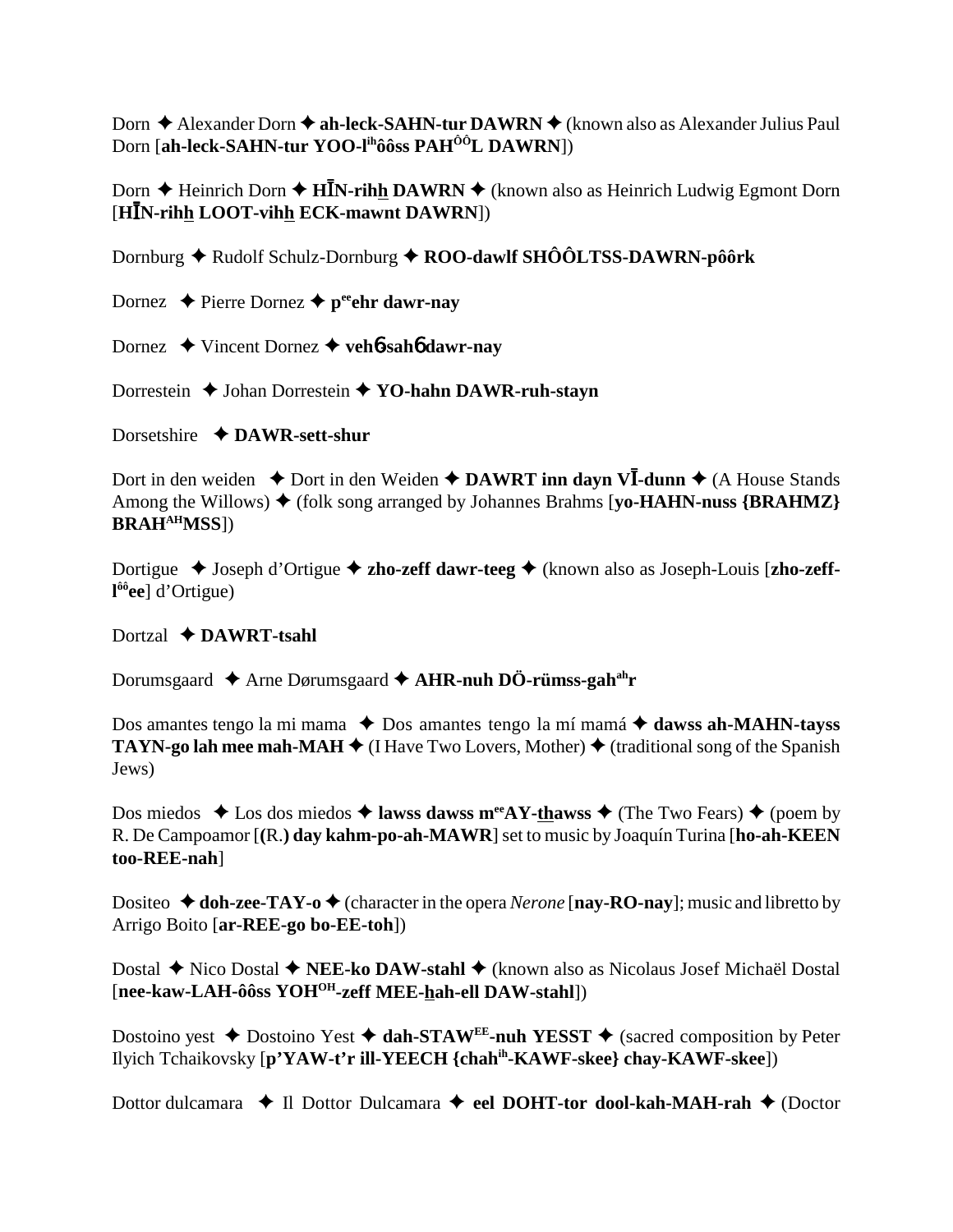Dulcamara) (character in the opera *L'elisir d'amore* [**lay-lee-ZEER dah-MO-ray**] — *The Elixir of Love;* music by Gaetano Donizetti [**gah<sup>ay</sup>-TAH-no doh-nee-TSAYT-tee**]; libretto by Felice Romani [**fay-LEE-chay ro-MAH-nee**] after Eugène Scribe [**ö-zhenn skreeb**])

Dottore grenvil **←** Dottore Grenvil **← doht-TOH-ray GRAYN-veel ←** (Doctor Grenvil) ← (character in the opera *La traviata* [**lah trah-veeAH-tah**] — *The Worldly Woman*; music by Giuseppe Verdi [**joo-ZAYP-pay VAYR-dee**]; libretto by Francesco Maria Piave [**frahn-CHAY-sko mah-REE-ah peeAH-vay**] after Alexandre Dumas [**ah-leck-sah**6**-dr' dü-mah**])

Dotzauer **→** Friedrich Dotzauer **FREET-rih DAWT-tsah<sup>ôô</sup>-ur →** (known also as Justus Johann [**YÔÔ-stôôss YO-hahn**] Friedrich Dotzauer)

Dou viens tu que veux tu cest le dieu de la jeunesse  $\triangle$  D'où viens-tu? Que veux-tu? C'est le Dieu de la jeunesse ◆ dôô v<sup>ee</sup>ah6-tü? kuh vö-tü? sesst luh d<sup>ee</sup>ö duh lah zhö-ness ◆ (duet from Act I of the opera *Lakmé* [**lahk-may**]; music by Léo Delibes [**lay-o deh-leeb**]; libretto by Edmond Gondinet [**edd-maw**6 **gaw**6**-dee-neh**] and Philippe Gille [**fee-leep zheel**])

Doubek  $\triangle$  **DOH<sup>OH</sup>ÔÔ<sup>ôô</sup>-beck**  $\triangle$  (character in the opera *Osud* [AW-sôôt] — *Destiny*; music by Leoš Janáek [**LEH-awsh yah-NAHAH-check**] and libretto by Fedora Bartšová [**FEH-daw-ruh BART-shaw-vahah**])

Doubrava **→** Jaroslav Doubrava → YAH-raw-slahf DOH<sup>OH</sup>ÔÔ<sup>ôô</sup>-bruh-vah

Douce dame jolie  $\blacklozenge$  **dôôss dahm zhaw-lee**  $\blacklozenge$  (Sweet, Lovely Lady)  $\blacklozenge$  (14th-century song by Guillaume de Machaut [**ghee-yohm duh mah-sho**]

Doucour de la bele seson **→** A la douçour de la bele seson → ah lah dôô-sôôr duh lah bell seh**zaw** $6 \leftrightarrow$  (In the Sweetness of the New Season)  $\leftrightarrow$  (composition by Gace Brulé [**gahss brü-lay**])

Doue  **→** Thomas Bertin de la Doué → taw-mah behr-teh**6** duh lah d<sup>ôô</sup>ay

Doughaby  $\blacklozenge N$ . Doughaby  $\blacklozenge N$ . DUH-guh-bee

Dougherty Celius Dougherty **SEE-lihuss DAH-kur-tih**

Douglas Nigel Douglas **N**-**-j'l DUGG-luss**

Douglas dangus  $\triangle$  Douglas d'Angus  $\triangle$  DUGG-luss DANG-guss  $\triangle$  (character in the opera *La donna del lago* [**lah DOHN-nah dayl LAH-go**] — *The Lady of the Lake*; music by Gioachino Rossini [**j ohah-KEE-no rohss-SEE-nee**]; libretto by Andrea Leone Tottola [**ahn-DRAY-ah lay-Onay toht-TOH-lah**] after Sir Walter Scott [**WAWL-tur SKAHT**])

Doun in yon bank  $\triangle$  **DOON inn yunn BANGK**  $\triangle$  (Down by the River)  $\triangle$  (anonymous early Scottish tune)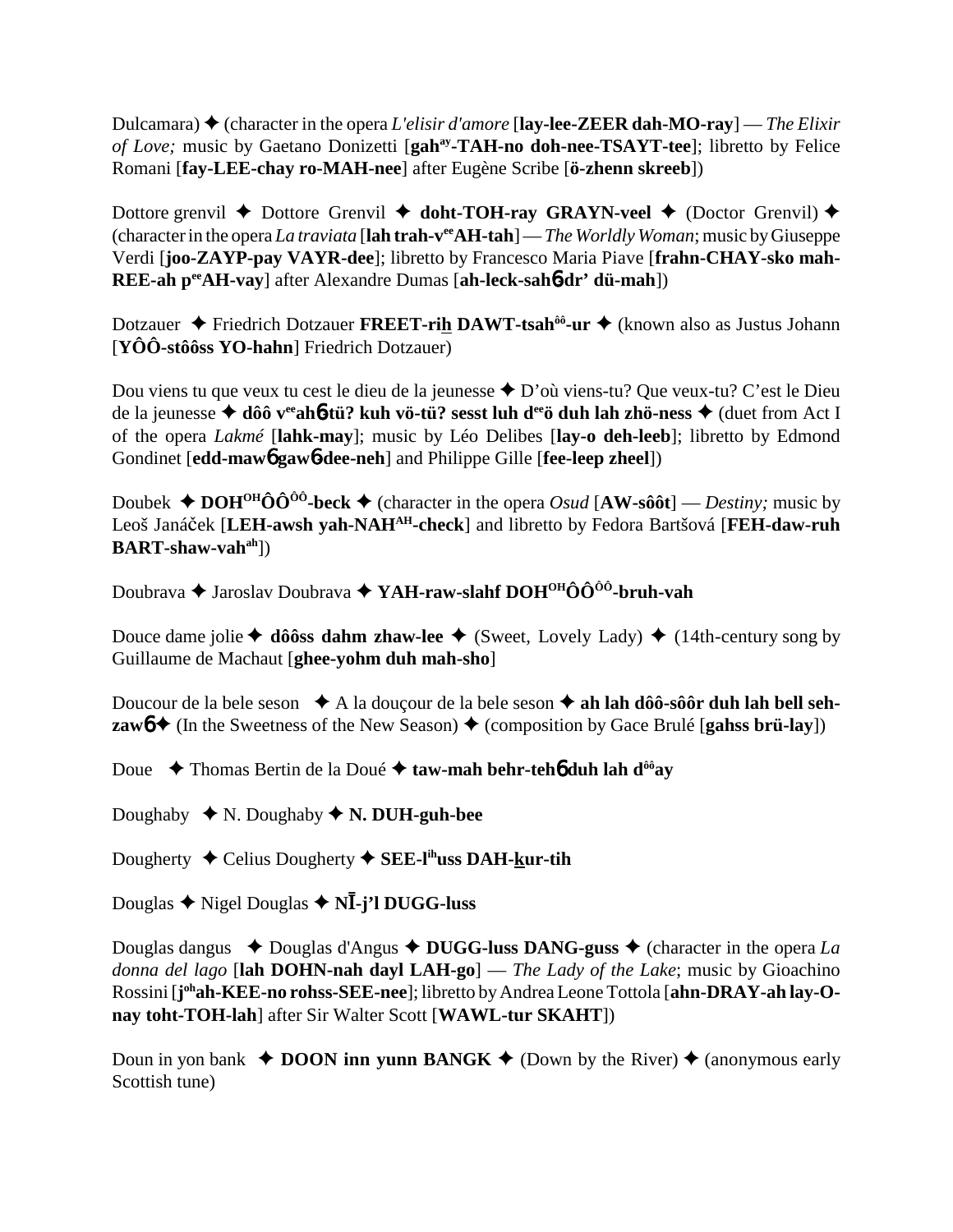Dounias  $\triangle$  Minos Dounias  $\triangle$  MEE-nohss thoo-n<sup>ih</sup>AHSS

Dounis ◆ Demetrius Constantine Dounis ◆ {deh-MEE-tr<sup>ih</sup>uss KAHN-stahn-teen DOO-niss} thee-MEE-tree-ôôss kahn-stahn-DEEN thoo-NEESS  $\blacklozenge$  (the second name of this Greek National is known as Constantinos [kahn-stahn-DEE-nohss] in Greece)

Douphol  $\triangle$  Barone Douphol  $\triangle$  bah-RO-nay dôô-fawl  $\triangle$  (character in the opera La traviata [lah trah- $v^{ee}AH-tah$ ] — The Worldly Woman; music by Giuseppe Verdi [joo-ZAYP-pay VAYR-dee]; libretto by Francesco Maria Piave [frahn-CHAY-sko mah-REE-ah per AH-vay] after Alexandre Dumas [ah-leck-sah6-dr' dü-mah])

Dourian  $\triangle$  Line Dourian  $\triangle$  leen dôô-r<sup>ee</sup>ah**ó** 

Dourlen  $\blacklozenge$  Victor Dourlen  $\blacklozenge$  veek-tawr dôôr-lunn  $\blacklozenge$  (known also as Victor-Charles-Paul Dourlen [veek-tawr-sharl-pohl dôôr-lunn])

Dousa votz  $\bullet$  La dousa votz  $\bullet$  lah dôô-sah vawt  $\bullet$  (12th-century composition by Bernart de Ventadorn [bur-nar duh vah**6-tah-dawrn**])

Douse  $\blacklozenge$  Stephen Douse  $\blacklozenge$  STEE-vunn DAH<sup>ôô</sup>SS

Dove fuggo la vera costanza  $\rightarrow$  Dove fuggo (la vera costanza)  $\rightarrow$  DOH-vay FOOD-jo (lah VAYrah ko-STAHN-tsah)  $\blacklozenge$  (composition by Franz Joseph Haydn [FRAHNTSS YOH<sup>OH</sup>-zeff HI-d'n])

Dove sono  $\triangle$  DOH-vay SO-no  $\triangle$  (arrangement for woodwinds and string bass by Johann Nepomuk Wendt [yo-HAHN NAY-po-môôk VENNT] of an excerpt from Le nozze di Figaro [lay **NOHT-tsay dee FEE-gah-ro**] — *The Marriage of Figaro* — by Wolfgang Amadeus Mozart [VAWLF-gahng ah-mah-DAY-ôôss MO-tsart]; libretto by Lorenzo da Ponte [lo-RAYN-tso dah POHN-tay] after Pierre-Augustin Caron de Beaumarchais [pee hr-o-güss-teho kah-rawo duh bomar-sheh])

Dove sono  $\triangle$  DOH-vay SO-no  $\triangle$  (The Countess's aria from the opera Le nozze di Figaro [lay NOHT-tsay dee FEE-gah-ro] — The Marriage of Figaro; music by Wolfgang Amadeus Mozart [VAWLF-gahng ah-mah-DAY-ôôss MO-tsart]; libretto by Lorenzo da Ponte [lo-RAYN-tso dah **POHN-tay** after Pierre-Augustin Caron de Beaumarchais [p<sup>ee</sup> ehr-o-güss-teh<sup>6</sup> kah-raw<sup>6</sup> duh bomar-sheh])

Dove sono i bei momenti  $\triangle$  DOH-vay SO-no ee bay<sup>ee</sup> mo-MAYN-tee  $\triangle$  (Where are the happy moments)  $\triangle$  (aria from the opera *Le nozze di Figaro* [lay NOHT-tsay dee FEE-gah-ro]; music by Wolfgang Amadeus Mozart [VAWLF-gahng ah-mah-DAY-ôôss MO-tsart]; libretto by Lorenzo da Ponte [lo-RAYN-tso dah POHN-tay] after Pierre-Augustin Caron de Beaumarchais [peehr-ogüss-teh kah-raw duh bo-mar-sheh]

Dowdall  $\triangle$  John Dowdall  $\triangle$  JAHN DOW-d'l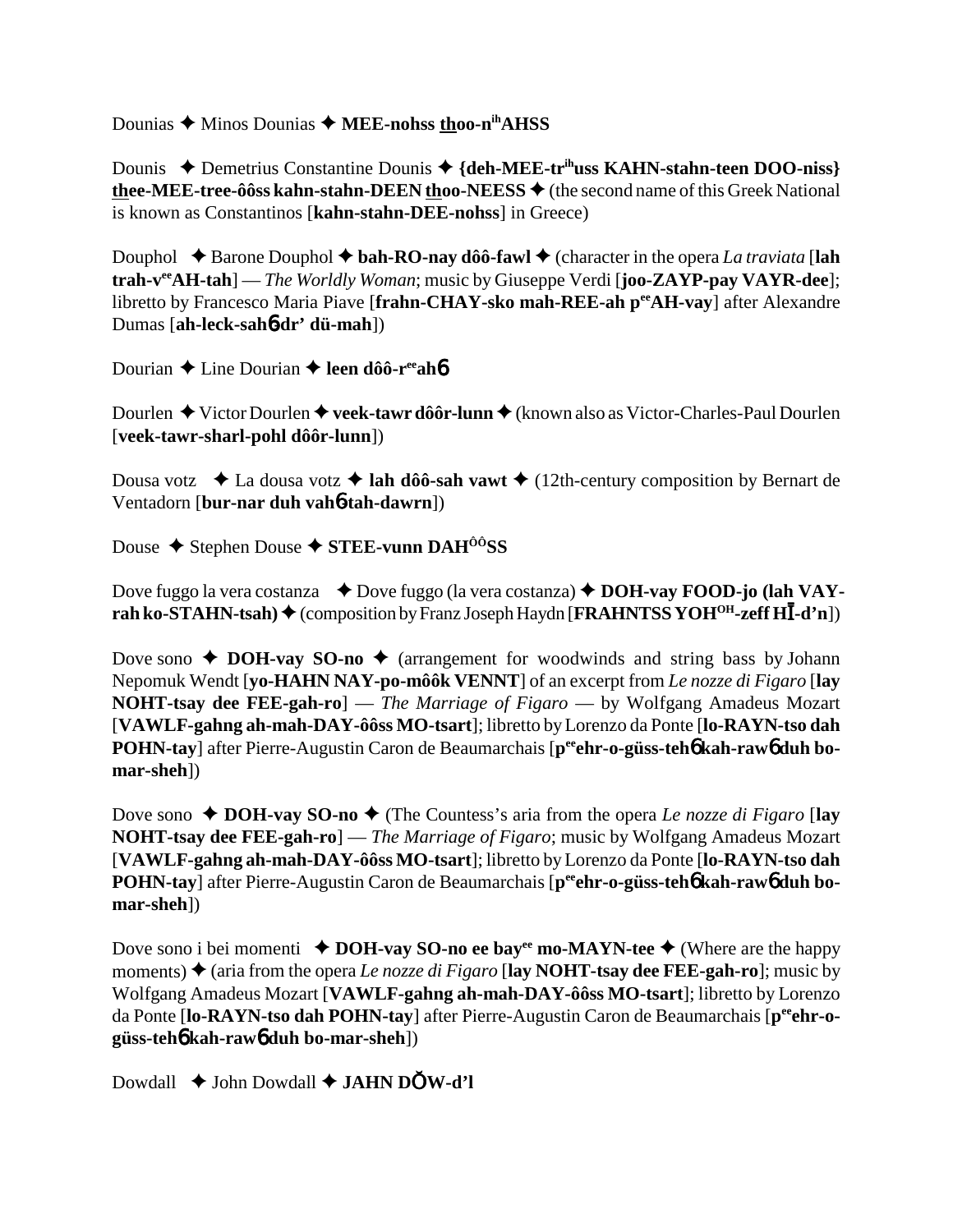Dowdon **→** Aubrey Dowdon **→ AW-bree DOW-dunn** 

Dowland **↓** John Dowland **→ JAHN DOW-lunnd** 

Down the petersky  $\blacklozenge$  Down the Petersky  $\blacklozenge$  (Down the) PEE-ter-skee  $\blacklozenge$  (folk song arranged by Feodor Chaliapin [**f ehAW-dur shah-lihAH-pinn**])

Doyen **→** Albert Doyen **→ ahl-ber daw-yunn** 

Dozier **→** Lamont Dozier **→ lah-MAWNT DOH-zhur** 

Dr caius  $\triangle$  Dr. Caius  $\triangle$  (Dr.) KAH<sup>EE</sup>-ooss  $\triangle$  (character in the opera *Falstaff* [**FAHL-stahf**]; music by Giuseppe Verdi [**joo-ZAYP-pay VAYR-dee**]; libretto by Arrigo Boito [**ar-REE-go bo-EE-toh**] after William Shakespeare [**WILL-lihumm SHAYK-spihuhr**])

Dr cajus  $\triangle$  Dr. Cajus  $\triangle$  (Dr.) **KAH-yôôss**  $\triangle$  (character in the opera *Die lustigen Weiber von Windsor* [dee LÔÔSS-tih-gunn VI-bur fawn VINNT-zur] — *The Merry Wives of Windsor*; music by Otto Nicolai [**AWT-toh NEE-ko-lahee**]; libretto by Salomon Hermann Mosenthal [**ZAHAH-lomawn HEHR-mahn MO-zunn-tahl**] after William Shakespeare [**WILL-lihumm SHAYK-spihuhr**])

Dr suda  $\blacklozenge$  Dr. Suda  $\blacklozenge$  **DAWK-tawr SÔÔ-dah**  $\blacklozenge$  (character in the opera *Osud* [AW-sôôt] — *Destiny*; music by Leoš Janáček [LEH-awsh yah-NAH<sup>AH</sup>-check]; libretto by Fedora Bartšová [**FEH-daw-ruh BART-shaw-vahah**])

Draeseke **→** Felix Draeseke → FAY-lickss dr<sup>ah</sup>AY-zuh-kuh → (known also as Felix August Bernhard Draeseke [**FAY-lickss AHÔÔ-gôôst BEHRN-hart drahAY-zuh-kuh**])

Draga Gheorghe Draga **gheh-AWR-gheh DRAH-gah**

**Drager ◆ Hans-Heinz Dräger ◆ {HANNZ-HĪNZ DRAY-gur} HAHNSS-HĪNTSS DRAY-gur** 

Draghi **←** Antonio Draghi ← ahn-TAW-n<sup>ee</sup>o DRAH-ghee

Draghi Giovanni Battista Draghi **jo-VAHN-nee baht-TEE-stah DRAH-ghee**

Dragoi ◆ Sabin V. Drăgoi ◆ sah-BEEN (V.) DRUH-gaw<sup>ih</sup> ◆ (known also as Sabin Vasile [**vah-SEE-leh** Drăgoi)

Dragonetti **→** Domenico Dragonetti **→ doh-MAY-nee-ko drah-go-NAYT-tee** → (known also as Domenico Carlo Maria [**KAR-lo mah-REE-ah**] Dragonetti)

Dragons dalcala **→** Dragons d'Alcala → **drah-gaw6** dahl-kah-lah → (duet from the opera *Carmen* [**KAR-m'n**]; music by Georges Bizet [**zhawrzh bee-zay**]; libretto by Henri Meilhac [**ah**6**-ree mehyack**] and Ludovic Halévy [**lü-daw-veek ah-lay-vee**])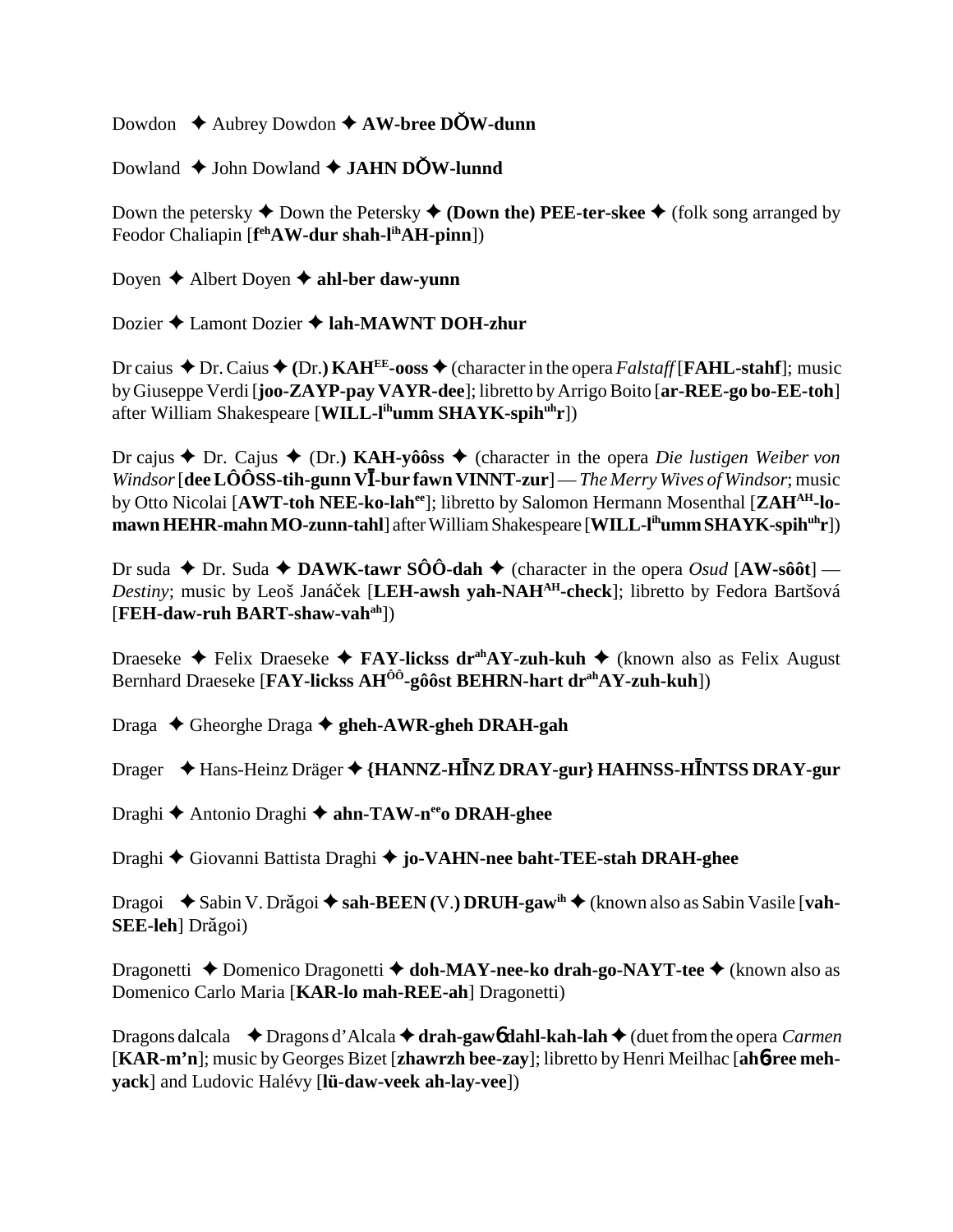## Draijer  $\triangleleft$  Jelle Draijer  $\triangleleft$  YELL-leh DRAH<sup>IH</sup>-vehr

Drame en quatre actes  $\triangleq$  drahm aho kah-tr' ahkt  $\triangleq$  (Drama in four acts)

Drame symphonique avec voix  $\triangleleft$  drahm sehb-faw-neek ah-vek vwah  $\triangleleft$  (Symphonic Drama with Voices)  $\blacklozenge$  (compositions by Eric Satie [eh-reek sah-tee])

Dran  $\triangle$  Thierry Dran  $\triangle$  t<sup>ee</sup>ehr-ree drahb

Drangosch  $\triangle$  Ernesto Drangosch  $\triangle$  ehr-NAYSS-toh drahn-GAWSH

Dranishnikov  $\triangleq$  Vladimir Dranishnikov  $\triangleq$  vlah-D<sup>Y</sup>EE-mihr drah-N<sup>Y</sup>IHSH-n<sup>y</sup>ih-kuff

Drauf isolde  $\triangle$  Und drauf Isolde  $\triangle$  ô ônt drah<sup>ôô</sup>f ee-ZAWL-tuh  $\triangle$  (aria from Act II of the opera Tristan und Isolde [TRIH-stahn ôônt ee-ZAWL-tuh], music and libretto by Richard Wagner [RIHhart VAHG-nur])

Draussen im duftenden garten  $\triangleleft$  Da draussen im duftenden Garten  $\triangleleft$  dah DRAH<sup>00</sup>SS-sunn imm  $\hat{DOOF}$ -tunn-tunn GAR-tunn  $\blacklozenge$  (excerpt from the operetta *Ein Walzertraum* [In VAHL-tsurtrah<sup>ôô</sup>m]; music by Oscar Straus [AWSS-kar SHTRAH<sup>ÔÔ</sup>SS]; lyrics by Felix Dörmann [FAY-lickss] DÖR-mahn] and Leopold Jacobson [LAY-o-pawlt YAH<sup>AH</sup>-kawp-zawn] after Hans Müller [HAHNSS MÜL-lur])

Draussen in sievering  $\triangle$  Draussen in Sievering  $\triangle$  DRAH<sup>00</sup>SS-sunn inn ZEE-fuh-rihng  $\triangle$ (Outside in Sievering)  $\blacklozenge$  (composition by Johann Strauss [YO-hahn SHTRAH<sup> $\hat{o}$ ôSS])</sub></sup>

Drdla  $\div$  Franz Drdla  $\div$  FRAHNZ DÔÔRD-luh

Drechsler ◆ Joseph Drechsler ◆ YOH<sup>OH</sup>-zeff DREHHSS-lur

Drechsler ◆ Karl Drechsler ◆ KARL DREHHSS-lur

Dreeben  $\blacklozenge$  Herman Dreeben  $\blacklozenge$  HEHR-mahn DRAY-bunn

Dreesen ♦ Rose Pauly-Dreesen ♦ RO-sheh PAH<sup> $\hat{0}$ ô-yih DRAY-zunn ♦ (known also as Rose</sup> Pauly)

Dregert  $\triangle$  Alfred Dregert  $\triangle$  AHL-frayt DRAY-gurt

Drei adelige waisen  $\triangle$  Drei adelige Waisen  $\triangle$  dr**ī AH-duh-lee-guh VAH<sup>IH</sup>-zunn**  $\triangle$  (Three noble orphans)  $\blacklozenge$  (characters in the opera *Der Rosenkavalier* [dayr RO-zunn-kah-fah-leer] — *The* Knight of the Rose; music by Richard Strauss [RIH-hart SHTRAH<sup>00</sup>SS] and libretto by Hugo von Hofmannsthal [HOO-go fawn HAWF-mahn-stahl])

Drei gedichte von michelangelo  $\triangle$  Drei Gedichte von Michelangelo  $\triangle$  drī guh-DIHH-tuh fawn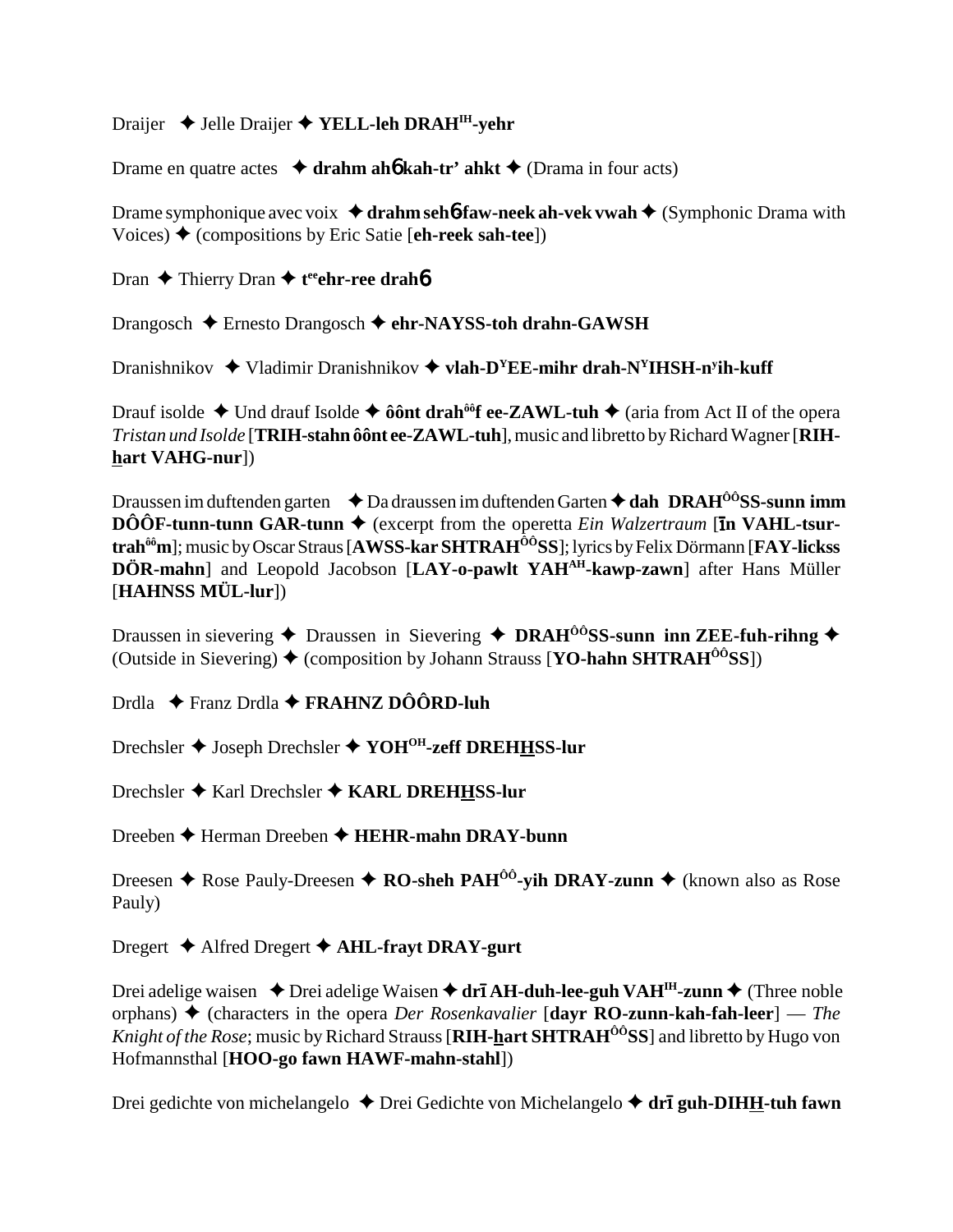mee-kay-LAHN-jay-lo  $\triangle$  (Three poems by Michelangelo set to music by Hugo Wolf [HOO-go] VAWLF])

Drei gesange  $\rightarrow$  Drei Gesänge  $\rightarrow$  DRI guh-ZEHNG-uh  $\rightarrow$  (Three Songs)  $\rightarrow$  (poems by Hans Kaltneker [HAHNSS KAHLT-neh-kur] set to music by Erich Wolfgang Korngold [{EH-rick WÔÔLF-gang KAWRN-gohld} AY-rihh VAWLF-gahng KAWRN-gawlt])

Drei gesange fur sechs stimmen ♦ Drei Gesänge für sechs Stimmen ♦ DRI guh-ZEHNG-uh für **ZECKSS SHTIMM-munn**  $\blacklozenge$  (Three Songs for Six Voices)  $\blacklozenge$  (compositions by Johannes Brahms) [yo-HAHN-nuss {BRAHMZ} BRAH<sup>AH</sup>MSS])

Drei klavierstucke ◆ Drei Klavierstücke ◆ DRĪ klah-FEER-shtü-kuh ◆ (Three piano pieces) ◆ (compositions by Franz Schubert [FRAHNTSS SHOO-bert])

Drei lieder der ophelia ◆ Drei Lieder der Ophelia ◆ drī LEE-dur dayr aw-FAY-l<sup>ih</sup>ah ◆ (Three songs of Ophelia [o-FEE-l<sup>ih</sup>uh]  $\blacklozenge$  (songs by Richard Strauss [RIH-hart SHTRAH<sup> $\hat{O}^{\hat{O}}$ SS])</sup>

Drei sonaten fur klavier und violine ◆ Drei Sonaten für Klavier und Violine ◆ DRĪ zo-NAH-tunn **für klah-FEER ôônt fee-o-LEE-nuh**  $\blacklozenge$  (Three Sonatas for Piano and Violin)  $\blacklozenge$  (compositions by Ludwig van Beethoven [LOOT-vihh funn  $BAY^{AY}$ -toh-funn])

Drei sonaten fur violoncello und klavier  $\triangle$  Drei Sonaten für Violoncello und Klavier  $\triangle$  DR $\overline{I}$  zo-NAH-tunn für fee-o-lawn-TSELL-lo ôônt klah-FEER ♦ (Three Sonatas for Cello and Piano) ♦ (compositions by Johann Sebastian Bach [vo-HAHN {suh-BASS-t<sup>ih</sup>unn BAHK} zay-BAH-st<sup>ih</sup>ahn  $BAHK$ ])

Drei wunsche  $\triangle$  Die drei Wünsche  $\triangle$  dee DRI VÜN-shuh  $\triangle$  (The Three Wishes)  $\triangle$  (an operetta, with music by Carl Michael Ziehrer [KARL MIH-hah-ell TSEE-rur]; lyrics by Krenn [KRENN] and Lindau [LINN-dah<sup>ôô</sup>])

Dreier  $\triangle$  Per Dreier  $\triangle$  PEHR DRA<sup>IH</sup>-ur

Dreigroschenoper  $\triangle$  Die Dreigroschenoper  $\triangle$  dee DRI-graw-shunn-o-pur  $\triangle$  (The Threepenny Opera)  $\blacklozenge$  (a play, with music by Kurt Weill [KÔÔRT V $\bar{L}$ ]; book by Bertolt Brecht [BEHR-tawlt] **BREHHT** from the translation by Elisabeth Hauptmann [av-LEE-zah-bett HAH<sup>00</sup>PT-mahn] of the libretto by John Gay [JAHN GAY] from the original 1728 version of The Beggar's Operal)

Drejsl  $\triangle$  Radim Drejsl  $\triangle$  RAH-d<sup>y</sup>eem DRAY<sup>AY</sup>-s'l

Dresden  $\triangle$  {DREZZ-dunn} DRESS-tunn  $\triangle$  (German city)

Dresden  $\triangle$  Sem Dresden  $\triangle$  SEMM DREZZ-dunn

Dresden semper oper ◆ Dresden Semper-Oper ◆ DRESS-tunn ZEMM-pur-o-pur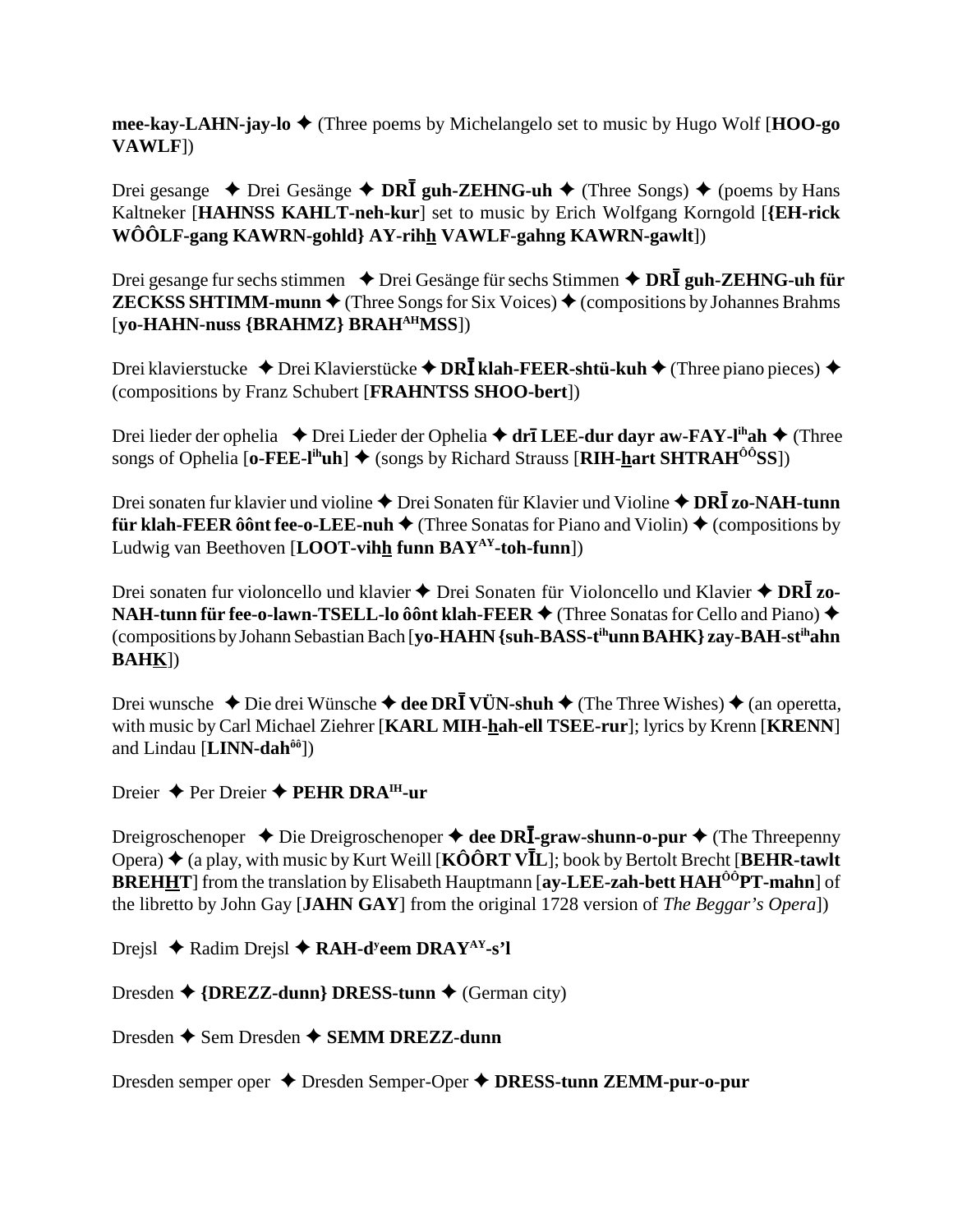Dresdener semper oper  $\triangle$  Dresdener Semper-Oper  $\triangle$  DRESS-tuh-nur ZEMM-pur-o-pur

Dresdner kapelknaben ◆ Dresdner Kapellknaben ◆ DRESST-nur kah-PELL-k'nah<sup>ah</sup>-bunn ◆ (Dresden [{DREZZ-dunn} DRESS-tunn] Boy Choir)

Dresdner kreuzchor ◆ Dresdner Kreuzchor ◆ DRESST-nur KROYTSS-koh<sup>oh</sup>r

Dresdner philharmonie  $\triangle$  Dresdner Philharmonie  $\triangle$  DRESST-nur fill-har-mo-NEE  $\triangle$  Dresden [DREZZ-dunn] Philharmonic Orchestra)

Dresel  $\triangle$  Otto Dresel  $\triangle$  AWT-toh DRAY-sull

Dressel  $\div$  Erwin Dressel  $\div$  EHR-vinn DRESS-sull

Dressen  $\triangle$  Dan Dressen  $\triangle$  DANN DRESS-sunn

Dresser  $\triangle$  Marcia Van Dresser  $\triangle$  MAR-shuh VANN DRESS-sur

Dressierter affe  $\triangle$  Dressierter Affe  $\triangle$  dress-SEER-tur AHF-fuh  $\triangle$  (Trained monkey)  $\triangle$  (character in the opera Das Nusch-Nuschi [dahss  $N\hat{O}\hat{O}SH-N\hat{O}\hat{O}$ -shee] — The Nusch Nuschi; music by Paul Hindemith [PAH<sup>00</sup>L HINN-tuh-mitt] and libretto by Franz Blei [FRAHNTSS BLII])  $\blacklozenge$  (the Nusch-Nuschi is a mythical beast, half rat and half alligator)  $\triangle$  (the opera is subtitled A Play for **Burmese Marionettes**)

Dressler  $\triangle$  Gallus Dressler  $\triangle$  GAHL-lôôss DRESS-lur

Dreves  $\triangle$  Guido Maria Dreves  $\triangle$  g<sup>oo</sup>EE-doh mah-REE-ah DRAY-vuss

Drey zikh dreydele  $\triangle$  Drey Zikh, Dreydele  $\triangle$  DRAY ZEE-kay, DRAY-duh-leh  $\triangle$  (composition by Avrom Goldfaden [AHV-rawm GOHLD-fa-dunn])

Dreyer ♦ Johann Melchior Dreyer ♦ YO-hahn MELL-hihawr DRI-ur

Dreyfus  $\triangle$  George Dreyfus  $\triangle$  JAW-urj DRAY-fuss  $\triangle$  (known also as Georg Dreyfus [GAY-awrk]  $DR\overline{I}$ -fôôss])

Dreyschock  $\triangleleft$  Alexander Dreyschock  $\triangleleft$  AH-leck-sahn-der DRI-shawk

Dreyschock  $\blacklozenge$  Felix Dreyschock  $\blacklozenge$  FEH-lickss DRI-shawk

Dreyschock  $\triangle$  Raimund Dreyschock  $\triangle$  RAH<sup>IH</sup>-môônt DR**I**-shawk

Dreytsel  $\blacklozenge$  L. Dreytsel  $\blacklozenge$  (L.) DRI-tsell

Drieberg  $\triangle$  Friedrich von Drieberg  $\triangle$  FREET-rihh fawn DREE-behrk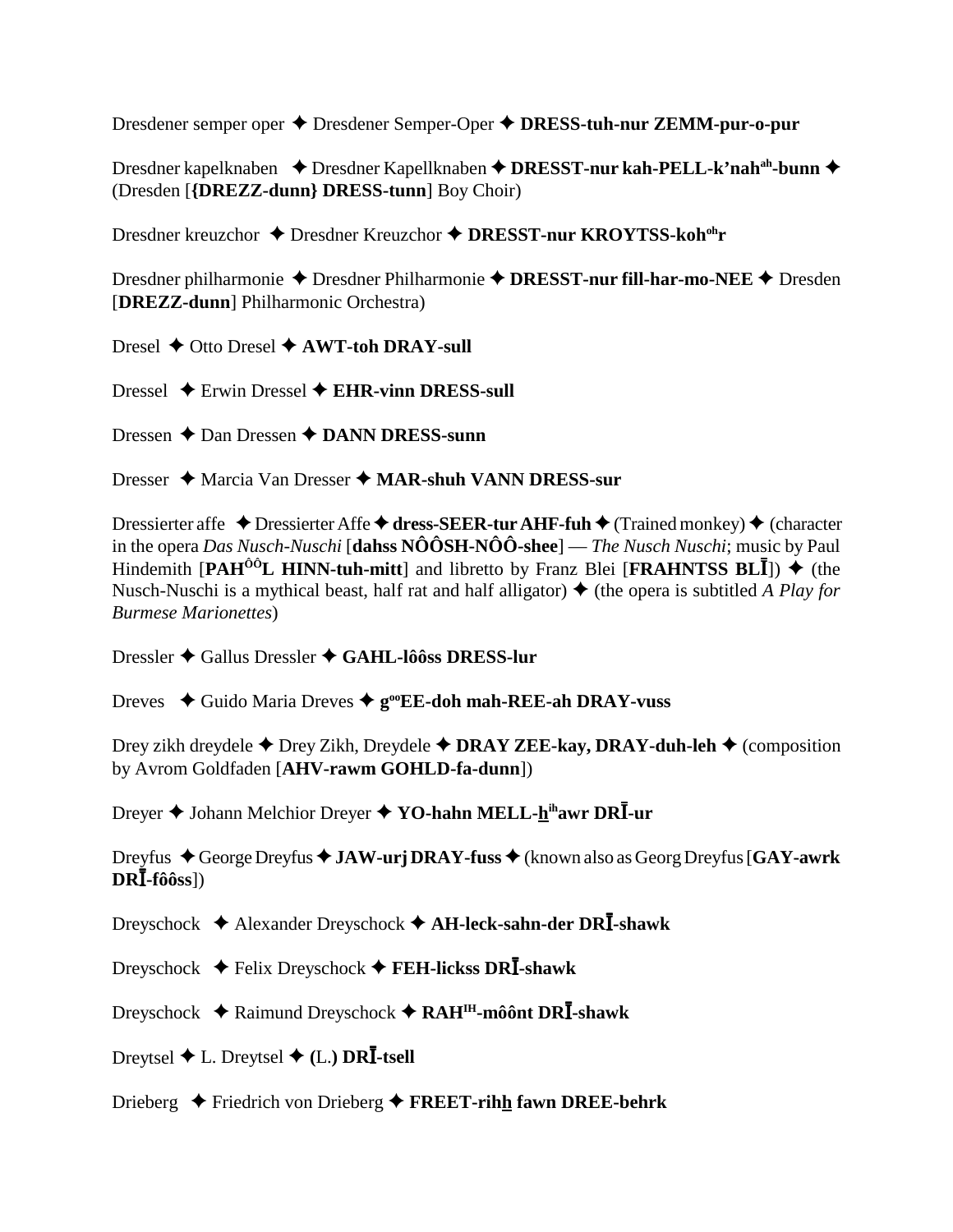Driessler Johannes Driessler  **yo-HAHN-nuss DREESS-lur**

Driever **→** Bertho Driever **→ BEHR-toh DREE-vur** 

Drigo Ricardo Drigo **ree-KAR-doh DREE-go**

Drigo Riccardo Drigo **reek-KAR-doh DREE-go**

Dring ◆ Madeleine Dring ◆ MA-duh-lunn DRIHNG

Dritte dame  $\triangle$  Dritte Dame  $\triangle$  **DRITT-tuh DAH-muh**  $\triangle$  (Third lady)  $\triangle$  (character in the opera *Die Zauberflöte* [**dee TSAHÔÔ-bur-flö-tuh**] — *The Magic Flute;* music by Wolfgang Amadeus Mozart [**VAWLF-gahng ah-mah-DAY-ôôss MO-tsart**] and libretto by Emanuel Schikaneder [**ay-MAHAH-nooayl SHEE-kah-nay-dur**])

Dritter knabe  $\rightarrow$  Dritter Knabe  $\rightarrow$  **DRITT-tur k'NAH<sup>AH</sup>-buh**  $\rightarrow$  (Third boy)  $\rightarrow$  (character in the opera *Die Zauberflöte* [**dee TSAHÔÔ-bur flö-tuh** — *The Magic Flute;* music by Wolfgang Amadeus Mozart [**VAWLF-gahng ah-mah-DAY-ôôss MO-tsart**] and libretto by Emanuel Schikaneder [**ay-MAHAH-nooayl SHEE-kah-nay-dur**])

Drobisch ◆ Moritz Wilhelm Drobisch ◆ MO-rittss VILL-hellm DRO-bihsh

Drobkova  **→** Drahomíra Drobková ◆ DRAH-haw-mee<sup>ee</sup>-ruh DRAWB-kaw-vah<sup>ah</sup>

Dromadaire  $\triangleleft$  Le Dromadaire  $\triangleleft$  luh draw-mah-dehr  $\triangleleft$  (The camel)  $\triangleleft$  (excerpt from *Le bestiaire (ou le cortege d'Orphée)* [**luh bess-teeehr** (**ôô luh kawr-tehzh dawr-fay**)] — *The Bestiary* [**BESSchee-eh-ree**] *(or 'The Procession of Orpheus* [**AWR-fee-uss**]') — six songs for voice by Francis Poulenc [**frah**6**-seess pôô-lah**6**k**])

Drost  $\triangle$  Marinette Drost  $\triangle$  **MAH-ree-nett DRAWST**  $\triangle$  (probably the same person as Marinette Troost [**MAH-ree-nett TROHOHST**])

Drottningholm **DRAWT-nihng-hawlm**

Drottningholm baroque ensemble **DRAWT-nihng-hawlm bah-rawk ah**6**-sah**6**-bl'** (Drottningholm Baroque Ensemble)

Drouet Louis François-Philippe Drouet **l ôôee frah**6**-swah-fee-leep drôô-eh**

Drozdov ◆ Anatol Drozdov ◆ ah-nah-TAWL drahz-DAWF ◆ (known also as Anatoly [ah-nah-**TAW-lee**] Drozdov)

Drozdowski Jan Drozdowski **YAHN drawz-DAWF-skee**

Dryade  **◆ DRÜ-ah-duh ◆** (character in the opera *Ariadne auf Naxos* [ah-r<sup>ih</sup>AHT-nuh ah<sup>ôô</sup>f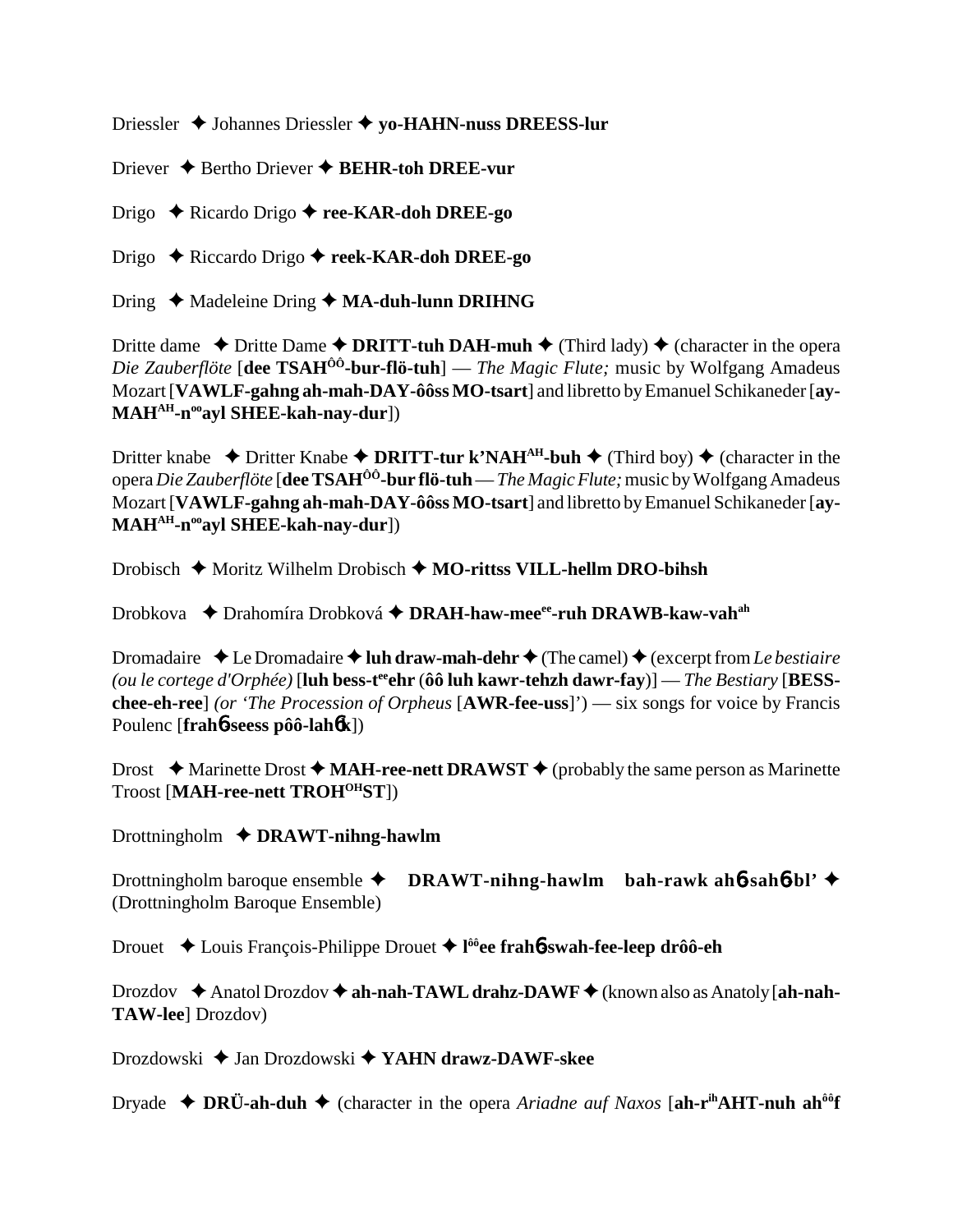NAHK-sawss]; music by Richard Strauss [RIH-hart SHTRAH<sup>00</sup>SS] and libretto by Hugo von Hofmannsthal [HOO-go fawn HAWF-mahn-stahl])

Dryden orchestra  $\triangle$  Eastman-Dryden Orchestra  $\triangle$  EEST-m'n-DRI-d'n (Orchestra)

Drzewiecki ◆ Zbigniew Drzewiecki ◆ zBEEG-n<sup>ee</sup>eff jeh-v<sup>ee</sup>ETTSS-kee

Du armer judas  $\triangle$  O du armer Judas  $\triangle$  oh doo AR-mur YOO-dahss  $\triangle$  (composition from the songbook of Adam Puschmann  $[AH^{AH}\text{-dahm }P\hat{O}\hat{O}SH\text{-mahn}$ ])

Du armes girl vom chor  $\rightarrow$  Du armes Girl vom Chor  $\rightarrow$  doo AR-muss GHIHRL fawm KOH<sup>OH</sup>R  $\blacklozenge$  (You Poor Chorus Girl)  $\blacklozenge$  (composition by N. Doughaby [N. DUH-guh-bee], Milton Agaw [MILL-tunn AY-gaw], Arthur Rebner [AR-thur REBB-nur], and Armin Robinson [AR-munn]  $RAH-b'n-sum$ ]

Du bilhon  $\triangle$  Jhan du Bilhon  $\triangle$  zhaho du bee-yawo  $\triangle$  (the first name is also spelled Jean [zhaho], Jan [vahn], Jehan [zh<sup>eh</sup>aho], and Joannes [vo-ahn-ness], and the last name is also spelled Billhon [bee-yaw6] and Billon [bee-yaw6]; de [deh] may also substitute for du  $[di]$ ])

Du billhon  $\bullet$  (see Jhan du Bilhon)

Du billon  $\bigstar$  [see Jhan du Bilhon)

Du bist der lenz  $\triangle$  Du bist der Lenz  $\triangle$  doo bisst dayr LENNTSS  $\triangle$  (You are the spring)  $\triangle$ (passage featuring Sieglinde [zeek-LINN-tuh] in Act 1 of the opera Die Walküre [dee vahl-KÜruh], music and libretto by Richard Wagner [RIH-hart VAHG-nur]

Du bist der lenz nach dem ich verlangte  $\triangle$  doo bisst dayr LENNTSS, nahk daym ihh fehr-**LAHNG-tuh**  $\triangleq$  (passage featuring Sieglinde [**zeek-LINN-tuh**] in Act 1 of the opera *Die Walküre* [dee vahl-KÜ-ruh], music and libretto by Richard Wagner [RIH-hart VAHG-nur])

Du bist die ruh  $\bullet$  Du bist die Ruh  $\bullet$  doo bisst dee ROO  $\bullet$  (You Are Rest)  $\bullet$ (poem by Friedrich Rückert [FREET-rihh RÜ-kert] set to music by Franz Schubert [FRAHNTSS] SHOO-bert])

Du bist wie eine blume  $\triangle$  Du bist wie eine Blume  $\triangle$  doo BISST vee I-nuh BLOO-muh  $\triangle$  (Thou Art like a Flower)  $\blacklozenge$  (song, title used by various composers)

Du bois ◆ Rob du Bois ◆ rawb dü bwah

Du boulley  $\triangle$  Prudent-Louis Aubéry du Boulley  $\triangle$  prü-dah**6-l**<sup>ô</sup> ee o-bay-ree du bôôl-lay

Du cange ◆ Charles du Fresne, Sieur du Cange ◆ sharl dü fravn, s<sup>ee</sup>ör dü kahnzh

Du caurroy  $\triangle$  Eustache du Caurroy  $\triangle$  öss-tahsh dü kohr-r'wah  $\triangle$  (known also as Francois-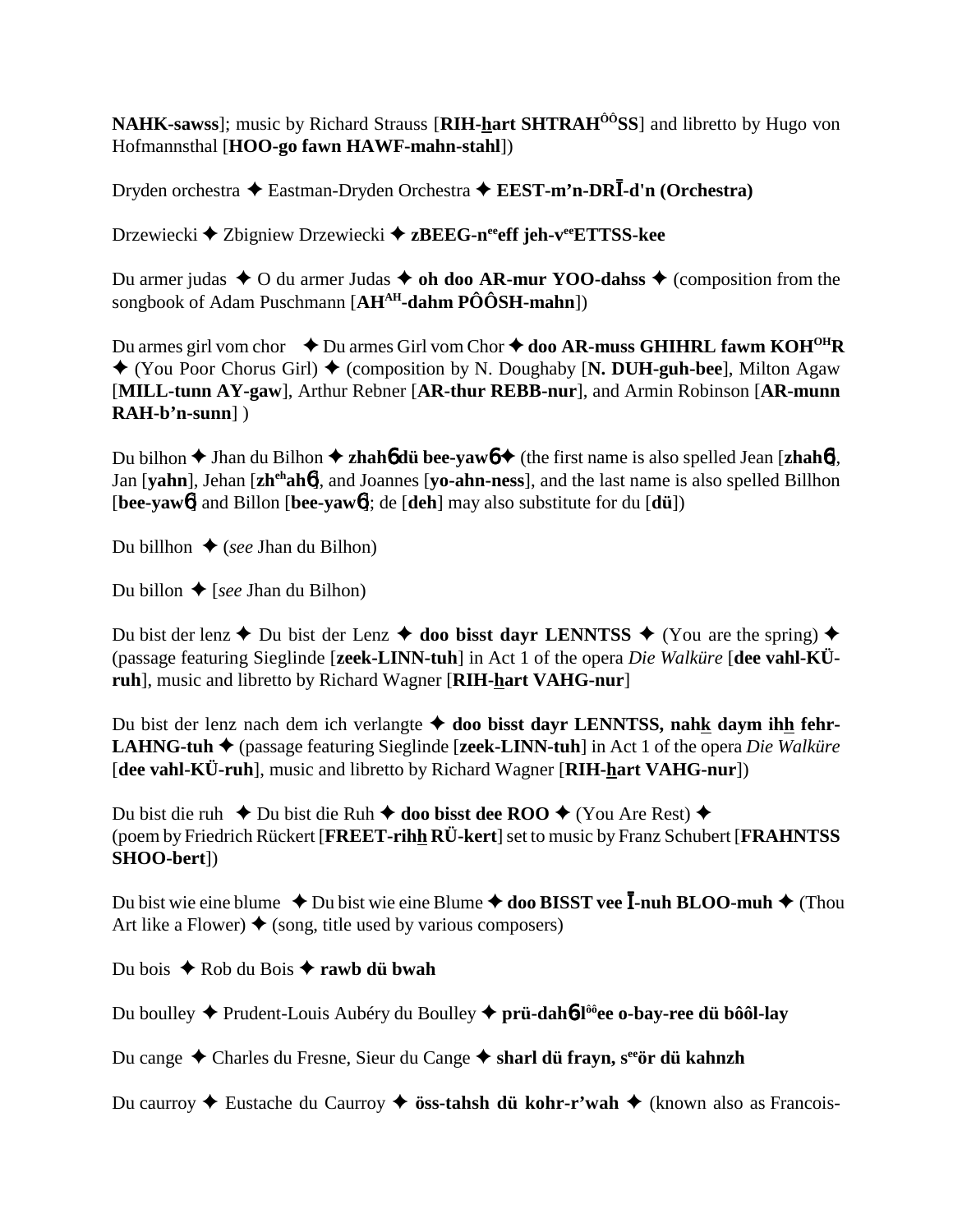Eustache [**frah**6**-swah-öss-tahsh**] du Caurroy)

Du du liegst mir im herzen **→** Du, du liegst mir im Herzen **→ DOO, DOO LEEKST meer eem HEHR-tsunn**  $\blacklozenge$  (German folk song)

Du einzig teure nur fur dich ◆ Du einzig Teure, nur für dich ◆ doo ĪN-tsi<u>h</u> TOY-ruh, noor für **DIHH**  $\triangle$  (Thou Only Dear One)  $\triangle$  (song from *Liebeslieder* [LEE-buss-lee-dur] — Love Songs by Antonín Dvo<mark>ř</mark>ák [**AHN-taw-n<sup>y</sup>ee<sup>ee</sup>n d'VAW-<sup>r</sup>shah<sup>ah</sup>k**])

Du feche ◆ Willem du Feche ◆ W**ILL-lumm dü FEHSH** ◆ (known also as Willem de Fesch [**duh FEHSH**], Willem Defesch [**duh-FEHSH**], Willem de Feghe [**duh FAY-guh**], and Willem de Veg [**VAYG**])

Du liabs angeli  $\triangle$  O du liabs ängeli  $\triangle$  **o doo l<sup>ih</sup>AHPSS EHNG-uh-lee**  $\triangle$  (folksong arranged by Gund [**GÔÔNT**])

Du locle Camille Du Locle **{kah-meel dü law-kl'} kah-meey' dü law-kl'** (known also as Camille Théophile Germain du Commun Du Locle [**{kah-meel} kah-meey' tay-aw-feel zher-meh**6 **dü kawm-mü**6 **dü law-kl'**])

Du mein holder abendstern  $\triangle$  O, du mein holder Abendstern  $\triangle$  O, DOO m**In HAWL-tur AHbunnt-shtehrn**  $\triangle$  (aria featuring Wolfram [**VAWL-frahm**] in the opera Tannhäuser [TAHN-hoy**zur**], music and libretto by Richard Wagner [**RIH-hart VAHG-nur**])

Du meines herzens kronelein ◆ Du meines Herzens Krönelein ◆ DOO MĪ-nuss HEHR-tsunnss **KRÖ-nuh-lIn**  $\blacklozenge$  (You, the Diadem of My Heart)  $\blacklozenge$  (poem by Felix Dahn [**FAY-lickss DAHN**] from *Schlichte Weisen* [SHLIHH-tuh VI-zunn] set to music by Richard Strauss [RIH-hart **SHTRAHÔÔSS**])

Du mont  $\blacklozenge$  Henri du Mont  $\blacklozenge$  **ah<sup>6</sup>-ree dü mohó**  $\blacklozenge$  (the first name is also transcribed as Henry [**ah**6**-ree**] and the last name as Dumont [**dü-moh**6])

Du plessis Hubert du Plessis **ü-behr dü pless-see**

Du pre cooper 
ighthartin Du Pré Cooper 
ighthartin doo pray KOO-pur 
bu thartin doo pray KOO-pur 
bu thartin doo pray KOO-pur 
bu thartin doo pray KOO-pur 
bu thartin doo pray KOO-pur 
bu thartin doo pray KOO-pur 
bu tha Martin Cooper)

Du ring an meinem finger  $\rightarrow$  Du Ring an meinem Finger  $\rightarrow$  doo RIHNG ahn MI-numm FIHNGur ♦ (Ring on My Finger) ♦ (song from Frauenliebe und -leben [**FRAH<sup>ôô</sup>-unn-lee-buh ôônt LAYbunn**] — *Woman's Love and Life* — a series of songs by Robert Schumann [**ROH<sup>OH</sup>-bert SHOOmahn**] based upon texts by Adalbert von Chamisso [AH<sup>AH</sup>-dahl-pert fawn kah-MISS-so])

Du tuoi figli la madre  $\triangleleft$  doo TOO-oh<sup>ee</sup> FEE-l'yee lah MAH-dray  $\triangleleft$  (aria from the opera *Medea* [may-DAY-ah]; music by Luigi Cherubini [l<sup>oo</sup>EE-jee kay-roo-BEE-nee] and libretto by François Benoît Hoffmann [**frah6**-swah beh-n'wah hawf-mahn])  $\triangle$  (*Medea* is the Italian version of the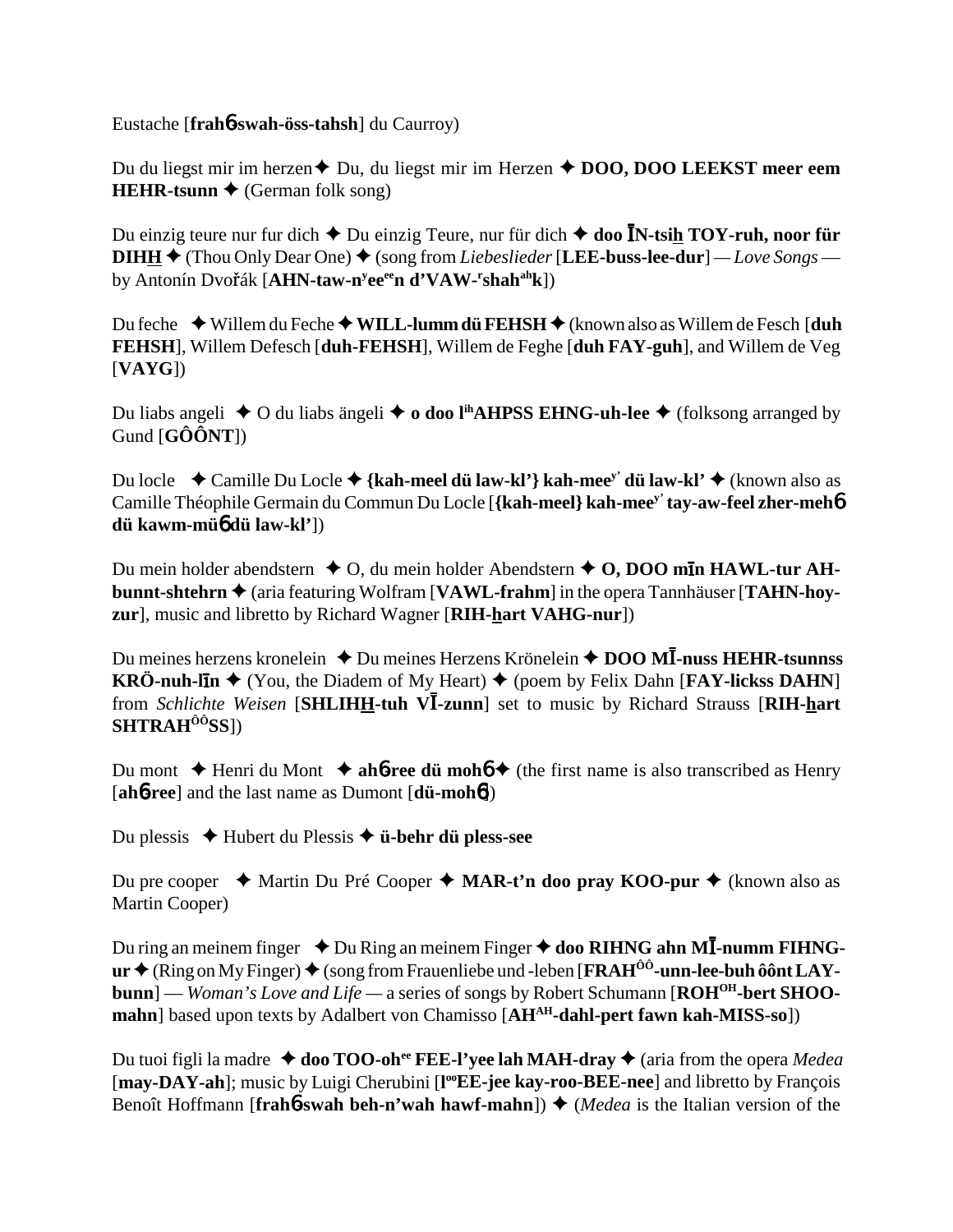opera known in French as *Médée* [**may-day**])

Du tust guts deinem knechte ◆ Du tust Guts deinem Knechte ◆ DOO TÔÔST GÔÔTSS DĪ **numm k'NEH-tuh**  $\blacklozenge$  (Thou hast dealt well with thy servant)  $\blacklozenge$  (motet [**mo-TETT**] by Heinrich Schütz  $\overline{[H\overline{I}N\text{-rih}\underline{h} S\overline{H}\overline{U} TSS]}$   $\rightarrow$  (the title is from Psalm 119, verse 65; the motet is from verses 65-80)

Duarte John Duarte **JAHN DOO-urt**

Dubensky Arcady Dubensky **ar-KAH-dee dôô-BENN-skee**

Dubinsky Vladimir Dubinsky **vlah-DYEE-mihr doo-BINN-skee**

Dubois Léon Dubois **lay-oh**6 **dü-bwah**

Dubois **→** Mark Dubois → mark dii-bwah

Dubois Pierre-Max Dubois **peeehr-mahkss dü-bwah**

Dubois ◆ Théodore Dubois ◆ tay-aw-dawr dü-bwah ◆ (known also as François-Clément Théodore Dubois [**frah**6**-swah-klay-mah**6 **tay-aw-dawr dü-bwah**])

Dubosc Catherine Dubosc **kah-t'reen dü-bo**

Dubourg Evelyne Dubourg **eh-v'leen dü-bôôrg**

Dubrovay ◆ László Dubrovay ◆ LAH<sup>AH</sup>SS-loh<sup>oh</sup> DÔÔ-bro-v**ī** 

Dubuque Alexander Dubuque **uh-ly ick-SAHN-d'r dü-bük** (the last name is also transliterated as Dubuc  $[\hat{d}\hat{o}\hat{o}-BOOK]$   $\blacklozenge$  (Russian pronunciation of the French name Dubuque)

Duc  $\blacklozenge$  Simon Le Duc  $\blacklozenge$  see-maw**6** luh dük  $\blacklozenge$  (known also as Simon Leduc)

Duca di montova ◆ Il Duca di Montova ◆ eel DOO-kah dee MOHN-toh-vah ◆ (The Duke of Mantua  $[MAHN-t<sup>oo</sup>ah]$ )  $\blacklozenge$  (character in the opera *Rigoletto* [**ree-go-LAYT-toh**]; music by Giuseppe Verdi [**joo-ZAYP-pay VAYR-dee**]; libretto by Francesco Maria Piave [**frahn-CHAY-sko mah-REE-ah p<sup>ee</sup>AH-vay**] after Victor Hugo [**{VICK-tur h'YOO-go} veek-tawr ü-go**])

Duca di montua **←** Il Duca di Montua ← eel DOO-kah dee MAWN-t<sup>oo</sup>ah ← (The Duke of  $[MAHN-t^{00}uh]$   $\blacklozenge$  (character in the opera *Rigoletto* [**ree-go-LAYT-toh**]; music by Giuseppe Verdi [**joo-ZAYP-pay VAYR-dee**]; libretto by Francesco Maria Piave [**frahn-CHAY-sko mah-REE-ah peeAH-vay**] after Victor Hugo [**{VICK-tur h'YOO-go} veek-tawr ü-go**])

Ducasse ◆ Jean Roger-Ducasse ◆ **zhah6 raw-zhay-dü-kahss** ◆ (known also as Jean-Jules Aimable Roger-Ducasse [**zhah**6**-zhül eh-mah-bl' raw-zhay-dü-kahss**])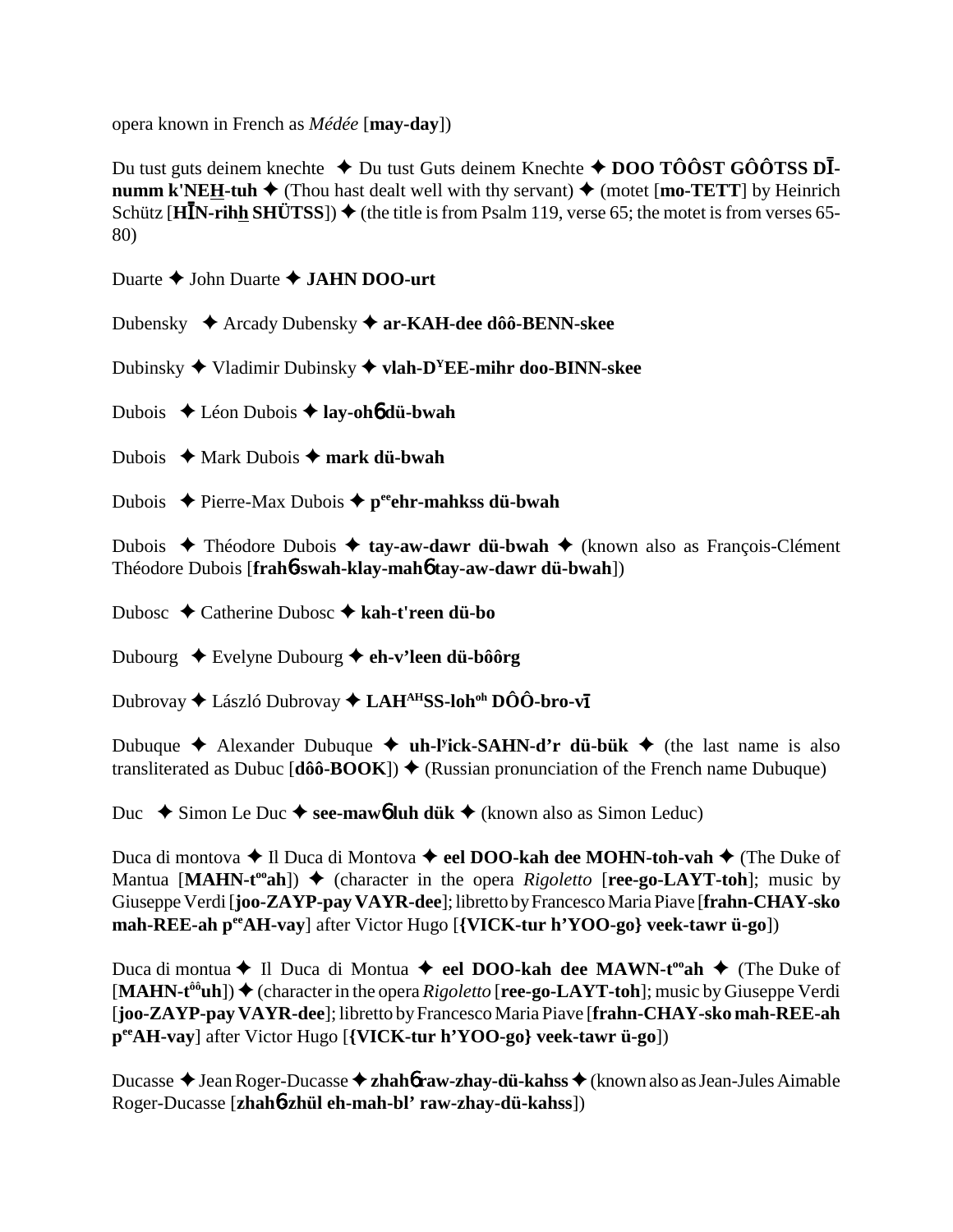Duch **→** Benedictus Duch ◆ beh-neh-DICK-tüss DÜK ◆ (known also as Benedictus Ducis [DÜ**keess**])

Duch pane swu swatuny  $\rightarrow$  Duch Pane swu Swatuny  $\rightarrow$  DÔÔK PAH-neh shwôô SHWAH-tôô-nee (anonymous 17th-century Hungarian dance)

Duchesse  $\triangle$  La duchesse  $\triangle$  **lah dü-shess**  $\triangle$  (The Duchess)  $\triangle$  (character in the opera *Les brigands* [**leh bree-gah**6] — *The Brigands* [**BRIH-gunndz**]; music by Jacques Offenbach [**ZHACK AWFfunn-bahk**]; libretto by Henri Meilhac [**ah**6**-ree meh-yack**] and Ludovic Halévy [**lü-daw-veek ahlay-vee**])

Ducis ◆ Benedictus Ducis ◆ beh-neh-DICK-tüss DÜ-keess ◆ (known also as Benedictus Duch [**DÜK**])

Duclos René Duclos **ruh-nay dü-klo**

Ducloux ◆ Walter Ducloux ◆ WAWL-tur doo-KLO ◆ (known also as Walter Ernest [UR**nusst**] Ducloux)

Ducoudray Louis-Albert Bourgault-Ducoudray **l ôôee-ahl-ber bôôr-go-dü-kôô-dray**

Dudarova Veronika Dudarova **veh-rah-NYEE-kuh dôô-DAH-ruh-vuh**

Dudine Jean d'Udine **zhah**6 **dü-deen**

Dudziak Francis Dudziak **frah**6**-seess düd-zeeahk**

Due pupille amabile  $\triangle$  **DOO-ay poo-PEEL-lay ah-MAH-bee-lay**  $\triangle$  (nocturne by Wolfgang Amadeus Mozart [**VAWLF-gahng ah-mah-DAY-ôôss MO-tsart**])

Duesing **↑** Dale Duesing **↑ DAYL DOO-zihng** 

Duett  $\triangle$  **doo-ETT**  $\triangle$  (Duet)  $\triangle$  (composition from *Spanische Liebes-Lieder* [**SHPAH<sup>AH</sup>-nih-shuh LEE-buss-LEE-dur**] *— Spanish Love Songs* — by Robert Schumann [**ROHOH-bert SHOO-mahn**])

Dufallo ◆ Richard Dufallo ◆ RIH-churd doo-FAHL-lo ◆ (known also as Richard John [JAHN] Dufallo)

Dufau **→** Jenny Dufau **→ zhahn-nee dü-fo** 

Dufay ◆ Guillaume Dufay ◆ ghee-yohm dü-f**I** 

Dufourcq Norbert Dufourcq **nawr-behr dü-fôôrk**

Dufranne ◆ Hector Dufranne ◆ eck-tawr dü-frahn ◆ (known also as Hector Robert [ro-behr]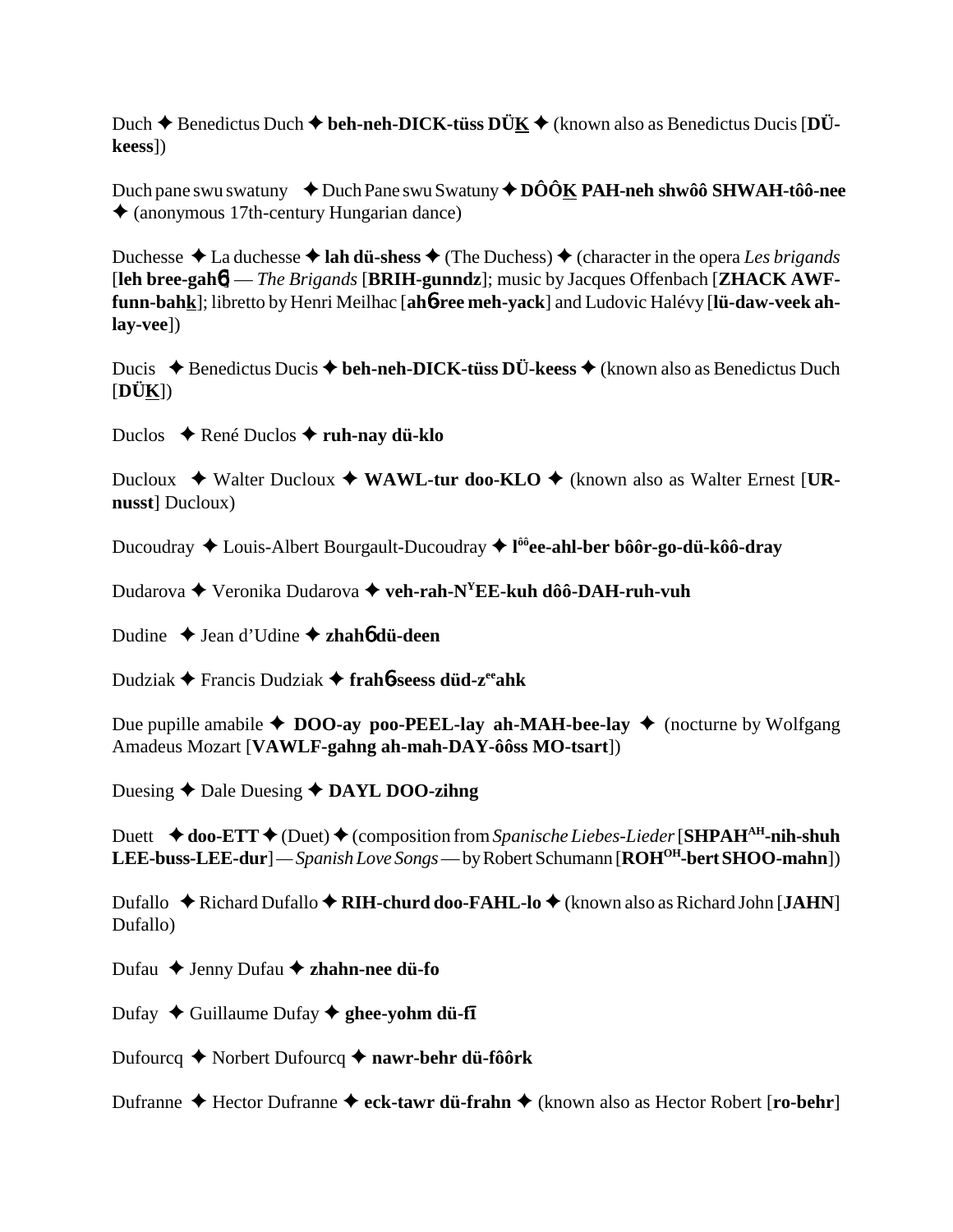Dufranne)

Dugan Franjo Dugan **FRAHN-yaw DOO-gahn**

Dugazon ◆ Louise Dugazon ◆ l<sup>ôô</sup>**eez dü-gah-zaw** $6$  **◆** (known also as Louise Rosalie [**raw-zah-lee**] Dugazon)

Duhamel Antoine Duhamel **ah**6**-twahn dü-ah-mull**

Duhem **→** Jacques Duhem **→ zhack dü-ah<sup>6</sup>** 

Duiffoprugcar Gaspar Duiffoprugcar **gahss-par dü eef-faw-prüg-kar**

Duinn Proinnsías Ó Duinn **PRUNN-shee-uss o DINN**

Dukas **← Paul Dukas ← pohl dü-kah** 

Dukelsky ◆ Vladimir Dukelsky ◆ vlah-D<sup>Y</sup>EE-mihr dôô-KAYL-skee ◆ (known also as Vladimir Alexandrovich [**uh-ly ick-SAHN-druh-vihch**] Dukelsky)

Dulce solum  $\triangle$  **DOOL-chay SO-loom**  $\triangle$  (Sweet soil of my native land)  $\triangle$  (excerpt from the 13thcentury collection *Carmina Burana* [**kar-MEE-nah boo-RAH-nah**])

Dulces prendas **→ O DOOL-sess PRAYN-dahss** → (excerpt from *Sonetos Sagrados* [so-NAY**tawss sah-GRAH-thawss**] by Héctor Campos Parsi [**ECK-tawr KAHM-pawss PAR-see**])

Dulcian  $\triangle$  **DOOL-th<sup>ee</sup>ahn**  $\triangle$  (early bassoon)

Dulcimer  $\triangle$  **DULL-sih-mur**  $\triangle$  (stringed instrument played with light hammers held in the hands)

Dulcissime **→ dool-CHEESS-see-may →** (Sweetest one) → (excerpt from *Cour d'amours* [kôô**r dah-môôr**] — *The Court of Love* — a group of poems from the 13th-century manuscript *Carmina Burana* [**kar-MEE-nah boo-RAH-nah**] set to music by Carl Orff [**KARL AWRF**])

Dulcken ◆ Ferdinand Quentin Dulcken ◆ {**FUR-d'nannd k<sup>ôô</sup>ENN-tinn DULL-k'n**} **FEHR-teenahnt k'VENN-tinn DÔÔL-kunn**

Dulcken **→** Luise Dulcken → loo-**EE-zuh DÔÔL-kunn** 

Dulich  $\blacklozenge$  Philipp Dulich  $\blacklozenge$  **FEE-lipp DOO-lihh**  $\blacklozenge$  (the first name is also recorded as Philippus [fee-**LIPP-pôôss** and the last name as Deulich  $\overline{[DOY\text{-}lih}_1]$ , Deilich  $\overline{[D\overline{I}\text{-}lih}_2]$ , and Dulichius  $\overline{[DOO\text{-}lih}_1]$ **hihôôss**])

Dulichius  $\triangle$  Philipp Dulichius  $\triangle$  **FEE-lipp DOO-lih-h<sup>ih</sup>ôôss**  $\triangle$  (the first name is also recorded as Philippus [**fee-LIPP-pôôss**] and the last name as Dulich [**DOO-lihh**], Deulich [**DOY-lihh**], and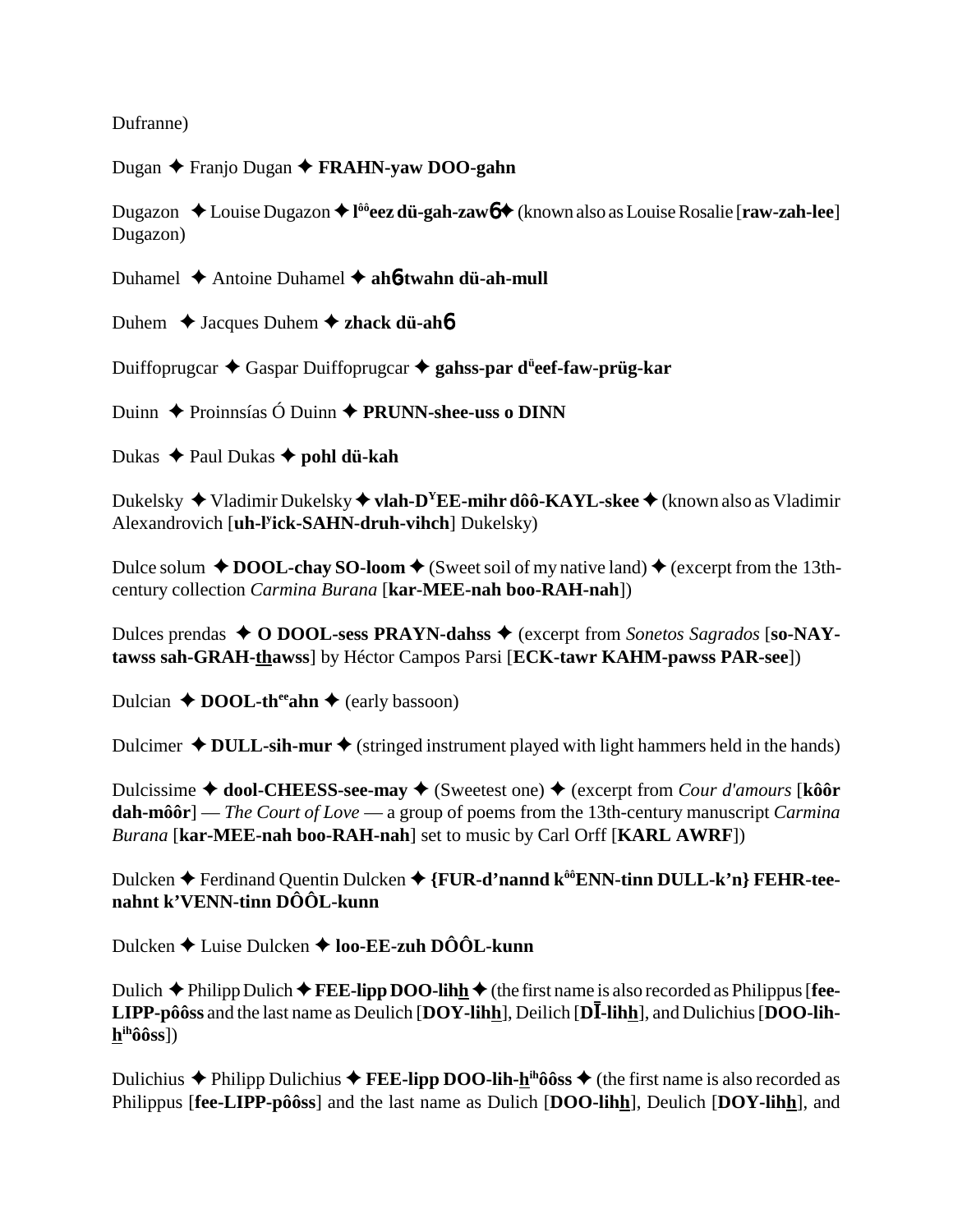## Deilich [**DĪ-lih<u>h</u>**])

Dulon Friedrich Ludwig Dülon **FREET-rihh LOOT-vihh dü-lawn**

Dulzaina  $\triangleleft$  **dool-THAH<sup>EE</sup>-nah**  $\triangleleft$  (an ancient double-reed instrument, probably of Moorish origin, related to the oboe)

Dum transisset sabbatum **→ dôôm TRAHN-siss-sett SAHB-buh-tôôm →** (sacred music, title used by various composers)

Dumas Alexandre Dumas **ah-leck-sah**6**-dr' dü-mah**

Dumbarton oaks ◆ Dumbarton Oaks ◆ **dumm-BAR-tunn (Oaks) ◆ (title of a concerto by Igor** Stravinsky [**EE-gur strah-VINN-skee**])

Dumbek  $\triangle$  **DOOM-beck**  $\triangle$  (Turkish drum)

Dumesnil ◆ Maurice Dumesnil ◆ {MAW-russ DOO-muh-neel} mo-reess dü-meh-neel

Dumesnil ◆ René Dumesnil ◆ **ruh-nay DOO-muh-neel ◆** (known also as René Alphonse Adolphe Dumesnil [**ruh-nay ahl-faw**6**ss ah-dawlf dü-meh-neel**])

Dumitrescu Gheorghe Dumitrescu **gheh-AWR-gheh doo-mee-TRESS-koo**

Dumitrescu **→** Ion Dumitrescu **→ EE-awn doo-mee-TRESS-koo** 

Dumka jadwigi ◆DÔÔM-kah yahd-VEE-ghee ◆ (Song featuring Jadwiga [yahd-VEE-gah] in the opera *Straszny Dwór* [**STRAHSH-nih d'VÔÔR**] — *The Haunted Manor*; music by Stanisaw Moniuszko [**stah-N<sup>Y</sup>EESS-wahf mah-n<sup>ee</sup>ÔÔSH-kaw**] and libretto by Jan Chęciński [**YAHN <u>h</u>eh6-TSEE**6**-skee**])

Dumky ◆DÔÔM-kee◆(Piano Trio in e Minor by Antonín Dvořák [A**HN-taw-n<sup>y</sup>ee<sup>ee</sup>n d'VAW-** $\text{r}_\text{shah}^{\text{ah}}$ k])

Dumont  $\triangle$  Henri Dumont  $\triangle$  **ah<sup>6</sup>-ree dü-moh<sup>6</sup>** (the first name is also spelled as Henry [**ah<sup>6</sup>-ree**] and the last name as du Mont [**dü moh**6])

Dunayevsky Isaak Dunayevsky **ee-SAHK dôô-nah-YEFF-skee**

Dune prison  $\triangle$  D'une prison  $\triangle$  **dün pree-zaw6**  $\triangle$  (From a Prison)  $\triangle$  (poem by Paul Verlaine [**pohl vehr-lenn**] set to music by Reynaldo Hahn [**ray-NAHL-doh HAHN**])

Duni ◆ Egidio Duni ◆ ay-JEE-d<sup>ee</sup>o DOO-nee ◆ (known also as Egidio Romualdo [ro-m<sup>oo</sup>AHL**doh**] Duni)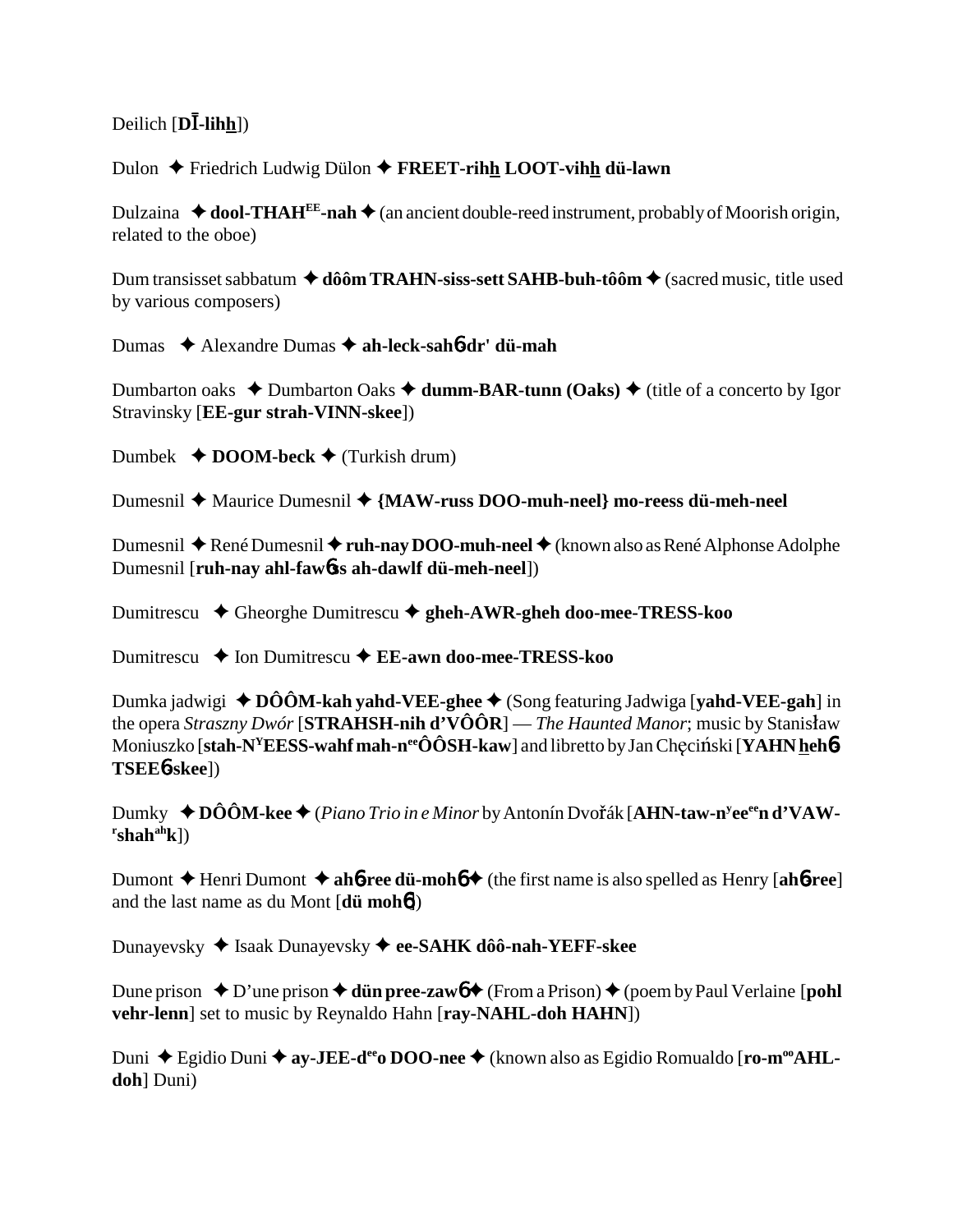Dunkelt schon in der heide  $\triangle$  Es dunkelt schon in der Heide  $\triangle$  ess DÔÔNG-kullt SHOHN inn **dayr HĪ-duh ♦** (folk song from East Prussia)

Dunkley **◆** Ferdinand Dunkley ◆ **FUR-d'nannd DUHNG-klee** ◆ (known also as Ferdinand Luis [**LOO-uss**] Dunkley)

Dunlop  $\triangle$  Isobel Dunlop  $\triangle$  **IH-zuh-bell DUNN-lahp** 

Dunn **←** Geoffrey Dunn ← **JEFF-free DUNN** 

Dunn  $\triangle$  Mignon Dunn  $\triangle$  mee-n'YOHN DUNN

Dupin  $\triangle$  Paul Dupin  $\triangle$  **pohl dü-peh**<sup>6</sup>

Dunque amate reliquie un mar di pianto **↑ DOON-k<sup>oo</sup>ay ah-MAH-tay ray-LEE-k<sup>oo</sup>ee-ay oon MAR dee peeAHN-toh** (stanza from *Lagrime d'amante al sepolcro dell'amata* [**lah-GREE-may dah-MAHN-tay ahl say-POHL-kro dayl-lah-MAH-tah**] — tribute to a deceased singer by Scipione Agnelli [shee-p<sup>ee</sup>O-nay ah-n'YAYL-lee] set to music by Claudio Monteverdi [KLAH<sup>OO</sup>**deeo mohn-tay-VAYR-dee**])

Dunque io son  $\triangle$  **DOON-k<sup>oo</sup>ay** e<sup>e</sup>o **SOHN**  $\triangle$  (Then I am ... You're not deceiving me?)  $\triangle$  (duet from the opera *Il barbiere di Siviglia* [**eel bar-b<sup>ee</sup>AY-ray dee see-VEE-l<sup>ee</sup>ah**] — *The Barber of Seville* [**suh-VILL**]; music by Gioachino Rossini [**j ohah-KEE-no rohss-SEE-nee**]; libretto by Cesare Sterbini [chay-ZAH-ray stayr-BEE-nee] after Pierre-Augustin Caron de Beaumarchais [p<sup>ee</sup>ehr-o**güss-teh**6 **kah-raw**6 **duh bo-mar-sheh**] and Giuseppe Petrosellini [**joo-ZAYP-pay pay-tro-zayl-LEE-nee**])

Dunque voi don alonso ◆ Dunque voi, Don Alonso ◆ DOON-k<sup>oo</sup>ay vo<sup>ee</sup>, dohn ah-LOHN-zo ◆ (excerpt from the opera *Il barbiere di Siviglia* [**eel bar-beeAY-ray dee see-VEE-leeah**] — *The Barber of* [suh-VILL]; music by Gioachino Rossini [j<sup>oh</sup>ah-KEE-no rohss-SEE-nee]; libretto by Cesare Sterbini [**chay-ZAH-ray stayr-BEE-nee**] after Pierre-Augustin Caron de Beaumarchais [**peeehr-o-güss-teh**6 **kah-raw**6 **duh bo-mar-sheh**] and Giuseppe Petrosellini [**joo-ZAYP-pay paytro-zayl-LEE-nee**])

Dunschede Hans Wolfgang Dünschede **HAHNSS VAWLF-gahng DÜN-shay-duh**

Duo angeli  $\triangle$  **DOO-o ahn-JAY-lee**  $\triangle$  (Two angels)  $\triangle$  (characters in the oratorio *Caecilia, virgo et martyr* [**chay-CHEE-lihuh, VEER-go ett MAR-tür**] — *Cecilia, Virgin and Martyr* — by Marc Antoine Charpentier [**mark ah**6**-twahn shar-pah**6**-teeay**])

Duo seraphim **→ DOO-o SAY-rah-feem →** (excerpt from *Vespro della Beata Vergine* [**VAY-spro DAYL-lah bay-AH-tah VEHR-jee-nay**] — *Vespers of the Blessed Virgin* — by Claudio Monteverdi [**KLAHOO-deeo mohn-tay-VAYR-dee**])

Duo ubera tua ◆ DOO-o oo-BAY-rah TOO-ah ◆ (motet [**mo-TETT**] by Giovanni da Palestrina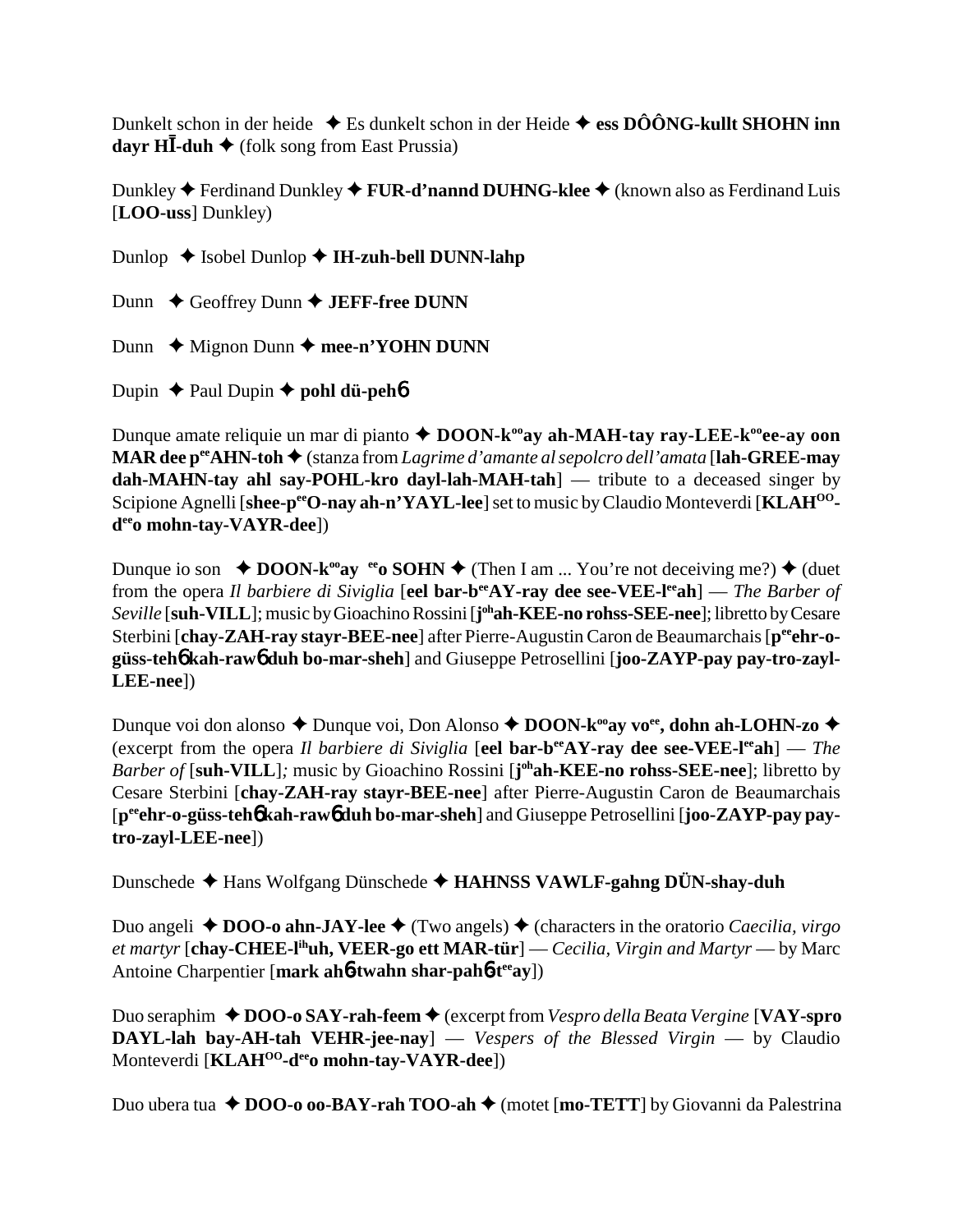[**jo-VAHN-nee dah pah-lay-STREE-nah**])

Duparc Henri Duparc **ah**6**-ree dü-park** (known also as Marie-Eugène Henri Duparc [**mahree-ö-zhenn ah**6**-ree dü-park**])

Dupont **→** Gabriel Dupont → gah-br<sup>ee</sup>ell dü-paw6

Dupont  $\triangle$  Pierre Dupont  $\triangle$  p<sup>ee</sup>ehr dü-paw<sub>6</sub>

Duport Jean-Louis Duport **zhah**6**-lôôee dü-pawr**

Duport Jean-Pierre Duport **zhah**6**-peeehr dü-pawr**

Duport variations  $\rightarrow$  Duport variations  $\rightarrow$  **dü-pawr vah-r<sup>ee</sup>ah-s<sup>ee</sup>aw<sub>0</sub>**  $\rightarrow$  (variations on a minuet by Jean Pierre Duport [**zhah**6 **peeehr dü-pawr**])

Duprato Jules-Laurent Duprato  **zhül-lo-rah**6 **dü-prah-toh**

Dupre Jacqueline DuPré **JA-kwuh-lunn doo-PRAY**

Dupre Marcel Dupré **mar-sell dü-pray**

Duprez ◆ Gilbert Duprez ◆ zheel-behr dü-pray ◆ (known also as Gilbert-Louis Duprez [zheel**behr-lôôee dü-pray**])

Duprez  $\triangle$  Marc Duprez  $\triangle$  mark dü-pray

Dupuis Albert Dupuis **ahl-ber dü-pü ee**

**Dupuis ◆ Sylvain Dupuis ◆ seel-veh6 dü-p<sup>ü</sup>ee** 

Dura legge damor  $\triangle$  Dura legge d'Amor  $\triangle$  **DOO-rah LAYD-jay dah-MOHR**  $\triangle$  (Harsh law of love) (madrigal [**MADD-rih-gull**], with music by Giaches de Wert [**ZHAHSH deh VEHRT**] and lyric by Francesco Petrarca [**frahn-CHAY-sko pay-TRAR-kah**])

Duran ◆ Carlos Durán **◆ KAR-lawss doo-RAHN** 

Durand  $\triangle$  Émile Durand  $\triangle$  **ay-meel dü-rah**6

Durand Marie-Auguste Durand **mah-ree-o-güst dü-rah**6

Durante Francesco Durante **frahn-CHAY-sko doo-RAHN-tay**

Durante Jimmy Durante **JIMM-mee dôô-RANN-tee** (known also as James Francis [**JAYMZ FRANN-suss**] Durante)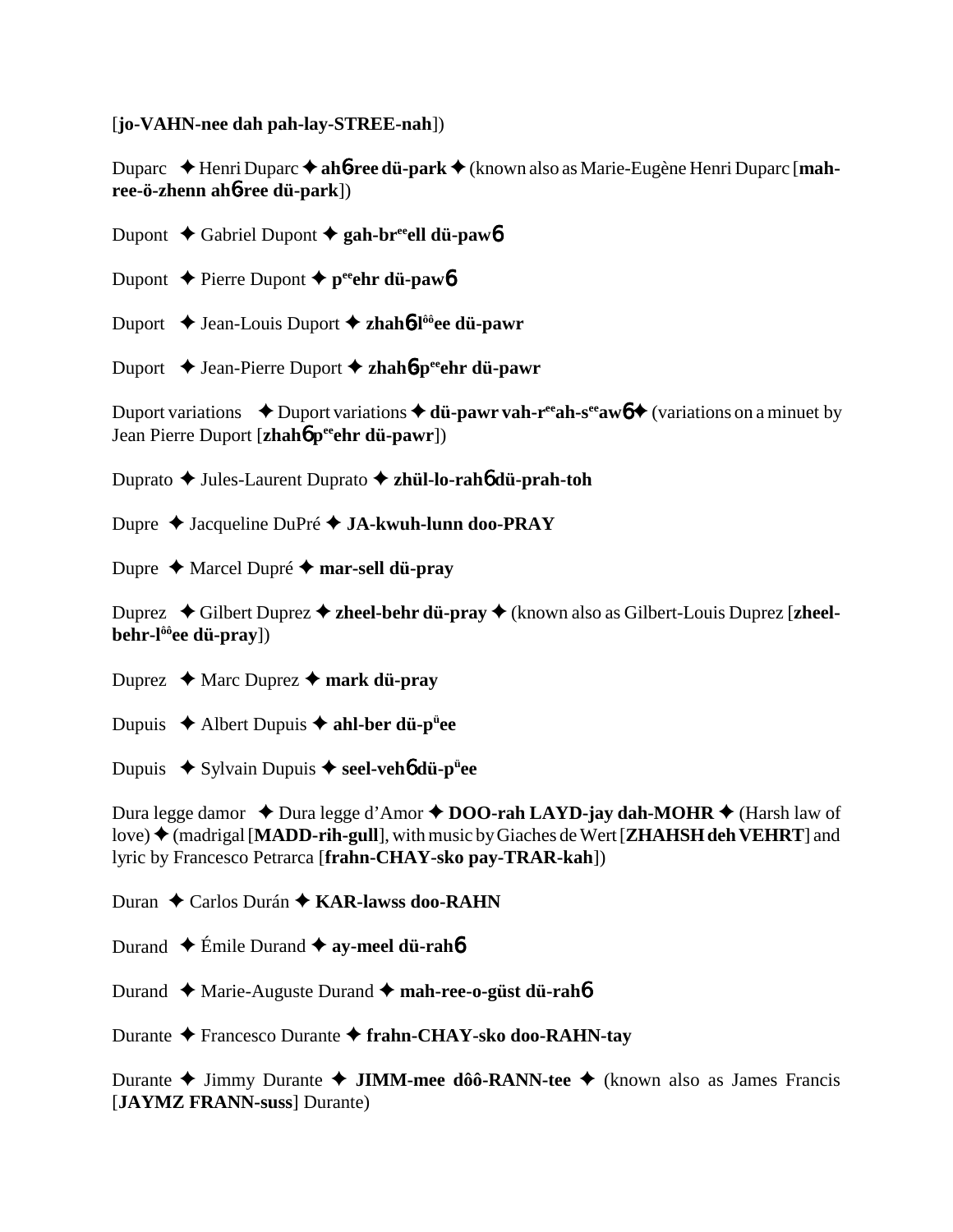Durbino ◆ Marco Antonio d'Urbino ◆ MAR-ko ahn-TAW-n<sup>ee</sup>o door-BEE-no ◆ (known also as Marco Antonio Cavazzoni [kah-vaht-TSO-nee] and Marco Antonio da Bologna [dah bo-LO- $\mathbf{n}'\mathbf{y}\mathbf{a}\mathbf{h}$ ])

Durchaus phantastisch und leidenschaftlich vorzutragen  $\triangle$  DÔÔR-hah<sup>ôô</sup>ss fahn-TAH-stihsh ôônt **LI-dunn-shahft-lihh fawr-tsôô-TRAH-gunn**  $\blacklozenge$  (excerpt from *Fantasie* [**FAHN-tah-zee**] by Robert Schumann [ROH<sup>OH</sup>-bert SHOO-mahn])

Durey  $\triangle$  Louis Durey  $\triangleq$  l<sup>ôô</sup>ee dü-ree  $\triangleq$  (known also as Louis Edmond [edd-maw6] Durey)

Durfey ◆ Thomas d'Urfey ◆ TAH-muss DUR-fee

Durko  $\triangle$  Zsolt Durkó  $\triangle$  ZHOHLT DÔÔR-koh<sup>oh</sup>

Durlet  $\triangle$  Emmanuel Durlet  $\triangle$  emm-mah-n<sup>it</sup>ell dür-leh

Durme  $\blacklozenge$  Jef Van Durme  $\blacklozenge$  ZHEFF vunn DÜR-meh

Durme durme  $\triangle$  Durme, durme  $\triangle$  DOOR-may, DOOR-may  $\triangle$  (a medieval cradle song of the Jews who were expelled from Spain in 1492 and who settled in Bulgaria and Yugoslavia)

Durme durme hermozo hijico  $\triangle$  Durme, durme, hermozo hijico  $\triangle$  DOOR-may, DOOR-may, ehr-**MO-tho ee-HEE-ko**  $\blacklozenge$  (Sleep, Sleep, Beautiful Son)  $\blacklozenge$  (traditional song of the Spanish Jews)

Durr  $\triangle$  Alfred Dürr  $\triangle$  AHL-frayt DÜR

Durrner  $\bigstar$  Ruprecht Johannes Julius Dürrner  $\bigstar$  ROO-prehht yo-HAHN-nuss YOO-l<sup>ih</sup>ôôss DÜRnur

Durufle  $\triangle$  Maurice Duruflé  $\triangle$  mo-reess dü-rü-flay

Duse draha  $\triangle$  O duše drahá  $\triangle$  O DÔÔ-sheh DRAH-hah<sup>ah</sup>  $\triangle$  (Thou Only Dear One)  $\triangle$  (song by Antonín Dvořák [AHN-taw-n<sup>y</sup>ee<sup>ee</sup>n d'VAW-'shah<sup>ah</sup>k])

Dusek ◆ František Xaver Dušek ◆ FRAHN-t<sup>y</sup>ih-sheck ZAH-vehr DÔÔ-sheck ◆ (known also as the Germanized Franz Dussek [FRAHNTSS DÔÔSS-seck])  $\blacklozenge$  (the surname is also spelled Dusík  $[{\bf D}\hat{\bf O}\hat{\bf O}$ -see<sup>ee</sup>k])

Dushechka  $\triangle$  Ah ty dushechka  $\triangle$  AHK tee DOO-shehch-kuh  $\triangle$  (Ah, little darling)  $\triangle$  (Russian folk song)

Dushkin  $\triangle$  Samuel Dushkin  $\triangle$  {SA-m'yuh-wull DUHSH-k'n} SAH-m<sup>ôô</sup>ell DÔÔSH-keen

Dusigne  $\blacklozenge$  Philippe Dusigne  $\blacklozenge$  fee-leep dü-seen<sup>y'</sup>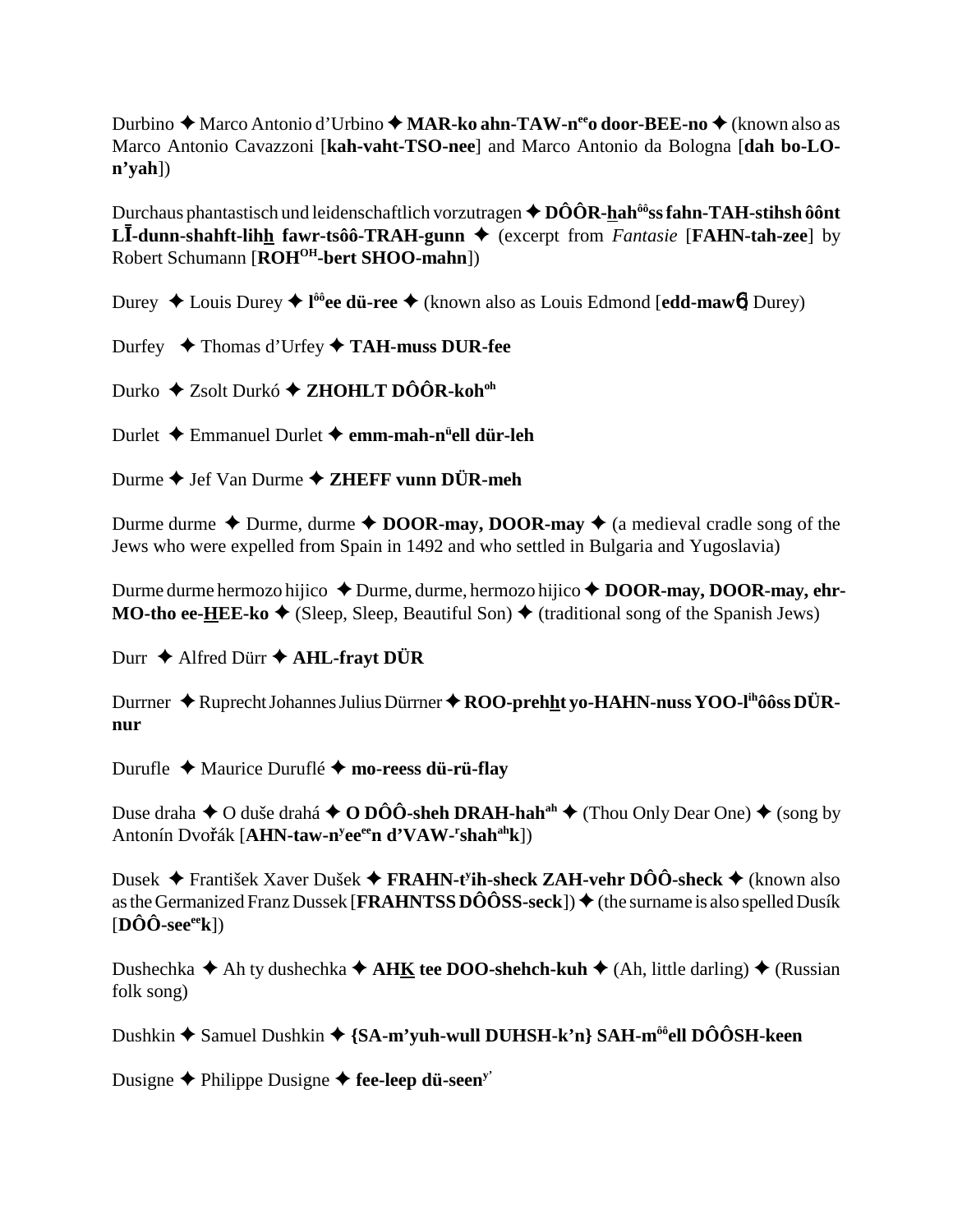Dusik František Xaver Dusík **FRAHN-ty ih-sheck ZAH-vehr DÔÔ-seeeek** (known also as František Xaver Dušek [**DÔÔ-sheck**] and the Germanized Franz Dussek [**FRAHNTSS DÔÔSSseck**])

Dusik Jan Ladislav Dusík **YAHN LAH-dy iss-lahf DÔÔ-seeeek** (known also as Jan Ladislav Dussík [**DÔÔSS-seeeek**] and the Germanized Johann Ladislaus Dussek [**YO-hahn LAH-diss-lahôôss DÔÔSS-seck**])

Dussek  $\blacklozenge$  Franz Dussek  $\blacklozenge$  **FRAHNTSS DÔÔSS-seck**  $\blacklozenge$  (Germanized version of the Czechoslovakian name František Xaver Dušek [**FRAHN-ty ih-sheck ZAH-vehr DÔÔ-sheck**]; the surname is also spelled Dusík)

Dussek **→** Johann Ladislaus Dussek → **YO-hahn LAH-diss-lah<sup>ôô</sup>ss DÔÔSS-seck →** (Germanized version of the Czechoslovakian name Jan Ladislav Dussík [**YAHN LAH-dy iss-lahf DÔÔSS-seeeek**])  $\triangle$  (the surname is also spelled Dusík)

Dussik Jan Ladislav Dussík **YAHN LAH-dy iss-lahf DÔÔSS-seeeek** (known also as Jan Ladislav Dusík [DÔÔ-see<sup>ee</sup>k] and the Germanized Johann Ladislaus Dussek [**YO-hahn LAH-disslahôôss DÔÔSS-seck**])

Dutilleux Henri Dutilleux **ah**6**-ree dü-tee-yö**

Dutoit ◆ Charles Dutoit ◆ sharl dü-twah ◆ (known also as Charles Édouard Dutoit [sharl ay**dôôar dü-twah**])

Duva **→** Antonio d'Uva **→ ahn-TAW-n<sup>ee</sup>o DOO-vah** 

- Duval **↓** Denise Duval **✦ duh-neez dü-vahl**
- Duvernoy Charles Duvernoy **sharl dü-vur-n'wah**

Duvernoy Frédéric Nicolas Duvernoy **fray-day-reek nee-kaw-lah dü-vur-n'wah**

Duvernoy Henri-Louis-Charles Duvernoy **ah**6**-ree-lôôee-sharl dü-vur-n'wah**

Duvernoy Victor-Alphonse Duvernoy **veek-tawr-ahl-faw**6**ss dü-vur-n'wah**

Duveyrier Charles Duveyrier **sharl dü-vay-reeay**

Duvosel Lieven Duvosel **LEE-vunn dü-VO-zull**

Dux **→** Claire Dux **→ KLEHR DOOKSS** 

Dux ◆ Ferdinand Ernst Joseph Gabriel, Count von Waldstein und Wartenberg zu Dux ◆ FEHR**tee-nahnt EHRNST YOHOH-zeff GAHB-reeayl, (Count) fawn VAHLT-shtn ôônt VAR-tunn-**